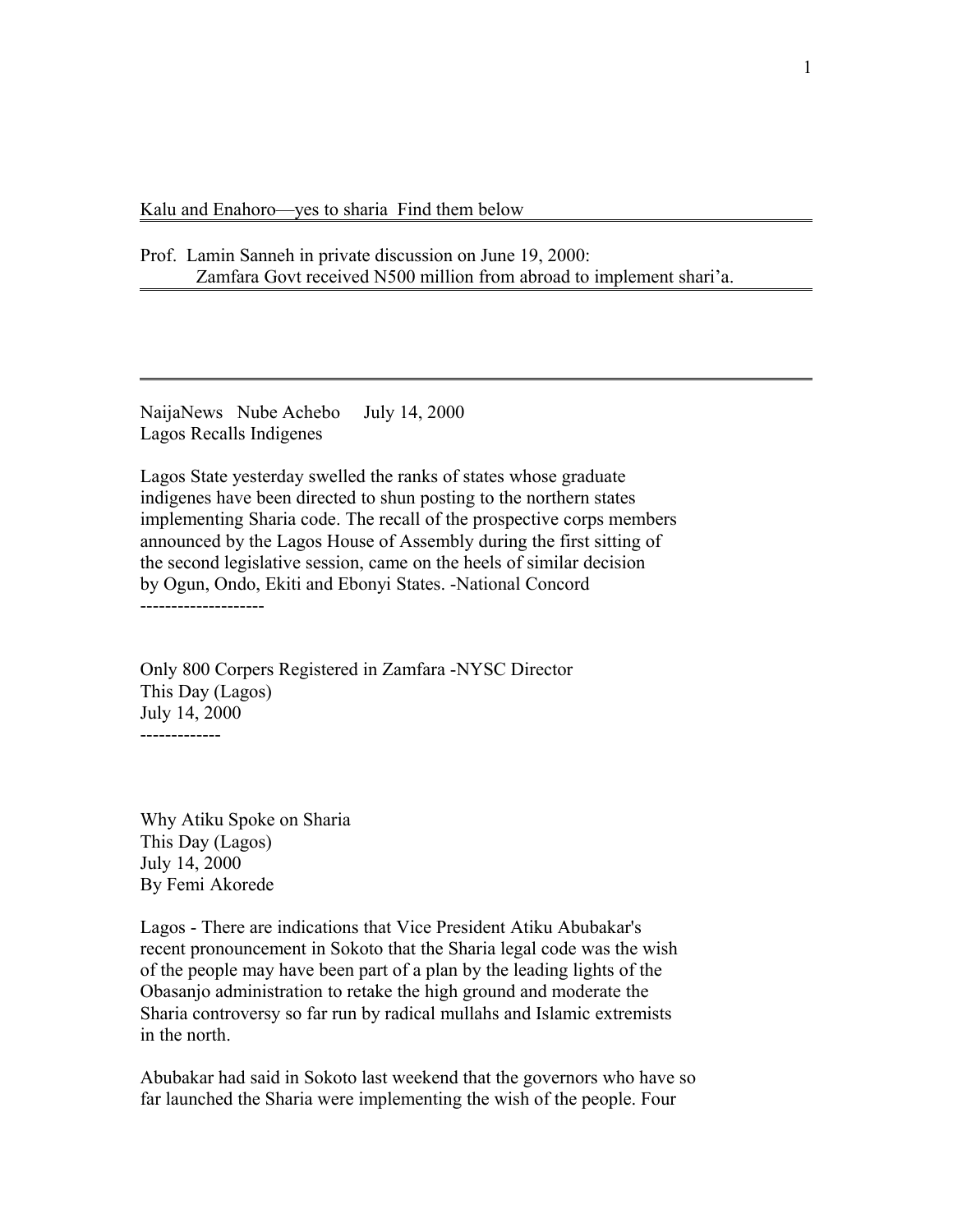states, Sokoto, Niger, Zamfara and Kano have so far launched the Islamic legal system while Bauchi Jigawa and Katsina are preparing their own Sharia launches.

Senior Presidency sources said last night that the Vice President's statement was the first in the strategy by leading lights of the Obasanjo administration, especially those of northern extraction, to seize the initiative in the Sharia controversy by making some concessions that would see the states currently implementing Sharia getting as close to the penal code as possible.

Atiku's Sokoto statement was designed to influence the process of Sharia law before it goes to the extreme. The high ranking administration figures are said to be worried about the role of the Islamic Ulamas and Muslim radicals, some said to be egged-on by Libya in influencing the introduction of Sharia in the four states and concluded that the government must find ways of nipping the controversy in the bud before it consumes the nation.

Their strategy is said to be predicated on giving Moslems what they want without endangering the life and livelihood of Christians, destabilising or playing into the hands of foreign interests like Libya and Iran.

The group is said to have been alarmed by the sweeping spread of the Sharia fever in the north, especially the mammoth crowd that witnessed the launch of the Islamic legal code in Kano. It is also worried that if the continued influence of the mullahs and extremists in the Sharia controversy was not checked, it would blossom into a dangerous storm that would sweep away the northern elite including those in government who would end up with no influence in the law or its making and therefore out of the loop.

According to sources, Atiku's group concluded that radicals have so far dictated the pace of the Sharia and have brought immense pressure on several governors that were initially reluctant to implement the Islamic law which is seen as incumbent on all Muslims.

The major plank of the groups argument is that states seeking to implement the criminal aspects of the Sharia must first put in place a welfarist state as prescribed in the Holy Quran before embarking on such policies. Said the source: 'Before you cut somebody's hand, you must first put in place a society that makes it near impossible for somebody to steal.... Right now, we don't have that in place. So implementing criminal aspects of Sharia should not have arisen"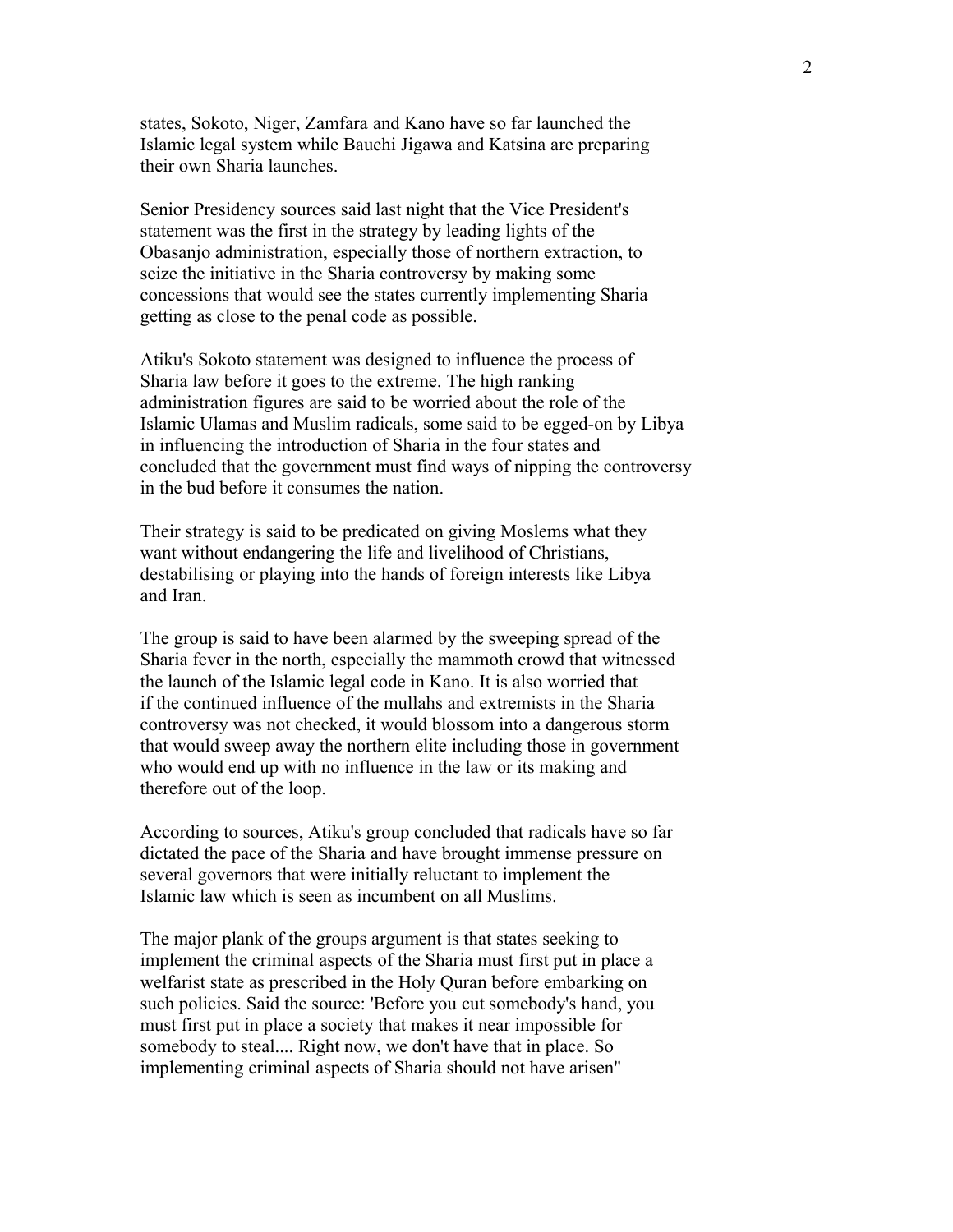Since last year when the Zamafara State government launched the Sharia, the Islamic legal code has become highly controversial with opponents and supporters maintaining rigid stand on the issue. Last February the controversy over what appeared to be the imminent introduction of Sharia in Kaduna State snowballed into a bloody clash between Muslims and Christians which left hundreds of people dead and property worth millions of naira destroyed. The National Council of State thereafter resolved that states, which had so far implemented the Sharia, should return to the status quo ante. the governors however insisted that the council of states' resolution was merely advisory and was not binding on them.

The Patriots, a pressure group comprising elder statesmen from the South and led by respected lawyer, Chief Rotimi Williams, (SAN) said early in the week that the Sharia was illegal and unconstitutional and called on the Federal Government to stop further allocation of proceeds from oil and VAT to Sharia states.

------------------------

Lagos - The campaign by the southern states to have graduates of Southern origin posted to states other than those practicing Sharia, appears to have taken its toll on the exercise as only 800 corpers registered at the close of registration by 12 midnight on Wednesday, in Zamfara State. Similarly, this year's camping exercise for corps members has been shifted to August 7.

The Director of the NYSC in the state, Mr. Henry Ofoegbu who disclosed this during the swearing-in ceremony of the 1999/2000 first tier corps members deployed to Zamfara state yesterday in Tsafe town, Zamfara state, said the corpers had already adjusted their lives to suit their new environment.

Ofoegbu assured the corps members that the atmosphere was still calm and conducive as it used to be before the introduction of Sharia, adding that "the youths do not have anything to fear''.

He observed that the stories that the corps members had heard about the state were not true, adding that by the time they settled down, they would see things for themselves.

The director advised them not to bother themselves about re deployment.

Speaking at the ceremony, the governor, Alhaji Ahmed Sani, assured the corps members of their safety and economic well-being irrespective of their ethnic and religious background. He commended the youths for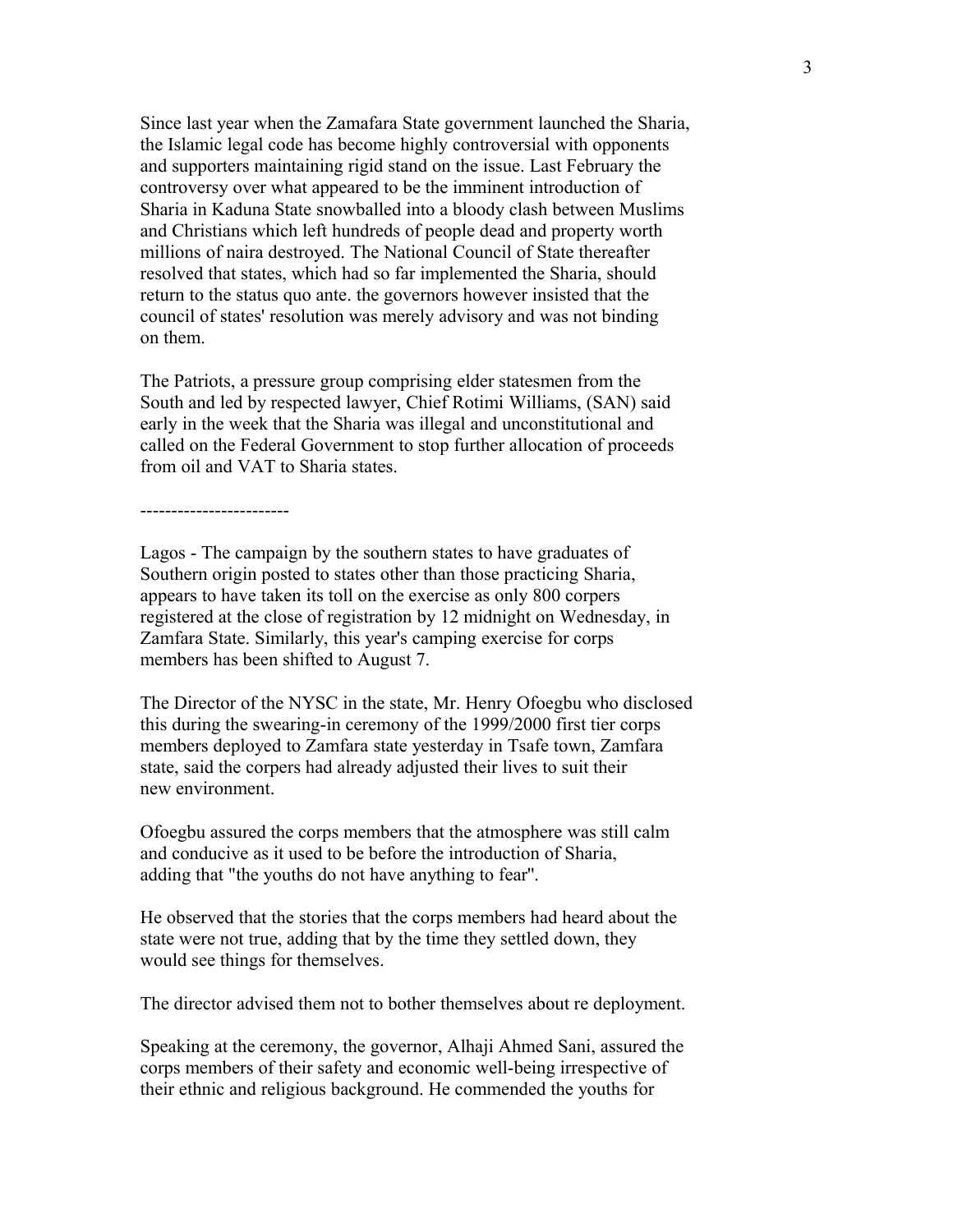dismissing and shunning the rumours and misinformation that trailed their posting to various parts of the country including Zamfara State.

The governor, however, appe-aled to them to shun alcoholism, gambling, prostitution and corrupt practices as they are against the Sharia.

Meanwhile, the headquarters of the National Youths Service Corps (NYSC) has announced an extension of the reporting date for corps members expected to participate in the first batch of the 2000/2001 service year from July 17 to Aug. 7.

The announcement was made yesterday in Abuja at the end of a meeting between some members of the House of Representatives led by the Deputy Leader, Chief Mao Ohuabunwa and officials of the directorate.

Addressing hundreds of prospective corps members at the NYSC headquarters after the meeting, Ohuabunwa said that call-up letters would be produced between yesterday and today for immediate distribution to the affected graduates through their respective universities.

He said that money had also been made available to the NYSC for the distribution of letters to the universities.

The Deputy Leader further said that the House would also send delegations to all NYSC orientation camps in the country to ensure that corpers who reported late were not victimised or denied registration.

-----------------------------------------

Sharia and Democracy This Day (Lagos) July 14, 2000 By Wonuola Martins

Lagos - Perhaps, on hindsight, it was only a matter of time. With the capitulation on June 21, of Kano State to the compelling forces of Sharia, the sharialisation of Northern Nigeria is a foregone conclusion.

Even as the durbar state launched the controversial Islamic legal code, other states were setting in motion, machinery to do same. And, despite entreaties by the confounded Obasanjo presidency to the "recalcitrant" states to revert to the penal code of old, events on ground indicate that the presidency is fighting a lost cause.

When the bearded governor of Zamfara State dragged Sharia into national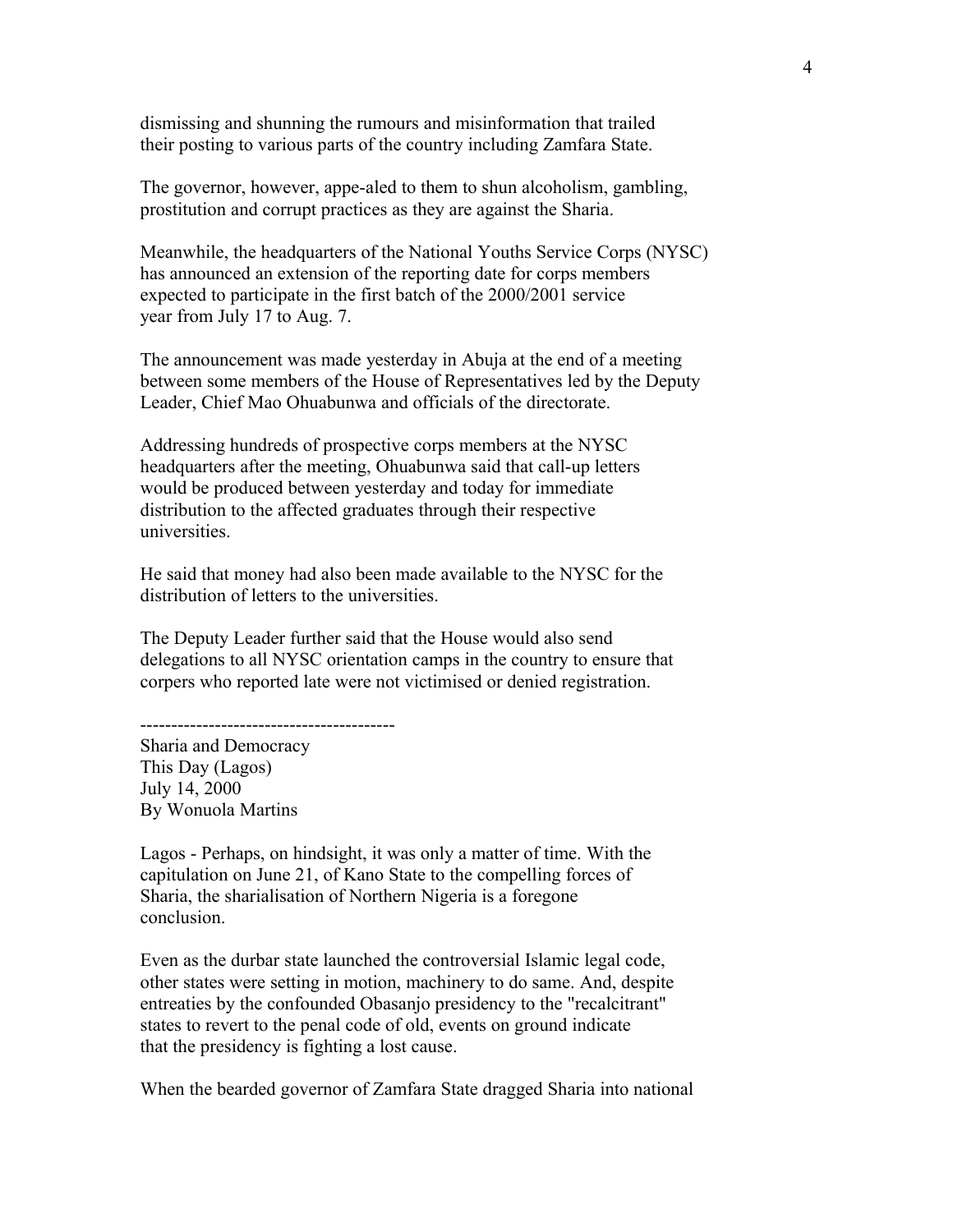consciousness, little attention was paid to the explosiveness of the Islamic legal system. The move was interpreted as a gimmick conceived by disgruntled Northern elements unhappy with the focus or administration of the Obasanjo government. It was reasoned that Sharia was to be a bargaining chip which, in anticipated horse-trading, would strengthen the hand of its players. This line of thought was based on the premise of the introduction of Sharia, at a point when a southerner was president, rather than during the tenures of previous northern-run governments. The Muslim governors argued otherwise; that Sharia was borne out of the fervent desire of the people. Moreover, the crowds, fanfare and celebration that have graced the Sharia launches vindicate them. Today, it is not a question of the sinister or genuine motivation for the implementation of the legal system; that now lies irrelevant. Rather, the reality of the matter is that Sharia has transcended the alleged dubious gimmickry of frustrated Northern politicians to become a unifying call- a must have- among the faithful of the North.

In the same manner of volatile issues that have transfixed Nigeria- rulership of this great nation, the agitation for self- determination by minorities, and revenue distribution among others, Sharia has shoved in the face of Nigeria the realisation that there are more things that divide than unite us. That national issues would be viewed from the perspective of North Vs South; us against them. Since pre-independence, there has been an entrenched tradition of attaching suspicion to anything emanating from the other by either of the two blocs. In all probability, it remains inconceivable that southerners would judge this agitation for Sharia as genuine by a people they have grown to distrust. This perception holds, regardless of the substantiality that Sharia has been a troubling recurring decimal in the history of this country. In 1979 Obasanjo regime had to declare it off limits during its constitutional drafting conference when Sharia then, as at now, threatened to tear the country apart. Again, in 1991, the Babangida government replicated the same measure. Likewise, in the late Abacha's 1995 constitutional drafting conference. In addition, as recently as last year, there was uproar over alleged attempts by the Abdulsalami administration to "smuggle" Sharia into the present constitution.

In fairness to Northern governors, most had been unreceptive to the introduction of the Islamic code. The governor of Kaduna State had, at a point, when the nation was debating the legality of the then just sharialised Zamfara state, declared its implementation unconstitutional. Other governors had been noticeably cold to its introduction or, at best, lukewarm. All that was to change from the moment Zamfara State launched the legal code, and, in the face of public groundswell for Sharia, spurred and sustained by the powerful ulammas, the buckling of the No.1 citizens was inevitable.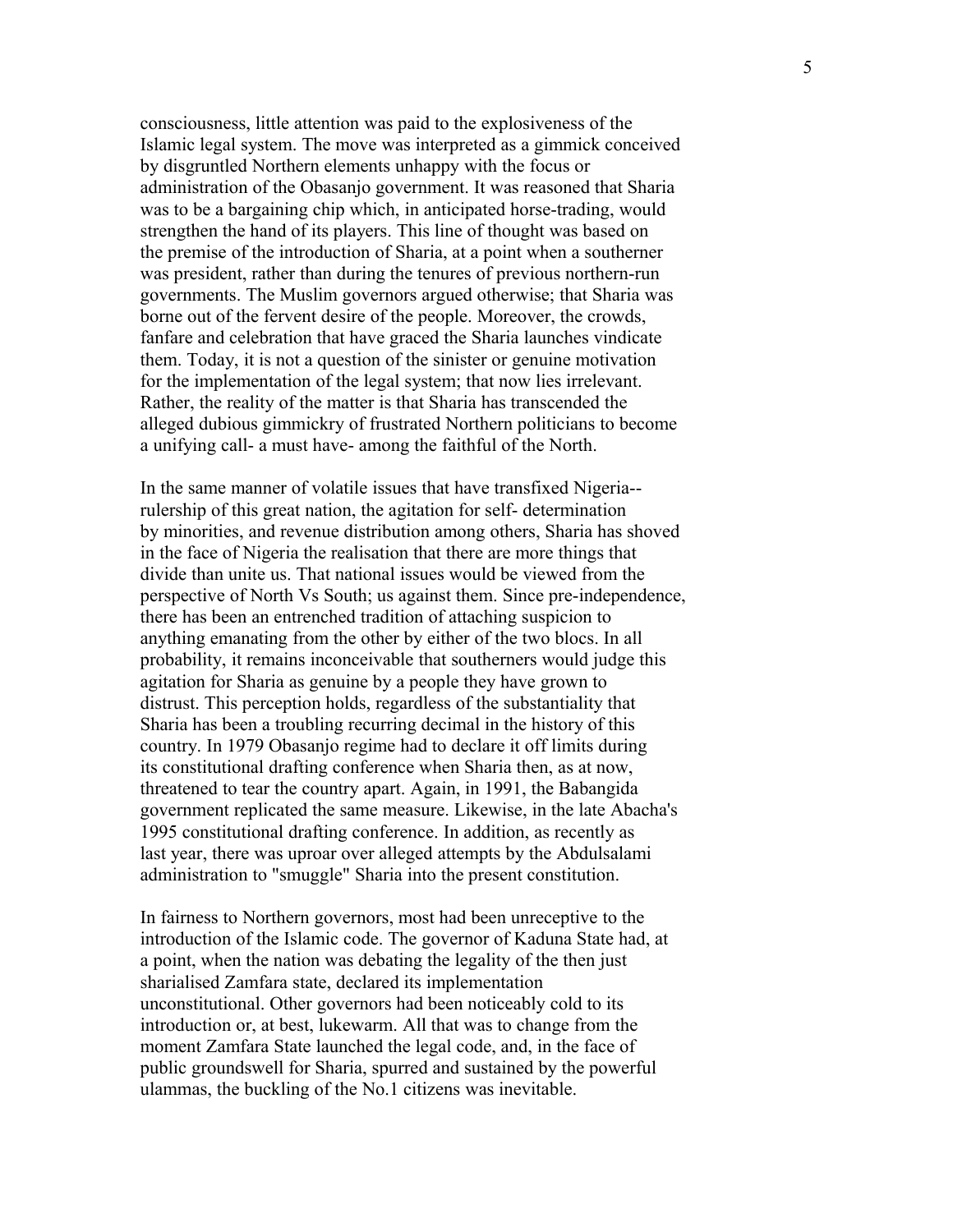Neither did the unambiguous endorsement of Sharia by no lesser than two former heads of state lessen the pressure on them. To act otherwise would have been politically naive and suicidal. And, as for the populace, what the arduous years of military rule had stifled had been won at the altar of democracy, which, the governors were only too quick to label as culprit; that Sharia being the agitation of the people had to be implemented. As the even larger multitude that attended the Sharia launch in Kano testifies, the implementation of the Islamic code has the blessing of the masses. And why should anyone begrudge them this desire? Muslims are right in their desire to have a legal system that identifies with their lives, culture, and religion.

Nevertheless, overshadowed by the euphoria, one neglected- and largely misunderstood-issue comes to fore: the impact of Sharia on the lives of non-Muslims, its impact on their rights, and more importantly, its place in a multi-religious nation. There have been justifiable fears by both resident and native non-muslims over the Islamic legal code. Fears that to the Sharia enthusiasts are unfounded. They have stressed repeatedly, that the code would be binding solely on Muslims. That in the eventuality of any dispute between members of both faiths, the Christian would be at liberty to seek redress under the cannon law. They even predict that non-Muslims would come to prefer the Islamic court as judgements pronounced by it would, unquestioningly and instantly, be binding on the faithful.

They further explain that, in the face of declining social values, a law of zero tolerance- as the sharia is- is essential in preserving and upholding the society from the corruptive influences of this age. Reasonable arguments, you might say. Moreover, alcohol which is forbidden under the holy law, is, they are quick to point out, also prohibited in the Christian faith. To them, Sharia would prove to be as much help in Christian life as muslims. And, the icing on the cake? The novel social and financial benefits from schemes as: interest free loans, stability and guaranteed low prices of goods and services, not to mention the pegging of excessive profits of the ubiquitous market women. Therefore, it is perhaps not surprising, if one perceives a sense of exasperation on the part of Sharia enthusiasts in the face of non-Muslim opposition, or almost hears the silent accusations of hypocrisy.

If Sharia were to have its desired effect solely on the muslim population, there wouldn't be a problem. However, to the Christian and animist, the implementation of Sharia goes beyond the purported elimination of social vices and banning of alcohol. What is at stake is power. The power to determine and dictate, the objective of live of a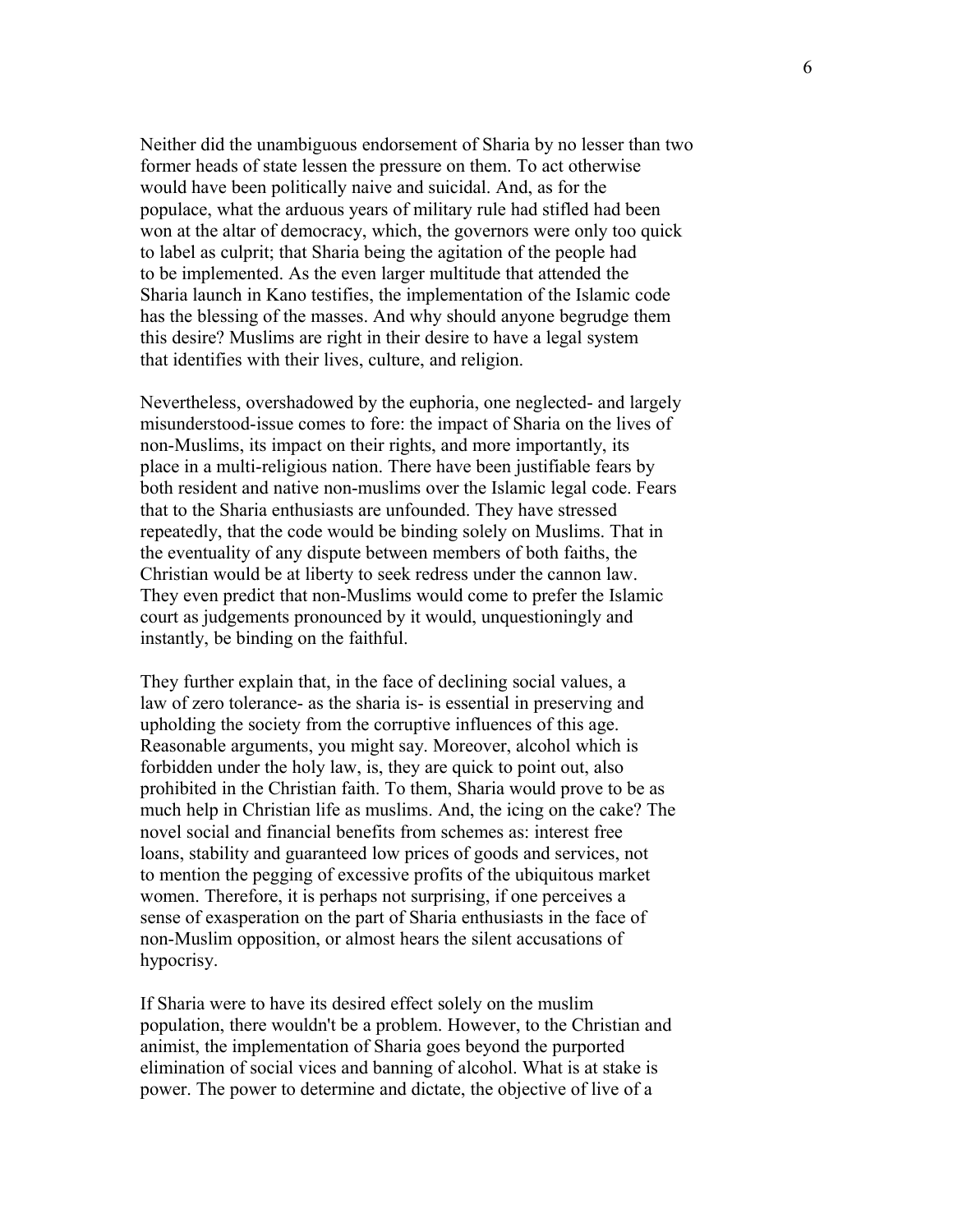society. To the indigenous Christians of the Northern states, Sharia remains a ploy to further subjugate them to perpetual slavery, to relegate them to the background in political affairs. This tells why Sharia remains an explosive issue in cosmopolitan Kaduna and Kano states, particularly the former where, so far, there have been two bloody religious clashes, regardless of government propaganda on the last clash.

Living in the Sharialised north, a non-Muslim, particularly a female, would be required to dress in a certain way, regardless of her religious or social beliefs. A male Christian or non-muslim would not be forbidden to enter or mix in a public place with his mother, wife, sister, girlfriend, whatever. The propagator of any other religious ideology would be sure to experience harassment and intimidation despite denials of Sharia apologists, assuring of freedom of worship. However, with the fore-knowledge of the high illiteracy level in the North, it would be a very, very brave and stupid man that would dare the wrath of Muslim youths. Furthermore, social and financial ventures would be subjected to the scrutiny of the legal code, which certainly can't be accused of liberalism in such matters. The very essence of life tailormade to the demands of the Sharia

Democracy is the most popular system of government in the world today, not only because of relentless avocation of it by western nations, but because, it still remains the only system of government in which its citizens take solace in its principles which, incidentally, Sharia negates. Operating Sharia under the constitution amounts to mixing oil with water. The mosque and state don't mix and never will. In a democracy, as in most forms of government, there exists a line separating the state from the church. This, in a way, might explain why the concept of governments evolved as a whole and why almost no nation is subject to any divine law. There exists, something inherent, in the nature of man that rebels against the restrictions of any ecclesiastical law. Examples abound: Adam and Eve; the clamour of the biblical Israelis for a monarchy against that of the almighty; the judges; the recent electoral victories by moderates in Iran over the ultra- conservative mullahs. Besides, it is instructive to note that Indonesia, a nation with the largest muslim population in the world clings to its secularity, likewise India whose teeming Hindu population provides no excuse for a Hindu state despite a Hindu nationalist party in power.

The implementation of Sharia only gives voice to the national conference agitators, concept this government has rejected in its entirety. But now they surely must be coming round to the realisation that the diverse tribes in Nigeria need to discuss the future of this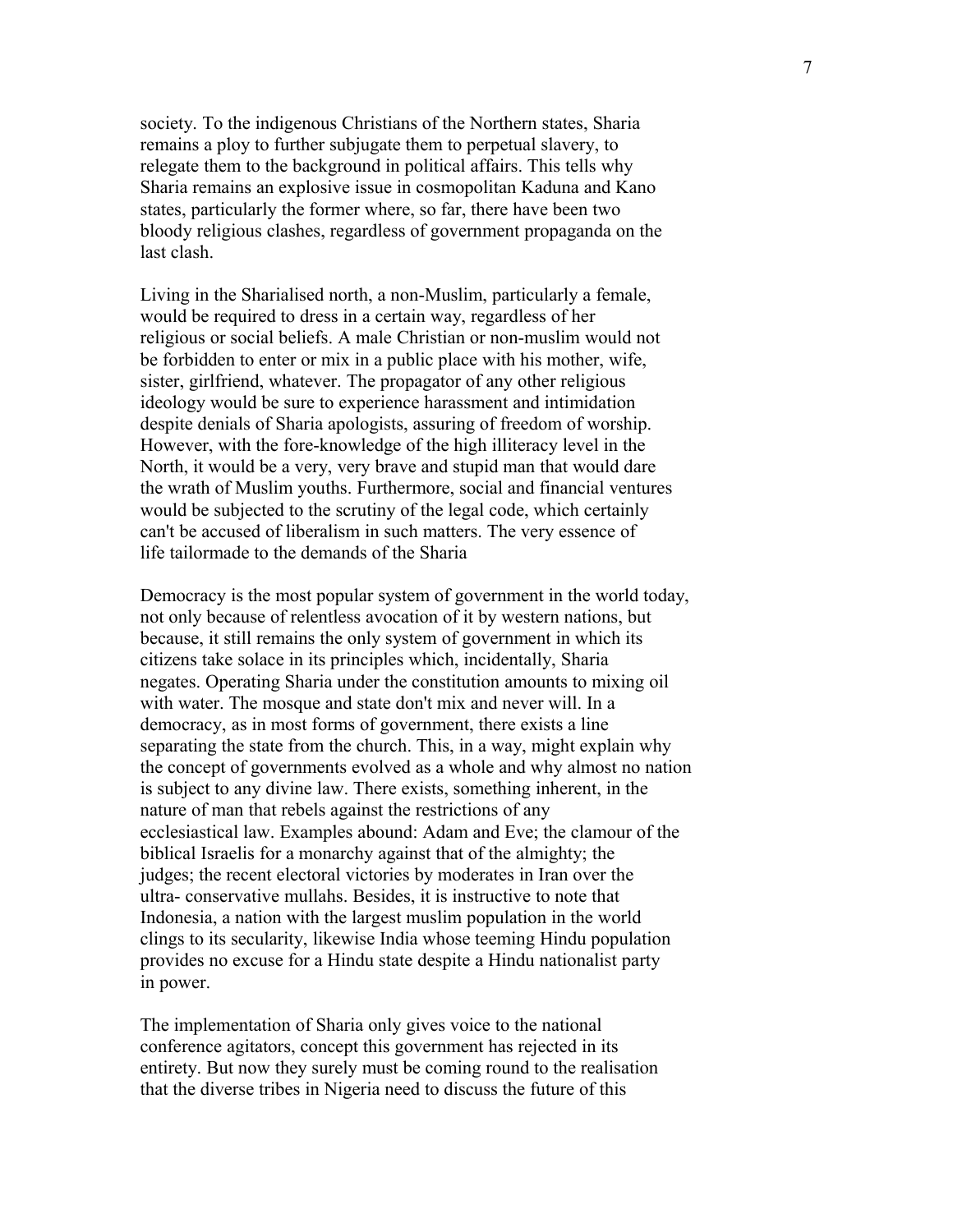federation. And whether that takes place in the national assembly or in the form of a seminar or workshop is immaterial. There is need for a jaw-jaw to define the terms of this federation, to clear the webs of mutual suspicion and distrust.

\* Martins is a Computer Staff, THISDAY Newspapers

Nuhu Achebi NaijaNews Vanguard News July 5/2000

CAN urges NYSC not to post Southern Christian corp members to Northern states

By Sina Babasola

===========

IBADAN - CHRISTIAN Association of Nigeria (CAN), Oyo State branch yesterday rose from an emergency meeting in Ibadan, urging the federal government to instruct the Director-General of the NYSC not to post any Christian graduate from the Southern parts of the country to any Northern states of Nigeria.

Besides, the association asked federal miniseries, institutions and parastatals to stop forthwith posting Christian civil servants, teachers and other categories of federal workers from the Eastern and Western parts of the country to the sharia states of Nigeria.

The president of the association, Bishop Ola Olu Akiode, at a news conference said: "We reviewed the issue of the introduction of sharia as a religious law binding on Muslims. They claim that sharia is about the ways of their life. We feel not bothered if Muslims claim that sharia is about their ways of life and that they want to be ruled by sharia. But we are emphasising that it is not Christians' ways of life. As such, Christians do not want and must not be ruled by sharia in any way and in any state of Nigeria. We reject it in its entirety."

Bishop Akiode further said: "As a matter of urgency, President Olusegun Obasanjo must instruct the National Director of the NYSC that on no account should any Christian graduate going on NYSC programme this year from the Southern, that is Western and Eastern states of the country, be posted to the Northern states."

Sharia: NYSC, states on war path over posting

-------

By Ben Agande, Emma Amaize & Leon Usigbe

ABUJA - THE National Directorate of the National Youth Service Corps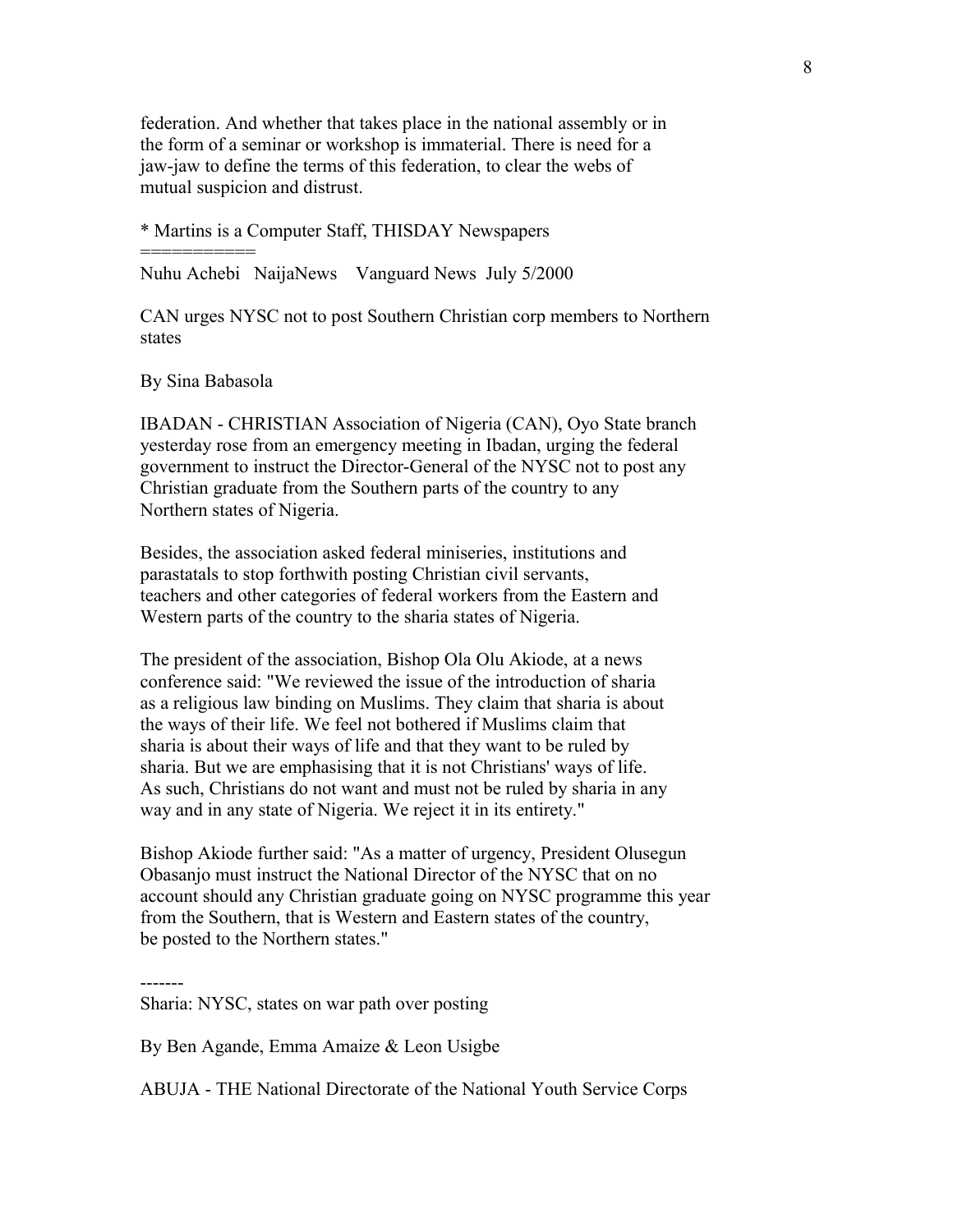(NYSC) insisted yesterday that prospective NYSC members would continue to be posted to any part of the country, regardless of agitation from certain quarters that Christians should not be posted to the Sharia states.

The Edo State House of Assembly yesterday passed a motion that indigenes of the state should not be posted to Sharia states while a group known as Middle Belt Patriots rising from a meeting in Kaduna also made a similar call.

The pan-Igbo socio-cultural group, Ohaneze had earlier asked prospective NYSC members from Igbo-speaking states to shun their posting to Sharia states.

But in an interview in Abuja yesterday, NYSC's deputy director of public relations, Mr. Anthony Okafor said NYSC remained bound by the law setting it up and therefore would continue to post members to any state of the federation other than their own.

He said: "The NYSC was set up by law (and) until the Federal Government which includes the National Assembly changes that law, we will continue to abide by its provisions.

"The law stipulates that corps members should be sent outside their home area in order to enhance national unity. If that law is changed, we will comply with the change but for now we are bound by the existing law," he said.

The deputy director, however, said the NYSC was not unmindful of the fears being raised by some groups and individuals on the security of their children and wards but added that the NYSC was taking the security of corps members very seriously.

The NYSC authorities at its annual meeting last April, he said resolved that states and local governments should pay greater attention to the safety and security of corps members.

"But beyond that," he continued, you know we have never been inhuman to corps members. People come to us for preferential treatment (in posting) based on health and other humanitarian reasons. We oblige them if we are convinced of their reasons."

lEdo Assembly passes motion

However, the Edo State House of Assembly yesterday passed a consequential motion asking the National Directorate of the National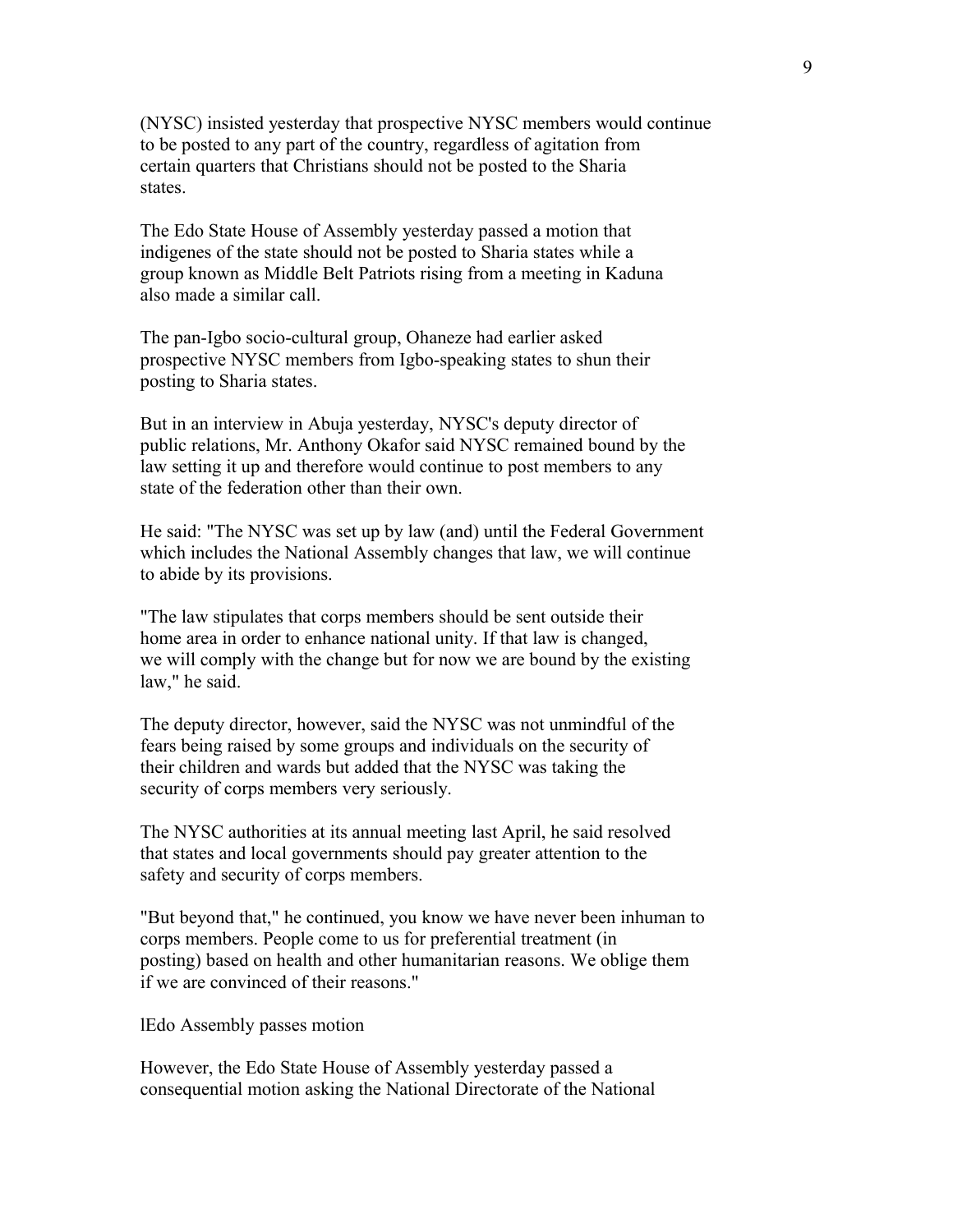Youth Service Corps (NYSC), Abuja not to post prospective corps members from the state to any state that has introduced the Sharia legal system or is attempting to do so.

It also resolved that where such prospective NYSC members of Edo origin has already been posted to Sharia states, the directorate should re-post them to non-Sharia states immediately.

The assemblymen said their resolution was in view of the fact that the governments and people of Sharia states could not guarantee the safety of Edo indigenes on national service in their midst.

The Speaker, Mr. Matthew Egbadon directed the Clerk of the House to send copies of the resolution to the NYSC, President Olusegun Obasanjo, Senate President, Speaker of the House of Representatives, Governor of the state, Chief Lucky Igbinedion and the Minister of Women Affairs.

A member of the assembly, Mr. Samson Osagie, representing Uhunnode Constituency raised the Sharia issue under matters of urgent public importance and was vehemently opposed by a Muslim member of the House, Mr. Abubakar Momoh before he was finally allowed to move his consequential motion.

Commenting on the Sharia/NYSC posting palaver before he moved the motion, Mr. Osagie said, "I feel strongly that prospective Edo State indigenes to the NYSC should be given some measure of protections by the directorate by posting them to areas where the government of this state can be rest assured that their safety is protected."

"Mr. Speaker, this morning, I want to bring it to the attention of this house the need for Edo State indigenes not to be posted to Sharia prone states because we know what is happening at the moment.

"We cannot sit here and allow our citizens to have their hands to be cut off while they are carrying on their national assignments in Sharia prone states," he said, adding that "the obvious consequences of the practice of Sharia is well known."

Mr. Thomas Okosun, representing Esan West who supported the call by Mr. Osagie said, "we are all aware that wearing of trousers negates Sharia law by women and female corps members when they go, the NYSC is not going to sew another uniform, and they will wear trousers."

"It therefore means ab initio, they have violated the provision of the Sharia law and so they might go to prison, they might have their hands amputated."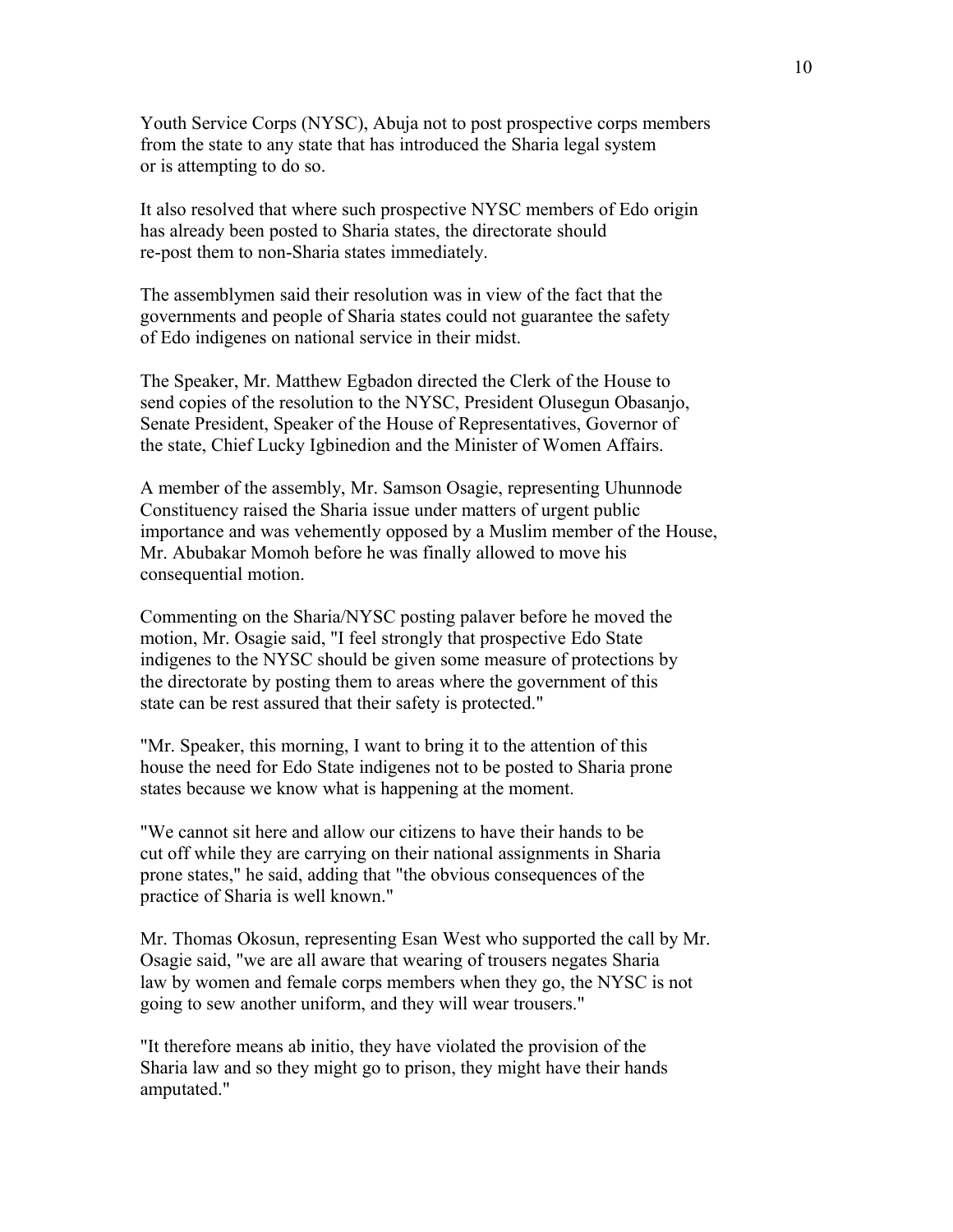Pointing out that every Nigerian was free to practise his religion, he said that Sharia infringed on the fundamental human rights of others and the people of Edo State have every reason to entertain fear.

lMiddle Belt Patriots too

Similarly, the Middle Belt Patriots at a meeting in Kaduna called on parents of prospective corps members not to allow their wards to go to Sharia states for their service this year.

The group considered the "troubling issue" of graduates of the Middle Belt region and their participation in the NYSC scheme, saying after critical analysis of the state of the nation vis a vis the Sharia issue, the leadership of the Patriots are left with no other option but to call parents of graduates of the Middle Belt region to prevail on their wards not to agree to be posted to any Sharia state and Sharia prone states for this year's National Youths Service scheme.

"Such states for the avoidance of doubt are Zamfara, Niger, Sokoto, Kano, Jigawa, Bauchi, Yobe and Zaria, Igabi and Birni Gwari local government areas of Kaduna State."

lKaduna Assembly reverses ban on alcohol

However, the Kaduna State House of Assembly has declared that local government councils in the state which recently banned the sale and consumption of alcohol and prostitution had no right to do so.

It therefore advised them to revert to the status quo as only the state government under the provisions of the constitution could enact such laws.

The house's position was made known by the chairman of its judicial committee, Mr. Musa Shekaro, even as group of 22 Islamic organisations named the Muslim League for Accountability (MULAC) vowed that no amount of "threat, intimidation, distortion of facts and negative propaganda" would prevent Muslims from being governed according to Islamic dictates.

At a press conference in Kaduna yesterday, spokesperson for the group, Mallam Tahir Umar Tahir spoke of the desire of Muslims in Kaduna State to enter into dialogue with non-Muslims towards finding a way out of the present Sharia-induced crisis.

He said "Sharia is a preventive legal system which makes it difficult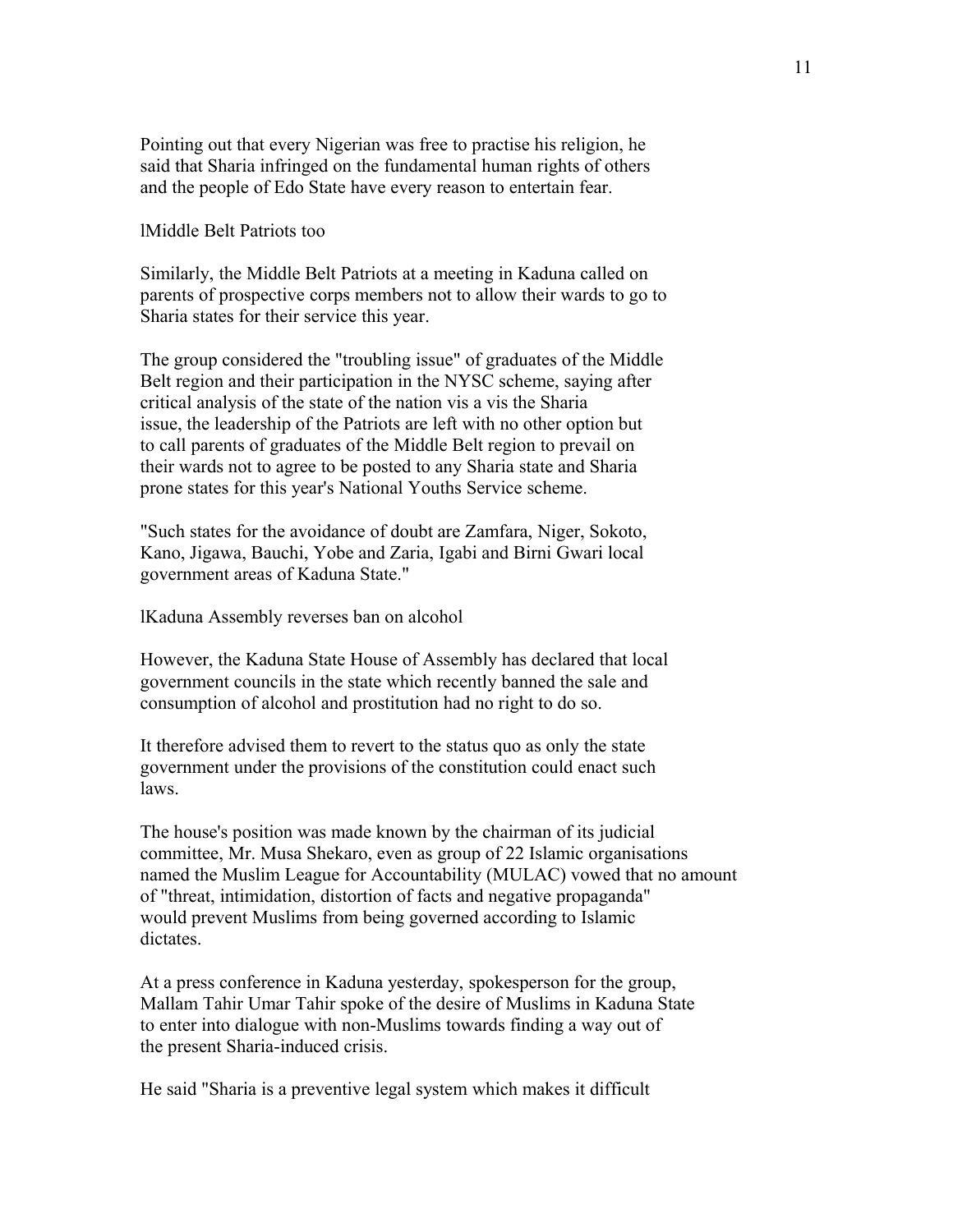for any diseased mind to commit indecencies or disrupt the social harmony of society.

"The basic objective of Sharia is to cater for the interests of the people, relieve them of hardship, promote their welfare, safeguard their faith, intellect, prosperity and their posterity," he said.

MULAC blamed the crisis on the Southern Kaduna Peoples Union (SOKAPU) which it said "with neither honour nor investment to protect, are always eager to seize the slightest opportunity to create chaos so that they can kill, maim and loot."

The MULCA spokesman added: "It is a pity that the SOKAPU adherents suffer from serious self-inflicted inferiority complex in spite of their domination of the civil service and the security forces.

"This malaise beclouds their sense of reason to the extent that they imagine that they are marginalised.

"To correct their perceived marginalisation, they are demanding that injustice must be done by denying others their rights," MULCA asserted.

Volume 31 N0 26, July 3, 2000 Nubi Ochebo NaijaNews Newswatch

Sharia Fire Rages on

===================

Tension heightens in Kano and Kaduna over the implementation of Sharia legal systems in the two states

By Tunde Asaju

Kano and Kaduna States in the north-western part of Nigeria are under high tension over the implementation of Sharia legal system. In Kaduna, the hotbed of two ethno-religous crisis this year, the submission of a committee report on the viability of Sharia sparked off a renewed spate of controversy and tension. There are fears that the state would boil again.

In neighbouring Kano State, Governor Rabiu Musa Kwankwaso, signed into law, the Sharia bill making its full application effective in Muslim-dominated areas of the state. His officials have held series of meetings with Christian leaders and non-indigenes assuring them that their lives and business ventures would not be unnecessarily tampered with by the law.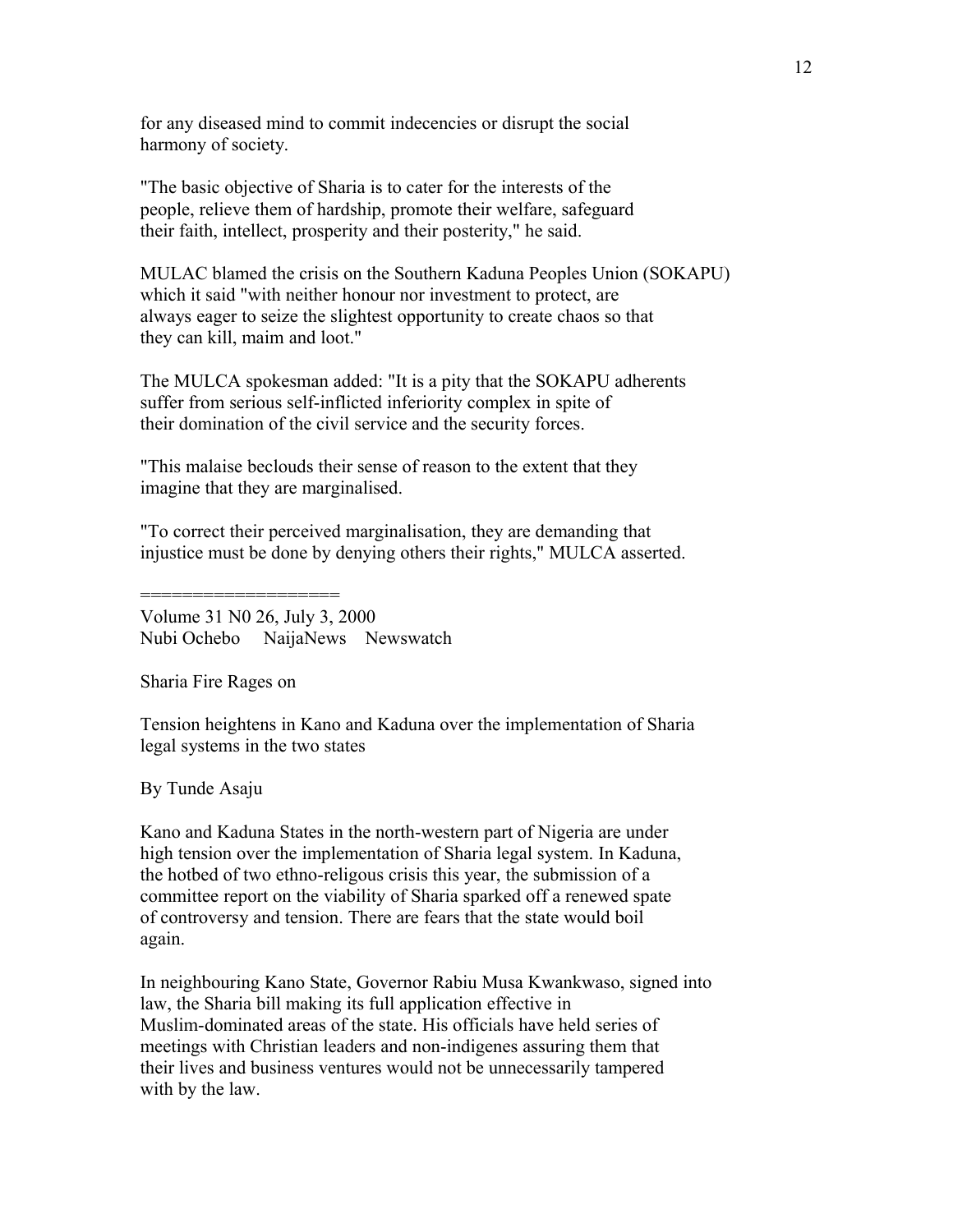Nonetheless, there were fears that a riot might break out as a result of the move. Reports said there were large stockpiles of local and modern ammunition by those who believe that the launching last Wednesday, June 21, would spark off a crisis.

Last week, many non-muslims and non-indigenes moved their families out of Kano metropolis on the fear that a riot might break out especially with the report that the Sharia law would extend to all military formations in the state. Military barracks remained the only safe place people run to during such riots.

But Felix Chukwuma, a colonel and director of army public relations, insisted that no state government can implement Sharia in any military barracks or military formation. He said it is only the president that can authorise such a thing.

To ensure that the situation did not lead to a breakdown of law and order, President Olusegun Obasanjo last Tuesday, despatched Tony Anenih, the works and housing minister to Kano to see Kwankwaso. After their meeting, Anenih said he was satisfied that there would be no problem. The governor also appealed to the muslim faithfuls to ensure that they did not cause any trouble.

The launching attracted a large crowd of muslims who went round the city chanting Islamic songs. In fact, the governor declared the day a public holiday to enable the muslims to take part in the launching.

In spite of the assurance of peace from Anenih and the governor, there was still heightened tension as christians and non-indigenes continued to feel unsafe under the situation.

The adoption of Sharia in Kano brings to three the number of northern states to have adopted the law. First to do so was Ahmed Sani of Zamfara State. Sokoto State joined the queue earlier this year. Niger State which has not declared full Sharia has banned the sale and consumption of alcohol in several parts of the state.

An attempt to smuggle the law into Kaduna State, resulted in two riots. Each had devastating effects on the state capital and left a permanent curfew in the city. Armed troops are guarding major public buildings and entrances to and out of the city.

Three weeks ago, tension escalated when the all-Muslim committee set up by the state house of assembly submitted its report. The 15-man committee said it received 133 oral presentations out of which only 13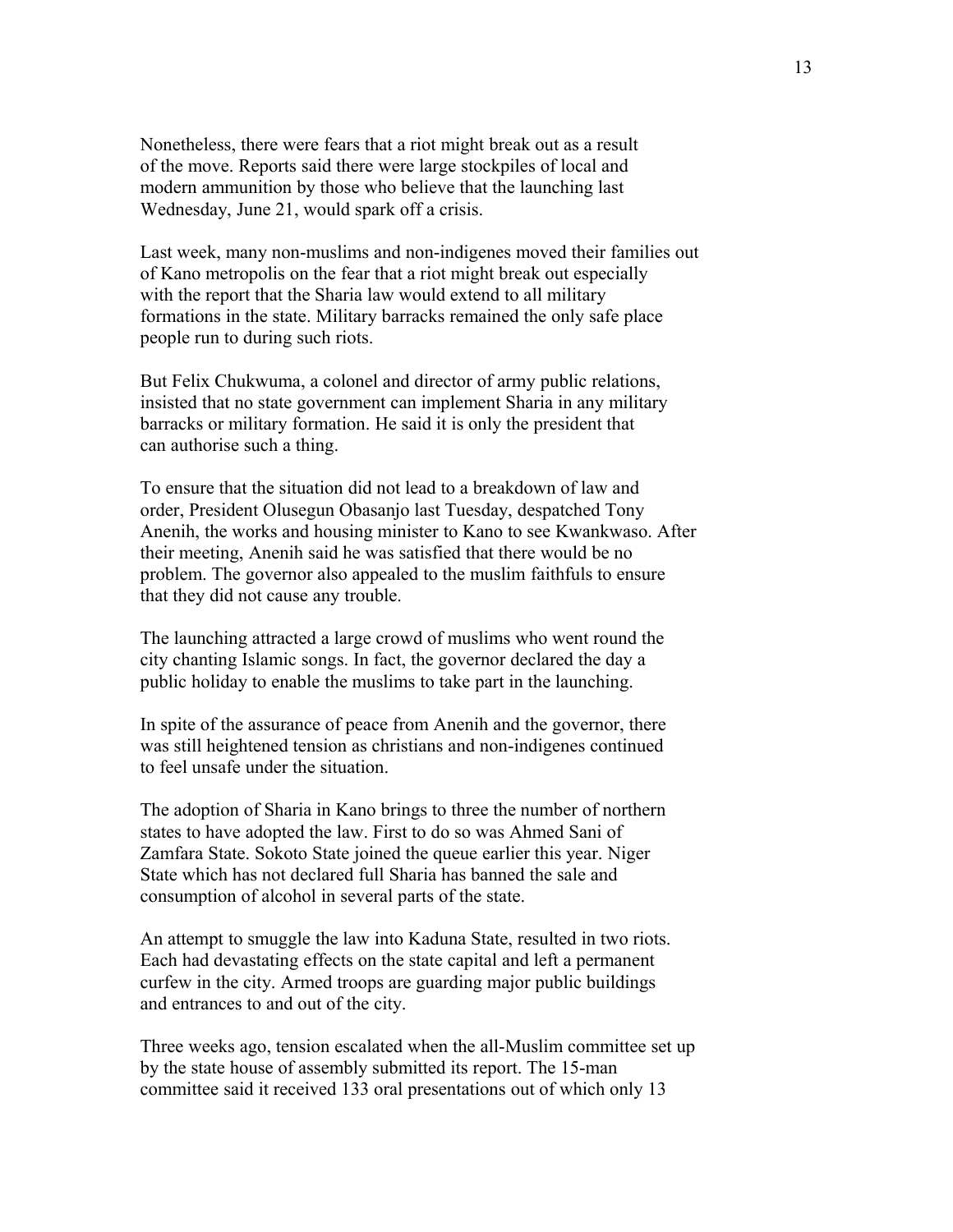were against the introduction of Sharia in the state. It also collated 267 written memoranda all but seven of which were against the implementation of the law. The committee tried not to say that the state is ripe for the law; instead it took a middle-of-the road approach.

The committee said that Sharia law is divine and obligatory on all Muslims and forms part of Section 38 of the 1999 constitution which gives freedom of thought, conscience and religion. They equally cited the inadequacy of the existing penal code in meeting various day-to-day dealings of Muslims. It, however, cautioned that Sharia should be restricted to Muslims only.

But the Christian Association of Nigeria, CAN, says it is opposed to Sharia because it limits the chances of evangelism. They said that one of the codes of Sharia law is the law of apostasy which negates the freedom of conversion. They also cited examples from Egypt and the Middle East to show that Sharia may be applied to non-Muslims thereby jeopardising the lives of Christians.

Gideon Yakubu Morik, one of the few Christian members of the state assembly, dissociated themselves from the session which received the report and the recommendations reached. He argued that there has been enough blood-letting in the state and called for calm and caution.

Southern Kaduna Peoples Union, SOKAPU, an umbrella association of Southern Kaduna people who are mostly Christians and animists rose stoutly to condemn the report. SOKAPU punctured holes in the reasoning behind the setting-up of a committee to harmonise existing laws on the same day that the assembly received its report. It claimed the committee was a subtle attempt to start the implementation of Sharia. Said it: "Such connivance shall be and is accordingly rejected as being repugnant to acceptable norms". SOKAPU says Kaduna should be split into two to avoid a religious war in the state.

Ahmed Makarfi, the state governor, said state creation cannot be done on religious lines. The youth wing of SOKAPU under Jacob Magaji and Pias Musa, chairman and protem scribe is more militant about the issue. They said: "We call on the Kaduna State judiciary to remove all the Muslim judges in the area courts in Southern Kaduna and replace them with indigenous judges versed in and having respect for the customs and traditions of our people".

Makarfi told Newswatch last week that it cannot be done. Said he: "Do you also go and remove Christian workers from Muslim areas? Is that feasible? But in any case, that was the reform we said we were going to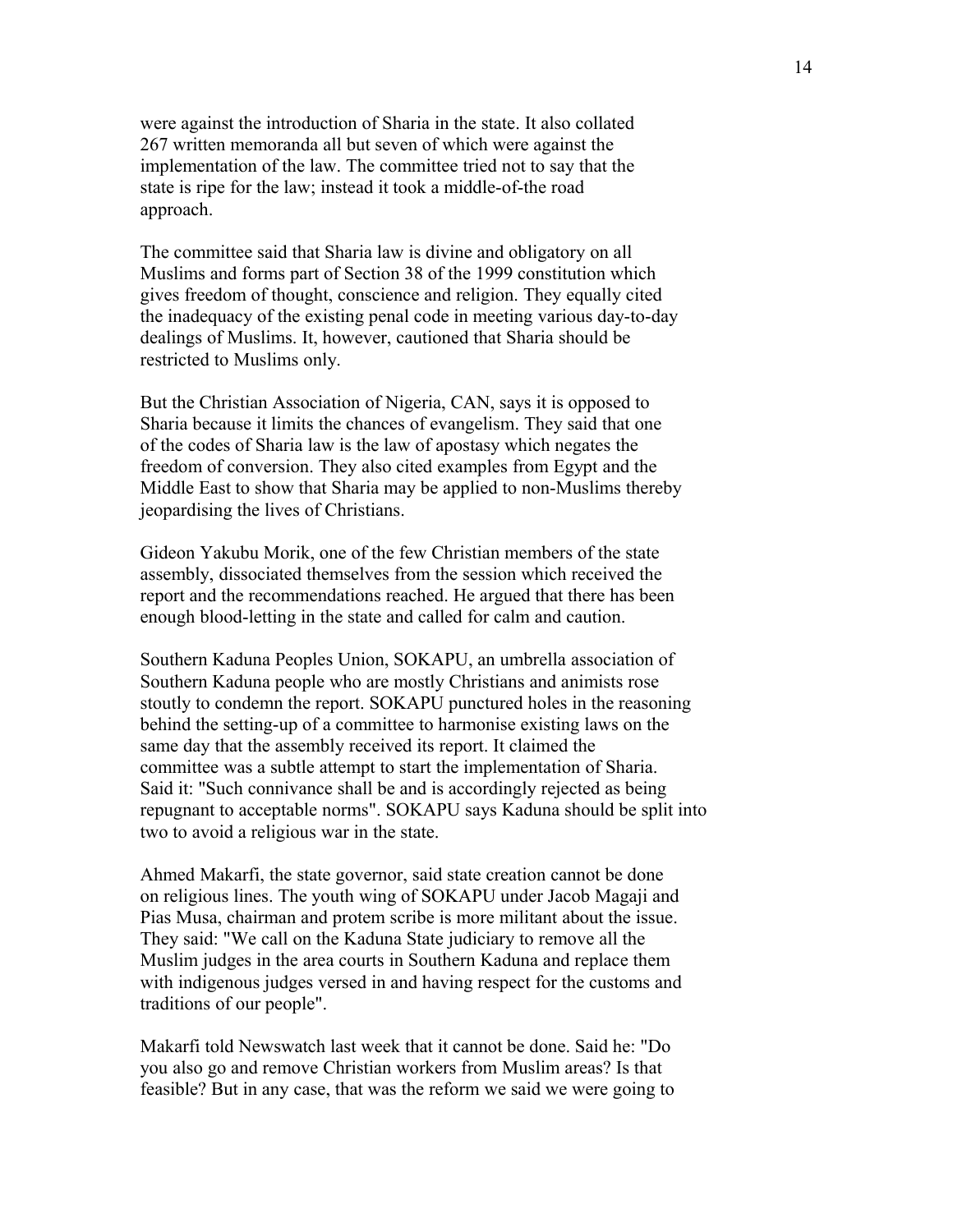do and then again, it was misinterpreted to mean a different thing. When we harmonised the courts, people complained, but if we separate them, people would then be clear ab-initio where they should go to in the first place."

A new group has entered the fray. Gbagyi Development Association, CDA, encompassing the original owners of most part of Kaduna are equally making demands. On June 9, Ishaku Zarmai Kurmin Gwari issued a statement calling on government to create distinct chiefdoms for its own people. Makarfi again said a committee was looking into this and that it would submit its report soon for government to implement.

Apart from communal agitations, Makarfi was also the whipping boy of the state assembly. Shortly after the submission of the report June 6, the committee members claimed they received quit notices from their quarters. They swore that the notice came from the governor. Makarfi denied this. He said the police moved into the quarters to prevent the lawmakers from being attacked by trouble makers.

Another thorny issue is an alleged order to relocate the people of Goningora on the Kaduna-Suleja highway. The GDA whose citizens would have been seriously affected by the order, said the proposal is unacceptable. Said GDA: "It shall be resisted through all legal and legitimate means". Goningora is the place where Ahmed Abdullahi, a member of the federal house of representative, was killed in May this year.

The GDA found an ally in SOKAPU, which says moves to resettle the people of Goningora is an attempt to trample on the rights of the indigenes of southern Kaduna, Makarfi said what he suggested was that those who were scattered from the main settlement should be moved closer so that they can share better social amenities and also give room for proper planning of the area.

Said he: "This is part of our problems; government makes a position and the opposite of what we said goes out and when we clarify it, it would be used as if we changed our earlier position".

The military were not left out of the controversies. Alex Ogomudia, a major-general and commandant of 1 Mechanised Division of the Nigerian army, Kaduna, joined the fray. Ogomudia whose troops have been called to the streets to enforce the 12.00 midnight to 6.00 a.m curfew, addressed the media June 15. He showed a video clipping of the effects of the two crisis and warned residents that though the army was out of governance for good, it would not fold its hands and watch security compromised.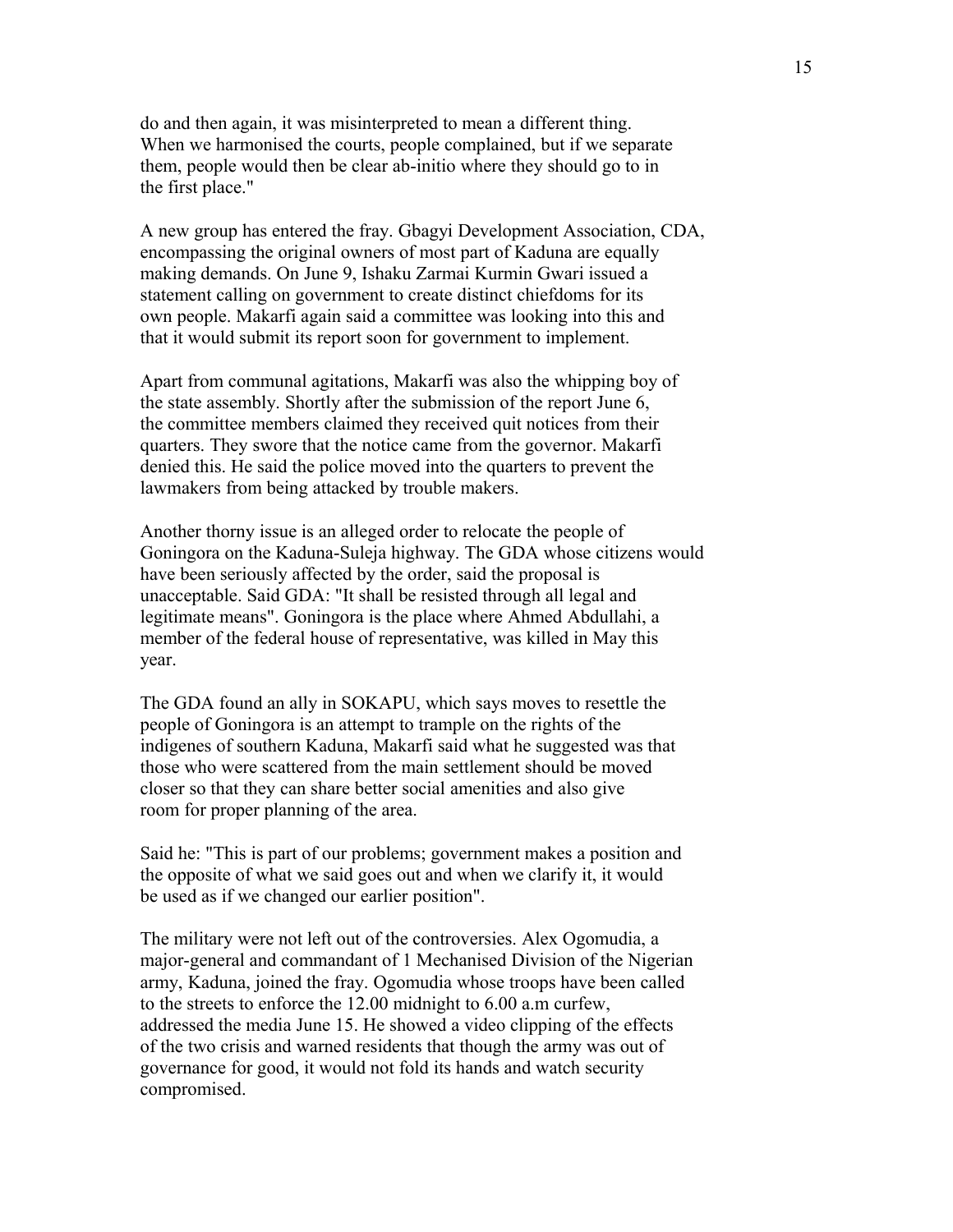He warned that the full force of the law would be brought to bear on anyone found fomenting trouble in the state. Said he: "The soldiers are covered by the laws, both by the penal code and the criminal law to deal decisively and ruthlessly with any situation in Kaduna. So it is better to keep peace and abhor violence".

He also confirmed the arrest of Idi Abdullahi, a captain in the last crisis. He promised that once investigations were completed and he was found guilty, he would be court-marshalled and prosecuted. It was the first time the army made a statement on the Kaduna crisis.

While nocturnal and day light meetings were going on to try and calm frayed nerves, those arrested in the two crisis were appearing in courts in the state. Makarfi told Newswatch last week that there were still 5,000 refugees to be resettled according to official figures. Observers say the figures would be higher. He explained that assistance to the first set of those being helped to rebuild their lives cost N60 million.

The governor disclosed that an additional N251 million would be paid out this week to the second phase of beneficiaries. The state government is sourcing part of the fund while assistance also comes from donor agencies. He said that the state had huge potentials and that it was capable of surmounting its problems provided rumour-mongers and mischief-makers are persuaded to sheath their tongues!

----------------------

We're managing the situation

Governor Ahmed Makarfi of Kaduna State speaks with Tunde Asaju, principal staff writer, on the renewed tension in the state.

Newswatch: What is the situation in Kaduna now? There are fears that Kaduna will boil again over the recommendation of Sharia by the state house of Assembly.

Makarfi: The situation is not different from what it was before. The stories you hear outside are completely different from what you see on ground. But I believe misconception on both sides and the attitude to talk even before trying to verify issues account for the kind of information that the outside would get to hear about Kaduna. The first reaction when people hear anything is not to ask the government but go to the press. But the time the facts are known, then they are put to shame, they find out that they've gone to press for nothing. We are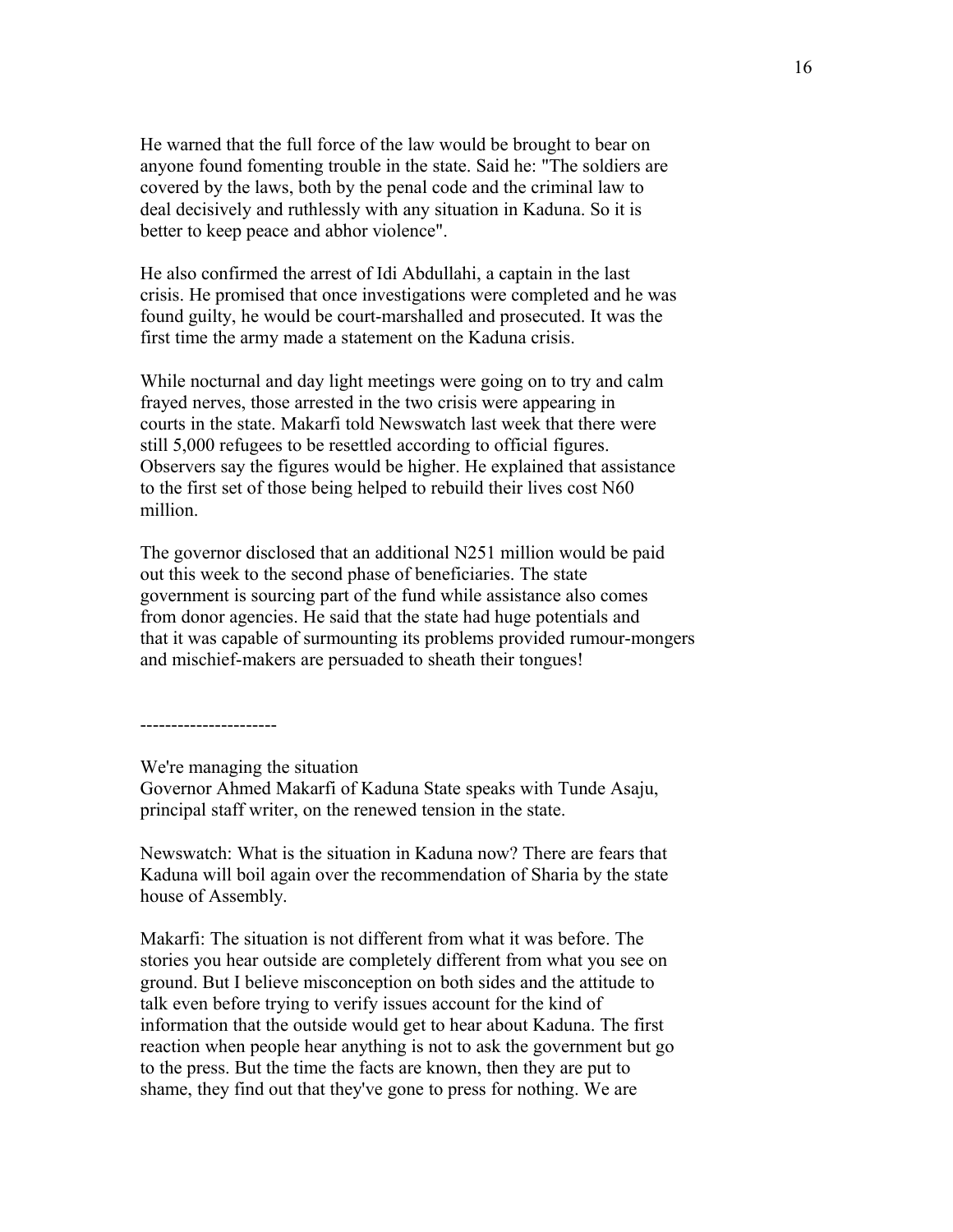trying to tell indigenes of the state that they are destroying their own state. I believe there is a change of attitude generally and people are beginning to ask whether there are unseen forces pushing these kind of things and what is the objective. There's a lot of caution on both sides.

Newswatch: Legislators claim they got an ejection notice from you. Its it correct?

Makarfi: That is part of the news in Kaduna. If anybody would go there, he would see them there. Definitely, we never knew the committee would submit its report at that materials time, but the members are an independent arm of the government and they have done theirs and it is for government to manage the affairs, balancing the various opinions on this matter, so as not to allow it to lead to an unpleasant situation.

Newswatch: So what happened, no ejection order from your side?

Makarfi: There was no such an order. Definitely at the time they submitted the report, there was a seeming confusion which is genuine if you take into consideration what happened before. Under that, you tend to find people moving from one place to the other not knowing what might happen next.

Newswatch: We heard police moved in to secure the place.

Makarfi: Indeed, because when you consider what happened in the first instance in February and May, if you get an inkling of anything that could lead to the possibility of a breakdown of law and order, and you know of possible targets, you move in to secure such targets.

Newswatch: You are said to have backed-down on resettling Goningora community. What is the position?

Makarfi: It's not an issue of backing down, it's an issue of saying the wrong thing. Government did not say it was going to demolish Goningora or it was going to take them away. Government said it would replan the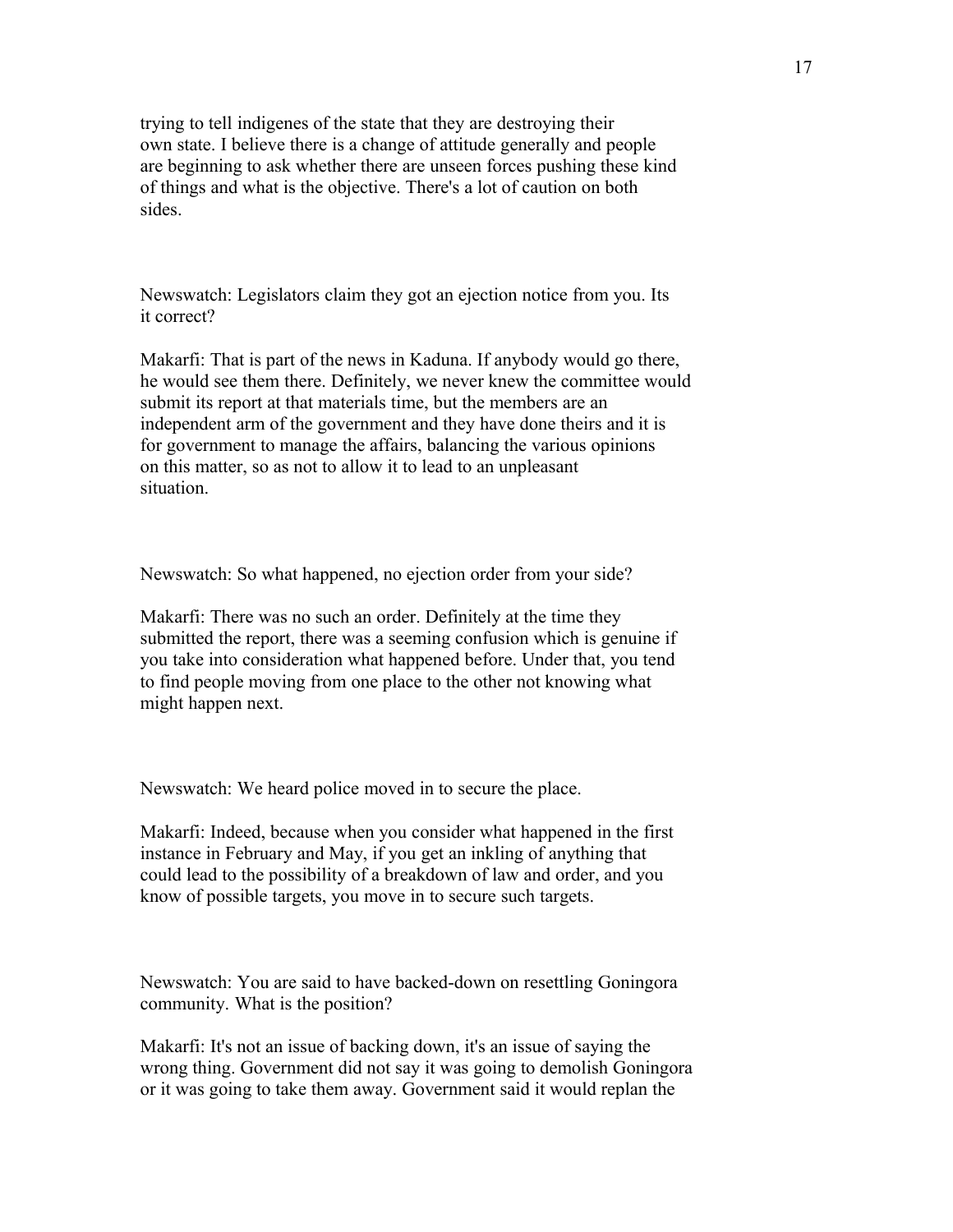area and stop unplanned development. And that those located away from Goningora would be moved to join the main Goningora so that the place can be planned and allocated to people for residential and commercial purposes. This was our position but the media reported that government is to demolish Goningora, we never said that. This is part of our problems: Government makes a position and the opposite of what we said goes out and when we clarify it, it would be used as if we changed an earlier position.

Newswatch: Would it be because you don't do enough consultations with leaders of appropriate groups?

Makarfi: We met with the leaders of the community, they were there, their village heads were there, they knew what we discussed. It was not a unilateral decision, the council chairman and the district heads were there, village and ward heads were present.

Newswach: Gbagyis are also asking for chiefdoms? Nine or twelve or so?

Makarfi: I don't know the details of all that. All I know is that there is a committee which is looking into the possibility of creating additional chiefdoms and emirates. I know that the Gbagyis have made a presentation which is before the committee. If a possible and workable arrangement is worked out, I will not be standing in anybody's way.

Newswatch: SOKAPU wants the removal of old "Muslim" judges from their areas for insensitivity to their culture and tradition.

Makarfi: Do you also go and remove Christian workers from Muslim areas? Is that feasible? But in any case, that was the reform we said we are going to do, and then again it was misinterpreted to mean a different thing. We said, look, there is a problem -before the creation of the area courts you have the native courts or customary as the case may be. You have the Muslim courts which were basically the Sharia courts and we had the mixed courts. Now, when the area courts reform came, it merged all of them, therefore, there's a lot of confusion. So we said one way of getting out of this is to get back to what we had before so that there is no mix-up or going to the wrong court since you know ab initio which court to go to. And people would be able to differentiate between Sharia law and others. They can choose. We came out and said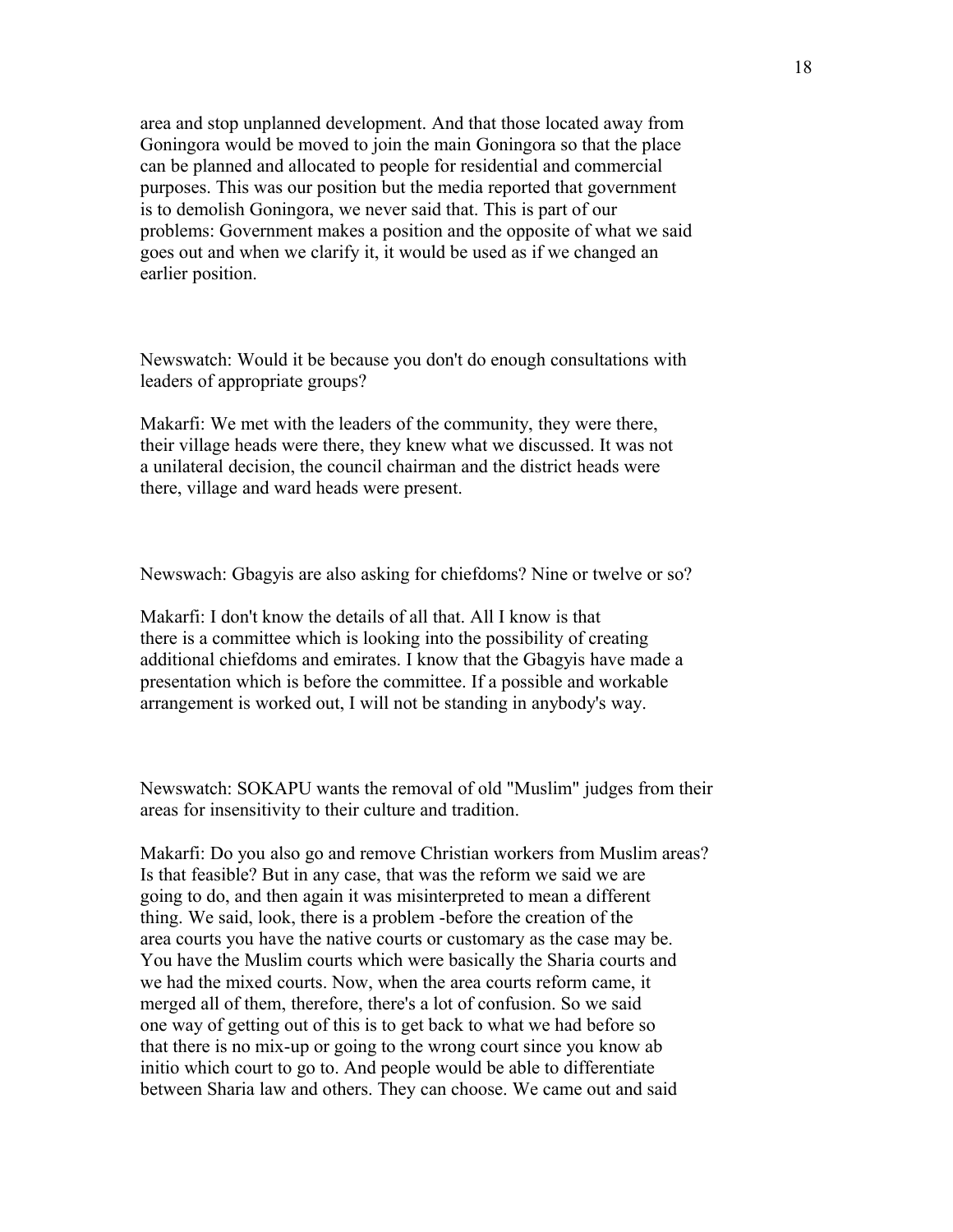since there has been calls for this separation from 1980, now let's do it. By the time we do it, we'll start knowing where we were. We discussed and it was understood and then later again, people started complaining. Again they are calling for the same thing: total confusion and out right mischief.

Newswatch: What role is your party playing in all these? It seems they leave everything to you?

Makarfi: The party does not want open involvement. It makes behind-the-scene moves to make sure that proper reasoning brings back the people to what they were before. Not to be seen to be taking any particular side.

Newswatch: What is the refugee situation now? How many people are in camps?

Makarfi: We still have some 5,000 people registered, there are some numbers unregistered but we have concluded arrangements to give all those we have not given assistance some assistance. But in some areas, we are not in a hurry for them to go back, because we're going from one community to another to see what we need to do to restore and reconcile people. We believe the return of some people to some areas will have to be based on full and tangible reconciliation and understanding between them.

Newswatch: How long would this take?

Makarfi: You can't put a time frame to it but one thing, I've not seen a community that wants to stay segregated. Neither the Christians nor the Muslims want to stay segregated. They want to go back to what they were before, I believe that's a good sign to know that it would take place.

Newswatch: You planned to help people resettle.

Makarfi: We've done the first phase, we are going to do the second phase. We are cross-checking the vouchers, the names to avoid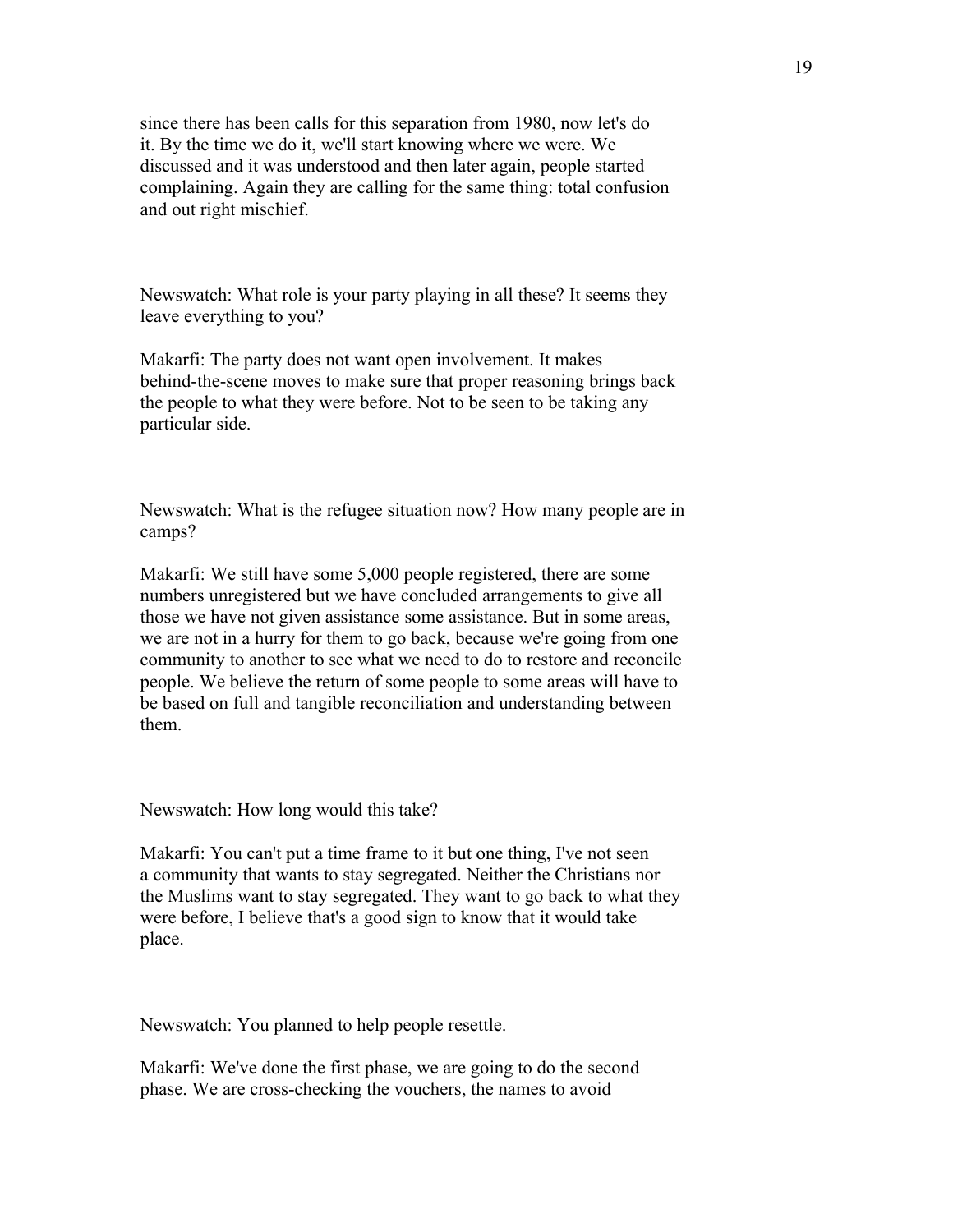duplication. When the lists are ready, possibly next week, the second which is the largest phase should start.

Newswatch: At what cost, phase one?

Makarfi: It was some N61 million and this would consume some N251 million.

Newswatch: Where's the fund coming from?

Makarfi: Well from various donations.

Newswatch: Is this not going to affect ability to deliver on promises.

Makarfi: Well, you can't achieve you targets 100 percent. It's an unfortunate responsibility we have to shoulder. That's the price we have to pay when this happens.

Second Nigerian state adopts Moslem sharia. By Mike Oboh

09:42 ET Reuters English News Service (C) Reuters Limited 2000.

=================

KANO, Nigeria, June 21 (Reuters) - Nigeria's most populous northern state proclaimed the adoption of Islamic sharia law on Wednesday but defused immediate fears of sectarian violence by delaying its application until November.

Tens of thousands of jubilant Moslems chanted "Allahu Akbar" (God is Greater) as state Governor Rabiu Kwankwaso made the proclamation at a brief ceremony on a prayer ground ringed by para-military troops and armoured vehicles.

Fears that the proclamation would cause violence between Moslems and members of the Christian minority in the state's capital city Kano did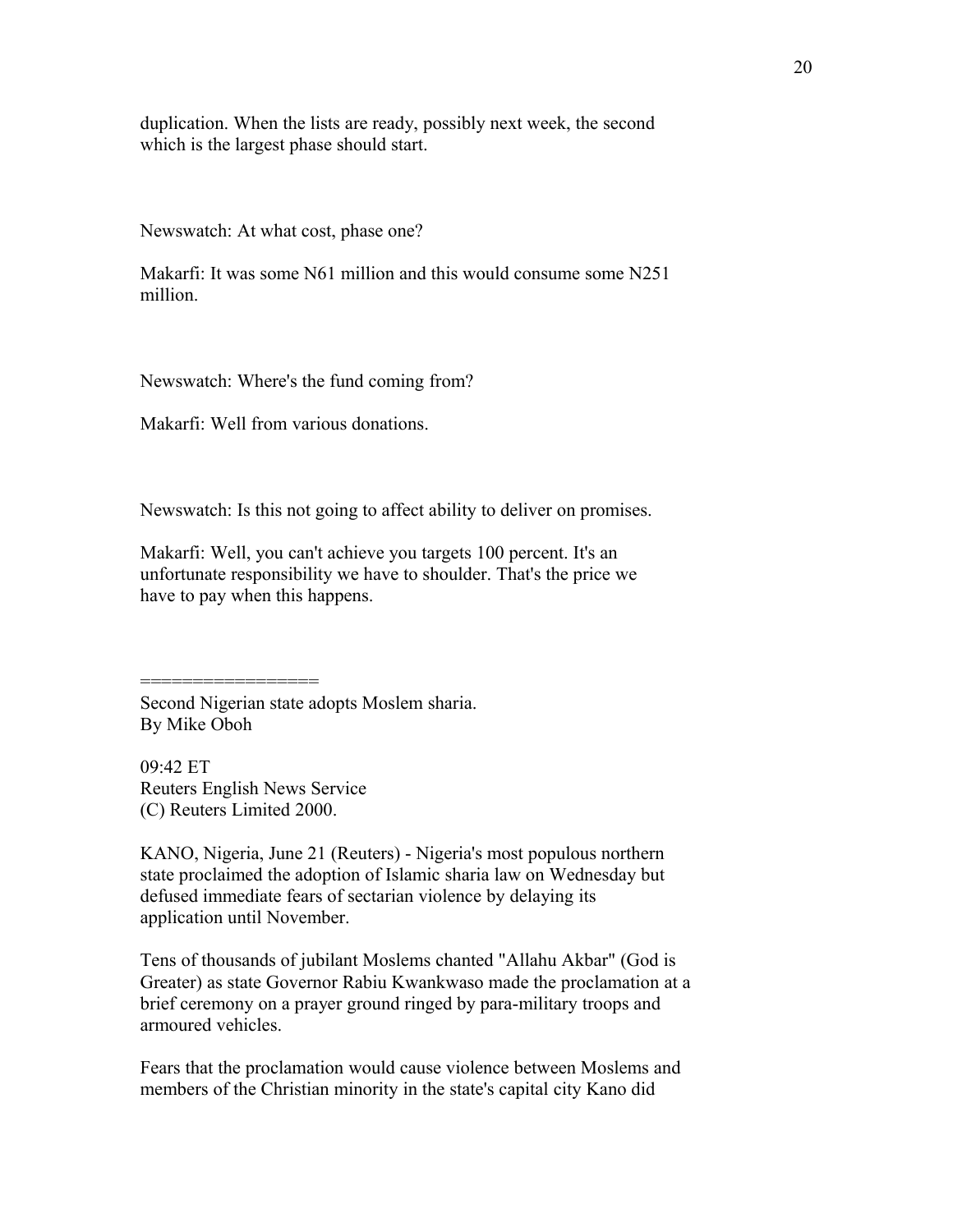not immediately materialise.

Kwankwaso appeared to have defused tension by deferring the application of the strict, Koran-based penal code to the beginning of the Moslem holy month Ramadan in late November.

Moves earlier this year to adopt sharia in the more cosmopolitan neighbouring state of Kaduna triggered sectarian clashes in which hundreds of people died in February and May.

Hundreds more people were killed in the largely Christian southeast of Nigeria in reprisal attacks on Moslem immigrants from the north.

Nigerian President Olusegun Obasanjo called that crisis the most serious since the 1960s civil war over breakaway Biafra.

"Due to the advice of the chief Imam, the iplementation of sharia law will commence in the first day of Ramadan period of this year," Kwankwaso told the estimated 100,000 Moslem faithful gathered for the proclamation in Kano.

Kano has the biggest Moslem population of any Nigeria's 36 states. Some 90 percent of its eight million inhabitants are Moslems.

But President Obasanjo is under pressure from non-Moslems to seek a Supreme Court ruling on the constitutionality of sharia in secular Nigeria.

The proclamation ceremony lasted just 10 minutes as police battled to control the chanting crowds. At least 11 people collapsed from exhaustion and were taken to hospital, witnesses said.

# NO EXEMPTIONS TO SHARIA ALLOWED

Shops and major businesses in Kano remained closed as non-Moslems, especially from the south of Nigeria who dominate commercial activity in the state, stayed in doors for fear of an outbreak of violence.

The state government declared Wednesday a holiday in a bid to avert violence.

Many Kano residents, including the majority Moslems, expressed relief that the proclamation passed peacefully.

But despite the delay in applying sharia, Kwankwaso told a news conference later that there would be no exemptions from it for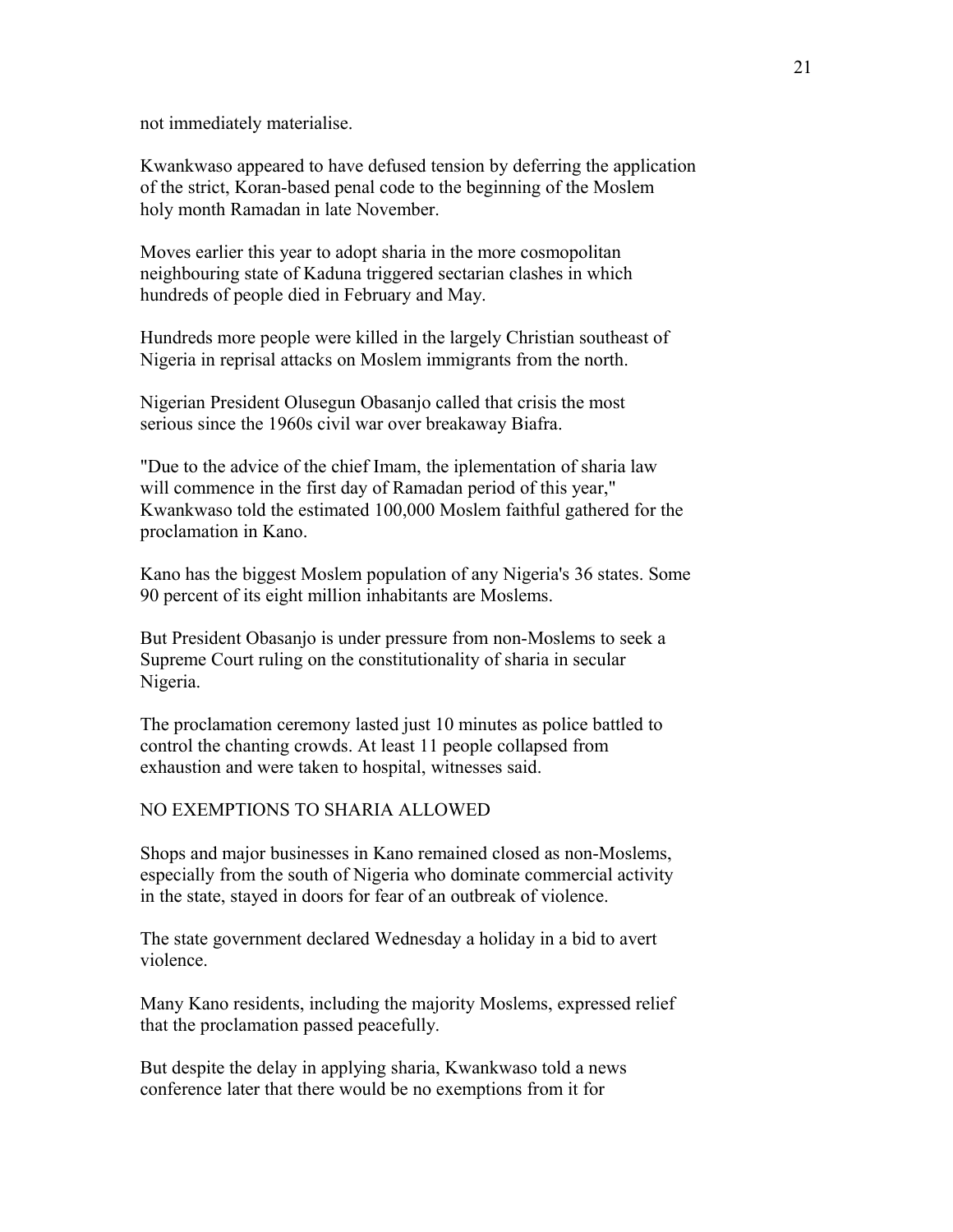non-Moslems.

"There is no area where sharia will not be implemented," Kwankwaso said.

He had previously said the predominantly non-Moslem area of Sabon-Gare on the eastern edge of Kano city would be exempt, but admitted that he was under pressure from Islamic leaders to allow no exceptions.

Most ordinary Moslems in northern Nigeria view sharia as the answer to decades of misrule that have spawned crushing poverty and social problems. But non-Moslems denounce sharia's strict penalties such as amputation of hands for theft and beheading for adultery.

Kano is the second Nigerian state to proclaim the Koran-based law after northern Zamfara state. Other northern states looked certain to be encouraged by the peaceful launch in Kano to go ahead with plans to adopt sharia despite an agreement with the federal government to freeze such moves.

Nigeria's population of more than 110 million people is roughly evenly split between Moslems mainly in the north and Christians and animists mainly in the south, making issues of religion very volatile.

Obasanjo, a Christian who took office in May 1999 after 15 years of army rule, has in the past condemned the adoption of sharia. But he faces a dilemma in the popularity of sharia in the north.

### THE GUARDIAN

--------------

- Northern Kano State Governor Rabiu Kwankwaso says will check violence during launch of controversial Moslems sharia law on Wednesday.

- Northern Zamfara state legislators accuses governor of violating sharia law. Zamfara is first Nigerian state to implement the strict Islamic pena code system. --------------------

Nigerian Moslems mass for sharia declaration. By Mike Oboh

05:48 ET Reuters English News Service (C) Reuters Limited 2000.

KANO, Nigeria, June 21 (Reuters) - Tens of thousands of Moslem faithful gathered in the Nigerian city Kano on Wednesday for the controversial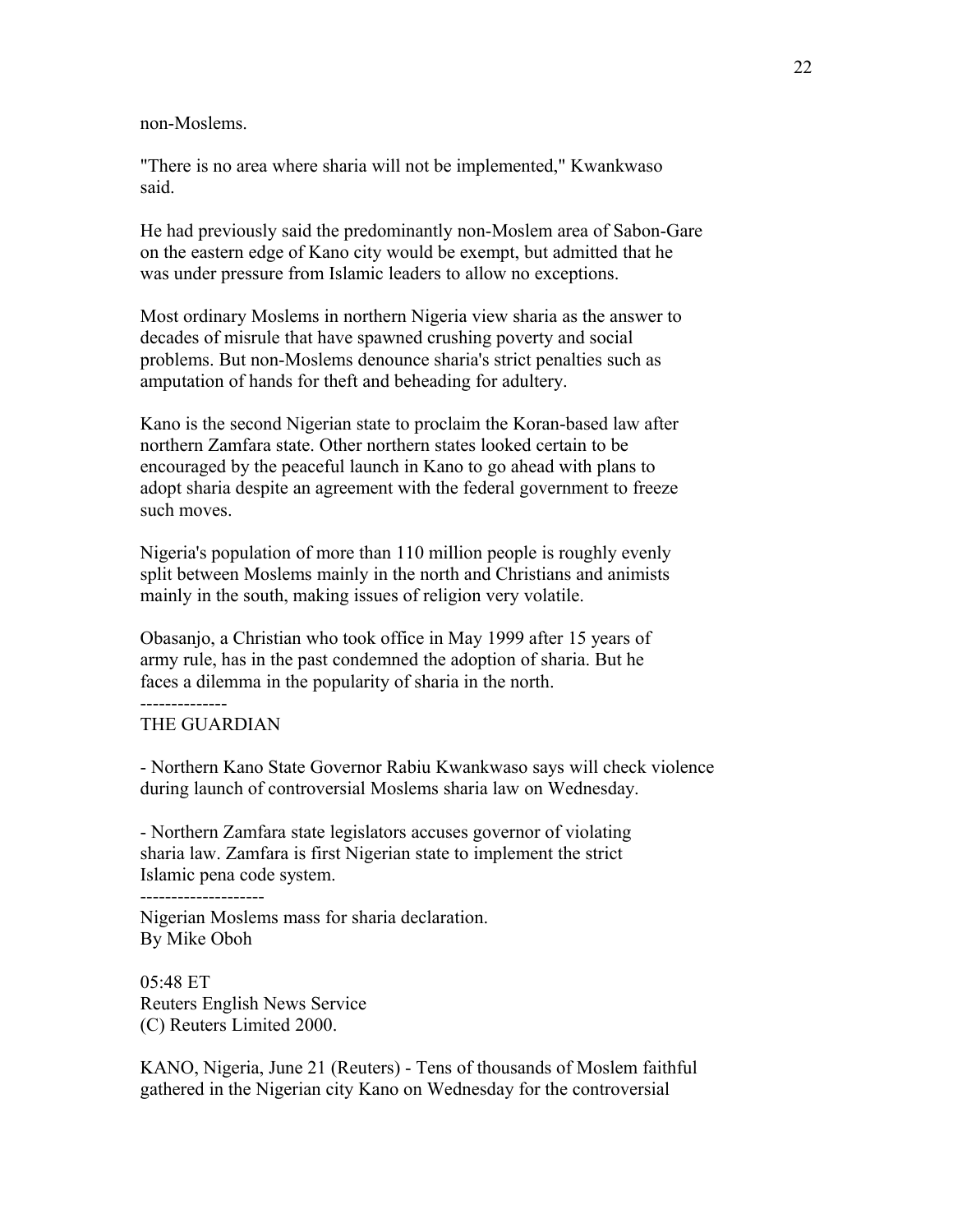proclamation of Islamic sharia law in northern Kano state.

Witnesses said more than 50,000 people had arrived at the city's Moslem Eid praying ground by 6.30 a.m. (0530 GMT) for the proclamation by state Governor Rabiu Kwankwaso expected at around 11 a.m. (1000 GMT).

Kano has the biggest Moslem population of any of Nigeria's 36 states. Some 90 per cent of the eight million inhabitants are Moslems.

But the decision to adopt sharia has caused tension and many minority Christians and animists, ethnic Ibos and Yorubas originally from south-east Nigeria are reported to have left rather than live under the strict Moslem law.

The flight of non-Moslems from Kano could damage the state's economy since they dominate commerce, particularly trade in electronics, textiles and household goods. Kano banks have already reported a massive run on deposits because withdrawals by non-Moslems leaving and heading south.

Governor Kwankwaso appealed for calm on Tuesday, urging youths not to take the law into their own hands during and after the proclamation of sharia.

The central government, fearing that it could trigger sectarian violence, has sent troops and riot police to strengthen security in the state.

Hundreds of people were killed in February and May when opposition to the adoption of sharia caused riots between Christians and Moslems in Kaduna, 220 km (140 miles) from Kano.

Kano is the second Nigerian state to proclaim the Koran-based law after northern Zamfara state. Christians have been angered that even non-Moslem women in Zamfara are now obliged to wear Islamic veils and men and women are not allowed to appear together in public.

Sharia law also imposes harsh punishments for criminal offences, including amputation of hands for theft and death for adultery.

Witnesses said the Kano crowds displayed portraits of Ahmed Sani, the Zamfara state governor who proclaimed sharia.

The Kano state government has declared Wednesday a holiday in a bid to avert violence, and shops and major businesses in the city, mostly operated by non-Moslems, were closed and the streets deserted.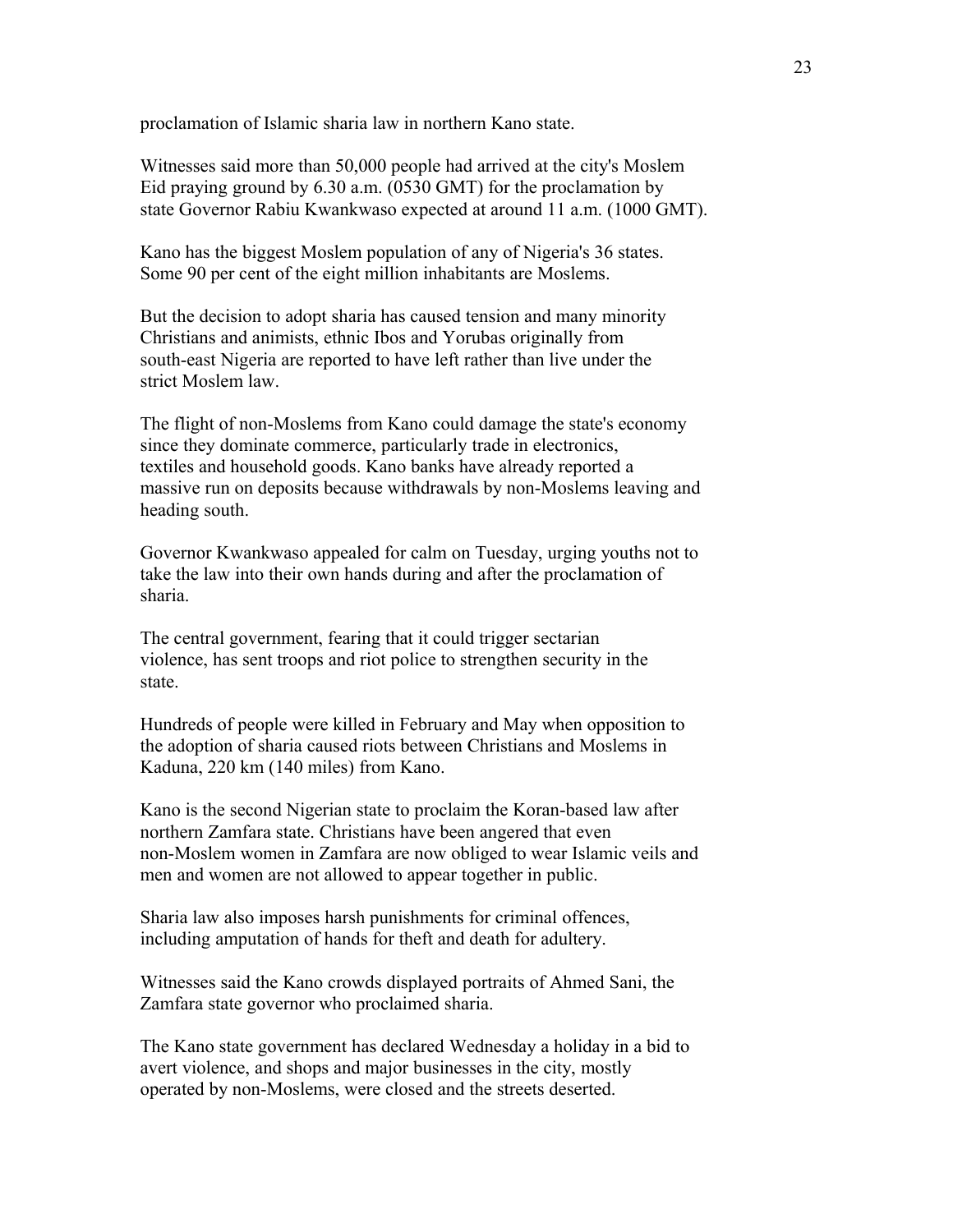Kwankwaso says he is under pressure from Islamic leaders to apply sharia to all Kano inhabitants, but he has said the predominantly non-Moslem area of Sabon-Gare on the eastern edge of Kano city will be exempt from sharia.

----------------

Up to one million at launch of Islamic law in Nigeria

06/21/2000 Agence France-Presse (Copyright 2000)

KANO, Nigeria, June 21 (AFP) - Up to one million people attended a ceremony Wednesday to launch a code of strict Islamic law in Kano, the most populous city in northern Nigeria, officials said.

The size of the crowd forced Kano State Governor Rabiu Kwankwaso to cut short plans for an address to the gathering, official spokesman Sani Mohammed said.

Hundreds of thousands of mainly young Muslim men -- one of the largest crowds ever witnessed in Kano -- massed in and around the Eid religious parade ground in the centre of the city.

Hospital officials said two people were crushed to death in the crowd and more than 50 fainted from the heat and suffocation and required hospital treatment.

---------------

Two crushed, more than 50 faint at Sharia launch in Nigeria

06/21/2000 Agence France-Presse (Copyright 2000)

KANO, Nigeria, June 21 (AFP) - Two people were crushed to death and more than 50 fainted and required hospital treatment when a massive crowd of up to one million people gathered here Wednesday to witness the launch of Islamic law here, hospital officials said.

Police and the Red Cross worked to evacuate people taken ill in the extreme heat of the Eid Ground in the centre of Kano where State Governor Rabiu Kwankwaso prepared to declare the launch of Sharia.

The size of the crowd forced Kano State Governor Rabiu Kwankwaso to cut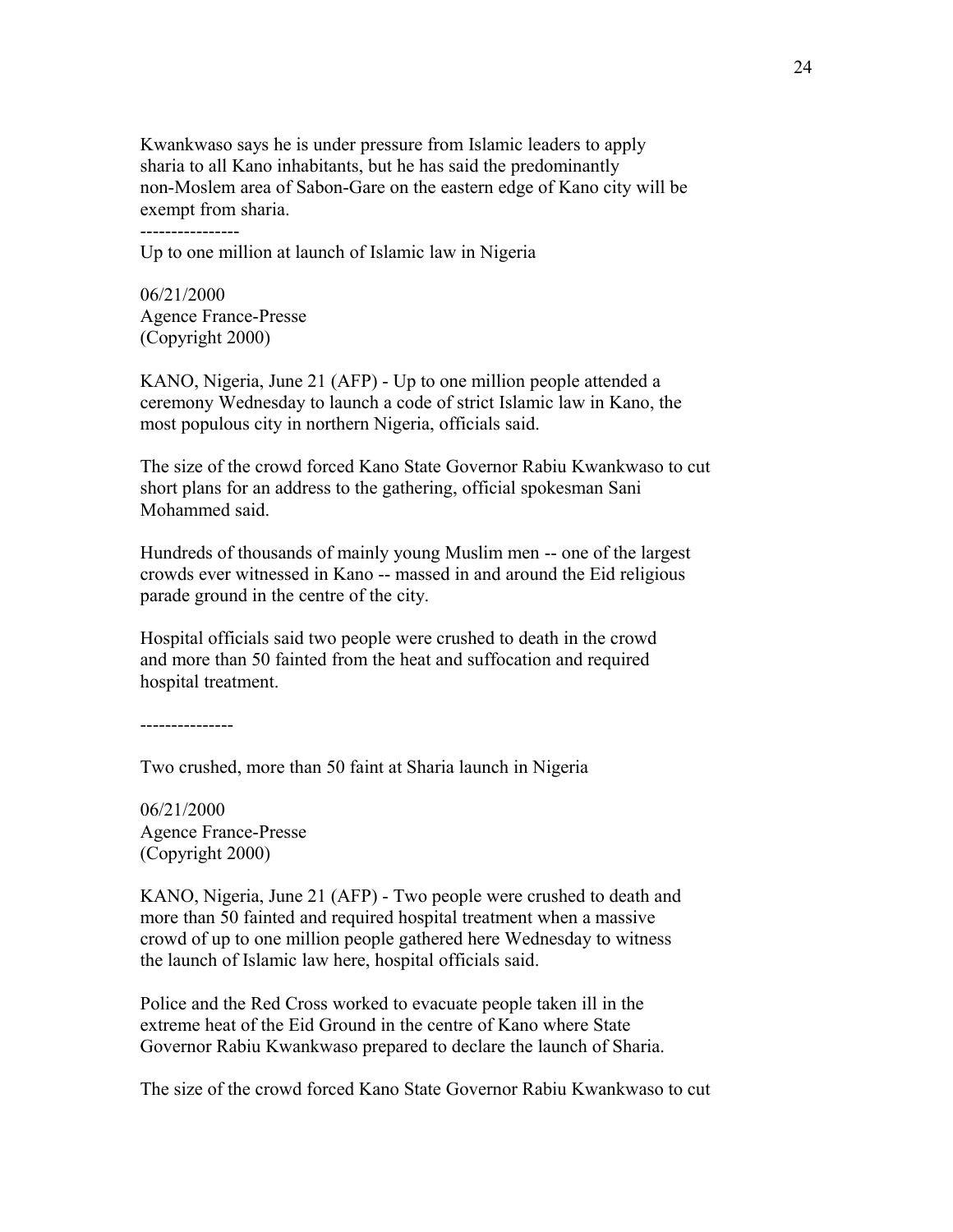short plans for an address to the gathering, official spokesman Sani Mohammed said.

Hundreds of thousands of mainly young Muslim men -- one of the largest crowds ever witnessed in Kano -- massed in and around the Eid religious parade ground in the centre of the city.

----------------

---------------

Drinkers, sex-workers, and the fearful flee Sharia in Nigeria by Peter  $Cunliffe-Jones = (PICTURES) =$ 

06/21/2000 Agence France-Presse (Copyright 2000)

KANO, Nigeria, June 21 (AFP) - At a book-shop in the Sabon Gari southern ghetto district of this ancient semi-desert city, Godwin Nnadiri, 29, bid goodbye to his friends.

Nnadiri is a Christian from Anambra State in southeast Nigeria and wanted to get out of northern Nigeria's Muslim-dominated and most populous city ahead of Wednesday's declaration of strict Islamic law.

Nnadiri, like thousands of other ethnic Ibos from the mainly Christian southeast, ran a small business here since he moved to the city in 1986. But fears of more ethnic violence, following bloody religious unrest in nearby Kaduna this year, have driven him and countless like him to leave.

"I have to leave this town. I do not feel safe. I do not feel secure at all," he said, before getting into his car and driving south from Kano.

On Wednesday, Kano State Governor Rabiu Kwankwaso was expected to declare the introduction of Islamic law, known as the Sharia, in the state, although officials have declined to reveal plans for its exact implementation.

The fear in the Sabon Gari district Tuesday was that the Islamic punishments and ban on alcohol would be be extended to the Christiandominated areas. Residents also feared that Muslim youths would take advantage of the declaration to move into the ghetto and attack non-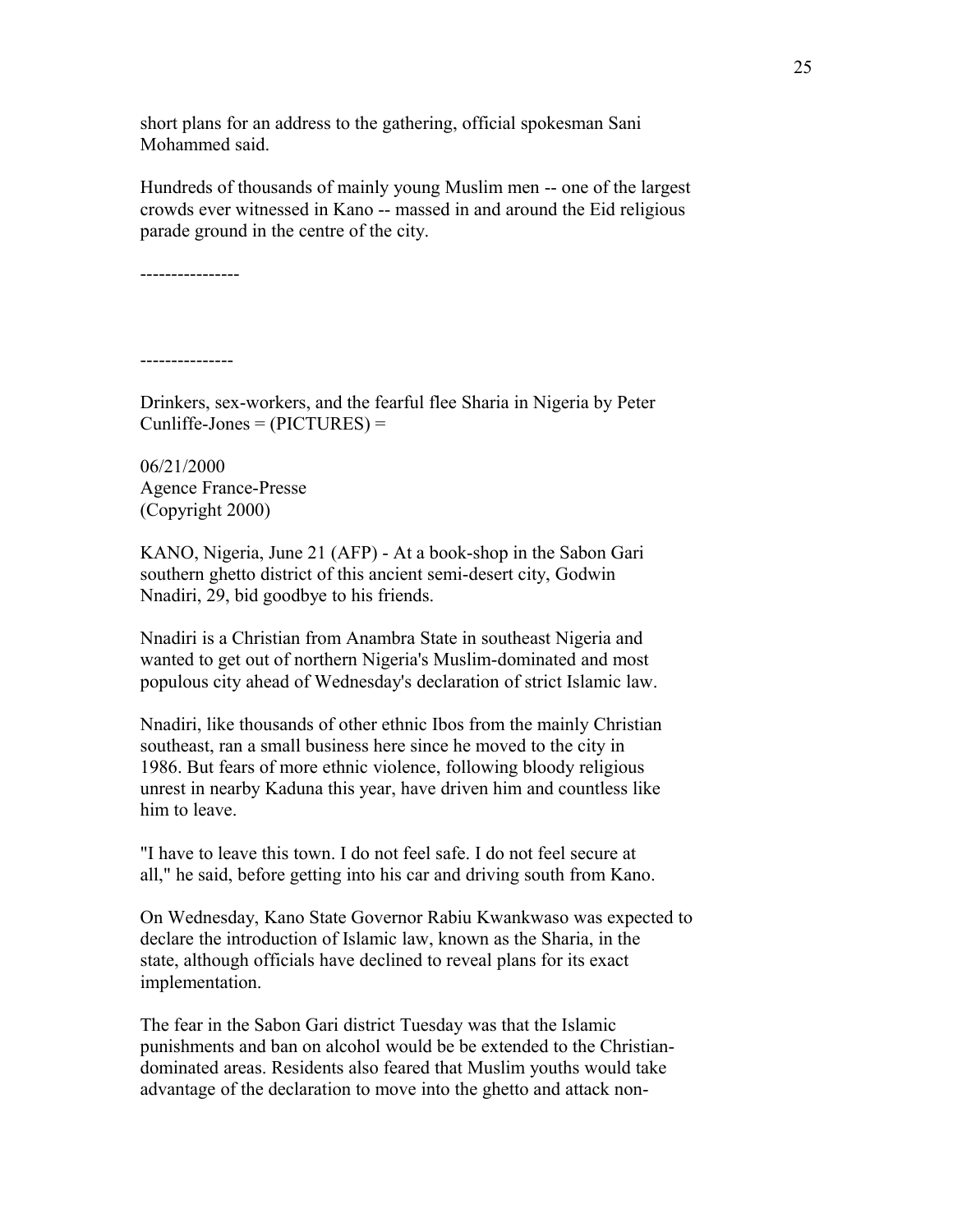#### Muslims.

The bookshop Nnadiri was visiting lies on Church Street in the district inhabited for centuries by southerners and other outsiders in Kano, a vast city with a population estimated at between five and eight million.

A few hundred yards from Church Street, Chioma C., the owner and operator of The Best Cool Spot, a small bar and brothel, was rueing the introduction of Islamic law.

"This is stopping my business," said the 42-year-old from Imo State. "All my girls are going. Ten have gone already and only two are left. Everyone is scared," she said, as one of the girls remaining glanced from under lowered eyelashes at a group of foreign journalists.

On the wall was a piece of paper setting out house rules for the 'girls': a fine of 500 naira (five dollars) for gossiping, 1,000 naira for leaving underwear lying around on the floor, and 1,500 naira for sex with anyone who is not a paying customer.

"Business is hard," Chioma said. "Even the drinkers are not coming. I have had to cut the price of a beer from 50 to 30 naira," she complained.

Half an hour by car across the city, Governor Kwankwaso's spokesman, Sani Mohammed, insisted that law-abiding non-Muslims had nothing to fear from Sharia and said the government had taken "all the measures needed" to prevent any anti-Christian violence.

Further across the city, sitting cross-legged on a mat in his simple home, the Chief Imam of Kano State, Sheikh Isa Waziri, said Muslims who have been in Kano for centuries, had a right to live under Islamic law.

"The Sharia will improve the morals of society. Vices and corruption will cease," he said. "Ninety percent of Kano people are Muslims and as Muslims they have to support Sharia. Sharia is sent by Allah. There is no going back," he said.

Augustin Ogu, a beer parlour owner in the Sabon Gari district, agreed that Muslims have the right to live under Sharia, but said that Nigeria was a federation of ethnic groups and religions and as such, it was dangerous to make any religion dominant in any area.

Chris Udeagha, an electricals shop owner, said the Christians in Kano did not want to fight, but would defend themselves.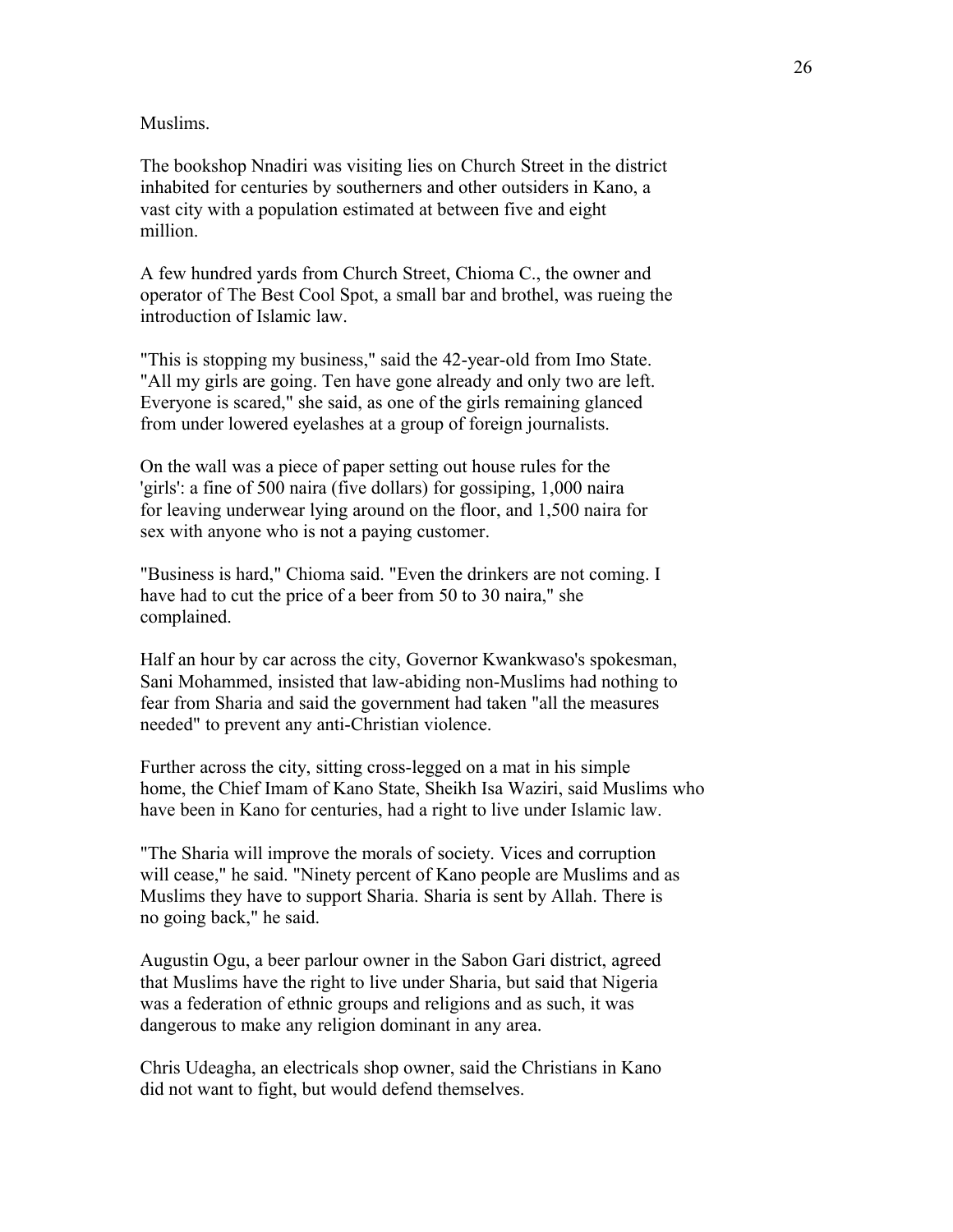"Kano is a volatile place. People are very uncompromising over religion. The government might say it can guarantee our lives and freedom, but it can't. We will not start fighting with anybody. But we will defend ourselves," he said.

------------------

Islamic law spreads to largest city in northern Nigeria by Peter  $Cunlife-Jones = (PICTURES) =$ 

06/21/2000 Agence France-Presse (Copyright 2000)

KANO, Nigeria, June 21 (AFP) - Authorities in northern Nigeria's most populous city were preparing Wednesday to declare the introduction of strict Islamic law, marking a new step for Islam in Africa's most populous country.

Kano State Governor Rabiu Kwankwaso was due at a religious parade ground in the centre of this 1,000-year-old city before midday Wednesday to declare plans to introduce the strict Islamic code, known as Sharia, in the state bordering the Sahara desert.

Islam has been a central part of life in northern Nigeria for centuries and Muslims form a 90 percent majority of the population in Kano.

The city is volatile and fears were widespread Tuesday of clashes with the large Christian minority over the introduction of Sharia.

Kano will become the fourth northern Nigerian state since October to declare Sharia after Zamfara, Sokoto and Niger. By virtue of its size, with a population estimated at between five and eight million, Kano is by far the most significant state to adopt the code so far.

The declaration of Sharia in the northern states is seen by many as risking an eventual splitting up of Nigeria, home to 120 million people and the world's most populous black nation, between its Muslimdominated north and Christian-dominated south.

Officials here have so far declined to set out details of exactly how they plan to implement Sharia, who will be affected by the laws, and which if any areas of the cosmopolitan city will be exempt.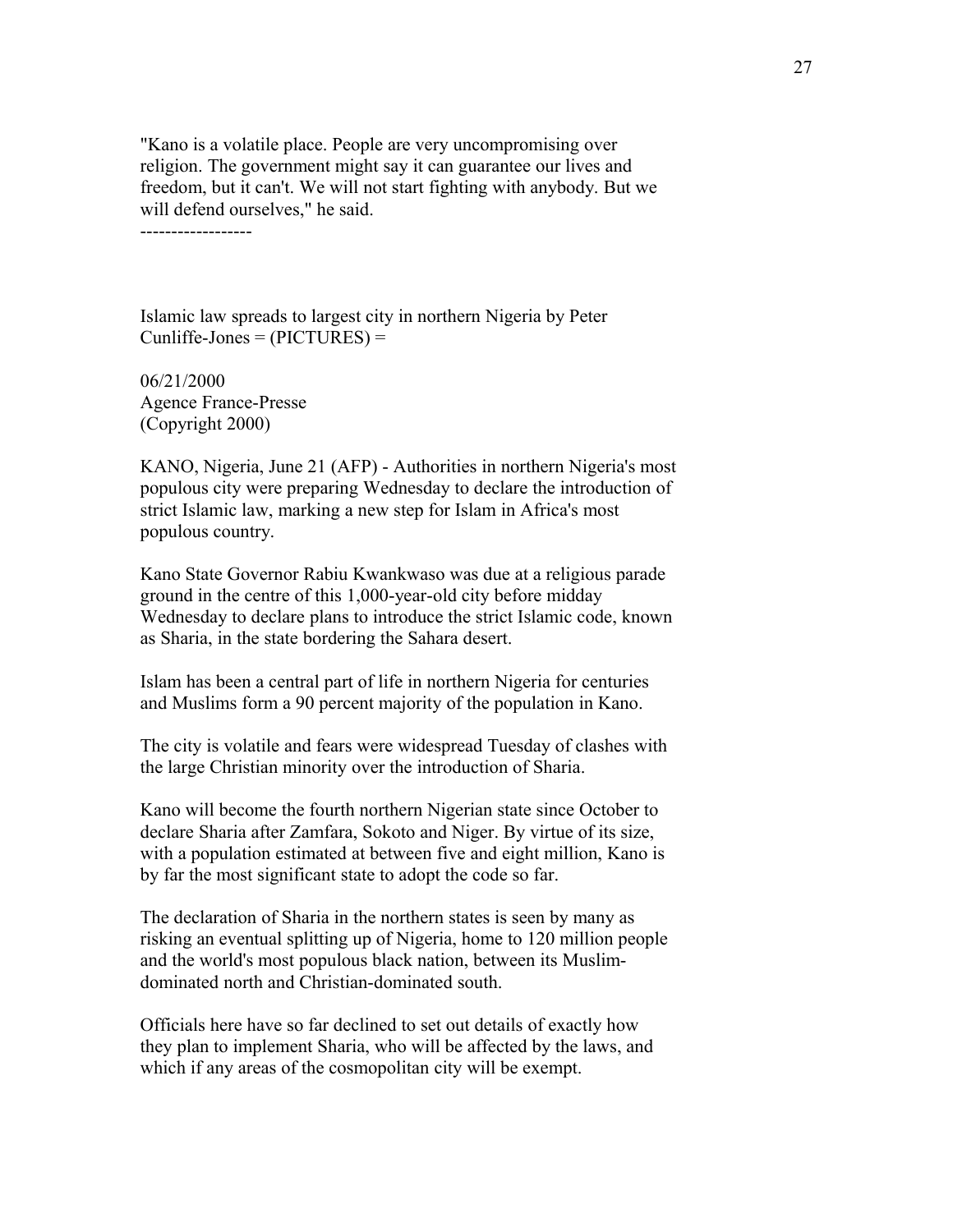In recent days, thousands of southern Christians living in Kano have left the city, fearing a repeat of unrest seen here last July or a spreading of the religious riots that left more than 1,000 dead in February and more than 300 dead last month in nearby Kaduna.

The government of President Olusegun Obasanjo has sought to stop the introduction of Sharia law in northern states and in April the governors of the 19 northern states announced an agreement to consult first with Christian leaders.

The declaration of Sharia in Kano, which aides to Kwankwaso said was forced on the governor by local political pressures, appears to be the first violation of that agreement.

The governors of other states, including Katsina and Kaduna, are also under considerable pressure to introduce the code, following the precedent set in Zamfara, Kano and the other states.

Zamfara Government (sic) Faints At Sharia Launch P.M. News (Lagos) June 21, 2000 By Babajide Otitoju, Moses Uchendu &Tajudeen Suleiman/Kano

===================

Lagos - The Zamfara State Governor, Alhaji Ahmed Sani Yerimah led muslim faithful in prayer at the official launch of the Sharia in Kano State this morning. However, shortly after leading the congregational prayer, the bearded Governor who was the first to launch the controversial Sharia legal system in Nigeria, fainted and had to be rushed to the Government House Clinic in the state capital.

At the time of going to press, the condition of Governor Sani could not be ascertained.

The police had a hectic time controlling traffic as thousands of Muslim faithful from different parts of Northern Nigeria converged in Kano for the historic public launch of the Islamic legal code.

Lorry loads of Muslim youths, including women shouting "Allahu Akbar", converged at the Eid Prayer Ground, opposite the Sani Abacha Stadium, Kano, venue of the launching.

The gathering, against the expectation of many, was not violent,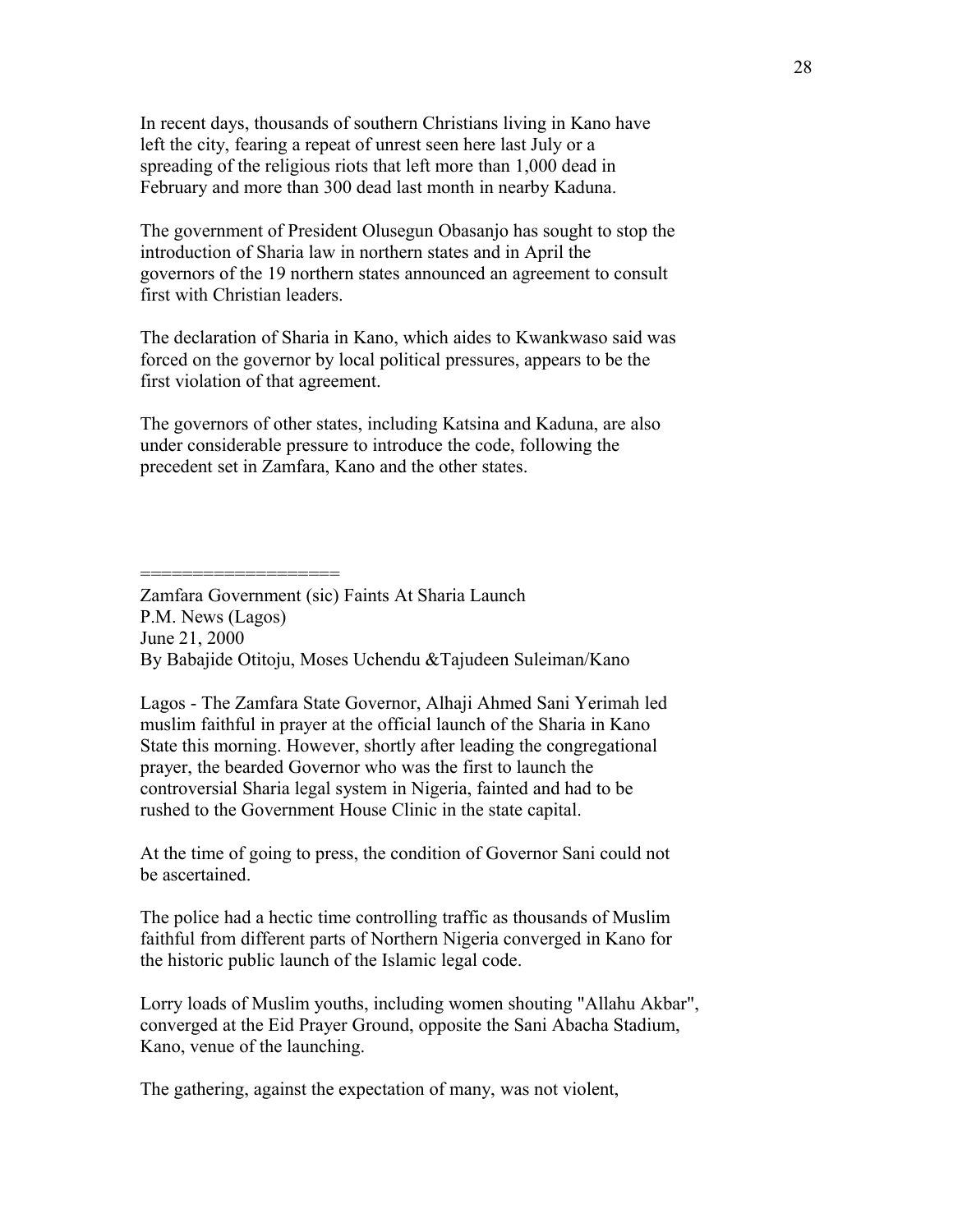although a good number of anti-riot policemen and other security operatives gave cover to the gathering.

Kano State Governor, Rabiu Musa Kwankwaso, who was expected to read a prepared speech on the occasion did not do so.

In the speech which was written in Hausa and distributed to the press, the Governor said the implementation of Sharia would wait until November 26. The first day of Muslim Ramadan.

Sources say the Governor was advised not to read the speech at such a gathering, because of fanatics who may be dissatisfied with the postponement of Sharia implementation. It was feared that such people could tigger violence which may go beyond the control of the police.

Similarly, Chief Tony Anenih, Minister of Works, was despatched to Kano yesterday, to hold a meeting with Governor Kwankwaso.

A palpable fear of violence has engulfed the ancient city as a result of the Sharia matter.This forced non-indigenes, especially Yoruba and Igbo traders in the city to close down their shops this morning.

The commercial heartbeat of the city, regarded as the business capital of northern Nigeria, Sabon-Gari, is now like a graveyard as markets have been closed, while residents of the area have locked themselves in their homes as a result of fear of an outbreak of violence.

It is believed that if the implementation of Sharia Law is extended to Sabon-Gari, it may spark a demonstration of a huge proportion by the Christians who are in overwhelming majority in the area and who have complained about not being consulted even when it would hurt their businesses.

Among the streets where shops were closed this morning were France Road, where the town's major market for electronics is located, Niger Road and Kroda, where Kano's biggest market for foodstuffs is located.The ultra modern Mohammadu Rimi Market has also been shut.

Apart from Sabon-Gari area, the city's biggest textile market, "Kantin Kwori" has also been closed, just as the city's biggest spare parts market at Kofar Ruwa has been closed down by the spare parts sellers, who are mainly of Igbo origin.

Already, street urchins in the city have begun "enforcing" the Sharia Law by molesting young girls whom they accuse of dressing indecently. There are reports of "Kano Area Boys" raping some of the girls all in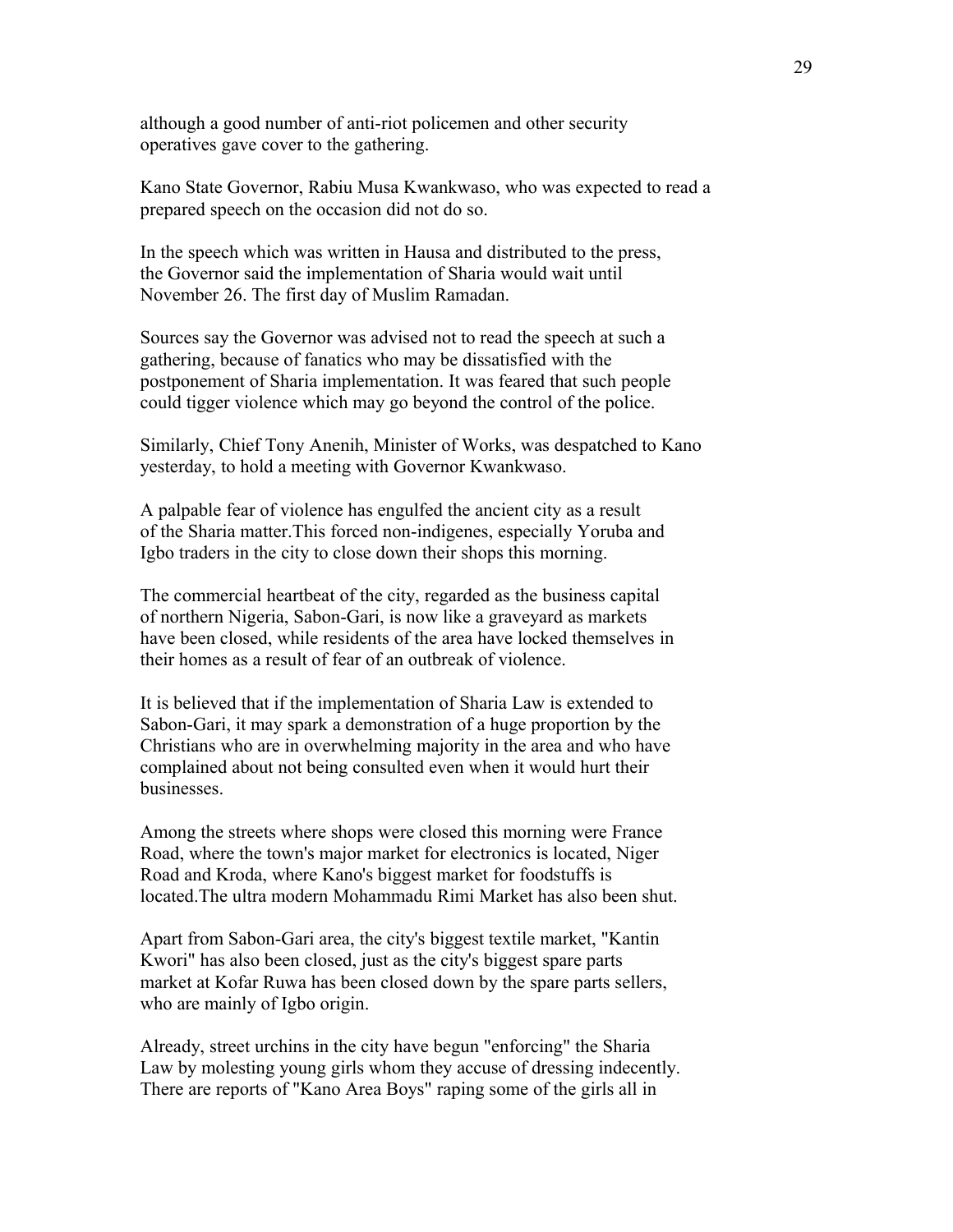the name of enforcing the Sharia.

Meanwhile, as the Kano State government launched the (Sharia) today, despite criticisms, many banks in the state may be forced to close down .

This was informed by massive withdrawal of money and closing of bank accounts mostly by non indigenes in Kano who are fleeing the state over plans to implement the Sharia legal system.

Most Igbo businessmen and bar owners who are apprehensive over the Sharia palaver, with the memories of the Kaduna Sharia riots still fresh in their minds, are said to have suspended their businesses and would rather prefer to relocate to other states.

Banks in the state, especially those located in the heartbeat of Kano have been recording low patronage since last week as majority of their customers, who are mostly Christians from southern Nigeria, are trooping in and out to either close their accounts or withdraw the bulk of their monies lodged with the banks.

Prostitutes, hotel owners and bar owners who will be badly affected by the introduction of Sharia in the state have temporarily closed down since Monday as they fear being caught in the Sharia web.

Despite the drafting of several armoured tanks and heavily-armed anti-riot policemen to the state, tension is still mounting in the state.

Already, some strategic areas in the Kano metropolis have been declared no- go-areas as stern-looking policemen have simply taken over security there, just as some regular policemen maintain routine patrol of Kano city.

--------------------------

Big Nigerian state adopts Sharia

Hundreds of thousands of Muslims in northern Nigeria have celebrated the adoption of Islamic, Sharia law in the region's most populous state, Kano. A rally in Kano city greeted the proclamation with chants of Allahu Akbar or God is Great; reports say two people were crushed to death in the crowd and dozens collapsed in the heat. The move came despite fierce opposition from the Christian minority in the north, and despite fears that it could revive the sectarian violence that has left hundreds dead this year.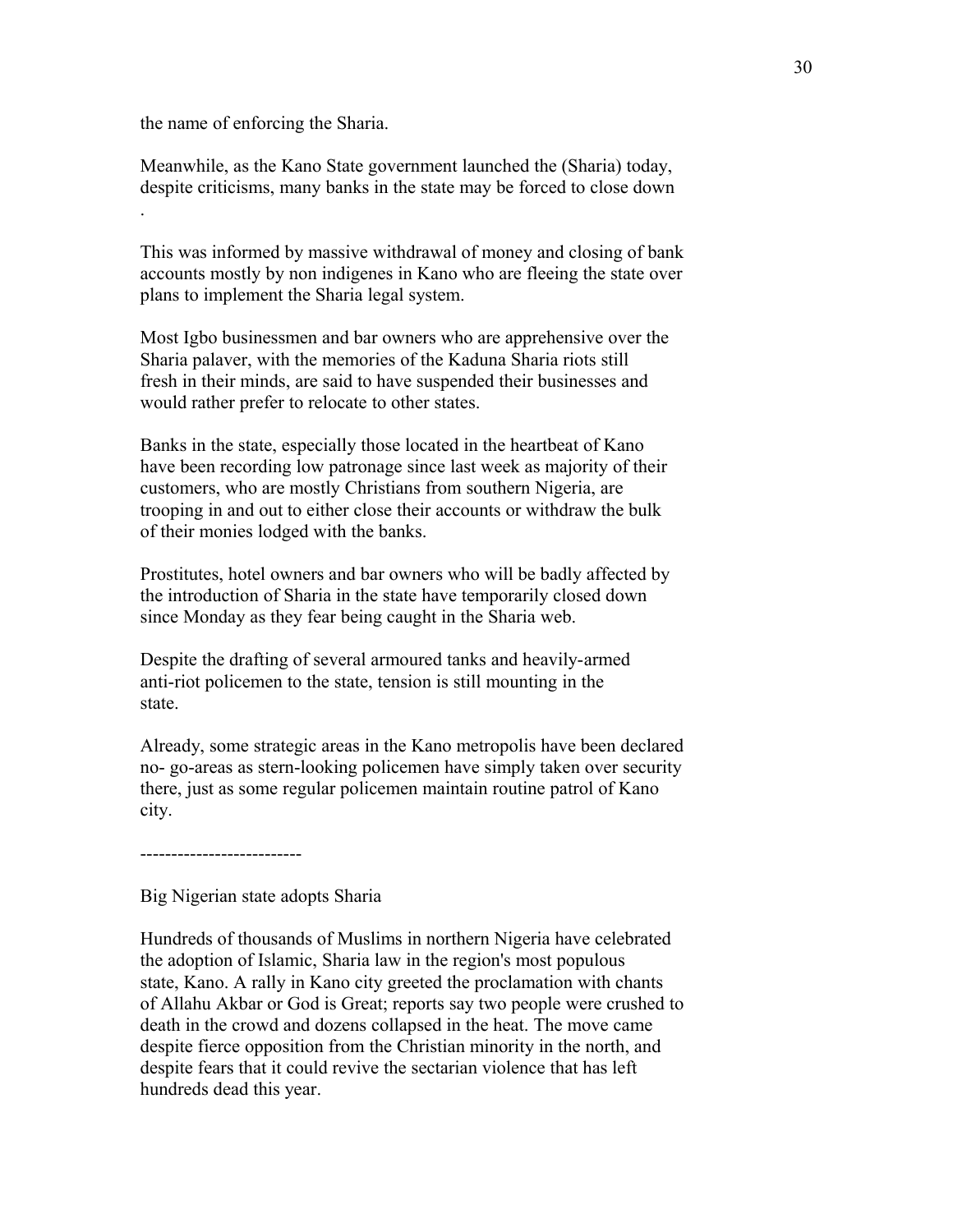The BBC Nigeria correspondent says northern Muslims are overwhelmingly in favour of a legal code which includes punishments such as amputation and flogging, which they believe will combat corruption and lawlessness.

Our correspondent says it's now highly likely that more northern states will adopt Sharia, and the issue is putting Nigerian unity under strain.

>From the newsroom of the BBC World Service ---------------------

Sharia Law Launched In Kano Panafrican News Agency June 21, 2000

Lagos, Nigeria (PANA) - Thousands of Moslem faithful Wednesday thronged the Eid praying ground in the northern city of Kano to witness the proclamation of the Sharia, the Islamic legal code, amid tight security to forestall any acts of violence.

"This is a momentous day in the history of Kano state...It is the day that Sharia is launched," an elated Rabiu Kwankwaso, the Kano state governor said.

He, however, explained that the controversial law would not come into effect until December, dousing the fears of non-Muslims, some of whom have sought protection at the Sabon-Gari area of the town which is home to non-indigenous and Christians.

The governor said that December was chosen on the advice of a top Muslim cleric who said that the best day to start the implementation of the law was the first day of the Islamic month of Ramadan, due this year in December.

No violence was reported, though two persons were reportedly crushed to death and more than 50 others had to be ferried to the hospital after they fainted.

The fear of violence stemmed from the crisis that greeted the proposal to introduce the Sharia to neighbouring Kaduna in February, when hundreds of people died and property worth millions of naira were destroyed in a clash between Moslems and Christian opponents of the code.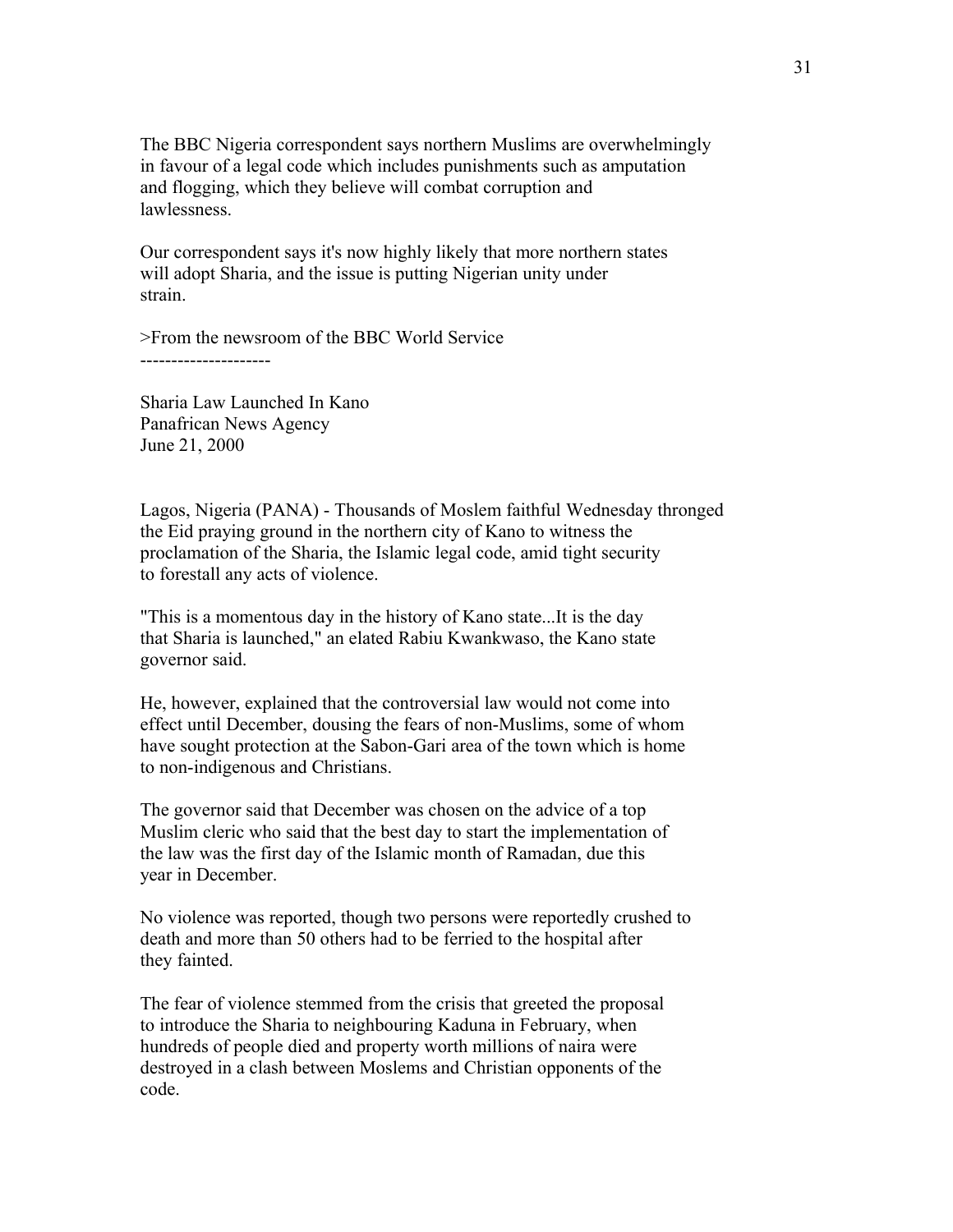The violence sparked reprisal killings in the southeastern part of the country and forced Christians to put pressure on President Olusegun Obasanjo to seek clarification on the constitutionality of the law at the Supreme Court.

Before Wednesday's launch, Obasanjo despatched his works and housing minister, Tony Anenih, to Kano to assess the situation there.

Employing some diplomacy, Anenih told governor Kwankwaso during an hour-long meeting Tuesday that "Mr. President sent me to Kano to commend your Excellency for maintaining peace in the state and to continue to maintain peace."

Security had been stepped up in the city ahead of the launch, with heavily armed soldiers and policemen patrolling the city in armoured personnel carriers.

The tension that gripped the commercial city prior to the launch was largely due to the statement from the Advisory Committee on Sharia implementation in the state that no part of the city, including army barracks and military formations would be exempted from the law.

The statement forced the Nigerian military to react Tuesday, saying that the law would not be effective in its barracks or military formations.

Army spokesman Felix Chukwuma said only the Commander- In-Chief of the armed forces was constitutionally empowered to impose laws on military barracks or formations.

"We are in Nigerian Army not Kano state Army. We are responsible to the federal government. We don't have two armies.... What obtains in Lagos, Enugu or Benin formations of the army is what will obtain in Kano formation," Ugbo, a colonel, said.

"As far as Sharia is concerned, we in the military don't have anything to do with it. We take our orders from the Commander-In-Chief," he added.

Kano has become the fourth state to launch the Sharia after Zamfara, Niger and Sokoto states. Several other states in the north, dominated by Muslims, are under pressure to introduce the law.

The federal government and the governors of the 19 states in the north had agreed in the aftermath of the Kaduna crisis to put the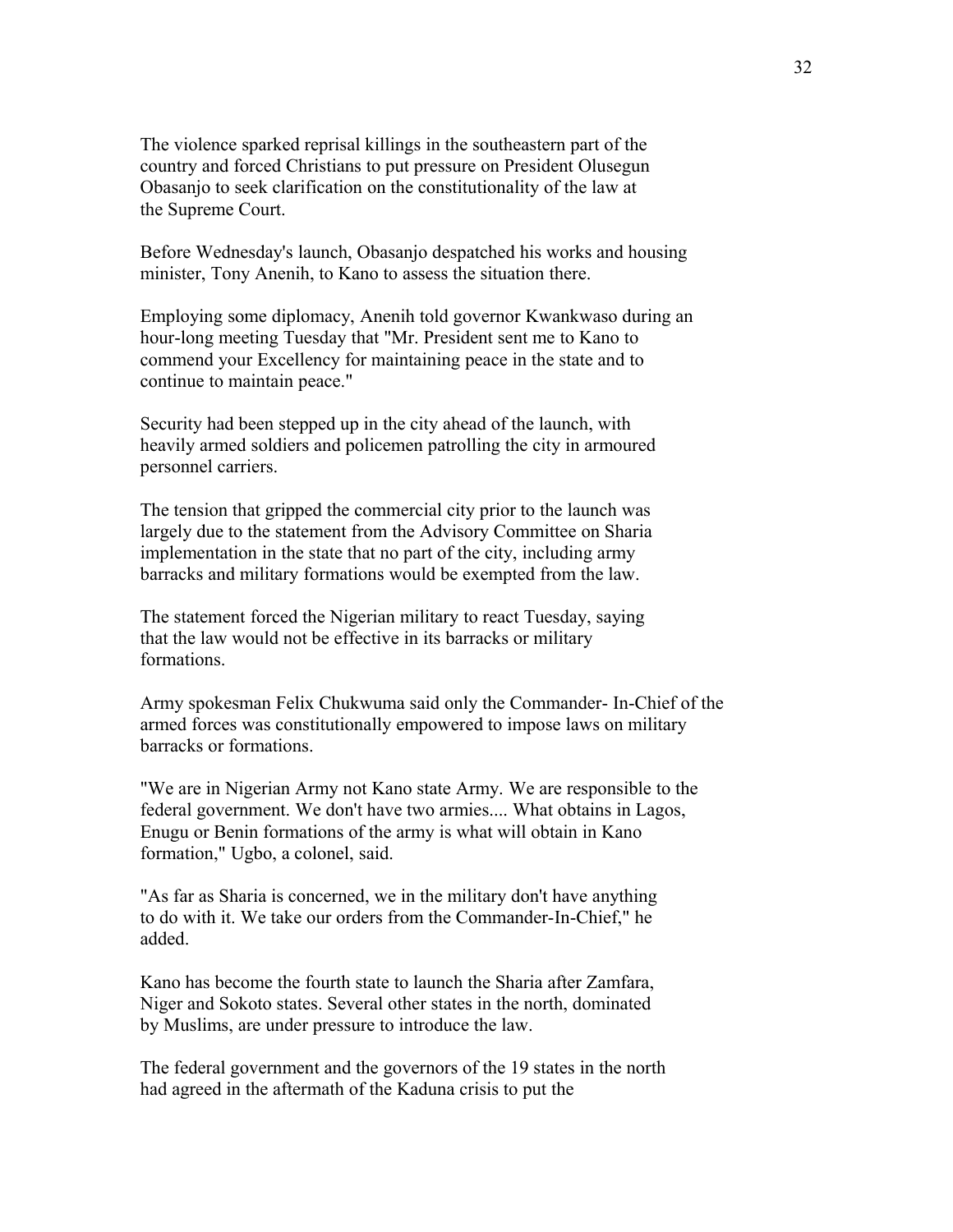introduction of the Sharia on hold and revert to the existing penal code in the states.

The governors later promised to set up a committee comprising Muslim and Christian leaders "to dialogue on those aspects of Sharia not included in the (existing) penal code".

----------------------

Analysis: Sharia takes hold

Single-sex schools are the rule in Sharia states

By BBC News Online's Justin Pearce Muslims and Christians alike will be affected by the decision to introduce Islamic law in the Nigerian state of Kano.

But the state - which has a substantial Christian minority - appears to be taking a phased approach to the implementation of Sharia, perhaps to try to minimise the reaction from opponents of the plan.

Kano has already banned prostitution, gambling and the consumption of alcohol, ahead of the formal adoption of Sharia.

The state has not made public its plans for putting other aspects of Sharia into practice - but could follow the lead set by Zamfara - the first Nigerian state to adopt Sharia - in approving laws to force the public to comply with what the state government regards as suitable Islamic behaviour.

Single-sex schools are now compulsory in Zamfara, and the desire to keep men and women apart in public places has also prompted the introduction of women-only taxis.

Women's football has also been outlawed - Nigeria's women's soccer team may be among the world's best, but an activity which involves women wearing shorts and running around a field does not conform with a strict Islamic view of suitable female behaviour.

# Punishments

Where Sharia is likely to make a major difference is in the adoption of the Islamic penal code which allows for amputation as a punishment for theft, and flogging as a penalty for adultery or extra-marital sex.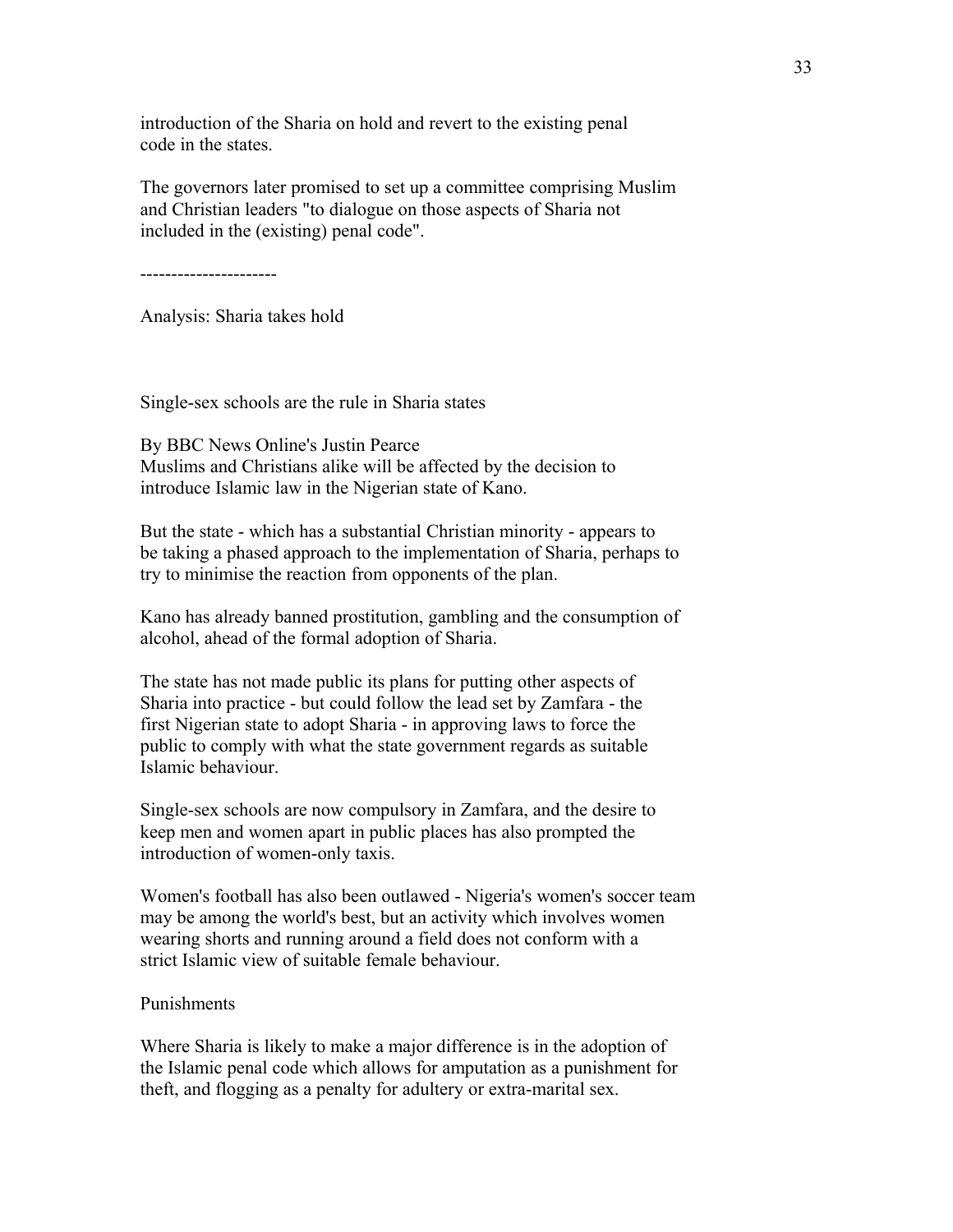Mosques were targetted as Christians protested against Sharia in other states

In one widely-reported case, Zamfara courts ordered a man's hand to be cut off as punishment for cattle theft. State officials said the man was given the opportunity to defend his case, but declined to do so.

Zamfara has offered incentives as well as punishments to achieve its goal of enforcing strict Islamic morality. Prostitutes in the state have been offered money to stop plying their trade, and officials have spoken of subsidies for women who want to get married but cannot afford the expense.

In Zamfara, the fact that the population is overwhelmingly Muslim meant there was no violent backlash against Sharia.

But while Muslims are in the majority in all the northern Nigerian states, some states also have a substantial Christian population.

One such state is Kaduna - where serious fighting broke out as soon as the authorities mentioned the possible introduction of Sharia. Kaduna has since backtracked on its plans.

# Risky

In Kano, the Christian minority is even larger - making the state's adoption of Sharia law particularly controversial - and potentially dangerous.

Kano city is also the main commercial centre for northern Nigeria, with numerous businesses run by Christians as well as Muslims.

In the past year the city has seen serious clashes between the Hausa and Yoruba communities, two ethnic groups which are associated with Islam and Christianity respectively.

Supporters of Sharia argue that aspects of Islamic law have long been practised among Muslim communities in northern Nigeria, and that the official adoption of Sharia ought not to worry Christians.

Kano Governor Rabiu Kwankwaso has said the predominantly non-Muslim area of Sabon-Gare on the eastern edge of Kano city will be exempt from Sharia.

Nevertheless, a system of law which enforces the moral code of one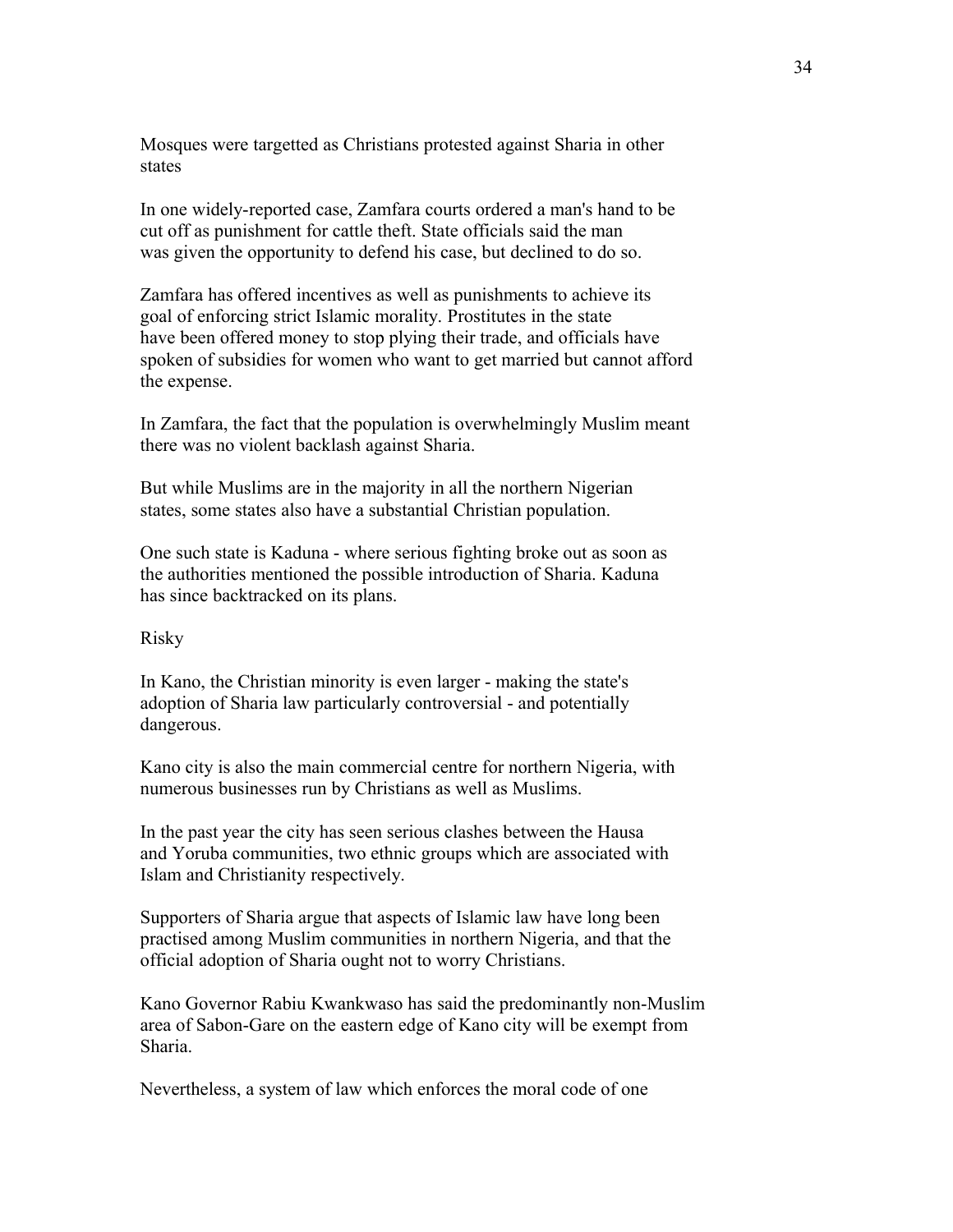particular religious group can only add to the tensions in a country where religion is second only to ethnicity as a cause of conflict.

----------------------

Muslims celebrate as Islamic law declared in Nigeria KANO, Nigeria, June 21 (AFP) - A massive crowd of up to one million Muslims celebrated Wednesday as authorities in the city of Kano declared Islamic law in northern Nigeria's most populous state.

The declaration, made by Governor Rabiu Kwankwaso, sets the north of Nigeria more firmly than ever on a collision course with the government of President Olusegun Obasanjo who has appealed repeatedly for the Islamic code not to be enforced.

>From early Wednesday, hundreds of thousands of Muslims, mainly young men, packed into the Eid Ground in the centre of Kano to witness the declaration of the strict Islamic code, known as Sharia.

Two people were crushed to death by the crowd, estimated by officials at up to one million, and more than 50 fainted and were hospitalised in the heat, hospital officials said.

Kwankwaso, who had to cut short his address to the crowd because of fears over crowd safety, told government and religious dignitaries it was a historic day in the city, founded as a slave and gold trading centre 1,000 years ago on the edge of the Sahara desert.

"This is a momentous day in the history of Kano State. It is the day that Sharia is launched," Kwankwaso told officials here.

The governor said he had been advised by the Kano State chief imam, Sheikh Isa Waziri, that the best date to start enforcing Sharia would be the first day of the Islamic holy month of Ramadan, due this year in early December.

"We have agreed," he said.

Before then, the Kano version of the code setting out legal provisions and punishments will be drawn up, Islamic courts will be established and an Islamic judiciary will be trained, he said.

Waziri said it was a day to be celebrated by every Muslim.

"Sharia is the backbone, the compass, of Muslims all over the world,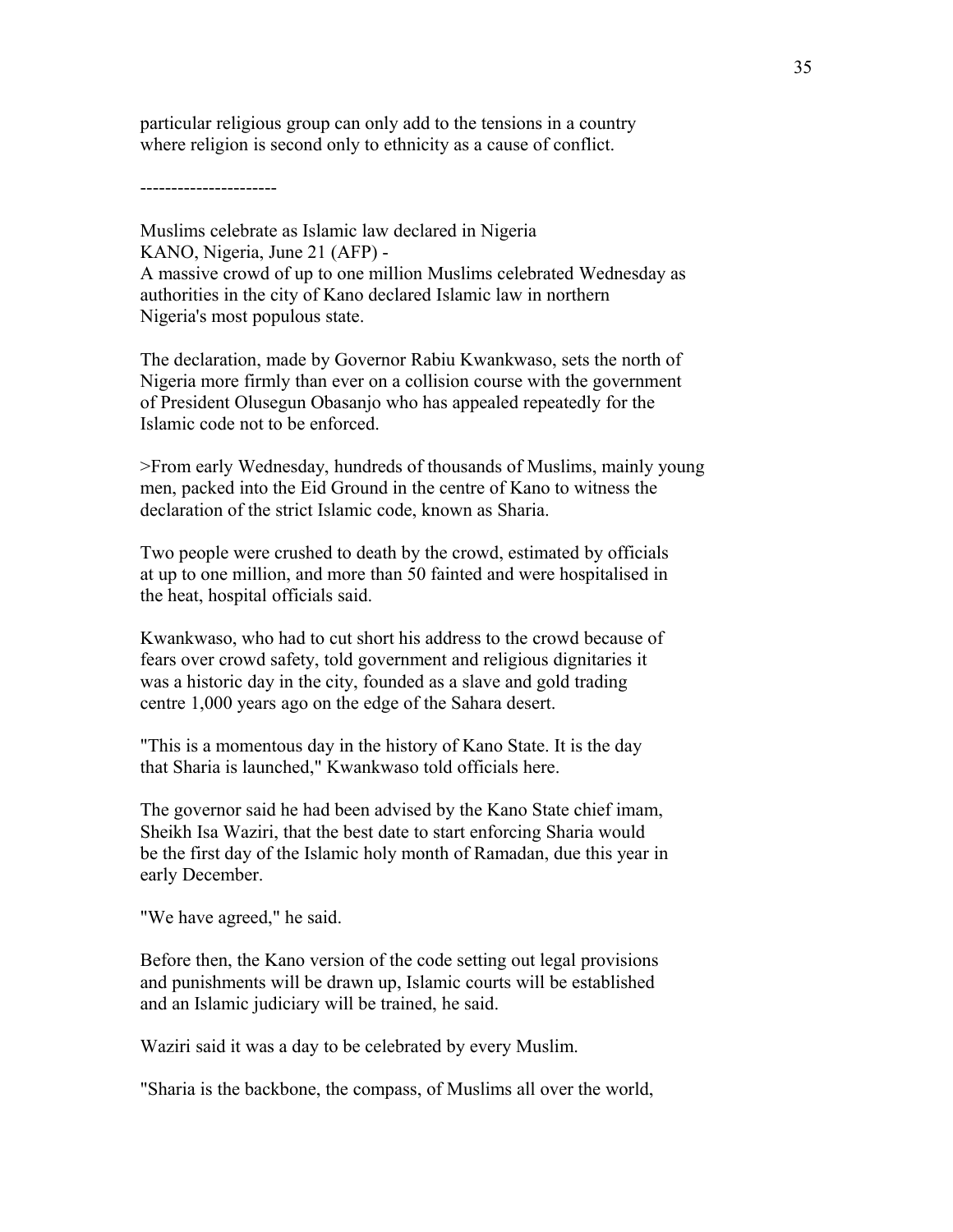showing them their direction," he said.

Fears have been expressed that some sections of the Muslim youth in Kano would use the occasion to attack minority Christians living in a ghetto known as Sabon Gari.

Kwankwaso said that Islam was a religion of peace and tolerance and that any attacks on those of other religions were un-Islamic.

"Islam urges people to follow in the footsteps of the prophet, and show patience, honesty and trustworthiness and preserve the rights of women, children and neighbours," he said.

However, the governor said the code would be enforced in hotels, federal army and police barracks, and areas of the city that are dominated by Christians.

"In the whole of Kano State, there will be no area where Sharia is not implemented. There will be no exceptions," he said.

Outside the crowd celebrated with great cries of "Allahu akhbar" (God is Greater) and Islamic lawyer Abubakar Mika'il Hassan explained that Muslims believed that the introduction of Sharia would cure the many problems besetting this country.

"This has a very long history in Nigeria," Hassan told AFP.

"We Muslims have been yearning to see the Sharia code be implemented for many years. It is our right. We are grateful for the God almighty that Sharia will be implemented today," he said.

The declaration of plans to introduce Islamic law in Kano makes the state the fourth since October to declare Sharia, though one of those states, Niger, has partly rescinded.

Attending the ceremony Wednesday were several northern state governors including the governor of Yobe state, who announced he had sent a bill on Sharia to his State House of Assembly, and the governor of Jigawa, who said Sharia would be declared there on August 2.

Katsina and Kaduna states are also under pressure to declare the code.

---------------------

Nigeria State Proclaims Islamic Law By GILBERT DA COSTA, Associated Press Writer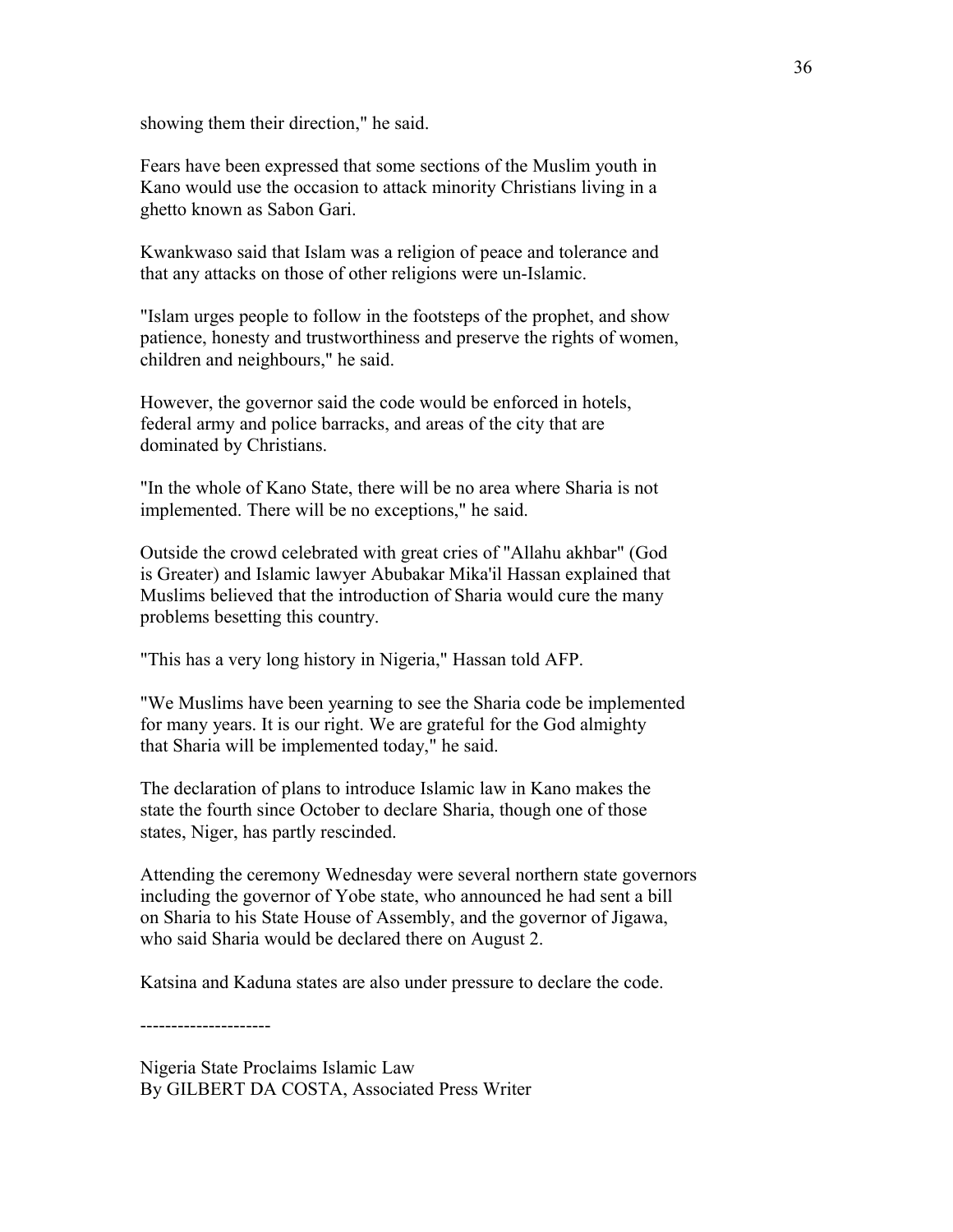ABUJA, Nigeria (AP) - Muslims in Nigeria's north cheered the formal declaration of Islamic law Wednesday, despite an upsurge in religious violence that has already killed thousands of people and forced many of the region's minority Christians to flee.

The proclamation made by Kano state Governor Rabiu Kwankwaso was met with deafening chants of "Allah Akbar," or "God is great," from the crowd gathered in the state capital's main prayer grounds to celebrate the announcement, according to residents and local journalists contacted by telephone.

``It is the fulfillment of our dreams,'' said Hassan Dambaba, a school teacher in Kano city. ``Now we can practice our religion as we should.''

Speak your mind Discuss this story with other people. [Start a Conversation] (Requires Yahoo! Messenger)

Armed soldiers and anti-riot police patrolled Kano city Wednesday and guarded key intersections.

Kano, the fourth and largest Nigerian state to adopt Islamic law, or sharia, has a history of ethnic and religious clashes. Despite government assurances, hundreds of Christians have been fleeing the predominantly Muslim state since last week fearing more violence.

Islamic courts created under the new legal system have the power to try criminal cases involving Muslims and mete out punishments. Sharia supporters have said the laws would only apply to Muslims, but the change has angered and frightened many Christians.

The new courts have already handed down sentences such as floggings, and a convicted cow thief had his hand amputated.

Plans to implement Islamic law in the northern state of Kaduna triggered bitter religious bloodletting in February and March that killed up to 2,000 people.

Nigeria, Africa's most populous nation, is sharply divided along ethnic and religious lines. Thousands have been killed since President Olusegun Obasanjo took office last year, ending 15 years of military rule.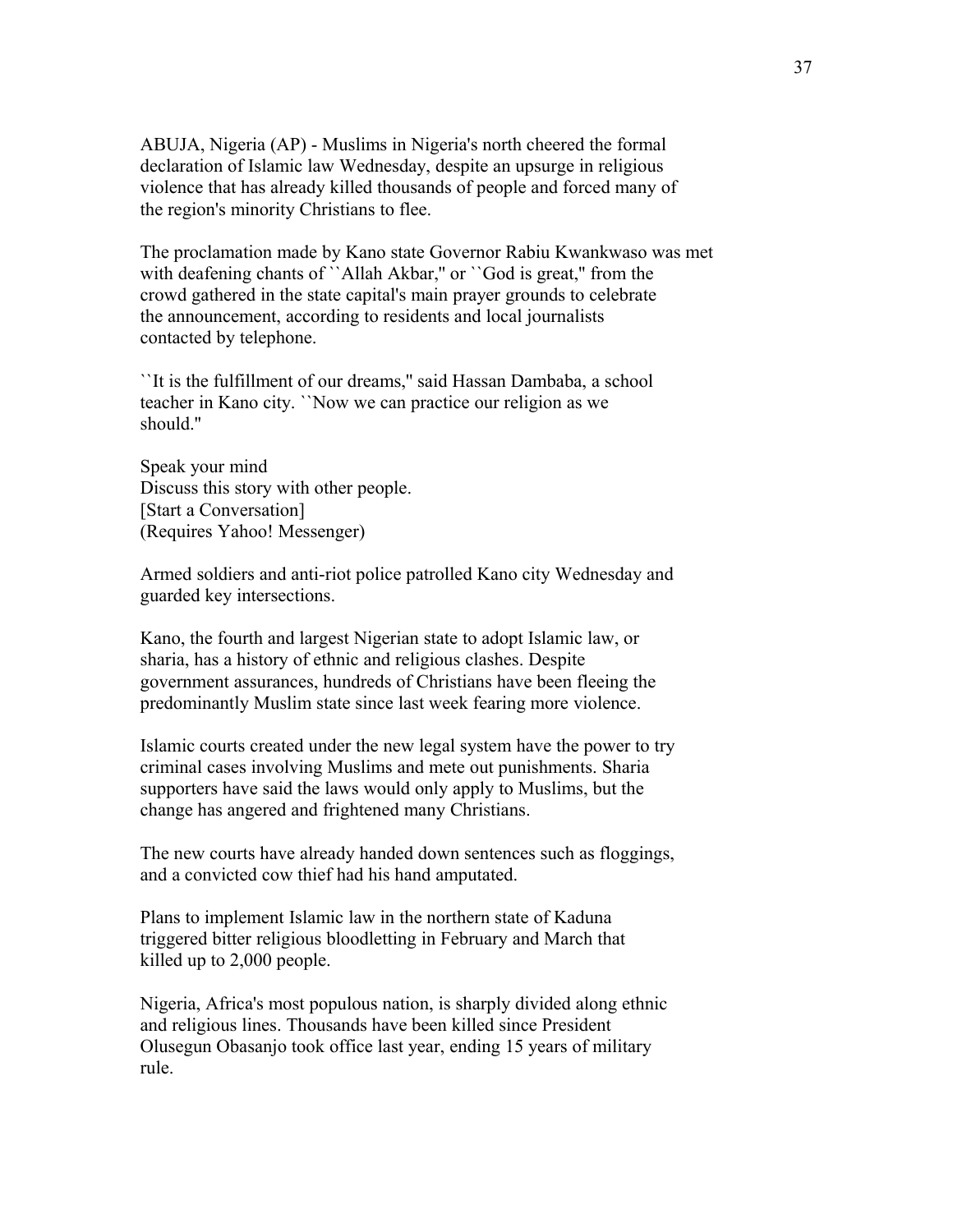Southern Nigeria is predominantly Christian, and northern Nigeria is overwhelmingly Muslim. Northerners dominate Nigeria's military, and wielded immense power during army rule.

Wednesday was declared a public holiday in Kano. But sharia does not come into full effect until Nov. 26, the first day of the Muslim holy month of Ramadan, to give the government time to enact the necessary laws and to train judges in the Islamic code.

Others states also plan to follow suit. The northern state of Jigawa announced Wednesday that it would introduce sharia in August.

------------------------

Kano governor to President: Fear not over Sharia

>From Clifford Ndujihe and

Rhikardo Chidi Obih, Kano

THE tension occasioned by the Sharia is certainly not lost on those who are insisting on adopting the Islamic legal system even in the face of the violence and controversy that have followed it in other places. And, in response to this palpable fear across the land, Governor Rabiu Musa Kwankwaso of Kano State has said to President Olusegun Obasanjo and Nigerians: All, especially non-Moslems, have no cause to lose their sleep over today's planned adoption of sharia rule by Kano State.

He gave the pledge while receiving a Federal government delegation yesterday led by Works and Housing Minister, Tony Anenih.

Although the meeting was held behind closed doors, The Guardian learnt that the delegation told the governor of the Federal government's position on the issue and got assurances that peace would be maintained.

Kano, today joins another northern state, Zamfara, in the wholesale adoption of Sharia while several other states in the region have initiated moves toward that end.

Earlier, the deputy governor Abdullahi Umar Ganduje, who visited the Eid prayer ground venue of today's sharia launch, said adequate arrangements had been made for a successful launch of the judicial system and declared the day work-free.

He met with businessmen and members of the Manufacturers Association of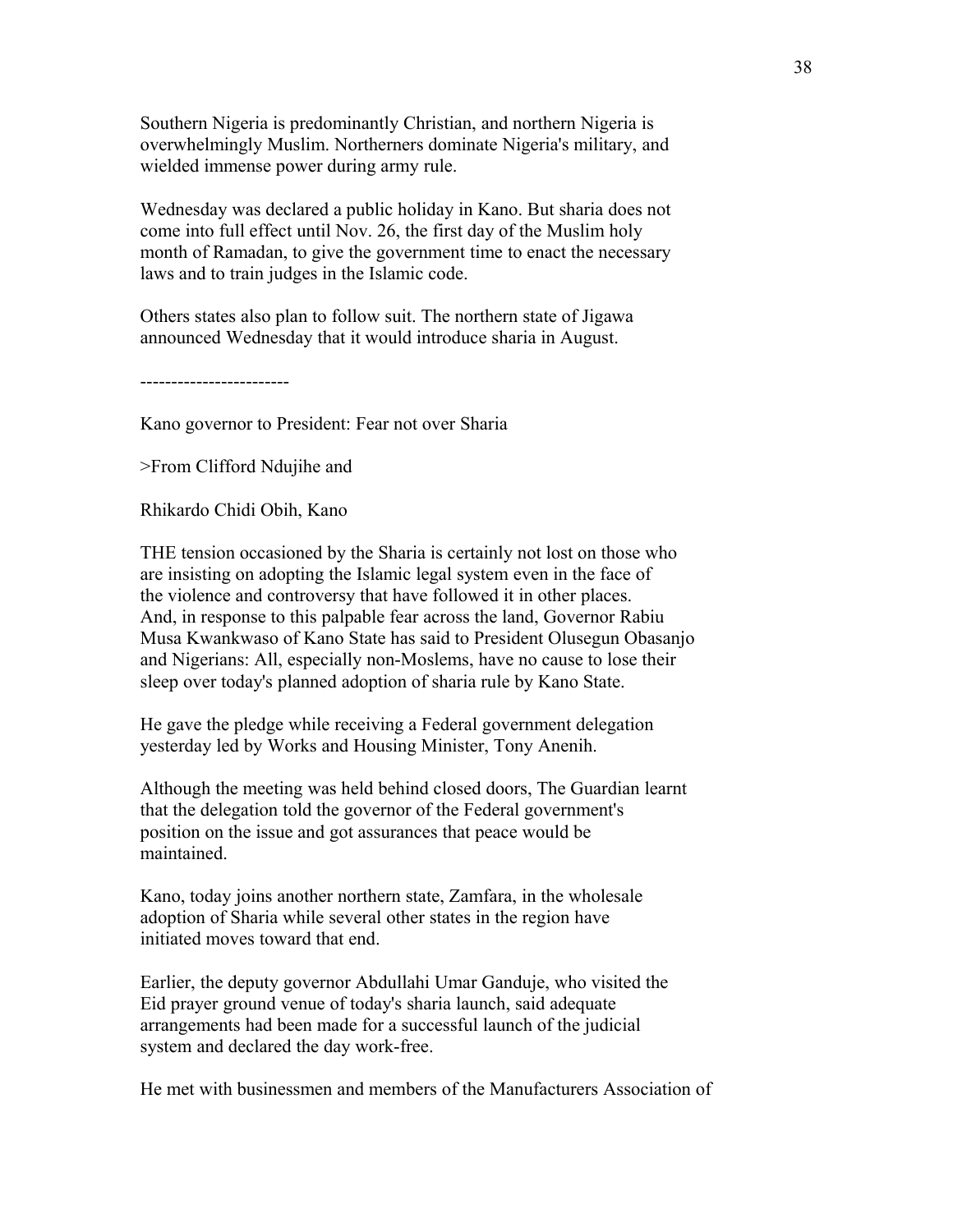Nigeria (MAN) on business prospects and Islamic banking system ahead of full adoption of sharia.

Not unexpectedly, the population of Sabon-Gari quarters (reserved area for non-indigenes) has drastically reduced. Commercial sex workers especially, have fled to neighbouring states.

They are believed to be seeking refuge in states like Plateau, Nasarawa and Bauchi.

Those who vacated their homes on streets like Abedie, Freetown and Sanigiwa were seen riding on commercial motorcycles to motor parks at Angwa-Uku, Naibawa and New Road Street for onward journey down to their hometowns.

Beer sellers and hoteliers in Sabon-Gari were thrown into panic. Some have started disposing of their empty bottles of beer, while others turned their beer parlours to restaurants.

Most of the young girls who act as bar women while soliciting for men to pass night with have also fled the ancient city.

Businessmen in Sabon-Gari and even throughout the state who deal in female consumables are also affected.

Moreso, some house-wives were seen disposing of their dresses that the new Islamic legal system forbids.

Community leaders, The Guardian learnt, advised non-indigenes to be vigilant and ensure that their stalls are closed today.

On Monday, announcements were made in the markets that stalls should not open until noon.

Already, about 600 policemen have been deployed to Sabon-Gari to monitor the situation and ensure peace. And, to avoid unnecessary alarm, the policemen, The Guardian learnt, go in plain clothes.

Right from the Malam Aminu Kano International Airport along Katsina Road through Fagge, Dala and Nasarawa areas of the state, the citizens were however seen going about their normal businesses.

Meanwhile, the chairman of Kano State Sharia Implementation Committee, Sheik Isa Waziri, said that the implementation of the Islamic legal code will not be rushed as it is being speculated.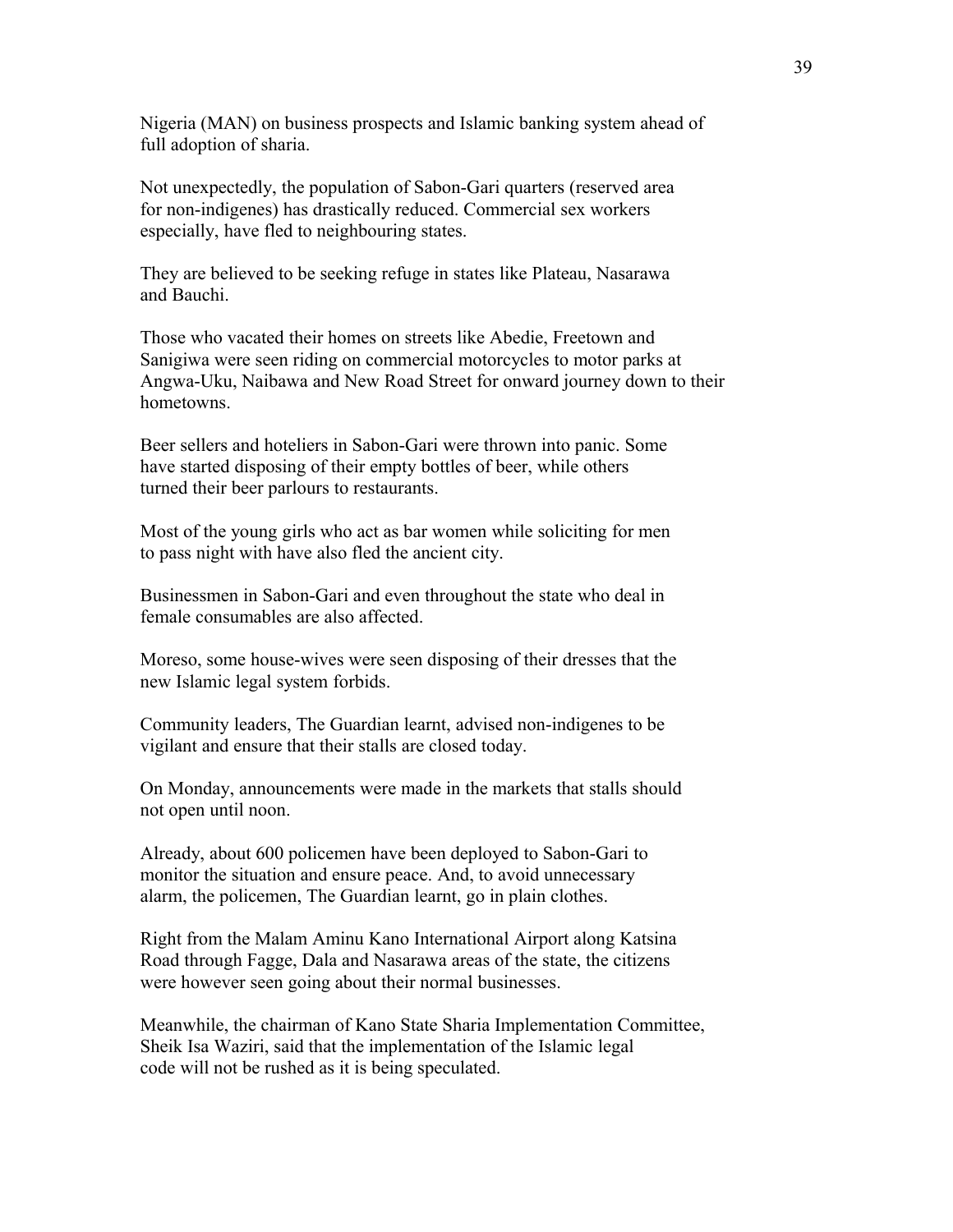He said before the law becomes operational, necessary structures like the appointment of trial judges and establishment of sharia courts would be put in place to ensure its successful take-off.

But the committee said that sharia would be applied to Moslems and non-Moslems, amid indications that some Christians and people of other religions are fleeing ahead of tomorrow's introduction of the Islamic legal code.

Eminent islamic scholars who spoke to The Guardian in an interview over the sharia issue advised that it should not be rushed.

The state government and the Council of Ulamas, are also engaged in a battle of wits over the area of jurisdiction of the law. While the government is making exception of some areas inhabited by non-Moslems, the Islamic clerics are opposing the government's position.

As fall-out of the sharia crisis, banks in Kano are experiencing panicky withdrawal of deposits by Igbo traders, even as Moslem youths are said to have vowed to attack non-indigenes fleeing the state.

Security has, however, been beefed up in the state, as more soldiers have been deployed to Kano from Borno, Katsina and Sokoto states.

In another development, the State's House of Assembly may have begun the probing of the government's finances, even as it has asked the state government to make available to it records of all money received from the Federal government since its creation.

The speaker, Alhaji Ibrahim Gwarmai, told the House committee on finance to extend the probe to the 44 councils in the state as well as scrutinize how the 1999 budget was implemented.

------------------------

Sharia: Obasanjo sends Anenih to Kano

>From Yusuf Osi-Usman and Chukwuma Nwankwo, Kano

TODAY is a public holiday in Kano, the North's commercial headquarters, where there has been anxiety over the state government's plan to launch the Sharia Islamic legal code. The holiday is to give residents an opportunity to attend the launch.

Panic-stricken Kano residents were told yesterday to take it easy because their safety was sure.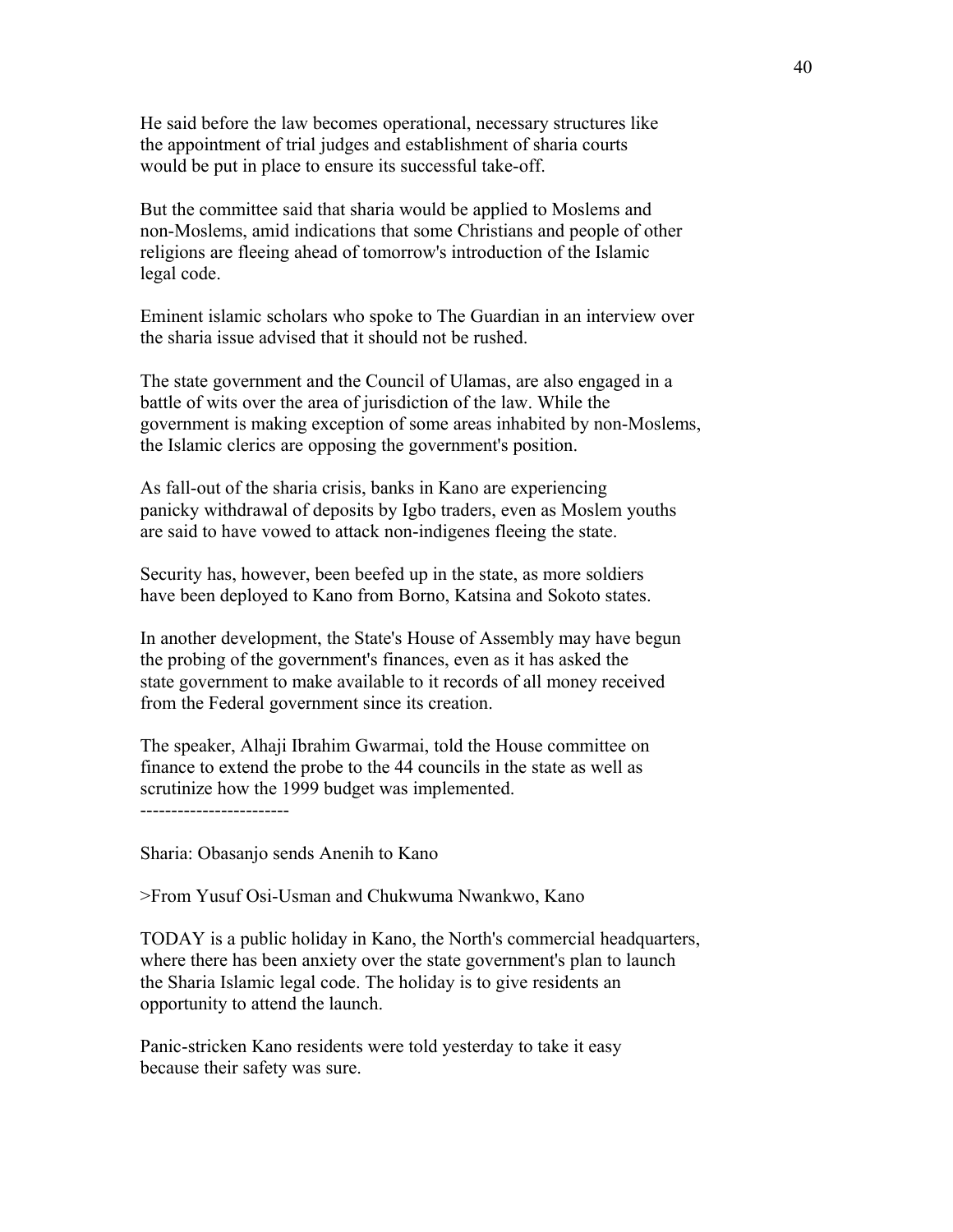The President brought in his weight to nip in the bud the Sharia fire ahead of today's launch.

He sent Minister of Works and Housing Chief Tony Anenih to assess the situation and discuss with Governor Musa Kwankwaso, who is to launch the Sharia.

Non-Moslems are jittery. Some have left the city and there has been a run on the banks. Hotels have been asked to close down.

Anenih, a chieftain of the Peoples Democratic Party (PDP), applied some diplomatese amid the mounting tension. He told the governor yesterday: "Mr. President sent me to Kano to commend your Excellency for maintaining peace in the state and to continue to maintain peace".

Kwankwaso, who held a one-hour closed-door meeting with the minister at the Government House, replied: "We will continue to do things that will make the President, the Federal Government and the PDP to be proud of us."

The meeting between President Obasanjo's emissary and the governor denied some advocates of Sharia who flooded the Government House access to the governor. They came to discuss today's event.

Dr Kwankwaso had earlier been summoned to Abuja by the Presidency, which later decided that Anenih should go to Kano to see things for himself, on behalf of the President who is away in Cairo, Egypt.

The publicity blitz embarked upon by some Islamic scholars to educate Kano residents on how to conduct themselves during and after the Sharia launch was intensified, 24 hours to the ceremony.

The scholars continued to make it clear that the launch of Sharia would not mean that the law had begun, warning that anyone who hid under Sharia to molest people would face stiff penalties.

As of yesterday, Kano municipal was calm as people went about their businesses.

But many non-indigenes and Christians were apprehensive about today's ceremony.

The Kano State chairman of the PDP, Alhaji Yusuf Kutama, said the party in the state was in support of steps taken by the state government to implement Sharia. At a press briefing in Kano, Kutama said that the party strongly welcomed the move by the state government to ensure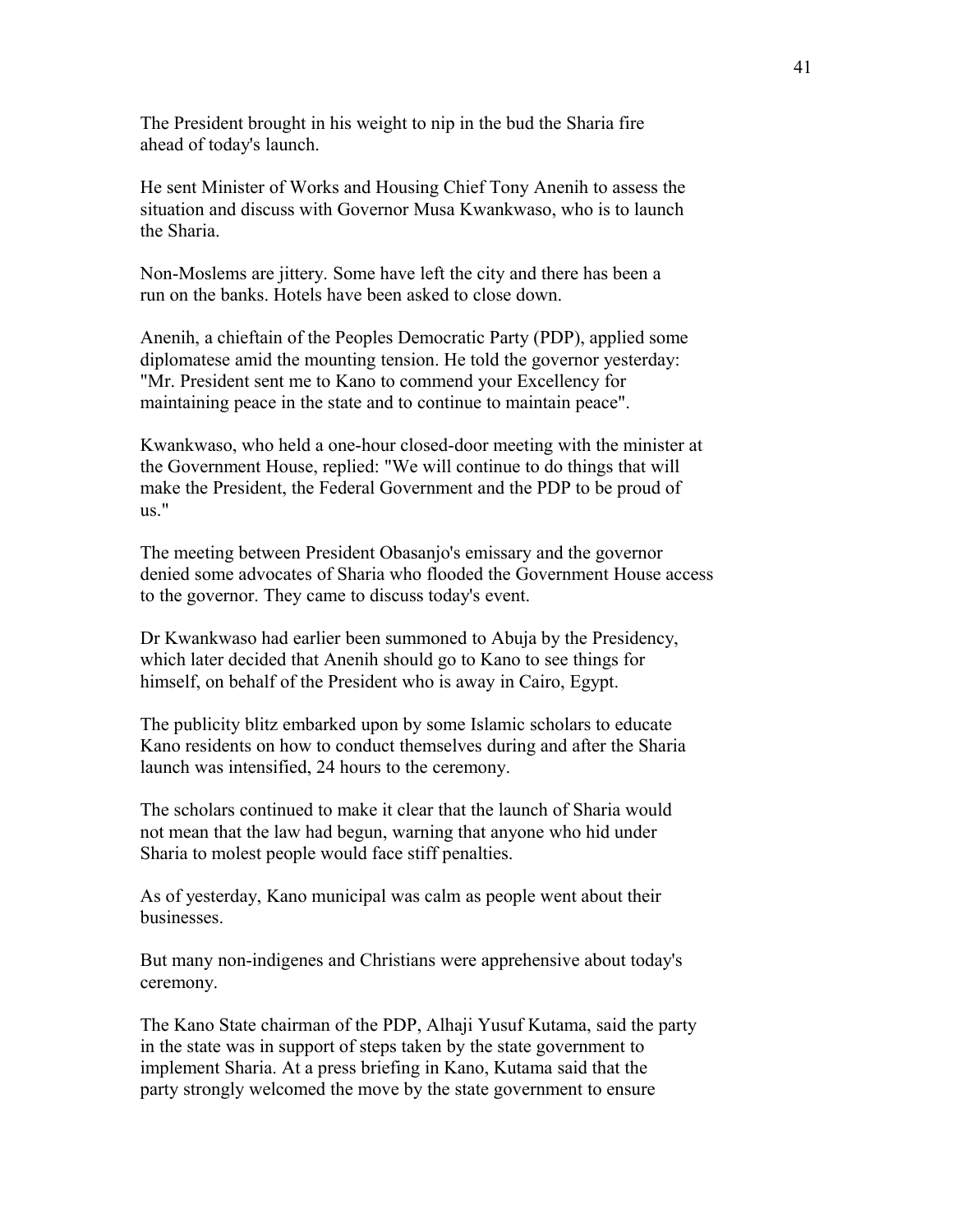"moral and spiritual sanity" through the Sharia.

He described Sharia as a complete way of life prescribed for Moslems, pointing out that the introduction of the system was necessitated by "the situation we find ourselves today and the increasing rate of moral decadence in our society".

Kutama urged individuals and groups, especially party loyalists, to be vigilant on the activities of saboteurs and detractors "who do not see anything good in the state".

The chairman advised non-indigenes and non-Muslims not to be scared because of the Sharia, saying: "it only affects Moslems".

In readiness for today's ceremony, security has been strengthened in the ancient city.

Armoured tanks plied the streets yesterday, their sirens sending warning signals to would-be trouble-makers.

Security sources said more securitymen would be drafted in from the neighbouring states.

Some foreign journalists including those from AFP, VOA, Reuters and BBC, are already in the city.

Business has been bad for commercial banks as customers have been withdrawing money massively.

Women of easy virtue have vacated their hotels. Hotels had up till yesterday to close down.

Many non-indigenes and Christians have relocated with their families to Sabon Gari, the area, meant for resident-settlers where they think would be safe while waiting for the mounting tension to go down. ---------------------

Nigeria's Kano state celebrates Sharia

An estimated crowd of more than one million Muslims attended

Hundreds of thousands of Nigerian Muslims have been celebrating the adoption of Islamic law or Sharia in the country's most populous northern state, Kano.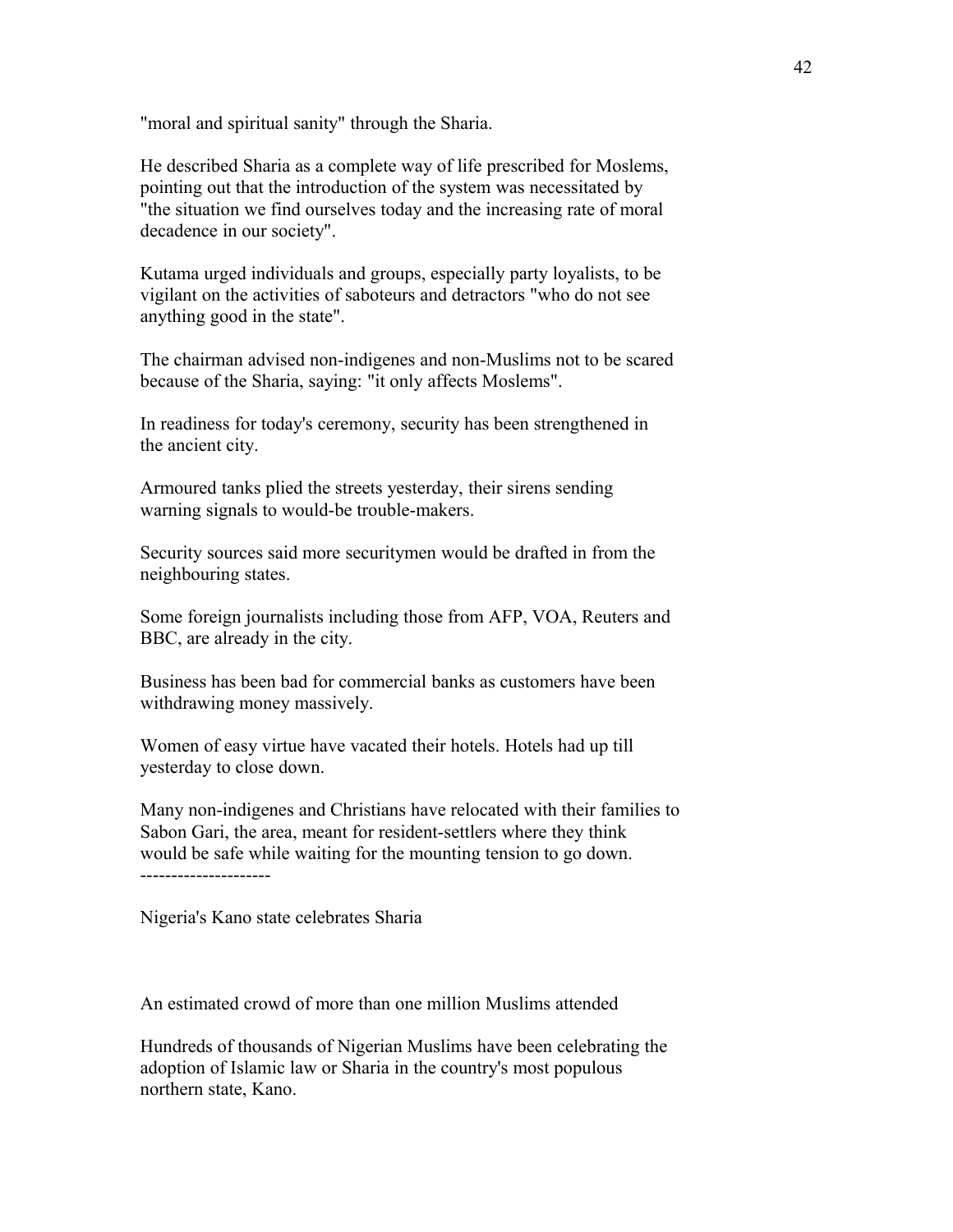This is a momentous day in the history of Kano State. It is the day that Sharia is launched

Kano governor People fainted in the heat and a local hospital said that two people had been killed in the crush.

Kano is the fourth and largest Nigerian state to adopt Sharia - which includes punishments such as amputation and flogging - and other states are likely to follow.

The issue has provoked fear among northern Nigeria's minority non-Muslim population and sparked violent unrest.

Kano is the fourth state to adopt Sharia

People began gathering from dawn, chanting Islamic slogans and the dusty streets around the parade ground were congested with excited young men.

Elderly residents of Kano said they had never seen such a large crowd.

Kano Governor Rabiu Kwankwaso said on Wednesday that although Sharia had been adopted, its actual implementation would not begin for several months whilst the necessary structures were put in place.

Troops

Supporters of Sharia say it will bring peace to Kano and force corrupt politicians to reform their ways, but there is anxiety among Christians.

The authorities have given assurances that Sharia will not apply to non-Muslims, but many Christians have already abandoned Kano city, which has a history of religious violence.

Sharia provisions Based on the Koran Provides an overall ethical framework for Muslims Includes prayers, fasting, charity - as well as a legal code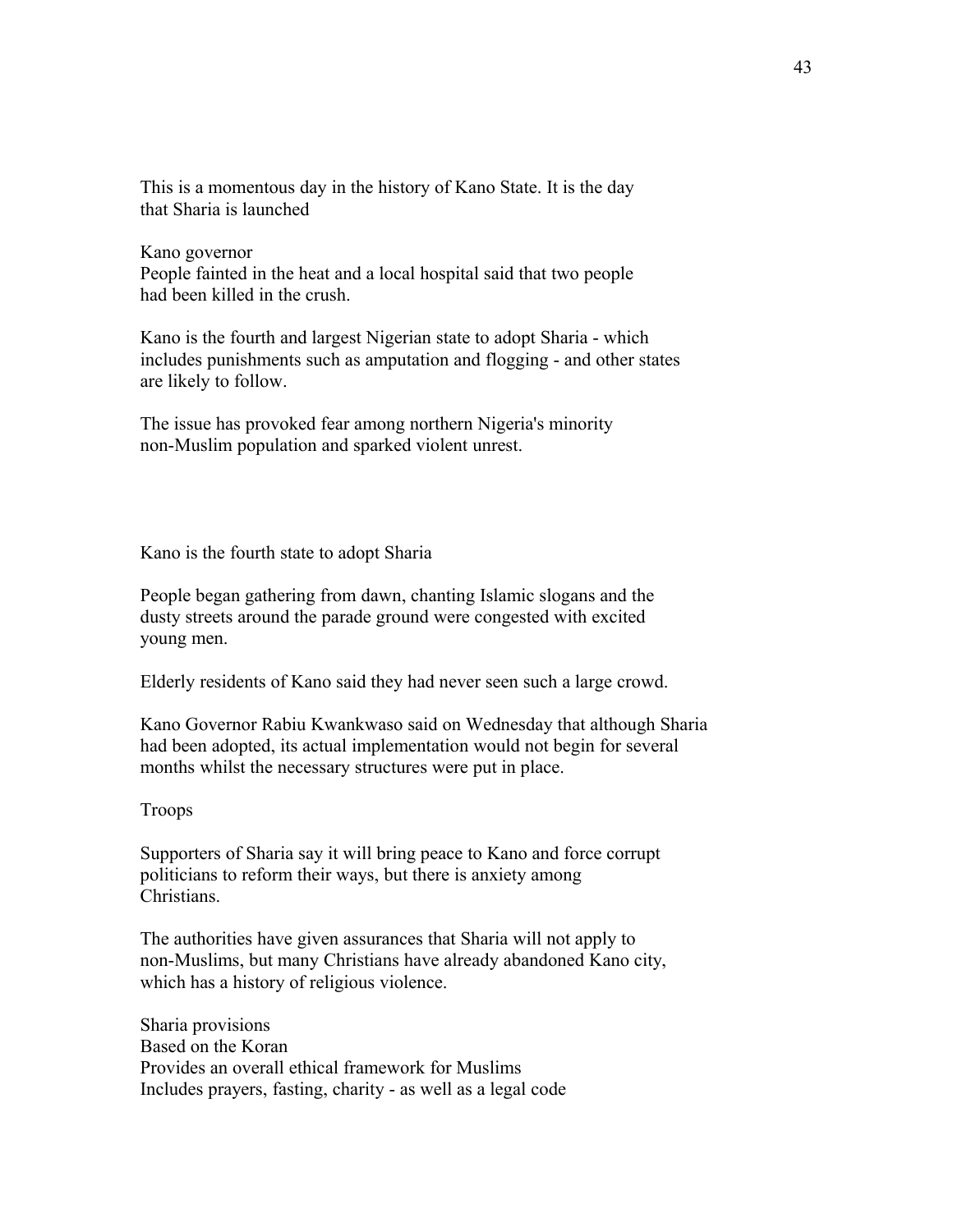Women should veil themselves Physical punishment for crimes - including amputation, flogging, stoning

Troops and riot police have been deployed to strengthen security.

Hundreds of people died in clashes in February and May between Christians and Muslims in neighbouring Kaduna state after it attempted to introduce Sharia.

The Kano State government said last week it was implementing Sharia law in response to the demands of the people of the state.

But our correspondent says the sheer size of Kano's population, its commercial significance and its history of sectarian violence all make this a particularly sensitive moment in Nigeria's history.

Christian withdrawal

The Christian minority in the north consists largely of migrants from the Christian-dominated south.

Riots in Kaduna in February claimed more than 1,000 lives

Many shops and businesses are boarded up.

Banks said there had been a massive run on deposits because of withdrawals by customers leaving the state.

A spokesman for the independent committee that called for the introduction of Islamic law, Dr Datti Ahmed, accused anti-Islamic elements of spreading propaganda designed to frighten non-Muslims into leaving Kano.

He said the Sharia and national legal systems would operate side by side.

Nigerian Muslim leaders have said all along that the Islamic law would not affect the lives of the Christian minority.

Muslims are in the majority in northern states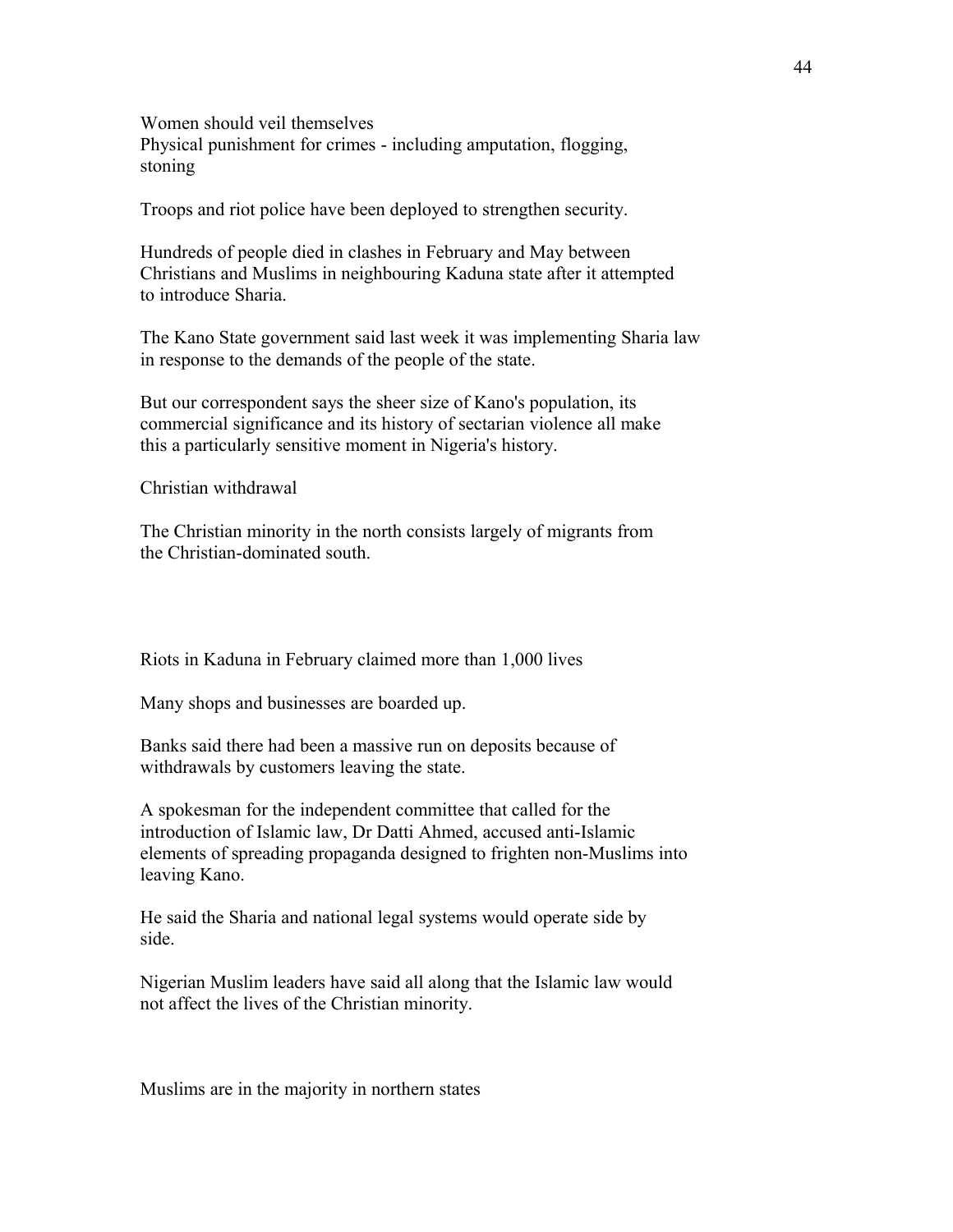But the BBC correspondent says the move is bound to be viewed with apprehension by the Nigerian federal government, which has been struggling to build unity in the huge and diverse country.

Ethnic and religious violence in Nigeria has increased since President Olusegun Obasanjo took office a year ago, ending 15 years of military dictatorship.

Islamic law is a broad code for living for all Muslims - including prayers, fasting and donations to the poor.

But it also includes a penal code, including stoning for adulterers and amputation for thieves.

In private matters, non-Muslims are exempt, but if they commit a public crime like theft, they too could be subject to it.

----------------------

The many faces of Sharia

Several Nigerian states may follow Zamfara's lead

By BBC Analyst Michael Gallagher When many non-Muslims think of the Sharia, they often conjure up an image of a public beheading or amputation.

However, Sharia differs enormously in its various implementations throughout the Islamic world.

Saudi Arabia practises one of the harshest forms of Sharia

Saudi Arabia has long practised a harsh form of the law, under which murderers and drug smugglers may be executed, thieves lose their hands, and adulterers may be stoned.

But as Nadeem Kasmi of the Al-Khoi Foundation in London explains, this does not offer a satisfactory understanding of the Sharia.

"Some offences require harsher penalties, but of course, it's not the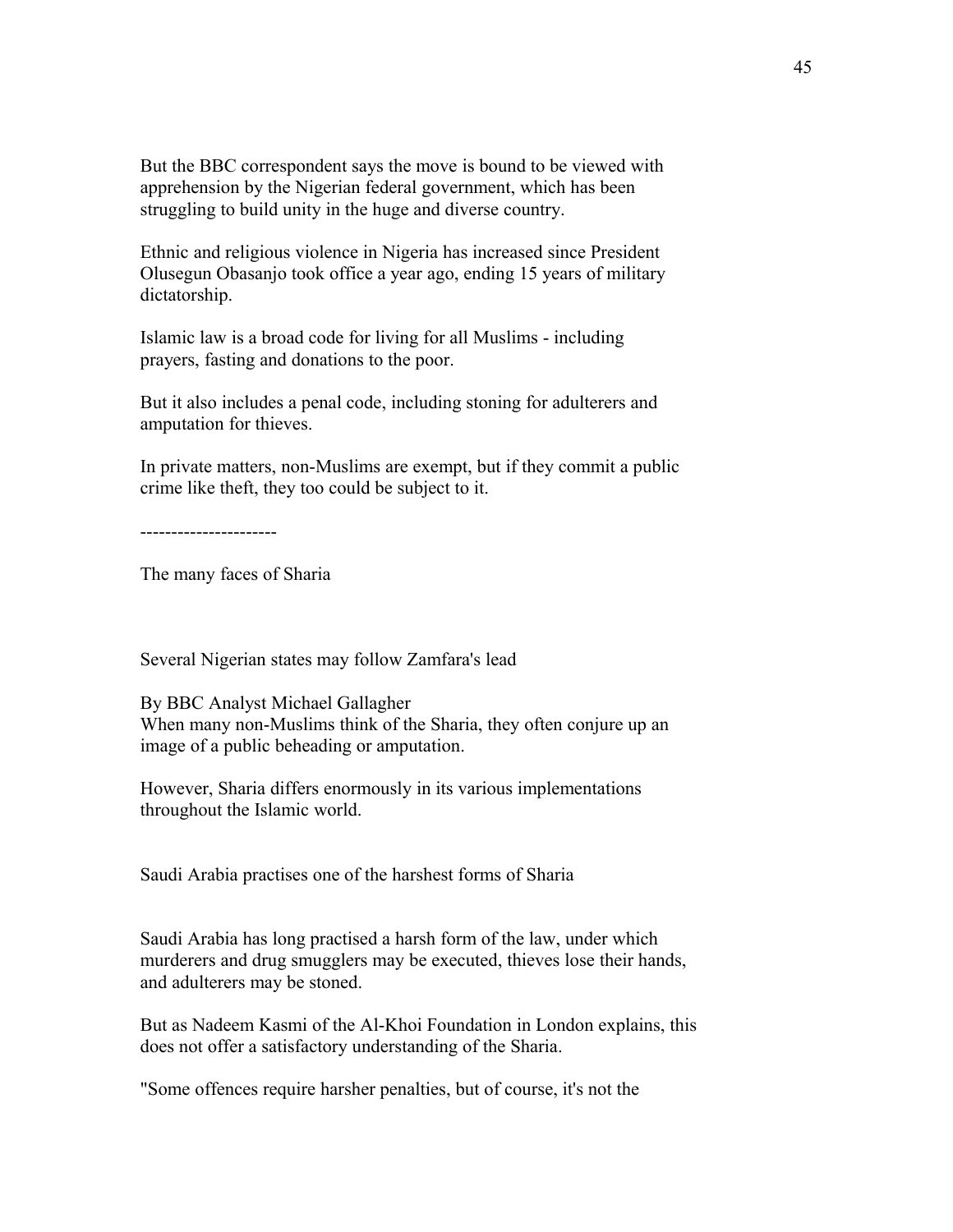case that everyone in Saudi Arabia is walking around with one or other limb missing. Nor are they all in fear of being put to the cane or being lashed," he says.

Other Muslims add that Saudi Arabia's judges are the only branch of state over which the country's royal family has no control, as Sharia makes them fiercely independent of all but their religious obligations.

Yet, as Mr Kasmi explains, not all Muslim societies prevent politics from interfering with the purity of Sharia.

The late Iranian leader Ayatollah Khomeini introduced Islamic law in his country

"In Malaysia for example, you have a completely different situation.

"Although the majority there is Muslim, the society itself is very cosmopolitan.

"There are a lot of non-Muslims. And of course the country is economically very successful as well. So it has a completely different set of political social and economic dynamics, and they dictate a completely different interpretation of the law."

A code for living

Applied fully, the Sharia extends well beyond the sphere of criminal justice. It is a code for living that all Muslims should adhere to, including prayers, fasting and donations to the poor.

Women must cover themselves, and the sexes are frequently segregated. In effect, the Koran becomes a country's constitution.

Ahmed Sani, the governor of Zamfara, referring to this wider role of the Sharia, says: "There'll be no stealing or corruption, and people's mental and spiritual wellbeing is going to be encouraged."

But such wellbeing is, of course, open to argument.

Iran's Shi'ite Islamic revolution in 1979 led the way to a particular version of Sharia to which even many Muslims do not conform.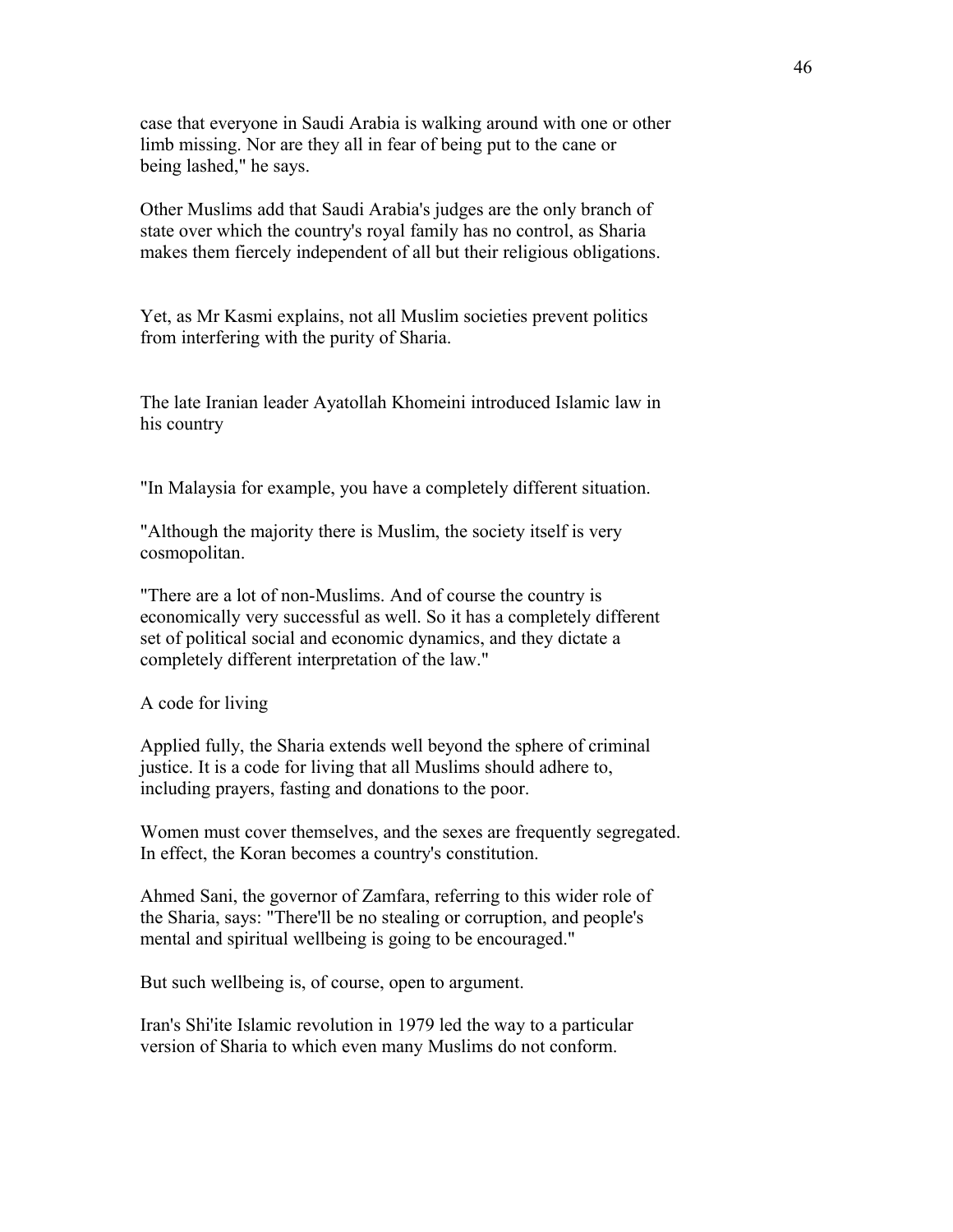Women in Afghanistan must observe a strict dress code or face punishment

The "Hadd" penal code of unalterable punishments for certain crimes was firmly applied.

And the Sharia's call for "jihad" - loosely interpreted as Holy War, but which can also be used metaphorically to mean conversion of the unfaithful - was stressed. In Pakistan too, former Prime Minister Nawaz Sharif called for Sharia to be made supreme law in 1998.

But to what extent is it - or has it ever been - properly enforced?

Not much, believes Nadeem Kasmi: "It's really questionable to what extent Sharia as a philosophy is actually applied.

"One could easily argue that in Pakistan - as in other places - it's applied rather selectively and that certain interpretations are used simply to gain political points on the part of some administrations.

"It's used willy-nilly, it's used ad-hoc. And so there is no systematic Sharia law, in the same way as Saudi Arabia or Iran, where there is a Sharia tradition."

Sharia has been most consistently applied in those societies without a significant non-Muslim population.

It was completely abandoned in Turkey as part of the country's latter-day secularisation.

Elsewhere, as in partly-Christian Sudan, it has been seen as divisive by those who do not want to conform to an Islamic lifestyle.

And as such, it remains a potent weapon in the hands of those populist Muslim leaders who want to steal a march on their opponents.

--------------------

Zamfara PDP accuses governor of violating Sharia

>From Saxone Akhaine, Kaduna

SHARIA advocates may have to prove their opponents on the Islamic legal tenets wrong if allegations of misconduct against Zamfara State Governor, Ahmed Sani, are true.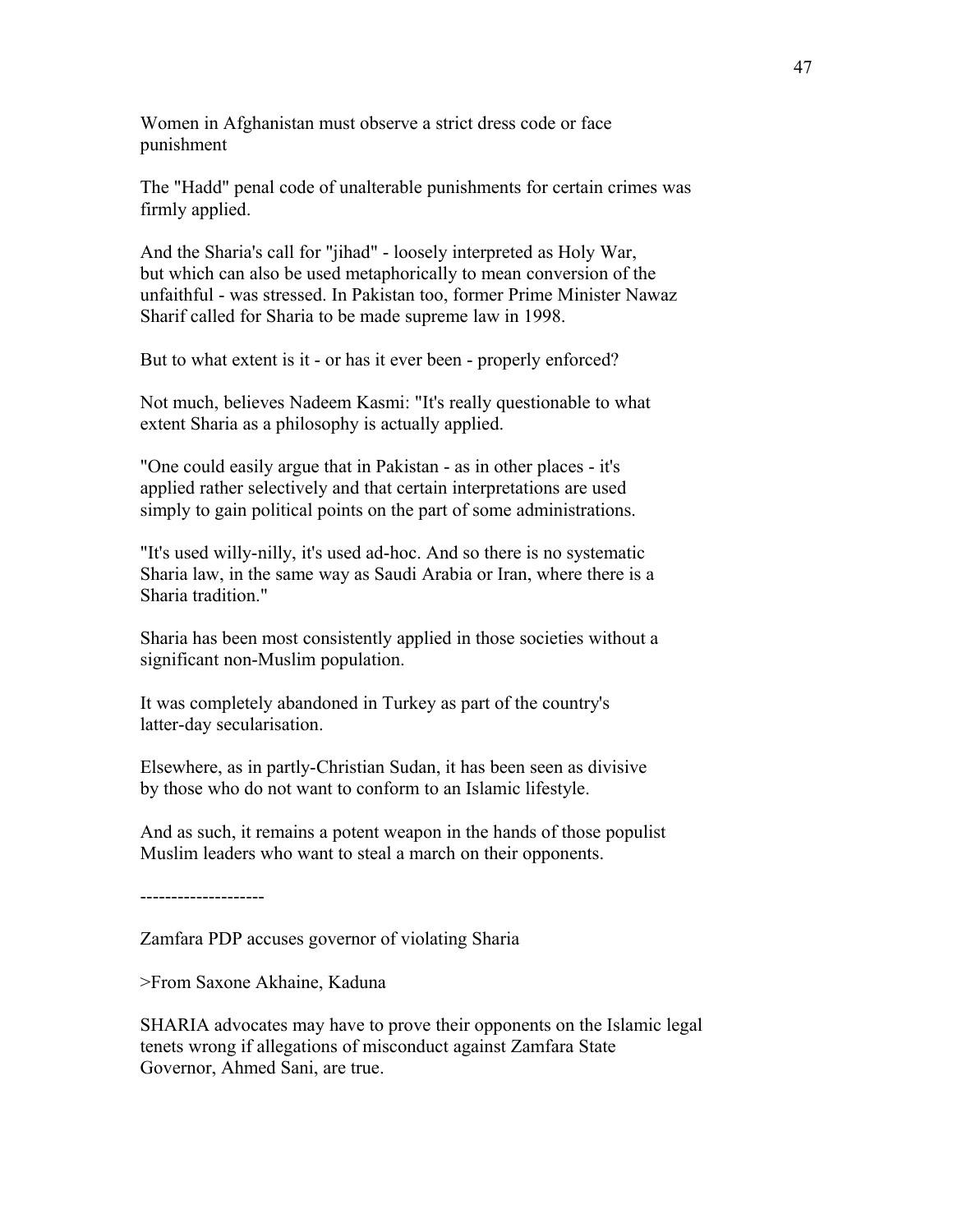The state's chapter of the People's Democratic Party (PDP) accused him yesterday of using the Islamic law to cover up questionable projects and maladministration, claiming that his self-acclaimed transparency was afterall a ruse.

Led by its chairman Alhaji Ismaila Gusau, they alleged that Governor Sani was paying lip service to Sharia as government officials are constantly involved in contract inflation and projects that are of no benefit to the people.

At a press conference at the Kaduna State secretariat of the Nigeria Union of Journalists, Gusau alleged areas where the government has embarked on wasteful spendings as the construction of N300 million hotel in Abuja, N300 million expenditure on Alkali courts and another N200 million to buy and distribute vehicles, motor cycles, umra and hajj seats to individuals in the state.

He claimed that "the most unfortunate aspect of it all was that most of the beneficiaries were the free women and misfits in the society."

"We have been informed that radio equipment for the vehicles of Armed Robbery Control Operation Operation Zafi have been installed costing N58.6 million in addition to the N49.3 million security equipment installed in the offices and houses of the governor and deputy governor."

The party chieftain declared that "all the vehicles being used for the Operation Zafi were purchased and equipped by Col. J.B. Yakubu, former military administrator of the state. And what other security gadgets would one install in offices and houses of the governor and deputy governor beside those already installed by Yakubu, we sensed a foul play here."

He further stressed Sani is now working towards "dislodging our businessmen out of the old market without any adequate preparation to relocate them," adding that "the assertion by the state government that about N2 billion would be spent in the construction of a new market is to say the least a nightmare."

According to Gusau, "no serious government like the one we have, coupled with its unhealthy financial transactions with local banks and its lack of credit worthiness, can dream of such and it would be near impossible for such a government to raise that huge amount to construct a market," saying that it was the responsibility of local councils which the governor is usurping.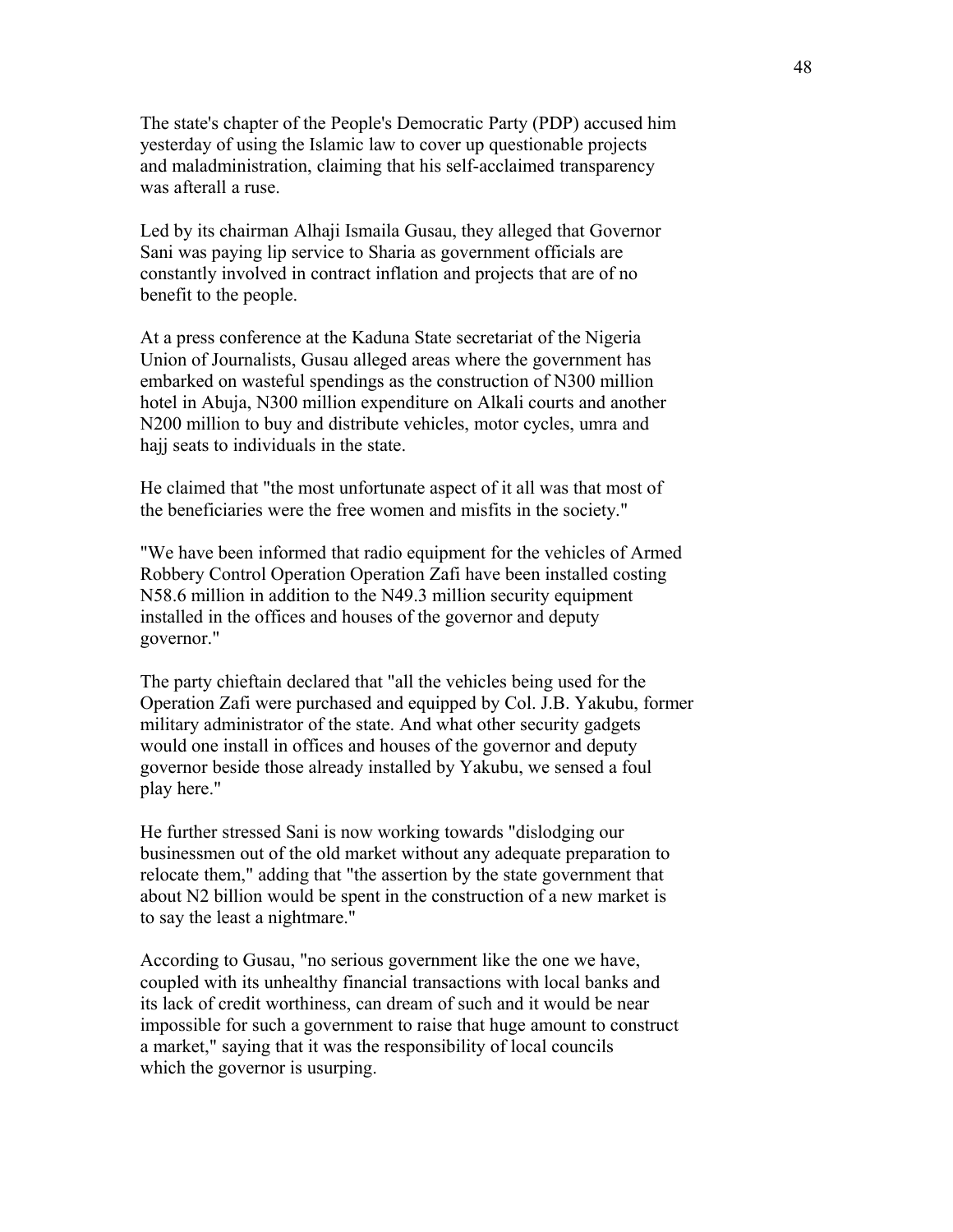He said contrary to expectations that as the "home of Sharia where we expect the just and equitable tenets of Islamic law to be guiding principles the reverse is the case."

The party leader warned that "we shall henceforth expose any activities of the government that run counter to the basic tenets of Sharia."

Gusau lamented that "the basic tenets of Sharia have been violated by the very person who tagged himself as the champion of the entrenchment of Sharia in Zamfara State."

He warned against reduction of the state's workforce being planned by the government which he described as witch-hunting.

-----------------------

Date of Article: 06/20/2000 Topic: Deputy Governor Threatens to Resign over Sharia

Author: Luka Binniyat, Kaduna

Full Text of Article:

AGAINST the backdrop of possible adoption of Sharia by a majority of the Kaduna State House of Assembly, the state's Deputy Governor, Mr. Stephen Shekari, has threatened to resign his appointment if the adoption eventually comes through.

Only last week, the assemblymen had in a controversial decision adopted the report of its committee on Sharia which stated that over 70 per cent of the state indigenes favour the Islamic legal system. Christians in the House boycotted the deliberations.

The deputy governor, who was speaking in Zango Kataf Local Government Area of the state at a meeting convened at the instance of the state branch of the Christian Association of Nigeria (CAN), stated that the executive arm of the state government still maintains stiff opposition to anyone who engages in any Sharia related issue "at least for now." "But if the House of Assembly tables the bill and gets two-third majority and the governor assents to the law," said Shekari, "I assure you that me and Christian members of the cabinet would all resign our official positions in protest," he told the gathering who included top clerics, retired generals, members of the National Assembly, among others from the southern part of Kaduna State.

Adding his voice, the State Commissioner for Agriculture, Mr. Baw Magaji, narrated how the Sharia issue started and the pressure exerted on Governor Ahmed Makarfi from Moslems especially those from the northern part of the state to expedite action on the adoption of Sharia in the state.

"It all started when we took our first tour of the state last year and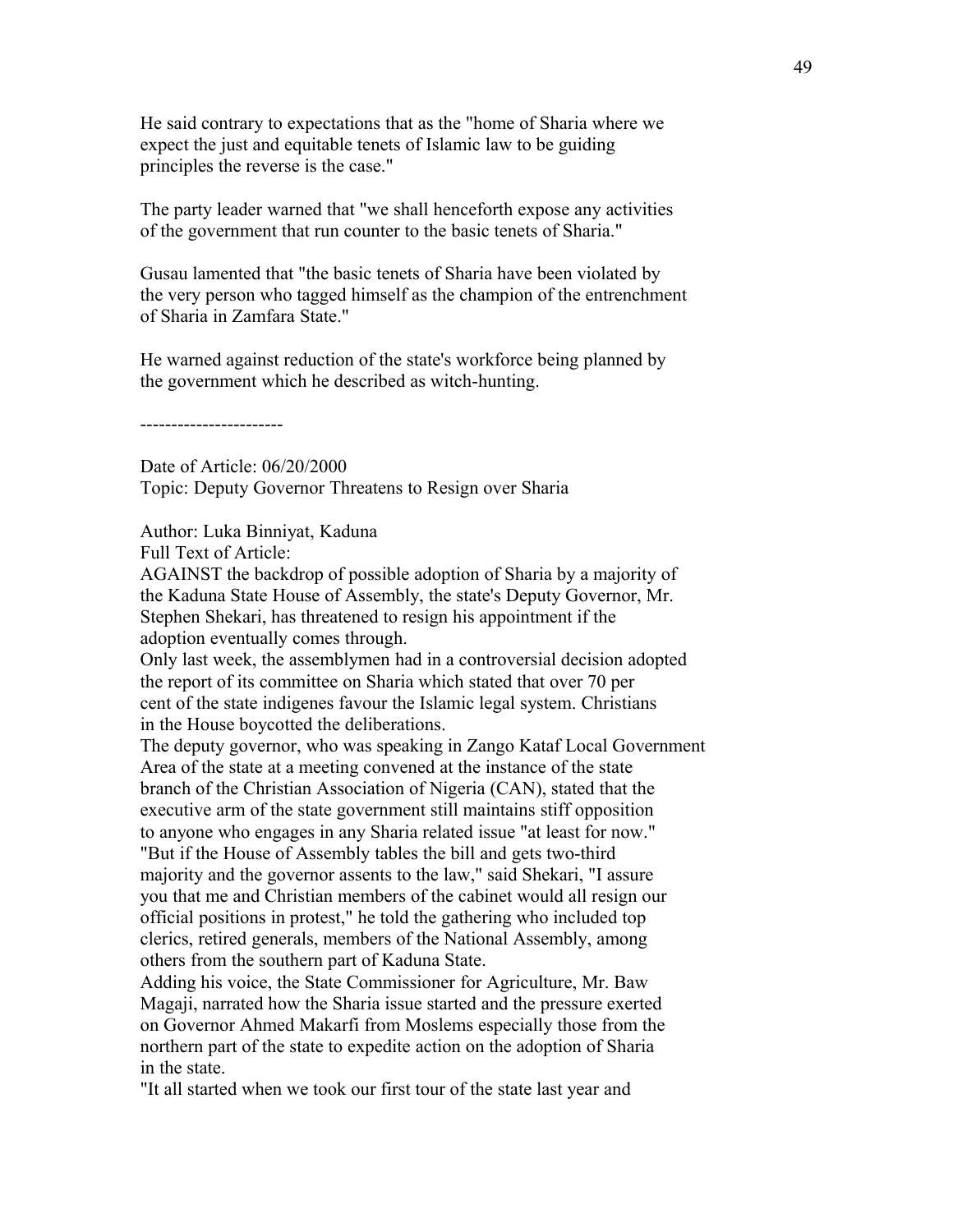our entourage went to Zaria city,"

He said that the entourage was lured into an uncompleted stadium in Zaria by the chairman of Zaria Local Government Council under the pretext that the governor was going to commission something there." "Suddenly," he continued "youngsters led by elderly mallams (Quranic teachers) appeared with placards chanting, 'Sharia only!, we want Sharia.'

Magaji explained that since then Moslem members of the state House of Assembly have been under intense pressure from their constituencies to pass a law authorising Sharia in Kaduna State which led to their forming a committee early this year culminating in the anti-Sharia fracas that engulfed Kaduna and Kachia last February.

"For all I know, the governor wants the Sharia issue suspended for now as advised by the meeting of the Northern Governors in March," Magaji said.

In a related development, a member of Kaduna State House of Assembly, Mr. Musa Shekarau, representing Lere Constituency, has raised alarm that the Moslem members of the House have formed a committee to be led by the Director of Legal Services of the House, Hajiya Uma Hikima, to visit Zamfara State with a view to studying to adopt the type of Sharia bill passed to the state.

Shekarau said that the commitment of the Moslem members of the House to resenting and passing the Sharia bill into law, was "fanatical."

"We, the Christian members have resolved to divide the Hose into two should any Sharia law be made, he told the gathering, adding that "We have no choice than to carve out a Christian House of Assembly with independent leadership."

Last week, all the local council chairmen from Southern Kaduna held a press conference and swore to declare Southern Kaduna a Christian State with Christian flags hoisted in all the settlements of the area should Sharia law be declared in Kaduna State. A move strongly backed by the youth wing of Southern Kaduna Peoples Union (SUKAPU).

The meeting was convened by Arch Bishop Peter Jatau, chairman, CAN, Northern States; Arch. Bishop Fearon, bishop of the Anglican Communion; Elder Saidu Dogo, secretary, CAN, Northern States and Kaduna, all local government chairmen of Kaduna State.

A communique would be issued soon on the outcome of the meeting, The Post Express learnt.

----------------------

Northern Governors Misunderstand Sharia - Zaky Zaky Vanguard Daily (Lagos) June 18, 2000 By Leon Usigbe, Kaduna

Lagos - Following the adoption of the controversial Sharia by the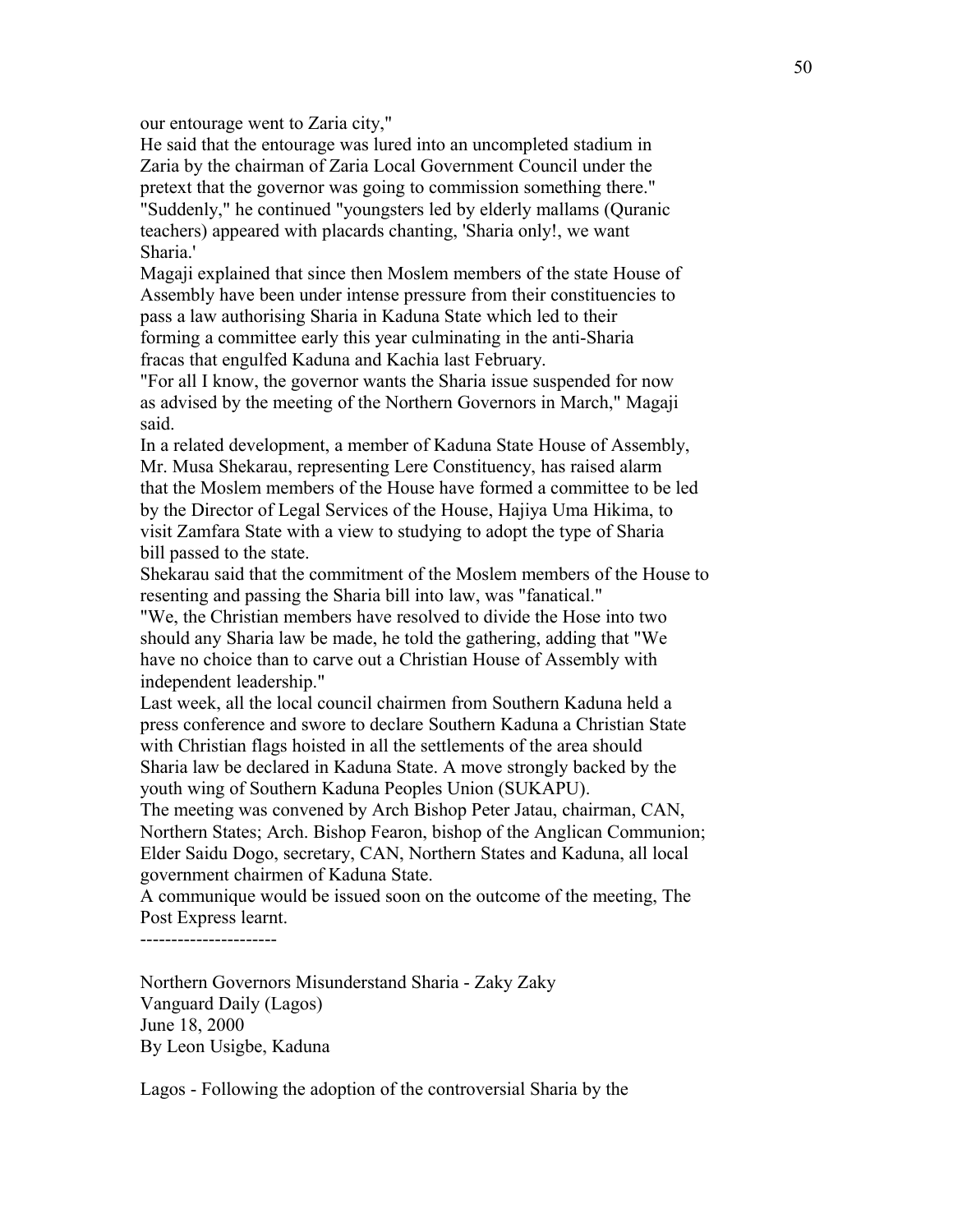Kaduna State Government, Mallam Ibrahim Zak-Zaky, an Islamic cleric said in an interview with the Sunday Vanguard that the Northern State governors have taken the issue of Sharia as a fashion, but added that what they were adopting was not the actual Sharia.. Excerpts:

The report adopted by the Kaduna State House of Assembly was just a report. Do you now expect that a bill on Sharia will originate from the executive?

Well, a bill can be initiated even by individuals in the assembly. The only thing I know at the end of the day, they are going to have what they are going to call Sharia and I don't think they said full application. They didn't use the word 'full' at least. Well it is only after sometime people including Christians in the Southern part will come to realise there wouldn't be any full Sharia.

How do you see the recent adoption of a committee's report recommending the implementation of Sharia by the Kaduna State House of Assembly?

I don't think it's anything new. I have earlier said that it's very likely since it has become a fashion. All the northern states are likely to adopt Zamfara type of Sharia. Very likely and at the end of the day people will still demand for Sharia because it won't in the end be the actual Sharia.

In the light of what you are saying, how do you therefore advise the people of the State or the government regarding the move by government apparatus to implement Sharia that may not be real Sharia?

Since it has become a fashion, it will be very difficult for any state government in the North, the predominantly Muslim area now, to say it will not go the way Zamfara has gone. So, it's very likely that they will all go along that direction and later on people will now realise that there has not been any change. I think there has been a lot of misunderstanding on the part of Christians in particular who think that they are going to introduce anything new. I don't think they are introducing anything new because in Zamfara itself, nothing has happened.

Kano has just announced plan to publicly launch its own Sharia. What can you say about it?

I believe Sokoto has not done any ceremony. So, it all depends on the approach of each governor. Perhaps, also Kaduna may not launch it. The whole thing is that they are trying to satisfy the people, right. The Muslim people of these areas have been yearning for Islam and now the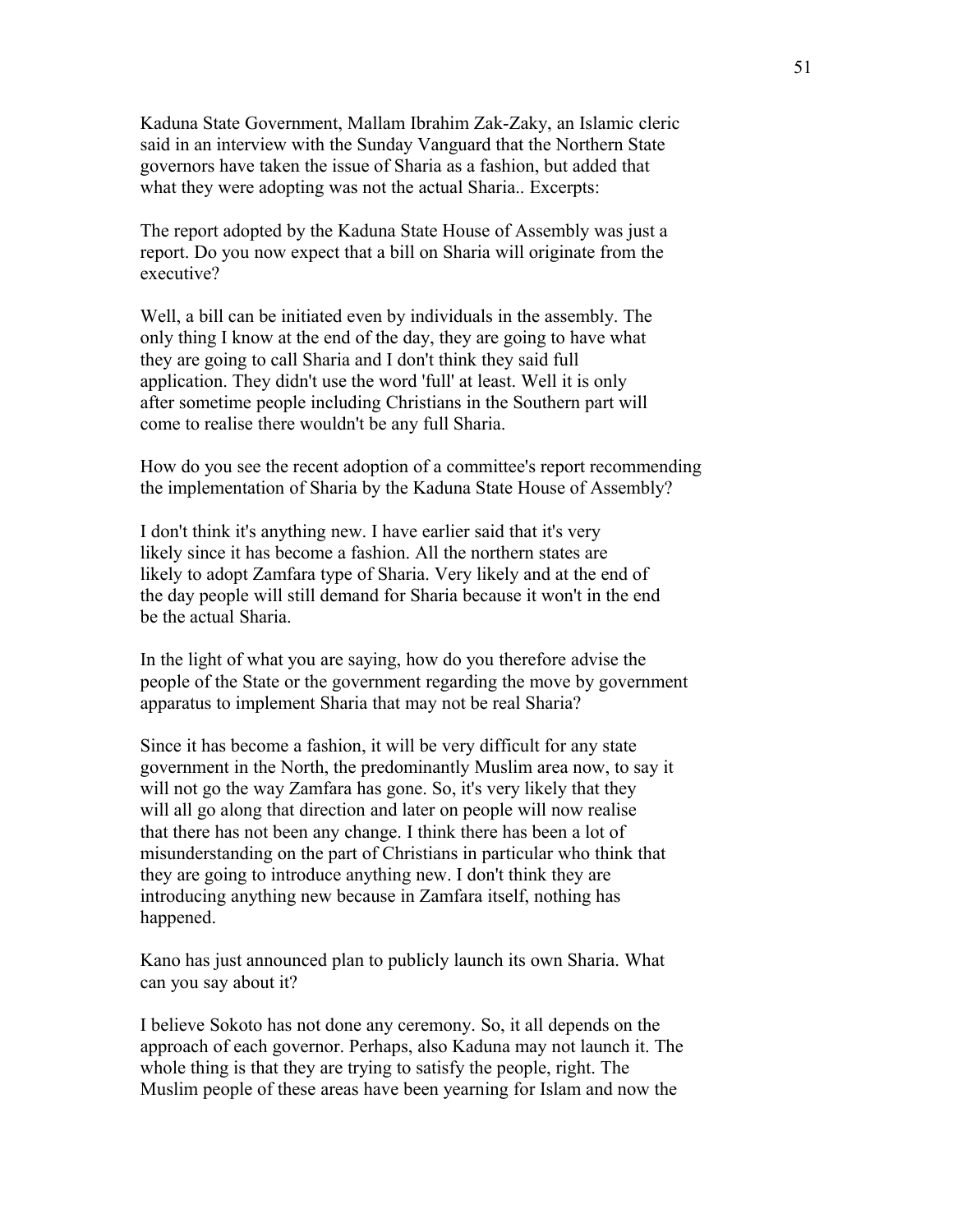governments like to have some measure of legitimacy where they would be accepted. That's why they are touching on those sensitive issues which are known to be liked by the people. Launching ceremony will be part of it, to publicise it, perhaps, make the government to be popular with the people and so on and so forth. All I know is that, I kept on telling you, it's very likely that all northern states will go the Zamfara way. Only after they have gone, people will now realise that there has not been any change.

Passion have been raised again in Kaduna State as a result of the latest action of the State House of Assembly. The people of Southern Kaduna appear to be spoiling for war. How can tension be reduced?

It seems to me that people who call themselves people of Southern part of Kaduna State are raising their own eye brow not necessarily on Sharia but age- long historical division between them and the people of the North. They ought to articulate their own views in a different platform altogether not to associate it with Sharia. This issue of Sharia is as far as I understand government business. And another thing is that they should take care in their utterances. I read some of their press releases. There are some unkind words against the Muslims and against Islam.

-----------------------

Ghadafi Behind Sharia In Kano Vanguard Daily (Lagos) June 18, 2000 By Nathaniel Ikyur, Kano

Lagos - Libyan leader, Col. Moummar Ghadaffi's offer to establish an Islamic university in Kano has been fingered as the major force behind the adoption of Sharia, the Islamic legal system in the state just as veteran politician, Alhaji Tanko Yakassai, said Sharia is for both Muslims and Christians.

He said the assurance by Muslim leaders to Christians on the controversial issue was only aimed at pacifying them to accept it when they rose against its introduction.

But spokesman of the Sharia Implementation Committee in Kano State, Barrister Muzzammil Sani Hanga, in a telephone chat told Sunday Vanguard that the launching of Sharia would create awareness among Muslims that the Islamic legal code had kicked off in the state.

Governor Rabu Musa Kwankwaso had announced Tuesday that the system would be publicly launched Wednesday June 21.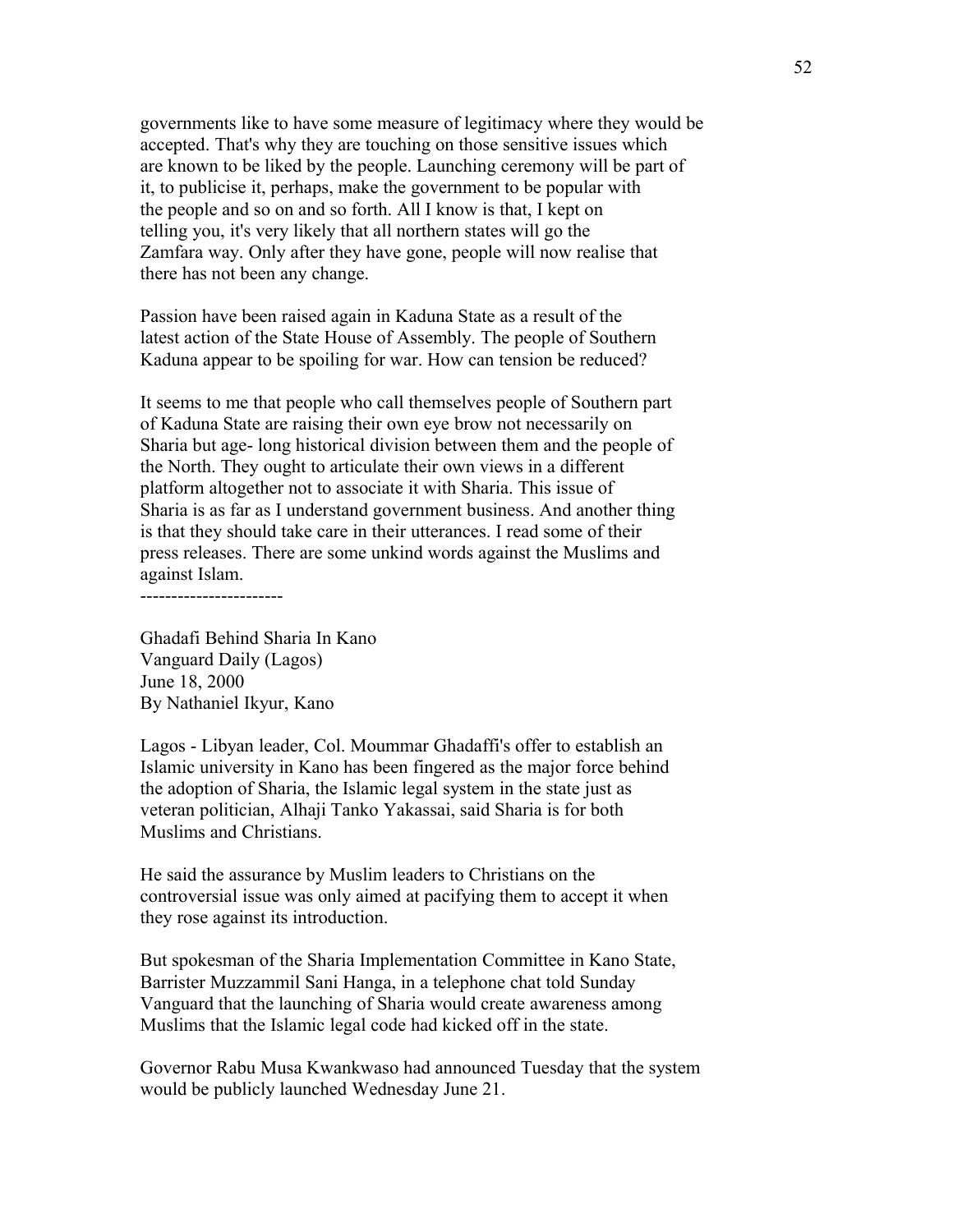Investigations by our correspondent over the sudden twist in the controversy surrounding the implementation of the Islamic legal code by the state government showed that consistent pressure from the Libyan government through prominent Muslim leaders in the state compelled the governor to beat a retreat on his earlier stand on the issue.

The Libyan leader who had in 1995 during a visit to Kano perfected his strategies by floating the "World Islamic Call Society", an organisation financed by his government to co-ordinate the take off of the university as a step towards actualising his dreams of getting a hold on the country, particularly the northern part.

Sunday Vanguard learnt that it was part of the plots of the proponents of Sharia in the state that contract for the construction of the Islamic university which would be known as Ghaddafi Islamic University with \$300 million was signed between the World Islamic Call Society on behalf of the Libyan government and Messrs A.G. Ferraro in Kano Friday.

The signing of the contract which had been stalled in the past owing to conflicting interests was said to be a major breakthrough for the arrowheads of the adoption of the Islamic legal system in the state.

Mohamed Ali, Director of the Islamic organisation signed on behalf of his body while Messrs Costatno Ferrario signed on behalf of the construction firm. Armed with this document and the prospects of turning around the fortunes of Kano educationally, the Muslim leaders, Sunday Vanguard further gathered mounted more pressure on Governor Kwankwaso to change his approach to the Sharia issue so as not to allow the offer to build a befitting institution of repute in the state pass by.

Besides, the Sharia proponents argued that owing to the huge financial commitment by the North African government in the state, it would be unwise for the governor to reject such an offer by not accepting to adopt Sharia.

It was also learnt that the public launching of the Islamic code next Wednesday was to prove to the Libyan government that the state had fully agreed with its conditions of practising in full, the Muslim legal system. Blackmail and intimidating tactics also said to have been employed as weapons used by those in favour of adopting Sharia in the state against the state governor.

A source told Sunday Vanguard that the governor was painted in bad light before ordinary Muslims in the streets as being against Islam, a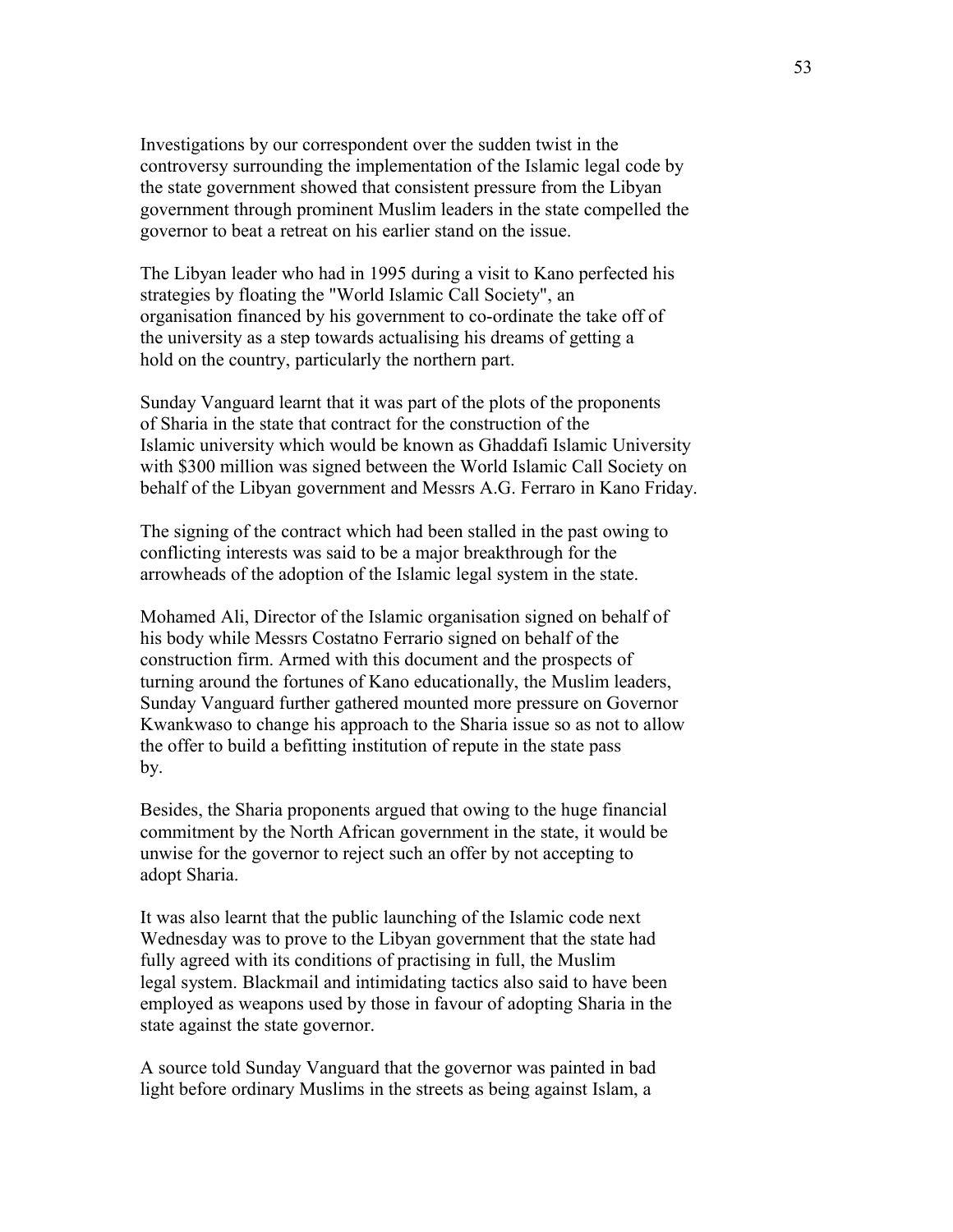situation which he claimed pitched the governor against the people.

To buttress his argument, the source said the alleged attack on the governor's residence at Gandu Albasa during the recent protest by workers against fuel hike were all aimed at arm-twisting him into doing their bidding.

In an interview with our correspondent, a Second Republic presidential adviser, Alhaji Tanko Yakassai declared that argument by some Muslim leaders that Sharia was only for Muslims was only a ploy to pacify non-Muslims into accepting the legal code because according to him, "Sharia has never been for Muslims alone. It is for everybody".

He then asked, "Supposing a Christian and a Muslim are caught stealing, does it make sense if only the Muslim is tried under Sharia and maybe amputated? I think they (Muslim leaders) are just trying to pacify the non-Muslims".

Yakassai also picked holes in the ceremony attached to the introduction, pointing out that, "although I am not against the introduction of Sharia, my quarrel is with the ceremony. To me, the ceremony is uncalled for. Sharia was launched over 1400 years ago by Prophet Mohammed and as such the launching at this time is not necessary". He said Sokoto State introduced Sharia without the ceremony in order to avoid hoodlums.

Although Barrister Muzzamil Sani Hanga, spokesman of the implementation committee denied knowledge of foreign link with the introduction of Sharia in Kano State. He, however, admitted that foreign nations had been invited and were expected to grace the occasion.

Hanga noted the importance of the two-hour ceremony saying, "it is necessary because it will tell Muslims in the state that Sharia is now here".

Meanwhile, scores of persons, particularly ladies suspected to be prostitutes continued to pack out of Kano as the June 20th deadline given to them by the state government expires on Tuesday.

 $\mathcal{L}_\text{max}$  , and the contract of the contract of the contract of the contract of the contract of the contract of the contract of the contract of the contract of the contract of the contract of the contract of the contr

Our correspondent observed Friday at Naibawa and Ungwan Uku Motor Park located along Zaria Road that most passengers were ladies with their luggage heading to various destinations, particularly the Middle Belt area and the eastern part of the country.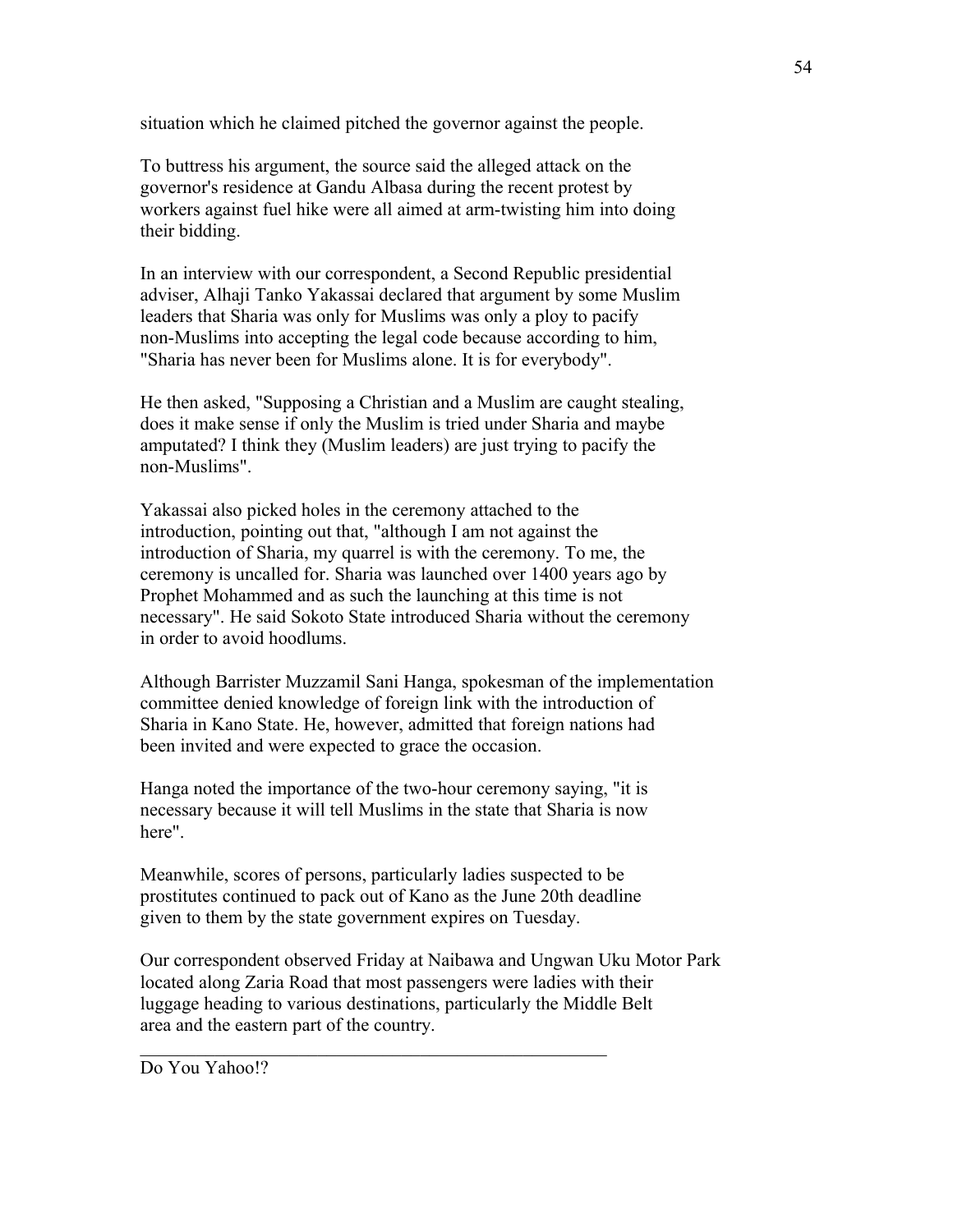Send instant messages with Yahoo! Messenger. <http://im.yahoo.com/> ===================

----- Original Message -----

From: The Davidsons  $\leq$ nosagie@iafrica.com>

To: Ike Oguocha <o<u>guocha@yahoo.com</u>>; Wiebe Boer <<u>mai\_gona@hotmail.com</u>>;  $\langle \text{ana-ga}(\hat{a}) \rangle$ egroups.com

Sent: Thursday, March 16, 2000 6:54 AM

Subject: [ana-ga] Re: my two kobo on Sharia

> The price a nation pays for outright ignorance, or deliberate ignorance can

> be very high. The Sharia issue is just one. If our courts are worth their

> pinch

> of salt, where are the SANs who could have unilacterally taken this issue to

> the highest courts in our land. Anyway, it's an expensive learning curve.

> May

> the souls of all those who lost their lives rest in eternal peace.

 $\geq$ 

> Inno

 $>$ 

 $\geq$ 

 $>$  Wiebe:

 $>$ 

> > I think there's a lot of sense in your contribution.

 $\ge$   $>$  But, you know, we are Nigerians. We are a people

 $\ge$   $>$  of the moment. Single-issue humans. I hope that

 $\ge$  >  $\ge$  ANA stays on the raging Sharia controversies

 $\ge$   $>$  without taking sides.

 $>$ 

 $\ge$  > The introduction of Sharia as a state religion

 $\ge$   $>$  in parts of northern Nigeria is a constitutional

 $\ge$  > challenge. This has been my opinion since Zamfara

 $\ge$  > first lit the light "of confusion". I was and I'm

 $\ge$   $>$  still very amzed at the way many of us are looking

 $\ge$   $>$  at the issue. Personally, I like the challenge

 $\ge$   $>$  posed by this Sharia thing. I like the debates

 $\ge$   $\ge$  it has generated. It helps me to understand the

 $\ge$   $>$  mind and mentality of Nigerians much better as

 $\ge$   $>$  we in the M2M prepare our manifestoes for the

 $>$  year 2003.

 $>$ 

 $>$  My only regrets though are the wastage of human

 $\ge$  > lives and properties that has trailed the introduction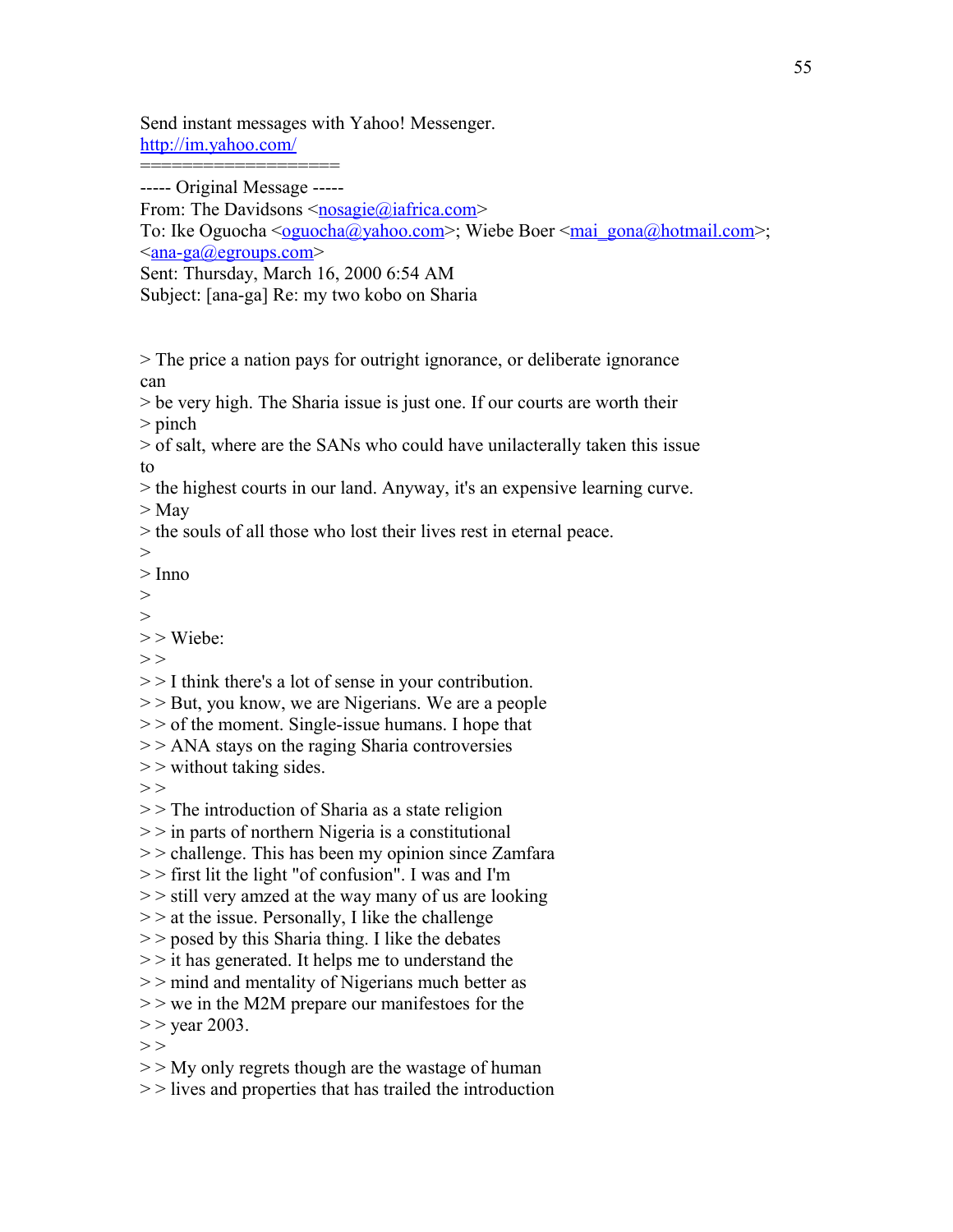$\ge$   $>$  of Sharia (or its planned introduction in other  $\ge$  > places) and the apparent inability of those defending  $\ge$   $>$  Sharia to make very convincing arguments about what > > they are doing. That Zamfara Governor of a man is > > bag of confusion. I hate reading him defend Sharia. > > I have not read any good legal arguments that will > > sustain Sharia at the Supreme Court of Nigeria or > > even the Federal Court of Appeal. The lazy politcal  $\ge$  > arguments flying around that the Sharia law was > > legally and democratically established does not  $\ge$  2 give any iota of support to its constitutionality.  $>> I$  think many of the actors are yet to understand  $\ge$  > that legallity .ne. constitutionality. We have > > seen many Acts or Laws passed by Provinces in  $\geq$   $>$  Canada or States in the US which were roundly > > routed or demobilized at the Supreme Courts of  $\geq$   $>$  Canada and the US. Majority may carry the votes,  $\ge$  >  $>$  as we say in Nigeria, but does that make the  $\ge$  > majority right? Does the fact that a law or an  $\ge$   $>$  Act of parliament was established by a majority > > vote make it constitutional? Of course, NO! This  $\ge$   $>$  is one fact that has eluded the defenders of the  $\ge$  > new Sharia law in Nigeria. They are quick to tell  $\ge$   $>$  you that in those states where Sharia law has been  $\ge$   $>$  established or signed into law that the state > > assembly followed democratic/legal/constitutional  $\ge$  > steps to pass the law. That, my friends, is not  $\ge$   $>$  the issue. The issue is about whether or not what  $\ge$  > they did is consistent with Constitution of the > > Federal Republic of Nigeria. Only courts of law,  $\ge$  > and not politicians or religious fanatics on both  $\ge$   $>$  sides, will determine this. This is what has not  $\ge$  > been tested. This is what ought to be tested.  $>$  $\ge$   $>$  This brings me to your argument which seems  $\ge$   $>$  to project the notion of "Secularity" being  $\ge$  > a Christian thing. I think that you are dead  $\ge$   $>$  wrong here. Secularity is the western equivalent  $\ge$   $>$  of separation of state from religion. The west  $\ge$   $>$  went "secular" in order to escape from the rigid  $\ge$  > demands of a Bible christian life. To the best  $\ge$   $>$  of my knowledge and experience, that something  $\ge$  is western in nature does not in any way mean  $\ge$  it's christian too. I believe you know this  $\ge$  > more than me. Unfortunately, many of those who  $\ge$  > debate in favor of Sharia think this way. That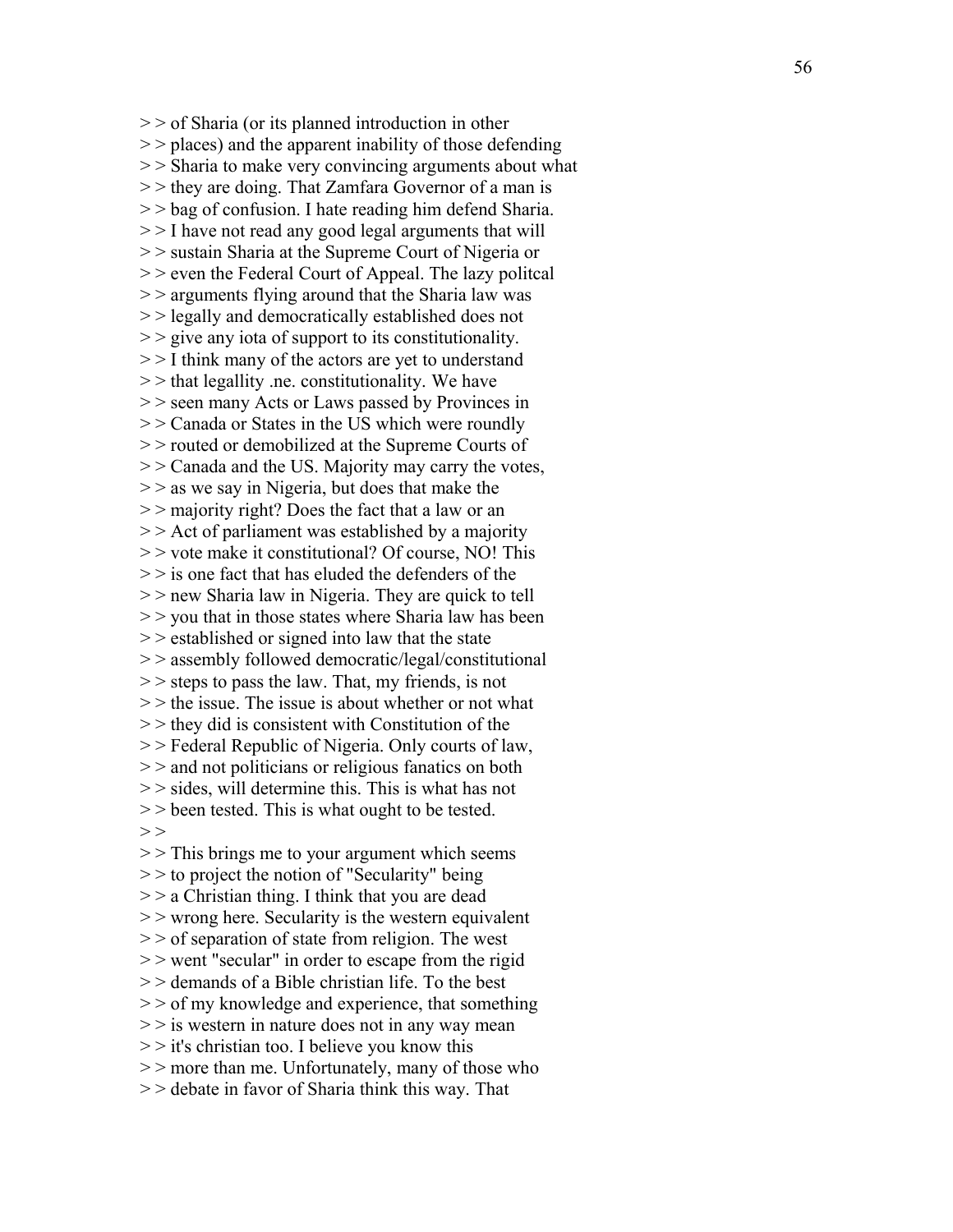- $\ge$  is where my interest in their debates ends. In
- $\ge$  > fact, to me, anything tagged "western" is
- $\geq$  > everywhere anti-christian. For example, a
- $\ge$  > strictly christian state won't debate gay
- $\ge$  > and abortion rights bills, not to talk about
- $\ge$  > passing them into laws. Are you getting my
- $>$  drift.
- $>$

> > Let's get back to Sharia and ANA. I know that

> > I hold unpopular views in ANA. I enjoy being

 $\ge$   $>$  on the other side of popular opinion. The

 $\ge$   $>$  current ANA membership is tilted towards the

- $\ge$  > christian religion. So, expect some elements
- $\ge$   $>$  bias when religious issues like Sharia crop
- $\ge$   $>$  up. I know that there are many christians who
- $\ge$   $>$  would have done worse than those guys in Zamfara,
- $\ge$   $>$  Sokoto, Kebi, or Kano if given the chance. Yes,

> > Nigerian christians have many Zamfara governors

 $\ge$  > amongst them. A friend of mine recently told me

 $\ge$  > that he's been "Shariaed" in his home town Adazi,

 $\ge$   $>$  in Anambra state. He was very furious at the way

 $\ge$   $>$  his town treats non-Catholics or their interests.

- $\ge$   $>$  The Rev. Father in his town runs the town as if
- $\ge$   $>$  it's a church property. He's even more powerful

 $\ge$   $>$  than the Igwe of their town. Can you imagine the

> > likeness?

 $>$ 

 $\ge$  >  $\ge$  ANA should stay clear of any partisan religious

> > debates in Nigeria. ANA should play no role greater

- $\ge$   $>$  than appealing for peace and understanding in
- > > Nigeria. Taking up newspaper ads to attack Sharia
- $\ge$   $>$  or volunteering to offset the legal bills of those
- $\ge$  > challenging the constitutionality of Sharia will
- $\ge$  > take us back to Abacha days. We don't want no more
- $\ge$   $>$  wars in this Association. Christians in ANA shouldn't
- > > hijack ANA for Christianity or use ANA to fight
- $\ge$  > Islam in Nigeria. We have to draw a distinctive
- > > line on the ground between what we must do and
- $\ge$   $>$  what we must not do. We have staretd again.

 $>$ 

- $\geq$  > Religion is a personal thing. I wonder why this
- $\ge$  is yet to sink into the heads of many of us.
- > > Religion is not and should not be made a national
- > > thing, especially in a complex and explosive society
- > > as Nigeria. Nigeria has stayed relatively peacful
- $\ge$   $>$  together for more than three decades without any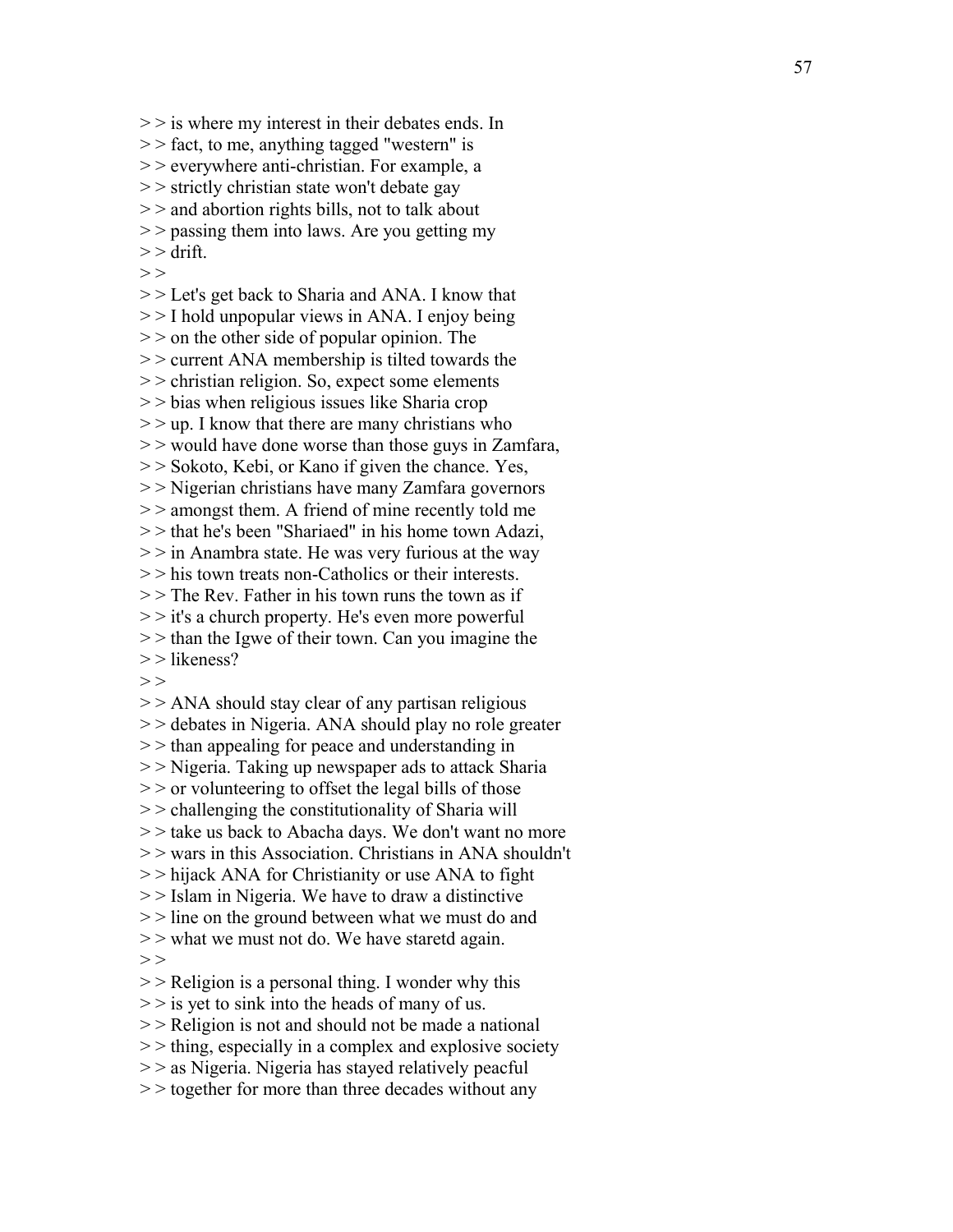- $\ge$  > state religion. This is the kind of message ANA
- $\ge$  > should be preaching and not to allow herself to
- $\ge$  be dragged into another unfruitful war in Nigeria.  $>$
- $\ge$   $>$  Wiebe, please allow me to disagree with you again.
- $\ge$   $>$  You tend to say that "the Sharia issue can open
- $\geq$  a door for debate about the role of religion in
- > > African politics." I counter by saying that Nigeria
- $\ge$  > should not serve as the experimental guinea pig.
- $\ge$   $>$  The cost is very high. Although Nigerians pretend
- $\ge$   $>$  to be religious, the truth of the matter as far as
- $\ge$  > I'm concerned is that Nigerians, both christians
- $\ge$  > and moslems, pay lip service to their religions.
- > > We pretend a lot. We are very immoral, unethical,
- $\geq$   $>$  corrupt, and are without dominating sense of justice
- $>$  or fairplay.

 $>$ 

- $\ge$  > In a country where millions are hungry and starving
- > > to death, where millions are dying of malaria, aids,
- $\ge$  > and other preventable water-borne diseases, where
- > > nothing that keeps life going works, what preoccupies
- $\ge$   $>$  both the leaders and the led is religious showmanship
- $\ge$  > and grandstanding. Is something not wrong with a
- $\ge$  > people like this? Does any person serve religion
- $\ge$  >  $\ge$  at a dinner table? Someone should tell those leaders
- $\ge$   $>$  of ours at home that they should dump religion into
- $\ge$  > the Atlantic or Lake Chad and concentrate in making
- $\ge$  > life more meaningful to the Nigerian people. Right
- $\ge$  > now, life has no meaning to more than 95% of people
- $\ge$   $>$  in Nigeria. Life has no shelter in Nigeria. Life
- $\ge$  is gone from Nigeria. Religion won't put back life
- > > into Nigerians. Good governance will.
- $>$
- > > ANA should join in efforts, support efforts, or
- $\ge$  > initiate efforts that will put life back into
- $\ge$  > dilapidated Nigerians at home. To me, that's
- > > what pleases God.

 $>$ 

- $\ge$   $>$  Wiebe, see you again when when the constitutional
- $\ge$  > challenge of Sharia begins. That's what I have
- > > been waiting for. That's democracy in action.
- $>$
- $>$  Farewell
- $>$
- $\geq$   $\geq$  Oguocha [retreating to his snow-harvesting job]
- $>$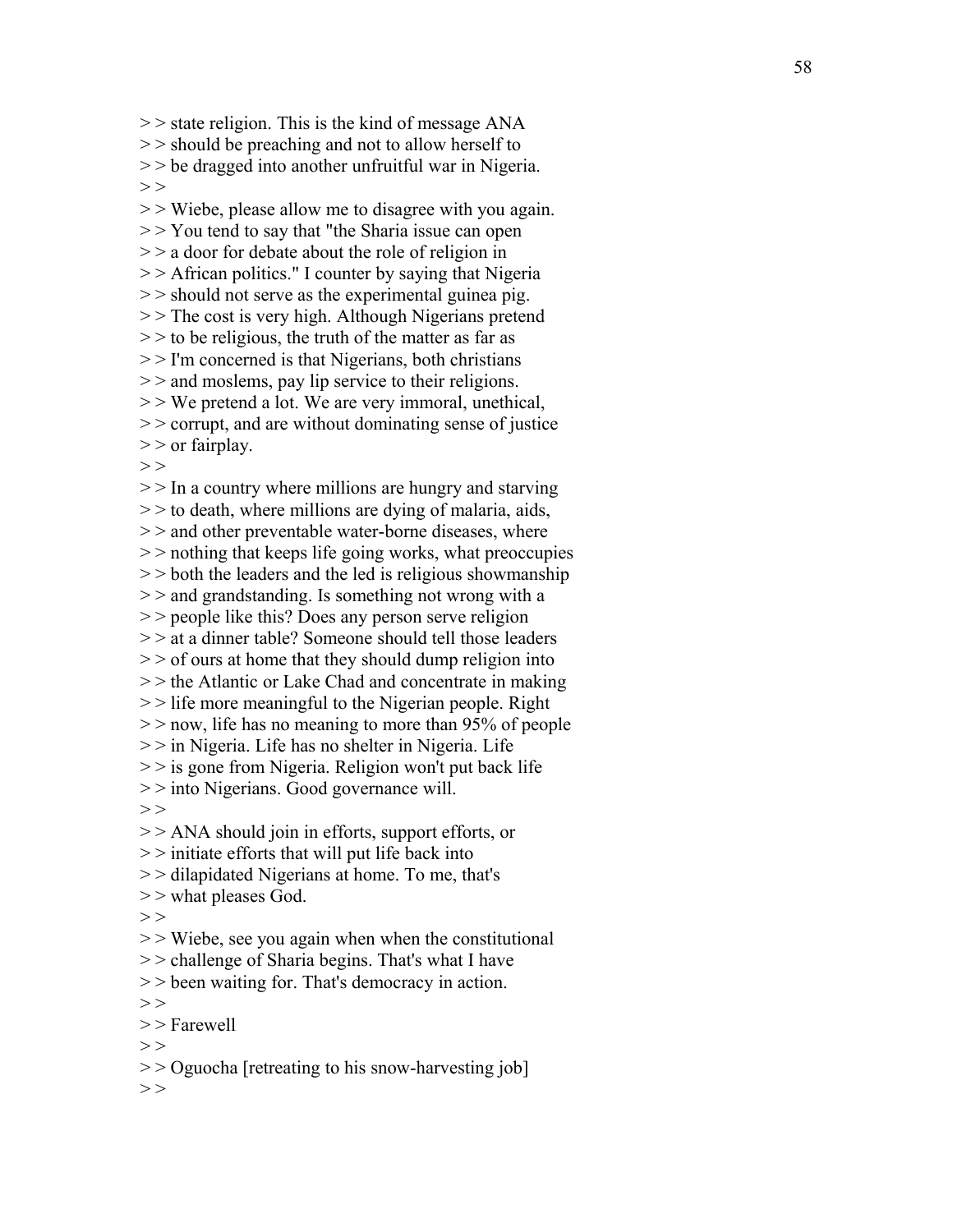- $>$
- > > --- Wiebe Boer [<mai\\_gona@hotmail.com>](mailto:mai_gona@hotmail.com) wrote:
- > > > It does no good for Nigeria for an organization like
- $>>$  ANA to come out being
- $\ge$   $>$   $>$  so hostile to Sharia law, especially when you
- $\ge$  >  $>$  consider that if we are
- $\ge$  >  $>$  representing Nigerians, then we should also
- $\ge$  >  $>$  represent the Muslim view even
- $\ge$   $\ge$  if that view is not well represented within this
- $>>$  body.
- $>$  >  $>$
- $\ge$   $>$   $>$  To the average Muslim, the so-called secular state
- $\ge$  >  $>$  system which governs
- > > > Nigeria is a Christian state system since it comes
- $\ge$  >  $>$  from the West. Whether
- $\ge$   $\ge$   $>$  that is true or not is not the issue, because that
- $\ge$   $>$   $>$  is the perception. From
- $\ge$   $\ge$   $>$  that context, it would seem perfectly fair that
- $\ge$   $>$   $>$  Muslims should be allowed to
- $\ge$   $>$   $>$  have Sharia law if they want since Christians
- > > > already have a Christian legal
- $\ge$  >  $>$  system in place. Contrary to what conspiracy
- $\ge$  >  $>$  theorists might think, I do
- $\ge$   $\ge$   $>$  not think that Sharia is an organized plot to
- > > > destabalize Nigeria. It is
- $\ge$   $>$   $>$  the attempt by Muslims to come to terms with the
- $\ge$  >  $>$  fact that African
- > > > governments have been unable to create state systems
- $\ge$   $>$   $>$  that really address the
- $\ge$  >  $>$  huge importance of religion in African life.

 $>>$ 

- $\ge$  >  $>$  If we look at if from this perspective, the Sharia
- > > > issue can open a door for
- $\ge$   $>$   $>$  debate about the role of religion in African
- $\ge$  >  $>$  politics. All the hostile talk

============================

- $\ge$   $>$   $>$  only makes the potential conflict worse. We should
- $\ge$   $>$   $>$  call for dialogue not
- > > > revenge if we really want to find a way forward.
- $>$  >  $>$
- $>>$  Yours,
- $>>$  Wiebe
- $>>$

Nubi Achebo NaijaNews Vanguard News June 20/2000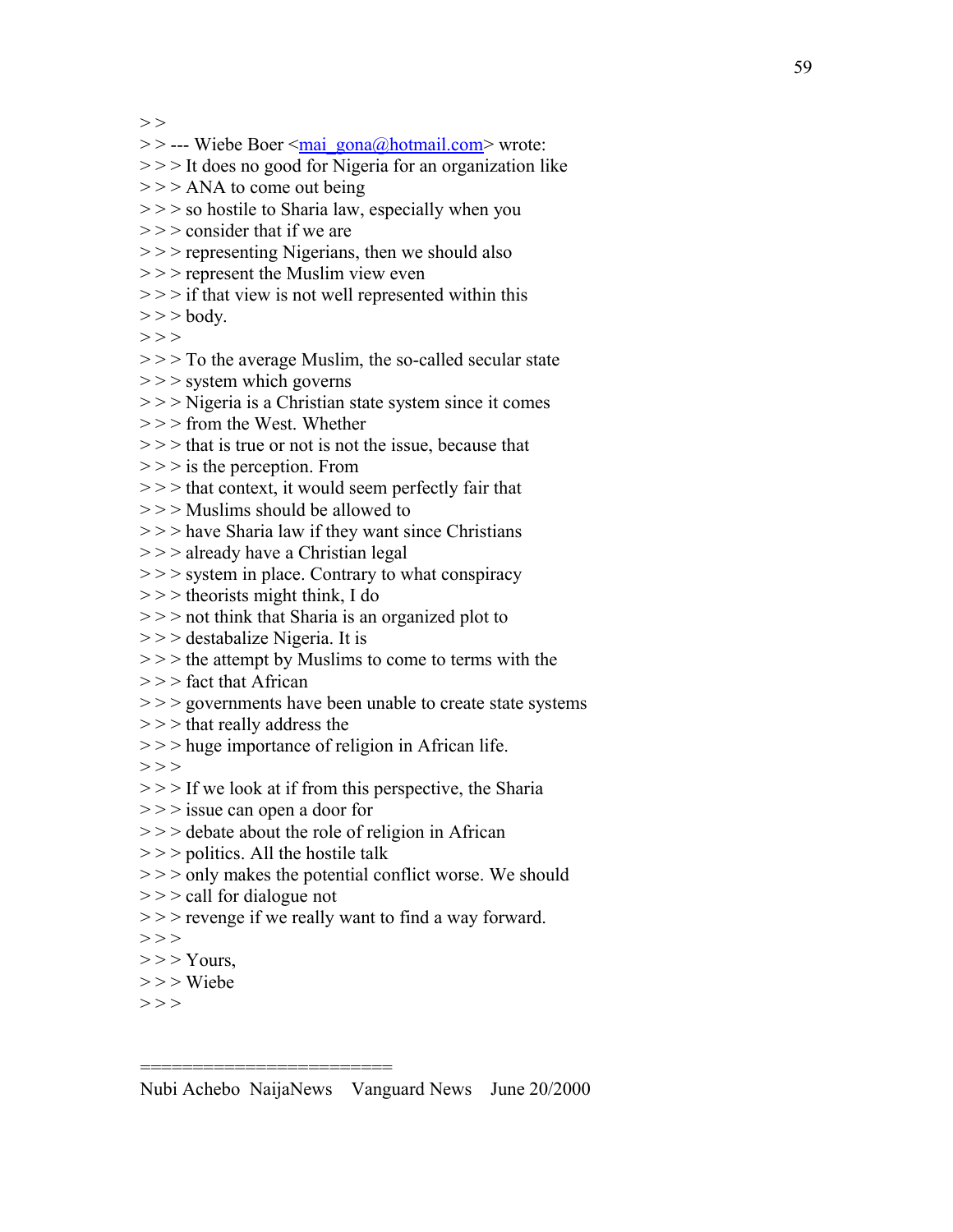Sharia group against plans to return Buhari

THE National Council for the Defence and Propagation of Sharia (NCDPS) has kicked against alleged moves to field the former speaker of the House of Representatives, Alhaji Salisu Buhari, to contest for re-election from the Nasarawa constituency in Kano state.

Addressing a press conference shortly after its executive council meeting held in Katsina at the weekend, the chairman of the council, Alhaji Aliyu Ibrahim, implored Muslims in the country to oppose the arrangement.

According to the council, Buhari's moral character was in question, and, as such, "it will be an abuse to the Muslim community for him to represent them in the house of representatives."

It said that Buhari would not only be representing the people of Nasarawa constituency, but he also would be representing Muslims in the national assembly, adding that "we should, therefore, have an upright person whose image has not been dented.

"If the qualities of leadership, as expressed in the Sharia, are to reflect in the Nigerian polity, then all these issues of campaign against corruption would not come about, because if you have god-fearing people as our rulers, the nation will progress," the council stressed.

-----------------------

Gombe residents urged to be security conscious

By Ben Ngwakwe

GOMBE- GOMBE State governor, Alhaji Abubakar Abu Hashidu, has again urged the people of the state to be security conscious to ensure continued peace and security among various groups in the state.

The governor made the appeal Thursday while separately addressing chairmen and councillors, district and village heads and religious leaders in Akko and Billiri local government areas in continuation of his tour of local government areas preaching the gospel of peaceful co-existence, security awareness and education.

He further told them to be organised and programme themselves on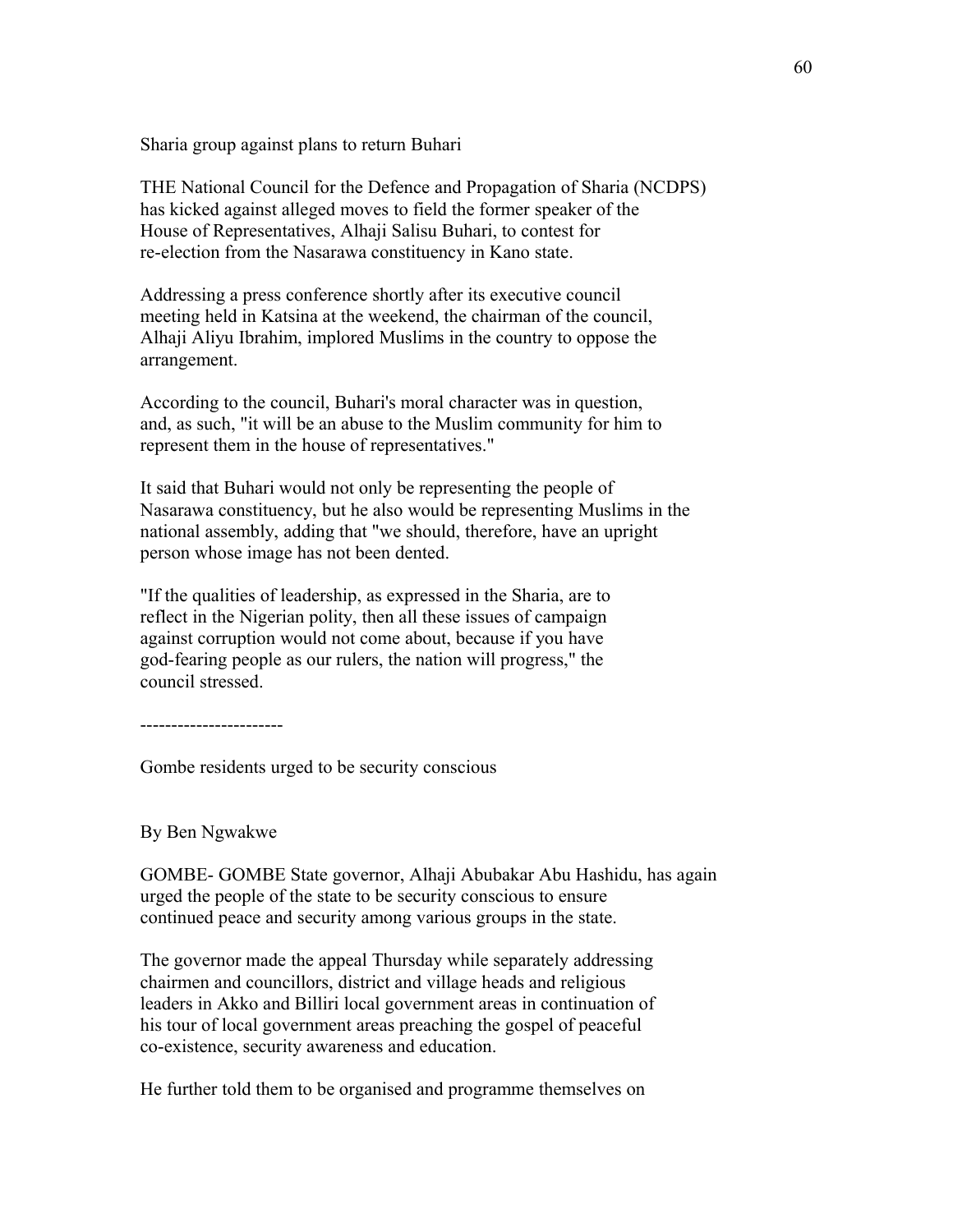security matters prevalent in their domains before inviting law enforcement agencies.

Governor Hashidu told the people to counter any challenge posed by a person or group of persons that threaten their lives and property, saying: "If there are individuals who are not conforming with the norms of your society, culture, people and religion, please call them and advise them."

The governor also implored the people to continue to live in peace, harmony and friendship with one another for the progress and development of the state.

In their remarks, the chairmen of Akko and Billiri local governments, Alhaji Ya'u Abdullahi Pindiga and Dr. Hamma Abubakar respectively told the governor that their people are peace-loving and law-abiding and pledged to ensure continuous existence of peace and tranquillity among the people.

Also, the district head of Pindiga, Alhaji Mohammed Seyoyi and the Wamban Tangale, Alhaji Abdu Waziri commended the state government's efforts in the maintenance of peace and security in the state and assured to support such vigour toward peaceful co-existence among the diverse groups in the state.

============

Nube Achebo NaijaNews Vanguard News Tuesday, June 20, 2000

Kano launches Sharia tomorrow; drops Islamic code

L Return to Vanguard front page

By Nathaniel Ikyur

KANO - THE Islamic legal code will not come into operation immediately in Kano State when the state launches Sharia legal system tomorrow.

Chairman of the Council of Ulama in Kano, Sheikh Ibrahim Kabo who spoke at a well attended press conference through an interpreter listed non-availability of judges and courts as reasons behind the delay in the full implementation of the Islamic legal system.

Sheikh Kabo also dispelled insinuations that the law would exempt certain areas in the state perceived to be predominantly non-Muslims.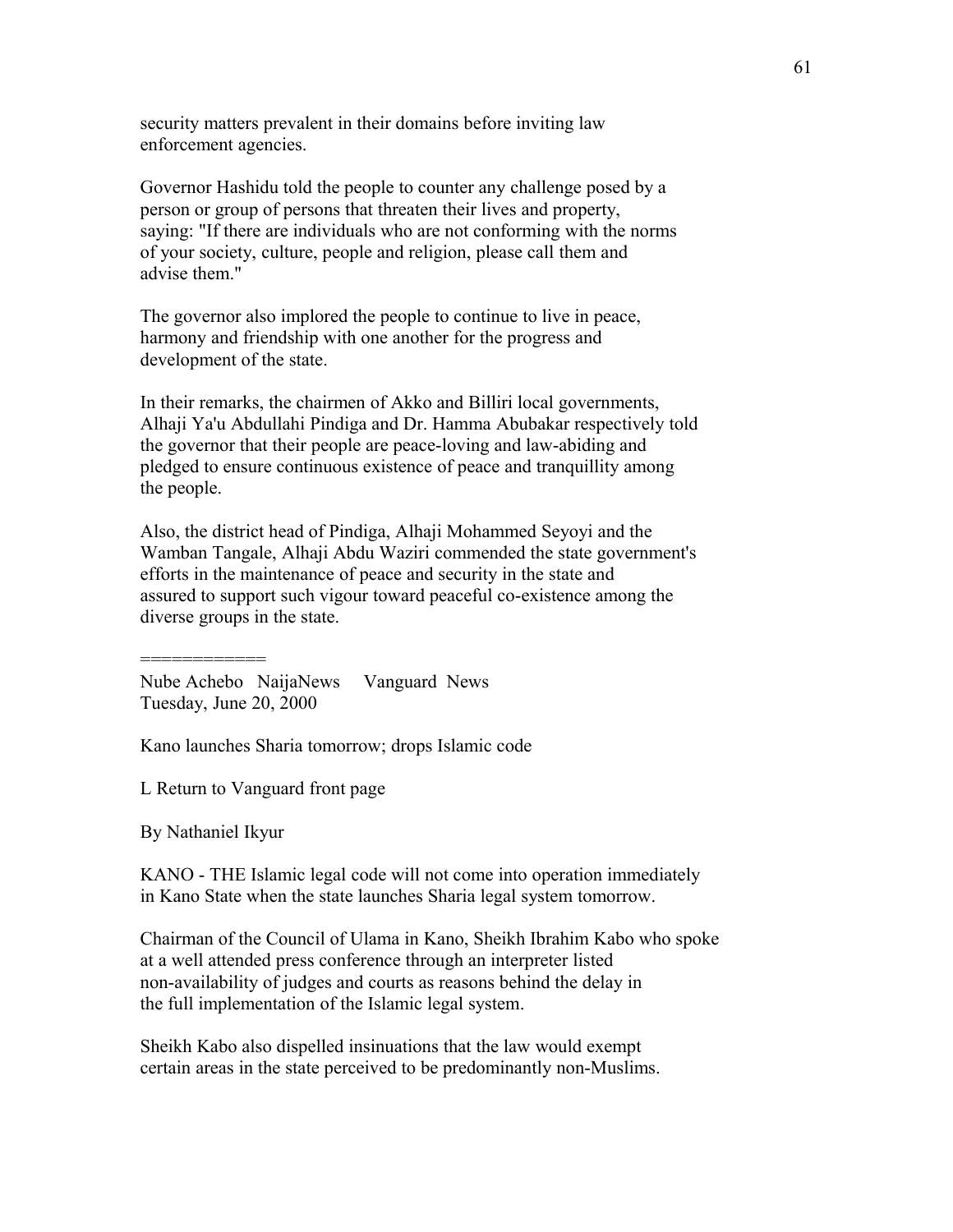Vanguard also learnt that a detachment of anti-riot policemen have been deployed from Maiduguri, Bauchi, Katsina and Sokoto in a bid to complement efforts of the Kano State Police Command to forestall any breakdown of law and order during and after the launching ceremony.

Sheikh Kabo, flanked by other top Islamic scholars at the pre-Sharia launching press briefing stated that "launching the Sharia now does not expressly mean the commencement of operation. The launching, first of all is to clear ground for the full implementation of the Islamic code."

Besides, the Muslim leader said "right now, we don't have Sharia judges. Even courts that would be used for this purpose are not in place. But very soon, we will recruit them (judges) screen and train them for the purpose of administering justice."

On courts, Sheikh Kabo announced that "new courts will be constructed and we will rehabilitate some. That is why we will launch the programme and then later look into putting in place, facilities for the full implementation of Sharia in the state."

Although the Islamic scholar denied receiving financial aid from any foreign country, he could not give details how the entire Sharia project would be financed.

On threats against non-Muslims by some hoodlums since the announcement of the launching of Sharia in the state, Sheikh Kabo replied that "the absence of Sharia in the state is the cause of violence," assuring that his committee "has taken adequate measures to checkmate such hoodlums. And with this law (Sharia) in place now, we will rid Kano of violence because Islam does not preach violence."

Another member of the Islamic body and a member of the Kano Emirate Council Alhaji, Mahe Bashir Wali while shedding more light on the operations of the Islamic law dispelled fears of possible segregational application of the law when in full operation.

"If a rich man or a district head is caught committing theft, definitely his hand will be cut in accordance with the provisions of the Sharia."

---------------------

==========

Nube Achebo May 31 2000 NaijaNews Guardain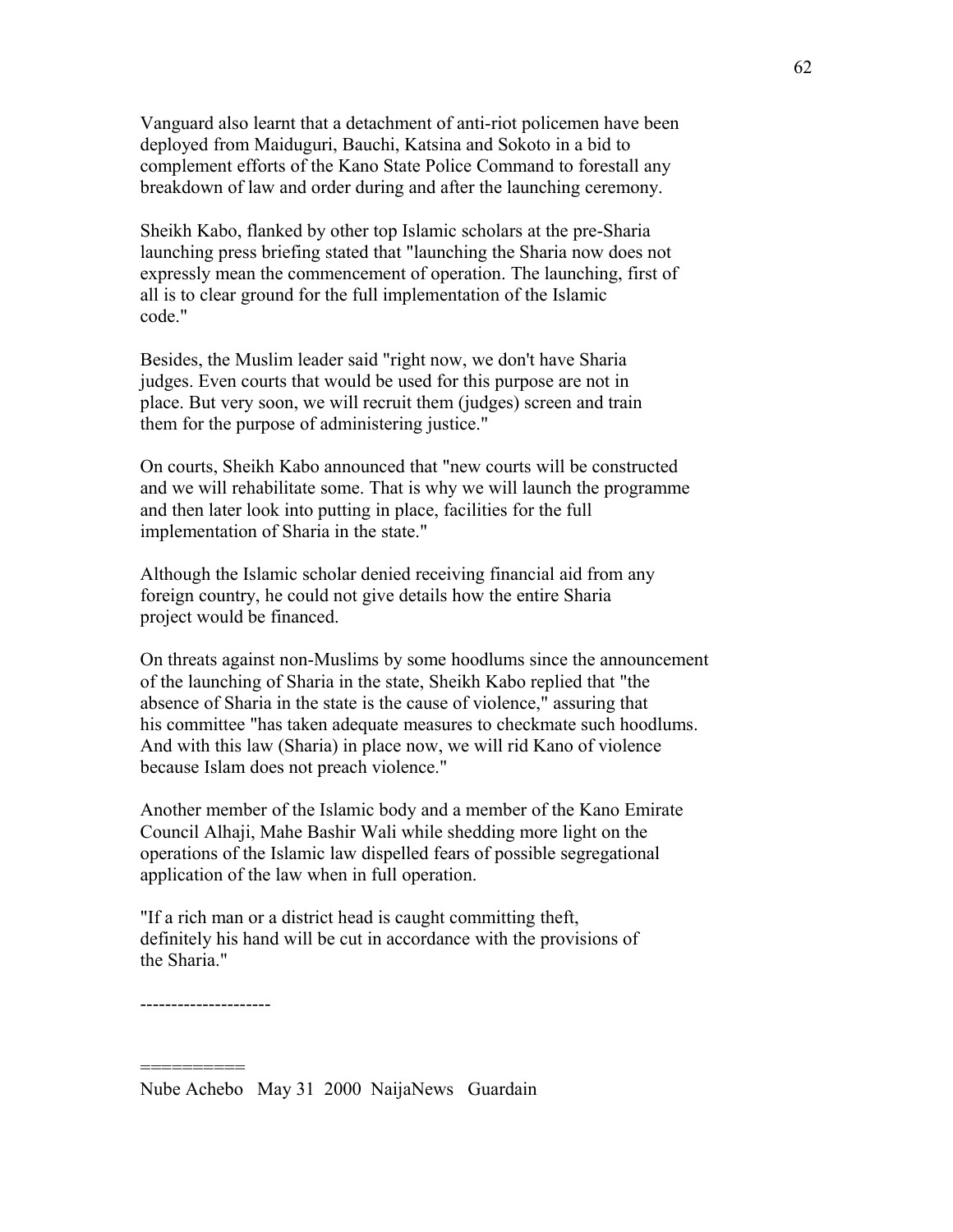Pakistan denies supporting Sharia in Zamfara

By Ibiba Don Pedro

AS the authorities in Zamfara State push its agenda to Islamic governance, Pakistan, hitherto considered strong backer of the agenda, has denied such links.

Pakistani High Commissioner to Nigeria, Mr. Zafa Hilaly, said his country was not giving support in any form to Zamfara government's moves to entrench Islam as state religion.

"Contrary to report that I attended the launching last year, I was not even in Nigeria when it took place. I wouldn't in my capacity as representative of my country, as an individual, act that way, he told reporters yesterday.

Hilaly spoke at a forum on democracy organised by Journalists for Democratic Rights (JODER), at the International Press Centre (IPC), Ogba, Lagos.

JODER had organised the forum, according to its Chairman, Wale Adeoye, "to educate journalists and by implication, the Nigerian public on the issues involved in the Indo Pakistan conflict, the peace initiative of both countries and how (such) moves could be made to succeed," as a way of nurturing Nigerian democratic experiment.

However, what promised to be a robust debate on Kashmir, the region at the centre of the over half century old conflict between the two countries, turned out to be a one-sided delivery by the Pakistani High Commissioner as his Indian counterpart did not honour the invitation.

Officials at the Indian High Commission informed The Guardian that the envoy did not chicken out of the debate. "The first Secretary Mr. Nur stated that "we informed JODER that the High Commissioner will be unable to attend as he would be busy at the time. Also we are opposed to Pakistan's acts of terrorism. People are being killed. We also consider Kashmir a domestic issue and would not like to internationalize the issue."

On his part, the Pakistani High Commissioner delved into the conflict, noting that ultimate solution to the Kashmir crisis lies with the Kashmir people. "It is up to the Kashmir people to decide whether they want to be part of India or Pakistan. We will abide with the resolution of the Kashmir people. Pakistan does not rule free Kashmir which has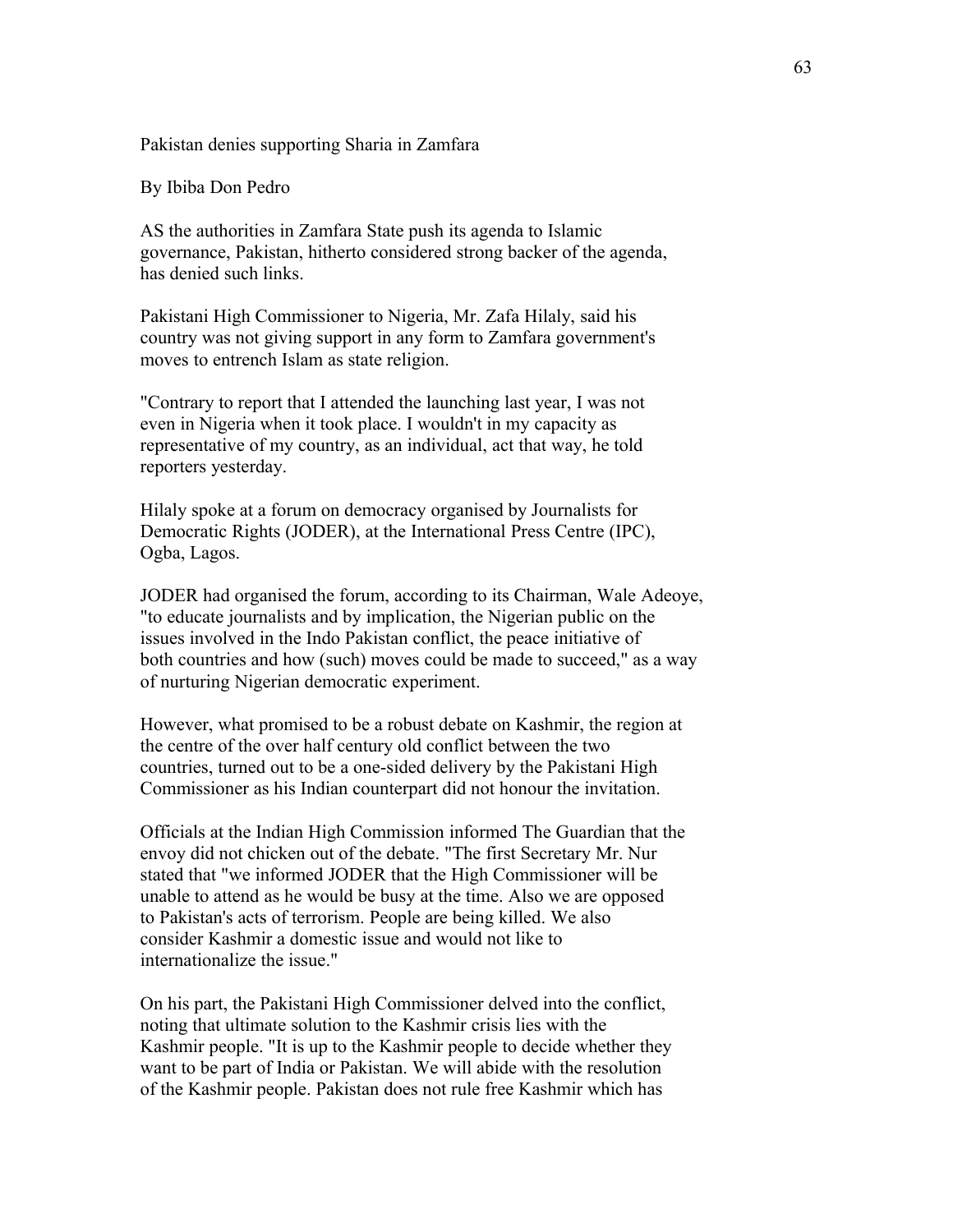its own Prime Minister, National Assembly and Supreme Court. The only area where the laws of Pakistan apply in Kashmir is that we co-operate on defence and use the same currency."

On why his country was involved in the conflict and if the Kashmir people will be allowed to decide on independence from both India and Pakistan, Hilaly noted that over 100,000 Kashmir people have died in the last 11 years. They are our people. Pakistan and Kashmir are undistinguishable, that is why we say we cannot hold back."

Pakistan and India have fought two wars over the Kashmir territory of 18 million people since both countries gained independence from Britain in 1947.

 $==-xxx$ 

11 feared dead in fresh Kaduna clash

>From Akinjide Babalola and John Alechenu, Kaduna

SOLDIERS returned to Kaduna streets yesterday following renewed sectarian violence which claimed an estimated 11 lives (the police confirmed two) and left scores of others injured.

Although the exact cause of the clashes were hazy as of yesterday evening, it was established that the trouble began at Narayi/Barnawa market when a dispute broke out between some Hausa/Fulani youths and their Kaje counterparts. Some shops were looted and set ablaze.

News of the clashes spread to other parts of the city as youths, chanting Islamic slogans, stormed some streets, such as Ibrahim Taiwo Road and Ahmadu Bello Way, where they set ablaze parts of the First Baptist Church and a passing vehicle.

Mobile policemen armed with teargas cannisters who were earlier drafted to Narayi and Bamgwa reported that they were ill-equipped to handle the situation. Soldiers and Air Force personnel from military formations across the city were mobilised and armoured personnel carriers and armoured tanks headed for the trouble spot.

The renewed violence came exactly three months after the February 21 and 22 Sharia clashes in which scores of lives and property worth millions were lost.

At Katsina Roundabout at 11.00 a.m., Almajeris (Koranic school youths)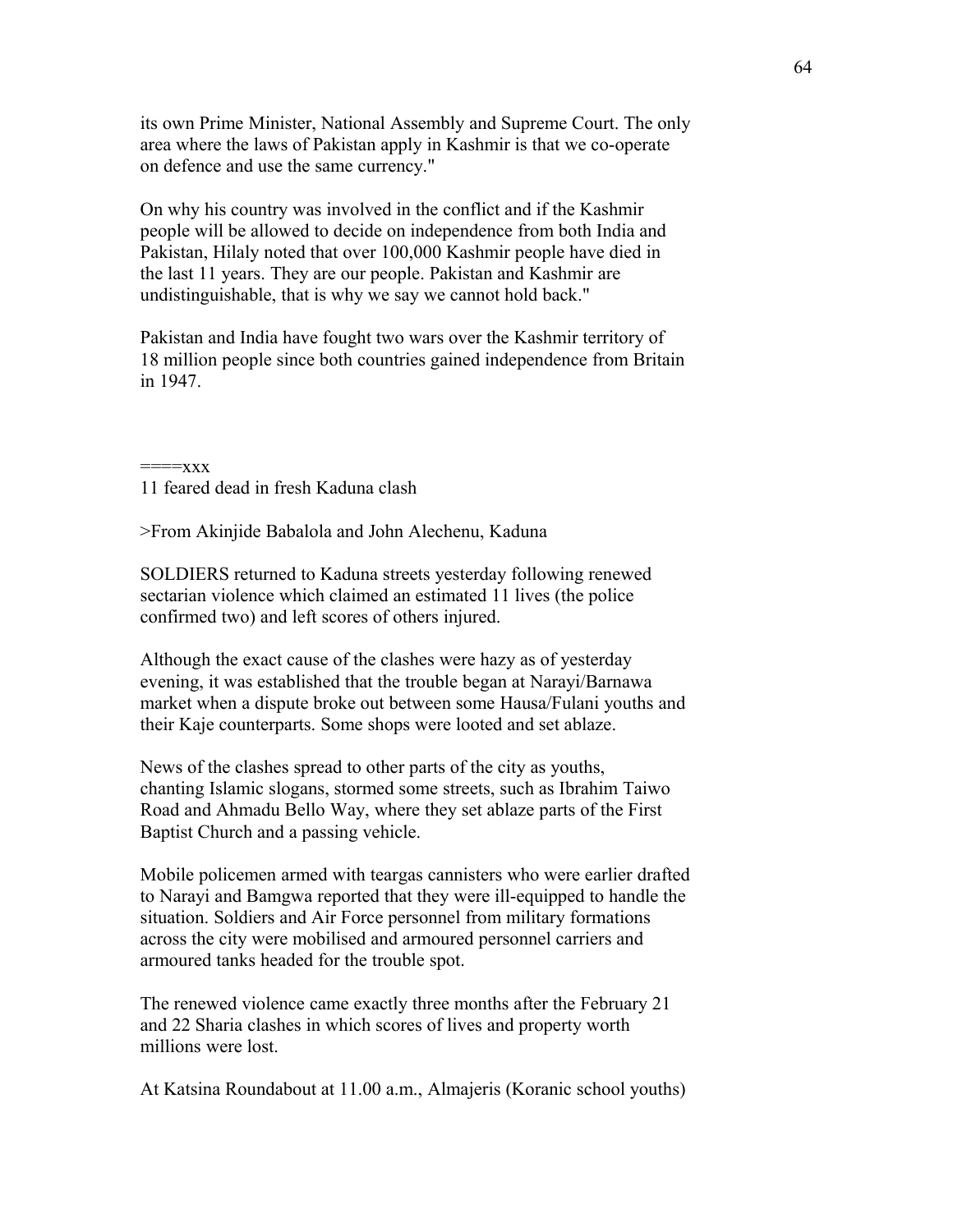who were hauling stones at specific targets were chased by mobile policemen from the Mobile Barracks on Television Village Road. They joined their counterparts from elsewhere.

Soldiers and Air Force personnel quickly took over the security duties at the Command Guest House on WAFF Road and the Air Force Club on Rabah Road to prevent attacks on both facilities.

Police Commissioner Mohammed Shehu and the General Officer Commanding (GOC) 1 Division personally led their men to some areas they had deployed them to.

Speaking to reporters soon after returning from the trouble spots where calm had been restored, the police commissioner said: "Police findings revealed that the discovery of a body was at the centre of the dispute.

"Narayi people said the body belonged to them and went to take revenge. Few houses belonging to Hausas were torched and destroyed."

The trouble, according to the police boss, spread to Barnawa where he said "Barnawa Moslems launched an attack and a church was torched and some houses belonging to Christians were also torched. Rigasa and Tudun Wada were also affected and some houses were burnt."

Shehu also revealed that another body was found in Angwan Sanusi. He said that Christian youths aged between 19 and 21 years carried out the attack in Narayi. Some arrests were made but Shehu declined to disclose the number.

Hoodlums cashed in on the confusion to attack some stores spared during the last violence. They were, however, stopped by armed troops who quickly rounded up 50 of them. Those arrested were held around the premises of the Co-operative Bank opposite the Shiekh Abubakar Gumi Market.

Panic engulfed parts of the city a few weeks ago when rumours of an impending attack were freely circulated between residents of Barnawa and Narayi. Tension was further heightened, with the killing of a policeman after a Jumat (Friday) prayer in the city centre about two weeks ago.

Panic-stricken residents of the city are already trooping to military formations for safety. This is coming at a time when military authorities have given the marching orders to victims of the February crisis who took refuge in barracks to leave, following several measures aimed at resettling them by the government and relief agencies. The GOC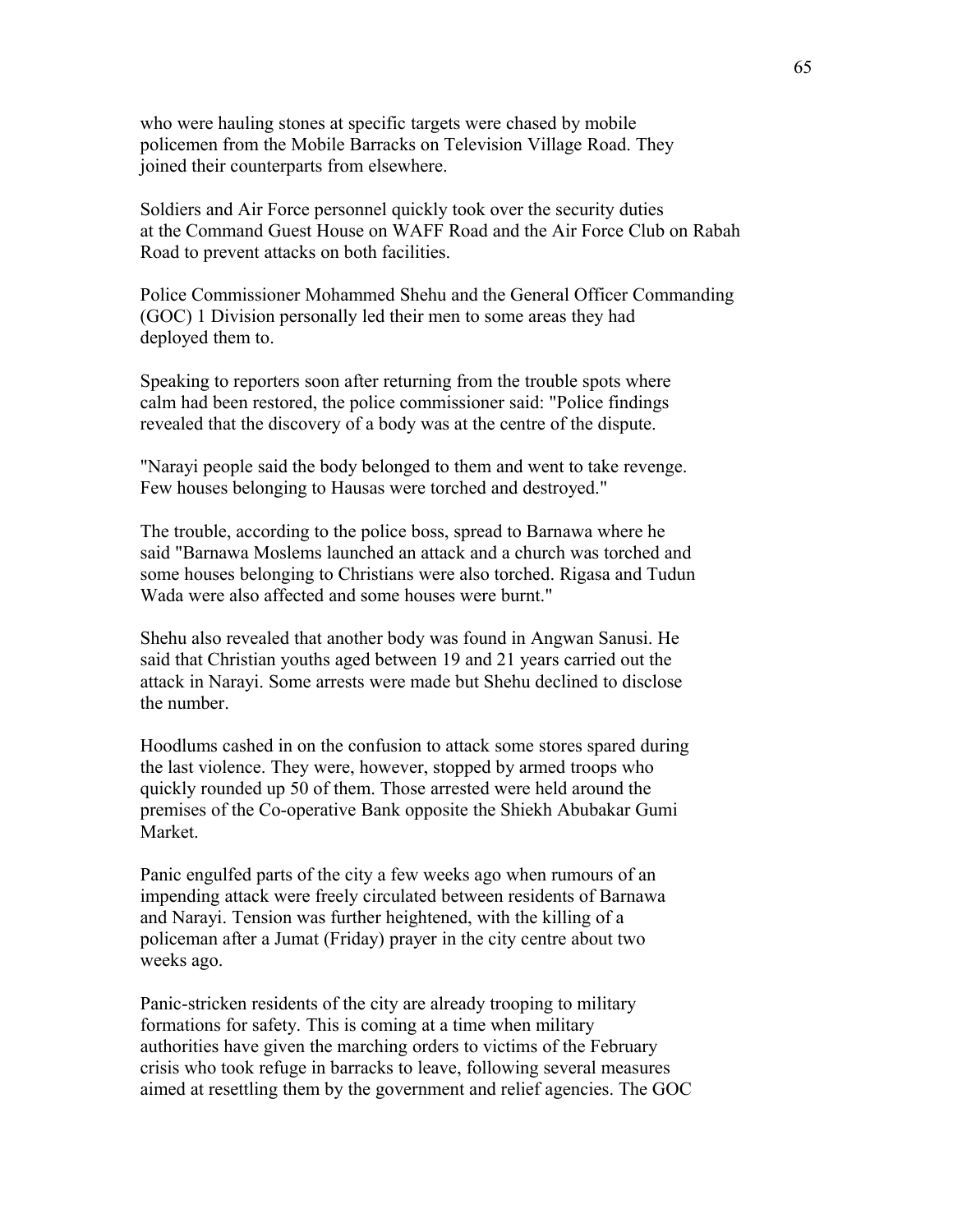1 Mechanised Division had earlier in the day advised residents to stay calm and avoid trooping to the barracks.

In a swift reaction to the crisis, Moslem and Christian leaders from across the state who were in Kaduna for a meeting with the governor issued a joint press statement. It read: "The Kaduna State branches of the Jama'atu Nasril Islam and Christian Association of Nigeria observe with dismay the attempts by some bad elements within Kaduna metropolis to cause mischief and cause the breakdown of law and order under the pretext of religion. Our investigations have confirmed that the incident of today, Monday 22nd May, 2000, was caused by a few miscreants in Narayi and Barnawa and has nothing whatsoever to do with religion or tribe."

It added: "In fact, the unfortunate events of today broke out while the religious leaders in the state were holding a meeting with the executive governor. We condemn in the strongest terms any attempt to scuttle the regime of peace and stability the state currently enjoys. We further call on all Moslems and Christians in the state to shun rumours and expose their mongers and continue to stay calm in the pursuit of their legitimate businesses.

"Finally, we urge both the state and Federal Governments to take decisive action to identify, isolate and deal decisively with rumour mongers and all persons intent in destabilising the peace and security of the state."

The joint statement was signed by Alhaji Ja'afaru Makarfi and Mr. Saidu Dogo, Chairman of JAH and Secretary-General of CAN, Northern States.

In a separate statement signed by the Chief Press Secretary to the Governor, Mallam Lukman Musa, said the state government had declared its preparedness to deal with any situation that could jeopardise the unfettered peace and security in any part of the state.

In the evening when Alhaji Makarfi briefed reporters on the situation, he blamed "rumour mongers" and "those who had a hidden agenda" of trying to destroy the state by using baseless rumours aimed at causing chaos.

He said: "This is not a pleasant moment. You must be aware of what has been going on, particularly in the last one week. Unimaginable stories and rumours have been circulating and particularly it has to do with hostility between Narayi and Barnawa. Some rumours have been circulating that one community will attack the other and all the security agencies, government and other bodies have been involved to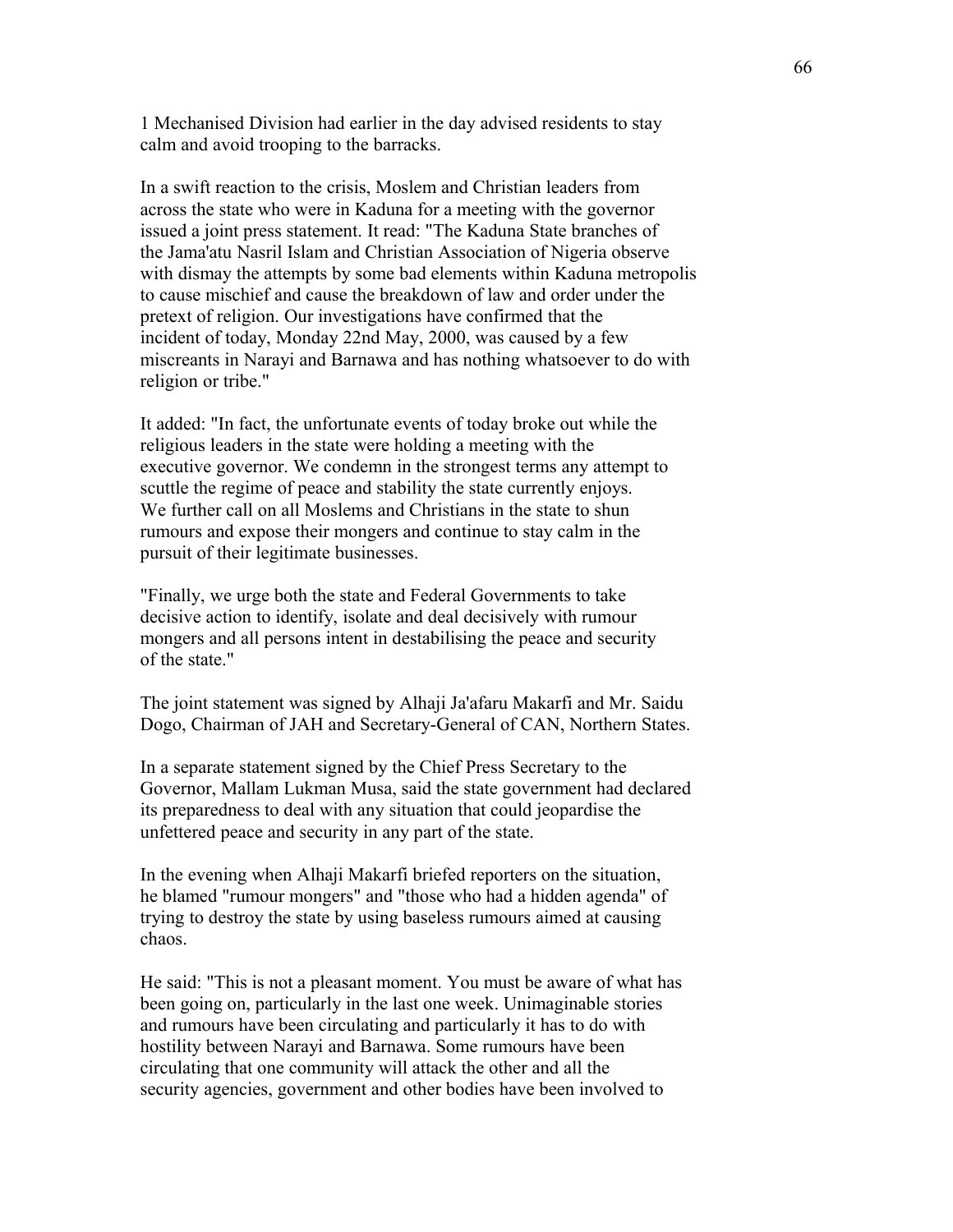get to the root of this and we could not pin-point where these rumours were coming from. The communities were talked to. We also could not identify the causes of these rumours."

The governor added: "As we were trying to deal with that as from Thursday, there were also rumours as you are all aware that I myself had even died as far back as Thursday. I have not even had headache in the past three months."

He went on: "What we have realised is that there is a calculated attempt by whatever means to confuse people to cause chaos. Today as we were meeting with the religious leaders from all across the state, Christians and Moslems, to discuss on these rumours and their dangers and how to deal with them before they could lead to the breakdown of law and order

"Holding that meeting, we received the report of what was going on between Narayi and Barnawa. And the report was that at Narayi village they saw a body and since there was rumours being peddled that Barnawa would attack Narayi or Narayi would attack Barnawa, Narayi assumed that it was Barnawa that attacked them and killed someone. So, they started taking action and when they started taking action, Narayi also started taking action. And as you can see, it has spilled to some parts of Sabon Tasha, Kakuri, Makera, particularly around those areas.

Makarfi assured that his administration had fully mobilised security forces to contain the situation since calm had been restored.

His words: "We have already mobilised forces, security forces, as a first measure. Further reinforcements are being currently mobilised to take full charge of the areas of tension, also to go round in the areas that is of peace to make sure that nothing happens to allow a spillover to those areas."

He hinted that a security council meeting would decide whether or not a curfew was required.

Makarfi said the crisis had no religious or ethnic colouration as religious leaders were at a meeting with him in the Government House when the trouble began.

"What I want you to understand is that, if religious leaders, both Christians and Moslems that cut across ethnic barriers can converge in Kaduna to talk about peace and then you get a breakdown of law and order somewhere, then it cannot be ethnic, it cannot be religious; there is probably a bigger agenda, he said.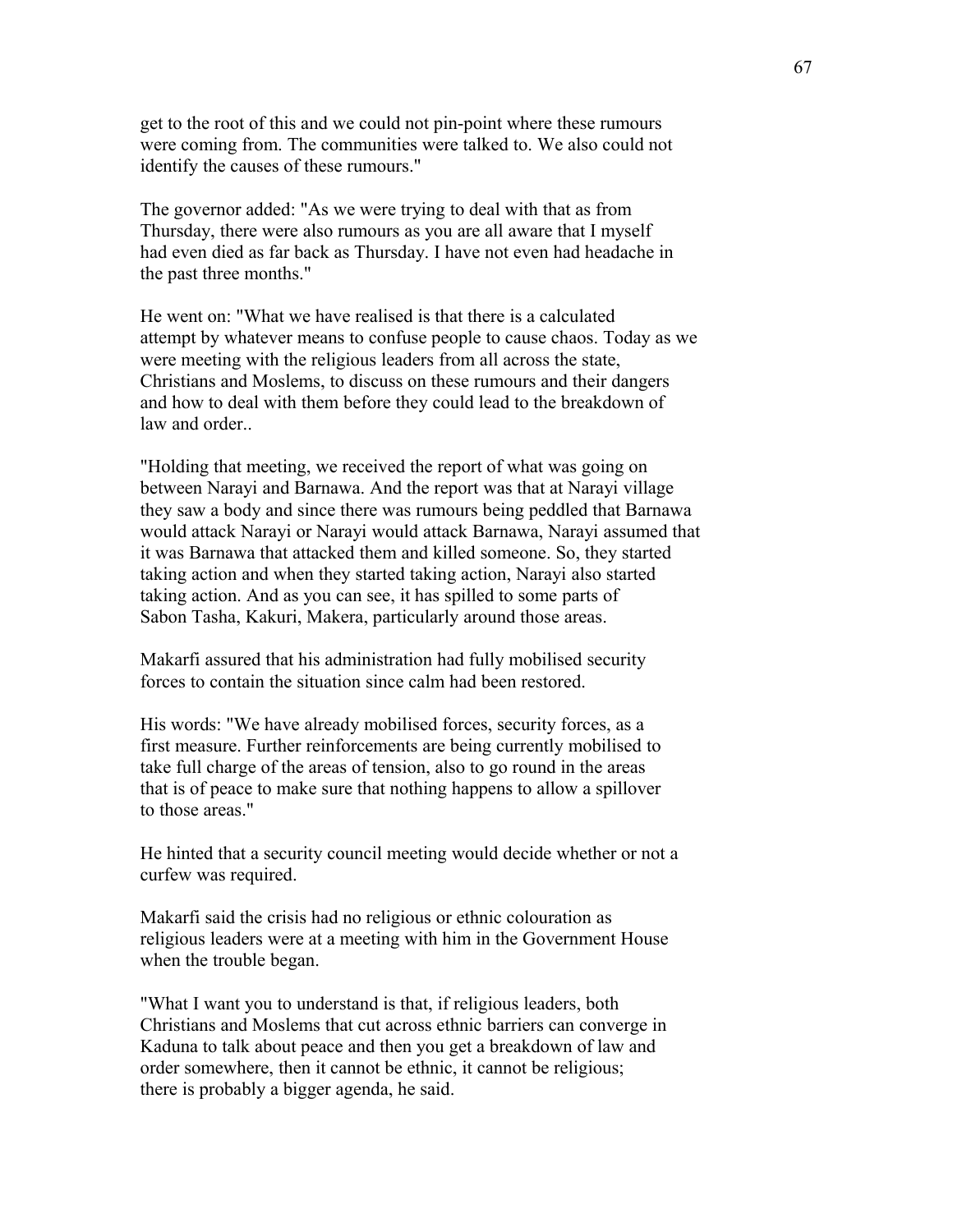Makarfi appealed for calm, saying the situation had been brought under control.

The security council meeting was still on last night.

Makarfi's personal assistant, Abdullahi Saheed, told The Comet that the governor, the police commissioner, director of the State Security Service (SSS), heads of military formations and other top officials were at the meeting.

============

xxx 05/22/2000 Dow Jones International News (Copyright (c) 2000, Dow Jones & Company, Inc.)

KADUNA, Nigeria (AP)--Christians and Muslims battled with clubs, stones and machetes in the streets of this northern Nigerian city on Monday, burning homes and places of worship.

Witnesses said up to five people were killed, although that figure couldn't be independently confirmed.

The fighting was a revival of bitter religious bloodletting touched off in Kaduna earlier this year by calls for Islamic law, or sharia, in some Nigerian states. Up to 2,000 died in the earlier fighting, many of them in Kaduna.

Soldiers were hurriedly sent into the streets on Monday. Police commissioner Mohammed Shehu said the trouble began after some residents in the predominantly Christian neighborhood of Narayi blamed Muslims for an earlier murder of a local man.

They attacked and burned homes of Muslims who quickly launched reprisals. Several Christian churches were torched.

Many distraught civilians took refuge in police and army barracks. Shops and offices were quickly closed.

The ethnic fighting is fueled not only by calls for sharia, but also by Nigeria's web of ethnic disputes and the north's waning power since democratic rule was instituted last year.

Southern Nigeria is predominantly Christian, and northern Nigeria is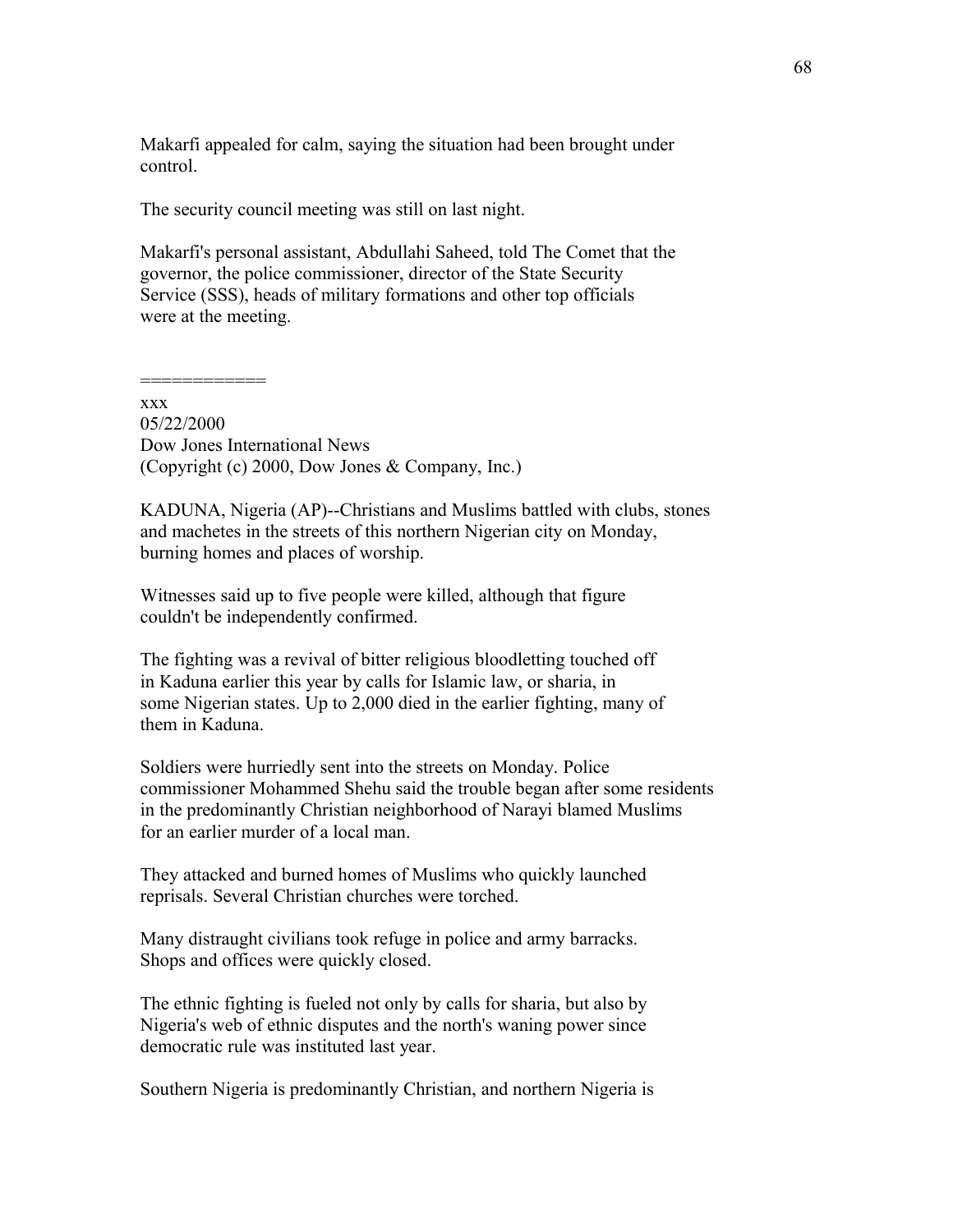overwhelmingly Muslim. Northerners dominate Nigeria's military, and wielded immense power during the 15 years of army rule, which ended last year with President Olusegun Obasanjo's election.

Muslim law prohibits drinking alcohol, and under some interpretations, calls for separate schools and public transportation for men and women.

11 feared dead in fresh Kaduna clash

>From Akinjide Babalola and John Alechenu, Kaduna

SOLDIERS returned to Kaduna streets yesterday following renewed sectarian violence which claimed an estimated 11 lives (the police confirmed two) and left scores of others injured.

Although the exact cause of the clashes were hazy as of yesterday evening, it was established that the trouble began at Narayi/Barnawa market when a dispute broke out between some Hausa/Fulani youths and their Kaje counterparts. Some shops were looted and set ablaze.

News of the clashes spread to other parts of the city as youths, chanting Islamic slogans, stormed some streets, such as Ibrahim Taiwo Road and Ahmadu Bello Way, where they set ablaze parts of the First Baptist Church and a passing vehicle.

Mobile policemen armed with teargas cannisters who were earlier drafted to Narayi and Bamgwa reported that they were ill-equipped to handle the situation. Soldiers and Air Force personnel from military formations across the city were mobilised and armoured personnel carriers and armoured tanks headed for the trouble spot.

The renewed violence came exactly three months after the February 21 and 22 Sharia clashes in which scores of lives and property worth millions were lost.

At Katsina Roundabout at 11.00 a.m., Almajeris (Koranic school youths) who were hauling stones at specific targets were chased by mobile policemen from the Mobile Barracks on Television Village Road. They joined their counterparts from elsewhere.

Soldiers and Air Force personnel quickly took over the security duties at the Command Guest House on WAFF Road and the Air Force Club on Rabah Road to prevent attacks on both facilities.

Police Commissioner Mohammed Shehu and the General Officer Commanding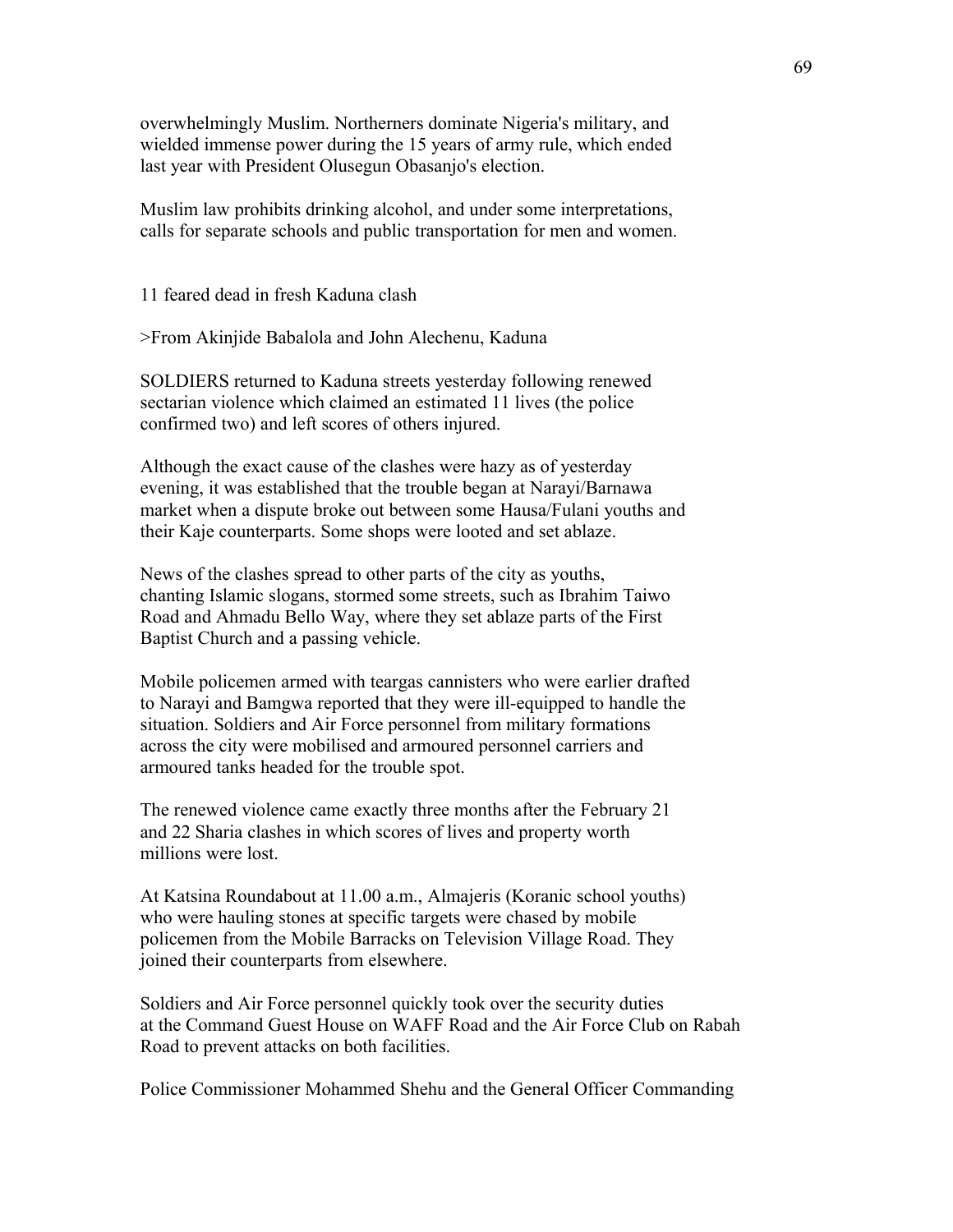(GOC) 1 Division personally led their men to some areas they had deployed them to.

Speaking to reporters soon after returning from the trouble spots where calm had been restored, the police commissioner said: "Police findings revealed that the discovery of a body was at the centre of the dispute.

"Narayi people said the body belonged to them and went to take revenge. Few houses belonging to Hausas were torched and destroyed."

The trouble, according to the police boss, spread to Barnawa where he said "Barnawa Moslems launched an attack and a church was torched and some houses belonging to Christians were also torched. Rigasa and Tudun Wada were also affected and some houses were burnt."

Shehu also revealed that another body was found in Angwan Sanusi. He said that Christian youths aged between 19 and 21 years carried out the attack in Narayi. Some arrests were made but Shehu declined to disclose the number.

Hoodlums cashed in on the confusion to attack some stores spared during the last violence. They were, however, stopped by armed troops who quickly rounded up 50 of them. Those arrested were held around the premises of the Co-operative Bank opposite the Shiekh Abubakar Gumi Market.

Panic engulfed parts of the city a few weeks ago when rumours of an impending attack were freely circulated between residents of Barnawa and Narayi. Tension was further heightened, with the killing of a policeman after a Jumat (Friday) prayer in the city centre about two weeks ago.

Panic-stricken residents of the city are already trooping to military formations for safety. This is coming at a time when military authorities have given the marching orders to victims of the February crisis who took refuge in barracks to leave, following several measures aimed at resettling them by the government and relief agencies. The GOC 1 Mechanised Division had earlier in the day advised residents to stay calm and avoid trooping to the barracks.

In a swift reaction to the crisis, Moslem and Christian leaders from across the state who were in Kaduna for a meeting with the governor issued a joint press statement. It read: "The Kaduna State branches of the Jama'atu Nasril Islam and Christian Association of Nigeria observe with dismay the attempts by some bad elements within Kaduna metropolis to cause mischief and cause the breakdown of law and order under the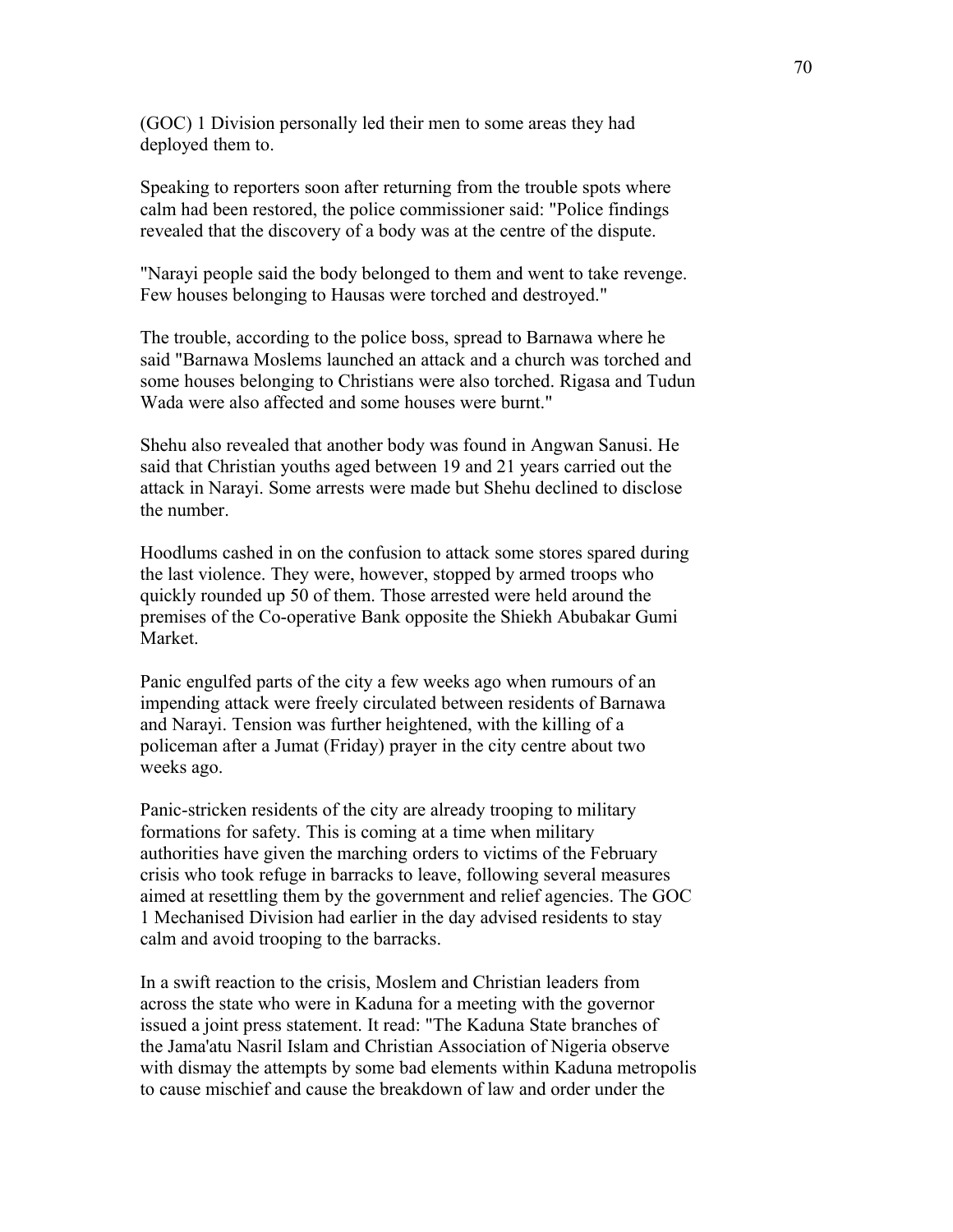pretext of religion. Our investigations have confirmed that the incident of today, Monday 22nd May, 2000, was caused by a few miscreants in Narayi and Barnawa and has nothing whatsoever to do with religion or tribe."

It added: "In fact, the unfortunate events of today broke out while the religious leaders in the state were holding a meeting with the executive governor. We condemn in the strongest terms any attempt to scuttle the regime of peace and stability the state currently enjoys. We further call on all Moslems and Christians in the state to shun rumours and expose their mongers and continue to stay calm in the pursuit of their legitimate businesses.

"Finally, we urge both the state and Federal Governments to take decisive action to identify, isolate and deal decisively with rumour mongers and all persons intent in destabilising the peace and security of the state."

The joint statement was signed by Alhaji Ja'afaru Makarfi and Mr. Saidu Dogo, Chairman of JAH and Secretary-General of CAN, Northern States.

In a separate statement signed by the Chief Press Secretary to the Governor, Mallam Lukman Musa, said the state government had declared its preparedness to deal with any situation that could jeopardise the unfettered peace and security in any part of the state.

In the evening when Alhaji Makarfi briefed reporters on the situation, he blamed "rumour mongers" and "those who had a hidden agenda" of trying to destroy the state by using baseless rumours aimed at causing chaos.

He said: "This is not a pleasant moment. You must be aware of what has been going on, particularly in the last one week. Unimaginable stories and rumours have been circulating and particularly it has to do with hostility between Narayi and Barnawa. Some rumours have been circulating that one community will attack the other and all the security agencies, government and other bodies have been involved to get to the root of this and we could not pin-point where these rumours were coming from. The communities were talked to. We also could not identify the causes of these rumours."

The governor added: "As we were trying to deal with that as from Thursday, there were also rumours as you are all aware that I myself had even died as far back as Thursday. I have not even had headache in the past three months."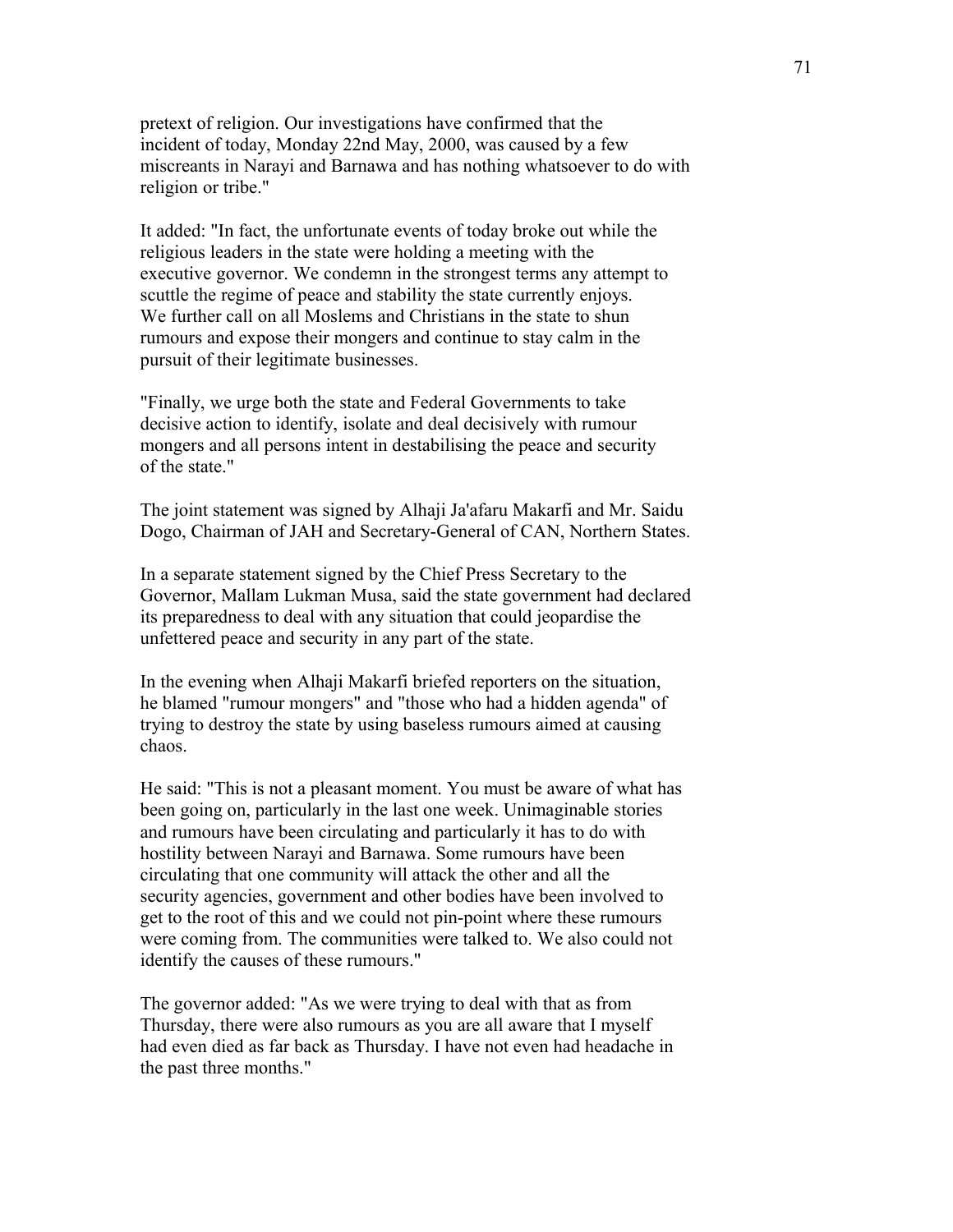He went on: "What we have realised is that there is a calculated attempt by whatever means to confuse people to cause chaos. Today as we were meeting with the religious leaders from all across the state, Christians and Moslems, to discuss on these rumours and their dangers and how to deal with them before they could lead to the breakdown of law and order.

"Holding that meeting, we received the report of what was going on between Narayi and Barnawa. And the report was that at Narayi village they saw a body and since there was rumours being peddled that Barnawa would attack Narayi or Narayi would attack Barnawa, Narayi assumed that it was Barnawa that attacked them and killed someone. So, they started taking action and when they started taking action, Narayi also started taking action. And as you can see, it has spilled to some parts of Sabon Tasha, Kakuri, Makera, particularly around those areas.

Makarfi assured that his administration had fully mobilised security forces to contain the situation since calm had been restored.

His words: "We have already mobilised forces, security forces, as a first measure. Further reinforcements are being currently mobilised to take full charge of the areas of tension, also to go round in the areas that is of peace to make sure that nothing happens to allow a spillover to those areas."

He hinted that a security council meeting would decide whether or not a curfew was required.

Makarfi said the crisis had no religious or ethnic colouration as religious leaders were at a meeting with him in the Government House when the trouble began.

"What I want you to understand is that, if religious leaders, both Christians and Moslems that cut across ethnic barriers can converge in Kaduna to talk about peace and then you get a breakdown of law and order somewhere, then it cannot be ethnic, it cannot be religious; there is probably a bigger agenda, he said.

Makarfi appealed for calm, saying the situation had been brought under control.

The security council meeting was still on last night.

Makarfi's personal assistant, Abdullahi Saheed, told The Comet that the governor, the police commissioner, director of the State Security Service (SSS), heads of military formations and other top officials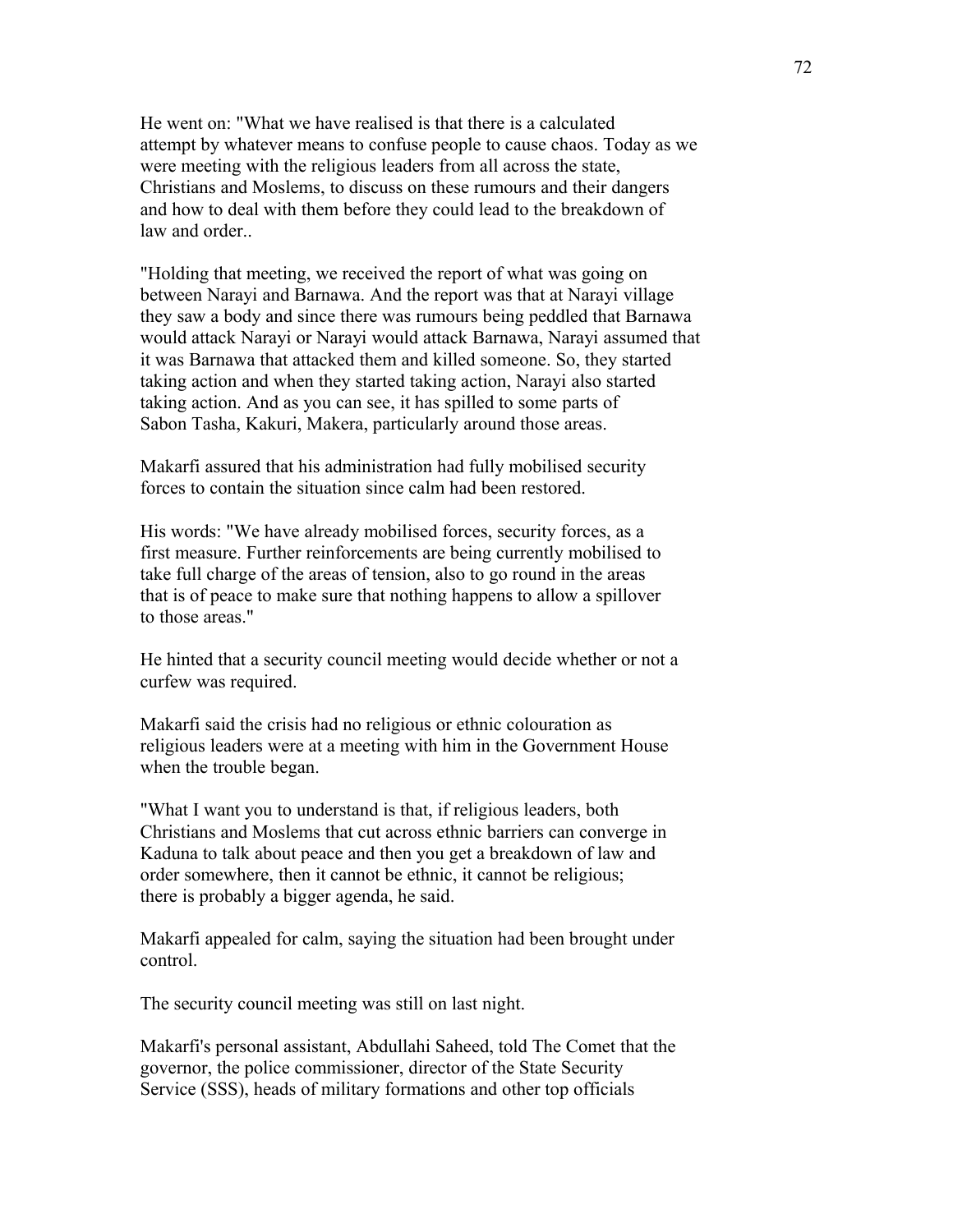were at the meeting.

# xxx Nubi Achebo NaijaNews May 23 2000

Religious Clashes In Nigeria's Kaduna Leave 11 Dead

08:04 ET Dow Jones International News (Copyright (c) 2000, Dow Jones & Company, Inc.)

LAGOS (AP)--Security forces patrolled Tuesday in the northern Nigerian city of Kaduna, where the death toll from renewed religious clashes increased to 11, according to news reports.

The streets remained calm Tuesday as soldiers and antiriot police maintained a heavy presence.

Fighting broke out Monday after some residents in the predominantly Christian neighborhood of Narayi blamed Muslims for an earlier killing of a local man, police commissioner Mohammed Shehu said. They attacked and burned homes of Muslims who quickly launched reprisals.

At least 11 people were killed, the Lagos Guardian newspaper reported Tuesday. Two churches and ten homes were also set on fire. On Monday evening, police had said that only one person was killed.

The fighting was a revival of bitter religious bloodletting touched off in Kaduna in March by plans to implement Islamic law, or sharia, in some northern states. Up to 2,000 died in the earlier fighting, many of them in Kaduna.

While the fighting in March was triggered by the calls for sharia, it was also linked to Nigeria's web of ethnic disputes and the north's waning power since democratic rule was instituted last year.

Southern Nigeria is predominantly Christian, and northern Nigeria is overwhelmingly Muslim. Northerners dominate Nigeria's military, and wielded immense power during the 15 years of army rule, which ended last year with President Olusegun Obasanjo's election.

----------------

NIGERIA: PRESS-DIGEST - Nigeria - May 23.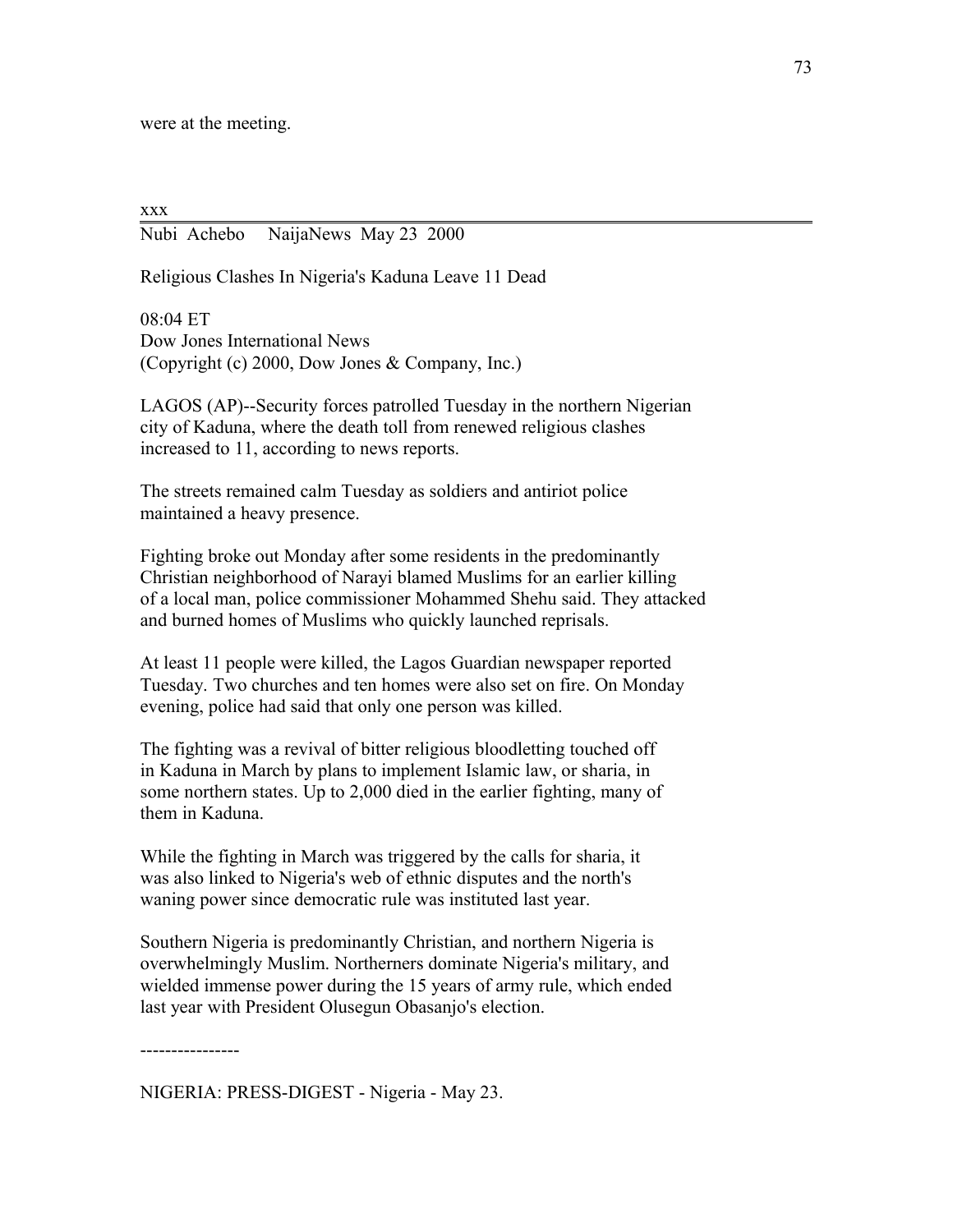06:03 ET Reuters English News Service (C) Reuters Limited 2000.

LAGOS, May 23 (Reuters) - These are the leading stories in the Nigerian press on Tuesday. Reuters has not verified these stories and does not vouch for their accuracy.

## GUARDIAN

- Violence in northern city of Kaduna claimes 11 lives; Christian Council of Nigeria and supreme Moslem body say in joint statement that clash is not religious.

 $=xxx$ 

Newswatch Volume 31, No. 15 Updated April 19, 2000

Searching For Peace

Governors, emirs and Islamic scholars hold separate meetings in Kaduna over Sharia controversy.

By Tunde Asaju, Kaduna

The Sharia controversy which has evoked so much passion and bloodletting in the country recently, appears to be moving towards a political solution. Two separate high-powered meetings were held in Kaduna last week, to find a lasting solution to the problems created by the introduction of Sharia legal system in the northern states.

The Fatwa Committee of Jamaatu Nasril Islam, JNI, at its meeting held in Kaduna last Monday, constituted 30-man committee to examine all the issues concerning the Sharia and file its report within 30 days. The 30-man committee comprising eminent Islamic jurists and scholars has been mandated, "to conduct researches and hold discussions with a view to reaching a consensus on the two issues for proper guidance of the Muslim Ummah and the state on Sharia legal code and the sighting of the moon". According to a communique issued by the JNI and released to the press last Tuesday; the Ibrahim Shariff Saleh committee would present its report to Mohammadu Maccido, Sultan of Sokoto and president of JNI, early next month. The 19 northern governors who simultaneously held a similar meeting in Kaduna last Monday, also resolved to set up a committee, made up of Muslim and Christian leaders, to discuss all the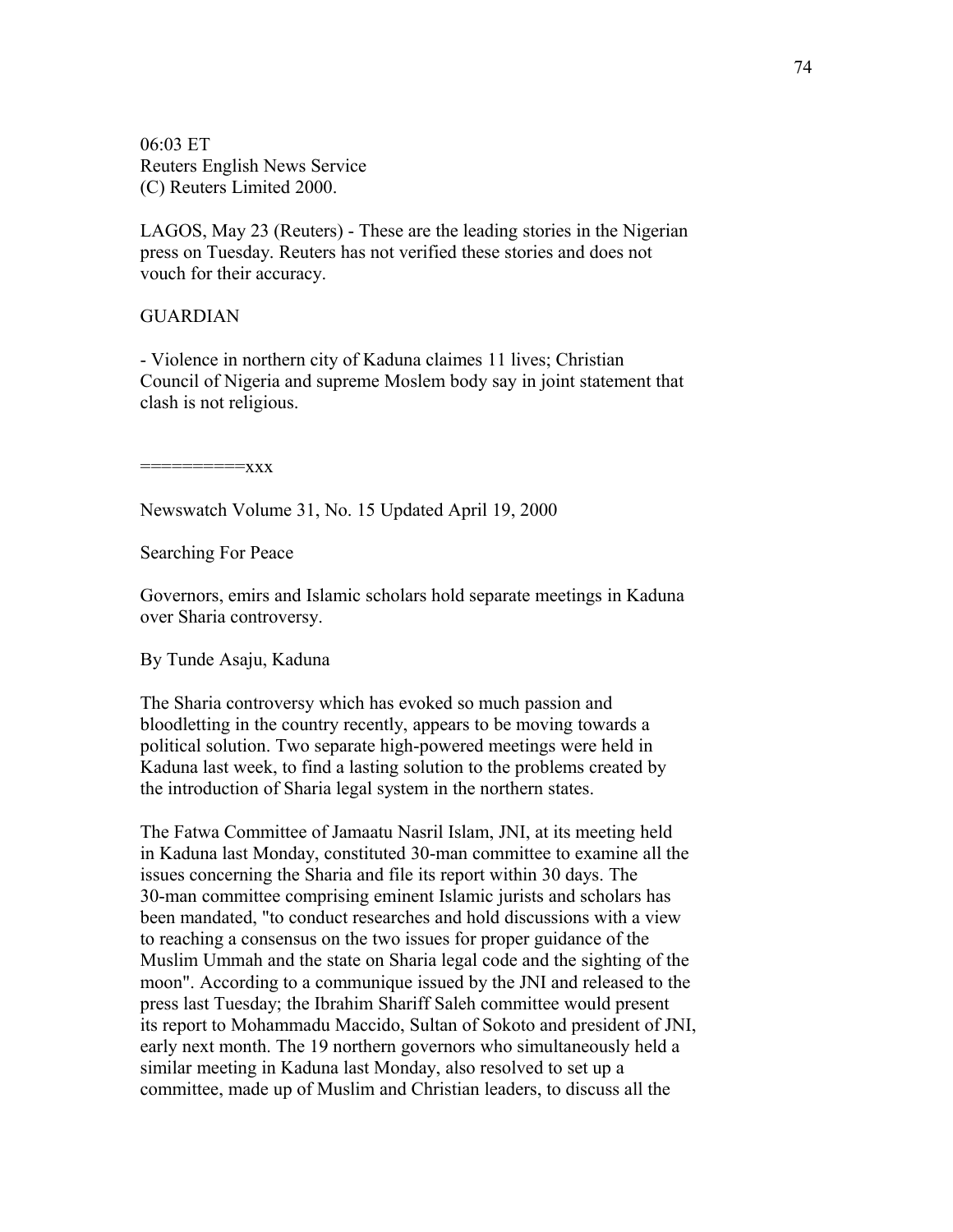controversial issues on the Sharia legal system. The governors said their decision was based on the differences between 1979 and 1999 constitutions, on the matter.

Said the governors: "Realising the differences between the 1979 and 1999 constitutions of the Federal Republic of Nigeria with regards to Sharia law in Nigeria, we have resolved to dialogue on those aspects of Sharia not included in the panel code and arrive at a consensus for adoption. This was the procedure adopted by Ahmadu Bello late Sardauna of Sokoto. This is without prejudice to a declaration on the matter by the Supreme Court".

They said bringing of Muslim and Christian leaders into the committee was to allow for ventilation of ideas in the hope of reaching a consensus on the implementation of the law. Surprisingly, the two bodies were silent on the fate of Baba Bello Karadugarke Jungeli, a cow thief whose hand was amputated March 22, in Zamfara State. The decisions of both the governors and the JNI were seen as a face-saving move for President Olusegun Obasanjo to wriggle out of the claws of the Sharia. After denying two requests made by the 19 northern governors to meet and make a pronouncement on the issue, the federal government last week granted permit for the meeting to hold in Kaduna. Newswatch gathered that the permit followed assurances given by Ahmed Mohammed Makarfi, Kaduna State governor, who insisted that he was capable of hosting the meeting and the resolve of Dalhatu Attahiru Bafarawa, the Sokoto State governor, to chair it.

In addition, the Obasanjo administration succeeded in enlisting the services of Maccido, to call a meeting of all notable Islamic scholars, known as Fatwa to deliberate on the Sharia and how to implement it without causing unnecessary friction or heightening the already tense atmosphere in most parts of the country. Both meetings were held in Kaduna simultaneously. The governors met at Hassan Usman Katsina house while the learned Islamic scholars met at the Arewa house both along Ali Akilu road in the Kawo area of Kaduna. Both meetings started early in the morning and lasted less than five hours.

By 10.00 a.m. April 3, all the governors had assembled at the venue of the meeting. Before their arrival, rumours were rife that the JNI meeting would issue a communiqué condemning Ahmed Sani, the Zamfara State governor. He had violated a controversial agreement allegedly reached between the federal government and the northern governors to halt further implementation of the Sharia and limit it to the provisions already enshrined in the penal code. On March 22, Sani caused a stir when he went ahead with the amputation of the hand of Jangedi, in Zamfara State. That action caused a lot of negative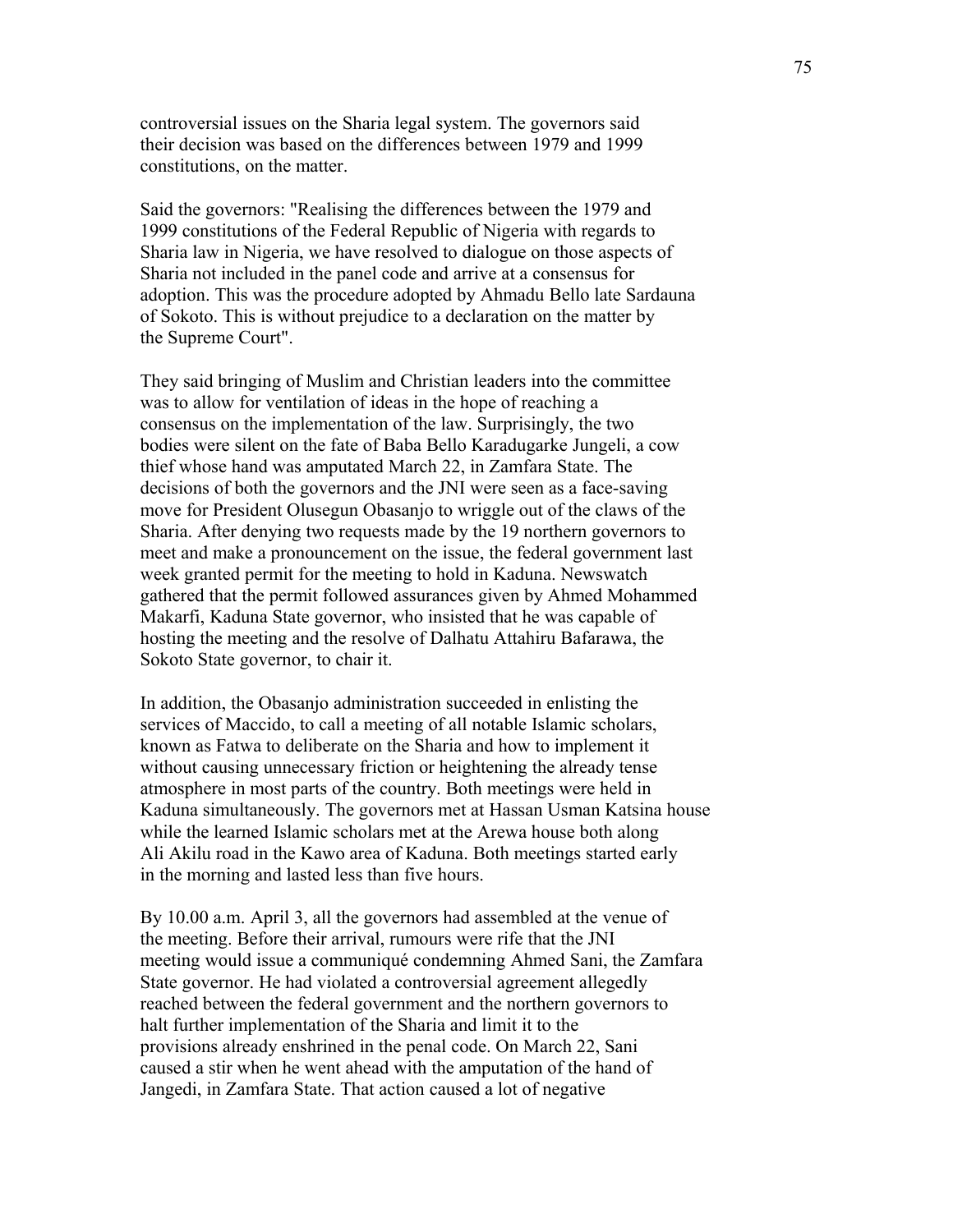reactions from people opposed to the implementation of the Sharia but Sani insisted he had broken no law.

As he took his seat among his colleagues, Sani betrayed no emotion and shrugged off journalists who clamoured for an interview with him. Most of the other governors equally refused to say anything about the Sharia. In order to shield the main motive of the meetings, both groups brought the Sharia issue to the last item of the agenda. While the governors listed repositioning of the NNDC and the Bank of the North as well as desert encroachment topmost on the meetings agenda, the Sharia issue was an addendum

For the Fatwa meeting, Muhammadu Maccido named the discrepancy in the observance of religious holidays as the main thrust of the meeting and put Sharia on the seventh paragraph of his speech. Both the Sultan and Bafarawa refused to answer questions on the issues raised in their addresses. Both groups went into a closed session after the opening.

Newswatch gathered that the governors exchanged hot words on what was supposed to be the import of the agreement announced by Atiku Abubakar, vice president, after the last council of states meeting in Abuja. While some said that Atiku was right and that Sani had breached the agreement, Sani and most of his supporters insisted that what was agreed on was that those who had started implementing the Sharia should continue while others should wait until a better understanding is reached at both state and federal levels. The governors agreed that they should try and guard against making statements that would give the media screaming headlines the next day.

As for the Fatwa group, as soon as the opening session ended, Abdulhameed Babatunde, the group's spokesman, told reporters that they were free to go and that he would send the communiqué later in the day. A few minutes after noon, the learned mullahs took their break and reconvened later. No communiqué came out until Tuesday morning. The three-page communiqué signed by Abdulkadir Orire, secretary general of the JNI and Grand Khadi of Kwara State, made a vague reference to the Sharia issue.

Said the communiqué: "After thorough discussion, the meeting resolved to put in place a 30-member committee of eminent jurists and scholars under the chairmanship of Sheikh Ibrahim Sheriff Saleh, to conduct researches and discussions with a view to reaching a consensus (ij'ma) on the two issue for proper guidance of the Muslim Ummah and the state". The committee, which is to be chaired by Maccido would report back to the Fatwa after 30 days. Newswatch gathered that the Fatwa agreed that there were already lapses in the constitution as to the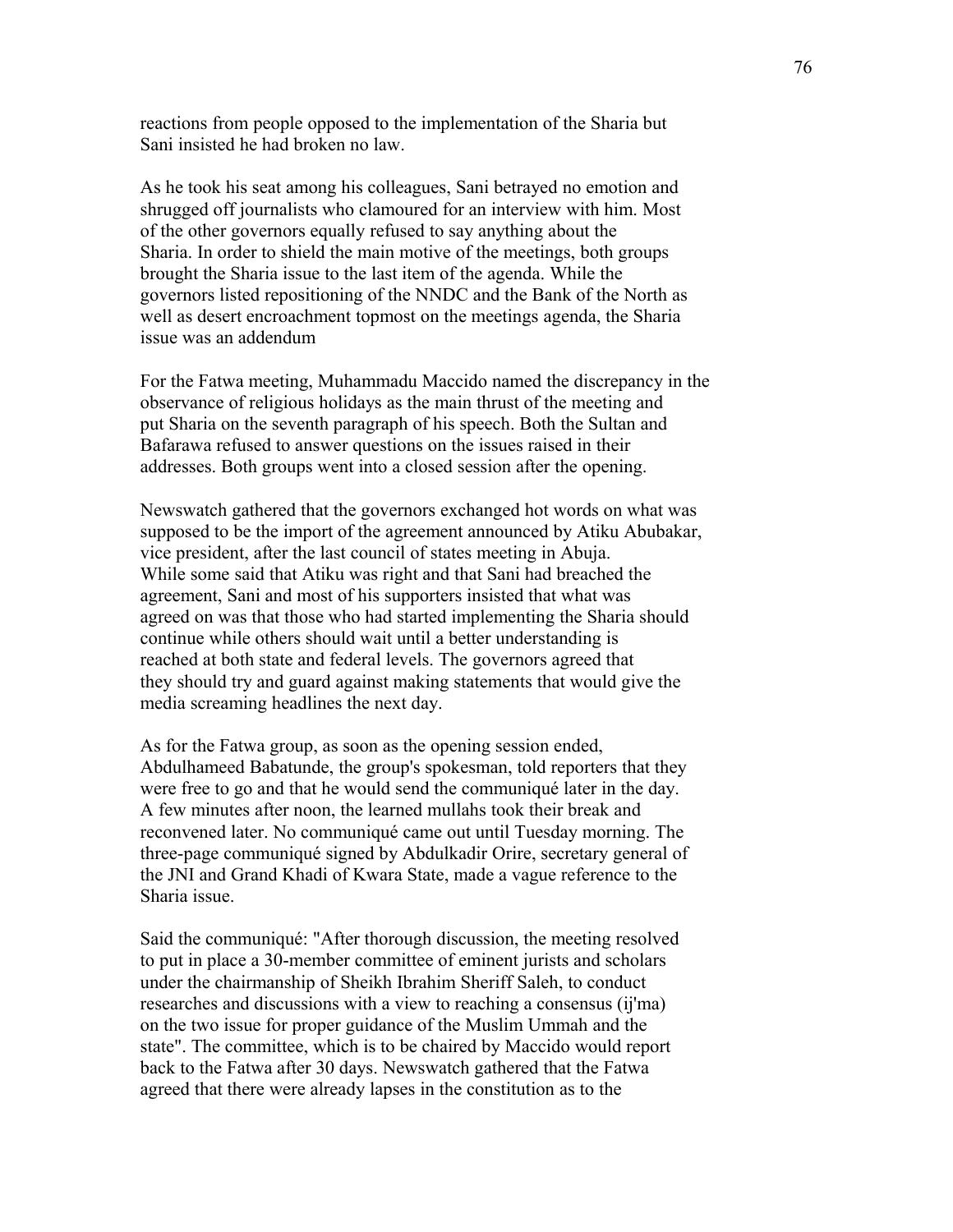implementation of Sharia. Inside sources told Newswatch that the clerics argued that if the law gives the governor of a state power to sign death warrants for the execution of condemned criminals, it ought also to give him the right to carry out the kind of amputation carried on in Zamfara.

The Fatwa resolved to tell the emirs to go back home and mobilise their citizens to join the army especially the officer corps. While the meeting was going on, Arisekola Alao, the Aare Musulumi of Yorubaland and one of the few advocates of the Sharia from the southwest was accused by two of his colleagues including the Emir of Ilorin of not doing enough mobilisation for the Sharia in their part of the country. Alao replied that they were trying but that most people were opposed to it. Newswatch gathered that the presidency has fixed a date for a meeting with both the governors and the emirs of northern states. The meeting is part of the fence-mending measures being adopted by the government to cool down tempers

========xxx Nuhu Achebo NaijaNews Saturday, April 15 , 2000

God will avenge Jangebe's cries - Okogie

By Lawrene Adenipekun

I must say that the political situation in the country is really disturbing. One would have thought that, after the slavery we all went through under military regimes, things would move faster than what we are presently experiencing.

Both Christians and Moslems who are citizens of Nigeria should see themselves as one. For it is God who ordained our being together in this country. God is not a foolish father. He wants peace, love and joy for each one of us. Unfortunately, disunity crept in because some areas are more endowned with resources than the others. So to make Nigeria a better place to live, we have to look inwards. We should ask ourselves 'am I really doing unto others what I want others to do unto me'? You don't have to say "my Qur'an says this, my Bible says this".

Bello Buba Jangebe has continued to be in the news since March 22 when, on the orders of a Shari'a court backed by the assent of Governor Ahmed Sani, his right wrist was amputated for allegedly stealing a cow valued at N10,000.

In this interview held in his office at the Catholic Secretariat, on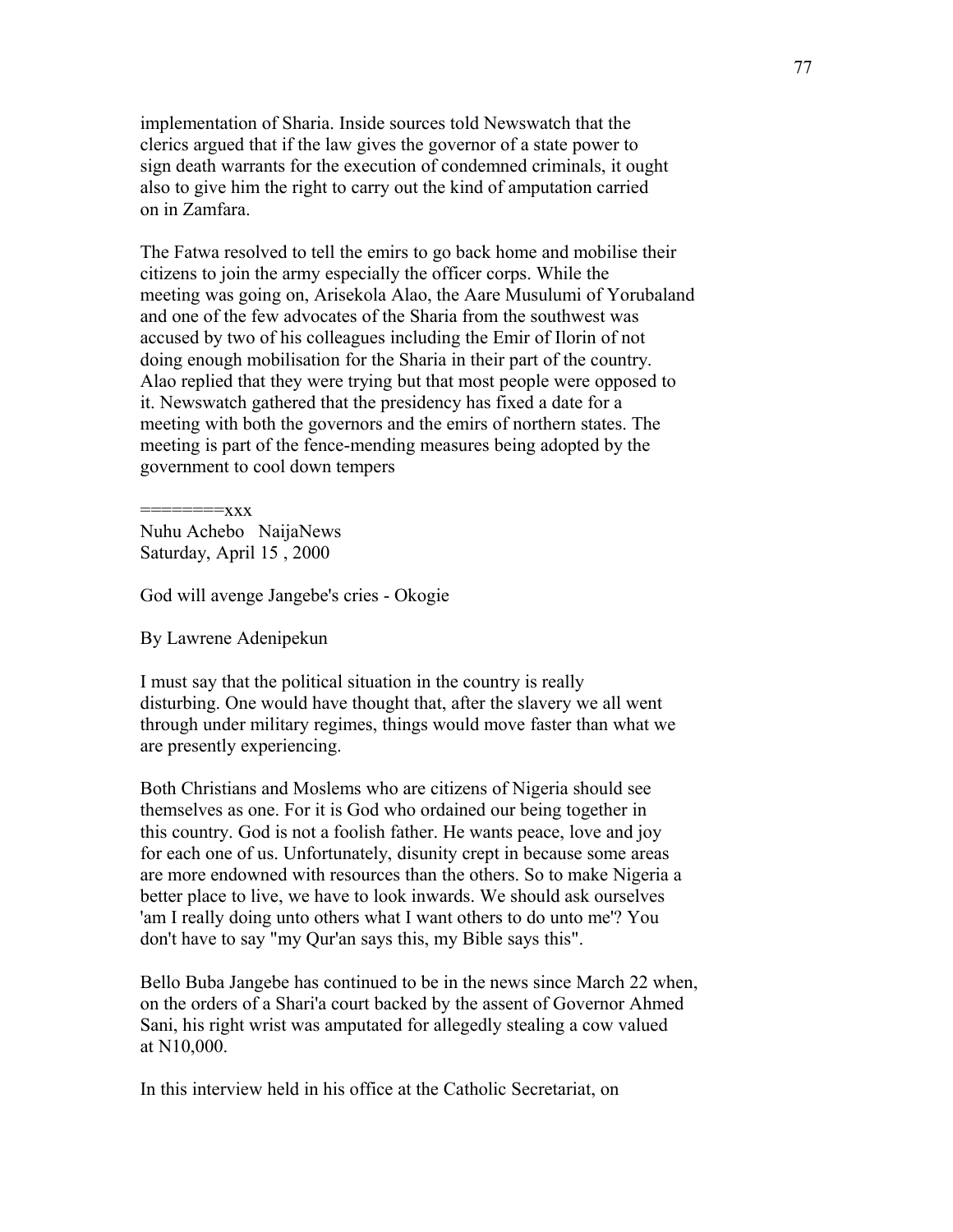Lagos Island, Dr. Anthony Olubunmi Okogie, the Catholic Archbishop of Lagos and former President of the Christian Association of Nigeria (CAN) reacts to the amputation. In his characteristic manner, he also assesses the political situation in the country and offers advice on how socio-economic and political modernization can be attained in Nigeria.

ACCORDING to Okogie: "It is wrong for Governor Ahmed Sani of Zamfara State to have amputated the wrist of Jangebe for stealing. It is the law of God that nobody should kill. There are different ways of killing. One of them is destroying what you didn't create. Nobody has the right to destroy what you didn't create. The cries of the amputee will be received in heaven for vengeance. The Zamfara State Government may say that is the provision of Shari'a legal system. But there is no law that is greater than God. Even the conscience of the man who did the amputation as well as that of the governor would prick. Will they be happy if that is to be done to them. The prison yard is there. Couldn't they put him in prison? Why should you amputate somebody because he stole. Let those who did this thing on the excuse of Shari'a law examine their conscience. They've done a worst thing. It is bad.

"Those advocating the implementation of Shari'a law have now seen that it is not feasible. Look at what is happening all over the country. Christians that the Muslims attacked in Kaduna were not even prepared. But see the number of deaths on both sides. What if they were prepared? There would have been less casualties on the side of the Christians. The unprepared Christians seized the weapons which the Moslem fanatics were wielding and used them to launch counter attack.

"Nigeria is a multi-religious nation. In Zamfara State, there are many Christians and how many Christians do you want to stop from praying. Even in Saudi Arabia, Christians still worship there secretly, although they may not come out publicly. They still carry their Bibles here and there and still say their prayers. Some even pray in the public, some pray in the hospitals.

====

THE April 1990 military putsh led by late Major Gideon Orkar has been described as a pro-democracy uprising and not a coup.

Lt-Col. Anthony Nyiam, the alleged mastermind of the failed coup said

Orkar coup, a popular uprising, says Nyiam

from Hendrix Oliomogbe, Benin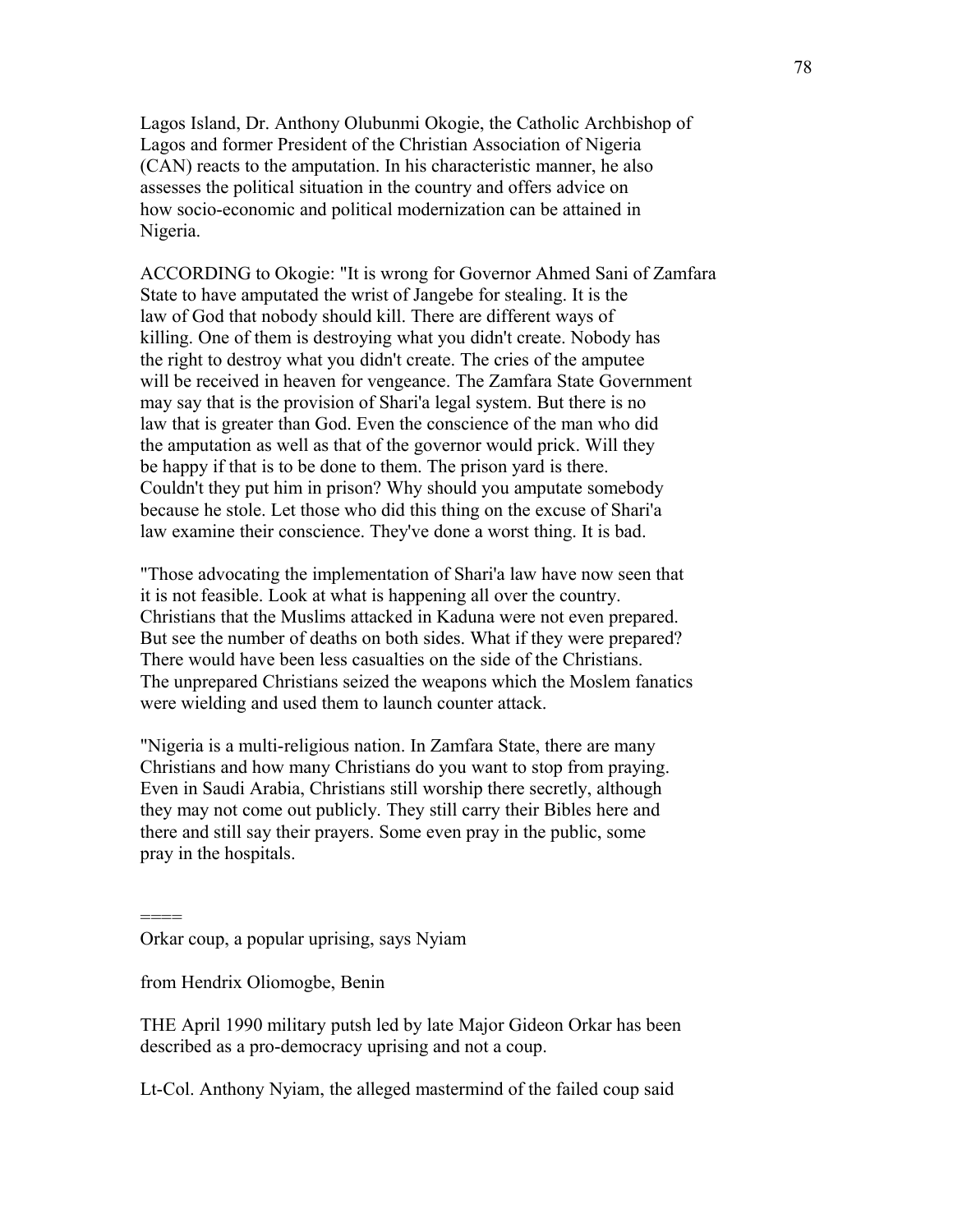in Benin, the Edo State capital, that the factor that necessitated the coup attempt needed to be addressed through a Sovereign National Conference.

He defended the coup broadcast in which some states in the far North were exercised from the country, saying he is more convinced now that the action was proper.

He said: "We saw it coming excision. After the Mamman Vatsa's coup attempt, I travelled with Abacha within the country to meet traditional rulers and Army Commanders to speak to soldiers. Anytime we went to the Hausa areas in the North, we were given Hausa and Islamic regalia and if you didn't wear it, they would not be happy with you. It got to a stage that if you were in the Army, you have to speak Hausa. What I am saying in effect was that, there was a gradual acculturation of other people who have superior culture. We saw it coming. So I am not surprised that sharia came.

Nyiam argued that sharia is being used by some people who feel that they are no longer in a position to loot the national treasury to cause crisis.

===========xxx Saturday April 15 2000 Nubi Achebo NaijaNews

Confederation call not to split Nigeria, says Kalu

>From Aminu Abubakar, Kano and Okei Onyemah, Katsina

ABIA State Governor Orji Uzo Kalu has defended the easterners' agitation for confederation, saying it was not aimed at dividing the nation but to ensure the entrenchment of true federalism.

The Ezeigbo of Katsina, Chief Hilary Chukwuma Okonkwo also said the call was an expression of frustration brought about by the killing of the Igbo and looting of their property in times of crises.

Kalu spoke at the presidential lounge of the Government House in Kano where he was a guest of honour during the turbaning of Governor Rabiu Musa Kwankwaso's father as the district head of Kwankwaso by the Emir of Kano, Alhaji Ado Bayero.

He said the misinterpretation of the clamour for confederation was by mischief-makers who meant the country no good.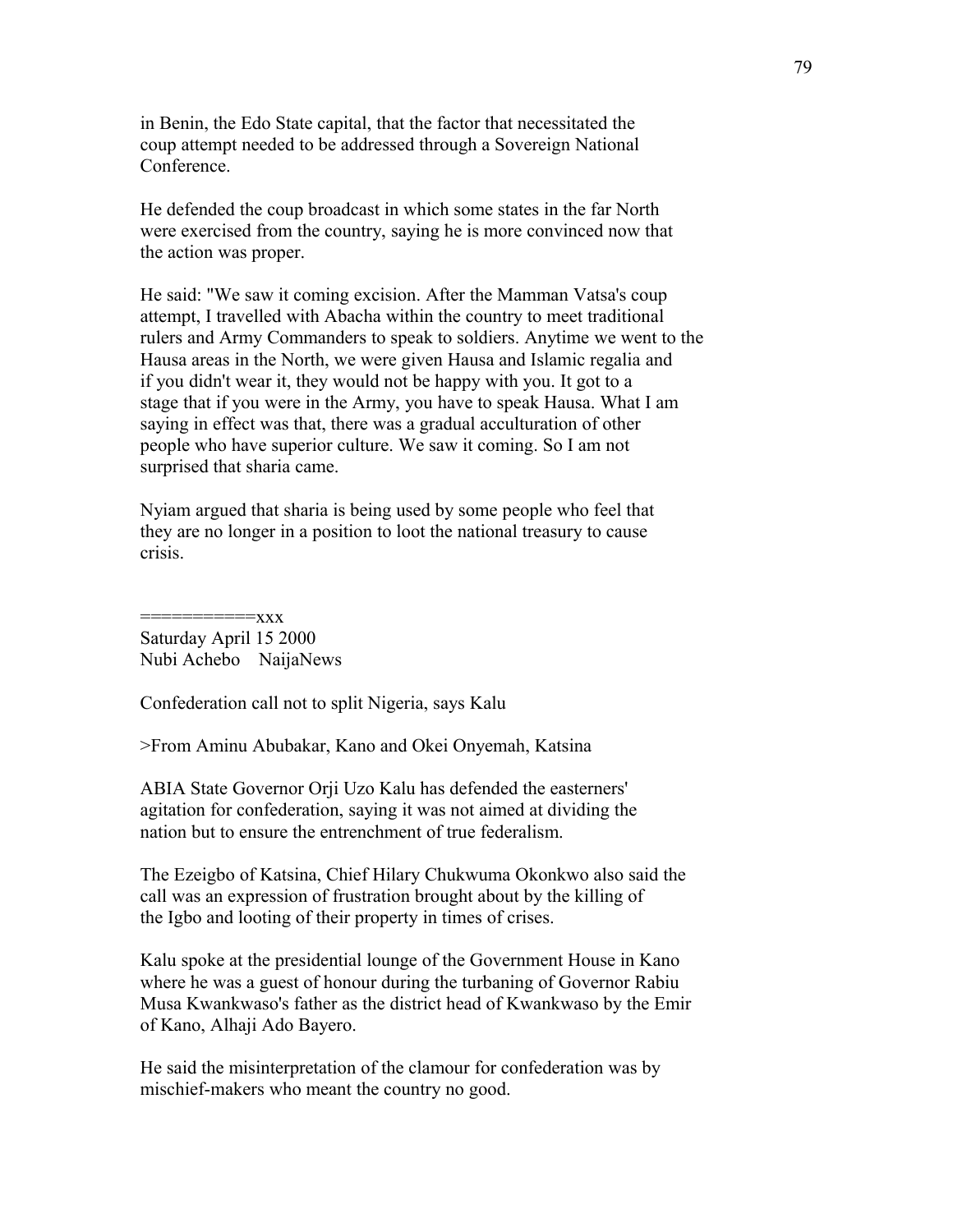His words: "The call for confederation does not mean Nigeria should break up. We are running a unitary system where power comes from one source. The aim of confederation is to allow states to form and execute policies that will favour the people and reflect their culture. Confederation is only a value-added true federalism."

Kalu condemned any move to divide the country under whatever pretext, saying he would fight to maintain its unity and continued existence.

"I can never call for this country to break-up. It is only people who are mischievous that are thinking that my clamour for confederation is meant to divide the country. I will fight as a soldier to keep the unity and continued existence of this country," he said.

The governor described the call for a Sovereign National Conference (SNC) by a section of the country as illegal. In his view, it is only the National Assembly that is the democratically established forum to represent all geopolitical segments of the nation.

"Sovereign National Conference is illegal, very illegal since there is the National Assembly in place. So, nobody can call for Sovereign National Conference where there are both houses of assembly in place," Kalu said.

He saw no harm in the implementation of the Sharia in predominantly Moslem states as long as the unity of the country was put into consideration.

"As far as I am concerned, religion is something of the mind; I have nothing against the Sharia. Everybody can practice what they want to practise as long as there is peace," the gorvernor said.

"I cannot ask people not to practise their religion- it will be wrong for me to do that. What I am saying is that they should remember the unity of the country while doing so, which is very important," Kalu said.

The Ezeigbo Katsina told The Comet that he was happy that the eastern governors had soft-pedalled in pressing their demand.

But he insisted that the government must begin to pay adequate compensation to the Igbo whenever they fall victims of crisis to check the impression that thay had become endangered species in their own land.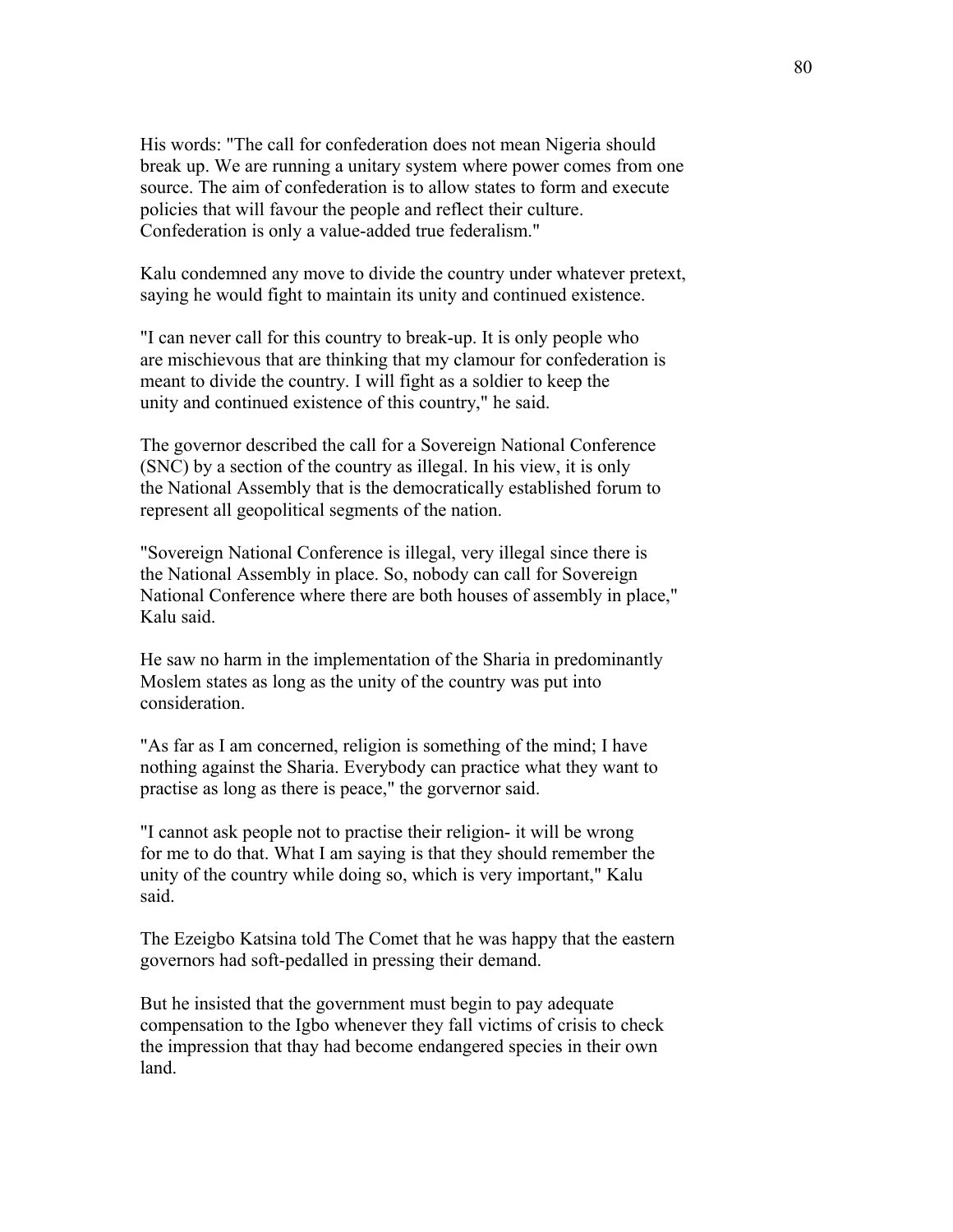The Eze Okonkwo said: "The Igbos have remained peaceful in the face of grave provocation. The fact that we are found in every nook and cranny of this country doing legitimate business shows our confidence in one indivisible Nigeria."

He stated that Katsina State was finalising arrangements to pay compensation to victims of the last riot in August last year, during which hotels were allegedly burnt and property looted.

The community leader, who regretted that the undue emphasis being placed on state of origin in the country had become a source of problem to Nigeria's unity, said a deliberate federal policy must be made to reverse the trend.

"I have lived in Katsina for over 30 years. My children were all born here and if the laws of Nigeria should be enforced, my family, like many other Igbo families, will qualify as indigenes," he said.

Okonkwo praised the Emir of Katsina, Alhaji Muhammadu Usman Kabir, for prevailing on his people to forestall the possible repeat of the last Kaduna carnage in Kastina.

Acknowledging that the tempo of business has reduced in Katsina following the mass flight of Igbos to the East as a result of the Kaduna riots, he noted that such homeward movement had abated and expressed the optimism that most of those who fled the town would return to their businesses after the Easter break.

Reacting to the recent ban on sale and consumption of alcohol in most parts of the state, the Ezeigbo said the development was adversely affecting the social activities of the Igbo in the state, maintaining that "as a culturally oriented people, the observance of such ceremonies like the New Yam Festival, marriages, child naming, etc., requires the pouring of libation and alcohol consumption for their validity more or less."

While calling on the Igbo community in Katsina to continue to be peace loving and law-abiding, he assured that the Eze cabinet in conjunction with the Igbo Welfare Association in the state would work assiduously to promote the interests of all Igbos in the State.

He called on the Federal Government to find a permanent solution to the lingering ethnic and religious riots in the country by going to the roots of the problem and meting out appropriate punishments to their instigators.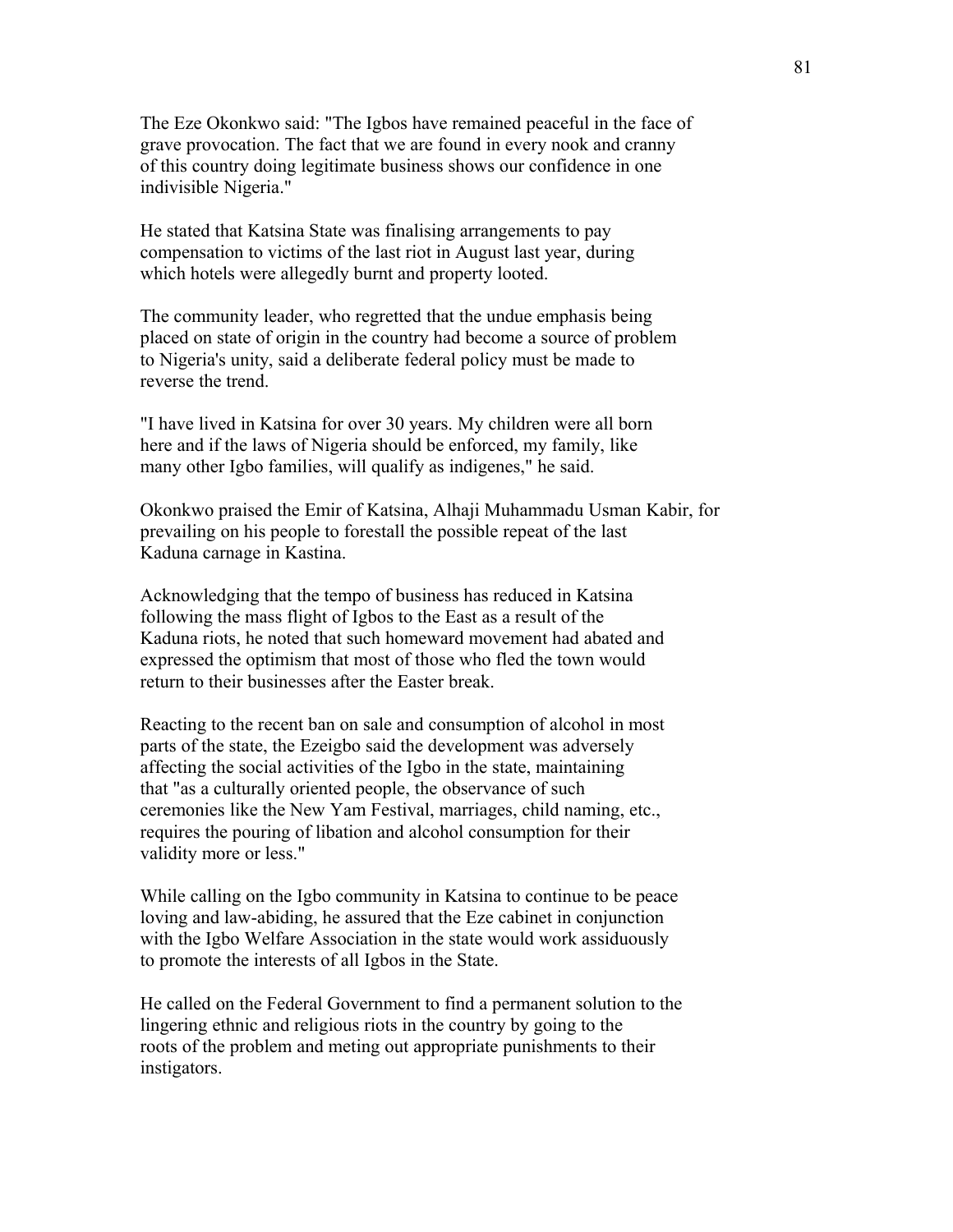Nubi Achebo NaijaNews April 13, 2000 Volume 31, No. 14

Walking a Tightrope

========

President Olusegun Obasanjo devises various war strategies to forestall a break-up of Nigeria through agitation for confederation

By Olu Ojewale

As an army general, President Olusegun Obasanjo knows about all the rudiments of going into a battle. Even now as a civilian and president, he is leaving nothing to chance in his efforts to douse the conflagration of the clamour for confederation as a system of government in Nigeria.

In the last three weeks, Newswatch investigation shows, Obasanjo has adopted a four-pronged strategy to win what Aso Rock sources described as the war to keep Nigeria one. First in the president's agenda is the use of prominent individuals and high-ranking government officials to appeal to proponents of the confederation to soft-pedal on the idea.

Newswatch was reliably informed that ever since some southern leaders especially the five south-east governors started the demand for a confederacy, there has been panic in the presidency. Obasanjo is said to be worried that the agitation could have a contagious effect on their south-south counterparts. For this reason, Newswatch learnt, the president hurriedly dispatched Tony Anenih, minister of works and housing, to the south-south zone to stop any bandwagon effect of the call. The minister was to reach out to individuals, governments and social groups in his campaign. He was briefed to emphasise on the inherent dangers posed by the adoption of confederation.

From all indications, it is apparent that the demand for confederation was a fallout of the killings in the riots in Kaduna and Sokoto between February 27 and March 6, over the proposed introduction of Sharia in both states. More than 600 people were reportedly killed in Kaduna and only a couple was reported in Sokoto. Nevertheless the apparent arrogance displayed by the Ahmed Sani administration in Zamfara State by going ahead to amputate the right arm of Bello Garki Jangebi, who was convicted of stealing a cow March 22, seems to have hardened the position of some proponents of confederation.

Achike Udenwa, governor of Imo State, has expressed grave concern for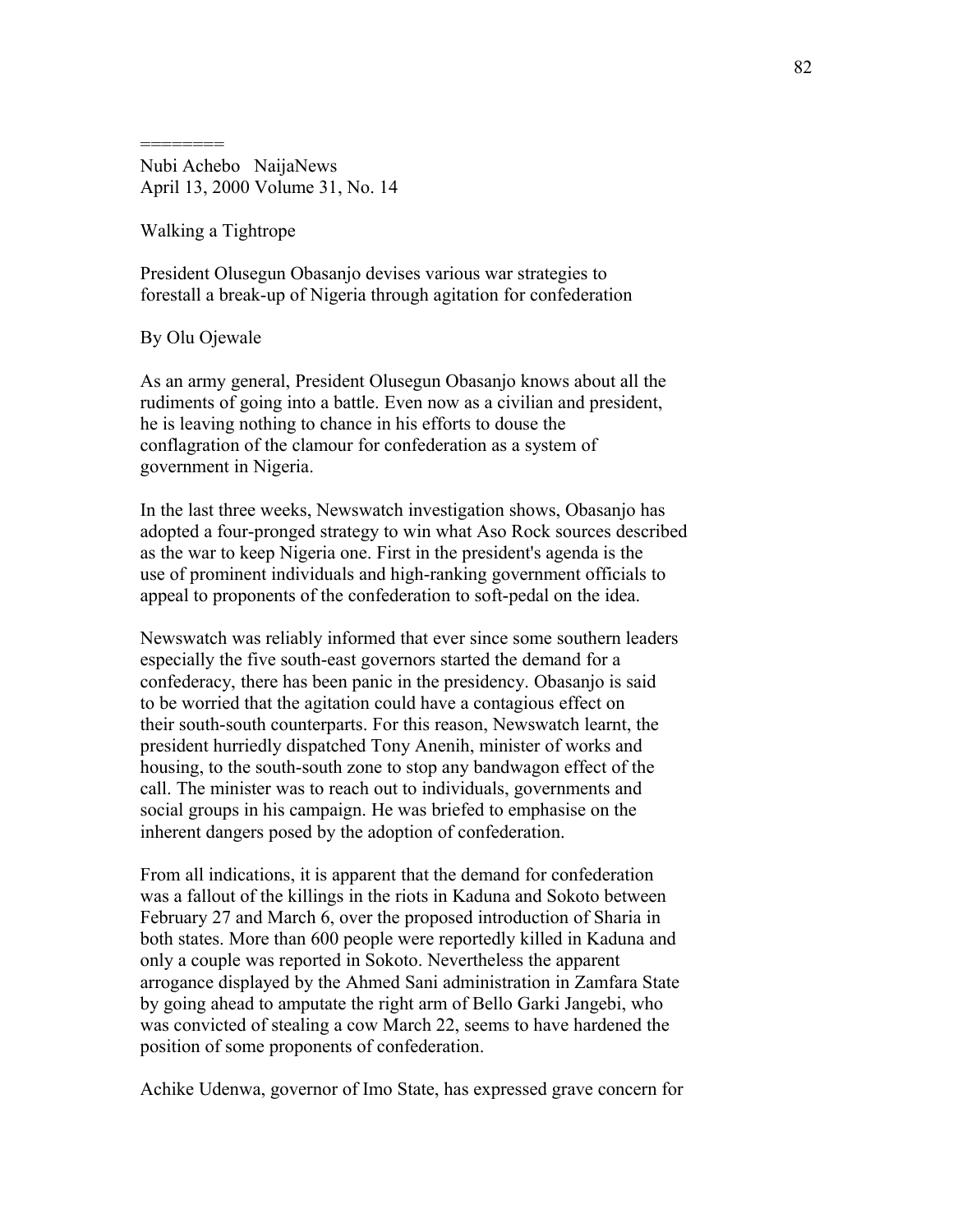the continued implementation of the Sharia law in the country. He said in an interview with Newswatch: "I am very disturbed by the way they are going about it. It shows that they are insensitive to the situation. I know the vice president, Atiku Abubakar did quite a lot. He showed a lot of understanding, trying to impress on them the need to consider other sections of Nigeria if we are to be one country. It is regrettable that advocates of Sharia do not seem to understand that Nigeria is a secular nation."

"What does that tell you?," the governor asked. He continued: "It shows that all is not well yet. We are only appealing to them to please see reason why Sharia should be suspended for us to look at the best way forward and safeguard the territorial integrity of this country." Given the present circumstance, the Igbo, he said had no option but to ask for confederation.

The general thinking in the country, however, is that the question of confederation would not have arisen now if not for the Sharia conflict in the north. Said the governor :"The issue of Sharia is something that would have been nipped in the bud. They flew a kite with Zamfara (which announced its decision to introduce Sharia October 27, last year) and the nation did not react. When the nation did not react, they knew that the field was very open, so others followed suit, culminating in the Kaduna riot." He said if the Igbo had not been attacked, there would not have been any reprisals in the east nothing would have happened to non-indigenes in the Igboland.

Udenwa insisted that the Igbo were merely asking for a constitutional review to accommodate confederacy as a means of governance in Nigeria. "We did not say it will be achieved by force of arms or by any other thing other than by a constitutional process," said the governor.

The governor pointed out that the confederal issue was their own part of recommendation to the constitutional Review Committee going round the country on the aspects that people want changes in the constitution.

Chinwoke Mbadinuju, governor of Anambra State, insists that confederation is the only way by which the nation's existence could be guaranteed. He said contrary to fears in some quarters that it would lead to disintegration, the arrangement would enhance the nation's unity.

"The call for confederation is not a call for dismembering the country and neither is it a call to disorganise it. Rather, confederation means living together with clear recognition of our differences and the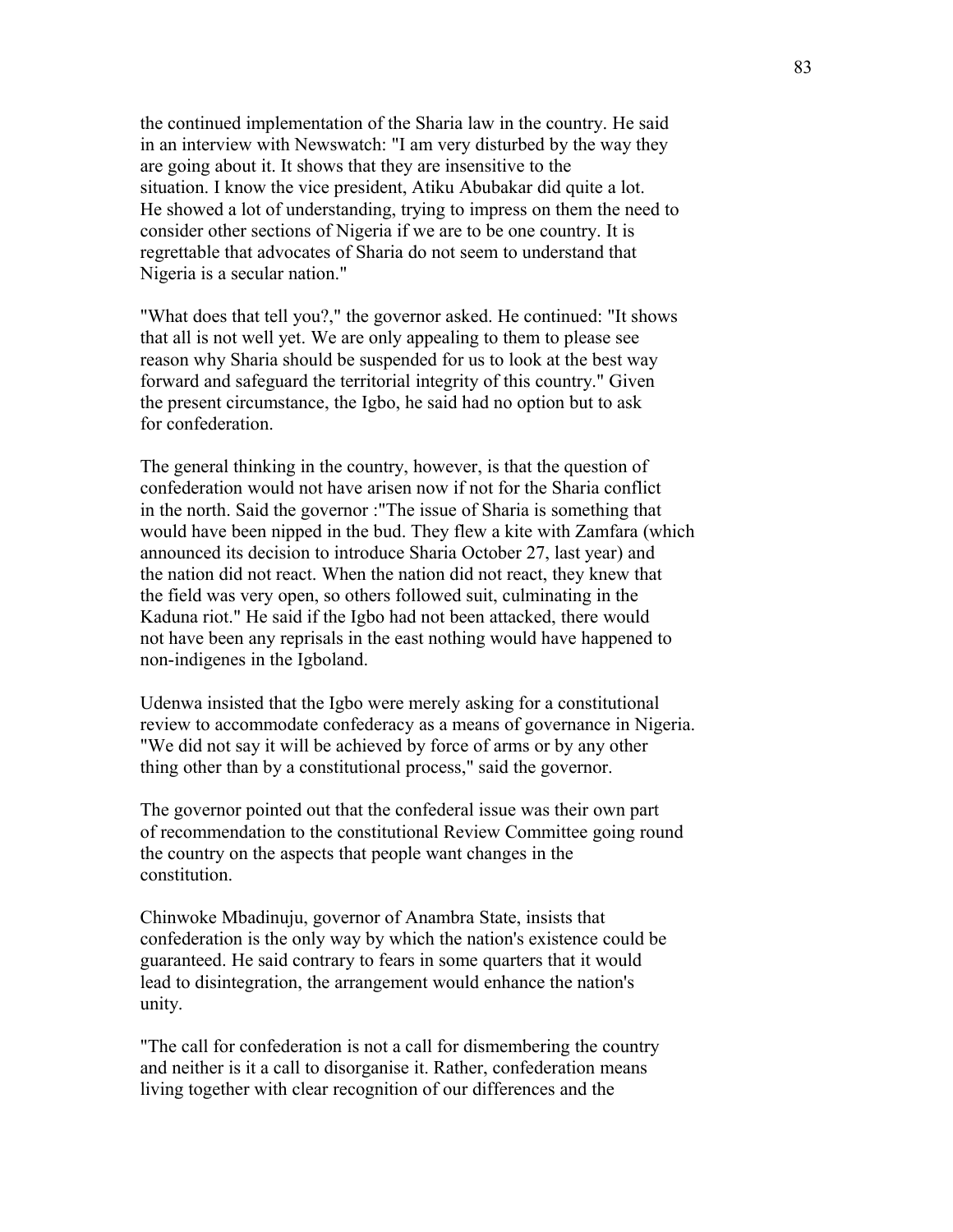uniqueness of each group in the union."

# **NOTES See at xxxx at bottom of file**

=========xxx From: Nubi Achebo On Behalf Of Nubi Achebo Sent: Tuesday, April 04, 2000 9:52 AM To: Naija-news Subject: [Naija-news] Newswire

Northern Nigerian leaders soft-pedal on sharia. By John Chiahemen 06:14 ET Reuters English News Service (c) Reuters Limited 2000. LAGOS, April 4 (Reuters) - Local governors in northern Nigeria have agreed to set up a joint Moslem-Christian committee to try to end weeks of bloodshed over the adoption of Islamic sharia law by some states in the region.

The decision by governors of the 19 states of the largely Islamic north on Monday marked a major step towards defusing the worst crisis Nigeria has faced since civil war over breakaway Biafra some 30 years ago. "We have resolved to constitute a committee made up of Moslem and Christian leaders to hold a dialogue on those aspects of sharia not included in the penal code and arrive at a consensus for adoption," said a communique issued after the talks in the northern city of Kaduna and published in full by Nigerian media on Tuesday.

Sharia family law has been in existence in northern Nigeria since before independence from Britain in 1960. But Christians are opposed to some aspects of the law, arguing that they are stricter than the Nigerian penal code.

While opponents argue that sharia violates Nigeria's constitutional status as a secular state, supporters of sharia cite their constitutional right to freedom of religion and insist the law will not be applied to non-Moslems.

## SHARIA RIOTS KILL HUNDREDS

Tension has gripped the vast northern region since the predominantly Moslem and rural state of Zamfara announced last year it would observe strict sharia law. A Zamfara Moslem man had his hand amputated for theft last month in the first real application of the code.

Other sharia penal sanctions include death for adultery.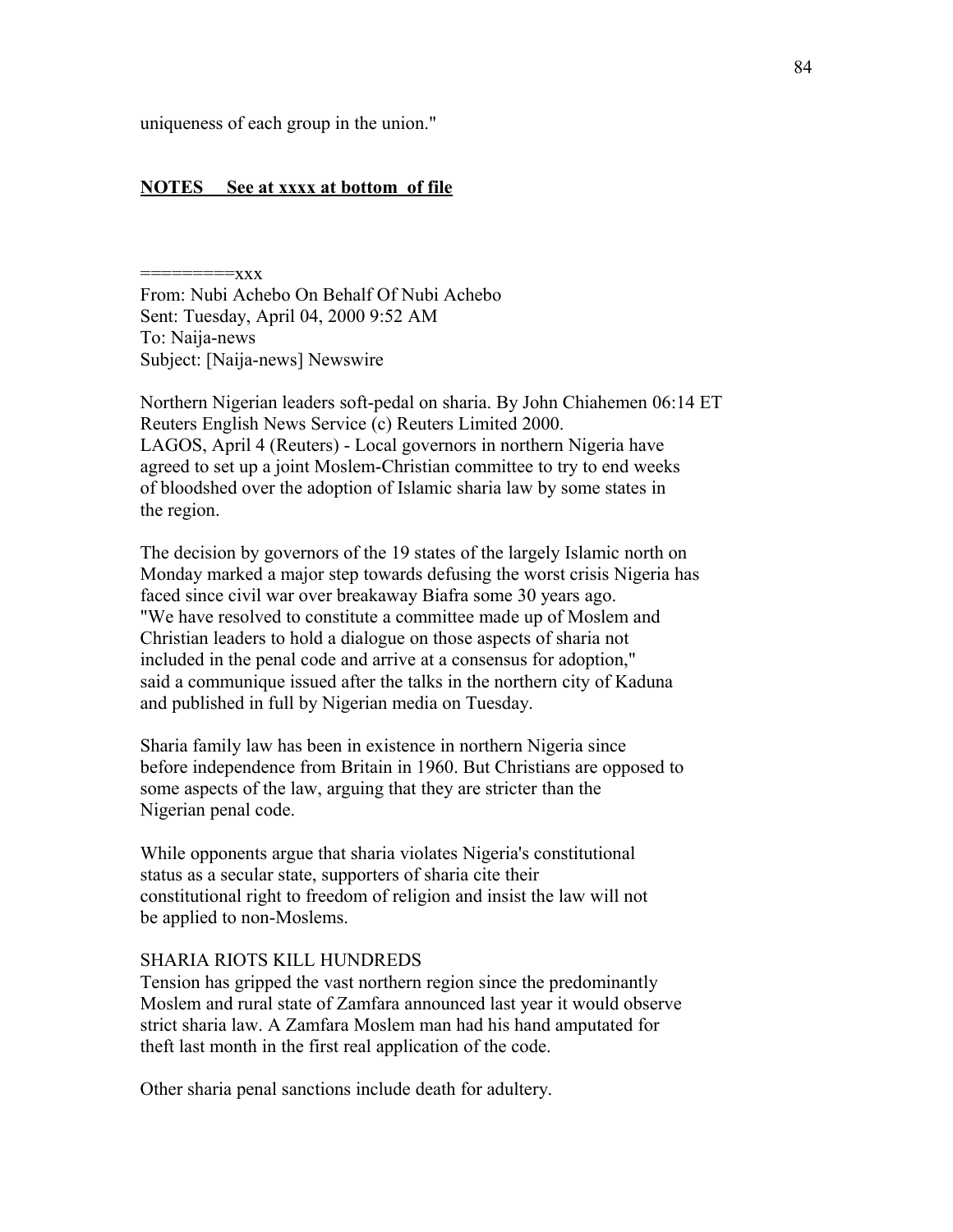Fears that the more cosmopolitan state of Kaduna was planning to embrace sharia sparked street protests by Christians in February which led to bloody clashes with Moslems.

Hundreds of people died in Kaduna in fighting that devastated whole sections of the city.

Violence spread to the east as hundreds of northern Moslem immigrants in the largely Christian and ethnic Ibo heartland died in reprisal killings.

The Kaduna violence led to growing calls for a confederal structure and pressure for the convening of a "sovereign national conference" to decide future relations among Nigeria's ethnic groups.

"We uphold the Federal structure of Nigeria and condemn the call for a Sovereign National Conference in its entirety," said the communique following the governors' meeting.

"We reaffirm our total support to the Federal Government under the leadership of President Olusegun Obasanjo," it added.

It said the decision of the governors would not prejudice an an eventual declaration by the Supreme Court on the constitutional right of states to adopt sharia law.

The statement gave no indication that pro-sharia states would suspend the application of the law.

Nevertheless the resolution of the governors would be a major boost to Obasanjo, who has faced one crisis after another since taking office last May at the end of 15 years of military dictatorship.

Obasanjo's supporters say the sharia crisis and widespread unrest which has killed more than 1,000 people since May is being fomented by powerful Nigerians who lost out with the return of democracy.

Ban on alcohol, prostitution in Kano to be "flexible" : spokesman 04/04/2000 Agence France-Presse (Copyright 2000) KANO, Nigeria, April 4 (AFP) - A ban on prostitution, gambling and alcohol announced in the northern Nigerian city of Kano will be "flexible" to allow for the city's cosmopolitan nature, a local government spokesman said Tuesday.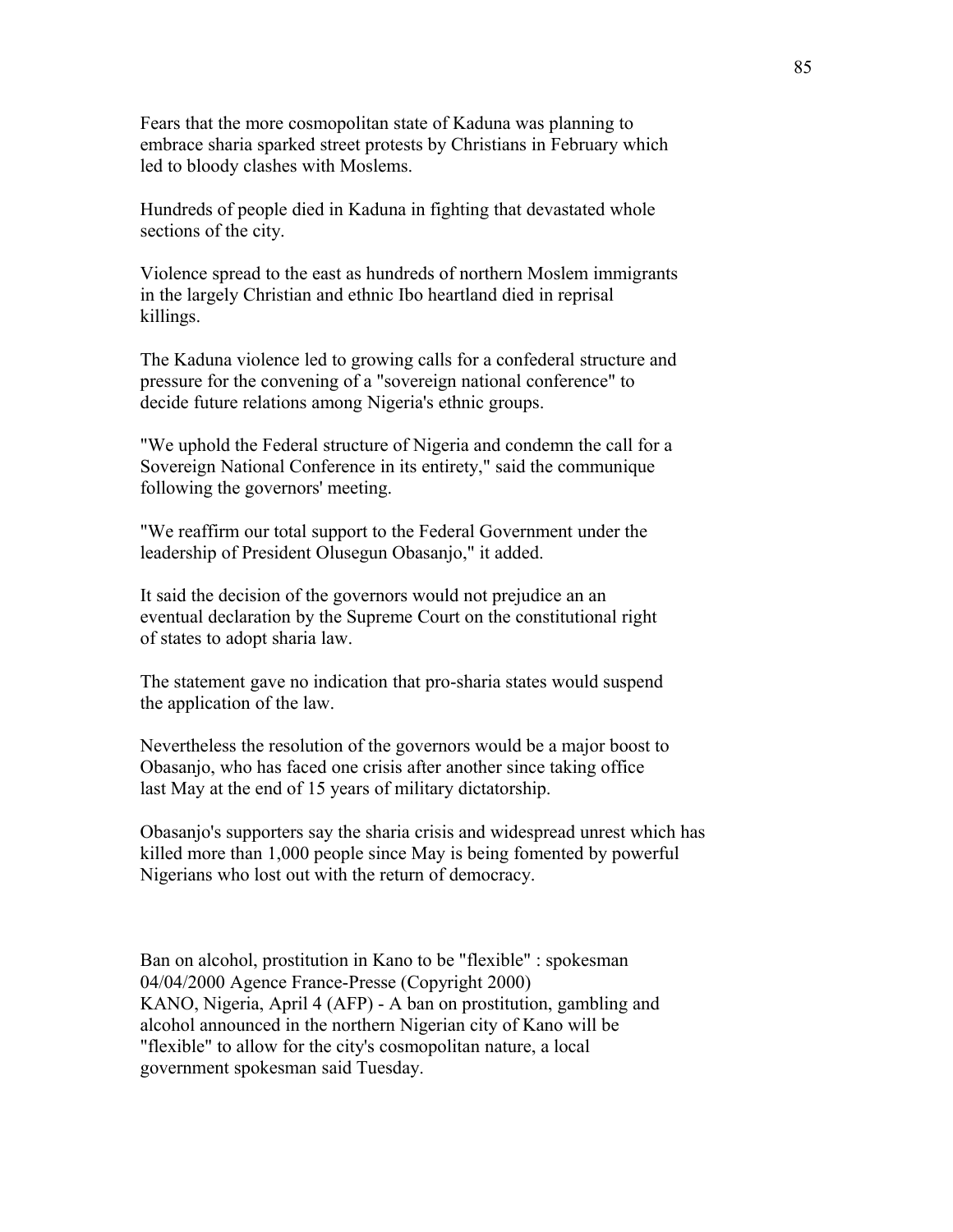The Kano State government on Monday announced the ban after a meeting between Kano State Deputy Governor Abdullahi Umar Ganduje and community leaders. Ganduje's spokesman Mohammed Garba toldthe ban would be introduced "very soon".

He said the move was part of a drive by the government of the state that is home to northern Nigeria's largest city Kano, to "curb social problems".

"This is not a religious issue. It is a social issue," he said. However, acknowledging differences between Muslim and Christian communities living in the city, the ban on the sale and consumption of alcohol would only apply in Muslim majority areas and not in hotels, he said.

"Kano is a mini-Nigeria where you have people from all communities living together. It is a cosmopolitan city. We have to be flexible," Garba said.

The ban would be enforced by existing law courts, not by special Islamic law courts, he said.

Kano State government still intends to introduce Islamic law, or Sharia, but in a "flexible" way, he said.

"Our Sharia will be totally different from the Sharia in Zamfara," he said, referring to another northern Nigerian state which has recently adopted the strict code and on March 22 amputated the hand of a man found guilty of stealing an ox.

Tensions over the attempts by several northern Nigerian states to introduce Sharia spilled over into religious riots in February and early March in which more than 1,000 people were killed.

----------------

Nigerian Muslim state bans prostitution, alcohol 04/04/2000 Agence France-Presse (Copyright 2000)

KANO, Nigeria, April 4 (AFP) - Nigeria's northern Kano state on Monday banned prostitution, the sale or consumption of alcohol and gambling in a move seen by analysts as a prelude to the adoption of Islamic Sharia law.

The decision to impose the ban on the state's mostly Muslim population followed a meeting between state deputy governor Abdulahi Umar Ganduje, leaders of the Christian Association of Nigeria, community leaders and the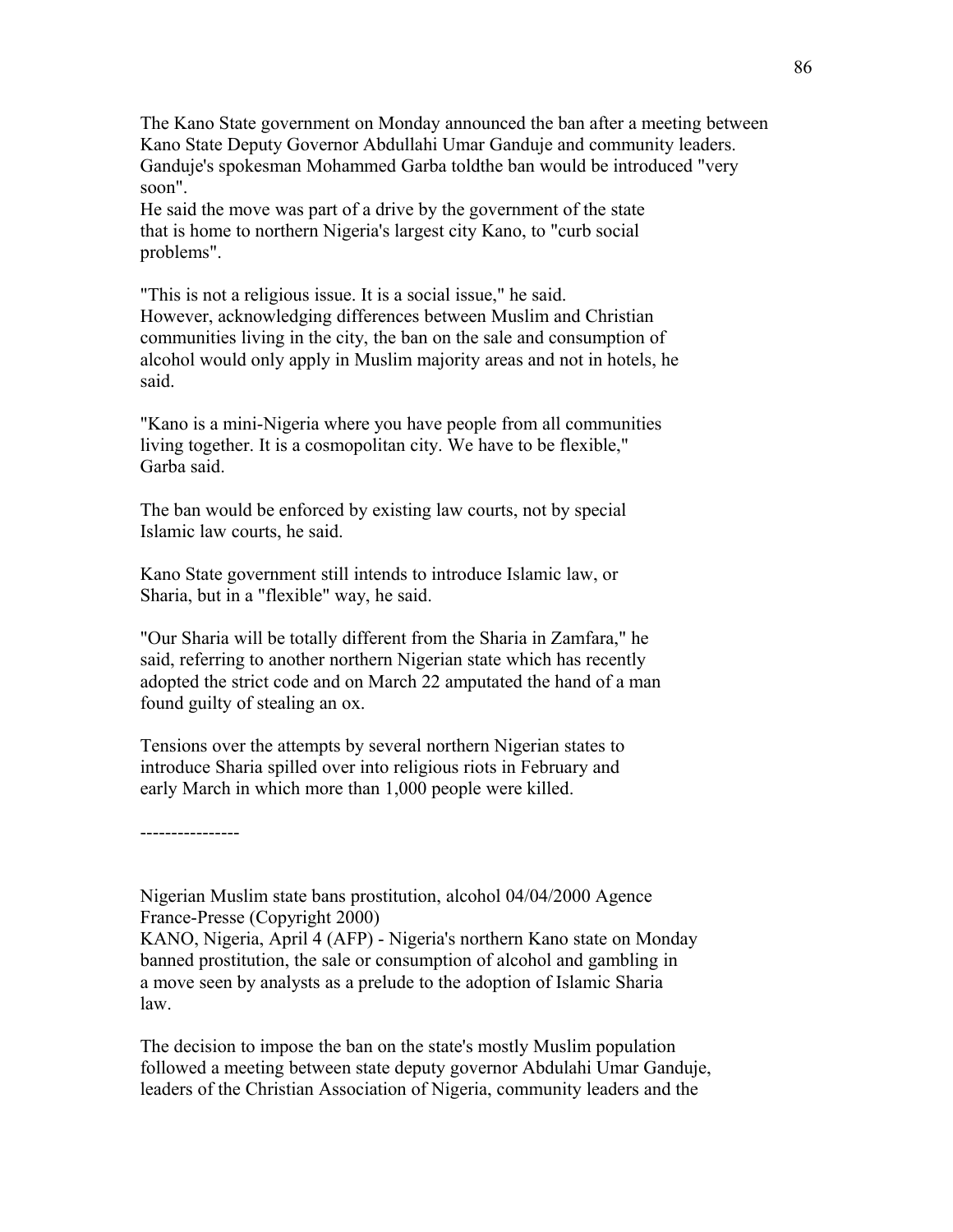Council of Youths, an official communique said.

The communique said that in view of the "alarming" spread of HIV/ AIDS in the state, there was an urgent need for the state government to ban prostitution "as no religion or code of ethics supports this vice."

During the meeting, which lasted for about four hours, video film on the spread of HIV/AIDS in the state was shown to participants, followed by a lecture on the disease.

The ban on the sale and consumption of alcohol and drugs was a bid to curb the social problems they create, said the text, while the ban on gambling was a response to growing fraud.

During the meeting, some participants pleaded with the state government to defer the implementation of the ban order until tension generated by recent unrest in neighbouring Kaduna and some parts of southeastern Nigeria was diffused, a source close to the meeting said.

The period of deferment could also be used by government to embark on an extensive enlightenment campaign against these vices, the participants said, according to the source.

They also called for a phased implementation of the ban, but the deputy governor rejected the suggestion.

A law to back up the ban will soon be enacted, the communique said. Kano city, capital of the state of the same name, is Nigeria's second largest commercial centre after Lagos.

Last month, more than 1,000 people were killed in bloody clashes between Christians and Muslims in Kaduna and some parts of Christiandominated southeastern states following protests against the Islamic law in Kaduna.

In January the northwest Zamfara state became the first Nigerian state to implement Sharia in criminal matters.

----------------

NIGERIA: PRESS-DIGEST - Nigeria - April 4. 04:43 ET Reuters English News Service (c) Reuters Limited 2000.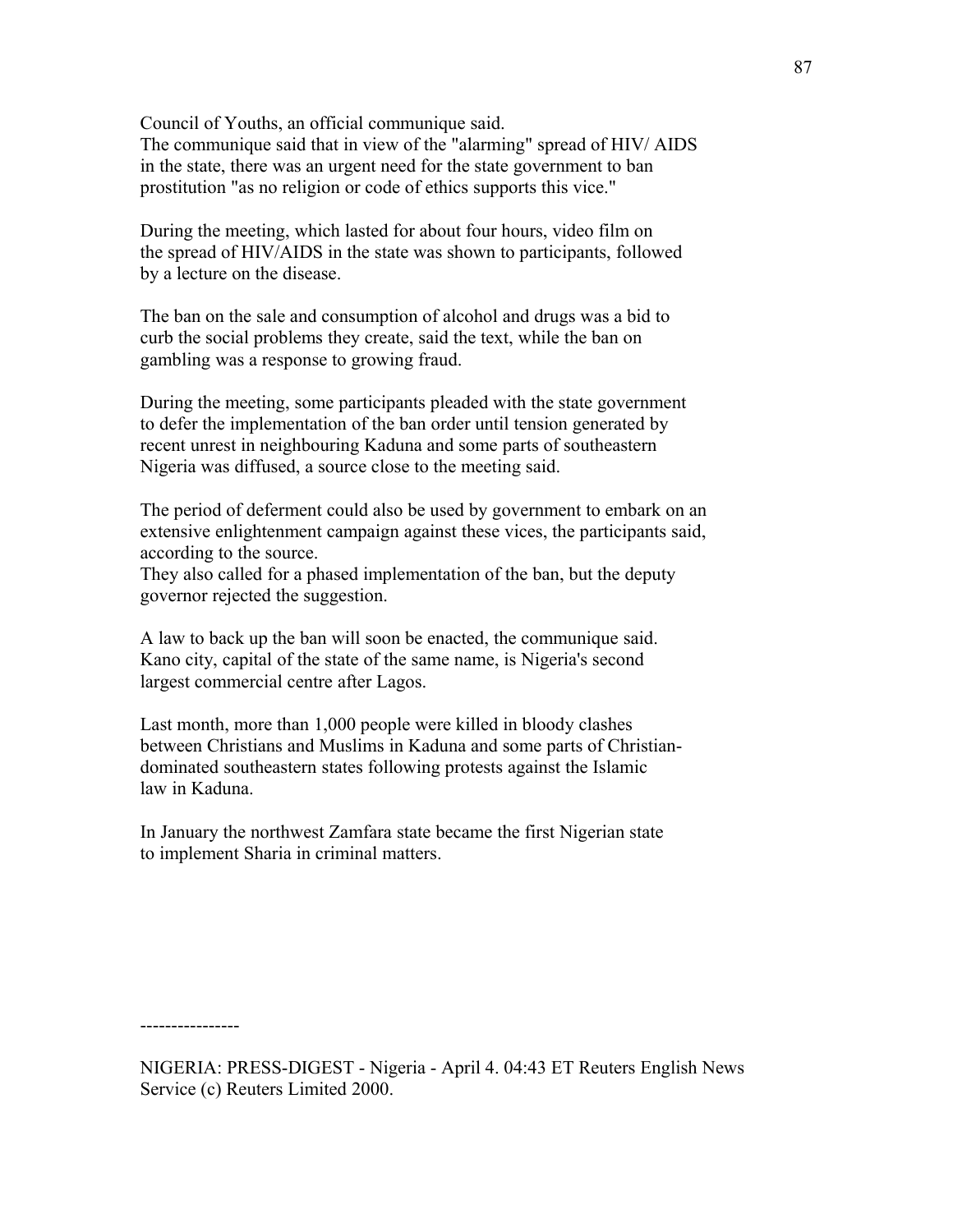LAGOS, April 4 (Reuters) - These are the leading stories in the Nigerian press on Tuesday. Reuters has not verified these stories and does not vouch for their accuracy.

## DAILY TIMES

\* Governors of 19 northern states to set up committee comprising Christians and Moslems to review the controversial Islamic sharia law. \* At least 12 dead in communal clashes in southeast Anambra state.

=========xxx

----- Original Message -----

To: Ike Oguocha <o<u>guocha@yahoo.com</u>>; Wiebe Boer [<mai\\_gona@hotmail.com>](mailto:mai_gona@hotmail.com);  $\langle \text{ana-ga}(\hat{a}) \rangle$ egroups.com>

Sent: Thursday, March 16, 2000 6:54 AM

Subject: [ana-ga] Re: my two kobo on Sharia

> The price a nation pays for outright ignorance, or deliberate ignorance can

> be very high. The Sharia issue is just one. If our courts are worth their

> pinch

> of salt, where are the SANs who could have unilacterally taken this issue to

> the highest courts in our land. Anyway, it's an expensive learning curve.

> May

> the souls of all those who lost their lives rest in eternal peace.

>

> Inno

 $\geq$ 

 $>$ 

 $>$  Wiebe:

 $>$ 

> > I think there's a lot of sense in your contribution.

 $\ge$   $>$  But, you know, we are Nigerians. We are a people

- $\ge$   $>$  of the moment. Single-issue humans. I hope that
- $\ge$  >  $\ge$  ANA stays on the raging Sharia controversies
- > > without taking sides.

 $>$ 

- $\ge$   $>$  The introduction of Sharia as a state religion
- $\ge$  > in parts of northern Nigeria is a constitutional
- $\ge$  > challenge. This has been my opinion since Zamfara
- $\ge$  > first lit the light "of confusion". I was and I'm
- > > still very amzed at the way many of us are looking
- $\ge$  >  $\ge$  at the issue. Personally, I like the challenge

From: The Davidsons  $\leq$ nosagie@iafrica.com>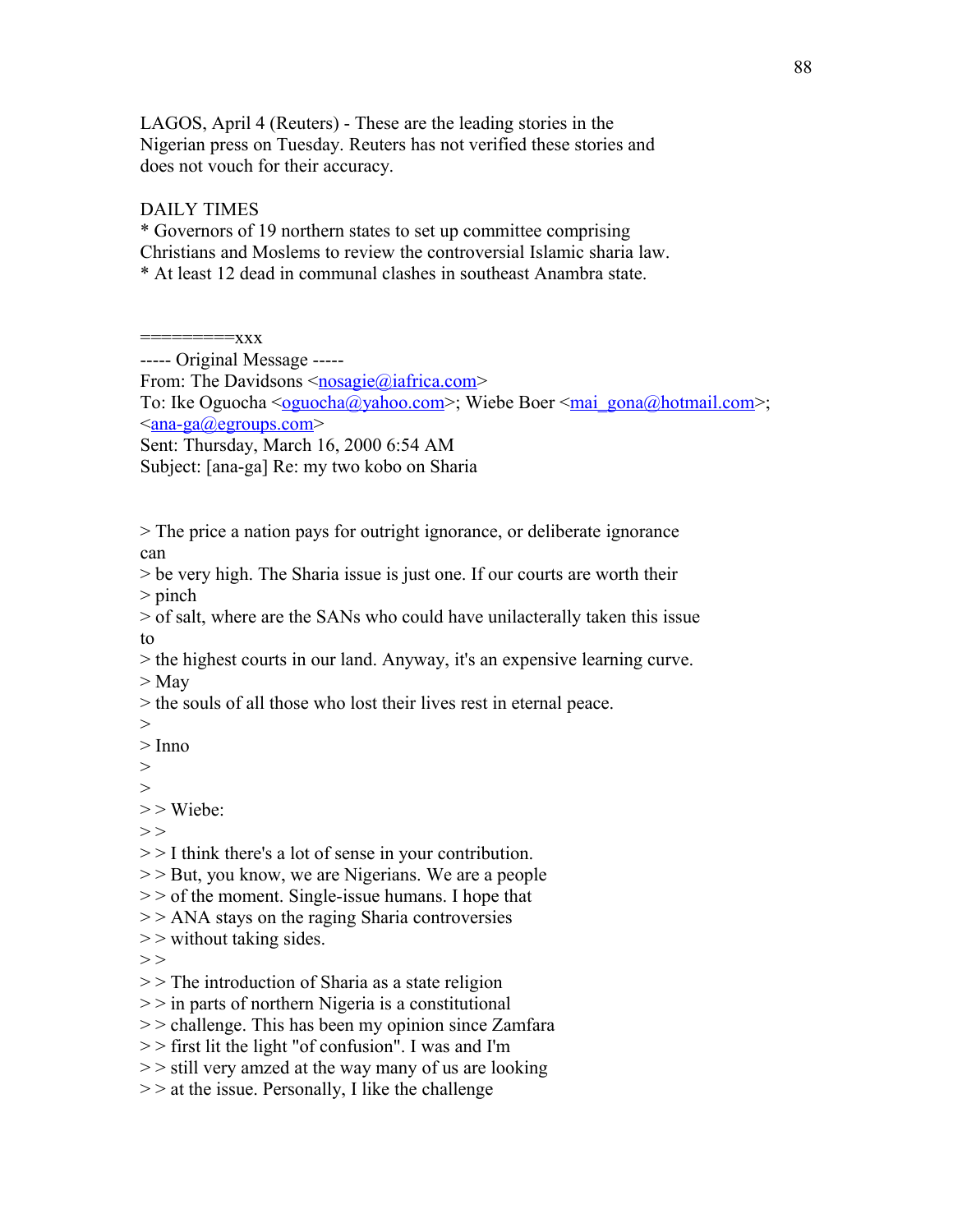$\ge$  > posed by this Sharia thing. I like the debates

 $\ge$   $>$  it has generated. It helps me to understand the

> > mind and mentality of Nigerians much better as

- $\ge$   $>$  we in the M2M prepare our manifestoes for the
- $>$  year 2003.

 $>$ 

 $>$  My only regrets though are the wastage of human  $\ge$  > lives and properties that has trailed the introduction  $\ge$   $>$  of Sharia (or its planned introduction in other  $\ge$  > places) and the apparent inability of those defending > > Sharia to make very convincing arguments about what  $\ge$  > they are doing. That Zamfara Governor of a man is > > bag of confusion. I hate reading him defend Sharia. > > I have not read any good legal arguments that will > > sustain Sharia at the Supreme Court of Nigeria or  $\ge$   $>$  even the Federal Court of Appeal. The lazy politcal  $\ge$  > arguments flying around that the Sharia law was > > legally and democratically established does not  $\ge$   $\ge$  give any iota of support to its constitutionality.  $\ge$  > I think many of the actors are yet to understand  $\ge$  > that legallity .ne. constitutionality. We have > > seen many Acts or Laws passed by Provinces in  $\geq$   $>$  Canada or States in the US which were roundly > > routed or demobilized at the Supreme Courts of  $\geq$   $>$  Canada and the US. Majority may carry the votes,  $\ge$   $>$  as we say in Nigeria, but does that make the  $\ge$  > majority right? Does the fact that a law or an  $\ge$   $>$  Act of parliament was established by a majority > > vote make it constitutional? Of course, NO! This  $\ge$  is one fact that has eluded the defenders of the  $\ge$  > new Sharia law in Nigeria. They are quick to tell  $\ge$   $>$  you that in those states where Sharia law has been  $\ge$   $>$  established or signed into law that the state > > assembly followed democratic/legal/constitutional  $\ge$  > steps to pass the law. That, my friends, is not  $\ge$   $>$  the issue. The issue is about whether or not what  $\ge$  > they did is consistent with Constitution of the > > Federal Republic of Nigeria. Only courts of law, > > and not politicians or religious fanatics on both  $\ge$   $>$  sides, will determine this. This is what has not  $\ge$  > been tested. This is what ought to be tested.  $>$  $\ge$   $>$  This brings me to your argument which seems  $\ge$   $>$  to project the notion of "Secularity" being  $\ge$  > a Christian thing. I think that you are dead

 $\ge$   $>$  wrong here. Secularity is the western equivalent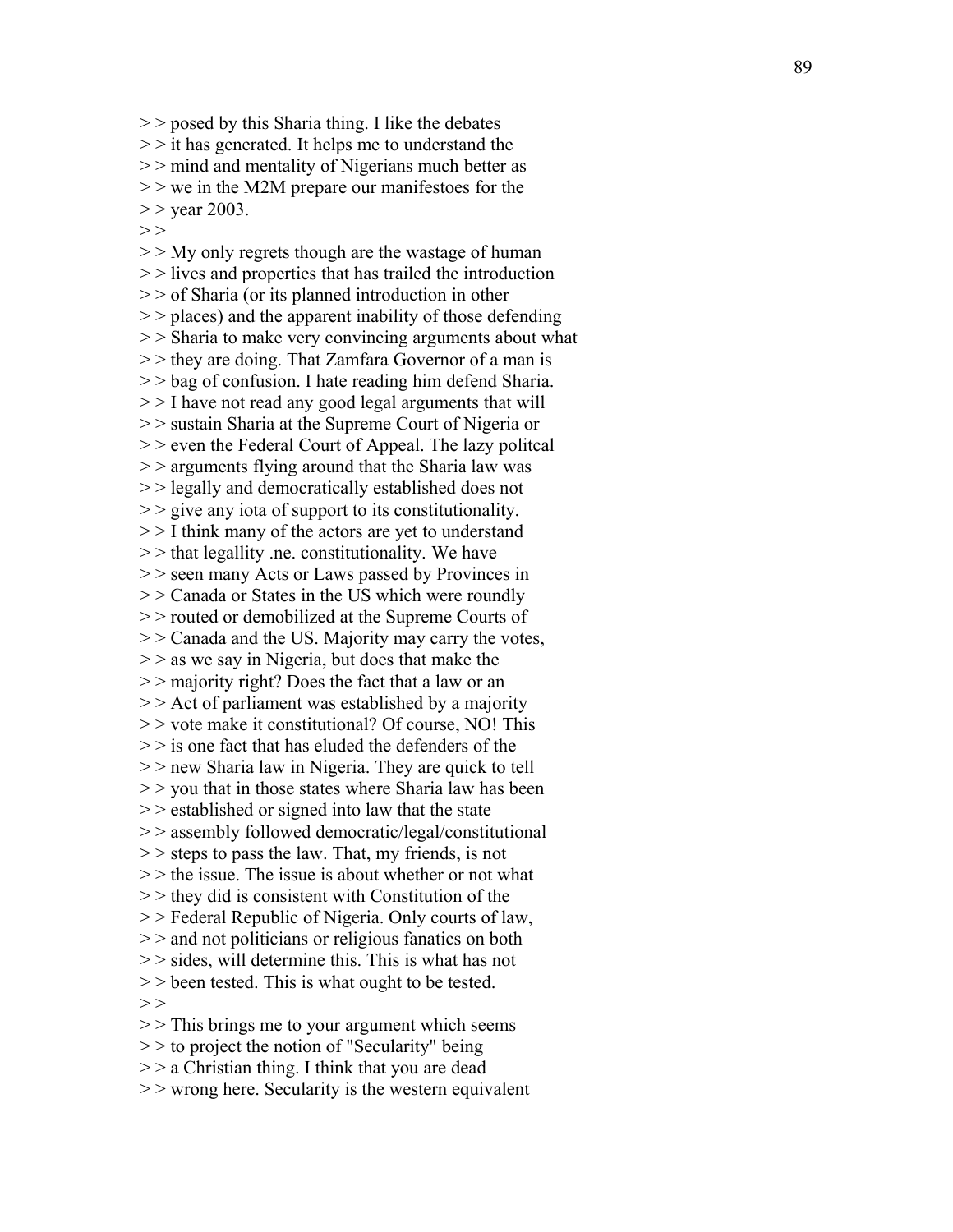- $\ge$   $>$  of separation of state from religion. The west
- $\ge$   $>$  went "secular" in order to escape from the rigid
- $\ge$  > demands of a Bible christian life. To the best
- $\ge$   $>$  of my knowledge and experience, that something
- $\ge$  is western in nature does not in any way mean
- $\ge$  it's christian too. I believe you know this
- $\ge$   $>$  more than me. Unfortunately, many of those who
- $\ge$  > debate in favor of Sharia think this way. That
- $\ge$  is where my interest in their debates ends. In
- $\ge$  > fact, to me, anything tagged "western" is
- $\geq$   $\geq$  everywhere anti-christian. For example, a
- $\ge$  > strictly christian state won't debate gay
- $\ge$  > and abortion rights bills, not to talk about
- $\ge$  > passing them into laws. Are you getting my
- $>$  drift.
- $>$
- $\ge$   $>$  Let's get back to Sharia and ANA. I know that
- $\ge$  > I hold unpopular views in ANA. I enjoy being
- $\ge$   $>$  on the other side of popular opinion. The
- $\ge$   $>$  current ANA membership is tilted towards the
- $\geq$  > christian religion. So, expect some elements
- $\ge$   $>$  bias when religious issues like Sharia crop
- $\ge$   $>$  up. I know that there are many christians who
- $\ge$   $>$  would have done worse than those guys in Zamfara,
- $\ge$   $>$  Sokoto, Kebi, or Kano if given the chance. Yes,
- > > Nigerian christians have many Zamfara governors
- $\ge$  > amongst them. A friend of mine recently told me
- $\ge$  > that he's been "Shariaed" in his home town Adazi,
- $\ge$  > in Anambra state. He was very furious at the way
- $\ge$   $>$  his town treats non-Catholics or their interests.
- $\ge$   $>$  The Rev. Father in his town runs the town as if
- $\ge$   $>$  it's a church property. He's even more powerful
- $\ge$   $>$  than the Igwe of their town. Can you imagine the
- > > likeness?
- $>$
- $\ge$  > ANA should stay clear of any partisan religious
- > > debates in Nigeria. ANA should play no role greater
- $\ge$   $>$  than appealing for peace and understanding in
- > > Nigeria. Taking up newspaper ads to attack Sharia
- $\ge$   $>$  or volunteering to offset the legal bills of those
- $\ge$  > challenging the constitutionality of Sharia will
- $\ge$  > take us back to Abacha days. We don't want no more
- > > wars in this Association. Christians in ANA shouldn't
- > > hijack ANA for Christianity or use ANA to fight
- > > Islam in Nigeria. We have to draw a distinctive
- > > line on the ground between what we must do and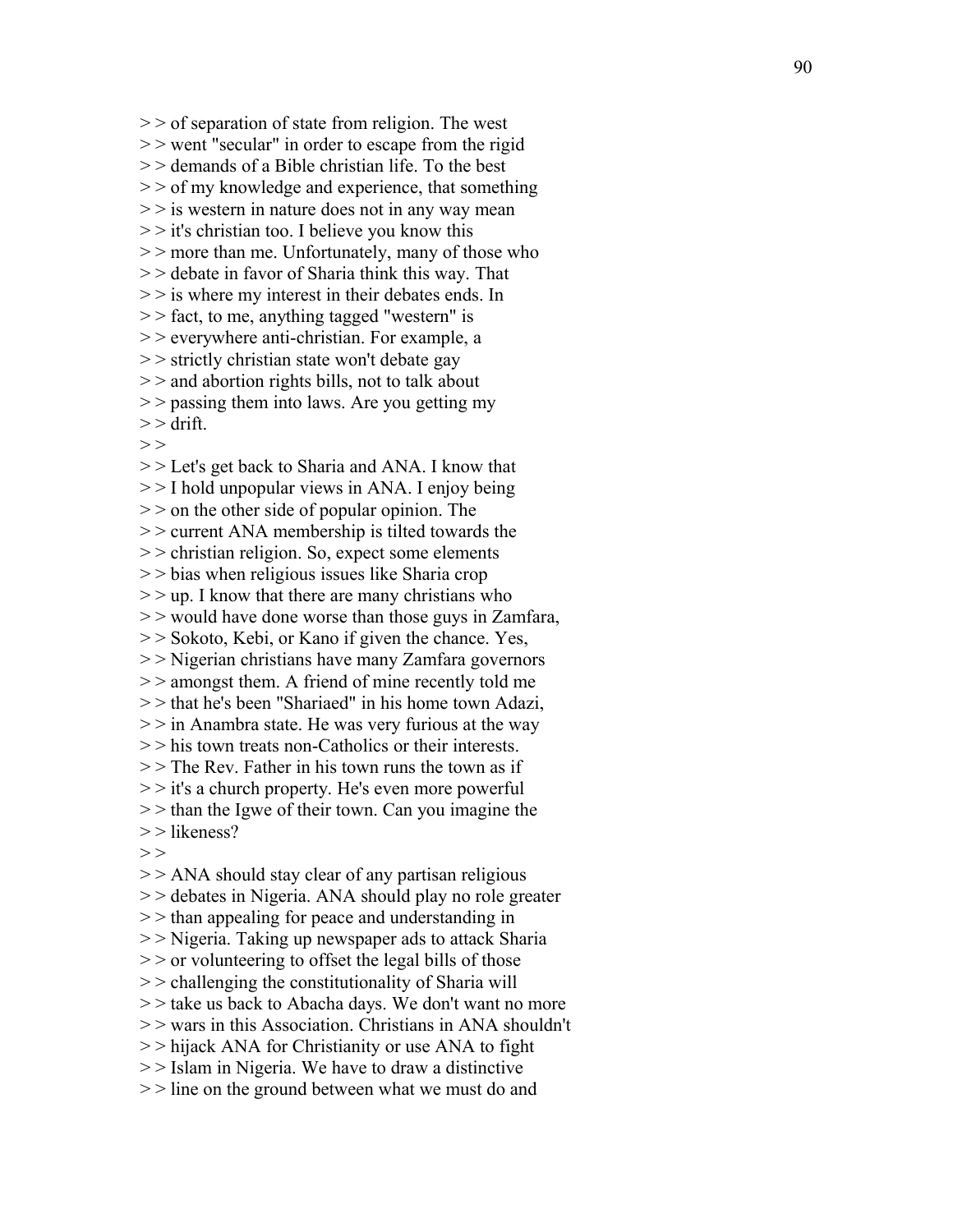$\ge$   $>$  what we must not do. We have staretd again.

#### $>$

- $\geq$  > Religion is a personal thing. I wonder why this
- $\ge$  is yet to sink into the heads of many of us.
- $\ge$  > Religion is not and should not be made a national
- > > thing, especially in a complex and explosive society
- $\ge$  as Nigeria. Nigeria has stayed relatively peacful
- $\ge$   $>$  together for more than three decades without any
- $\ge$  > state religion. This is the kind of message ANA
- > > should be preaching and not to allow herself to

 $\ge$   $>$  be dragged into another unfruitful war in Nigeria.  $>$ 

- $\ge$   $>$  Wiebe, please allow me to disagree with you again.
- $>>$  You tend to say that "the Sharia issue can open
- $\geq$  a door for debate about the role of religion in

 $\ge$  >  $\ge$  African politics." I counter by saying that Nigeria

 $\ge$  > should not serve as the experimental guinea pig.

 $\ge$   $>$  The cost is very high. Although Nigerians pretend

 $\ge$   $>$  to be religious, the truth of the matter as far as

 $\ge$  > I'm concerned is that Nigerians, both christians

 $\ge$  > and moslems, pay lip service to their religions.

 $\ge$   $>$  We pretend a lot. We are very immoral, unethical,

 $\geq$   $>$  corrupt, and are without dominating sense of justice

 $>$  or fairplay.

 $>$ 

 $\ge$  > In a country where millions are hungry and starving

> > to death, where millions are dying of malaria, aids,

 $\ge$  > and other preventable water-borne diseases, where

- > > nothing that keeps life going works, what preoccupies
- $\ge$   $>$  both the leaders and the led is religious showmanship
- $\ge$  > and grandstanding. Is something not wrong with a
- $\ge$  > people like this? Does any person serve religion
- $\ge$  >  $\ge$  at a dinner table? Someone should tell those leaders
- $\ge$   $>$  of ours at home that they should dump religion into
- $\ge$   $>$  the Atlantic or Lake Chad and concentrate in making
- $\ge$  > life more meaningful to the Nigerian people. Right
- $\ge$  > now, life has no meaning to more than 95% of people
- $\ge$   $>$  in Nigeria. Life has no shelter in Nigeria. Life
- $\ge$  is gone from Nigeria. Religion won't put back life
- > > into Nigerians. Good governance will.

 $>$ 

> > ANA should join in efforts, support efforts, or

- $\ge$  > initiate efforts that will put life back into
- $\ge$  > dilapidated Nigerians at home. To me, that's
- $\ge$  > what pleases God.

 $>$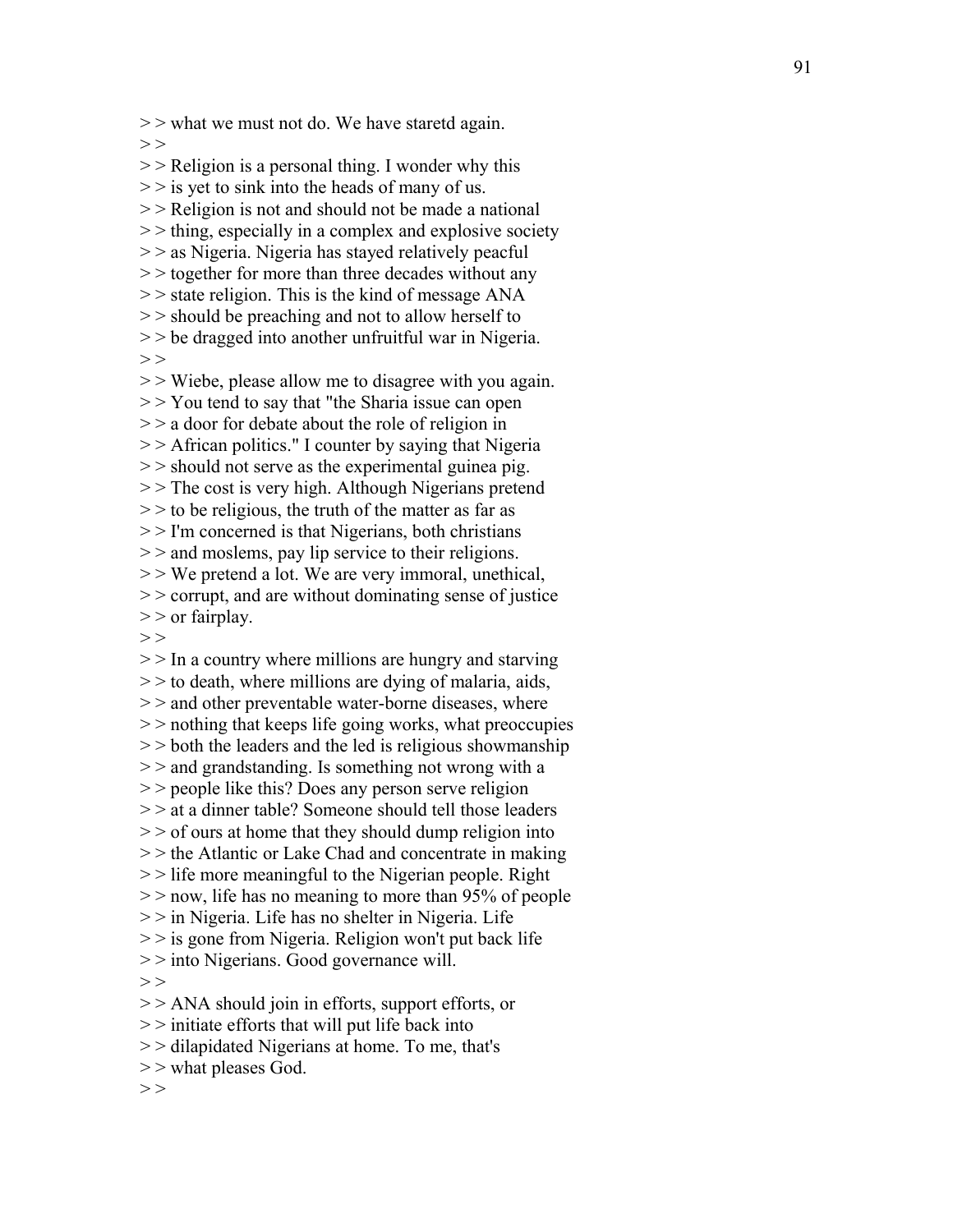- $\ge$   $>$  Wiebe, see you again when when the constitutional
- $\ge$  > challenge of Sharia begins. That's what I have
- > > been waiting for. That's democracy in action.

 $>$ 

- $>$  Farewell
- $>$
- $>$   $\geq$   $\geq$   $\geq$   $\geq$   $\geq$   $\geq$   $\geq$   $\geq$   $\geq$   $\geq$   $\geq$   $\geq$   $\geq$   $\geq$   $\geq$   $\geq$   $\geq$   $\geq$   $\geq$   $\geq$   $\geq$   $\geq$   $\geq$   $\geq$   $\geq$   $\geq$   $\geq$   $\geq$   $\geq$   $\geq$   $\geq$   $\geq$   $\geq$   $\geq$   $\geq$   $\geq$
- $>$
- $>$
- $>$  --- Wiebe Boer  $\leq$ mai\_gona@hotmail.com> wrote:
- $\ge$  >  $>$  It does no good for Nigeria for an organization like
- $>>$  ANA to come out being
- $\ge$   $>$   $>$  so hostile to Sharia law, especially when you
- $\ge$  >  $>$  consider that if we are
- $\ge$  >  $>$  representing Nigerians, then we should also
- $\ge$  >  $>$  represent the Muslim view even
- $\ge$   $\ge$   $>$  if that view is not well represented within this
- $>>$  body.
- $>>$
- $\ge$   $>$   $>$  To the average Muslim, the so-called secular state
- $\ge$  >  $>$  system which governs
- > > > Nigeria is a Christian state system since it comes
- $\ge$  >  $>$  from the West. Whether
- $\ge$   $\ge$   $>$  that is true or not is not the issue, because that
- $\ge$   $>$   $>$  is the perception. From
- $\ge$   $\ge$   $>$  that context, it would seem perfectly fair that
- $\ge$   $>$   $>$  Muslims should be allowed to
- $\ge$   $>$   $>$  have Sharia law if they want since Christians
- > > > already have a Christian legal
- $\ge$  >  $>$  system in place. Contrary to what conspiracy
- $\ge$  >  $>$  theorists might think, I do
- $\ge$   $\ge$   $>$  not think that Sharia is an organized plot to
- > > > destabalize Nigeria. It is
- $\ge$   $\ge$   $>$  the attempt by Muslims to come to terms with the
- $\ge$  >  $>$  fact that African
- $\ge$   $>$   $>$  governments have been unable to create state systems
- $\ge$   $>$   $>$  that really address the
- $\ge$   $>$   $>$  huge importance of religion in African life.

 $>>$ 

- $\ge$  > > If we look at if from this perspective, the Sharia
- $\gg$  >  $>$  issue can open a door for
- $\ge$   $>$   $>$  debate about the role of religion in African
- $\ge$   $>$   $>$  politics. All the hostile talk
- $\ge$   $>$   $>$  only makes the potential conflict worse. We should
- $\ge$   $>$   $>$  call for dialogue not
- $\ge$  >  $>$  revenge if we really want to find a way forward.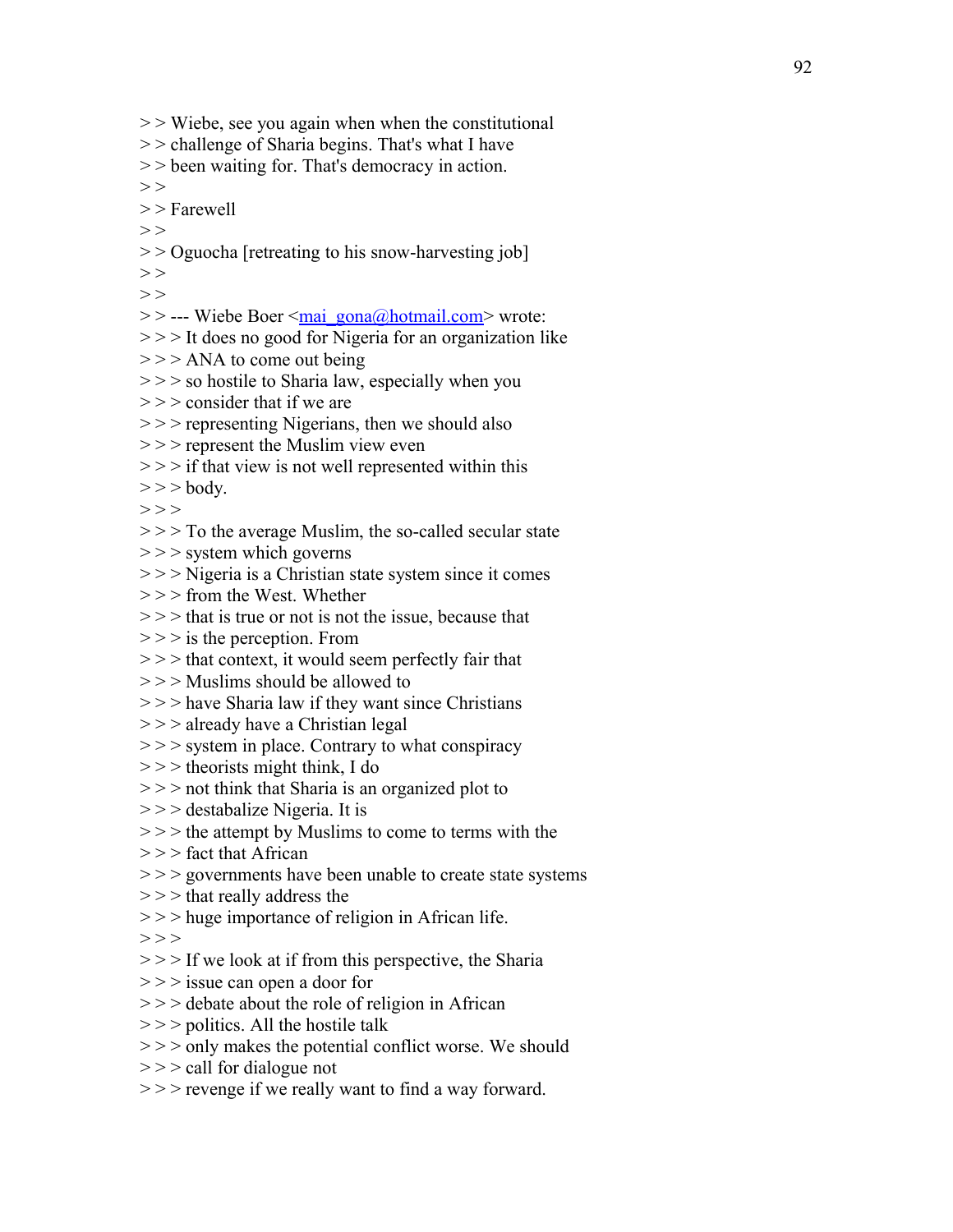```
> >>> Yours,
> > > Wiebe
>>> >
```
# ==========xxx

Subj: Religion Violence Speech Date: 3/20/00 9:17:17 AM Pacific Standard Time From: [mccaind@unijos.edu.ng](mailto:mccaind@unijos.edu.ng) (Danny McCain) To: [RonRice7@aol.com](mailto:RonRice7@aol.com)

### Ron,

Greetings.

Thanks a lot for sending out the religion violence email a couple of weeks ago. Our email system is up and going. However, here is another smaller little follow-up of that piece. It is an extemporaneous speech I made to the students of the religious studies department. Read it and if you think it is something that the people who read the first piece might be interested in, go ahead and send this out. If you don't think that it is worth cluttering up the email boxes, you know what to do with it. Thanks for your willingness to do this for me.

Grace and Peace!

# Danny

PS: Things are reasonably quiet right now. However, there are many rumors floating around. One which was reported in the Tell of this week says that some Northerners had plotted a major offensive against any southerners in the North last Friday which would have been devastating. All roads to the South would have been blocked. A major propaganda piece was going to be published on the same day in one of the national newspapers which would say, "Easterners rise up and kill 2000 Hausas." The headlines of the paper were already printed and published in the magazine. However, the plot was uncovered and thwarted. Also, a group of Niger indigenes were found camping just north of Jos a week or so ago and, after interrogation, confessed that they were sent there to kill and destroy. One thing is almost totally certain. The whole crisis was deliberately provoked by people for political ends. It was a conscience attempt to destabilize or at least embarrass the government. The most sinister rumor is that the wealthy Northern Muslims sparked the crisis with the hopes that the government would send in the army and kill a lot of the Muslim "mercenaries" (people from Niger and these almajari beggar children and other unemployed people who hang around the market) who had been brought in for the crisis. This would make the people of the North unhappy with the government and vulnerable to other kinds of religious manipulation. So we believe that somehow God is protecting us through all of this and that, in the end, God will be glorified.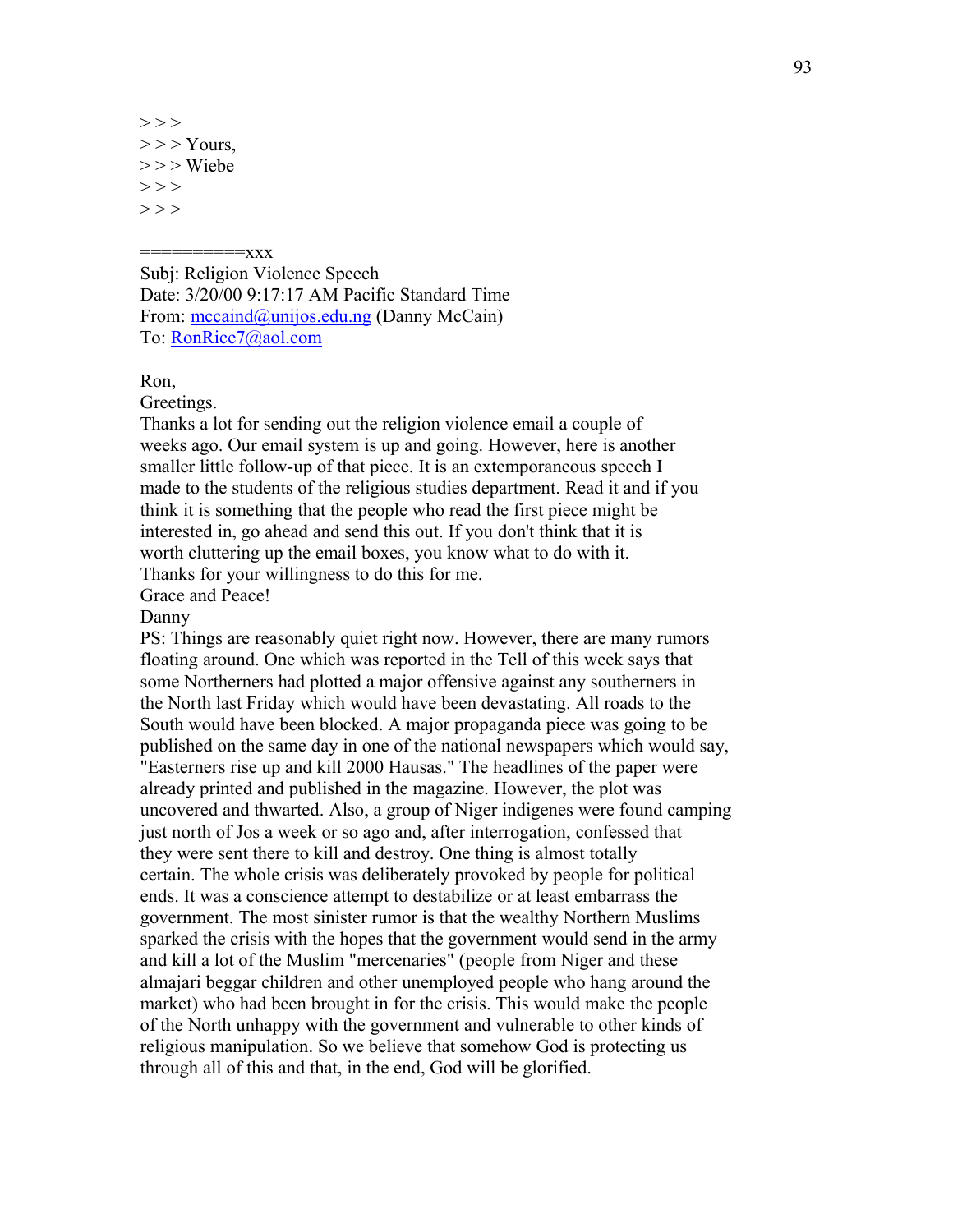# A SPEECH TO CHRISTIAN AND MUSLIM STUDENTS AT THE UNIVERSITY OF JOS, MARCH 10, 2000 BY DR. DANNY MCCAIN

Two days ago, one of my students gave me an invitation to attend a welcome ceremony for the new students entering the Department of Religious Studies at the University of Jos. In our department we have degrees in both Christian studies and Islamic Studies. The meeting was supposed to start at 10:00 this morning and our head of department had agreed that we would have a lecture free period during that time. Unfortunately, I could not be there for the whole programme because I had to attend and speak at a conference of the Christian Religious Knowledge teachers of Plateau State. I told the president of the Religious Studies Students Association (RSSA), the sponsoring body, that I would try to come but would be late.

The programme was nearly over by the time I got there around 12:30 PM. There were about 150 students present. I came in and sat on the back row but was quickly spotted by one of the student leaders. A lecturer can never sit on the back row of an African function. I was then taken to the high table and sat next to the HOD (head of department). The HOD was making his speech at the time I got there. I was brought a soft drink and some small fried bread type of refreshments.

Ever since my student had informed me of the meeting and invited me to the ceremony, I had been thinking that I would like to address all of our religious studies students. It would give me an opportunity to say a few things that I had been thinking about and wanted to say to someone. So as I was being given my refreshments I told one of the students in charge that I would like to say a few words. This is always in order at these functions. There is usually a section called "advices" in the program where senior people can advice the junior ones. I think we were already past that point in the program when I got there but the RSSA president explained to the group that he was inserting one more item in the program. He then welcomed me and gave me the opportunity to address the students. The following is a summary of the extemporaneous speech I made to them.

Good morning, students of the department of religious studies. I am happy to be with you on this special occasion. There are two important things that I would like to say to you.

First, I believe that the department of religious studies is the most important department in this university. Do you want to know why I believe this? I believe this because what you are learning and what you will be doing and teaching in the future is related to the moral foundation of this country (applause).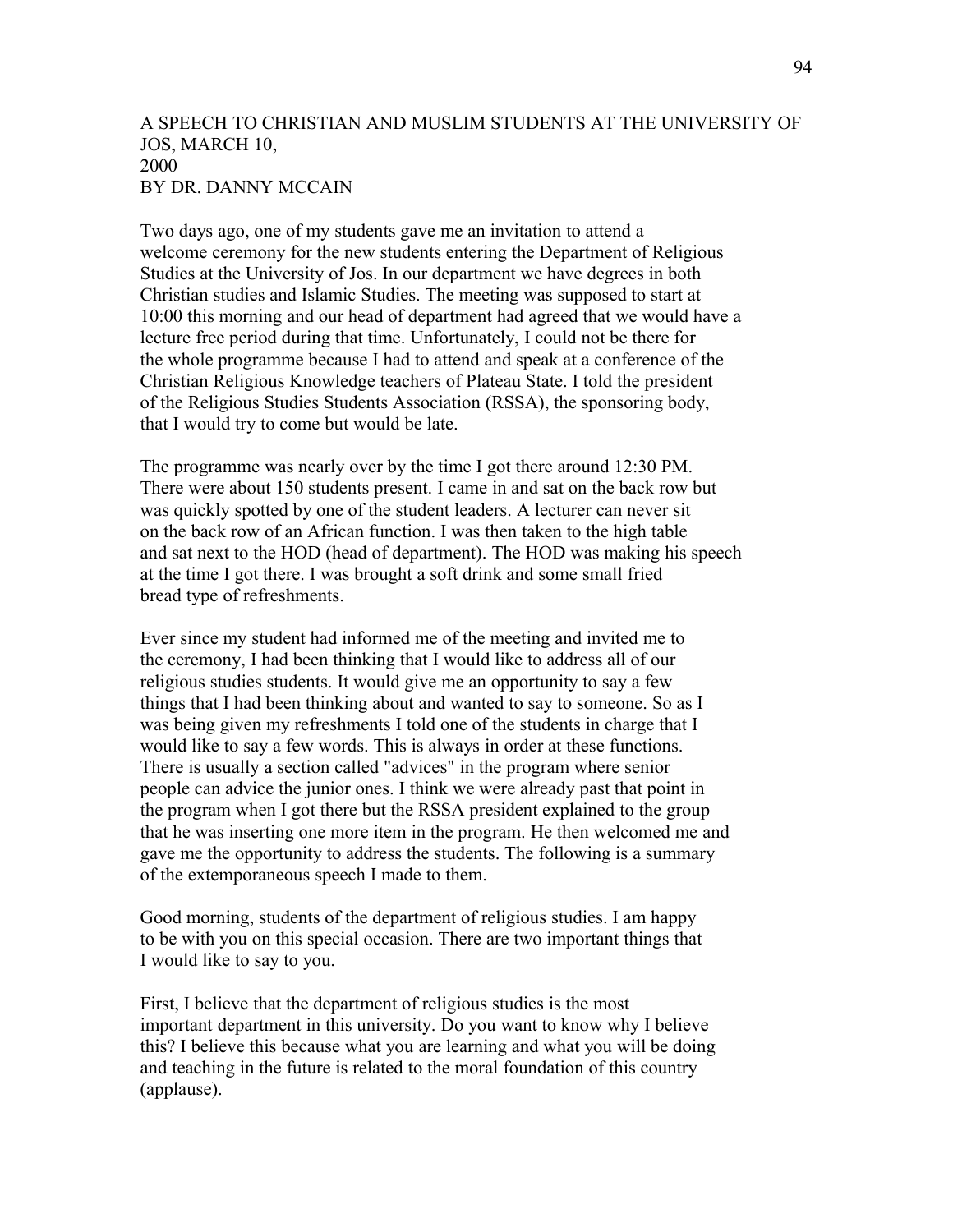We hear a lot about infrastructure building in Nigeria these days and we need a lot of work on our infrastructure. As you can see the electricity is not functioning in this building right now. However, I did not come to this country to work on that kind of infrastructure. I have no interest in being a part of the department of geology and mining. They do important work related to the natural resources in this country but that is not for me. I am not interested in being part of the law faculty. They specialize in getting crooks out of prison (laughter). I am not interested in being part of the medical school although they are doing much to help alleviate suffering and pain in this country. Many of these people are working on things related to infrastructure. However, you who are studying religious studies are working on the moral infrastructure, and, as for as I am concerned, that is the most important kind of infrastructure.

If we build a very strong nation with very good roads and a good water system and other things but ignore the moral infrastructure, the whole thing will eventually collapse. An example of this is the former Soviet Union. This was a nation, which officially professed atheism. However, if there is no God, then there are no moral absolutes. And if there are no moral absolutes, every man will do that which is right in his own eyes. This will lead to chaos and the nation will eventually collapse as did the Soviet Union.

I do not believe I have to tell you that the morality of a nation comes from its religion. Therefore, if we do not teach our people their religion, they will not have a good foundation upon which to build their morals.

I have heard what was said a few minutes ago about the graduates of our department going out to become bank officers and customs officials. That may happen at times but my prayer is that all of you will go out from this place and be teachers of the Word of God. You should be proud that God has entrusted to you the privilege of having a greater understanding of sacred scriptures and teaching this knowledge to those who do not know it as well as you.

And, now, there is a second thing I would like to talk to you about. How many of you are Christians? (About two-thirds of the students raised their hands.) I am sorry to say that during the last two weeks, the founder of your religion, Jesus Christ, has been greatly disgraced and humiliated. People have gone out and, in the name of Jesus Christ, have killed Muslims and destroyed their places of worship. This is a disgrace to all who call themselves Christians. Jesus Christ was abundantly clear about these issues. He taught us to love one another and he taught us not to use violence in our lives. When Christians in Kaduna and Aba and Owerri took to the streets and killed Muslims, they were not acting as Christians. The Kaduna crisis was a very sad day for Christianity.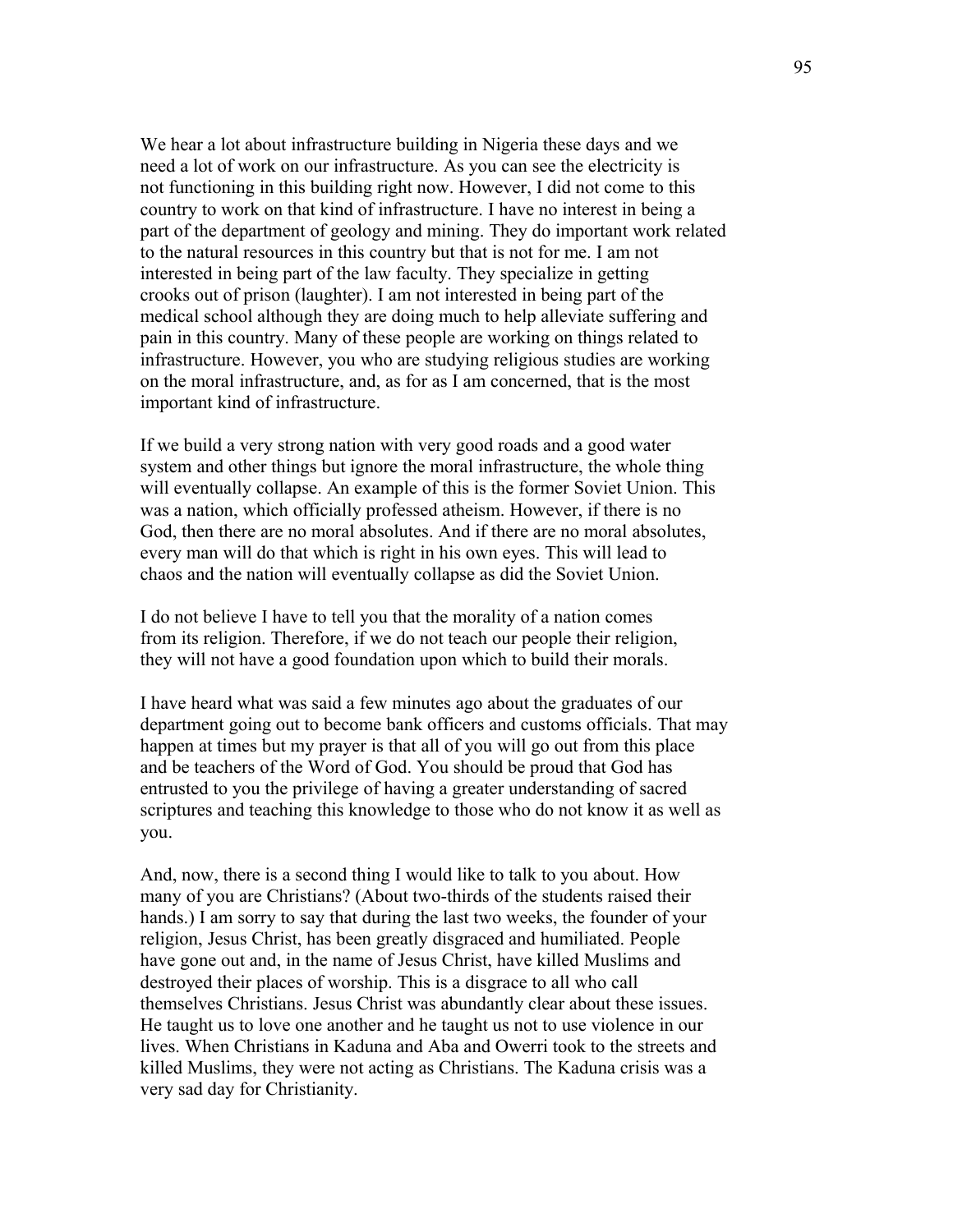And, now, how many of you are Muslims? (about one-third raised their hands. It was quite obvious from their clothes who they were). With all due respect, during the last two weeks, the prophet Mohammed and the religion he taught have been greatly disgraced and abused. People in the name of the prophet and in the name of Allah have taken to the streets to kill Christians and burn churches. I don't know as much about the Holy Koran as I do about the Bible but my Muslim friends tell me that Islam also teaches against violence of the kind we witnessed two weeks ago in Kaduna. How could good Muslims go out and kill people who are following other sacred scriptures? This is not what your sacred scriptures teach nor is this what has been practiced by serious Muslims. Your religion has been greatly disgraced by this small radical group of people who have perpetuated this violence.

This is a shame for all of us. Both of our religions teach peace. Both of us claim to worship God. Both of us study sacred scriptures. And then our people turn and fight and kill and burn and destroy. This is a very sad day in Nigeria.

And, now I want to be very practical and say two important things. First, you have the rare privilege of studying here at the University of Jos in a department of religious studies. You will observe that we do not have a department of Christian studies and a department of Islamic studies but a department of religious studies. I believe that God has allowed you to be here so that not only can you learn about your religion but also you can learn about the other religion. We are not like those people who killed each other in Kaduna and Aba. We are people who love and understand each other.

I am calling on you, the students in this department, do not separate yourselves from one another in your little religious groups. I am encouraging you to make friends with those who are of a different religion. You Muslims need to become friends with the Christians and you Christians need to become friends with the Muslims. You need more occasions like this where you can come together and have fellowship. You need to visit one another in your hostels and attend other social occasions together. God has given you the privilege of becoming friends with those of another religion. Is that a sin? Does Islam teach that is wrong to become friends with Christians? (the Muslims all shook their heads from side to side).

You are not always going to be students in this university. One of these days, some of you are going to be on those big seats in Abuja and other places. Perhaps one of you will be the head of state and one of you will become the minister of education (smattering of applause). And when you get on those big seats and there are crises similar to what we have witnessed, you will have friends on the other side of the religious fence and you will know enough to be able to steer us away from what we have experienced during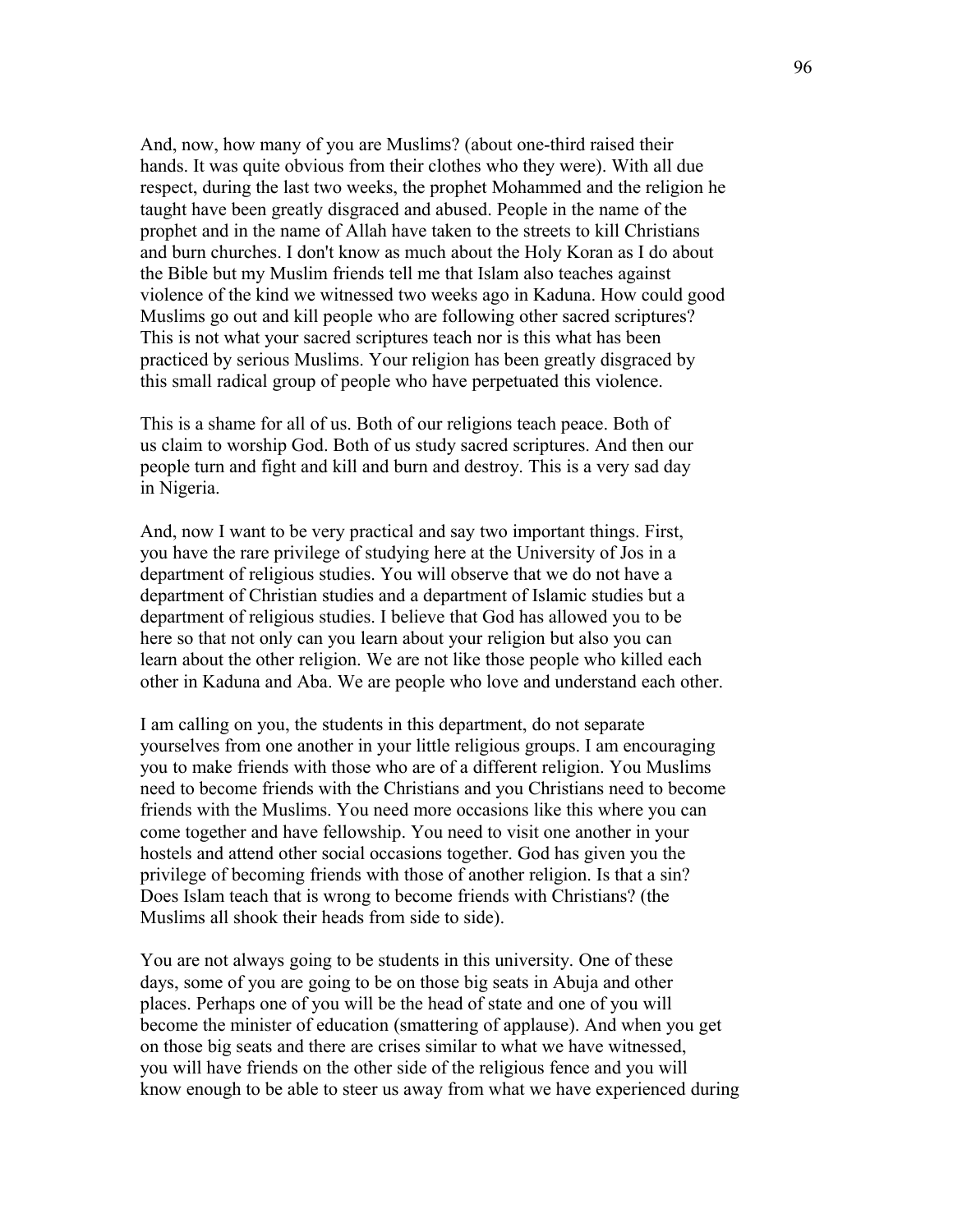these past two weeks. I pray that your generation will be more capable of avoiding these crises and listening to one another than this present generation of leaders has been (applause).

And there is one more thing. When you leave this place, you are also going to have a big responsibility. Whether you like it or not, you are no longer a laymen in your religion. You Christians may not be a deacon or an elder in your church and you Muslims may not be a mallam or a sheik. However, you know more about your religion than the average person does. And for the rest of your lives, wherever you go, whether you are working in a bank or doing something else, your friends and relatives are going to be looking to you for information about their religion. And it will be your responsibility to tell your friends and relatives the truth about what your religion teaches. Jesus Christ said, "To whom much is given, much is expected." God has given all of you the wonderful opportunity to study your religion. The question is: What are you going to do with that knowledge?

Although you know I am a Christian, I do not speak to you as a Christian or as a Muslim today. I speak to you as your elder brother and I plead with you that you not allow this violence to touch you and the Department of Religious Studies. I call on the leaders of this organization to create some kind of rally or march or other public demonstration in which Muslims and Christians march around this campus, arm in arm, declaring to everyone on this campus that there is no religious crisis at the University of Jos. It is my prayer that the kind of relationship we have here at the University of Jos can be a good model for the whole country.

In fact, there should be a spirit of cooperation between us. Do you see those papers lying on that table? I brought those with me to give to Dr. Yahaya. He and I have been working together on a faith-based AIDS awareness programme for the state government. You probably know that AIDS is killing us here in Africa. And you also know that the activities that spread AIDS are considered wrong by both Christians and Muslims. Though we might disagree on some things, we Christians and Muslims have no disagreement on how we should practice our sexuality. The Bible and the Koran both teach us that we should abstain from sexuality before we marry. And the Bible and Koran both teach us that we should not commit adultery after we are married. Is that not true? (Both Muslims and Christians nodded their heads or responded verbally that it was true.) Dr. Yahaya and I are working together on this project but I don't think that the cooperation in this department should be limited to the academic staff. I believe that God would be pleased if all of us loved one another and cooperated together in those areas where we can cooperate.

I think you for the privilege of saying these few words to you and I pray that we will all take them seriously. God bless you all (much applause).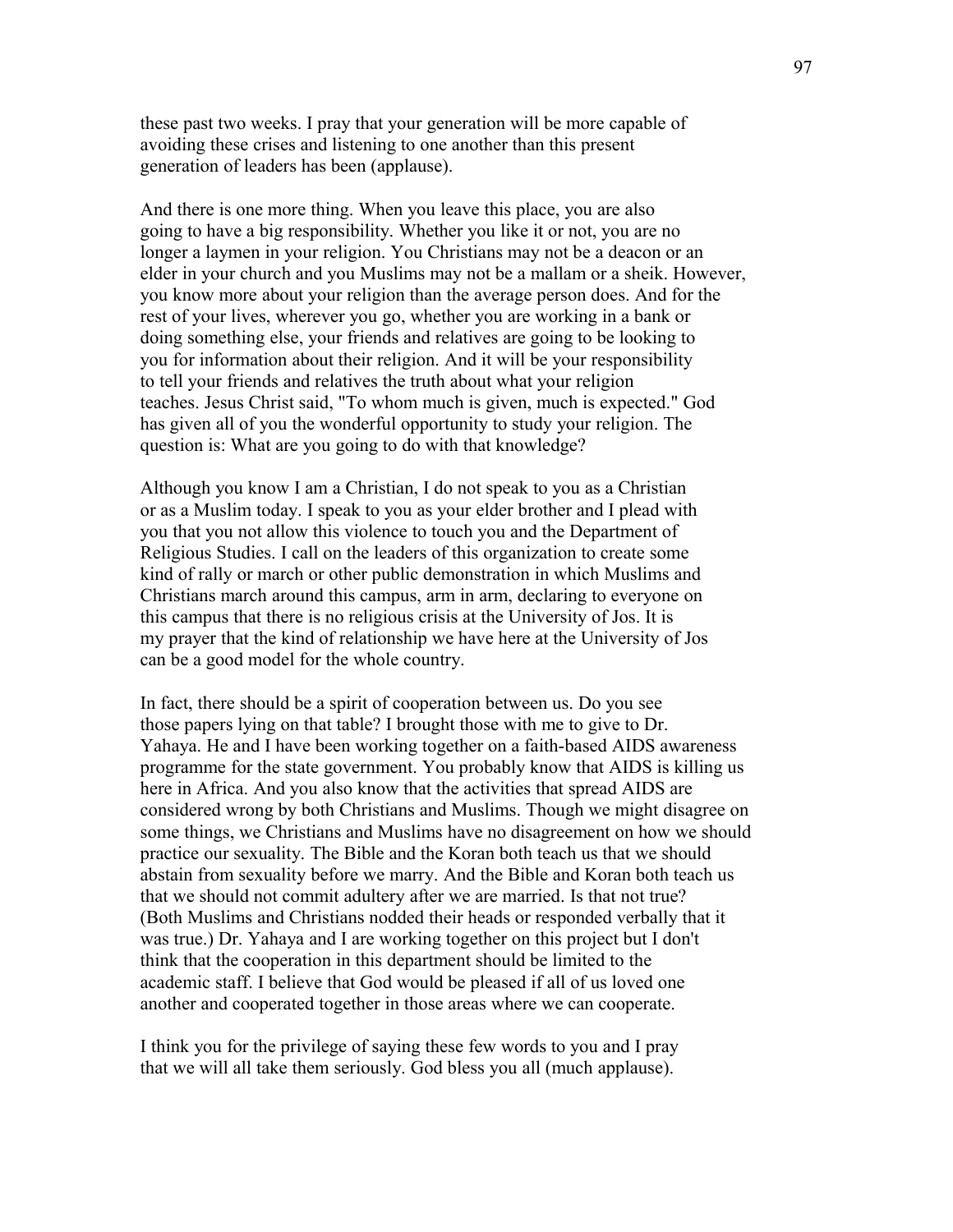After I finished my speech, my colleague, Dr. Yahaya, a teacher of Arabic and Islamic studies in our department, stood up and asked to say a few words. He thanked me for my speech and stated that historically our department had been characterized by friendship between Muslims and Christians and exhorted everyone to make sure that tradition continued. He also strongly warned students about allowing themselves to be manipulated by others who had ulterior motives. I felt like his exhortation was very timely. Also, after that a few students got up and supported what we had said and encouraged everyone to live peaceably.

This was not an evangelistic sermon. However, it was definitely a sermon. I preached it with the same force and passion that I preach other sermons. It is my prayer that God will use my brief words to help those Christians students who may be tempted to get sucked into the violence to stay away from it. I also pray that the Muslim students will also know that what was done in the name of Christ two weeks ago was not really Christian and that my speech will help them to have a more positive attitude toward Christians. Above, all I pray that God was glorified in what I had to say today.

 $=xxx$ 

From: "Nubi Achebo" [<kitua@rocketmail.com>](mailto:kitua@rocketmail.com)

Friday, March 10, 2000

The unravelling of Buhari

Buhari: Taking a statesman in full measures

As Major-General Muhammadu Buhari (rtd) himself put it, he was only speaking "innocuously" as a Moslem, a former head of state and a Nigerian. But that "innocuous statement" has ballooned into a big "gaffe" or so it seems, as many Nigerians are at pains to reconcile Buhari the patriot of days gone by and Buhari the champion of a narrow eligious and ethnic cause. Staff Reporter DIANAM DAKOLO writes on what we have called the unravelling Muhammadu Buhari, the once proncopled, nationalistic, no-nonsense Nigerian leader!

FOR the tortured souls tht hanker after conciliation in teh aftermath of the February 21-23 savage confrontations in Kaduna State, the assurances by Emirs and Chiefs of the 19 Northern states, in Abuja, on Monday, must have been profoundly refreshing.

Not so, however, when former Head of State Major-Gen. Muhammadu Buhari (retired) broached the contentious Sharia issue on the Hausa Service of the Britich Broadcasting Corporation (BBC), last week.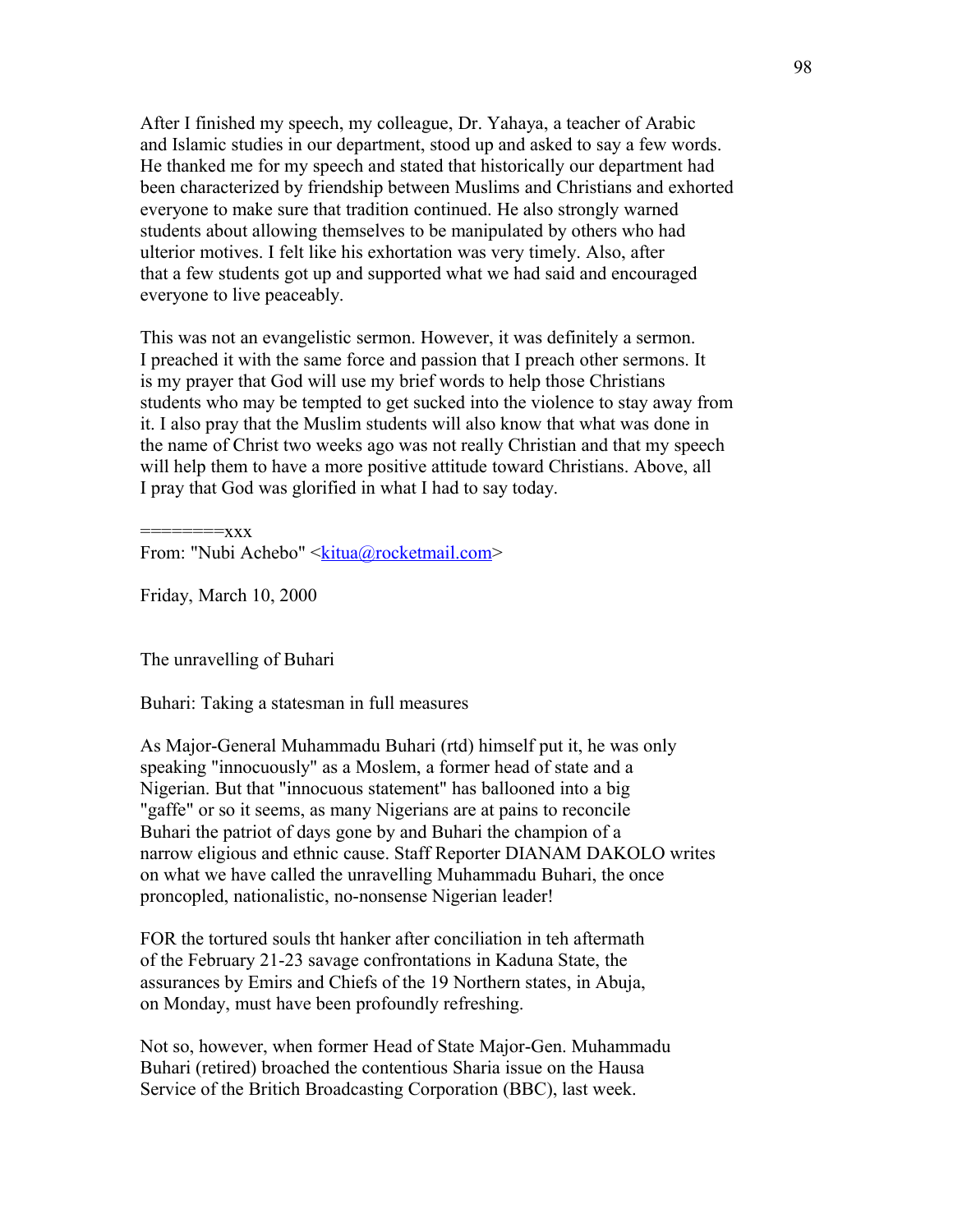He jolted Nigerians and the international community when, after duly participating in the National Council of States deliberations on the nation's security situation, February 29, he affirmed the right of Governors of pro-Sharia states to adopt the Islamic legal code as state law.

"Since it is the hands of the Moslems that they will amputate in the event of conviction, and we are the ones that will be stoned to death, we have agreed since it is our religion," he asserted in defence of the pro-Sharia governors.

Buhariu argued that "Government has a duty to protect Moslems wherever they are, rather than deploying soldiers and policemen to the street to go and shoot them, because what they have done was in line with the constitution of Nigeria. They have not done anything illegal."

And, as if out of spite for Government, he contradicted the claim by President Olusegun Obasanjo and his vice, Atiku Abubakar, that the council lof states resolved to have adoption of Sharia suspended: "It was not true that the council had agreed that the Sharia be suspended," he said.

The spirit was differentg - less abrassive and more propitiatory when the Sultan of Sokoto, Alhaji Muhammadu Maccido, spoke on the subject. Nuances and emphasis of the speech creatively ineterpreted by newsmen, Nigerians sensed "a tacit endorsement of the National Council of States' stand on the vexed Sharia issue".

"The Emirs and Chiefs of the 19 Northern states have met with the President and Vice President at the State House, Abuja, this morning," the Sultan declared, adding "the discussion was horough, frnak and comprehensive".

According to him, "the meeting viewed the events of the last few days with grave concern. They noted that peace and stability is crucial to any progress and socio-economic development in any nation.

"They theefore resolved to work together to restore normalcy and provide confidence in the unity and brotherhood among the people of this nation".

The tenor was readily comprehensible: the confidence of Nigerians in the unity and brotherhood of all (countrymen), gratuitously shaken in the recurring anarchy in different parts of the country, is to be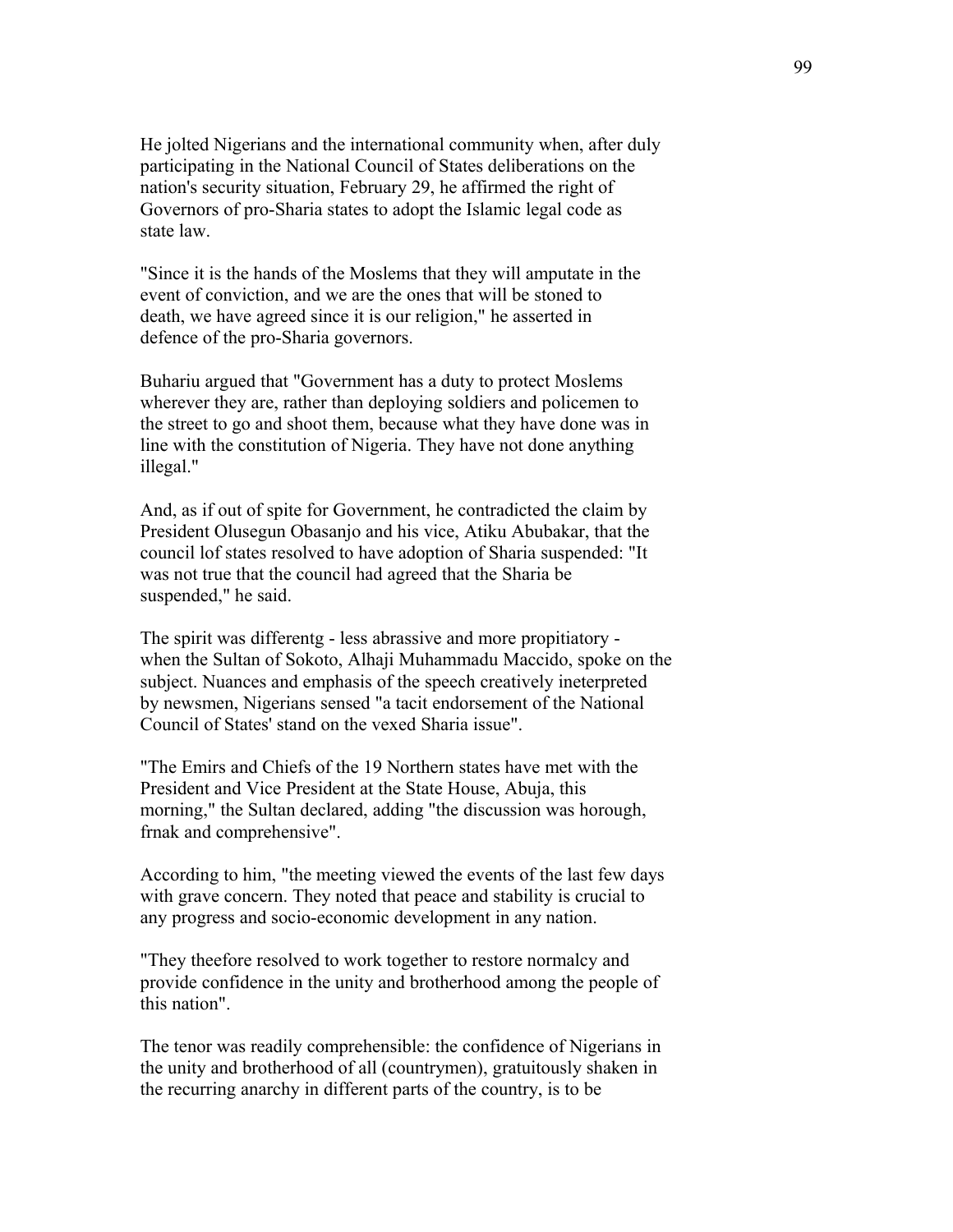restored and reinforced.

So, no mass exodus from Kaduna, Zamfara, Sokoto, Kano, Owerri, Lagos, and elsewhere. And no threats (as from South-East governors) of reassessing anyone's faith in the corporate existence of Nigeria.

A classic display of paternalistic sagacity: the monarchs were able to provide the ree-assurnce Nigerians desperately needed to force ahead as "a people united," with a "a future assured". Muhammadu Buhari, apparently of a different disposition, was thus upsaged.

An enigma - at least to less discerning minds - the immediate past executive chairman of the intrvention agency, the Petroleum )Special) Trust Fund (PTF) has become.

Only last January at the Presidntial Lodge, Sokoto, he spoke as the statesman that some Nigerians were wont to argue he is. He fielded questions ranging from ethnic clashes, religious intoleraqnce to economic management.

"On the negative side is the issue of tribal, religious intolerance which have reared their ugly heads," he enumerated, observing that "these are more frightening than the economic issues".

"These tribal and religious intolerance are very dangerous," the former Head of State emphasised," stating "I wish the government will work harder to stop them in the interest of our country's survival".

"Difficult it really is to reconcile his denunciation of governments .sensitive response to the anarchy in Kaduna with his analysis and suggestions as cited in the last two paragraphs.

True, his March 3 arguments tallied with those of ex-President Shehu Shagari, who declared the National Council of States' resolutions as unconstitutional, and Shagari's erstwhile Transport Minister, Alhaji Umaru Dikko's, urging Sharia-minded Governors to March on with their quest irrespective of the potential ldangers.

Buhari even found allies in the council of Ulamas in Kano State who ordered opponents of the Islamic legal system to quit the area immediately, if they were not prepared to accept its implementation.

But Major-General Buhari - and not the Ulamas as such - has a moral lobligation to defend the constitution. Necessarily, he ought to have ruminated over the argument of a formr Chief Justice of Nigeria, Justice Mohammed Bello - a Moslem who stated a fortnight ago that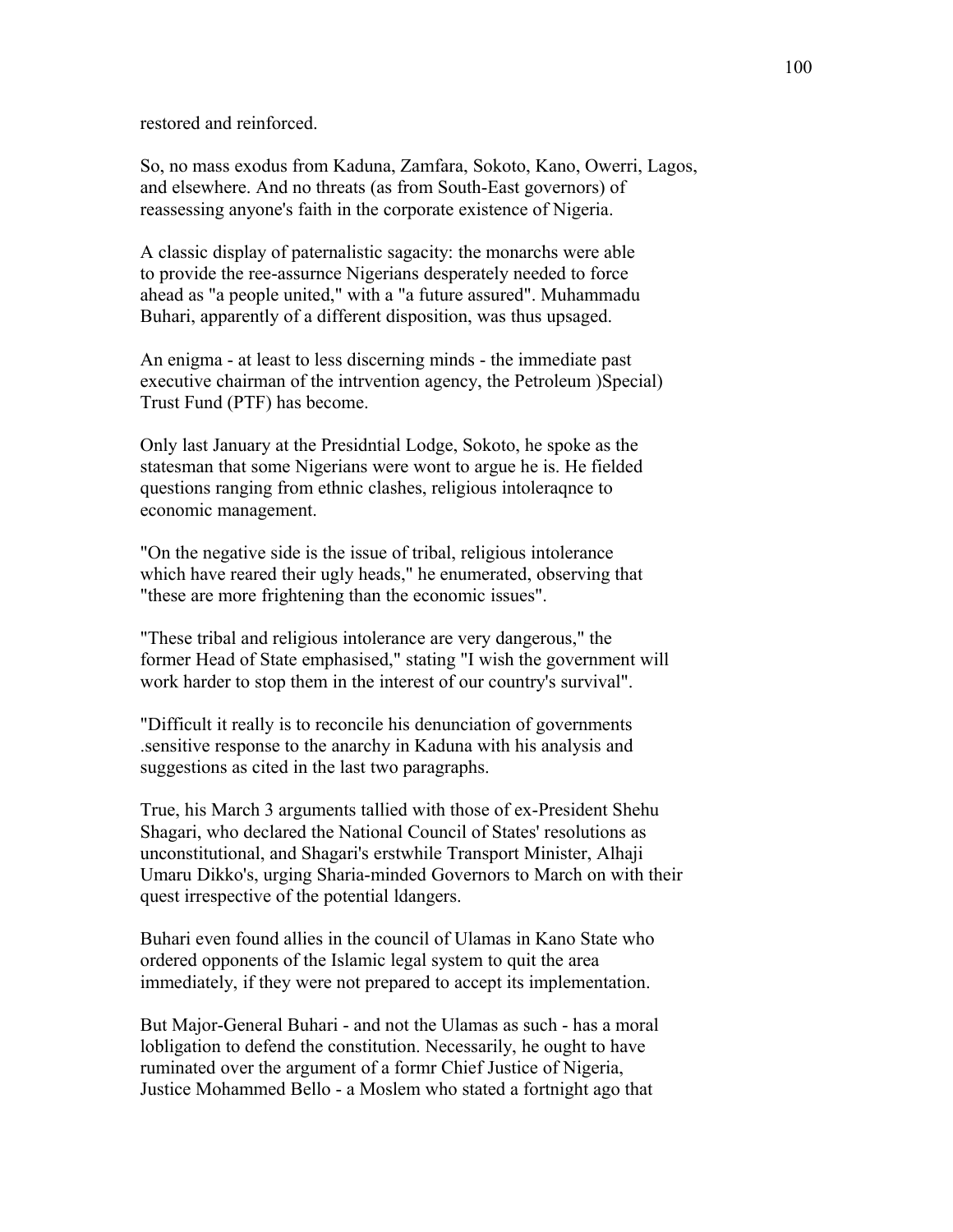full adoption of Sharia was unconstitutional and fraught with danger.

A non-governmental organisation, Northern Youths for Democracy and Justice (NYDJ), which reacted to the out pourings of the pro-Sharia Northerners, did not bother about the Ummah (or Ulamas) - not even with Shehu Shagari, whose romance with late General Sani Abacha speaks volumes.

The group joined issues with the former PTF boss whom it said had "always proferred to be a nationalist who sees the whole Nigeria as his constituency".

In a statement signed by the NGO's coordinator and director of publicity, Malams Umar Fari and Yunana Sokoto, respectively, the body said Buhari's remarks have "forced a change of opinion (perception) of him".

According to them, "we suspect the character of nationalism he (General Buhari) is showing now by refusing to accommodate other views apart from his own political, tribal and religious expression".

The character of Buhari's nationalism is indeed a worth while subject for study by students of contemporary political history. Think of Buhari, the gallant military strongman who exhorted Nigerians to realise they have no other country and must work together to salvage the one that is truly theirs.

And then the Buhari of the draconian, retroactive decrees. The Misellenous Offences Tribunals and the conviction and execution of Batholomew Owoh and company for drug-related offences committed before Buhari promulgated his decree.

Buhari's public officer (Protection Agaisnt false Accusation) Decree No. 4 of 1984, as interpreted by a former Chief Judge of Lagos State, late Justice Adetunji Adefarasin, meant "it was unlawful for the plaintiffs (Guardian Newspapers) to publish any report or statement which is true and which brings or is calculaed to bring the federal military; government or state government or a public officer to ridicule or disrepute".

So, even though Messrs Tunde Thompson and Nduka Irabor of The Guardian, had their facts and story right, ,they were clamped in prison for one year, while their employer was fined N50,000, for publishing their report.

Courtesy of another stringent and anachronistioc legislation, the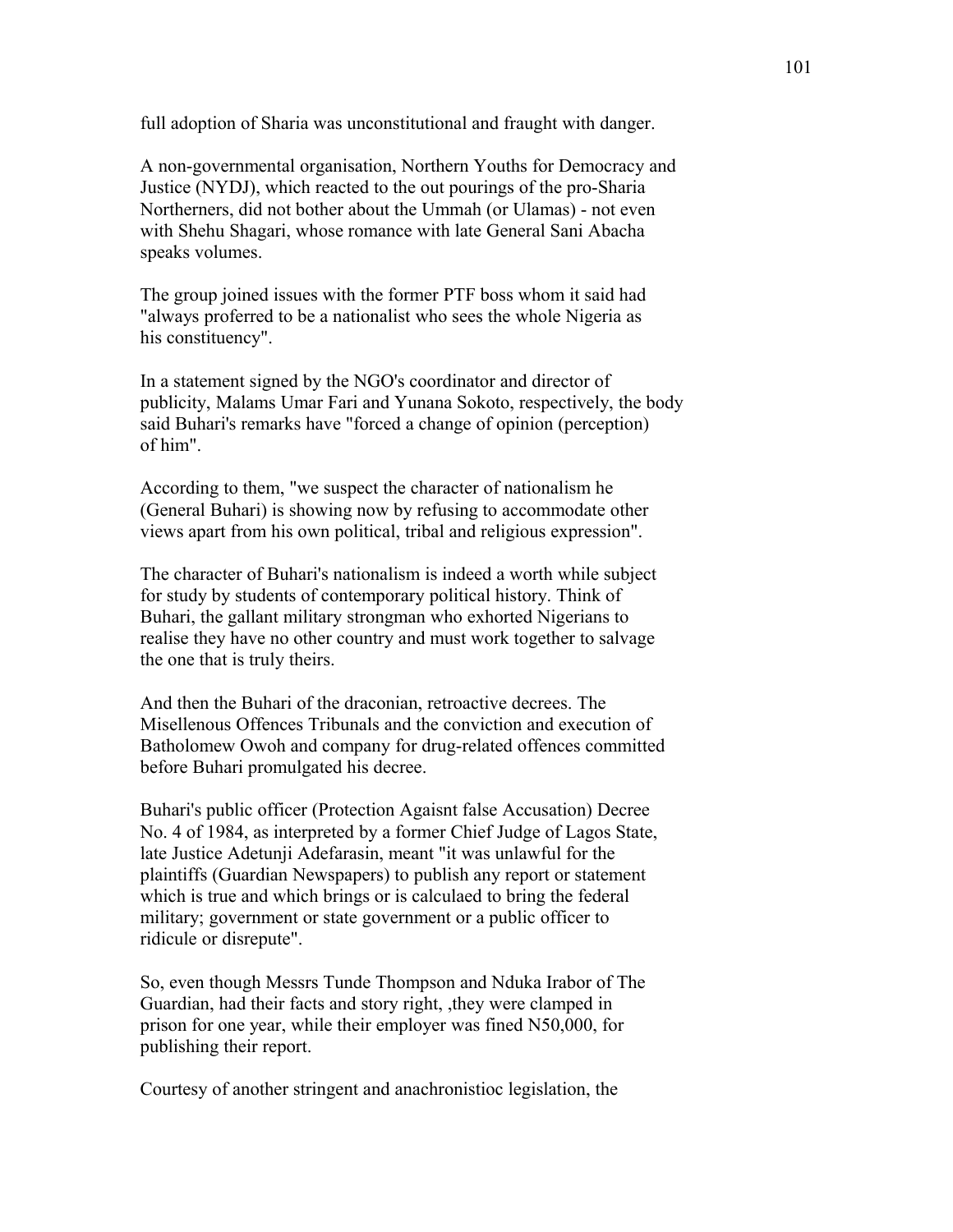state security (Preventive Detention) decree No. 2, Buhari and his agents routinely rounded up perceived opponents of government policies. The victims were held in deplorable conditionsin prisons across the country.

When Buhari's successor, the gaptoothed General Ibrahim Babangida took over in 1985, he caused the then Nigerian Security Organisation (NSO) to open up the dungeons for Nigerians to have an idea of the horror unleashed on Nigerins during the 23 months (January 1, 1984-August 27, 1985) of the Buhari reign.

The streak of sadism in the crusading helmsman of 1984 was evident when his government caused former Ogun State Governor Chief Bisi Onabanjo ,to be removed from his hospital bed at Lagos University Teaching Hospital (LUTH) and incarcerated at Bauchi prison. The ex-governor had undergone a surgical operation four days earlier.

Political historians would also have difficulty reconciling the no-nonsense Buhari assiduously implementing a currency exchange exercise (in 1984) and teh gaping loopholes through which 53 suitcases (believed to be laden with currency notes) arrived at the airport and passed unchallenged to their destination.

As millions of Nigerians, both healthy and indisposed, queued for long hours at banks across the country to have their outlawed legal tendrs exchanged for new ones, reports of rackets in Daura, Katsina State (former part of Karuna State) made the rounds in Lagos and elsewhere.

Daura, accoridng to report, aqlso had a sprawling presidential lodge built, even though it was neither a state capital nor a city of industrial or historical import.

And then the story of import licences and the patron-clinet networks that subsisted a the time. Some accounts said the system of allocation and the abuses were as destructive to the economy as they were in the heydays of the National Party of Nigeria (NPN).

If the NYDJ realised that Buhari ws in charge as Head of State when Nigeria acted foul of international anti-terrorist laws by having Alhaji Umaru Dikko crated and drugged in the United Kingdom for freighting back to Nigeria, perhaps, it would have comprehendd the character of Buhari's nationalism better.

Buhari, the patriot and statesman, took exception to the devious devices employed by the Babangida regime in the execution of the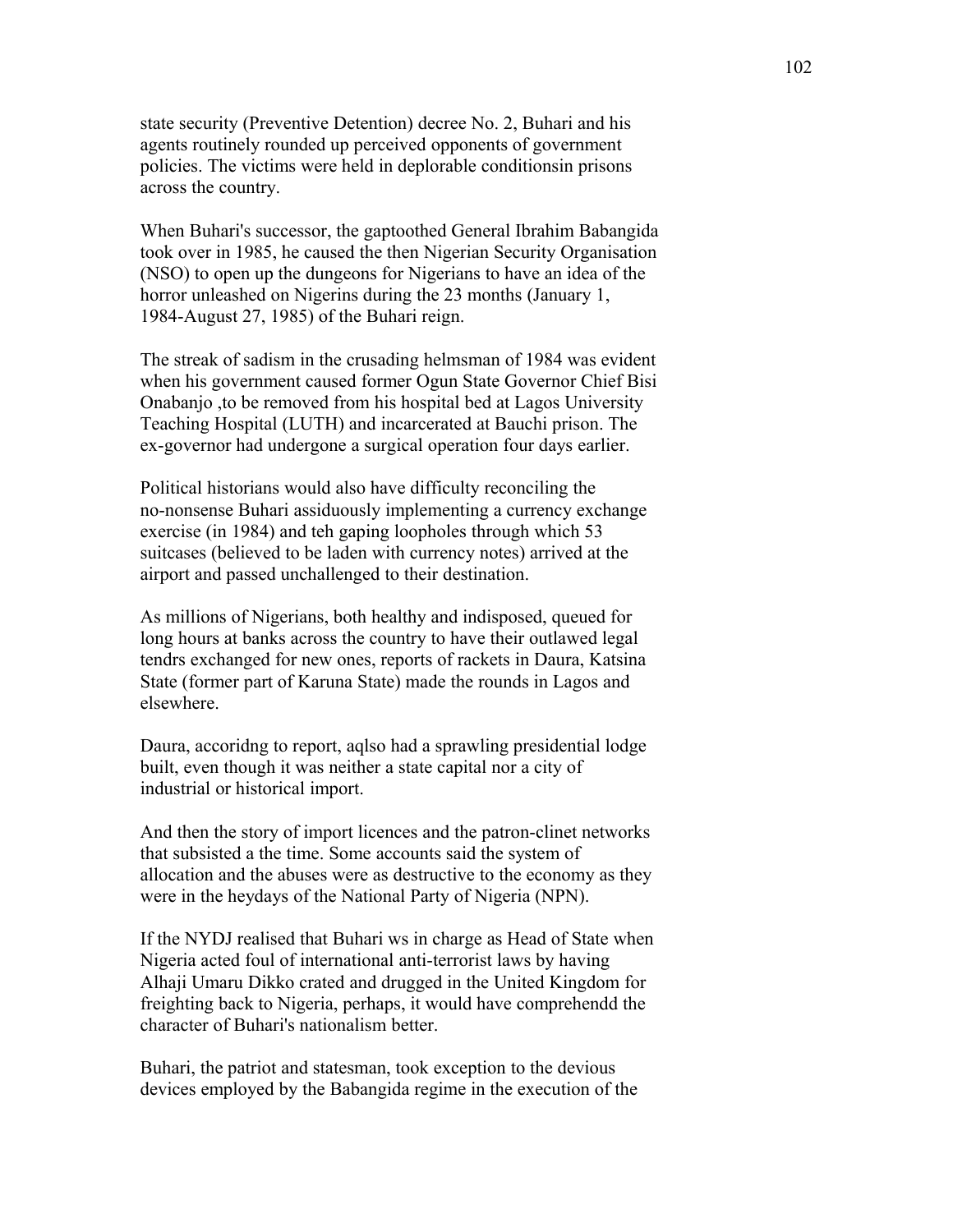planned national elections of 1991. Speaking on the Hausa service of the BBC - forget that it is almost always the Hausa service that hosts him - the former Head of State said there was nothing to guarnatee Nigerians would have free and fair elections.

His words: "Honestly, I am perssimistic. I do not see the elections as free and fair and I will rather not participate". He spoke in June, 1991, but as it turned out, he clearly discerned Babangida's intentions and fore-warned the nation, accordingly.

The Buhari who is forthright was the national leader who, speaking at an Anniversary Lecture at Arewa House, Kaduna in May 1998, berated leaders who were "thieves" and "rogues" amd deserved to be condemned and ostracised. HE said they had "a vicious mindset" that must not be applauded.

------------

----------------

Dan Musa links violence to past leaders' fear of probe

>From Bayo Ohu (Katsina) and

Mohammed Abubakar (Maiduguri)

SECOND Republic Deputy Senate President, Alhaji Mamman Abubakar. Dan-Musa, has blamed the crises in the country on corrupt politicians and past public office holders who are bent on destabilising the present administration to protect their selfish interests.

These are individuals who participated and collaborated with the military in looting the nation's treasury, and so would not like the country to stabilise and democracy to succeed, so that their past evil deeds would not be uncovered.

But he advised the Federal Government to quickly complete the on-going probes and investigations so that those who are guilty would be punished.

According to him, unless immediate steps are taken to punish those who have collaborated to ruin the nation's economy by illegally enriching themselves, "they would continue to use their ill-gotten wealth to sponsor violence and to destabilise the country.

Their tactics, he pointed out, was that if there is confusion and large-scale disorder in the country, the present administration would collapse and the various attrocities they had committed in the past and which the government is investigating, would be swept under the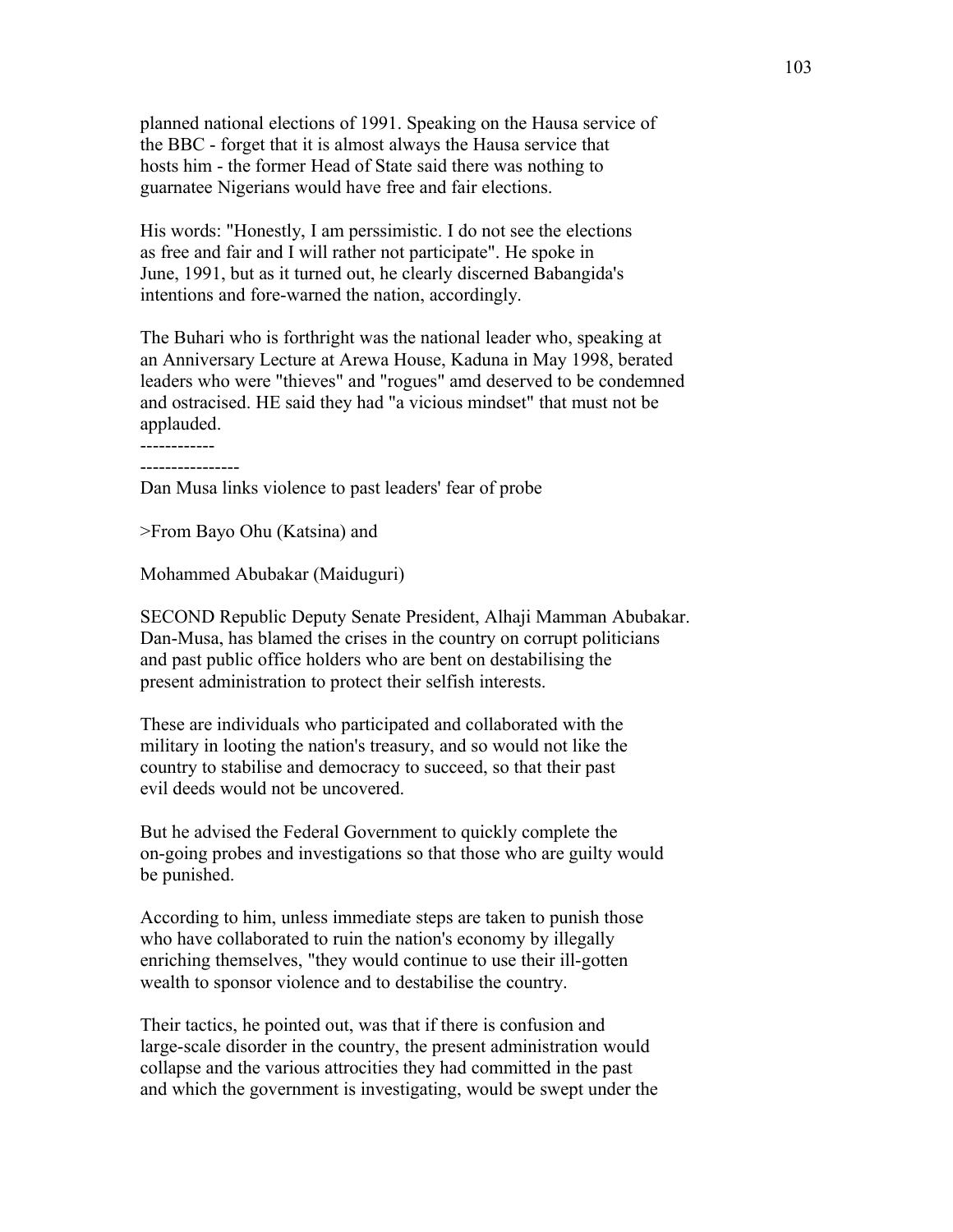### carpet.

Urging President Olusegun Obasanjo to "do everything possible to get at those who have contributed to the woes of the country," he said the President would be naive to expect the enemies of democracy to fold their arms and allow the present democracy to succeed.

He stressed: "It is my belief that those who have vested interests are afraid and not at ease with the happenings in government which they know will soon come after them to account for the sources of their ill-gotten wealth.

"These people are desperate and they could hide under any guise to cause confusion and ensure that the on-going efforts at sanitising the polity do not succeed.

Speaking on the Islamic Sharia law, the former Senator said Alhaji Shehu Usman Shagari and Maj.-Gen. Muhammadu Buhari (rtde), as responsible leaders, could not be deceived by anybody and have the right to voice their opinions on any issue.

He said former President Shagari was right to say that since the National Council of State was not a court of law, it had no constitutional right to dictate to the state governors or compel them to take any particular action, adding that there was no provision in the constitution that the governors should take orders from the President.

He also defended Buhari, saying: "If the issue of Sharia was only discussed at a meeting between the Vice-President Atiku Abubakar and the governors of the 19 northern states, Buhari was right in his assertion "because the vice-president and the governors do not constitute the National Council of State.

Federal Capital Territory Minister Ibrahim Bunu on Wednesday led a high-powered government delegation to Borno State to enlighten the people on the need for peaceful co-existence.

On the delegation were the Senate Minority Leader, Ali Modu Sheriff, Chairman Senate Committee on Foreign Affairs, Abubakar Mahdi, Minister of Inter-Governmental Affairs in the Presidency, Alhaji Ibrahim Kidda, Presidential Liaison Officer (Senate) Kashim Ibrahim and some members of the House of Representatives.

Bunu, who spoke on behalf of the group, expressed the concern of President Obasanjo on the recent skirmishes in some parts of the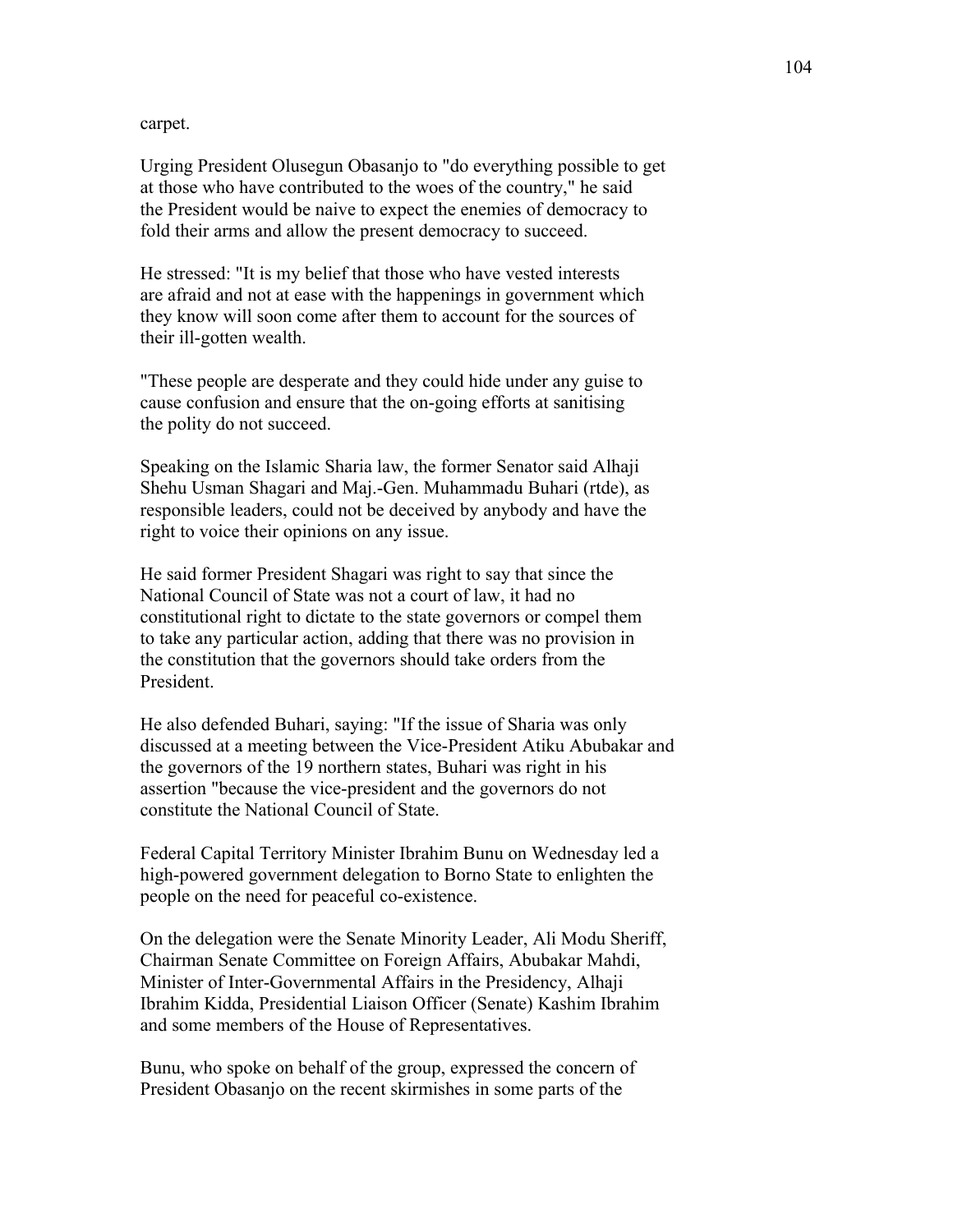country and warned the people against precipitating another civil war.

He cautioned that religious wars consume more victims that civil wars, saying: "So in order to sustain the relative peace in Borno State in view of the disturbances in Kaduna, community leaders and other opinion leaders should concretise on the gains of the earlier peace efforts."

The governor, Male Kachalla, remarked that the recent crisis in some parts of the country was capable of undermining the much-needed development in the country, noting that no development could take place under a chaotic environment.

"I, therefore, urge all to ensure peaceful co-existence. As individuals and groups we have a responsibility to preserve the unity of this country.

"We have established a long standing friendship among our various people. Our communities have become inter-woven as a result of inter-marriages. Huge investments have been made by Igbo, Hausa, Yoruba and other groups in areas outside their states of origin. Therefore, we have no option but to tolerate one another as Nigerians and strive hard for the continuous corporate existence of our dear nation.

Ohaneze meets behind closed doors

>From Sunny Igboanugo, Enugu

-----

A high-level meeting of Ohaneze Ndigbo, a pan-Igbo Cultural and Social Organisation took place yesterday's Enugu, Enugu State, the second in two weeks, in what insiders say was to review developments across the country since their last meeting a fortnight ago.

The group, after that meeting on February 29, told reporters that they would begin a day-to-day appraisal of the situation in the country and would make known their reaction on every account.

Yesterday's meeting was behind closed doors as journalists and non-members were barred. The body's council of elders constituting notable figures of Igbo, and traditional rulers, met upstairs in a one-storey building located at the Government Reserved Area (GRA) Enugu, while the members of the General Assembly waited downstairs.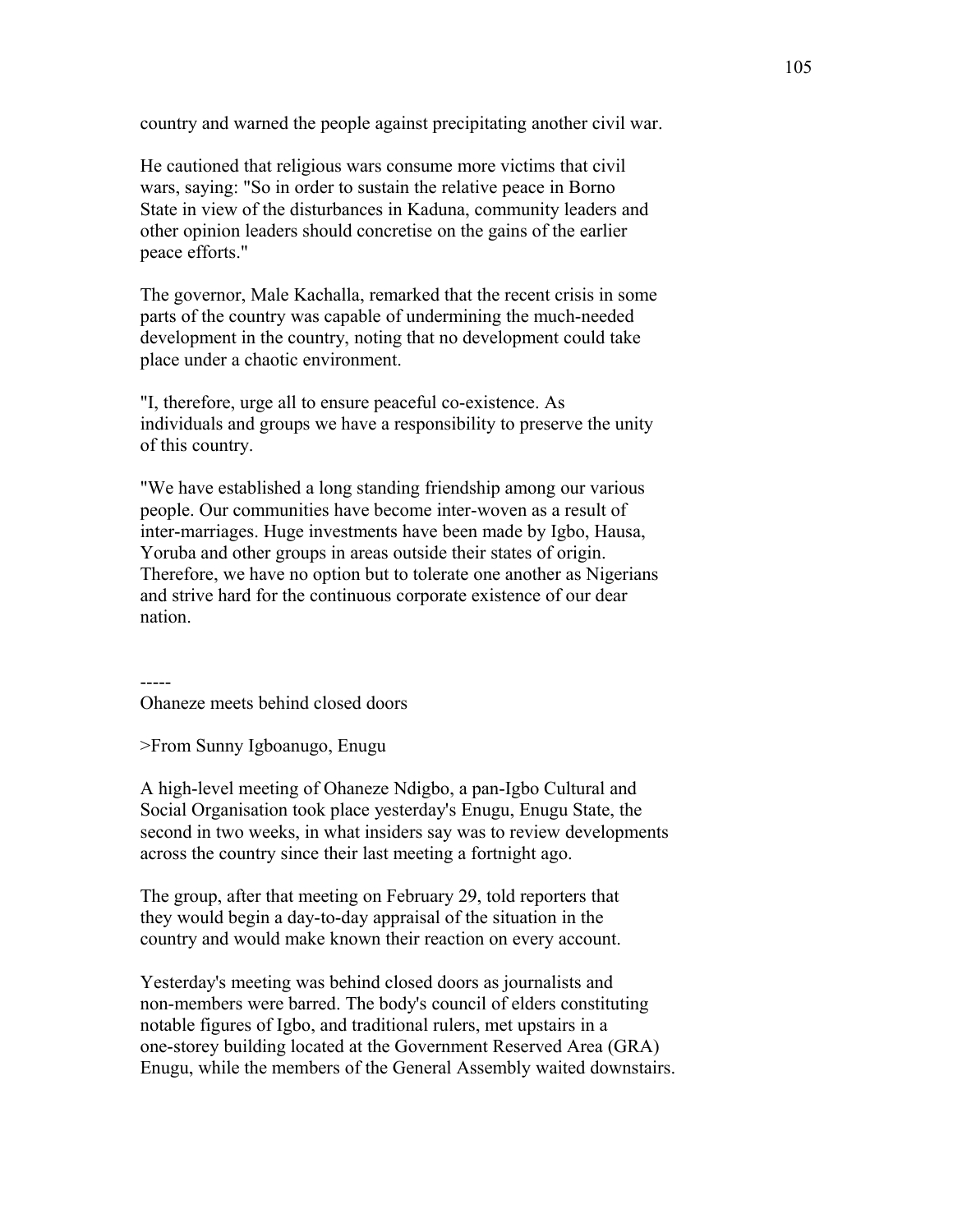At their last meeting, the Ohaneze had praised the northern state governors who had agreed to rescind Sharia legal system, after attending the National Council of State meeting.

However, some of the governors had since reneged by their position, especially after Alhaji Shehu Shagari and Maj.-Gen. Muhammadu Buhari, two prominent northerners, had spoken in favour of Sharia law.

It was not clear what the agenda of the Ohaneze was yesterday, but they had been going round, holding meetings with state governors from the South-East zone, as well as the different houses of assembly, apparently to mobilise them to toe a collective line in responding to current development in the country.

Source explained that the meeting was not that of the full house, but a parley to reconcile members of the newly-constituted strategy committee with the Council of Elders, following a face-off recently which triggered at mass registration of the committee as a result of the alleged high-handedness of the council.

Ohaneze was also said to have spoken in favour of the Igbo people to the East, a position adopted by the Anambra State Governor Chinwoke Mbadinugu.

He urged his kit and kin in other parts of the country to back to develop their place where their investment and lives would be safe.

According to him: "We have found ourselves developing other places, patronising other people. I do not see anything wrong with that, that goes to show that Igbo and Easterners take Nigeria as their own. Except that the rest of the country have not taken the Igbo and the Easterners as part of this country.

"And that is what we are trying to establish at this time. And that is why in reaction, we are calling for confederation: Let people go to their respective zones and develop them. ----------------

Labour affirms faith in govt

By Prisca Egede,

Labour Reporter

THE Nigerian Labour Congress (NLC) has affirmed its belief in and commitment to the corporate existence of the country. It also have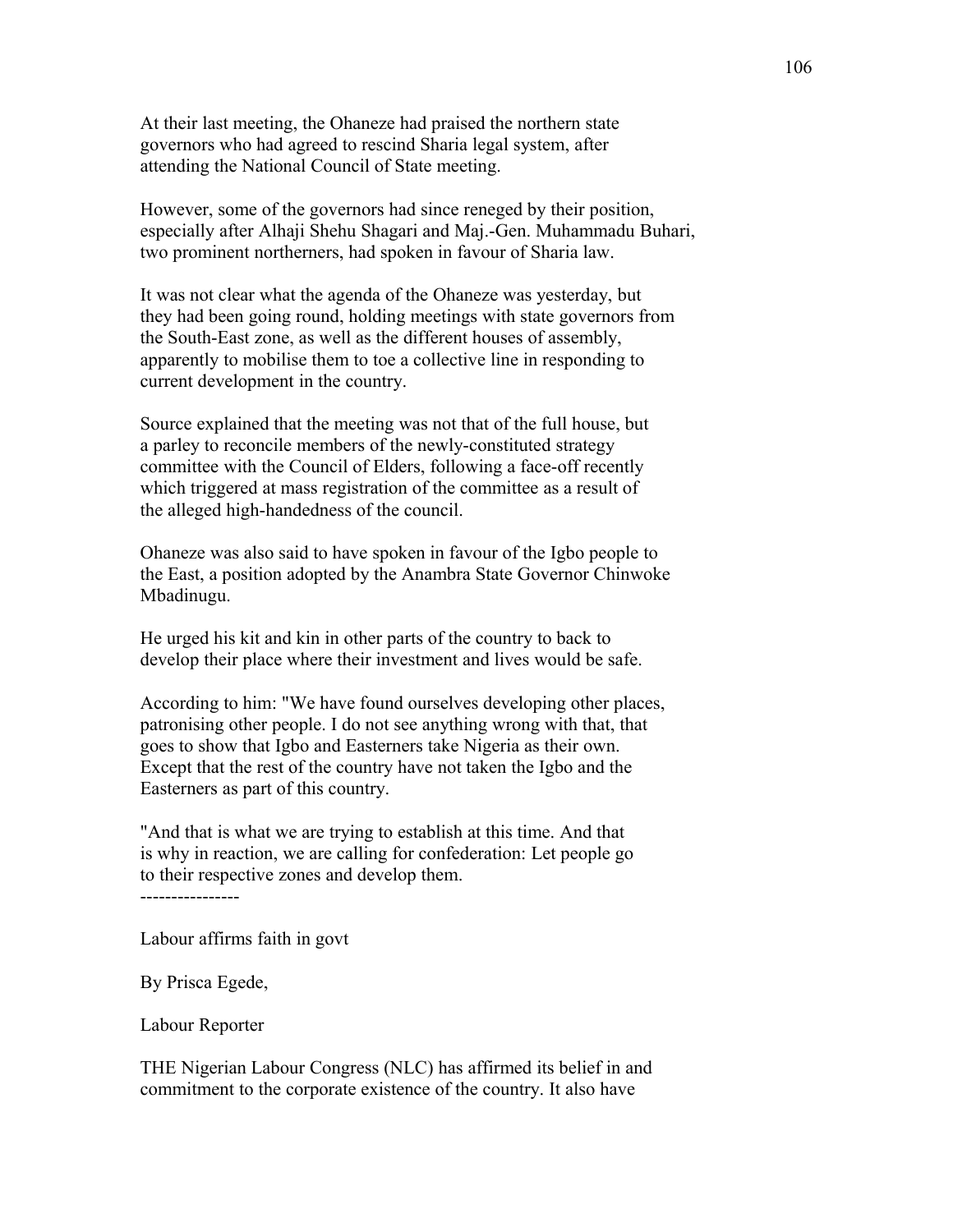kudos to President Olusegun Obasanjo Administration for "good governance".

Rising from an extra-ordinary session of its central working committee yesterday, NLC noted that the current crises in the country triggered off by adoption of Sharia law by some Northern states, was "more political than religious".

Reading a statement at the end of the meeting NLC President Adams Oshiomhole noted that the losers at the Sharia-related crisis were the "working class, the peasants and the masses, irrespective of their religious affiliation".

Deploring the "carnage, wanton destruction of lives and property" on the crises that had engulfed the nation in the past two weeks, Oshiomhole declared:

"The wanton and senseless destruction of lives and property, clearly manifest the fat that the security of the nation is porous, ill-prepared to pre-empt volatile situations".

He went on: "The seriousness of the situation is underlined by the level of destruction and wasteage which President Obasanjo has admitted to be the worst since the civil war".

The congress also deplored the "senseless reprisal killings" of more Nigerians in some parts of the country, notably Aba, Umuahia, Owerri, Uyo and Sokoto, adding that the apparent uneptitude of state security apparently to foresee and pre-empt the crisis and carnage," was disturbing.

The labour leader also described as "disappointing and unfortunate" the utterances attributed to two former heads of state, Alhaji Shehu Shagari and Maj.-Gen. Muhammadu Buhari "notable and highly-placed Nigerian leaders who overnight changed from their role of elderstatesmen to champions of ethnic and religious bigorty".

According to Oshiomhole, their unguarded utterances become more disturbing, coming at a time when there was high tension in the country and the nation needed more statesmen and less ethnic and religious champions.

The congress, also warned the Federal Government to recognise anti-democratic forces were not necessary not weaklings," they have definite interest to protect the erstwhile discredit social order".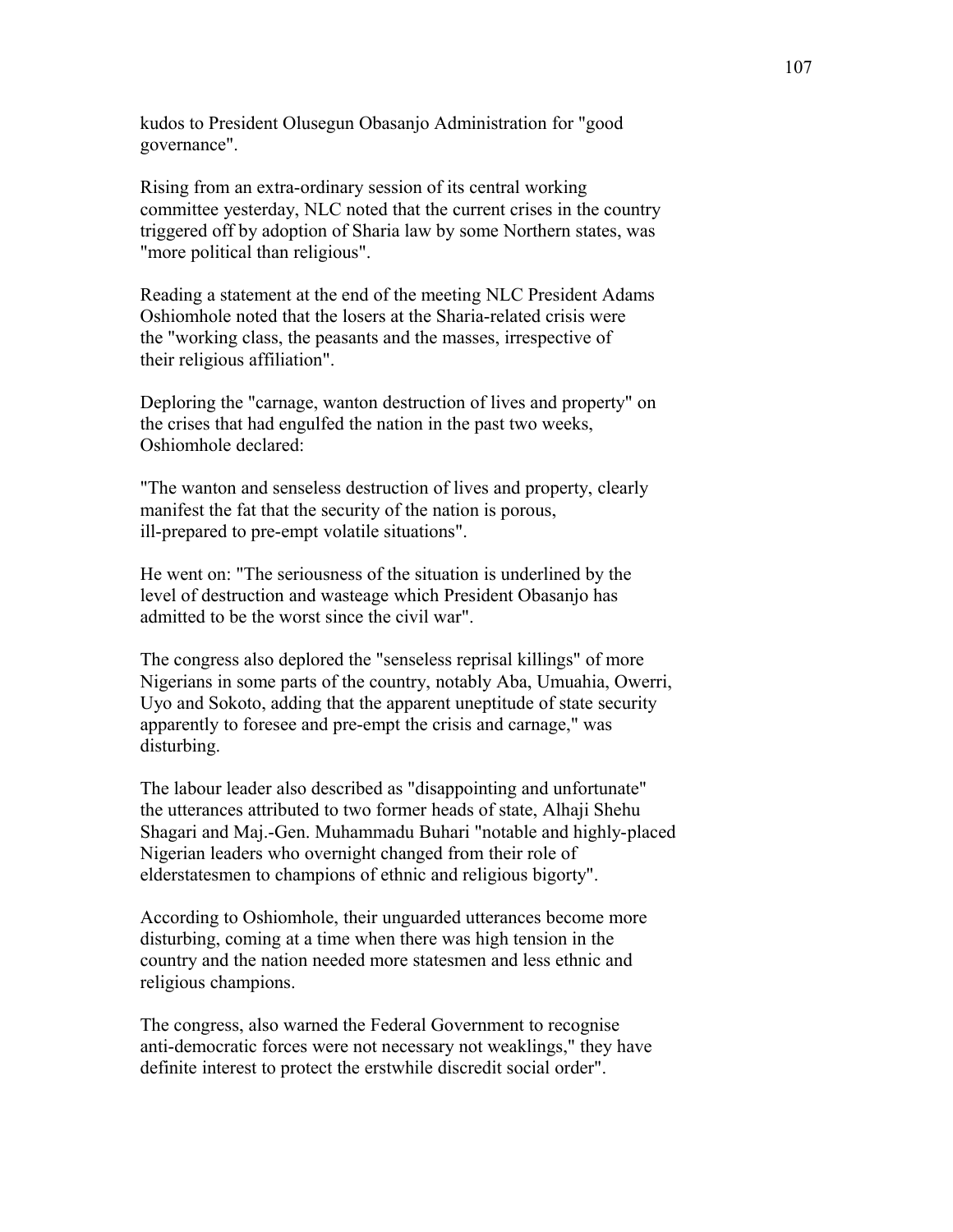"We therefore condemn all anti-democratic forces and all persons who are nostalgic about taking the country back to its depicable past in furtherance of militarisation of the country and their sectarian interests".

While sympathising with the families that have suffered deaths and losses, the congress also urged the Federal Government to "quickly give succour to the displaced persons and also to compensate victims of the riots for damage to lives and property.

It reaffirmed its commitment to build bridges across ethnic, religious and partisan devides, adding that workers, youths, peasants and the masses who are often losers in such power game, should not allow themselves to be used in a struggle from which they would never benefit.

----------------

Southern leaders to meet over Sharia riots Demand for Sovereign National Conference rises By Nkechi Nwosu and

## Clifford Ndujihe

APAN-SOUTHERN Nigerian leaders meeting is to hold next week over current national disturbances. Ikemba Nnewi, Chief Emeka Odumegwu-Ojukwu said yesterday.

Meanwhile, governors of the South-East and South-South zones of the federation are scheduled to parley over the recent religious upheavals in the country, among sundry other issues to be discussed in Enugu tomorrow.

Afenifere, the par-Yoruba group's leader, Chief Abraham Adesanya however said yesterday that he was unaware of any planned meeting with South-East leaders although he expressed support for it. The National Democratic Coalition (NADECO) of which he is also a chieftain yesterday also restated the call for a sovereign national conference.

Chief Odumegwu Ojukwu on the British Broadcasting Corporation (BBC) last night confirmed the meeting, saying it ought not cause a stir in government.

Reacting to the suggestion that the meeting, between Igbo apex organisation Ohaneze and the Yoruba political group Afenifere was sending certain signals to the entire country, Ojukwu said: "The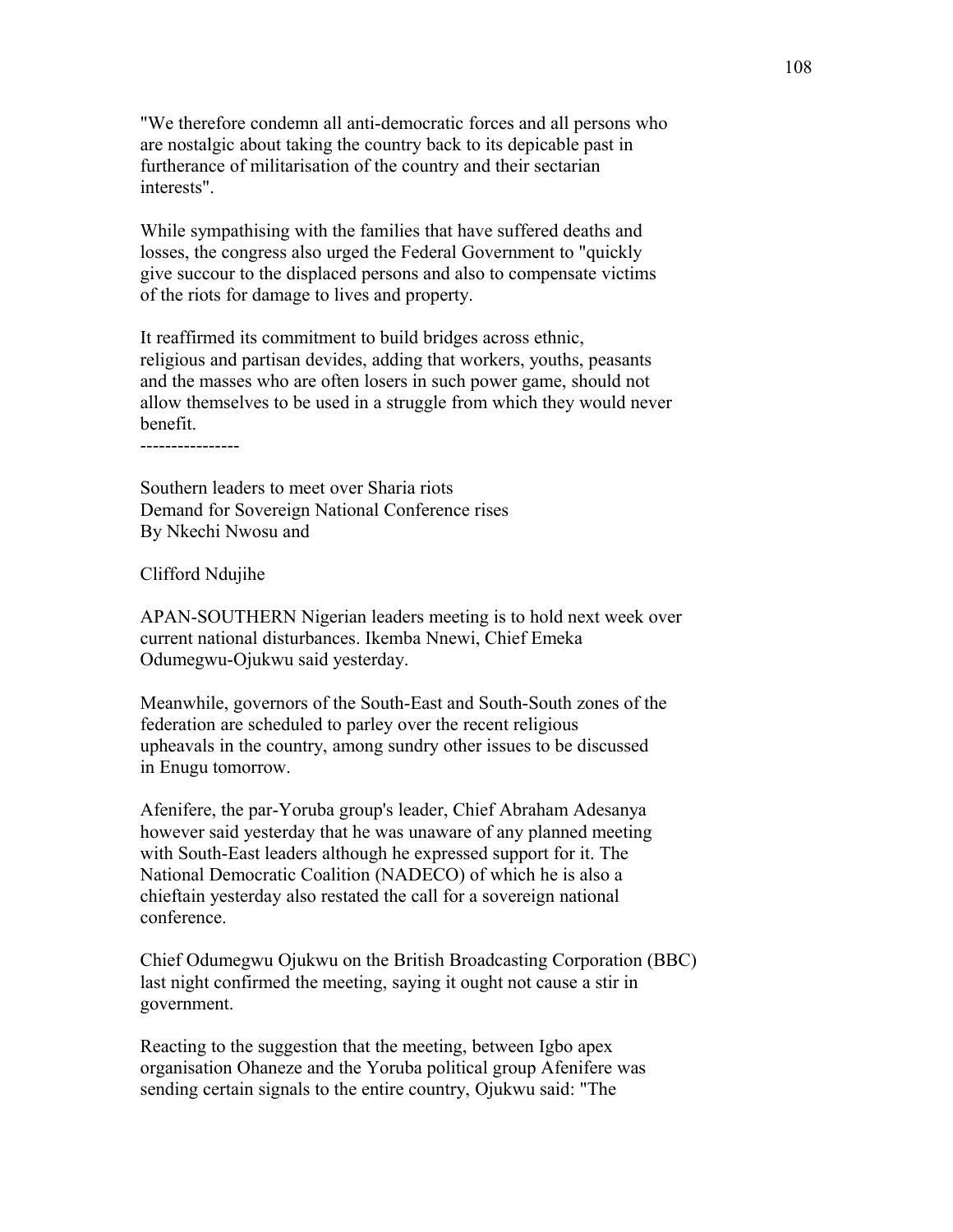Ulama meeting over there in the north has been sending suspicious signals to us in the south too".

He said whatever signals such parleys might send to others would not deter the conferences.

Ojukwu praised President Olusegun Obasanjo for the deft manner he has handled the Sharia controversy so far and expressed willingness to lend a helping hand.

He expressed regrets over the recent violence which he said had wrecked havoc on Igbo across the country, threatening severe reprisal if the nationality experienced such carnage in the future.

But Chief Adesanya, speaking with The Guardian on telephone last night said: "I am not aware of such a meeting. But it is a good idea."

"That is what we in Afenifere have been saying; that it is better to jaw-jaw than war-war".

A statement by Ayogu Eze, Enugu State's Information and Culture Commissioner said the Governors' meeting would map out action plans for harnessing opportunities of the two zones within the Nigerian Federation.

Other areas of co-operation touted by the governors are:

means of ensuring economic integration and joint ventures;

formulation of an agenda for promoting peaceful co-existence of all ethnic groups; and

definite steps towards maximizing the strengths and opportunities of the two zones, anchored on education, entrepreneurship and small and medium-scale industries.

NADECO's steering which met in Lagos on Wednesday restated the call for a forum to address the nation's conflicts and described the recent violence over the Sharia as reprehensible.

A statement by Chris Abara, said the group regretted that government did not show the same promptness and decisiveness on the Sharia as it did on Odi and Ketu incidents.

It also noted that constitutional conferences restricted Sharia to civil cases.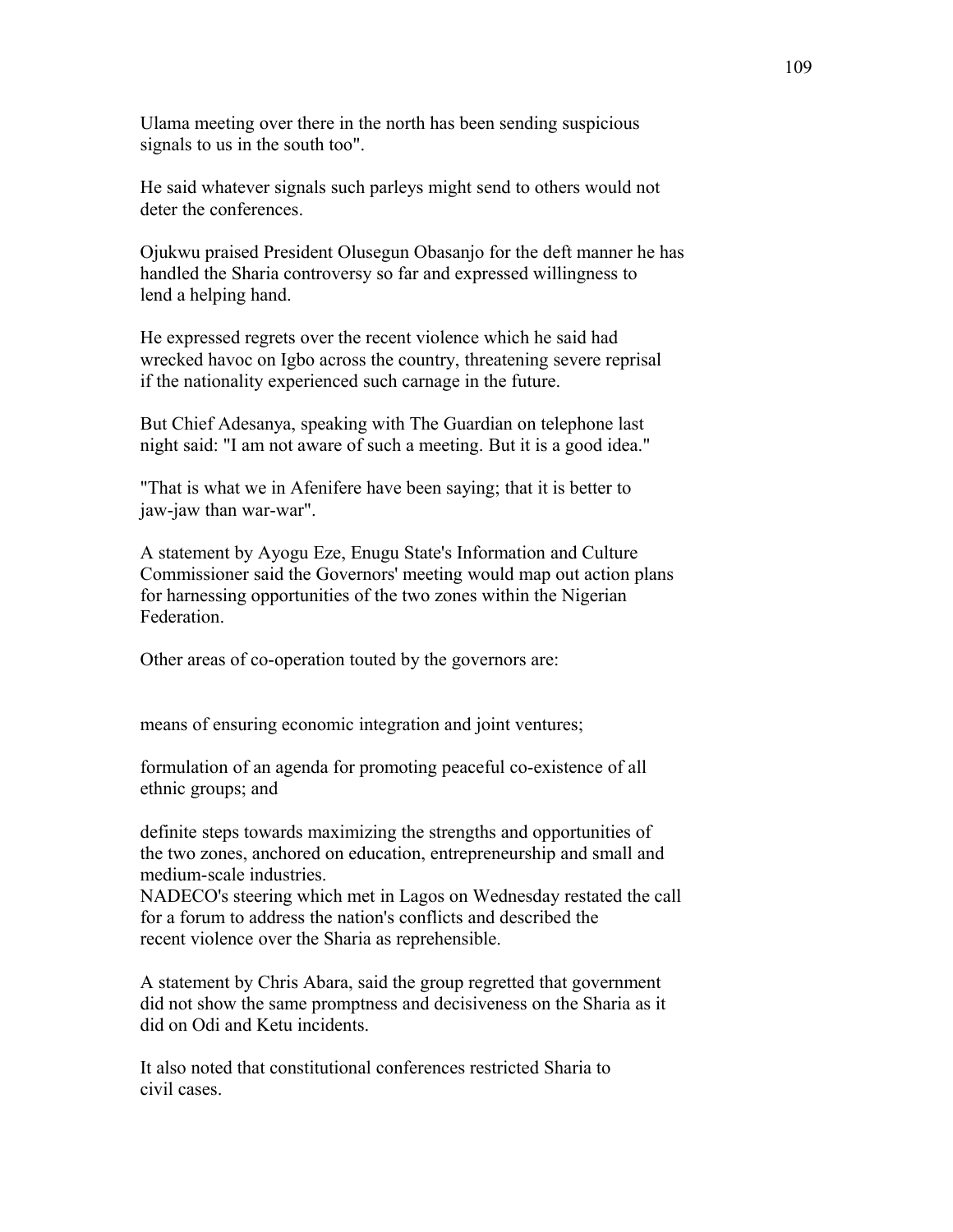It said: "We will remind the nation that on two separate occasions, at the 1978/79 and the 1989/90 constitutional conferences held respectively under Gen. Olusegun Obasanjo (rtd) and Gen. Ibrahim Babangida (rtd), the consensus was to restrict Sharia to civil cases. The consensus was embodied in the 1979, 1990 and so-called 1999 constitutions".

It added: "We refuse to speculate as to the reasons for attempting to overthrow this delicate balance which such devout Moslems as the Sardauna Ahmadu Bello, the Prime Minister, Abubakar Tafawa Balewa, Head of State, Gen. Murtala Mohammed, President (Gen.) Ibrahim Babangida, Head of State (Gen.) Sani Abacha and Head of State (Gen.) Abdulsalami Abubakar accepted, respected and implemented when they were in power".

Noting that several organisations and nationalities in different parts of the country in the South, North, East and West were now calling for a national conference, NADECO said: "The present system arising from a military-dictated constitution is not perceived by Nigerians as a solution to their problems".

It said the proposed conference would not replace any arm of government as feared by antagonists.

"Sovereignty means that the matters agreed to by the conference cannot be amended by any arm of government, but will form the basis of producing a lasting constitution for a Federal Nigeria.

"It is not just ignorance but an act of duplicity and mischief-making for opponents of the sovereign national conference to misrepresent the meaning of sovereignty in the context of the Sovereign National Conference".

AD raises truce panel

-------------------

By Clifford Ndugibe,

Political Reporter

THE Ambassador Mamman Yusuf-led faction of the Alliance for Democracy (AD) rose form a National Executive Council (NEC) meeting yesterday, calling for a an end to aggrieved members.

To actualise these, it took the first step by raising a five-man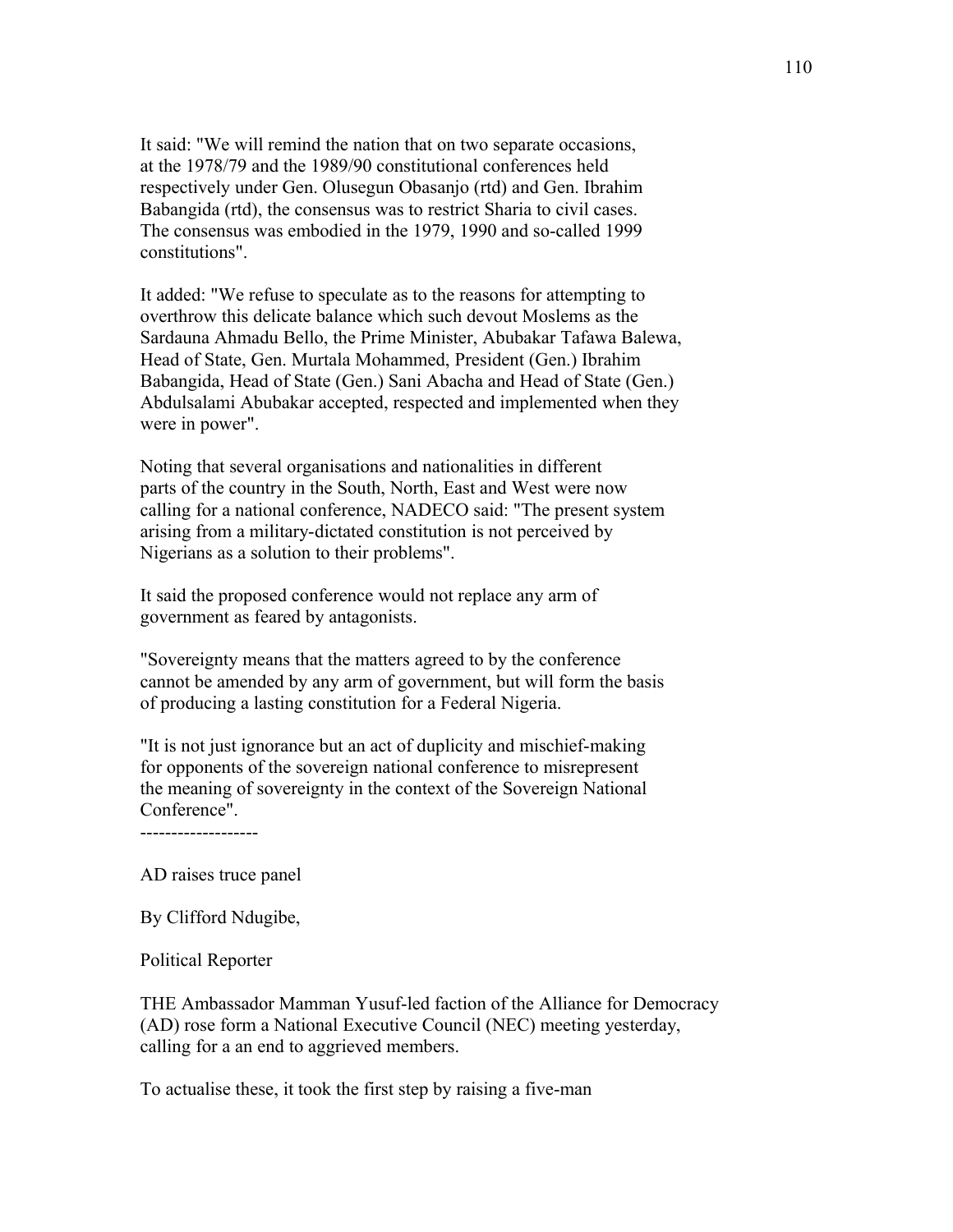truce panel comprising eminent personalities. Although the committee members were not made public, The Guardian learnt that they are legal icons, Chief FRA Williams (SAN) and Prof. Ben Nwabueze (SAN), Ambassador Gubadia, Alhaji M.D. Yusuf and Koye Majekodunmi.

Addressing reporters after the stormed parley, Mamman who stressed that reconciliation as paramount in t eh party, declared a "no victor, no vangushied" situation between his group and that of Adamu Song.

On fears that the crisis may be far from over since the Song faction also met at Agura Hotels, Abuja yesterday, Yusuf described the meeting as illegal. Earlier, the party's National Secretary, Dr. Udenta O. Udenta declared the Lagos NEC meeting illegal.

The need for reconciliation of all groups in the AD, Mamman explained was to ensure an all inclusive convention on April 7 and 8 in Abuja.

At the end of the meeting, Chief Imo, reading a three-paragaph statement said the true committee is expected to conclude its assignment before the convention.

"The National Executive Council (NEC) of the Alliance for Democracy (AD) met today March 9, 2000 (yesterday) at Lagos Airport Hotel, Ikeja, Lagos State. In the meeting attended by the Governors of Lagos State, Ondo State, Ogun and representatives of governors of Ekiti, Oyo and Osun states, representatives of the National Assembly, State Party Chairmen, Party leaders and elders, matters of great importance on issues affecting the party were deliberated upon and after very extensive, exhaustive and frank discussions, the following decisions were arrived at:

That even though the independent National Electoral Commission (INEC), the Federal High Court, Abuja and majority of the leaders and members of the party have endorsed, and re-affirmed the leadership of Ambassador Yusuf Mamman as the authentic national chairman of Alliance for Democracy, he (Mamman) sued for reconciliation in the larger interest of the party and the nation and consequently, the meeting resolved to reconcile all the aggrieved members of the party before the national convention; and

that to bring about an effective and lasting reconciliation, a five-man arbitration panel of eminent Nigerian s who are not necesarily members of the AD be set up to arbitrate and reconcile the aggrieved party members before the national convention of the party.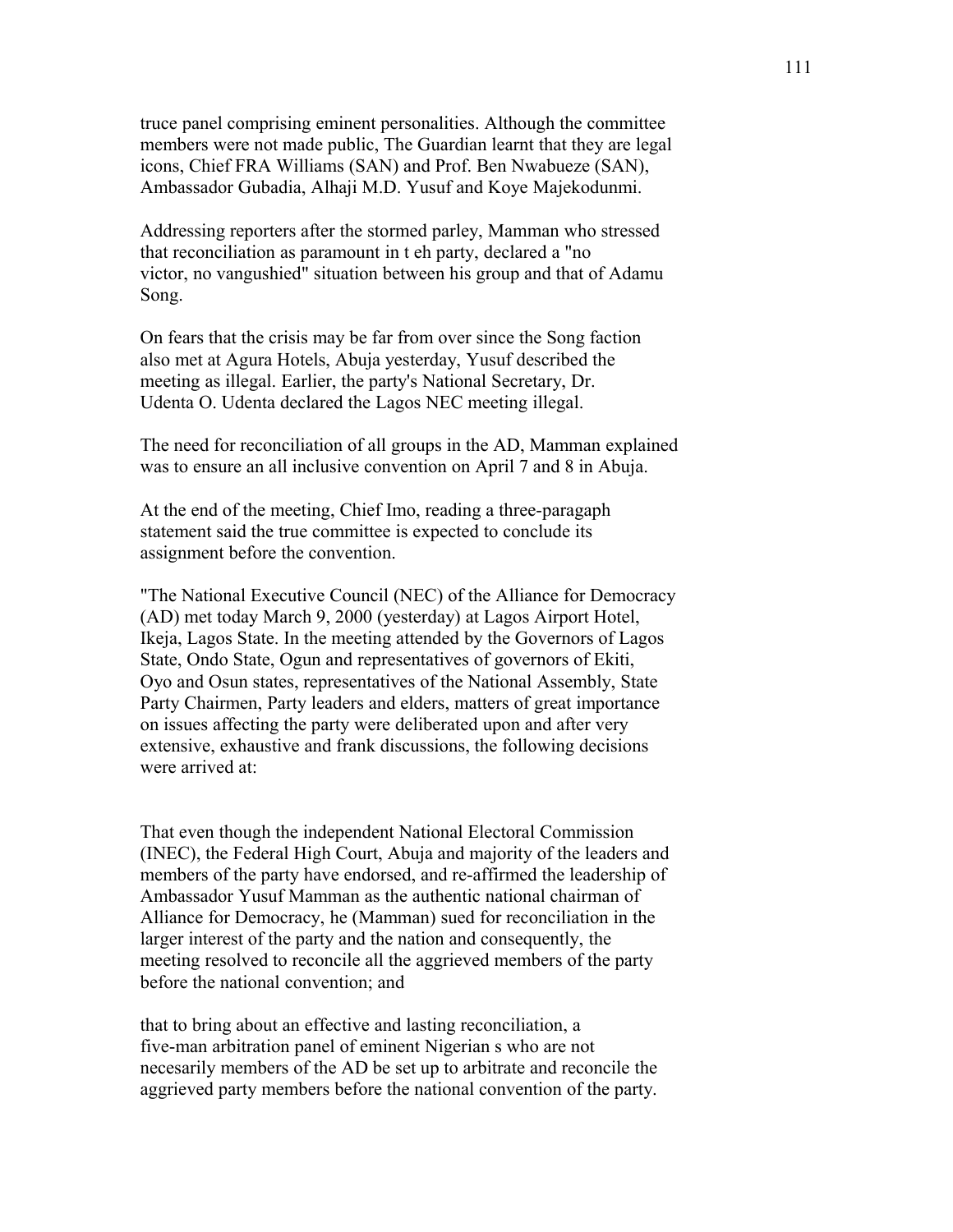The members of the committee are being contacted and their names would beamed public in a matter of days. The committee is expected to finish its work within the shortest possible time to allow for an all-inclusive National Convention. Besides the governors and their representatives, the parley was attended by Chief Ayo Adebanjo, Chief Ayo Fasanmi, Chief Chuba Egolum; Alhaji Tudun Wada and Chief Jimmy Imo.

Lagos State Deputy Governor Kofoworola Buckner-Adekere, Alhaji Ganiyu Dawodu, Dr. A. N. O. Ndulue, Tunji Adebiyi, Chief Olanihun Ajayi, Chief Oladipo Olaita. Chief Femi Okunrounmu, Dr. Tunji Otegbeye, Dr. Nathaniel Aina, and some chairmen and secretaries of the state chapters of the party were in attendance. -------------

Kaduna governor blames crisis on saboteurs

>From Saxone Akhaine, Kaduna

FIFTH columnists, angling for an opportunity to derail Nigeria's fledgling democracy exploited the Sharia controversy to ignite the recent Kaduna riots, according to the governor, Ahmed Mohammed Makarfi.

Although he did not identify such persons, the governor said they were highly placed members of the public but gave assurance that there would be no sacred cows when government clampdown begins.

According to him, the Sharia controversy in Kaduna was only at its infancy and could not have resulted in the mind-boggling carnage without some unseen hands being at work.

Addressing an ad hoc committee of the Senate investigating the crisis, which visited the state yesterday, the governor said the crisis was very unfortunate.

He told the committee led by Senator Wahab Dosunmu (AD, Lagos) at the Kaduna State Government House that the crisis was the handiwork of political opponents and not over religious differences.

He said religion was only used as a smokescreen by the powerful forces.

He said: "Although the whole scenario looks confusing, but it has been established that the environment created by the demonstration against Sharia was cashed upon by some people who are determined to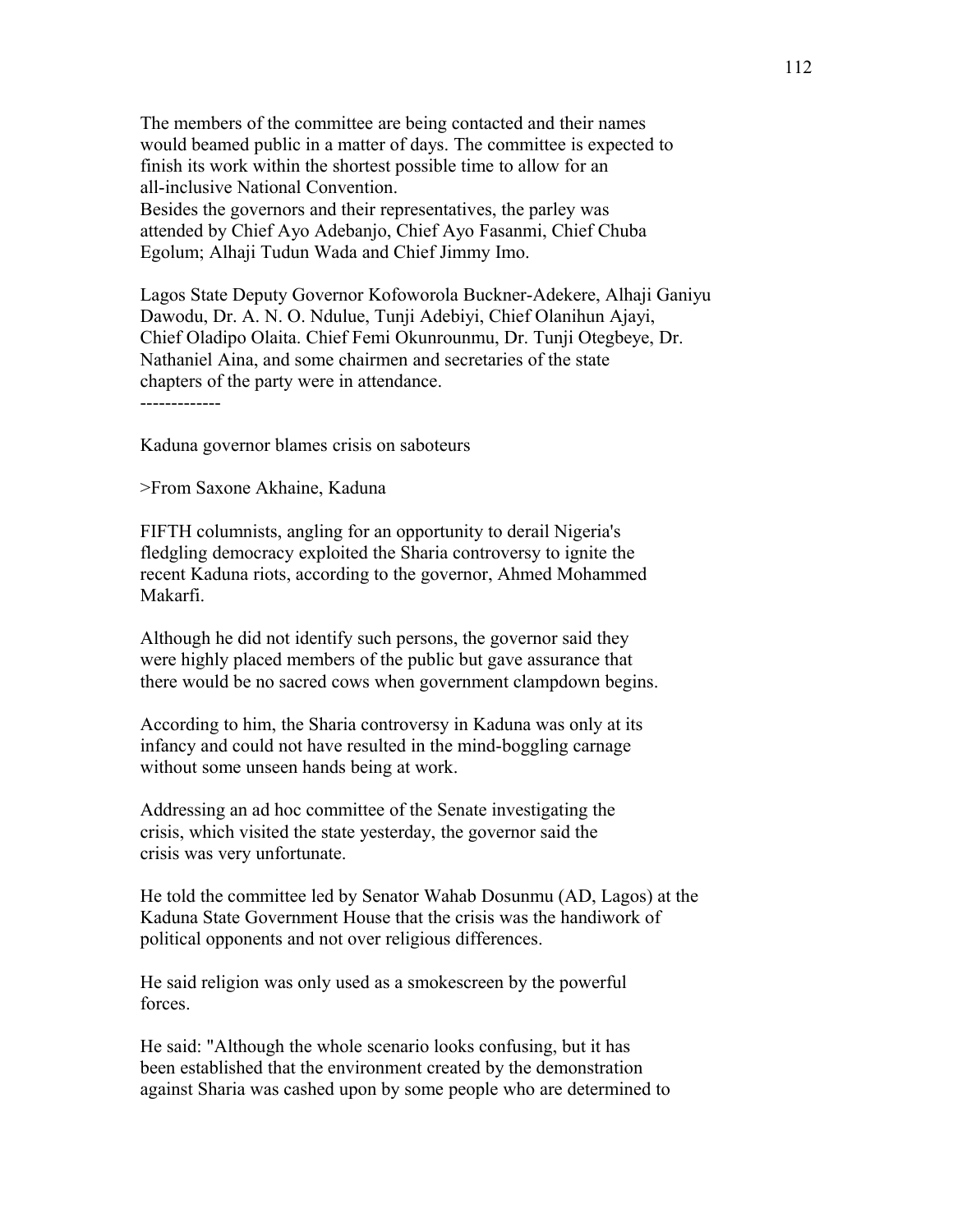ruin democracy in the country."

According to him, the issue had not attained a level to provoke such a crisis, as there was not even a bill on the ground to suggest that his administration would go ahead with it.

Makarfi exonerated the state legislators from blame, pointed out that they were merely collating views and receiving memoranda, and had not taken any action before the conflagration broke out.

He said he deliberately refused to interfere with what the Assembly was doing in consonance with democratic principles.

Commending the Senate for constituting a panel to investigate the crisis, Makarfi pledged his administration's resolve to hold an independent investigation.

Dosunmu told the governor that the committee was on a fact-finding mission, adding that the Senate was disturbed by the riots which started in Kaduna.

----------------

#### =========xxx

Text of Speech ( March 1, 2000) Following Religious Crisis That Claimed Hundreds Of Lives in Kaduna and Parts of Southeastern Nigeria and Suspension of Full Implementation of The Sharia in Zamfara, Sokoto and Niger States Text: President Olusegun Obasanjo's address to the nation on Sharia crisis Wednesday, March 1, 2000 Fellow Nigerians, I speak to you again today with a sad and heavy heart, having recently returned from a visit to Kaduna, where I saw the carnage and devastation resulting from the recent disturbances in that city. I had decided to make a personal visit there, because I was very concerned by the security and other reports I was getting from the officials on the ground. I could not believe that Nigerians were capable of such barbarism against one another. But what I saw there was perhaps even more gruesome in detail. Once the disturbances started, I was naturally in constant touch with the Kaduna State Deputy Governor, who was in charge in the absence of the Executive Governor, and who continuously kept me abreast of developments there. I did not order the troops in right from the start, because the normal procedure in such matters is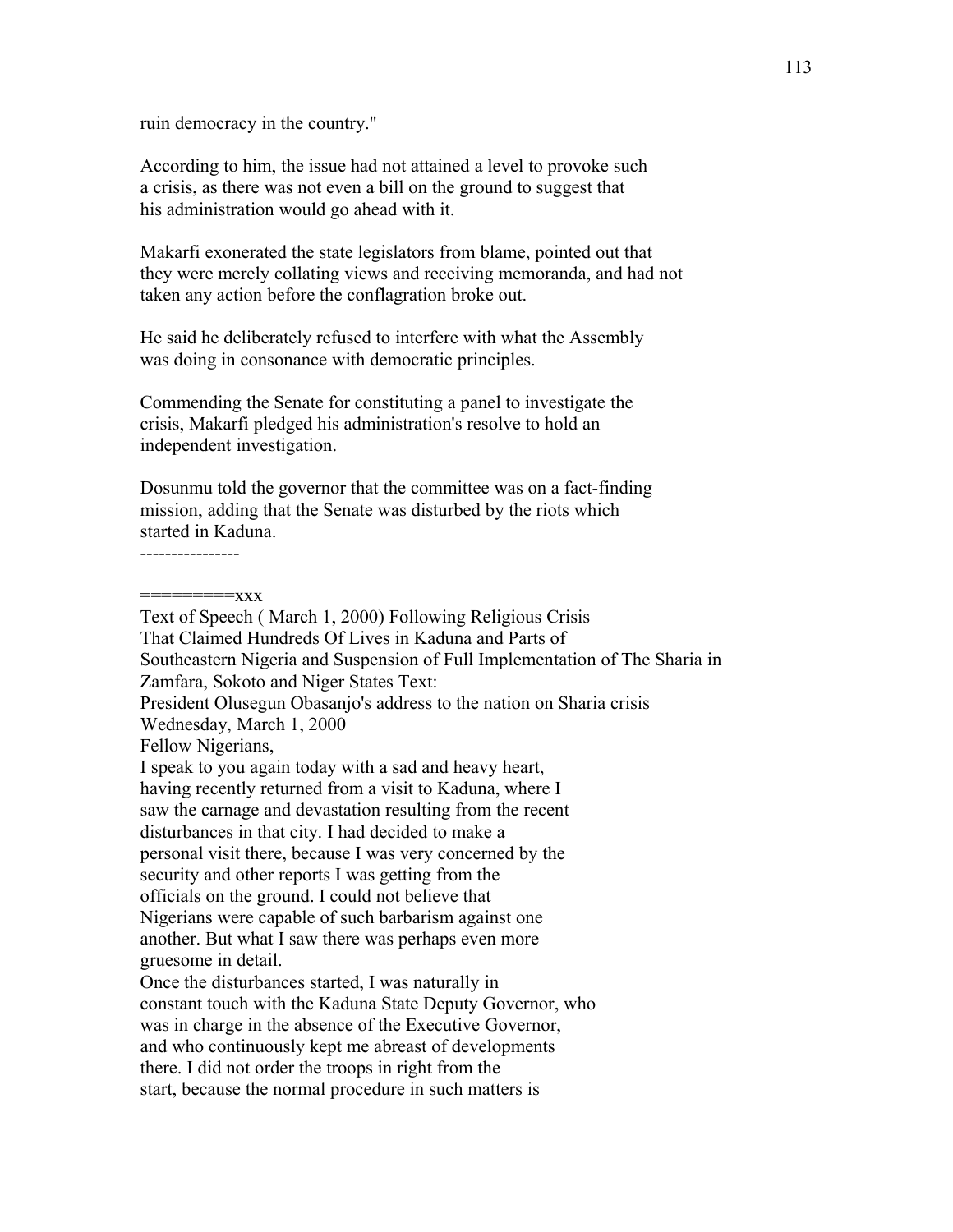that the Governor of the State concerned must first indicate that the police strength at his disposal is unable to contain the disturbances, and then specifically request for military assistance. Or, in special cases, the police through the Inspector-General could make such a request. Once that request came from the Deputy Governor, I immediately ordered that troops should move in, to support the police and take necessary measures to put an end to the killings and destruction in that city and its environs.

As soon as the disturbances began to die down during the week, I sent a Ministerial delegation to Kaduna, with instructions to bring me a first hand report of the situation there. The delegation's report was incredibly galling. I, accordingly, decided to travel to Kaduna, to see things for myself. And what I saw was disheartening and upsetting. The devastation was so massive, it seemed as though Kaduna had overnight been turned into a battlefield. My visit confirmed in every single detail all the reports I had been getting - the mindless killings and maimings, the wanton destruction of property, the fear and uncertainty on the faces of those who survived the carnage, and the pervasive mutual suspicion.

It was clear to me that while a toll was being taken of the massive losses that attended the disturbances, it was necessary to immediately begin the process of healing and reconciliation. I met leaders of the factions and groups involved - the religious and political leaders, the workers and the leaders of thought. We explored all possible ways of bringing the carnage to a permanent halt, and reached agreement on a number of issues. But what I found most astonishing was the discovery that a majority of those who died in the disturbances were Nigerians who had lived all their lives in Kaduna, and could not truthfully call anywhere else their home. All so suddenly, people who had been their neighbours for decades turned on them, and massacred them. And yet, those who were responsible for these murders claim that they were acting in defence of faith or religion. I cannot believe that any religion in this day and age can sanction the taking of innocent life.

While in Kaduna, we also took time to show our gratitude to those few Nigerians who had gone out of their way, and at great risk to their own safety, to do whatever they could to put an end to the bloodshed. We visited His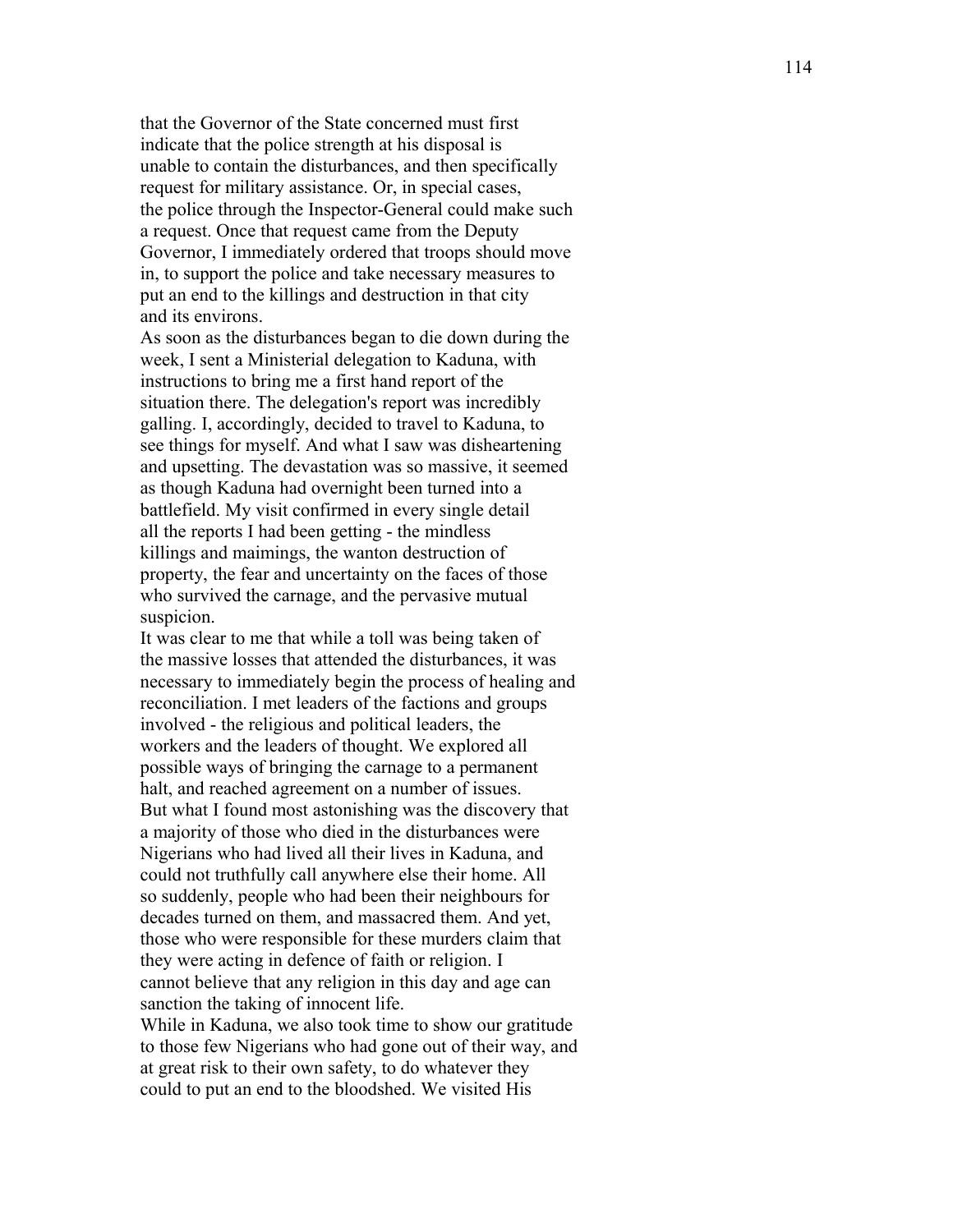Royal Highness the Emir of Zaria and community leaders in Zaria, who had shown exemplary courage in their vigorous efforts both to prevent and to contain the bloodshed. Just before we left Kaduna for Zaria, the painful news came of the disturbances in Aba, a city we had just visited two days previously. The disturbances there were started by a group of renegades who were under the misguided but fatal impression that they were taking due revenge for the murder of their kith and kin in Kaduna whose bodies were brought back on a trailer. When all the statistics of the devastation in Kaduna, Kachia, Aba and Umuahia are recorded, we will find, I am sad to say, that this has been one of the worst incident of blood-letting that this country has witnessed since the Civil War. And all this at a time when we do have a Constitution in place, when we have duly elected representatives both at the local, state and federal levels, when the fundamental freedoms of worship and speech, and the freedom from all forms of discrimination are guaranteed to every citizen. We cherish and uphold these fundamental freedoms. These acts cannot, and must not go on. We must bring to a very prompt end the temptation to always resort to violence in any disagreement between groups, whether religious or ethnic or political. We must rid ourselves of the mentality of murderousness that stems from fear and suspicion of the other person. We must rediscover the value of dialogue.

As the Vice-President has announced in his press briefing, the National Council of States met yesterday, Tuesday, February 29, 2000, and deliberated on the alarming security situation in the country. The Council was deeply saddened by recent events in Kaduna, and by subsequent events in Abia State, both of

which have led to enormous loss of lives and destruction of property. The Council strongly condemned these events, and called for an immediate cessation of hostilities, and of these acts of senseless murder and destruction of property.

The Council also reviewed the remote and immediate causes of the disturbances, and noted that the Penal Code currently in force in the Northern States is substantially based on Sharia Law, with the modifications that imprisonment is substituted in place of amputation of limbs, as punishment for stealing, and also as punishment for adultery, instead of stoning to death. The Council noted that these modifications are consistent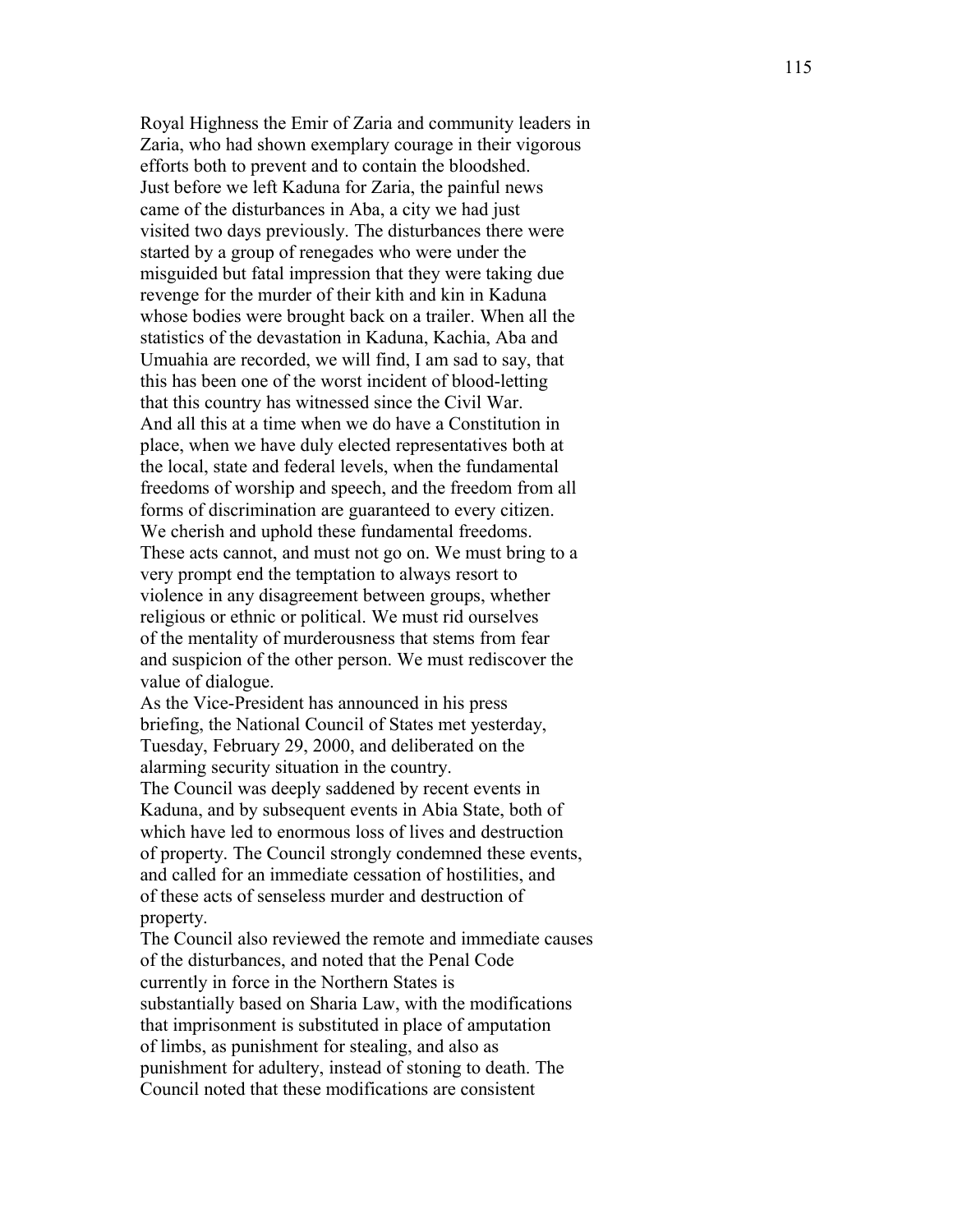with the human rights principles enshrined in our Constitution, and considered the punishments adequate in the circumstances.

The Council unanimously agreed that all States that have recently adopted Sharia Law should in the meantime revert to the status quo ante. That is, Sharia, as practised in Penal Code, continues to be practiced by all States concerned. The Council urges all Nigerians to remain calm and law-abiding. Provocative and inciting utterances will not be tolerated. This position by the Council is a triumph of love of fatherland, triumph of maturity and sustenance of security of the nation and preservation of our corporate existence. There can be no winners in the destructions, all Nigerians are losers. And in peace and cessation of destructions of life and property, all Nigerians are winners. But to respect the feeling of one another and to hasten the process of reconciliation, there is no victory to be celebrated and no loss to be mourned.

In the course of our development, let me say for the benefit of investors in our economy that this tragic event is a hiccup which is not unusual for a nation like Nigeria which has been oppressed and suppressed by its rulers in recent years. The hiccup will be put behind us and we will Insha-Allah move full steam ahead. I enjoin all Nigerians to embark on the urgent task of reconciliation and confidence-building which is vital to the rebuilding of relations and communities. Let us move forward to enjoy the fundamental rights enshrined in our Constitution and to develop our country politically, economically and socially. Let our motto be "Reconciliation for Development".

What we must now do is to begin to return to the fundamental faith that life, all life, is sacred. There is nothing in our culture that even remotely justifies the cynicism with which so many of us today respond to acts of lawlessness and wickedness. We have lost our sense of outrage and moral sensitivity. The casualness with which we react to corruption and other forms of criminal behaviour does not come from religious faith or from cultural tradition.

We do not have any such religions or cultures. Rather, what seems to have happened is that after so many years of tyranny and mindless violence, encouraged and practised by the state itself, we have all grown indifferent to the moral, even religious duties that we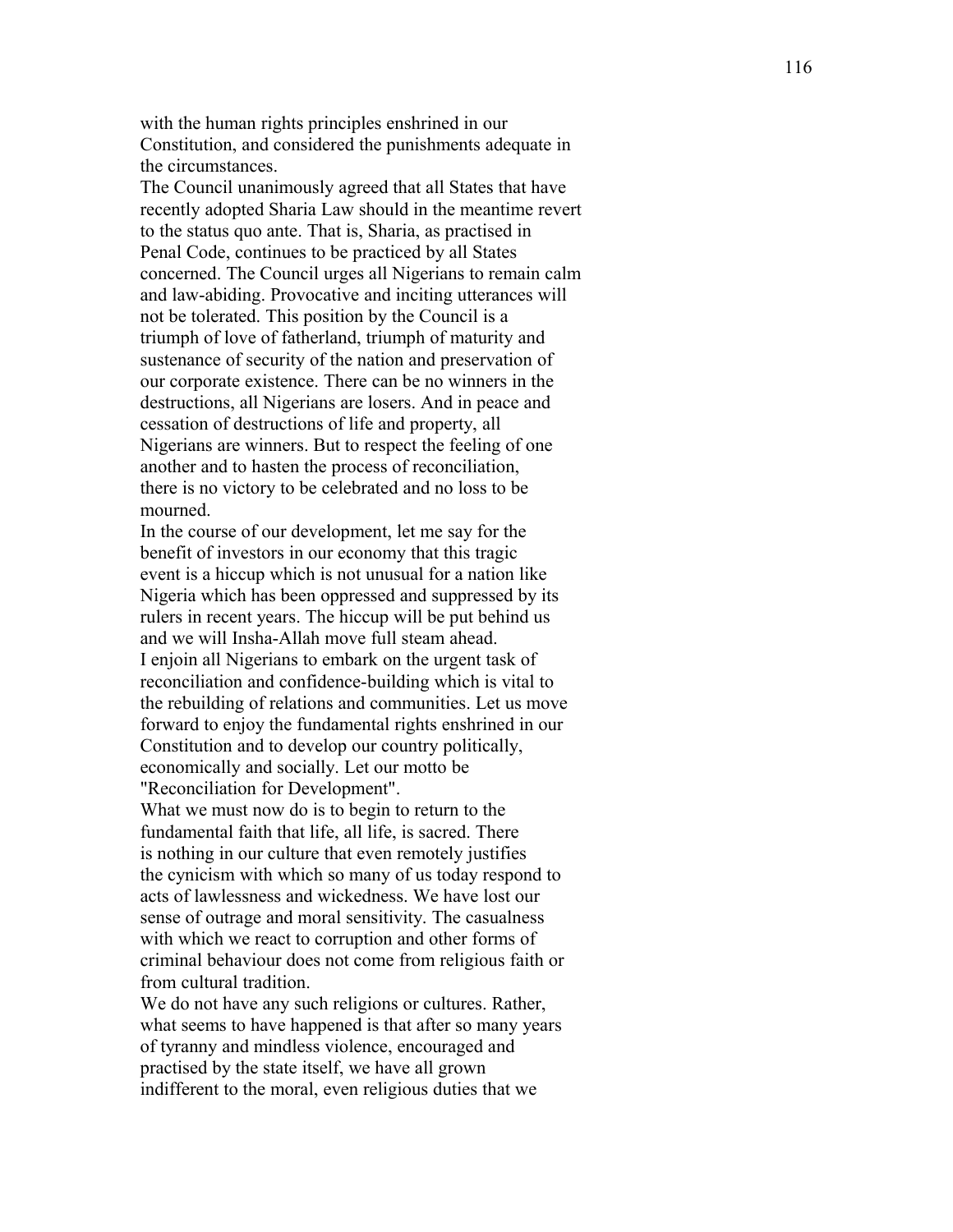all owe, one to another.

But today, we are no longer hostages of a mean and lawless government. Our conduct, our relationships, whether religious, ethnic or political, must be governed by the laws of the land. We must begin again to deal with one another in transparent comradeship, and seek to settle our misunderstandings peacefully, decently and humanely.

We thank the National Assembly for their concern and support during the crisis. We are encouraged particularly by the pronouncement of the Senate President that the Executive will be fully supported to deal firmly and decisively with disturbance that may emanate in any part of the country.

We appreciate the formation and the work of the Nigerian Inter-Religious Council (NIREC), which has been charged with the responsibility of promoting the ideals of peaceful coexistence, especially among the various religions in our country. They have held several meetings, Christians and Moslems, and were in fact under the impression they were making considerable progress, when the upheavals in Kaduna occurred. I urge them not to relent in their efforts. Perhaps through their work, and that of all other well-meaning Nigerians, we shall begin to build the Nigeria that we all dream of, but seem unable to realize. I thank our brothers and sisters in all parts of the country who, through prayers and positive action and efforts, contributed to moving us away from another precipice. In this group must be included some leading Imams, Christian leaders and traditional rulers.

Consultations will be stepped up to increase interaction and to enhance reconciliation.

All Nigerians are assured of safety and security in their normal places of residence. Governors, Ministers, Members of the National Assembly and all political officers and appointees are returning to their States and their constituencies to help in the process of binding the wounds, removing fear and suspicion and bringing about reconciliation from now till the week-end. Law enforcement agents have been instructed to deal decisively with anyone or group who disturbs public peace and order.

However, in matters of religion and conscience, restraint must be exercised at all levels of government but particularly at the highest level. This has conditioned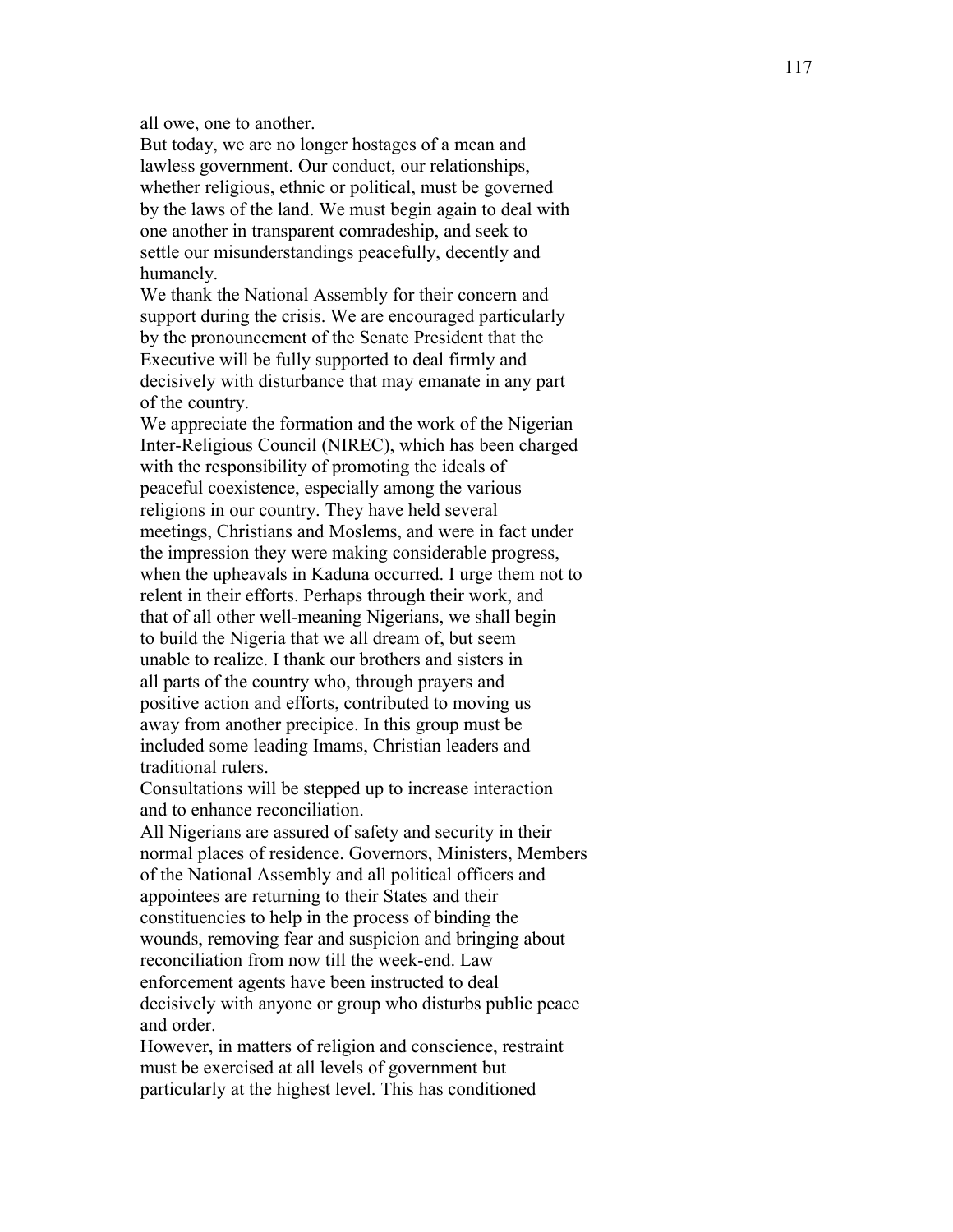the Federal Government's action throughout the Sharia controversy so far. We thank the media for the understanding of the restraint of the Government and for the moderation and balance most of them exhibited during the difficult period.

I must not end this brief address without assuring all our fellow citizens of the firm determination of our Government to resist any attempt from any quarter to pursue a line that can lead to the disintegration of this country. Those who break our laws will be punished to the full extent of the law. There will be no sacred cows. And those who extend the hand of fellowship to their fellow citizens will find understanding and friendship. God bless you all. And God bless Nigeria.

#### \*\*\*\*\*\*\*\*\*\*\*\*\*\*\*\*\*\*\*\*\*\*\*\*\*\*\*\*\*\*\*\*\*\*\*\*\*\*\*\*\*\*\*\*\*\*\*\*\*\*\*\*\*\*\*\*\*\*\*\*

This material is being reposted for wider distribution by the Africa Policy Information Center (APIC). APIC's primary objective is to widen international policy debates around African issues, by concentrating on providing accessible policy-relevant information and analysis usable by a wide range of groups and individuals.

Auto-response addresses for more information (send any e-mail message): [africapolicy-info@igc.org](mailto:africapolicy-info@igc.org) (about the Africa Policy Electronic Distribution List);  $apic-info@ige.org$  (about APIC). Documents previously distributed, as well as a wide range of additional information, are also available on the Web at: [http://www.africapolicy.org](http://www.africapolicy.org/)

To be added to or dropped from the distribution list write to  $apic@i**g**corg. For more information about reported material,$ please contact directly the source mentioned in the posting.

Africa Policy Information Center,

110 Maryland Ave. NE, #509, Washington, DC 20002. Phone: 202-546-7961. Fax: 202-546-1545. E-mail:  $\frac{\text{apic}(a)\text{eg.} \text{org.}}{\text{agic}(a)\text{eg.}}$ \*\*\*\*\*\*\*\*\*\*\*\*\*\*\*\*\*\*\*\*\*\*\*\*\*\*\*\*\*\*\*\*\*\*\*\*\*\*\*\*\*\*\*\*\*\*\*\*\*\*\*\*\*\*\*\*\*\*\*\*

### ========xxx

Original Message----- From: APIC Sent: Wednesday, March 08, 2000 8:56 AM To: APIC@INTERNET [{apic@igc.org}](mailto:apic@igc.org) Subject: Nigeria: Obasanjo on Sharia Crisis

Nigeria: Obasanjo on Sharia Crisis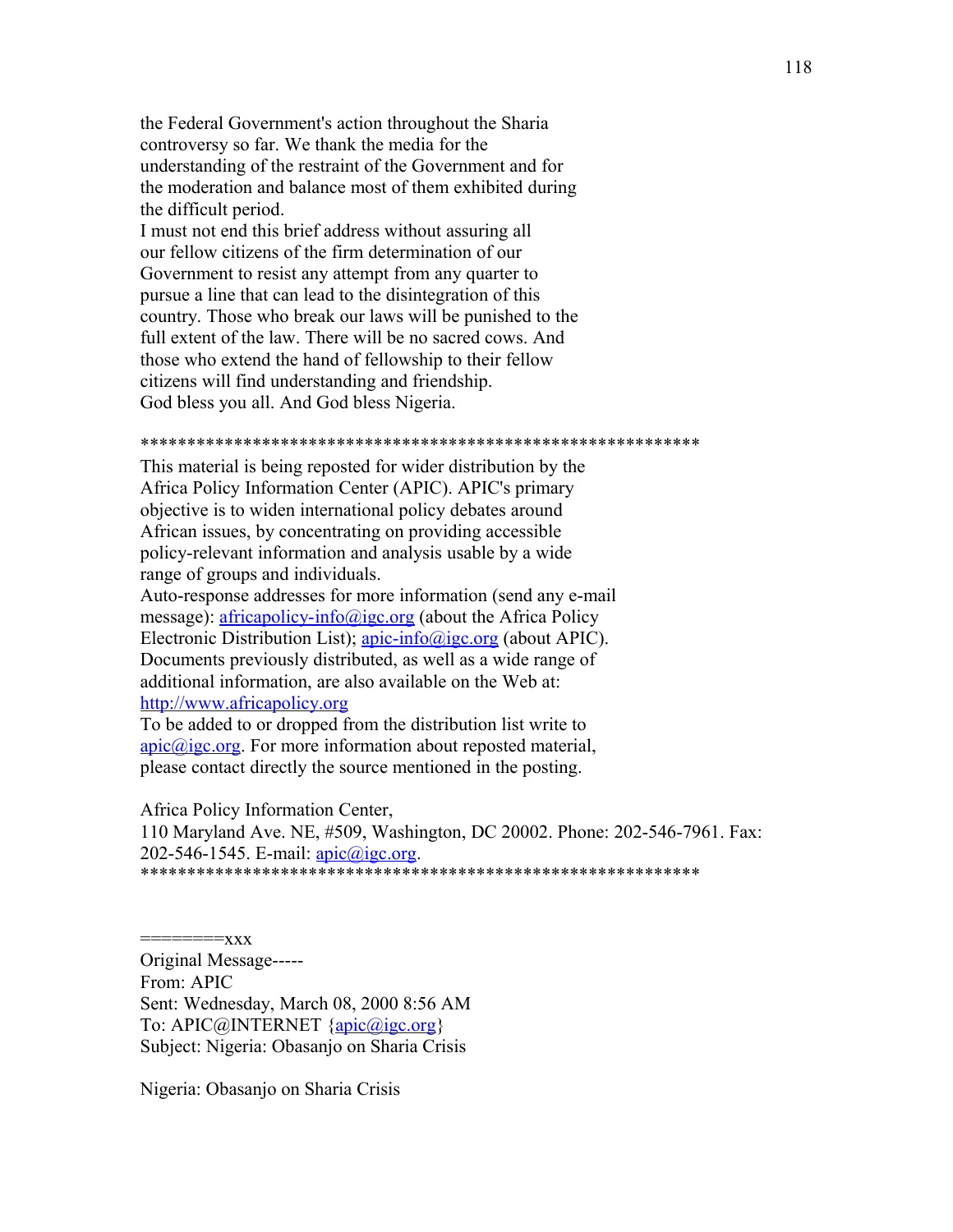Date distributed (ymd): 000308 Document reposted by APIC

+++++++++++++++++++++Document Profile+++++++++++++++++++++ Region: West Africa Issue Areas: +political/rights+ +security/peace+ Summary Contents: This posting contains the March 1 speech to the nation by Nigerian President Olusegun Obasanjo, on the crisis concerning the implementation of Sharia law in several states in northern Nigeria. For additional news, see: <http://www.africanews.org/west/nigeria> [http://nigeriaweb.odili.net](http://nigeriaweb.odili.net/) [http://www.nigeriacentral.com](http://www.nigeriacentral.com/)

For more links and background, see APIC's newly updated Nigeria page [\(http://www.africapolicy.org/action/nigeria.htm\)](http://www.africapolicy.org/action/nigeria.htm), as well as additional links to news, data, and more in APIC's regional pages: <http://www.africapolicy.org/featdocs/west.htm> <http://www.africapolicy.org/featdocs/westnews.htm>

**=========xxx**

From: Nubi Achebo  $\leq$ kitua@wwa.com>

Wednesday, March 8, 2000 Pro-Sharia riots erupt in Sokoto

Sokoto shut, Christians flee

HUNDREDS of Police Mobile Force (PMF) personnel were on the way to the ancient Caliphate City of Sokoto yesterday to arrest chaos unleashed by demonstrators demanding the implementation of contentious Sharia, the Islamic legal code.

Three people were killed and two churches were burnt down, Agence France Press (AFP) said, quoting resident and witnesses, although this report could not be confirmed last night.

However, presidential spokesman Dr. Doyin Okupe told The Guardian at about 9 p.m. yesterday that the situation had been brought under control.

The police force headquarters, Abuja and the Zone Seven Command, Minna which directly supervise the Sokoto State Police Command sent the mobile team to the city to strengthen security after Moslem students of Uthman Dan Fodio University, Sokoto went on rampage, destroying and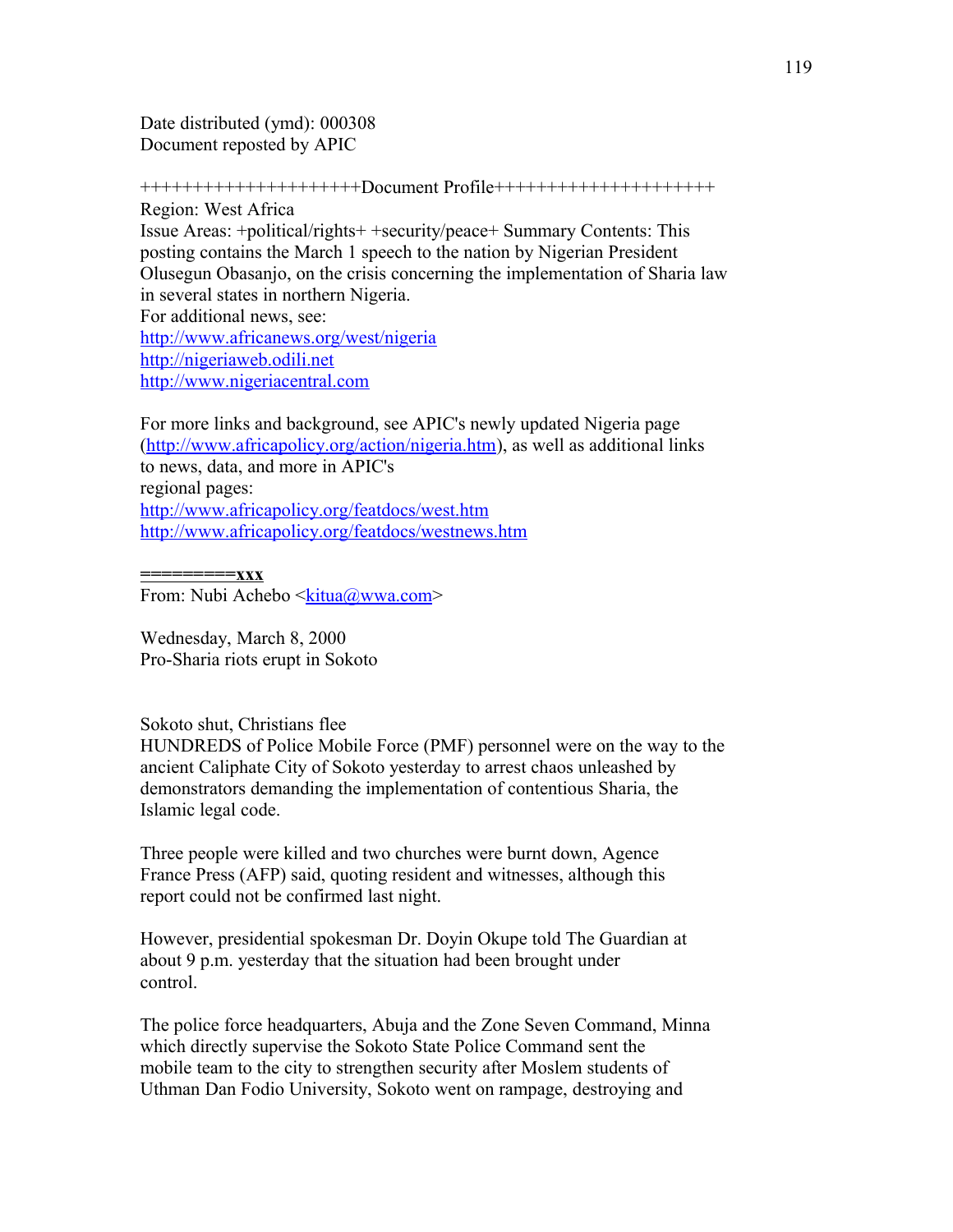torching property as they clamoured for the immediate introduction of the Islamic legal system.

The rioting erupted shortly after noon and brought all activities to a halt as offices and shops were hurriedly closed down.

According to witnesses, there was chaos on the streets. But Ahmadu Bello way, the commercial nerve - centre of the city was the hottest spot.

Police officers yesterday quickly invaded the streets to control the chaotic situation and present large-scale destruction command headquarters source said.

The disturbances were said to have been provoked by the students following the closure of the tertiary institution earlier yesterday.

Witnesses said on sighting baggage-carrying students, people milled around in groups and soon news filtered was out that the institution was shut down over the students agitation for Sharia Law introduction, rioting started spontaneously.

Consequent upon the chaotic situation, the authorities yesterday ordered that all schools and colleges be closed indefinitely, sources said.

According to ADP, a Nigerian journalist who arrived late yesterday in Gusau, said thousands of Christians panicked and fled into police and army barracks.

Sporadic gunfire could be heard during the day but appeared later in the day to be dying down as the police appeared to bring the clashes under control. It was not clear whether the gunfire was from the police or from rioters, the journalist added.

The "B" operations room at the police force headquarters, Abuja was a ablative of activities yesterday as officers remained in their offices ensuring that movement of personnel to scenes of the riot were swift.

Two persons are feared dead by the police who, however said the victims identifies were not yet known.

Mr. Theophilus Akeredolu, Assistant Inspector-General of Police in charge of force headquarters operations was away on a lecture tour of the Police Academy Jos, but his aides told The Guardian that Mr. Lawrence Alobi, a Deputy Commissioner of Police (DCP) is doing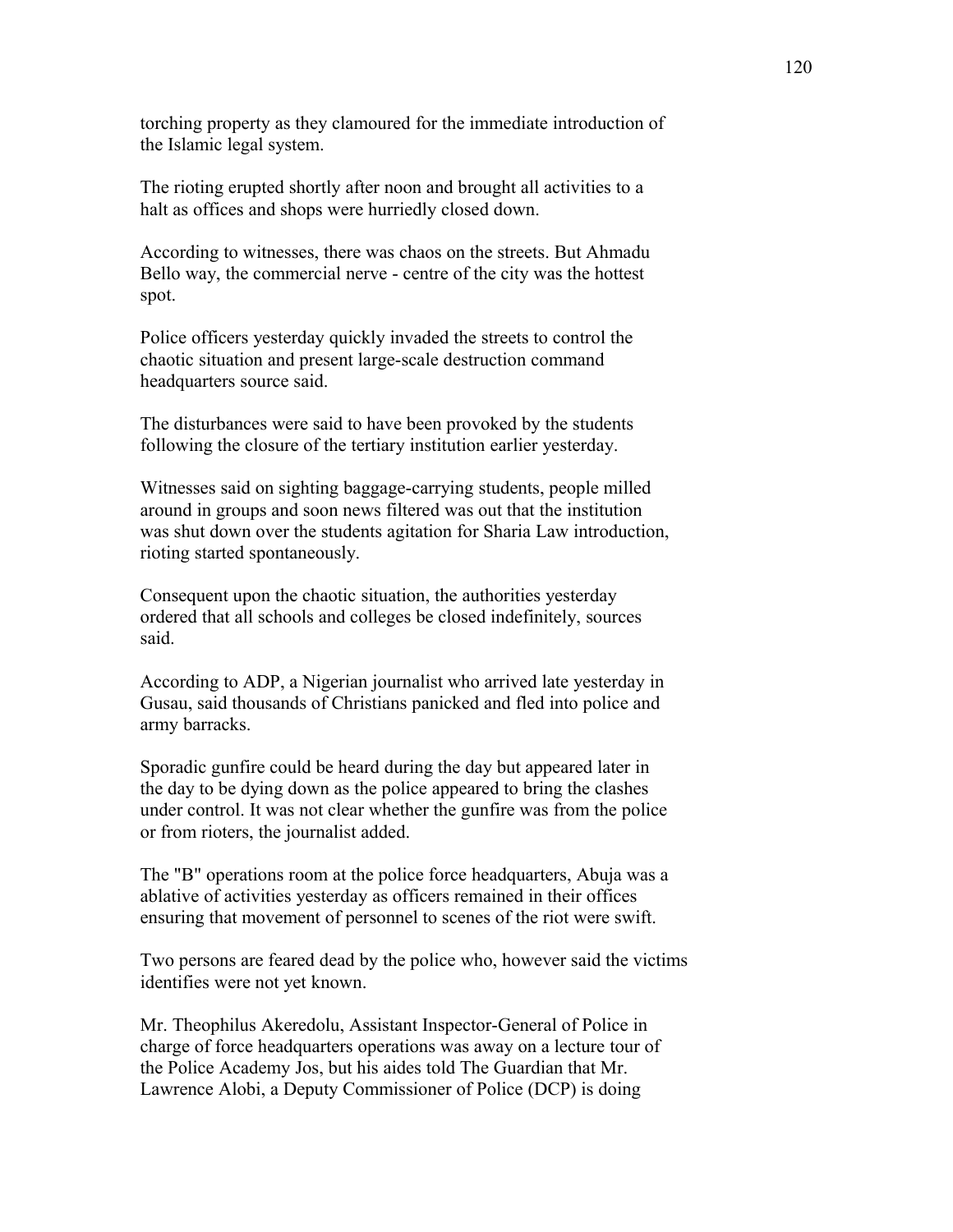everything possible to boost police presence in Sokoto by drafting personnel from neighbouring states.

Mr. Y. Y. Jimoh, the Sokoto State Commissioner of Police, could not be contacted as no telephone lines were continuously engaged.

But Mrs. Olamide Jimoh, his aged mother, who was eventually reached through telephone in his official residence told The Guardian that teachers reaching her indicated that hundreds of students had taken to the streets.

She said she had not ventured out, however, but was receiving information through the telephone as her son was out of town.

The presidency has received official reports of the demonstrations, The Guardian learnt last night.

Sources close to the offices of the National Security Adviser and the Direct-General of the States Security Services (SSS) said relevant security personnel had been swiftly drafted to the breakdown of laws and order.

A source said: "Yes, we have received reports on the development in Sokoto but we cannot entirely say in a tone of finality that a particular thing was responsible as this the Sokoto riot) is entirely a students' affair. Nevertheless, we have adequately taken up the matter at the highest levels. Particular security agencies with specific schedule have been drafted to the scene while other covert efforts are being undertaken to avert any tragedy of the scale of a full-blown not. Needless to add that the situation is under police control and we have no reason to think that the development will get out of control.

Corroborating the claims, Dr. Okupe said: "I can tell you categorically that the situation has come under perfect control. The school has been shut down to allow peace and peace has returned to the town finally. It is true that earlier in the day (yesterday) there were some skirmishes caused by some students demonstrating and in order to quickly nip the riot in the bud, the school authorities immediately decided to close down the school. I can tell you that the place is now calm."

Demands by Moslems in the northern city of Kaduna for the Islamic code to be introduced had led to two weeks of unrest in which around 1,000 have died.

Sokoto, which unlike Kaduna is predominantly Moslem, is the traditional centre of Islam in Nigeria, home to the 19th century Sokoto Caliphate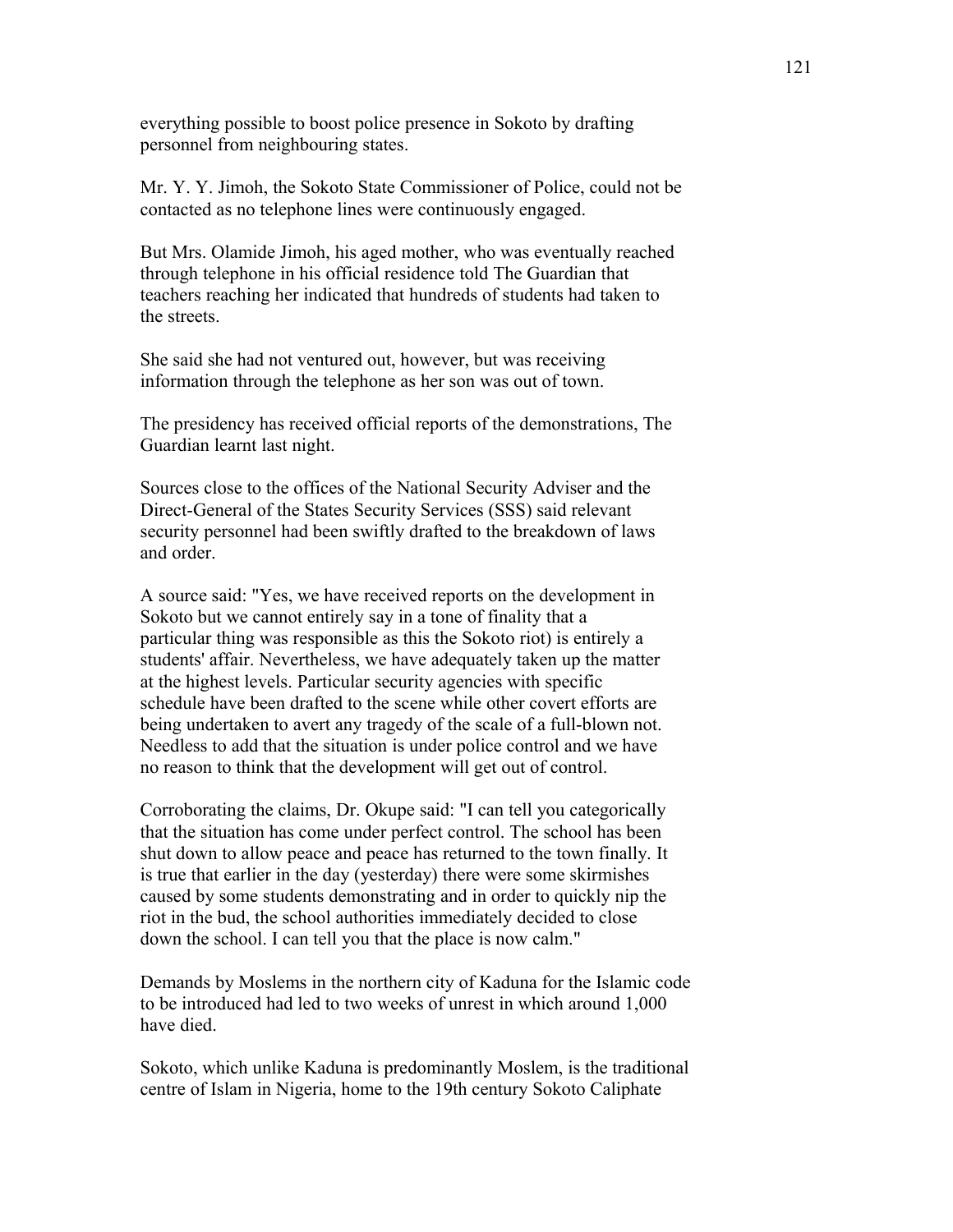set up after a jihad in 1804 led by Islamic scholar Usman Dan Fodio.

The state was one of three which last week denied a government declaration that it had withdrawn plans to introduce the code.

The issue of Sharia - declared in Gusau last October and signed into law in Sokoto and Niger states last month - has led to some of the country's worst unrest in 30 years.

Gusau is the capital of Zamfara state which was the first to declare Sharia law last year. Its implementation began last January. The authorities in Sokoto have also declared Sharia but have yet to commence implementation.

Sokoto and Zamfara States shares a border, and the latter was carved out of the former.

The Sultan of Sokoto, who is the spiritual head on Monday led a delegation of (Hausa) northern traditional rulers to meet with President Olusegun Obasanjo and Vice President Abubakar Atiku for five hours of talks.

They emerged from the talks with a communique which the sultan read on behalf of the traditional rulers urging Nigerians to live with one another in peace and harmony.

The outbreak of violence in Kaduna was followed by reprisal attacks in Abia State and other areas South East that left thousands killed and others displaced from their homes on both sides.

Igbos leaders later have warned that any further attacks on their kinsmen would meet with stiffer retaliatory strikes even as the presidency sued for unity among the various groups.

Also yesterday, Okupe, speaking with the BBC berated the foreign press coverage of the Sharia-related crisis and dismissed fears of the young democracy falling apart.

He said that Nigeria is not like Ghana, Cote d'Ivoire or Liberia, but, a very large country with over 120 million population located across about one million square miles.

Okupe, therefore, stressed that sporadic disturbances in isolated places should not make people to assume that the "whole Nigeria is under configuration."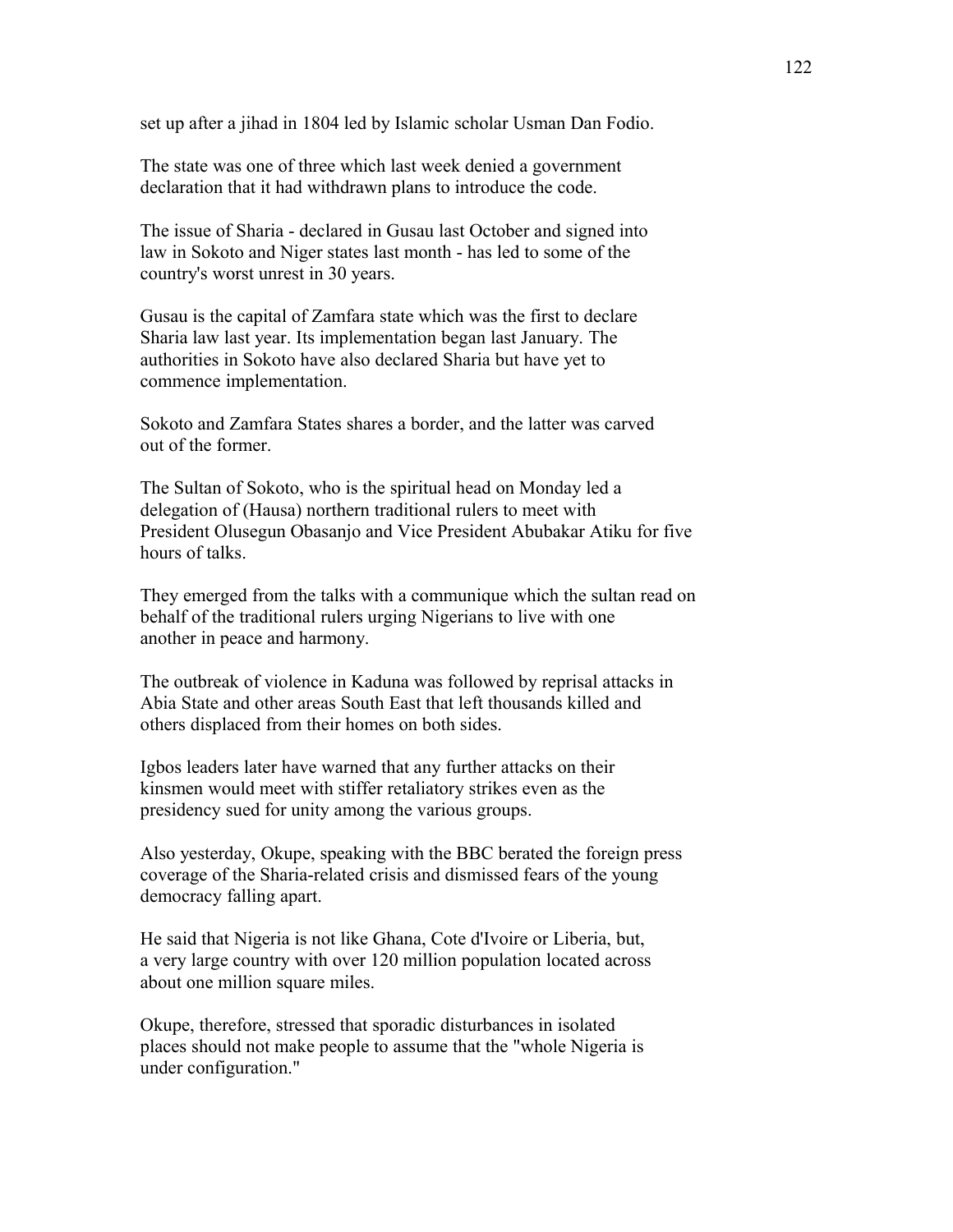He explained that Nigerians have been "under siege and suppressed for 15 years."

"These are people that have bottled up emotions," he said.

Besides, democracy has just given them the "opportunity" and "liberty to express themselves and their anger."

He remarked further: "What we are passing through are the initial trauma and pain that accompany the birth of democracy.

"When a woman gives birth after nine months the period of actual delivery is not without pain. But the pain itself more often than not neither kills the woman nor the child."

Asked that people and some friends of Nigeria fear that the country was headed for total disintegration and the way forward appeared the caring out the country into bits and pieces, Okupe rejected the idea.

He said: "No, no, that is going back to Egypt (a Bible term). That is not correct. Nigeria has passed the stage of contemplating disintegration. We have already crossed the Red sea. We see the promised land in front of us and we are under the able leadership of a Joshua, the President Olusegun Obasanjo whom we all have confidence in. That is why we voted for him. That is why we believe in him. That is why we are following his leadership.

"With time, we know and we are sure and assured that President Obasanjo will lead Nigerians out of this crisis and that Nigeria is going to come back, bounce back as one strong fine indivisible country.

"The issue of disintegration or collapse of this democracy does not arise at allò It is not on the scoreboard."

Okupe affirmed the presence of the religious and traditional leaders of the northern states at the Aso Rock Villa on Monday when they conferred with the presidency and pledged to ensure a harmonious and united Nigeria in their strongly-worded communique issued at the end of the separate deliberations with President Obasanjo and Vice President Atiku.

-----------------

=========xxx

Tough choices for Nigeria over sharia.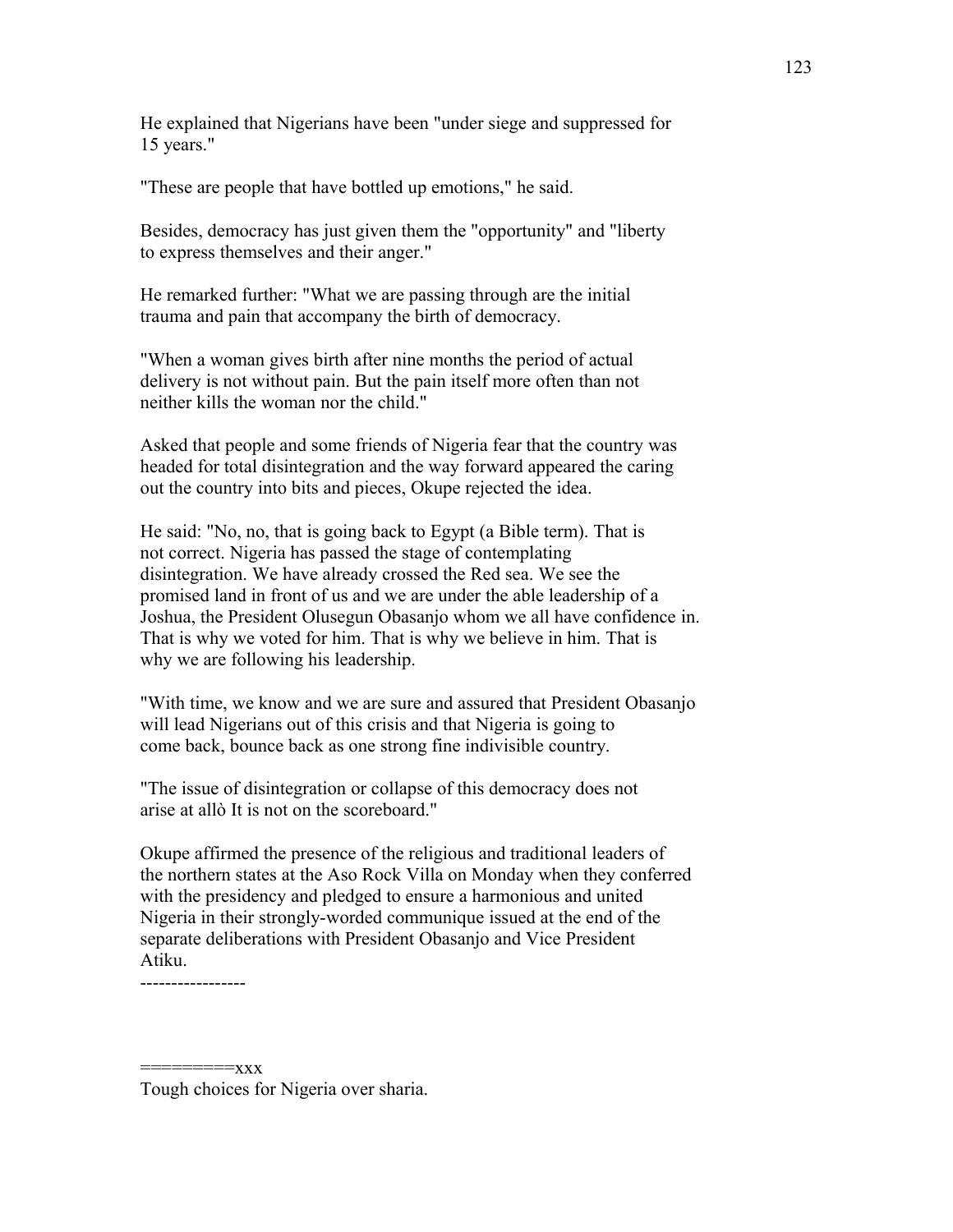### By John Chiahemen

12:44 ET Reuters English News Service (C) Reuters Limited 2000.

LAGOS, March 8 (Reuters) - As religious violence grows, many Nigerians fear their political leaders are running out of ideas on averting a breakup of Africa's most populous country.

Several politicians, including influential members of the National Assembly, say President Olusegun Obasanjo has been seriously weakened by the crisis, which was sparked by some states in the largely Islamic north introducing Moslem sharia law.

Hundreds of people have been killed in the past two weeks in the resulting unrest.

Reminiscent of the run-up to the 1960s civil war over breakaway Biafra, thousands of Nigerians have fled major cities, bound for their home regions for fear of a religious war.

The Senate will meet in coming days over the crisis, one senator told Reuters.

"We have met before and one of the things we agreed was that the president should instruct the attorney-general to go to court to determine the constitutionality of sharia," added the senator, who asked not to be named.

## CONSTITUTION FACES FIRST MAJOR TEST

Both supporters and opponents of sharia cite Nigeria's new constitution, which ushered in democracy last May after 15 years of rule by military generals.

But there are genuine fears that the divide over sharia is so sharp and so deeply embedded in Nigeria's complex ethnic and regional patchwork that a supreme court ruling, whichever way, could unleash even more mayhem.

Columnist Azubuike Ishiekwene said it would be difficult to foretell the inclination of a seven-member Supreme Court panel that would decide the issue.

The court has 16 members, all appointed by past military rulers and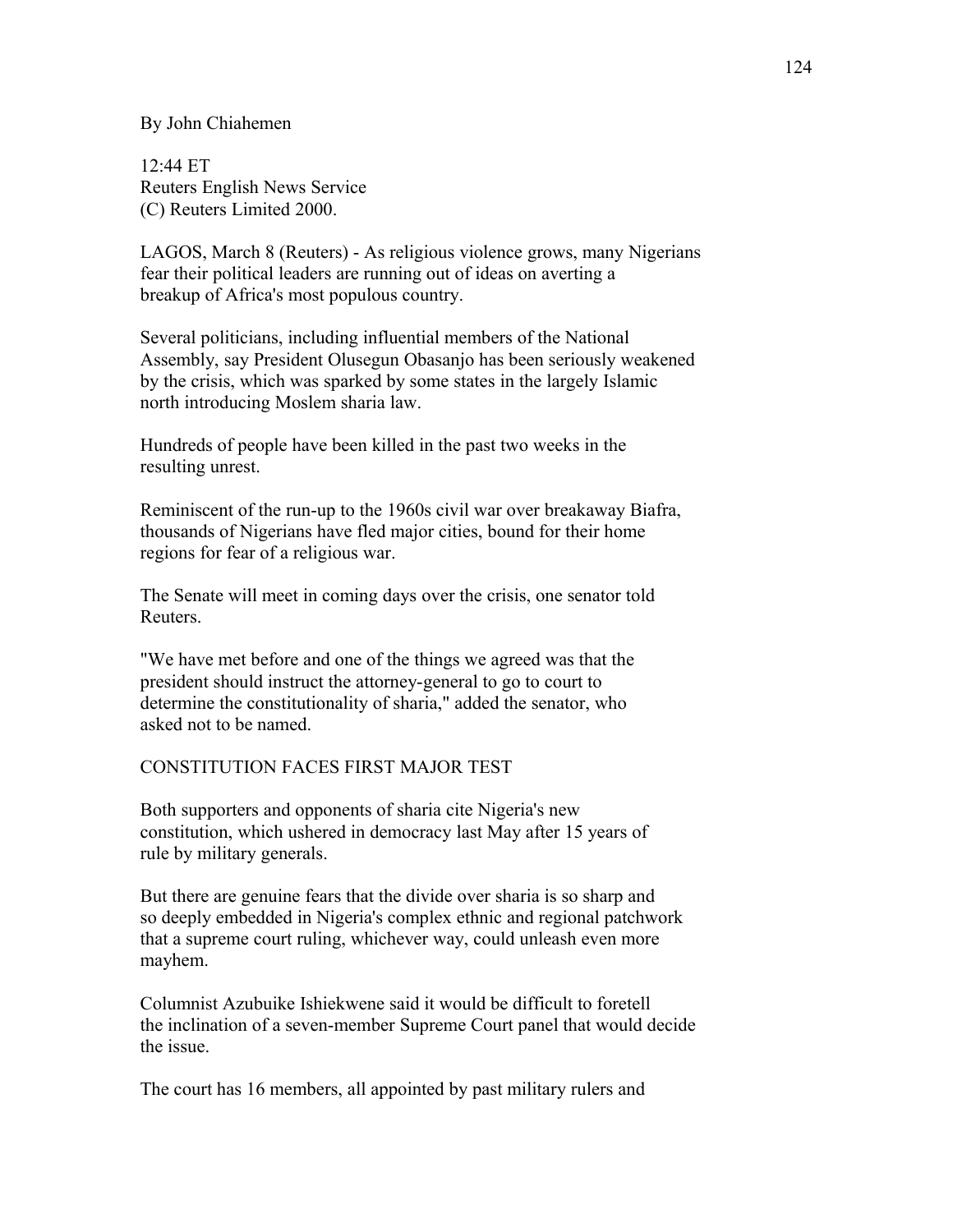divided equally between north and south. Nine are Christian and seven are Moslem.

"The government's greatest anxiety would be not only how to measure the temperament of their lordships, but that once a pronouncement is made, one way or the other, the matter is closed," Ishiekwene wrote in the independent Punch daily last week.

"From that point on the victor and the vanquished are known and the matter assumes a political dimension that could be extremely difficult to control," he added.

# SENATORS MULL REFERENDUM

Some senior senators say the sharia issue is so weighty that states planning to adopt the code should refer the matter to a referendum, even though they admit this too could have serious implications on national unity.

"The view of some of us is that the states proposing Sharia should go for a referendum," one senator said.

"Once they take that view they should know that they have opted out of the Nigerian federation because they have chosen a system that is outside the Nigerian system," the senator added.

Islamic sharia law has been used in civil and family cases in northern Nigeria since before independence from Britain in 1960.

But last October the legislature in Zamfara State, which has an overwhelmingly Moslem population, voted for a strict Sharia penal code that prescribes amputations for theft and death for adultery, among other sanctions. It also enforces segrated schools and public transport for men and women.

Riots erupted in the more cosmopolitan northern city of Kaduna last month when Christians led a protest match over plans by the state government there to adopt sharia.

Although sharia sponsors insist non-Moslems will not be affected, many non-Moslems point to dangers in operating what they call two legal systems in one state.

"If you chop off one man's hand for stealing and impose a prison sentence on another for the same offence, soon you'll cause resentment against those with two hands," one politician said.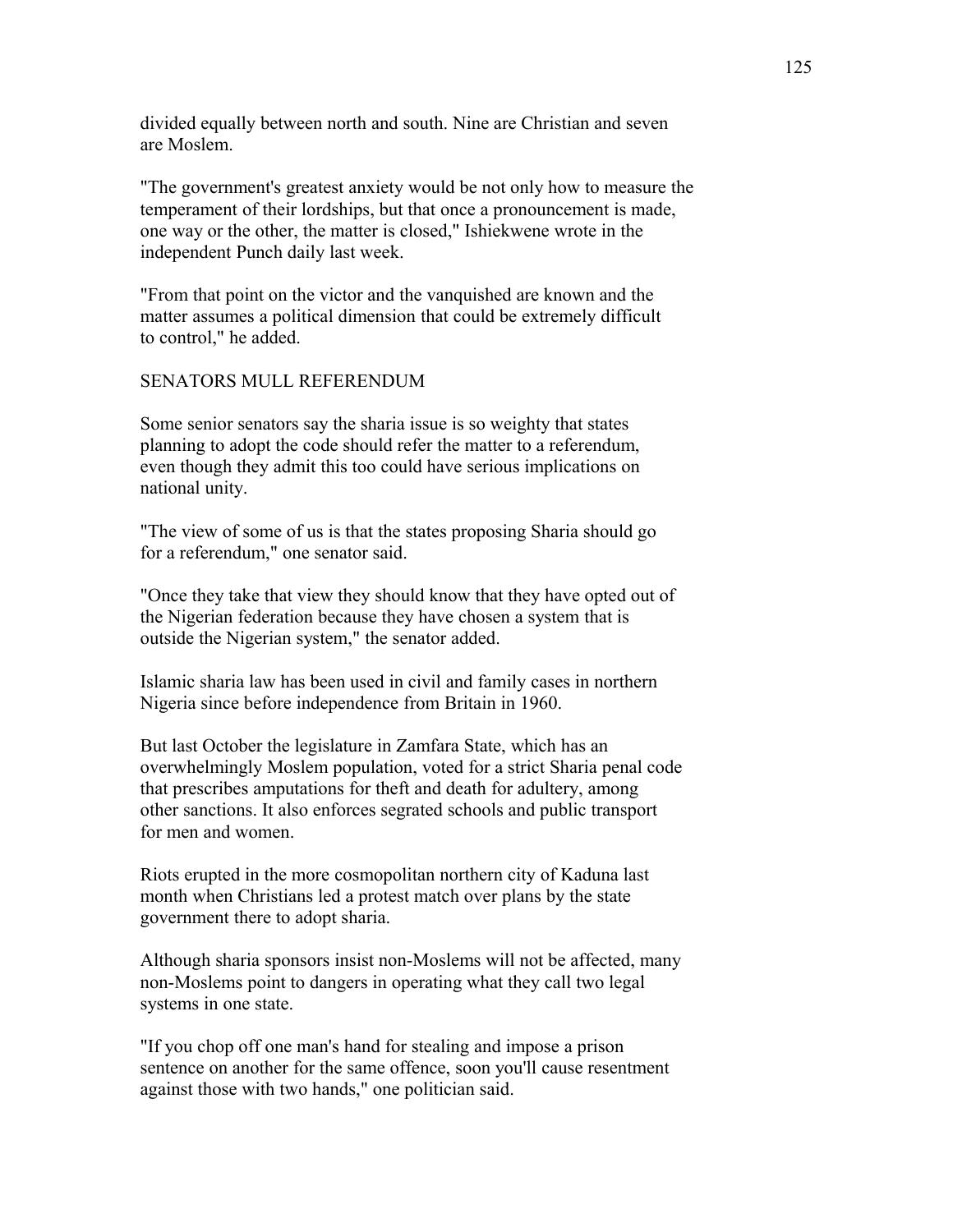**========xxx** From: Nubi Achebo [<kitua@wwa.com>](mailto:kitua@wwa.com)

Nigerian cabinet members sent to constituencies to calm tensions

14:33 ET Deutsche Presse-Agentur Copyright (c) 2000, dpa

Abuja (dpa) - For the second time in two weeks, Nigerian President Olusegun Obasanjo Wednesday sent his cabinet members to their constituencies to calm rising tensions.

Nigeria has been in turmoil in the past two weeks since more states in the northern part of the country indicated their intention to adopt strict Islamic sharia laws.

Zamfara State, in the north, adopted the law in January. Under the sharia, women who do not cover their bodies in public are punished, while thieves have their hands chopped off.

Plans by the northern Kaduna, Yobe, Niger, Kebbi and Sokoto states to adopt the sharia triggered a wave of recent unrest in which 1,000 people died.

Only on Tuesday, at least nine persons were killed in Sokoto in the latest outburst of violence.

Information Minister Dapo Sarumi said Wednesday that the government was concerned about the growing tensions in the country.

**=========xxx** From: Nubi Achebo [<kitua@wwa.com>](mailto:kitua@wwa.com)

Sunday, March 5, 2000 Why Shagari, Buhari Disagreed With Obasanjo

Minutes Reveal Discussion On Sharia >From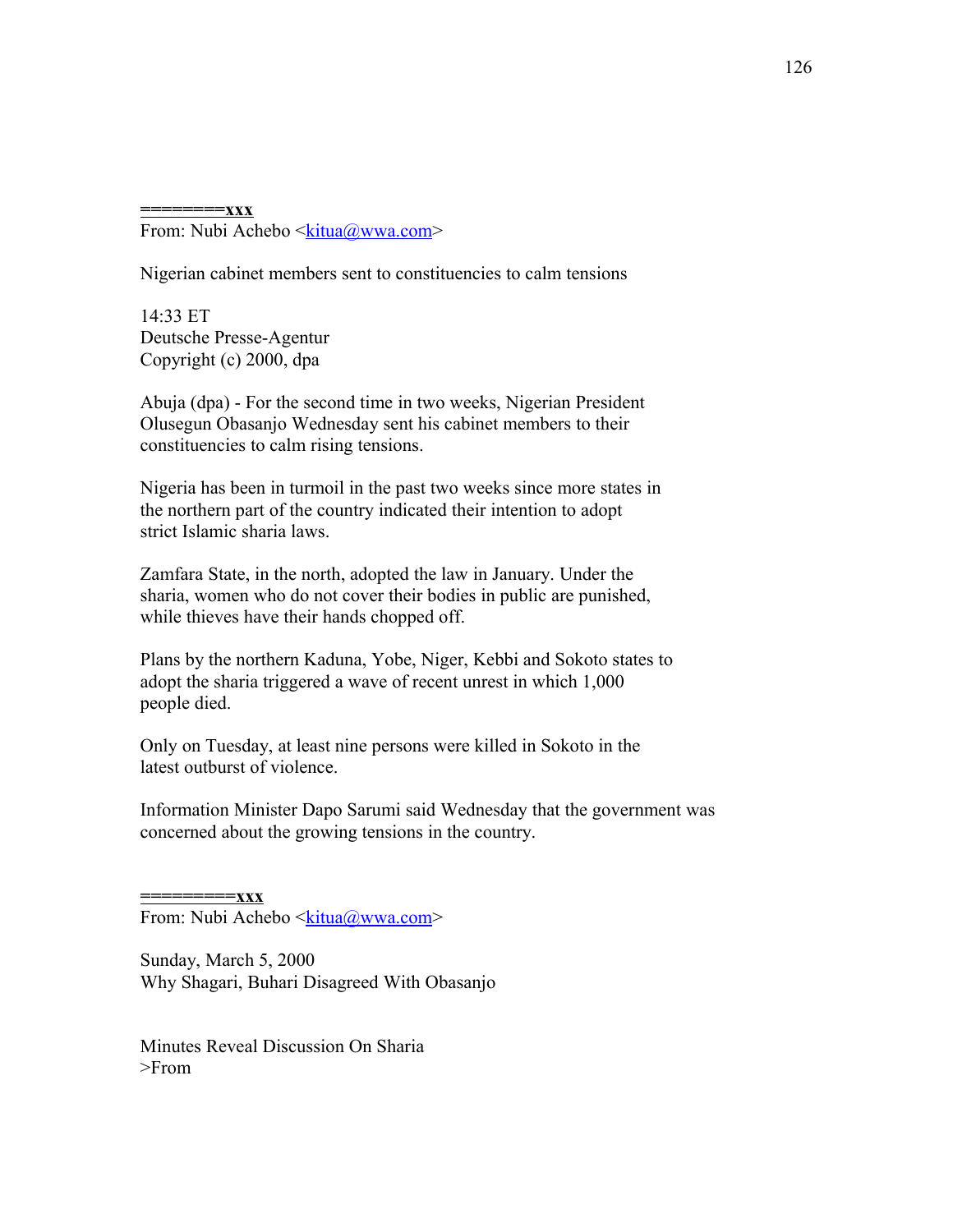Emeka Nwankpa

(Abuja) and

Austin Edemodu

(Lagos)

PERSONAL deep-seated animosities against President Olusegun Obasanjo may have formed the basis of critical comments by Second Republic President Shehu Shagari and former Head of State, General Muhammadu Buhari on the vexed Sharia issue, according to The Guardian On Sunday investigation.

Observers of the curious development in the relationship between the two ex-Heads of State and President Obasanjo believe that the age-long "cold war" between Shagari and Obasanjo are rooted in perceived animosity.

Alhaji Shagari reacting last Wednesday to the National Council of State meeting resolution that all the Northern states which had adopted the process of introducing Sharia should shelve the idea and revert to the original provisions of the Penal Code operated since independence, said that neither the Federal Government nor the Council has constitutional powers to issue such a directive.

Shagari, who succeeded Obasanjo in 1979 as a democratically-elected executive President but whose government was sacked on December 31, 1983 by the Buhari/Idiagbon military junta was absent at the Council of State meeting.

General Buhari, who was appointed executive chairman of the Petroleum (Special) Trust Fund (PTF) by late Gen. Sani Abacha came soon after Shagari's statement and dissociated himself from the resolution which was made public by Vice President Atiku Abubakar with all the governors of the northern states in attendance.

Buhari, according to informed sources, has been nursing a grudge against the Obasanjo administration especially over the scrapping of the PTF and appointment of an Interim Management Board headed by Dr. Haroun Adamu.

General Buhari has been invited twice by President Obasanjo who handed him an advance copy of a report by the Adamu-led board in which the Fund was discovered to be owing its contractors N21 billion despite the huge money in the Fund's kitty.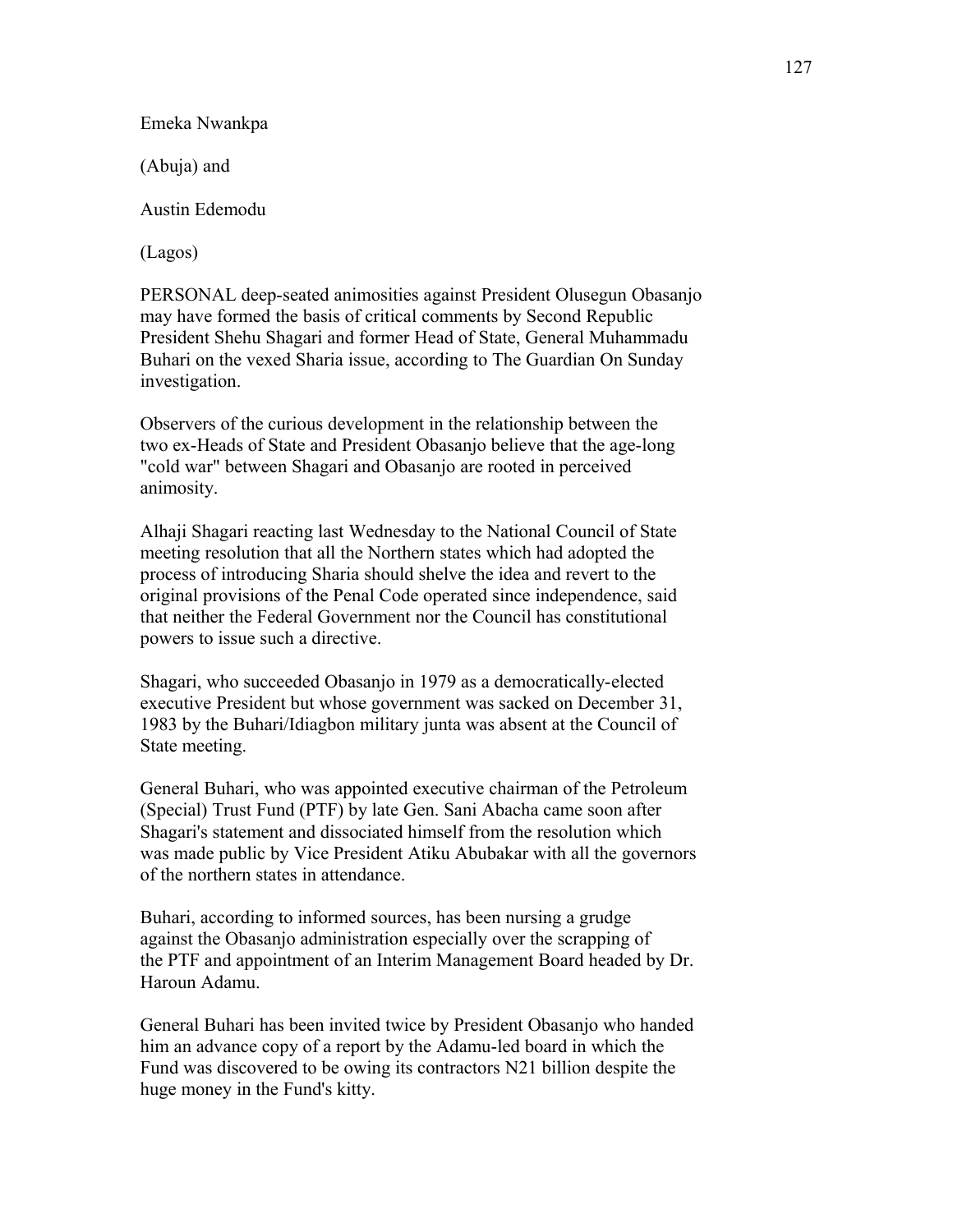President Obasanjo who was said to have expressed displeasure with the contents of the report but asked Buhari to prepare his defence as he (Obasanjo) had maintained that his administration would not allow any sacred cow.

Buhari's comments on the Council of State's meeting has elicited concern in the Presidency although Obasanjo is said to be unperturbed by the development which has led to a series of interactive meetings between him (Obasanjo) and critical sectors of the polity including the media, religious establishments and the traditional institutions.

The President had a dinner with media executives on Friday while he is billed to meet today with Christian groups and tomorrow he will meet with Emirs and Moslem leaders.

It was learnt that Shagari, while out of power had accused Obasanjo of trying to teleguide him in the running of the country, an attempt which he resisted resulting in mutual suspicion which was aggravated by intensified public criticisms of the Shagari administration by Obasanjo.

The source added that on-going investigations have consistently fingered a serving minister as one of the brains behind the recent upheavals in some parts of the country.

He also remarked that the target of such upheavals were the various barracks, explaining that the respective heads of various arms of the armed forces have been expressing their unalloyed loyalty to the Obasanjo Presidency.

It was however not clear at the weekend whether a planned series of visits, beginning this week, by the respective service chiefs to some strategic commands under them are part of the efforts by the armed forces to douse possible disaffection in the ranks in response to the recent upheavals in isolated parts of the county.

Meanwhile, minutes of the meeting of the National Council of State released by the Presidency at the weekend has disproved postulations by Gen. Buhari, that the issue of shelving Sharia was not discussed at last Tuesday's meeting of the advisory body.

The minutes of the February 29 meeting being publicised by the federal government, indicated that the Sharia matter was extensively discussed at the meeting which had the former head of state in attendance.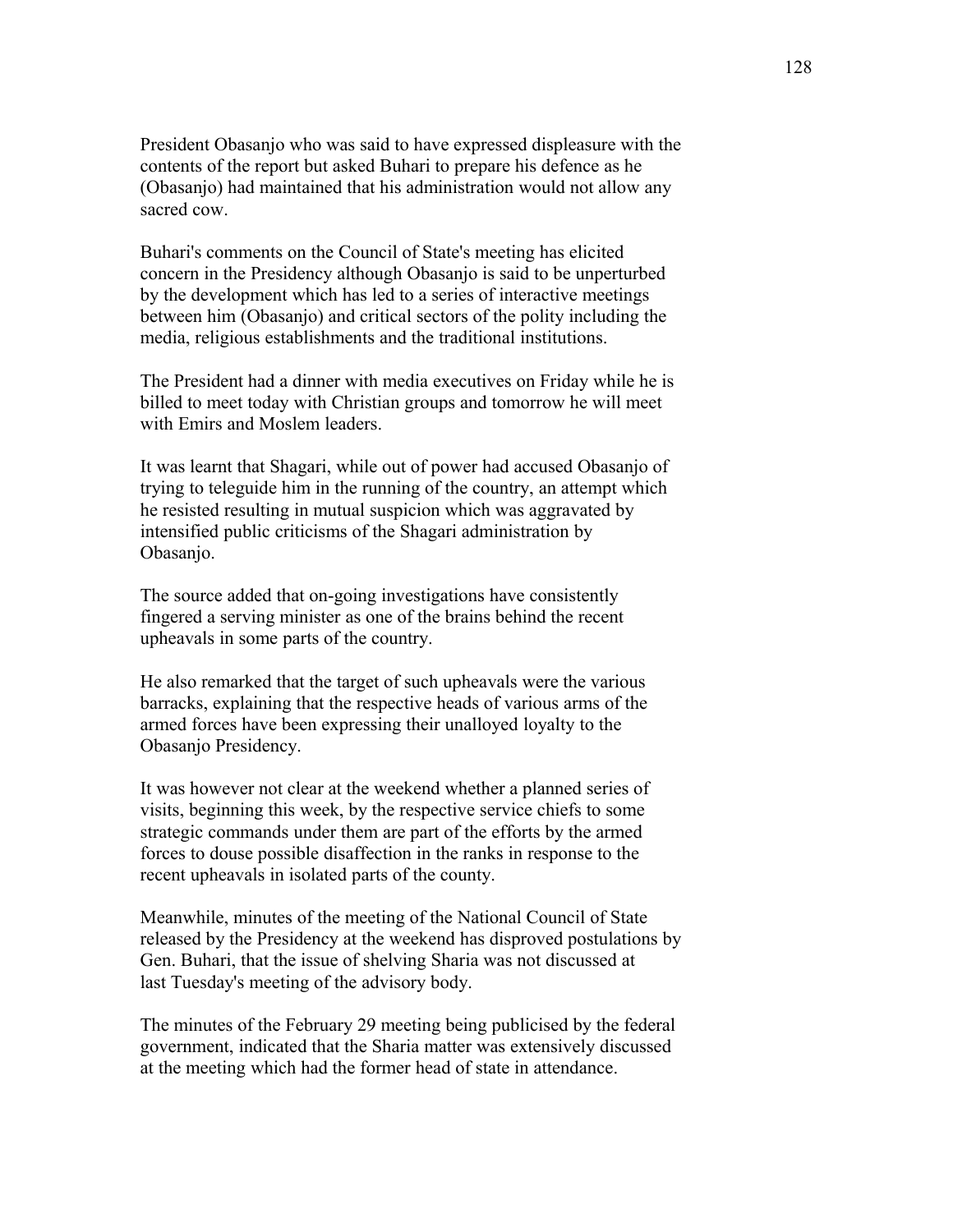According to the minutes of the meeting signed by the Secretary to the Government of the Federation, Chief J. U Ekaette, President Obasanjo, commenting on the security situation in the country, had lamented that the carnage in Kaduna should happen at this crucial time. The president was said to have prayed and expressed the hope that the nation would overcome the precarious situation very soon, and thereafter disclosed that the vice-president had earlier held a closed-door discussion with governors of the Northern states on how to restore peace to the country.

Obasanjo, therefore, invited Vice-President Atiku Abubakar, to brief the council on the outcome of discussion at that meeting, according to the minutes.

Parts of the minutes read:

the Vice-President informed council that the meeting was very frank and held with great sense of responsibility. The Vice President disclosed that the governors:

agreed that there was need to bring the situation under control and restore peace in the country;

that they have identified the Sharia issue as one of the causes of the present upheaval amongst other social, political and economic causes;

agreed that the Sharia issue was not new in the country and had been part of our legal system. Sharia law was embedded in the country's penal code with some modification so that the circumstances of our peculiar backgrounds could be accommodated; and

resolved to return to (the) status quo ante, reverting back to the penal code as the best option to solve the present problem in the country.

Continuing, the minutes indicated that after "a brief discussion," the President, summarizing, had thanked the Vice-President and the Northern governors for their resolutions, which he believed must have been informed by the continued corporate existence of the nation being paramount in the minds.

The President was further reported to have endorsed the early return of the state chief executives to their various states to deal with the crisis situation.

The minutes of the council of state meeting corroborates the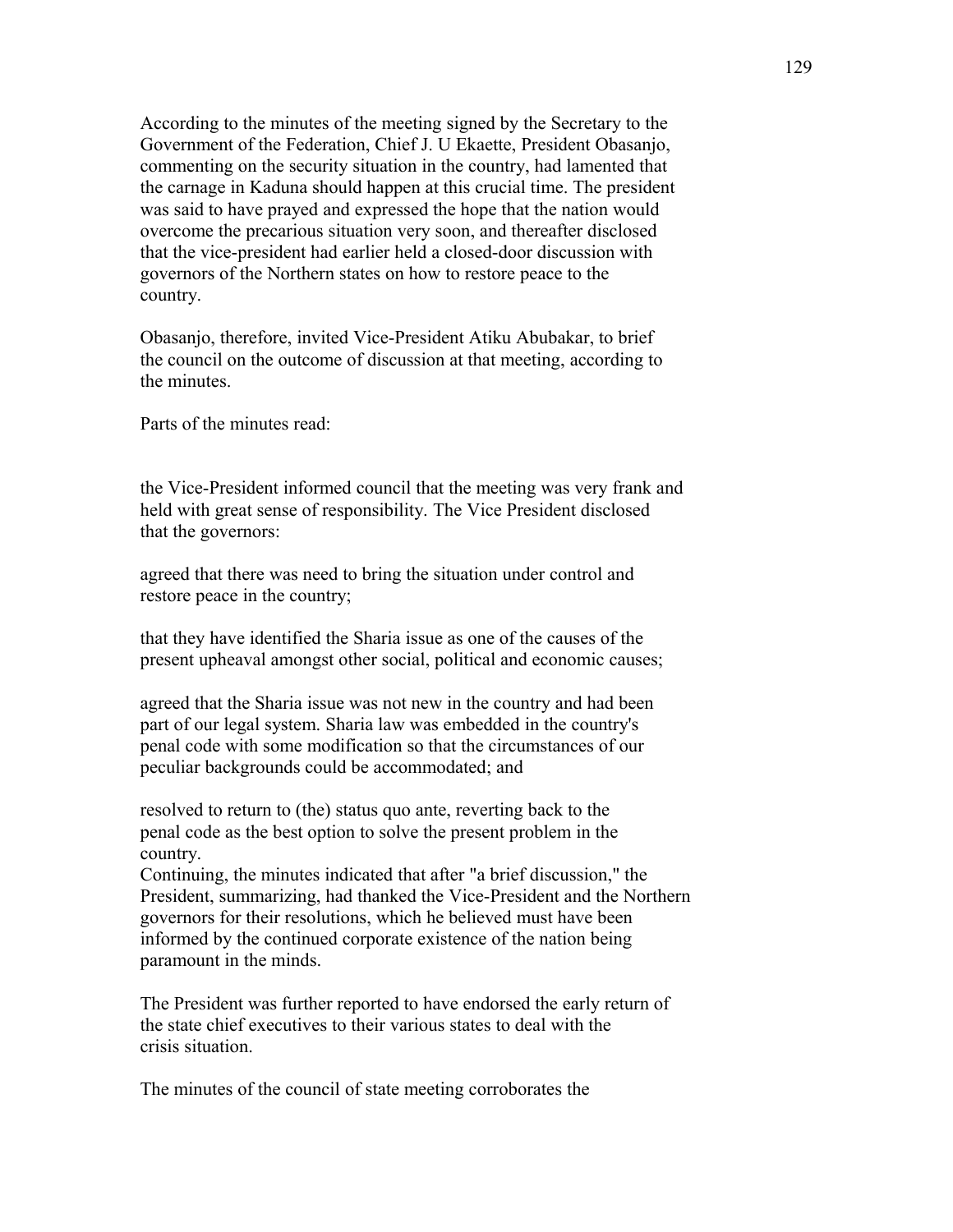testimonies of both of Oyo State Governor, Chief Lam Adesina, a member of the council, and the Special Assistant to the President on Media and Publicity, Dr. Doyin Okupe, who last week averred that the contentious Sharia issue was indeed discussed at the meeting of the council.

------------

Christian, Moslem Leaders Disagree On Cause Of Kaduna Riots

>From John-Abba Ogbodo, Abuja

A SHARP disagreement ensured at the weekend in Kaduna between Christian and Moslem leaders over the immediate cause of the riots which engulfed Kaduna State.

At a meeting with a Senate delegation led by the Senate President, Dr. Chuba Okadigbo, which held at the council chambers in Kaduna State Government House, the Senate President sought to know what immediately triggered off the mayhem in which hundreds of lives were lost and property worth millions of naira destroyed.

In his submission, the leader of Christians in the state, Rev. Martins Ibrahim Debah, said he would not delve into the extent of the damage done to lives and property of Christians so as not to open fresh wounds.

He, however, narrated that following the proposal by the state governor to introduce the Sharia legal system, Christians in the state embarked on a peaceful demonstration to protest against the introduction.

Debah said that the demonstration was successful until when, on their way from the Government House, they were attacked by Moslem youths who were not happy with the large turn out of Christians in the state. According to him, the Christians were helpless because they only had green leaves whereas the Moslem youths were armed with lethal weapons.

Describing the attack on Christians "barbaric and brutal", the cleric prayed that Nigeria would not witness such festival bestial again.

But the Moslem representative, Alhaji Zubairu Seraju, had a contrary view. In his narration, it was the Christians that triggered the mayhem by first killing one Sani Mohammed on their return journey from the government house. The demonstrating Christians, he further said, blocked roads and made the tone uncomfortable for the Muslim and it was in the circumstance that the Moslems retaliated.

He said he saw no justification in the protest by the Christians asking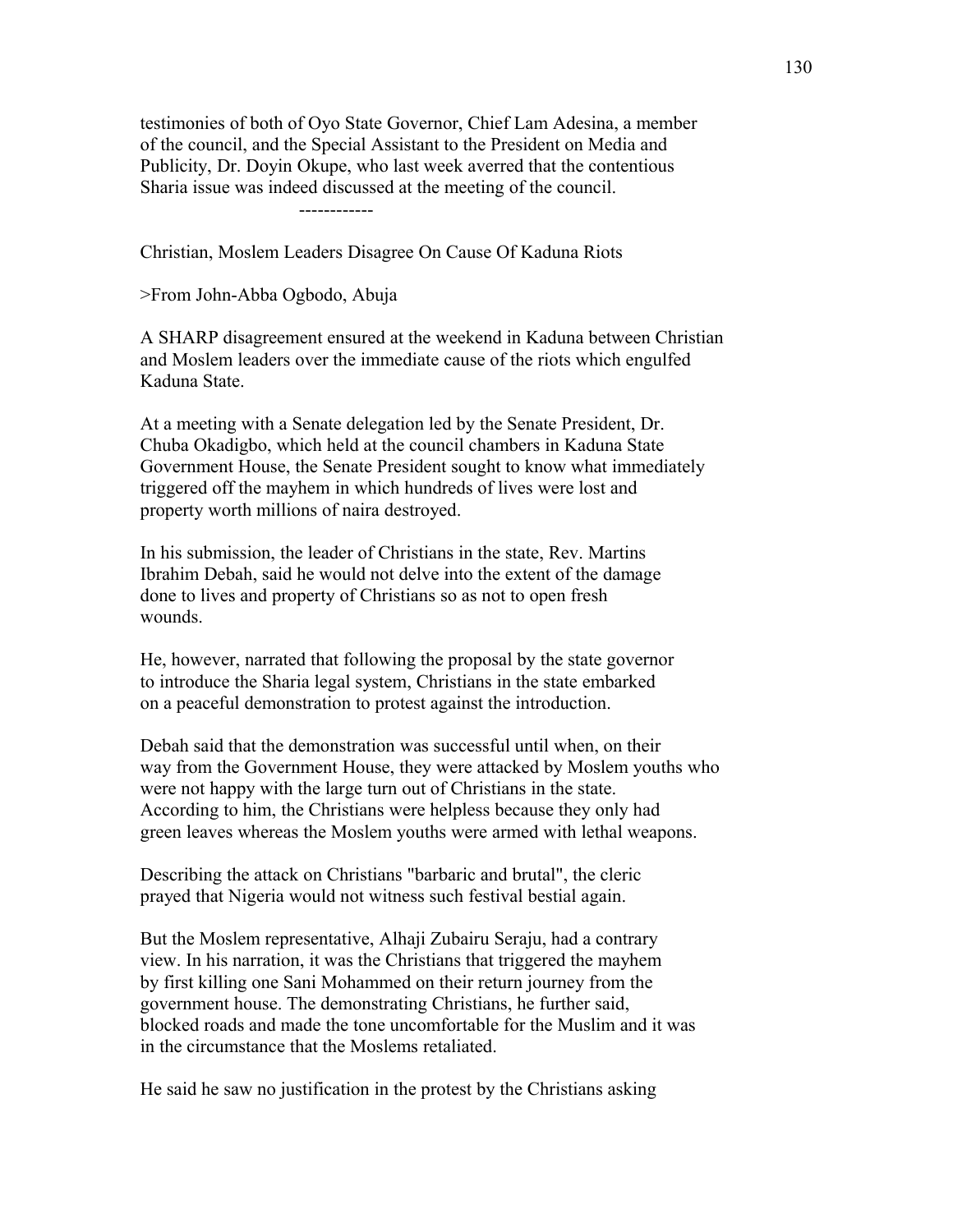"what does it matter to a man if he chooses to eat rice and I choose to eat rice? Why should he come and protest because I have chosen a different meal?

The Senate President assured both leaders that the Senate ad-hoc committee headed by Wahab Dosunmu would thoroughly investigate the matter and bring the perpetrators to book.

He appealed to them to keep calm while the committee carries out its assignment.

------------------

#### =========xxx

Jan, What a beautiful critique of this heavy and , in many ways, unfinished work by Kantiok. I have explained to you that we have come to the scheme of defending what we call a "defensible draft" rather than a final copy. This is so we can helpfully work toward a better final product. It is not approved until the edits, corrections, etc. are made to the resident committee's satisfaction.

Your remarks are so helpful and insightful. I knew James made the right choice and I knew when he told me that he wanted you to read it that you would hold him responsible for a lot of of his "Nigerian-type" generalities, etc.

We will meet on Friday and your response will be available for everyone. James has been here too long which is why there is so much stuff that he wanted to cover.

I will ask him to revise wherever possible to account for the terrible violence stemming from the recent outbreak in Kaduna. This conflict that has caused a lot of new difficulties and gives new light on the seriousness of the shari'a issue. The thesis will have to be written in light of the realities of the here and now. No idealizing about "dialogue" until the facts are taken into account. Shari'a has been set aside, for the moment, but is **not**  going to go away. Relationships between Muslims and Christians in the North are at an all-time low.

Thanks more than I can say. We'll be in touch.

Yours,

Dean

# **=========xxx Religious Violence in Nigeria February 2000 Dr. Danny McCain IICS**

Nigeria has been wracked with periodic religious violence for the last twenty years. During the last twelve years we have been here, there have been several major confrontations. There were a few when we were in Port Harcourt but, not having been in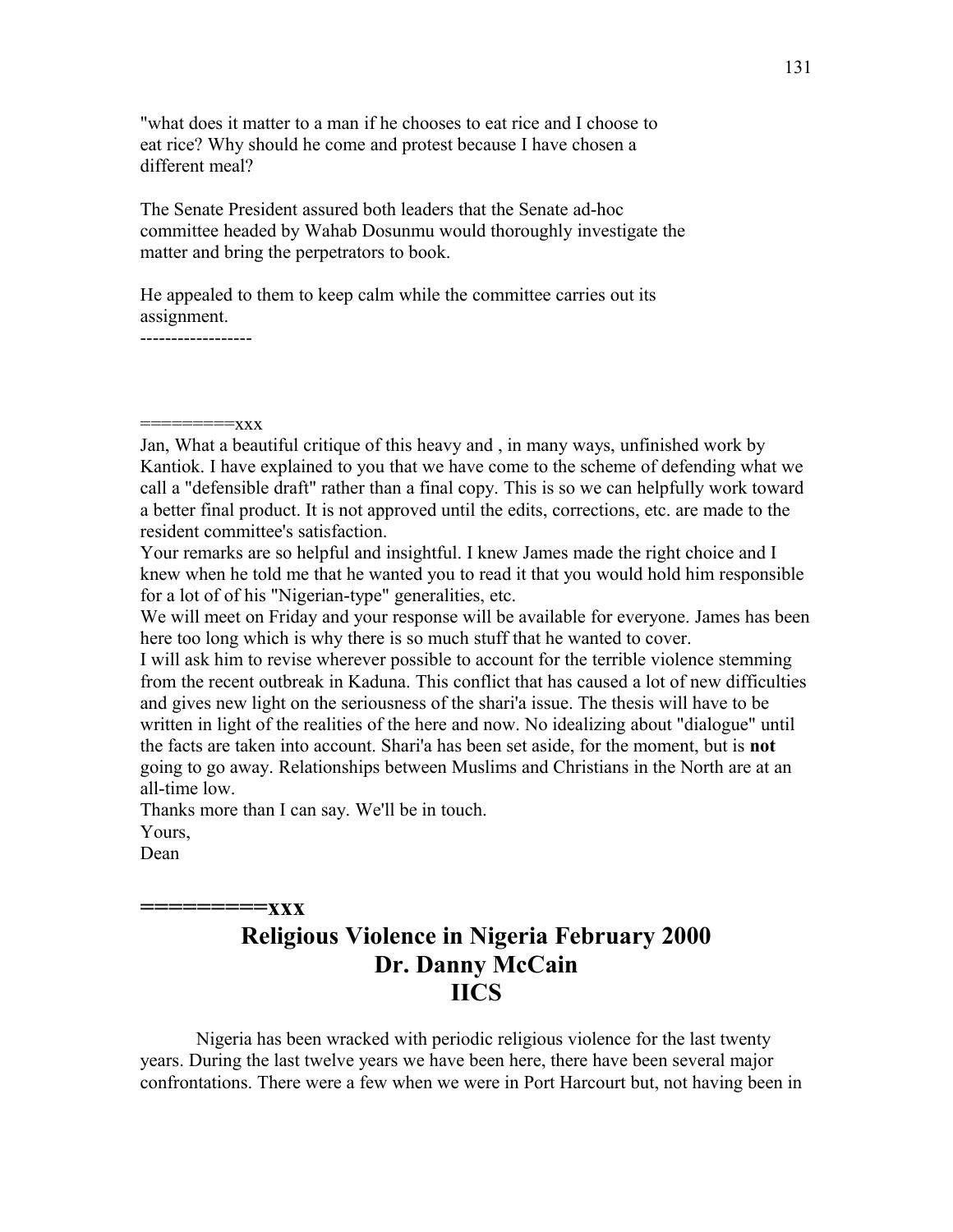the north and just getting adjusted to things in Nigeria, they did not make a lot of impression upon me.

The first major problem I remembered was in about October 1991 shortly after we moved to Jos. Reinhold Bonnke was planning to have a crusade in Kano. (Kano is the big city in Northern Nigeria that we fly in and out of. It is about a three-hour drive from Jos.) The Muslims reacted violently a couple of days before it was to start and several hundred people died in the subsequent conflicts. A few days after this, I went to a PFN (Pentecostal Fellowship of Nigeria) meeting to do some PR work for our program at the university and heard the official report of the Christians who had died and the churches which had been burned there. It was a very moving experience to me—to sit there and listen to the official report being given to church leaders about actual Christians who had lost their lives for no other reason than that they happened to be Christians. Another part of the meeting involved collecting grain and clothing and other things to help provide refugees with the necessary things they needed during this time of crisis. I personally went down and bought a hundred-pound sack of corn and many other things and took them to the collection center and felt very good about doing it. It was an opportunity to help Christian brothers who had suffered for their faith. This was not something I had ever experienced in the USA.

The next major problem I remember was in the Zango Kakaf area. This is about a two-hour drive from Jos, in southern Kaduna State. A clash developed there over whether or not to move the market from the center of the town, which was dominated by Muslims to the outskirts of the town, which was dominated by the local Kataf people who were all Christians. I visited that area a year or two after this happened and saw all of the burned out buildings that were left in this town. This conflict spilled over into Kaduna and the first time we went to Kaduna, there were still burned out cars on the side of the road in different parts of the city.

There have been several less serious conflicts. About four years ago, I was passing through Kafanchan right when a conflict was developing. I got to see that one up close. I was coming back from a PCCE seminar and was passing through Kafanchan. I had Phil Horton and Dr. Ilori and a couple of other people with me. We begin to see people with bows and arrows and spears and clubs and guns. In fact, we saw hundreds of people pouring into the street. We were stopped five or six times and questioned about who we were and where we were coming from and where we were going. Apparently a young man had been "arrested" by the Muslims a few hours before because he was preaching in the car park and had supposedly "blasphemed" Mohammed. His captors were trying to call their leader to get permission to kill him. When the Christians heard about this, they came out in mass and confronted the Muslims. People died that day right there in Kafanchan in this conflict, both Christians and Muslims. This crisis spilled over to Zaria and eventually to Kaduna and perhaps as many as thirty to fifty people died in this conflict.

Also about six or so years ago right here in Jos, there was a problem that developed. I drove through the Gada Biu Market one morning about 7:00 AM and two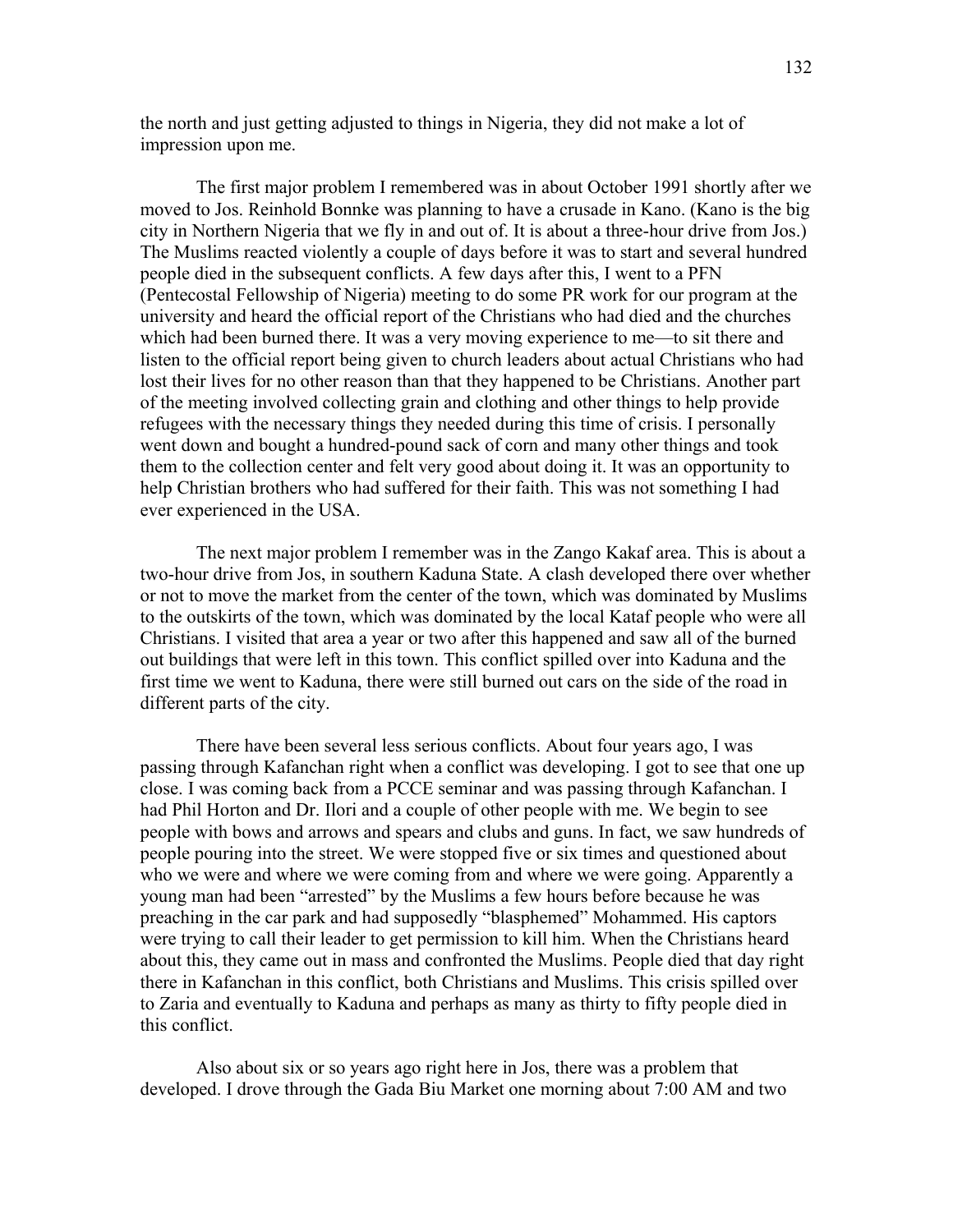hours later it was burned to the ground as a result of a Christian-Muslim conflict. When I came back from giving some lectures at a mission school a couple of hours later, I passed right through the middle of Jos because I was not aware that we were having a problem. I saw smoke pouring out of our big market because a "Christian" part of it had been burned. Later, while driving through a Muslim area of town, I had to drive around vehicles which had been turned over and burned and, in fact, were still smoldering at the time I passed them. At this time, I can't even remember what the issue was that sparked that conflict. I think less than ten people died in this conflict.

About two years after that there was another incident here in the Jos area. Supposedly a "Christian" boy about ten years old was caught by a Muslim farmer stealing a garden egg, a small vegetable that looks like a squash. The Muslim farmer killed the boy. The relatives of the boy responded by killing the farmer. Some of his relatives retaliated and the local people then killed the entire extended Muslim family that lived in that area. This was in Bukuru about ten miles south of Jos. Interestingly, I passed within a mile of that incident on the day it happened (or the next) without knowing until later that anything was going on. There have been a few other similar conflicts during the last few years.

A couple of months after the inauguration of our civilian government on May 29, 1999, we started hearing sounds from Zamfara State about the possible introduction of the Muslim Islamic law known as "Sharia." Nigeria has always had some kind of Sharia around. Sharia is the law, which governs all activities of Muslims, including criminal acts. Previous governments and constitutions have allowed Muslims to practice the civil aspects of Sharia which relate to property disputes and divorce cases and similar things but have had a unified form of criminal law in the country, which was not exclusively based upon Sharia. The governor of Zamfara State argued that now that we have a democratic government, if a particularly state wanted to have Sharia (including the criminal aspects which included cutting off the hand of convicted thieves), as long as it went through the proper legislative process, it could be instituted in any state. So the governor was able to push through legislation through the state legislature to introduce the full-fledged Sharia into the state. He insisted that this would not apply to Christians but the Christians were not convinced.

Many feeble attempts were made on the part of the Christians to stop the implementation of the Sharia but a few weeks ago, Sharia was formally introduced in the state. Some of the early offenses, which have been reported in the newspapers, include a Muslim who was given 80 lashes with a cane for drinking alcohol. Also a man who beat his wife was fined 150,000 Naira (\$1500). He had apparently knocked out two of her teeth. If he can not pay the fine, he will have two of his teeth removed. Also eight young motorcycle operators have been arrested for carrying women on the back of their motorcycle taxis. It is now against the law for women to ride in the same taxies as men. Many other similar type Islamic laws have been introduced including the outlawing of all sporting activities for women which require clothes that expose any of the body other than the face and hands.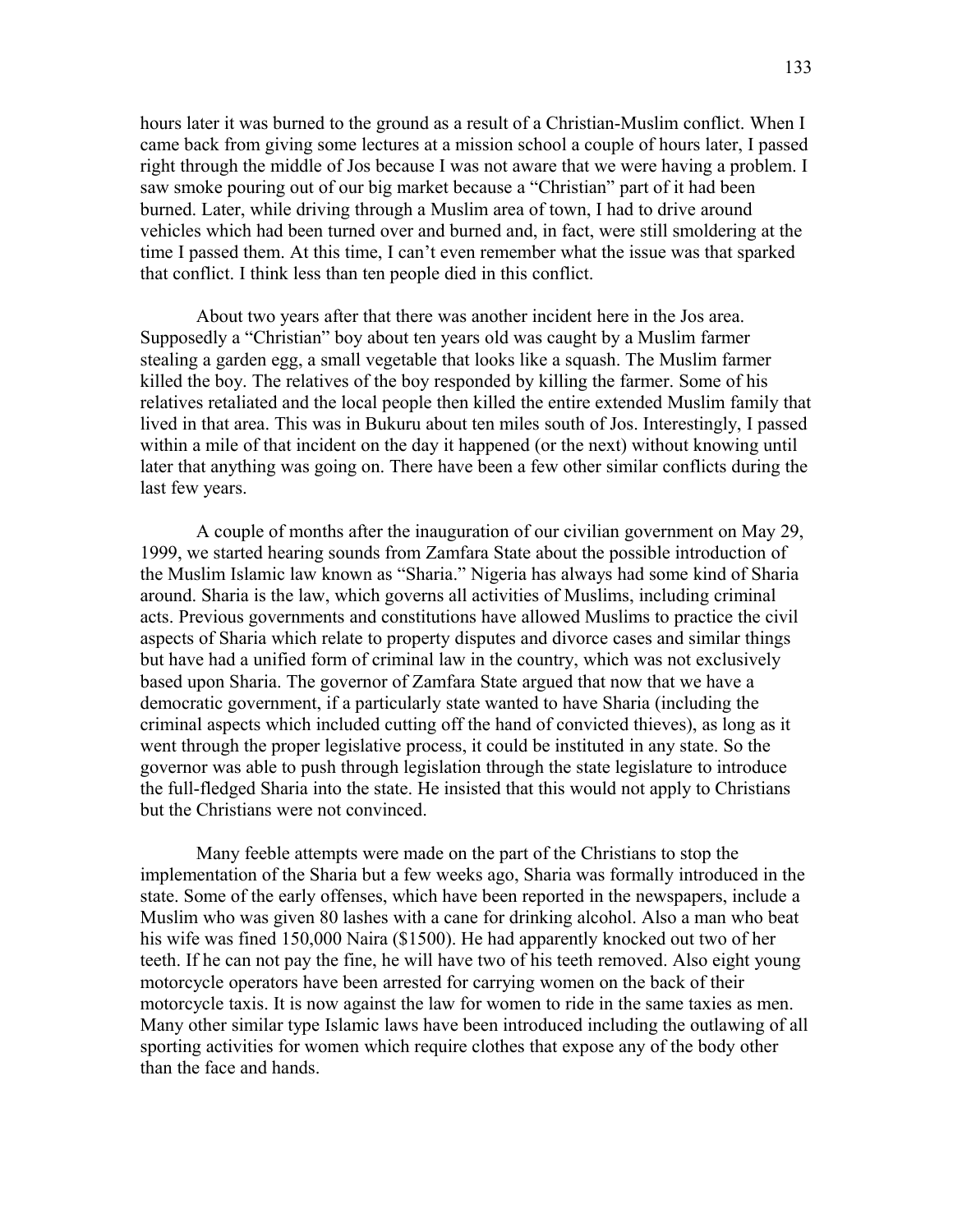The case of Zamfara State was followed with interest by the other northern states and many of them are in various stages of implementing Sharia in their own states. And as this has been going on, the rhetoric between the Christians and Muslims has been heating up.

Kaduna State is the state immediately to the west of Plateau State where we live. It is a state with a mixed population. I would guess that it is about half Christian and half Muslim. If there is a majority of Muslims in the state, it is not a large majority. Because it has both Muslims and Christians it has suffered perhaps more Christian-Muslim conflict than any other state in the country. Kaduna State was the first state where we had the PCCE CRK program. Therefore, I spent about four weeks there over a one-year period back in 1995. I have been to Kaduna several other times for various purposes. It is a city that I think I know very well.

About two weeks ago, the Muslims started holding rallies and demonstrations in Kaduna the state capitol of Kaduna State. For a week, the Muslims marched up and down the streets and went to the capitol and the legislature demanding that Sharia be introduced in the state. To demonstrate that Christians were opposed to this, last Sunday, February 20, the Christian pastors in the various churches urged all Christians to turn out for a mass rally the next day. So last Monday, thousands and thousands of Christians started congregating in the center of Kaduna and marched to the state capitol. They went into the compound with their anti-Sharia posters. The Muslim governor was out of the country at the time so the deputy governor who happened to be a Christian met with the Christian leaders. He informed them that a committee had been set up to look into the Sharia question and that they should make all written submissions to this committee.

This meeting was very peaceful up to this point. However, about the time the meeting was breaking up, some Muslim youths attacked some of the Christians with stones and knives and sticks. The Christians started running away and the Muslims kept up their attack. Several people were initially killed in those first few minutes of the attack. And the attack continued. A big Catholic Church near where the conflict started was burned. As the Christians were fleeing, they also started attacking Muslims and burning mosques. There was no serious attempt by the police to stop the violence. The Muslims and Christians apparently had pitched battles all throughout the day. The Muslims went to Christian areas and burned and destroyed things and killed people and the Christians retaliated.

On that Monday night, one of our friends here in Jos, the general secretary of ECWA, Rev. Dr. Osake called one of his very close friends in Kaduna who was a pastor and a church leader to check on him. This person told him that he was going to try to get out of Kaduna the next day and come to Jos because it was not safe in Kaduna. Osake encouraged him to do so. However, just a few minutes after he got off the phone, the Muslims came to his house, killed him, cut him up in pieces and burned the parts of his body.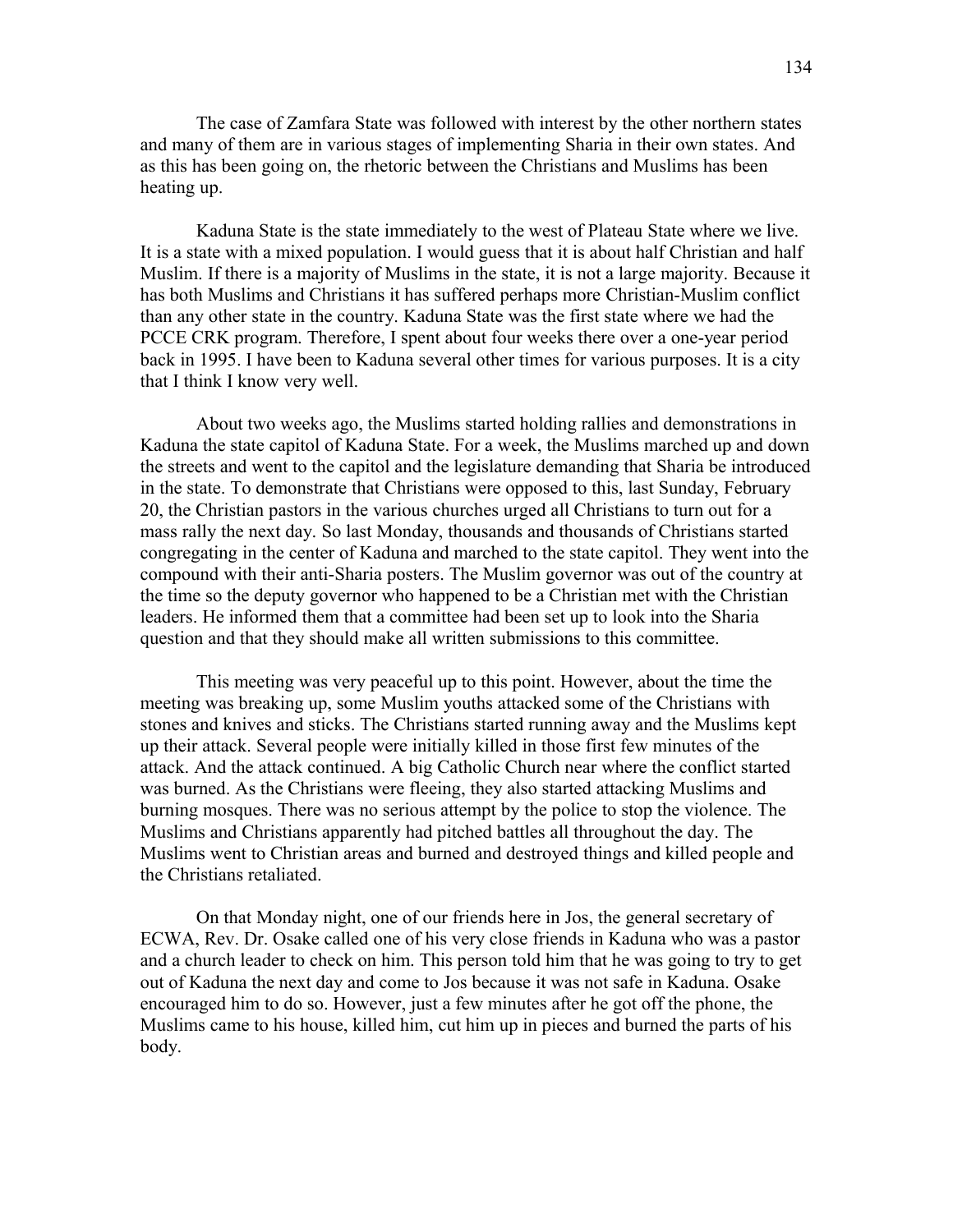The Baptist Seminary is on the north end of Kaduna in a place known as Kowe. I have been there at least once. My colleague, Dr. Ilori, has been the chairman of the board of the seminary for many years, only recently stepping down from that position. Apparently this was a target of the Muslims. They came to the seminary and, finding the gates locked, went over the wall. Upon getting inside, they burned all of the buildings of the seminary except six residences on the backside of the campus. There was only one missionary who lived on campus but, fortunately, she was in Ghana at that time. We saw her today at a restaurant. She had just flown into Jos and was heading up that way tomorrow. However, there was a missionary family on campus at the time. A Baptist missionary doctor had just returned from a conference in Nairobi and had spent the night in Kaduna at the seminary. During the night the Muslims came. He and his wife and other members of the staff had to crawl over the back wall while the Muslims were attacking the front wall. They then trekked through the bush to the Air Force base, which was about a mile or so away and were saved. Unfortunately, three of the seminary students were killed. Also a night guard and two or three others from the seminary were killed. For some reason that no one can explain, the Muslims did not attack the six houses on the back part of the campus though they could be seen during the dry season. There were several pictures of the burned seminary in the newspaper today including one of some of the bodies of students lying in the burned out rubble.

A lawyer friend with whom I work on the AIDS project came to my house last night and told me more about what went on in Kaduna. Apparently after the initial attack in Kaduna, the Igbos in Kaduna called their relatives in the East and many of them got vehicles and came up to Kaduna. And on Tuesday, the Christians really went on the warpath. They went through Kaduna and burned everything associated with Muslims that they could find. Most of the filling stations in Kaduna are owned by Muslims. They were all destroyed. Also nearly all petrol tankers are owned by Muslims. All of them were torched. There are many automobile dealers in Kaduna. Hundreds of vehicles were burned, both new and used. Also all commercial buildings owned by Muslims were burned. They also moved into Muslim residential areas and burned houses and killed people. Apparently some Muslims had gone to one of the mosques to defend it. However, they were overwhelmed by the Christians and all were killed and the mosque was burned. Apparently they had hand grenades and at least some other weapons. Pius, my friend, estimated that at least 700 people had died. The newspaper I saw today estimated that 300 bodies had been found but the Muslims take and bury their dead immediately. If Pius is correct then the Muslims actually suffered many more causalities than the Christians did and they also suffered for more economic damage.

Pius explained that these rich Muslims are the ones who finance all of these uprisings. They control certain parts of the economy so they can bring even the government to its knees. Apparently one of the goals of the Christian fighters was to destroy the Muslim economic infrastructure and take away at least some of their ability to finance these uprisings. And it appears that they were at least partially successful.

For a person to properly understand this crisis, I need to add two additional words of explanation here. First, in 1987, the Muslims planned and carried out a vicious secret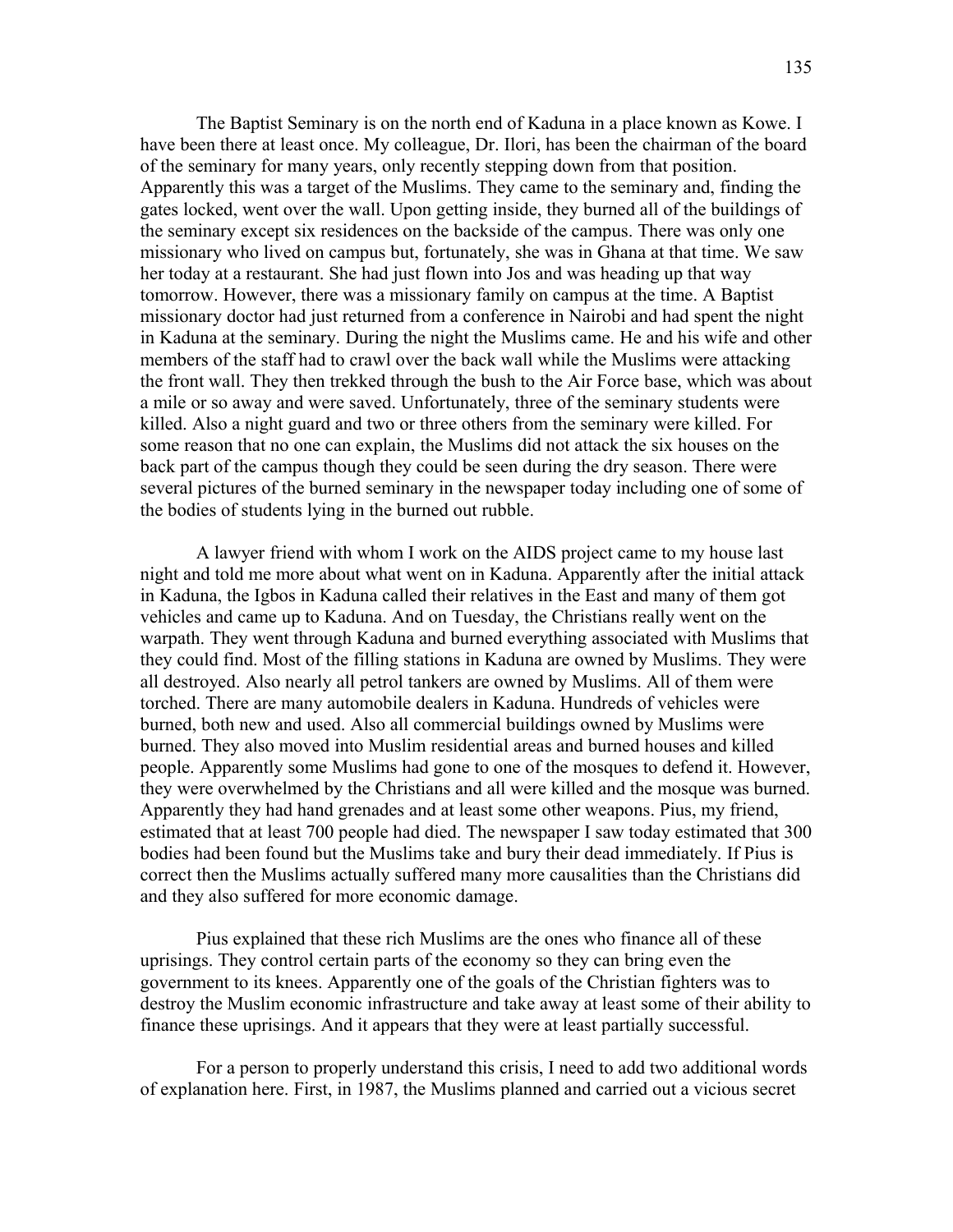attack on Christians in Zaria, which is only about forty miles from Kaduna. They went through Zaria and burned every church in the whole city (about 150) with the exception of the chapel on the military base. My colleagues, Yoilah and Roslyn Yilpet were in Zaria at that time. Fortunately their lives and property were saved by a sympathetic Muslim neighbor who lived in the same compound with them. There had been many attacks on Christians for many years up to this time and the Christians had always responded in a non-violent way. However, after the Zaria attacks in 1987, Christian leaders got together and sent word to the Muslims that they had turned the other cheek for the last time. They were never going to start any kind of violence but if the Muslims ever started any kind of violence against them, they were going to respond in kind. They basically took an Israeli kind of approach. "If you kill one Christian, we are going to kill ten Muslims. If you burn a church, we will burn ten mosques." And that has basically been the approach during these last few years. Every one of the incidents I described above was started by some kind of Muslim violence but every one of them was "finished" by the Christians.

In fact, in the PFN meeting I referred to earlier where I heard the official report of the casualties of the Kano riots, there was another part of the meeting that also intrigued me. In the first part of the meeting, I felt like I was sitting in a meeting of first century church leaders hearing about the persecution of the church and the relief efforts that were going on to help them. That made me proud that I could be in Nigeria at this time and be able to witness first-hand this amazing phenomenon. However, after they finished that part of the meeting, they started talking about what to do to "protect their churches." They were talking freely about organizing the men of their churches to resist the attacks of the Muslims. And in that part of the meeting, I felt like I was sitting about a nineteenth century African village war council where the warriors were drawing up their attack strategies. In all fairness, nearly everything that was said that day was defensive. And some of it was even humorous. Pastors were urged to get a dump truck load of stones dumped on their church property because when the Muslims came to burn their churches, the men of the church could drive them away by throwing the stones at them. They were also urged not to throw away old "head pans." These are the large pans that ladies carry on their heads to market which can contain anything from tomatoes to rice to corn to anything else. They are about two feet across. The PFN leader said that these old head pans make good shields against the stones and arrows that would be thrown by the Muslims. I was surprised about how militant these Pentecostal preachers sounded.

The second issue is that these are not exclusively "religious" crises. They are probably more ethnic clashes than they are religious. For example, the Hausas who are the majority tribe in the northern part of Nigeria happen to be Muslims. However, there are dozens of smaller tribes who speak Hausa as a second language but most of these people happen to be Christians. They have been dominated by the Hausa Muslims for the last century and they have hated it the whole time. The violence often focuses on religious symbols such as churches or mosques but the problems between these various groups go far beyond their religions. These religious issues simply serve as a catalyst for the animosity to decades old animosity to boil over. Though I don't have any kind of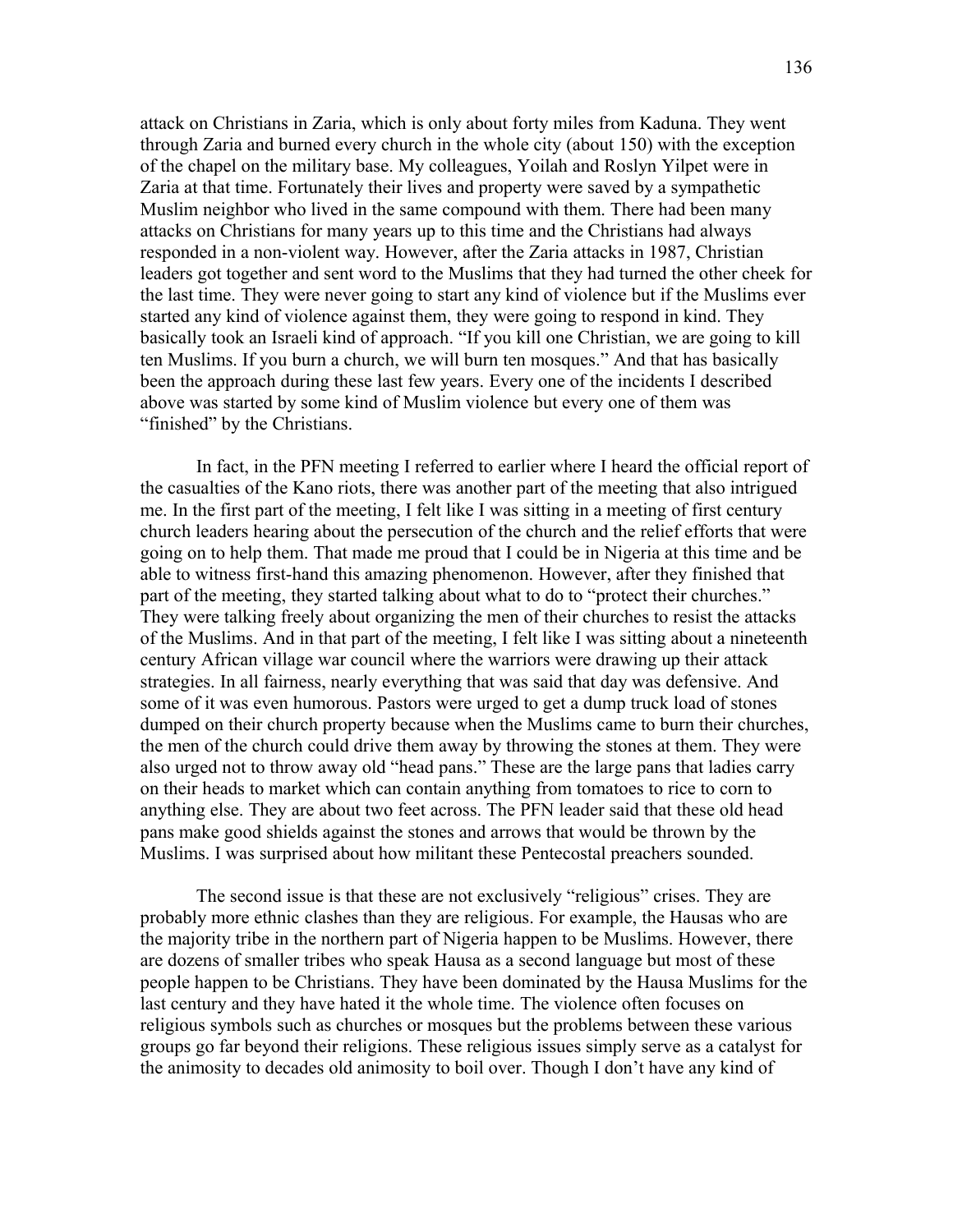objective research to make these statements, I would guess that these conflicts are three parts ethnic and one part religious.

A specific illustration of this "no-more-turn-the-cheek" policy was demonstrated about five years ago in Zango-Kataf, a town in the southern part of Kaduna State. The problem started over whether or not to move the market from the center of town, an area the Muslims controlled, or move it to the outskirts of the city which was controlled by the local Kataf people who happened to be Christians. This issue had been brewing for some time. One day the Muslims brought several truckloads of outsiders into the town to reinforce the local Muslims. They then went out in one of the neighboring fields and attacked a local farmer. This, of course, caused the relatives of the man to respond by attacking the Muslims. The Muslims then unleashed their planned attack on the Christians who had "provoked" them. They had brought in some sophisticated weapons including machine guns. However, apparently they did not know how to use them very well.

I preached up in this area on one occasion and some of the local Christian pastors took me to the town and showed me exactly what and where the things happened. They had several former and retired soldiers among the local people. The machine guns were set up in the middle of the town. They local Kataf people divided themselves into two groups, one on each side of the machine gun. One group would raise up and shoot one of their local guns and then duck down and take cover. The machine gunner would then turn and indiscriminately shoot in that direction. While they were doing that, the group on the other side of the guns would move up toward where the gun was firing. They would then take a shot or two from that side. The machine gun would turn and start firing in that direction. The people on the other side would then advance toward the gunners. Eventually the two sides got close enough to the machine guns that they were able to take out the inexperienced gunners and capture the guns.

Now these were former soldiers who did know how to use this equipment. Apparently they captured plenty of ammunition also. They assembled the local people and with the help of these sophisticated guns they started going through the town which was largely filled with Hausa Muslims. They systematically burned every house and building and killed everyone they came to. Some of these same people took me through the town a couple of years after this incident and it was just like it was on the day they burned it. Nothing had been rebuilt. The town was totally destroyed. The estimates is that about 20 Christians died in this incident but over 400 Muslims died in the crisis. It was "started" by the Muslims but "finished" by the "Christians."

The same thing can be said about practically every one of the other crises. The Muslims initiated the violence in Kano, which started over the Bonnke crusade, but the local Igbos and Yorubas were ready for them and killed and destroyed more property of Muslims than was destroyed among the Christians.

I do not support this kind of retaliation. First, it is contrary to the teachings of Jesus. Whether we like it or not, Jesus does teach us to turn the other cheek to our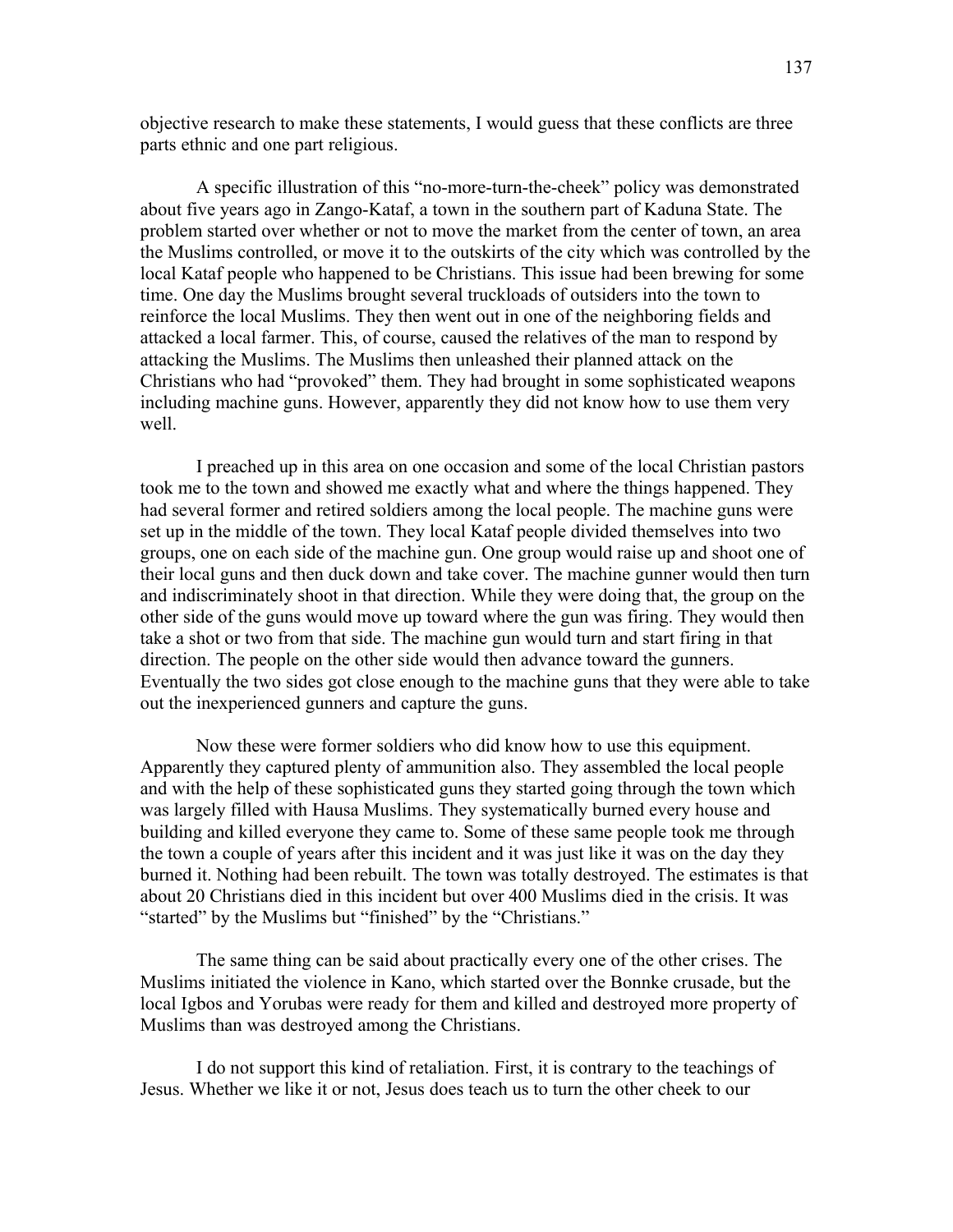enemies. The reasons that Christians give for retaliation are not based upon the Bible. Second, I don't think that even if Christians get the better of the Muslims, that is the right policy. I think it makes evangelism much more difficult and gives a totally warped view of Christianity. I personally believe that Muslim evangelism has been set back at least a decade by this Kaduna riots. Third, violence nearly always brings about more violence. Human nature demands some kind of response when innocent people died. Fourth, in these retaliations, it is not only the "guilty" people who are being hurt. For example, I am sure that 90 percent of the Muslims who died in Kaduna earlier this week were perfectly innocent people who had nothing to do with the riots just like 90 percent of the Christians were innocent victims. All that the Christians managed to do was to further infuriate the Muslims and create more hatred and animosity and encourage the Muslims to think about revenge, if not now, some time in the future.

I am not a politician or a historian or a sociologist and I do not claim to have all the answers to these difficult problems. Certainly Muslims should be allowed to practice their religion to the extent that it will not interfere with Christians and worshippers of other religions freely practicing their religions. No religious activity should be forced upon anyone because religion is first and foremost a voluntary exercise. This is a country, which has a large percentage of both Christians and Muslims. There has to be religious tolerance on both sides. Otherwise, this cycle of violence is just going to continue on and on.

I believe that Christian and Muslim leaders should meet together in public and make public statements about tolerance and cooperation. They should march down the streets through Muslim and Christian areas arm and arm stating to the whole world that they are not going to allow this violence to continue anymore. Christians should give every opportunity for the Muslim fellow citizens to practice Sharia to the extent that it does not interfere with their practicing of Christianity including the right to evangelize. Christians and Muslims should have the right to compete in the market place of the society for the hearts and minds of the people and let the "best" religion win with free and open competition. If Christianity or Islam has to be promoted or defended by the sword, they are not very good religions.

As for as our own safety, we do not feel insecure here in Jos for a couple of reasons. First, the immediate Jos area is about 80 percent Christian. And the families in Jos are so mixed up with Christians and Muslims that Muslims can not really plan anything without the Christians finding out about it from their Muslim relatives. Apart from the two incidents I referred to above, Jos has been relatively peaceful and had good relations between the Muslims and Christians. The Muslims would be foolish to initiate any kind of crisis here because it is a foregone conclusion they would suffer the most.

Second, I don't think that foreigners are really a target for these people. Of course, mobs do not reason and if a foreign missionary were at the wrong place at the wrong time, he or she could be killed. We have lost missionaries and other foreigners to armed robbers but I don't think I have heard of any foreigner who has died in any of these religious conflicts during the last twenty years. Perhaps it will happen one of these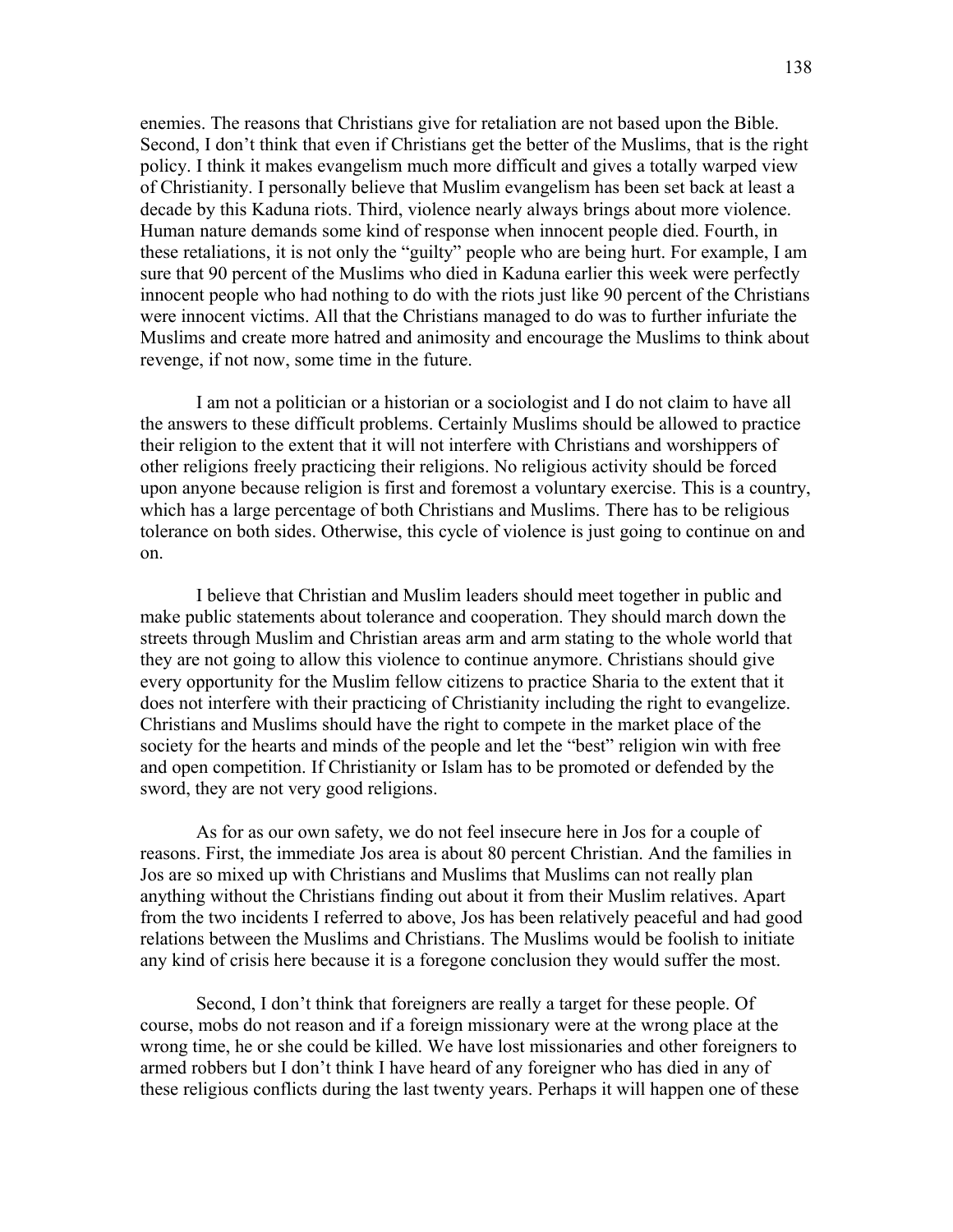days but we pray not. When I was in the middle of the crisis in Kafanchan, we were being challenged at every checkpoint by these young teenage boys. However, the older men in the group would say, "Allow them to pass; they are not a part of this problem."

This situation does illustrate that missionaries do face dangers that most people in America or Europe do not face. American missionaries did have to flee over the wall during this incident and run through the bush to save their lives. As much as I travel, without God's mercy, it is inevitable that I will run into some violent situation one of these days. However, *"the king's business requireth haste."* We do not have the luxury of sitting around and waiting until everything is safe and easy before doing the Lord's work. The missionaries before us risked their lives and many of them gave their lives to plant the gospel here in Nigeria. It is not inconsistent with God's strategy that some of us risk our lives to strengthen the body of Christ and help it advance to the next level of development. In fact, it is a joy and a privilege to do so.

It was three weeks ago today that the Kenyan Airways flight crashed with at least two Canadian missionaries and several major Christian leaders here in Nigeria aboard. One of the phrases that was thrown about during that time was the "God's economy of resources." From our human point of view, it seems like a very big waste to allow such valuable and useful people to be lost to the kingdom of God when we know that God could have prevented it. However, "God's economy of resources" is not the same as ours. God does not exempt his people from the normal problems or life. In addition, the kingdom of God has always gone forward on the sacrifices of God's people. Those of us who are on or near the front lines recognize and accept the risks we face. Should our services to the Lord be cut short, we know and we trust that that our families understand that our lives have been fuller than most. I have lived more life and enjoyed more experiences and been involved in more projects and, some would argue, have accomplished more in my twelve years in Africa than many church leaders will experience during their entire lifetimes. If our friends want to feel sorry for people, they should feel sorry for those who live routine and average lives. They should envy those of us whom God has called to these somewhat risky and cutting edge ministries. And they should pray for us and our families. They should pray that God protect us from all kinds of dangers and give us many years of useful service to Him. And should we fall in harm's way, they should pray that we might demonstrate the love and grace of God in whatever situation we might find ourselves.

Things are normal here in Jos. We have had classes all week here in Jos while these problems have been going on in Kaduna about 150 miles away. Things may be a bit more tense but I drove through the middle of the Muslim area today and things were perfectly normal.

### (A few days later)

Unfortunately, the violence did not end in Kaduna. Three or four dates later, the Igbos from the south took a trailer-load of bodies to Aba for burial. Aba is about forty miles north of Port Harcourt where we used to live. These bodies inflamed many of the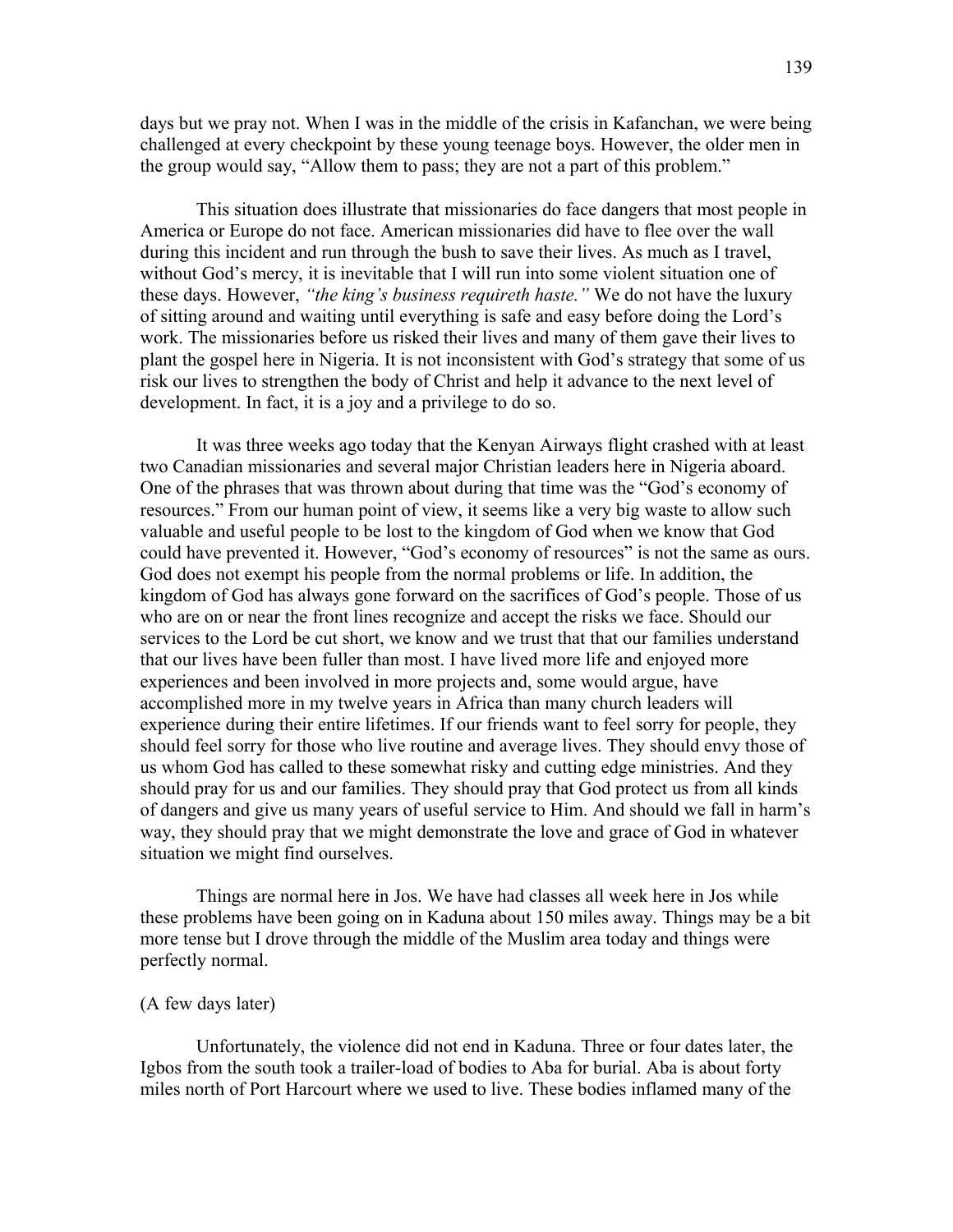local Igbos and they went on the warpath against the Hausa Muslims who lived in Aba. These same thing was repeated in Umhuia and Owerri and other Igbo cities. And, unfortunately, at least another 400 people died in these retaliations, nearly all Muslims.

In anticipation of possible retaliation from the Hausa Muslims, thousands of Igbos have been pouring out of the cities in the north, heading south. This is exactly what happened prior to the civil war in Nigeria in 1966. The president, Olusegun Obasanjo, addressed the nation last night, Wednesday, March 1, 2000. He had personally visited Kaduna. He was a civil war commander and hero. He stated that Kaduna looked like a war zone and that this was the most destructive crisis in Nigeria since the civil war. He rebuked religious leaders for allowing these things to go on in the name of religions that preached peace. He also assured anyone considering further violence that the government was very well qualified to deal with them and that perpetuators of violence would be dealt with to the full extent of the law.

Also, since this violence, the new democratic senate gave to President Obasanjo the right to declare a state of emergency in any state or area where he deemed it necessary. When that happens, the local elected officials are suspended and the federal government runs the government. This is a very heavy weapon.

On Tuesday, the president met with all governors and the northern governors decided to suspend all attempts to introduce Sharia into their states right now and those states which have approved it will revert back to the status quo before its implementation. I am sure that they were not very happy about this but having the possibility of having your state declared in a state of emergency is a pretty good motivation to bring your state in order. Whether or not this is enough to bring this problem under control or not, no one knows.

Yesterday, we had our weekly prayer meeting with the Covenant Keepers leaders at 7:00 AM. It became obvious to us during that meeting that God was calling us to do some writing and teaching on this area of Christians and persecution and violence. We need to have a very clear Nigerian position on this issue. God has given us the experience to know how to do it through all of our work on the Nigeria Covenant and the Covenant Keepers material we have developed. Though the Congress on Christian Ethics state chapters and Covenant Keepers contacts, I believe God has also given us a forum that will help to disseminate this information. During the meeting, it was like another heavy load descended upon the six of us who were in the meeting. Perhaps all of our work in developing materials related to ethics in Nigeria was only a warm-up and preparation for us to develop materials and strategies for retraining Christians and Christian leaders in the proper Christian response to all of this violence. May God give us wisdom and time to be able to do our part.

I am sure that we have not heard the end of this story. However, we pray that God will raise up Christian and Muslim leaders who will be men and women of courage and wisdom and will not be afraid of taking a clear and positive stand to bring peace and justice to this troubled nation.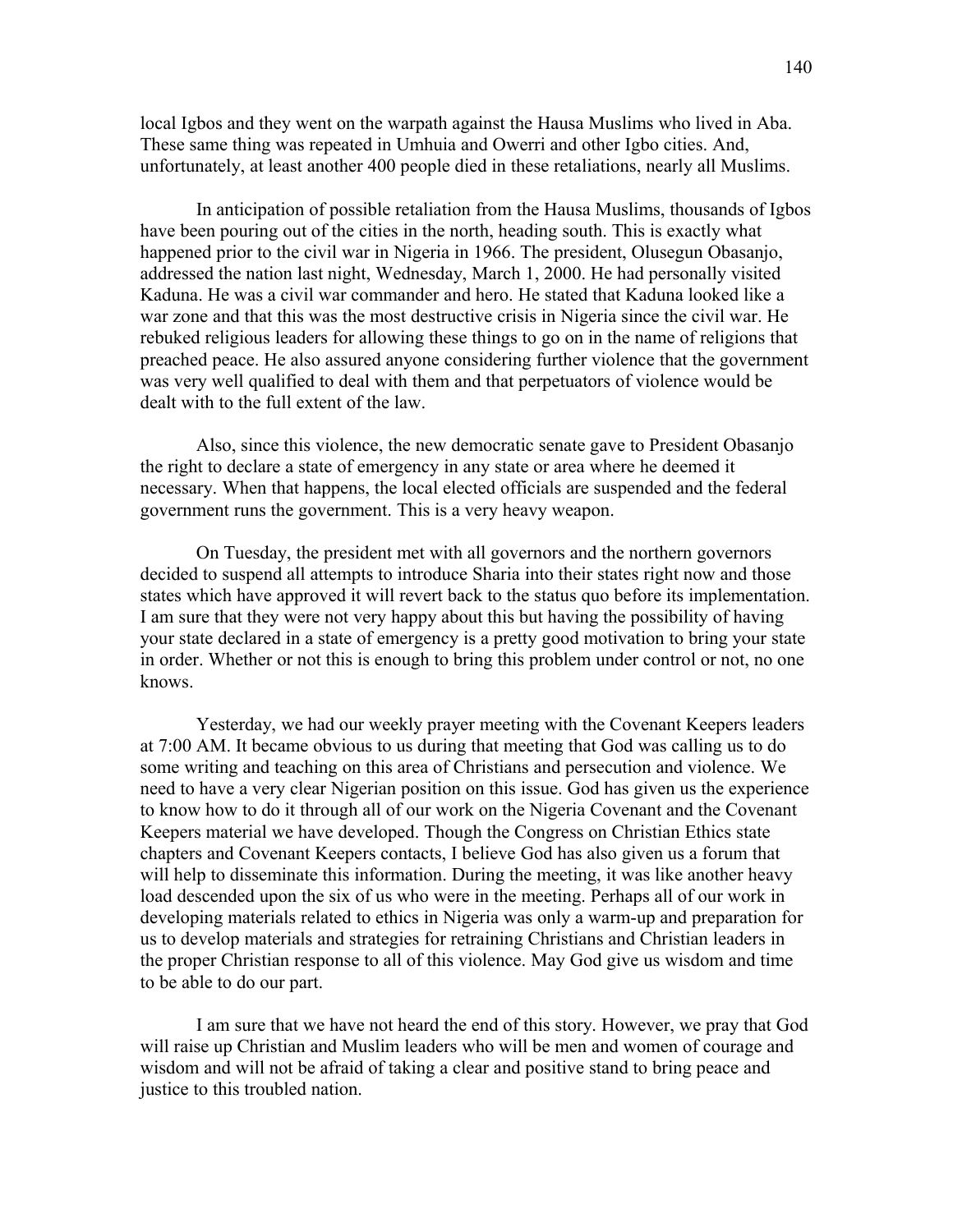**========xxx**

Dad, I sort of promoted your Sharia approach to the ANA and am getting some interesting responses which might be useful for your research. This is one of them.

----- Original Message ----- From: OWOLABIE < OWOLABIE @mopipi.ub.bw> To: 'Wiebe Boer'  $\leq$ mai\_gona@hotmail.com> Cc:  $\langle \text{ana-ga}(\hat{a}) \rangle$ eGroups.com> Sent: Thursday, March 02, 2000 9:37 AM Subject: RE: [ana-ga] my two kobo on Sharia

 $>$ 

> Wiebe,

> As I suspected, I hope we are not treading on slippery grounds here. I

> admit we Nigerians hold tenaciously to our old cultural ethnic and religious

> biases, irrespecive of the level of our education. This is why I have been

> very careful not to dabble into the sharia 'tension'. This is also why I

> have been praying that ANA would not dabble into it too. The so-called

> western laws are not christian laws! The judges and justices have never

> claimed their powers and interpretations from the bible! Rather, they have

> always based their judgements on the constitution and laws of the country.

> Appying Sharia law is different from islamising a state and using state

> funds to promote one religion at the expense of the others!

> All these arguments that no christian would be affected should be told to

> the marines. Using state money to set up the sharia system, preventing

> christians from selling and drinking alcohol and preventing christians from

> preaching their doctrines during evangelical outings etc etc, all amount to

> double-speak. For instance, No Nigeria's law says you can not sell or drink

> alcohol! Sharia courts have always been in existence, but specific

> promulgating sharia laws for a state are somethings new. In my extended

> family in Ijebu-Ode, we are nearly fifty:fifty christians and muslims and

> we enjoyed the best of two worlds as kids as we relished and celebrated all

> the festivals round the year. So I respect and love Muslims as much as I do

> for Christians.

> What sharia Governors have done, pure and simple, is to islamise their

> states. This is contrary to Nigeria's constitution and akin to treason.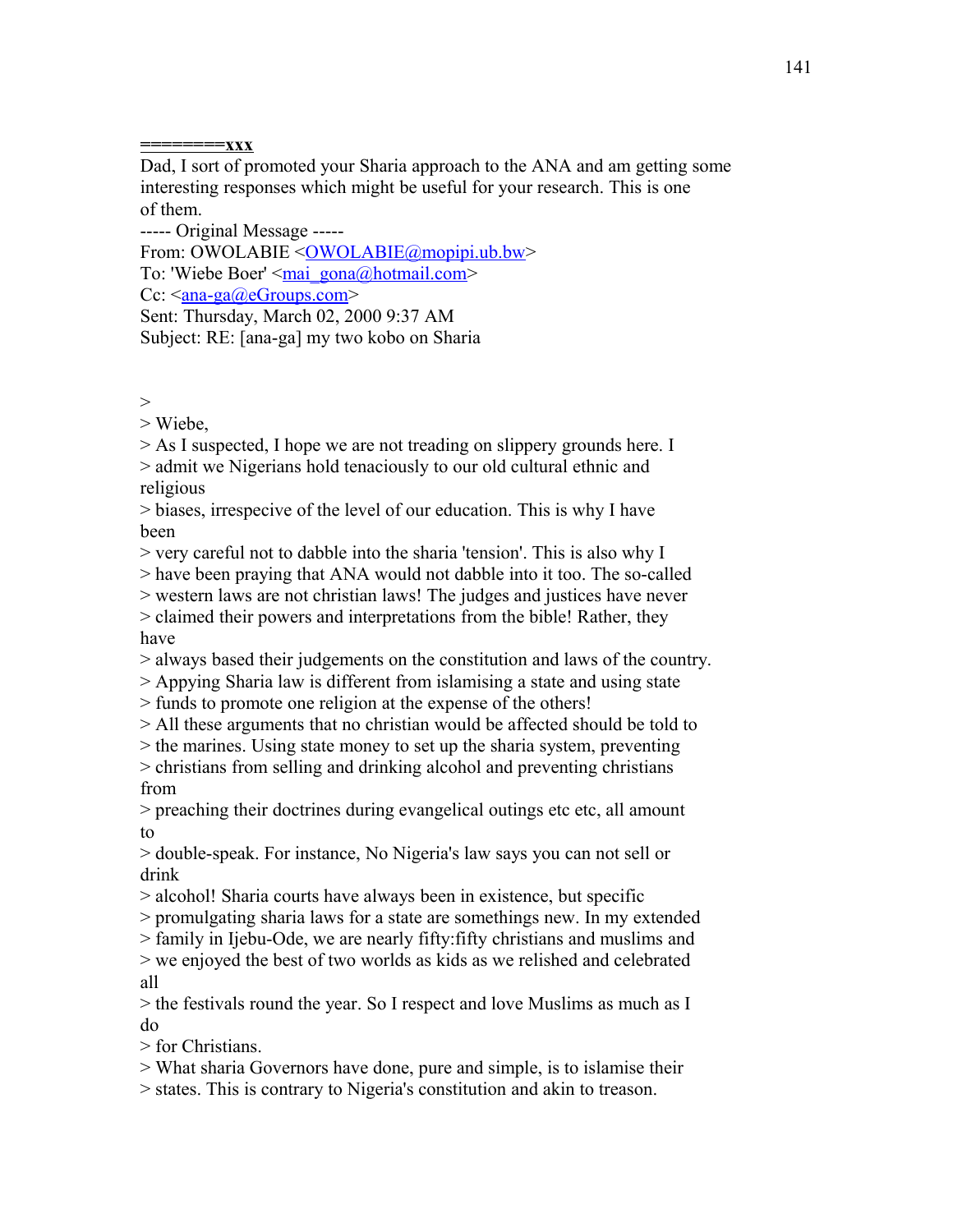It

- > is infact the first step to seccesion, yet they cry for and insist on "one
- > Nigeria" from the roof top!

> Wiebe, don't misunderstand me, I mean no harm and we remain friends. I only

> don't agree with your submissions on sharia.

 $>$  .

- > Dr. Emmanuel O. Owolabi,
- > Department of Physical, Health Education & Recreation,
- $>$  P. O. Box 70120,
- > University of Botswana,
- > Gaborone. BOTSWANA.
- > Tel. (267) 3552553, 3552400. Fax: 585096; Tele/fax: 324905 (Home)
- $>$

 $>$  -----Original Message-----

 $>>$  From: Wiebe Boer [\[SMTP:mai\\_gona@hotmail.com\]](mailto:SMTP:mai_gona@hotmail.com)

- $\ge$  > Sent: Wednesday, March 01, 2000 10:37 PM
- $\geq$   $\geq$  To: [owolabie@mopipi.ub.bw](mailto:owolabie@mopipi.ub.bw)
- > > Subject: [ana-ga] my two kobo on Sharia

 $>$ 

- > > It does no good for Nigeria for an organization like ANA to come out being
- $\ge$  so hostile to Sharia law, especially when you consider that if we are
- $\ge$  > representing Nigerians, then we should also represent the Muslim view even
- $\ge$  if that view is not well represented within this body.

 $>$ 

 $\ge$   $>$  To the average Muslim, the so-called secular state system which governs

> > Nigeria is a Christian state system since it comes from the West.

Whether

- $\ge$   $>$  that is true or not is not the issue, because that is the perception.
- $>$  From
- > > that context, it would seem perfectly fair that Muslims should be allowed
- $> 50$
- $\ge$  > have Sharia law if they want since Christians already have a Christian  $>$  legal
- 

 $\ge$   $>$  system in place. Contrary to what conspiracy theorists might think, I do

- > > not think that Sharia is an organized plot to destabalize Nigeria. It is
- $\ge$   $>$  the attempt by Muslims to come to terms with the fact that African
- $\ge$   $>$  governments have been unable to create state systems that really address
- $>$  the
- > > huge importance of religion in African life.

 $>$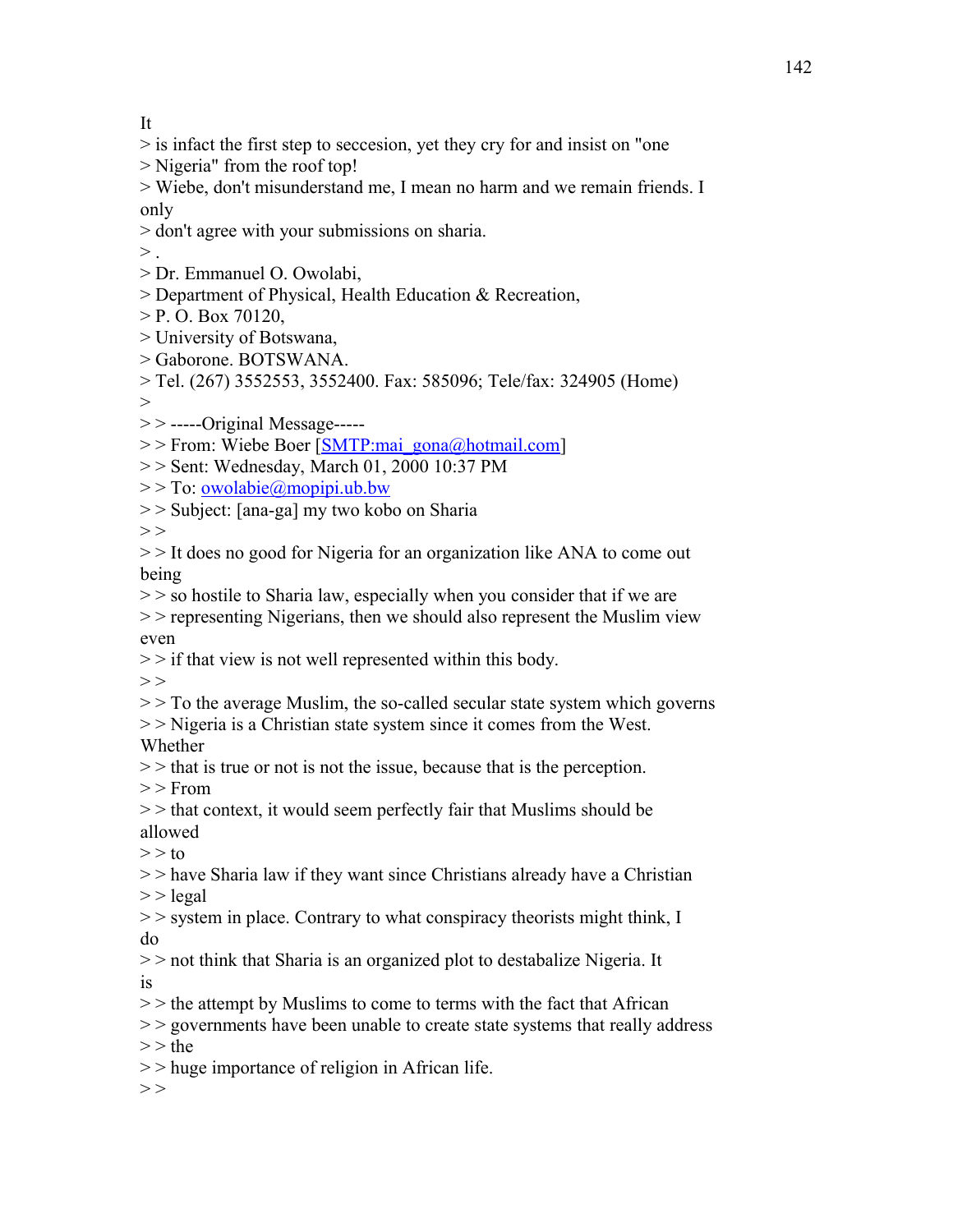$\ge$  > If we look at if from this perspective, the Sharia issue can open a door

 $>$  for

- $\ge$  > debate about the role of religion in African politics. All the hostile
- $>$  talk
- $\ge$  > only makes the potential conflict worse. We should call for dialogue not
- $\ge$  > revenge if we really want to find a way forward.
- $>$
- $>>$  Yours.
- > > Wiebe

# =========xxx

From: Nubi Achebo [<kitua@wwa.com>](mailto:kitua@wwa.com)

Nigerian president scraps sharia law in three states

11:38 ET Deutsche Presse-Agentur Copyright (c) 2000, dpa

Abuja (dpa) - Nigerian President Olusegun Obasanjo Tuesday scrapped Islamic law in three northern states after its introduction had triggered violent religious clashes.

The country was reported extremely tense amid reports of new clashes between Christians and Moslems in the worst crisis since a civilian government took power last year

Radio reports said Nigerians were gripped by fear, and hundreds of civilians had sought refuge inside military facilities for fear of new killing sprees.

About 50 people were killed in the town of Aba in the southeast, reports early Tuesday said. Some 400 people were reported killed last week in the northern town of Kaduna.

Obasanjo called a meeting in the capital Abuja with the governors of Nigeria's 36 states as well as army and security forces commanders.

Radio reports said the government hopes the decision to declare sharia law invalid in the three northern states will end the clashes between Christians of the Ibo people and the Moslem Hausa.

A curfew was imposed in Aba where gangs of Christian youths from the Ibo ethnic group were said to be attacking Moslems.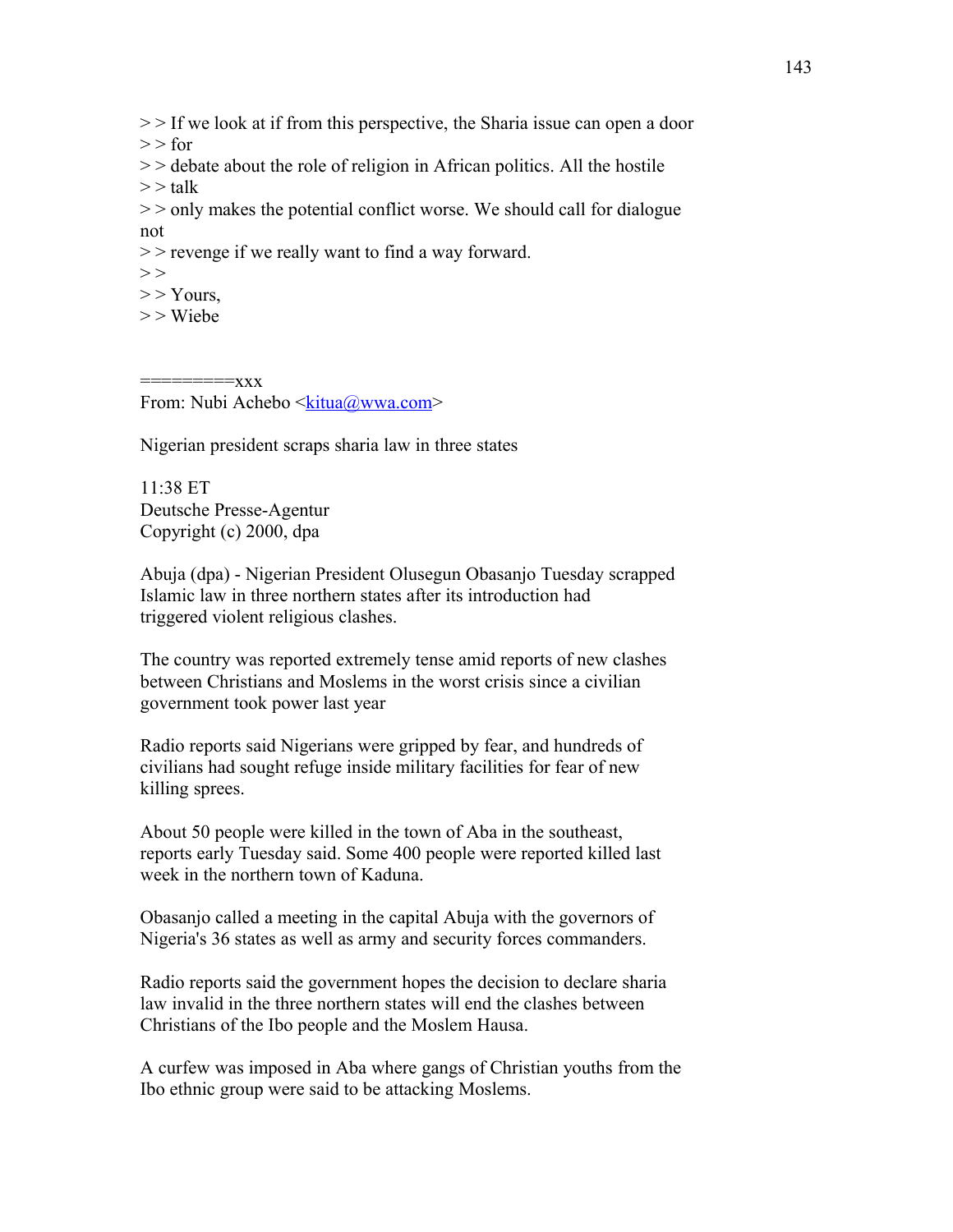Eyewitnesses described scenes of horror and anarchy in Aba, saying that Ibo youths were dragging members of the Moslem Hausa group from their cars and killing them on the spot, chanting slogans of ``revenge for Christian victims in Kaduna''.

A government report said a mosque had been torched, and charred corpses were lying in the streets.

Security forces in northern and southeastern Nigeria were in a state of alert because it was feared that the clashes would spread to other cities.

Obasanjo, speaking earlier in Kaduna, had called on the people to end hostilities immediately. The government sent elite troops from Port Harcourt to restore order in Aba.

The president appealed to Christians and Moslems to desist from violence, insisting that both Islam and the bible preached tolerance and love.

Several states in northern Nigeria, the most populous nation in Africa with 110 million people, are introducing strict Islamic sharia law, which has provoked angry reactions from minority Christians.

In last week's clashes, large sections of Kaduna was reported destroyed and radio reports said thousands of people have fled the city.

According to informed sources the death toll is probably much higher than the official figure of 400.

Analysts said the move to spread Islamic law is encouraged particularly by conservative northern politicians who are close to the military junta that was deposed last year, when Obasanjo and a civilian government took power.

Observers feared that the religious dispute has already turned into an ethnic conflict. They recalled the civil war in Biafra 30 years ago between the Ibo and Hausa in which one million people were killed.

----------------

North Nigerian governors back down on sharia - VP.

09:54 ET Reuters English News Service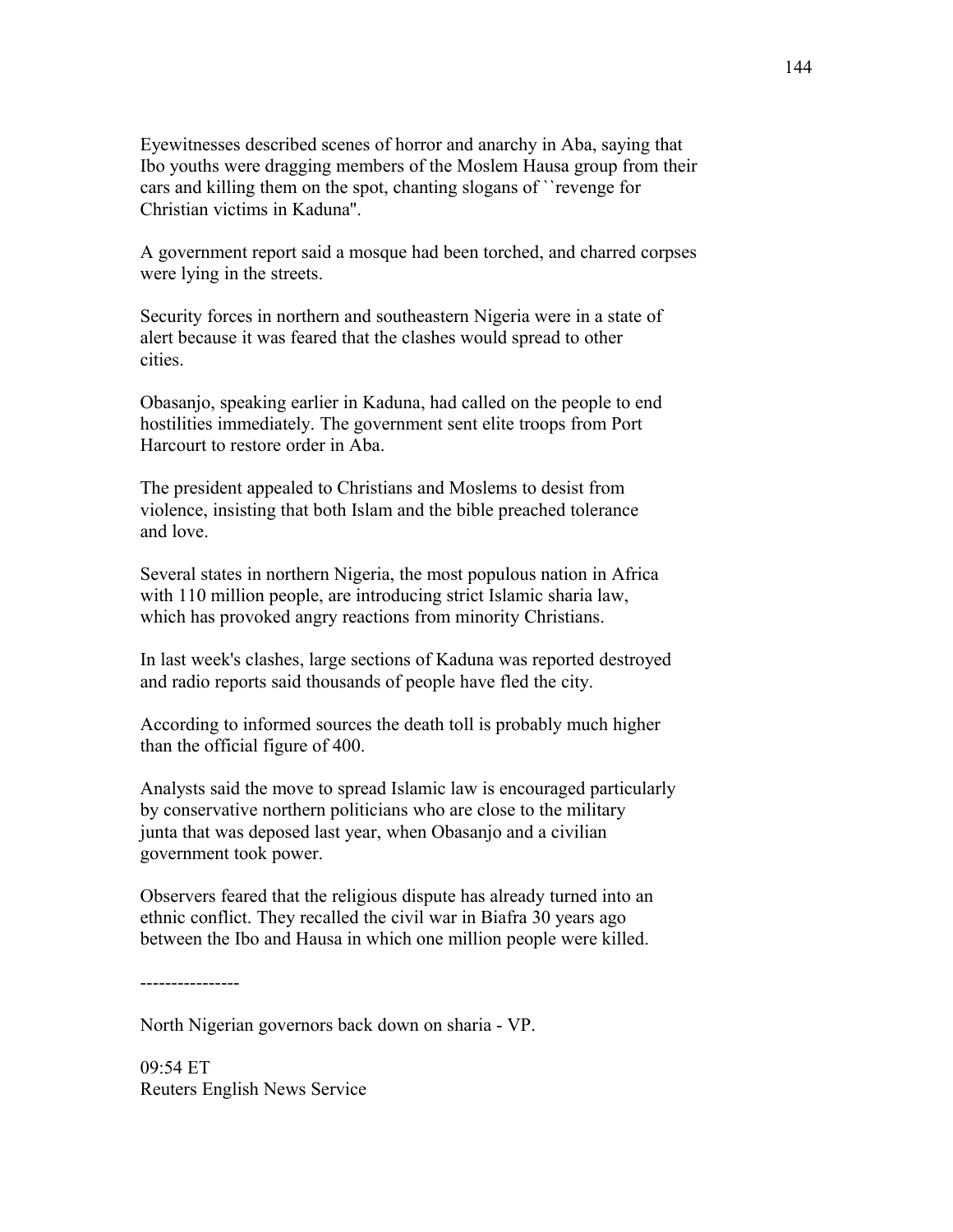(C) Reuters Limited 2000.

ABUJA, Feb 29 (Reuters) - Nigerian Vice-President Atiku Abubakar said on Tuesday northern states had agreed not to pursue strict Islamic sharia law, an issue which has helped trigger a wave of unrest in which hundreds have died.

"We agreed that no state should amend the penal code. It should be operated as it is in the constitution and this has been agreed by the northern governors," Abubakar told reporters after an emergency meeting of governors and security chiefs in Abuja.

Hundreds of people died in Kaduna State last week in riots between Christians and Moslems demanding the introduction of a sharia penal code along the lines of its adoption in other northern states.

Scores more have died in backlash riots in southeast Nigeria in the past two days.

The violence has cast serious doubts over the long-term future of Africa's most populous nation and its less than one-year-old democracy under President Olusegun Obasanjo.

"In order to restore normalcy and create confidence among all communities it was decided and agreed that as far as sharia is concerned we will now revert to the status quo," Abubakar said.

--------------

Nigerian Pres Meet Top Govt Officials Over Violence

09:46 ET Dow Jones International News (Copyright (c) 2000, Dow Jones & Company, Inc.)

ABUJA, Nigeria (AP)--President Olusegun Obasanjo was meeting Tuesday with top government officials as fighting between Christians and Muslims spread to Nigeria's Southeast.

The Council of State, a gathering of Nigeria's 36 governors, top security officials and federal politicians, were summoned to this central capital city to try to find a solution to the crisis.

A presidential aide said Obasanjo may urge Muslim leaders to tone down their calls for sharia, or Islamic law, which has triggered the fighting.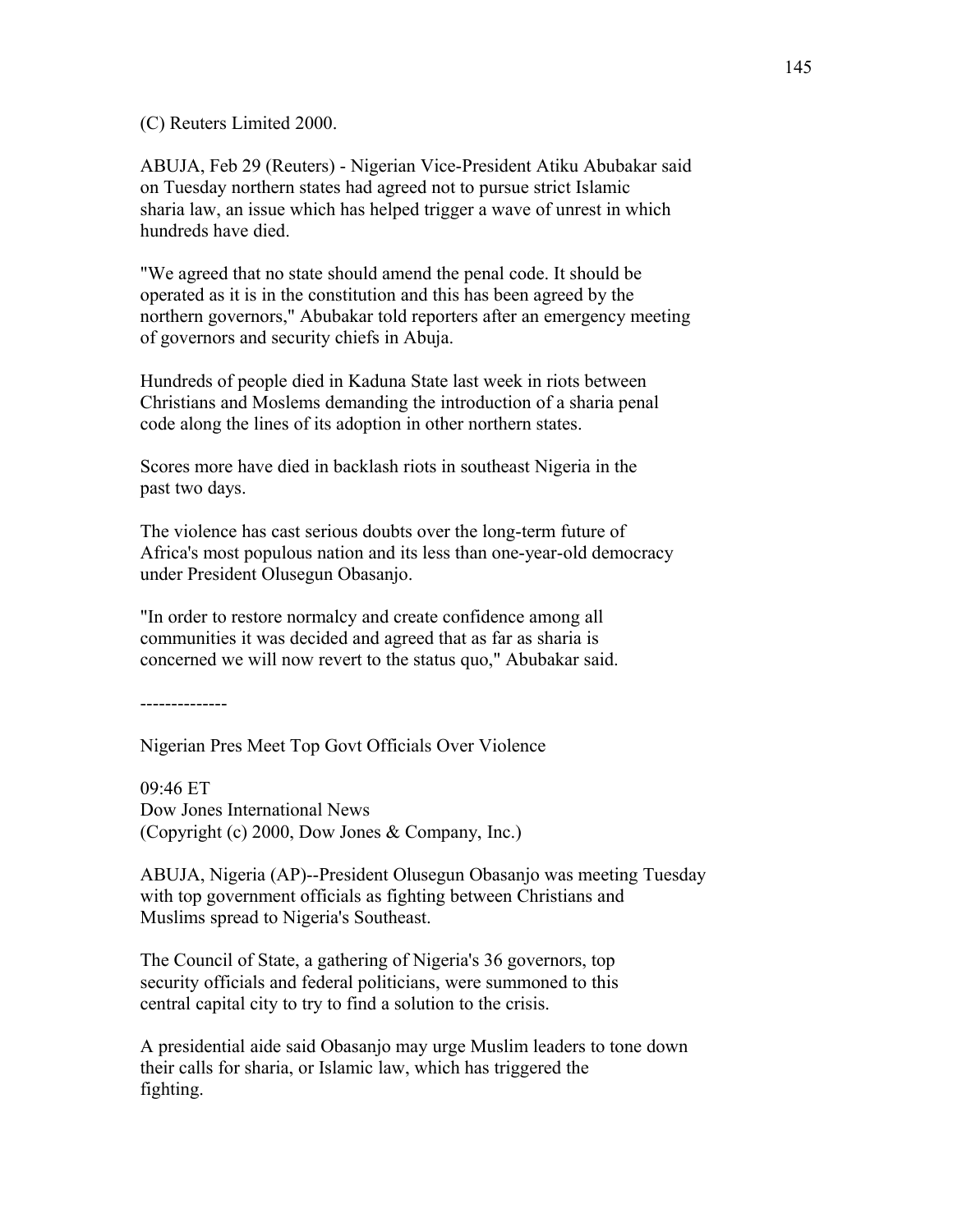Obasanjo believes that "given the current tension and violence, nobody should be talking about sharia, at least for now," said the aide, who spoke on condition of anonymity. "The idea is that those behind the sharia should recognize that the future stability of this country will depend on what we all want to make of it."

The meeting, which may last into Wednesday, comes a day after at least 30 people were killed in the eastern city of Aba. Those attacks came in revenge for bloody clashes last week in the northern city of Kaduna.

The violence in Aba, about 600 kilometers east of Lagos, had been brought under control by late Monday night by a large deployment of soldiers. But the city remained very tense, residents said by telephone. The Lagos-based Punch newspaper said at least 30 people had been killed and two more died in similar fighting in the nearby town of Owerri.

 $\mathcal{L}_\text{max}$  and the contract of the contract of the contract of the contract of the contract of the contract of the contract of the contract of the contract of the contract of the contract of the contract of the contrac

Kitua Inc. - Information Brokers <http://www.crosswinds.net/~kituainc/kit.htm>

=====

============xxx Good news! A direct answer to many prayers!

-----Original Message----- From: Nubi Achebo On Behalf Of Nubi Achebo Sent: Tuesday, February 29, 2000 11:45 AM To: Naija-news Subject: [Naija-news] News Flash! From: Nubi Achebo [<kitua@wwa.com>](mailto:kitua@wwa.com)

Nigerian president scraps sharia law in three states 11:38 ET Deutsche Presse-Agentur Copyright (c) 2000, dpa Abuja (dpa) - Nigerian President Olusegun Obasanjo Tuesday scrapped Islamic law in three northern states after its introduction had triggered violent religious clashes. The country was reported extremely tense amid reports of new clashes between Christians and Moslems in the worst crisis since a civilian government took power last year Radio reports said Nigerians were gripped by fear, and hundreds of civilians had sought refuge inside military facilities for fear of new killing sprees. About 50 people were killed in the town of Aba in the southeast, reports early Tuesday said. Some 400 people were reported killed last week in the northern town of Kaduna.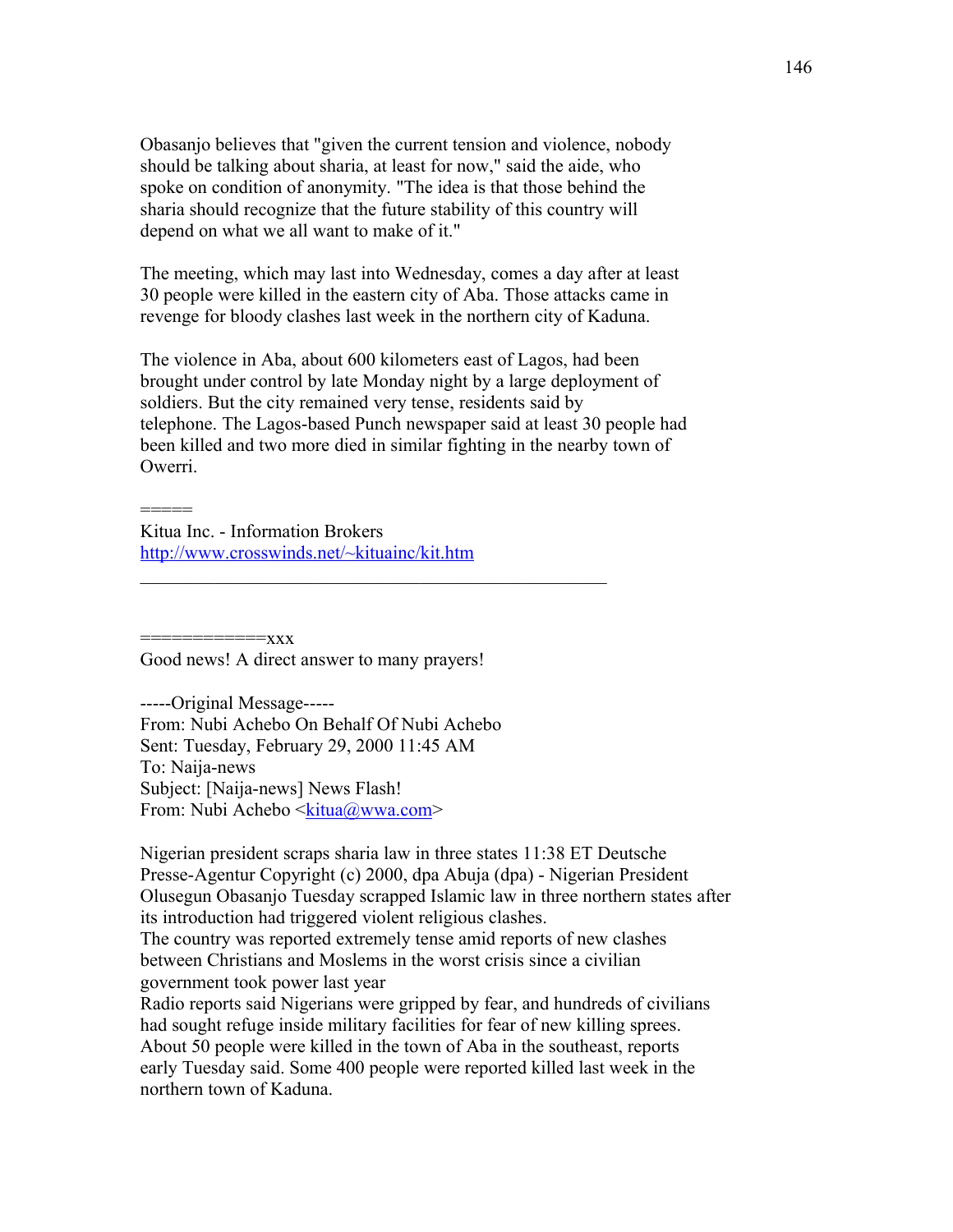Obasanjo called a meeting in the capital Abuja with the governors of Nigeria's 36 states as well as army and security forces commanders. Radio reports said the government hopes the decision to declare sharia law invalid in the three northern states will end the clashes between Christians of the Ibo people and the Moslem Hausa. A curfew was imposed in Aba where gangs of Christian youths from the Ibo ethnic group were said to be attacking Moslems. Eyewitnesses described scenes of horror and anarchy in Aba, saying that Ibo youths were dragging members of the Moslem Hausa group from their cars and killing them on the spot, chanting slogans of "revenge for Christian victims in Kaduna".

A government report said a mosque had been torched, and charred corpses were lying in the streets.

Security forces in northern and southeastern Nigeria were in a state of alert because it was feared that the clashes would spread to other cities. Obasanjo, speaking earlier in Kaduna, had called on the people to end hostilities immediately. The government sent elite troops from Port Harcourt to restore order in Aba.

The president appealed to Christians and Moslems to desist from violence, insisting that both Islam and the bible preached tolerance and love.

Several states in northern Nigeria, the most populous nation in Africa with 110 million people, are introducing strict Islamic sharia law, which has provoked angry reactions from minority Christians. In last week's clashes, large sections of Kaduna was reported destroyed and radio reports said thousands of people have fled the city.

According to informed sources the death toll is probably much higher than the official figure of 400.

Analysts said the move to spread Islamic law is encouraged particularly by conservative northern politicians who are close to the military junta that was deposed last year, when Obasanjo and a civilian government took power. Observers feared that the religious dispute has already turned into an ethnic conflict. They recalled the civil war in Biafra 30 years ago between the Ibo and Hausa in which one million people were killed.

Copyright (c) 2000, dpa

=====

Kitua Inc. - Information Brokers <http://www.crosswinds.net/~kituainc/kit.htm>  $=$  $=$  $<sub>XX</sub>$ </sub> From: Nubi Achebo [<kitua@wwa.com>](mailto:kitua@wwa.com)

Tuesday, February 29, 2000 Reprisal violence in Aba claims lives

>From Joseph Ollor-Obari and Gordi Udeajah (Aba)

MANY lives were feared lost yesterday in a violence that erupted in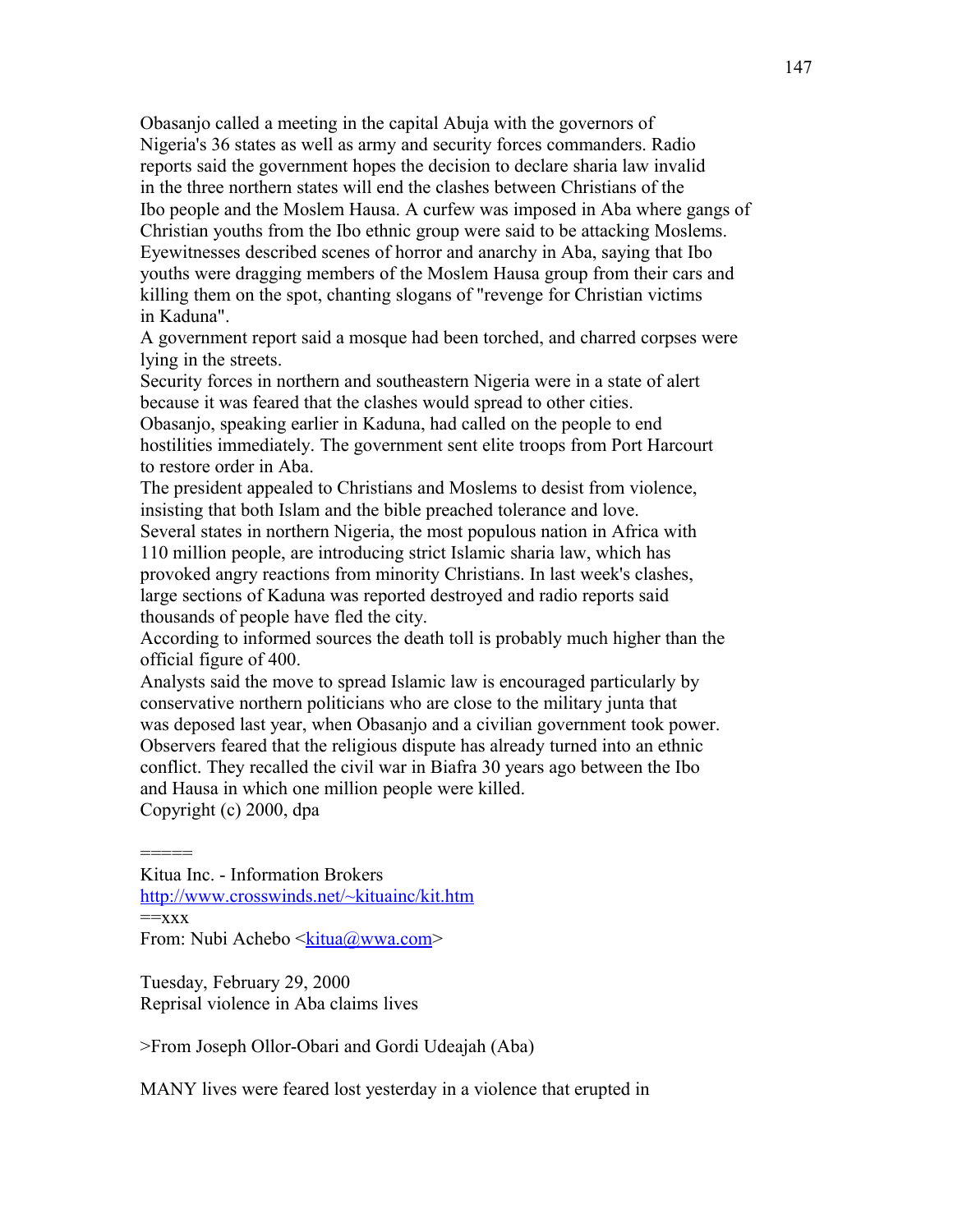Aba, apparently in response to last week's killings in Kaduna State over the proposed adoption of the Sharia.

The Central Mosque was torched in the riot that pitched Igbo youths against persons they perceived to be moslems. In the process, some persons whose identities were not immediately ascertained were affected.

Tempers flared in the Abia State centre of commerce when residents sighted bodies being discharged from a luxury bus returning from the North, which they believed to be those of victims of the Kaduna violence.

The rioters, who were predominantly youths, moved to the streets to avenge the Kaduna killings. They moved through streets in the heart of the city such as Asa Road, Azikiwe Road, Jubilee Road, Hospital Road and Ariaria.

Eye witness accounts said some victims were set ablaze. Bodies were seen on Jubilee, Market, Hospital and Faulks Roads, as well as in the Ogbor Hill area.

The police reportedly had a difficult time controlling the situation. Teargas was freely used, but that did not stop the rioters from torching the Central Mosque.

No fewer than 10 road blocks were mounted by the angry youths on the route from the North. At Obinze, some bodies were found at a road block. Lorries were also burnt at the overrail, on the outskirts of Aba where a majority of the Hausa reside.

On the streets around the main park area of Aba, charred bodies of victims lay.

All business premises were combed as the rampaging youths searched for their targets. As night fell, tension rose with more youths pouring on the streets.

Police presence in the thick of the riot was negligible. But a truckload of anti-riot policemen was sighted about 30 kilometres from Aba on the road to Port Harcourt heading towards the troubled city.

The riot spread to the outskirts towards Owerri and up to the boundary with Rivers State as the youths seemed determined to comb the whole of Abia State for their perceived enemies.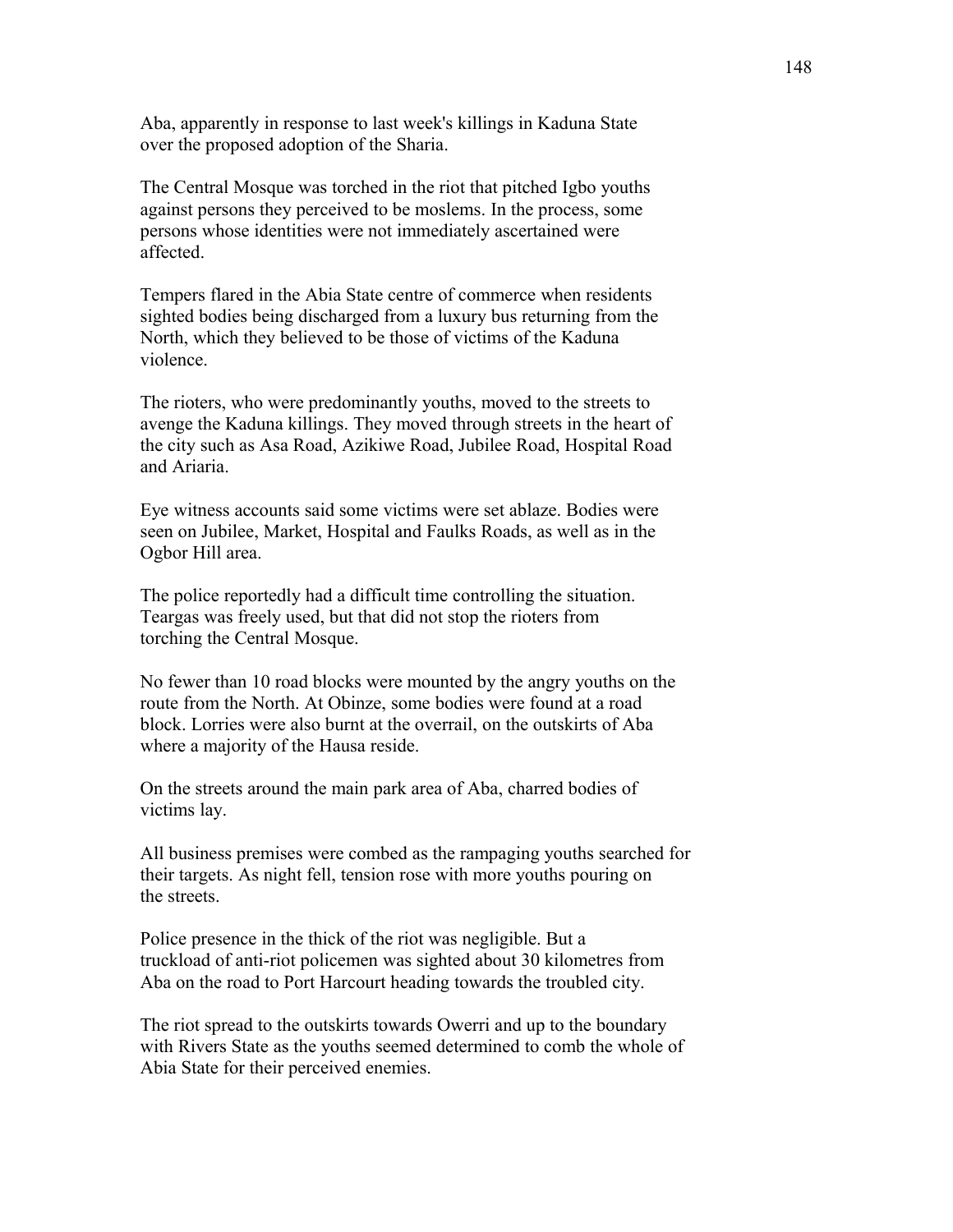Some said they were particularly angry because they heard that a renowned footballer, Uche Okechukwu, was killed in Kaduna.

Chief Press Secretary to the Abia State Governor, Mr. Chukwudi Nwabuko, confirmed that there was "a little problem" that led to the death of an unknown number of persons.

Nwabuko told The Guardian on telephone that no motive had been established for the crisis in Aba, although there had been reports suggesting violent reactions in some state capitals in the East over the Sharia related killings in Kaduna State yesterday.

He said from Umuahia: "We learnt there was a little problem in Aba, but we have not been able to establish a definite motive for it. The Abia State government has been in touch with the police authorities to bring the situation under control. We learnt that there is a similar situation in other state capitals".

When contacted, the state police Public Relations Officer, Mr. Kunle Akinwale, an Assistant Superintendent of Police told The Guardian in Umuahia that details of what happened in Aba were still being awaited. He promised to brief the press when all such reports would have reached the state police command headquarters.

Hundreds of people were killed in two days of clashes between Moslems and Christians in Kaduna State last week. ==

Protest in Owerri over Kaduna Killings

DEMONSTRATORS poured onto the streets of Owerri, the Imo State capital yesterday as news filtered in from Aba that bodies of some Igbo killed in the Kaduna Sharia-related violence had arrived in the commercial city.

No casualties were, however, recorded as the police quickly brought the situation under control.

The Owerri violence erupted after news came that the arrival of a lorry-load of the bodies in Aba had engendered great resentment and spontaneous reaction from people in the Abia State commercial nerve-centre.

As a result, the ethnic army, popularly known as Bakassi, took over the streets, at about 5.50 p.m. attacking some moslems in the town.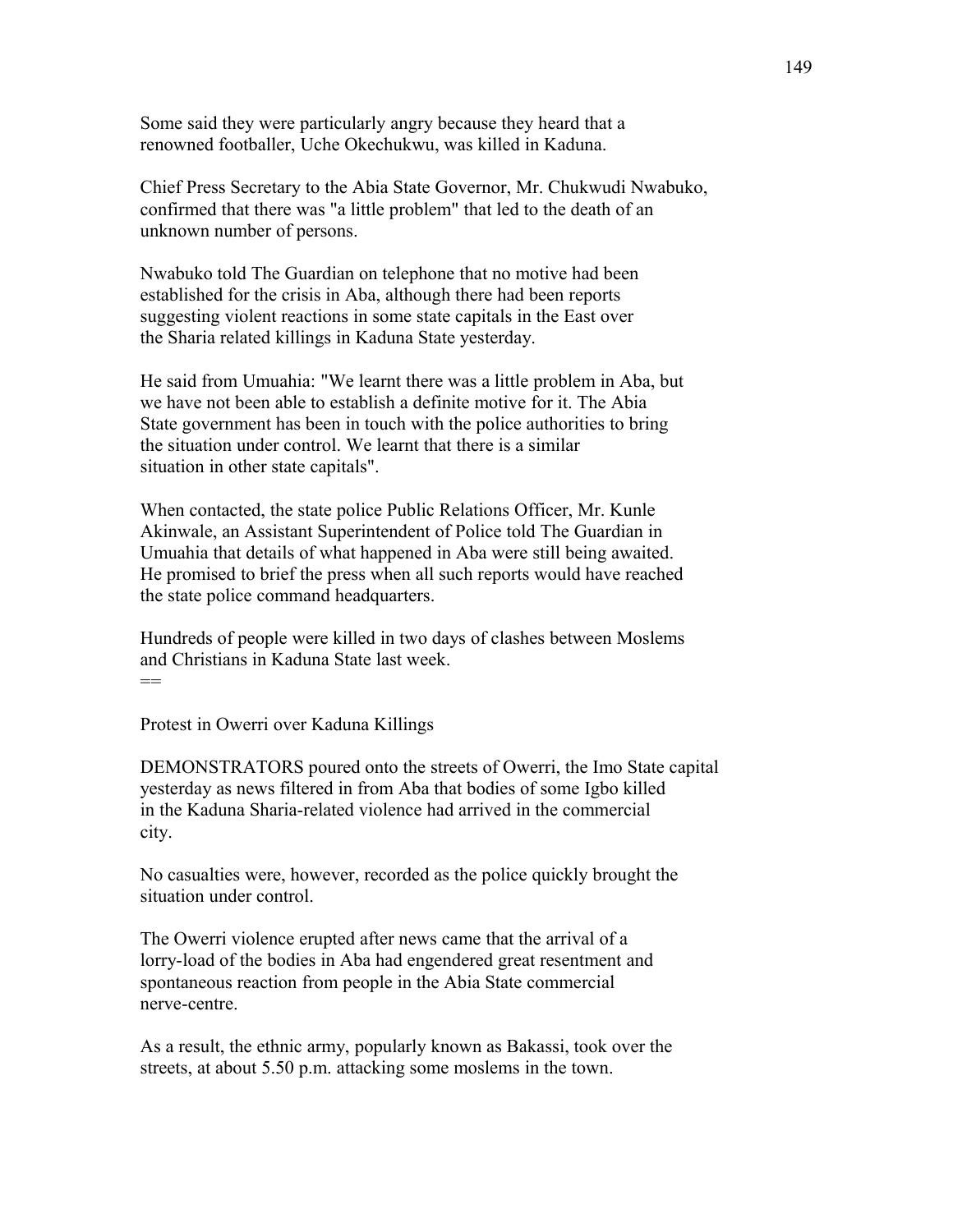This prompted northerners in Owerri, especially the petty traders to flee their shops and houses, some of which were sacked by the rioters.

In the ensuing melee, hoodlums took over but there were no killings.

The rioters made bonfires with old tyres on the roads.

But they were dispersed by the police who patrolled the streets, shooting into the air.

Efforts by The Guardian to speak with the Imo State Police Commissioner on the issue failed as his personal assistant said he was not in the office.

He said that apart from the commissioner, other senior police officers were working round the clock to see that the situation returned to normal.

He hinted that police teams and units had been sent to other parts of the state, especially Okigwe which has a large Hausa population.

He added that some of the policemen were in plain clothes for effective monitoring and control of the situation.

----------------

Obasanjo berates leaders over crisis

>From

Saxone Akhaine,

Kaduna

PRESIDENT Olusegun Obasanjo has expressed dissatisfaction with the attitude of political, community and religious leaders to the crisis in Kaduna. He, however, assured that the country will remain indivisible in spite of the crisis.

The president who was on an assessment tour of the crisis-ravaged areas of the Kaduna metropolis yesterday expressed shock over the level of human carnage and destruction of property.

Accompanied by the acting governor of Kaduna State, Mr. Stephen Shekari, President Obasanjo who arrived in Kaduna city at 1.20 p.m. visited places like Rigasa, Kabala West, Angwuan Muazu, Sabo Tashan and Television village where the militant youths unleashed terror on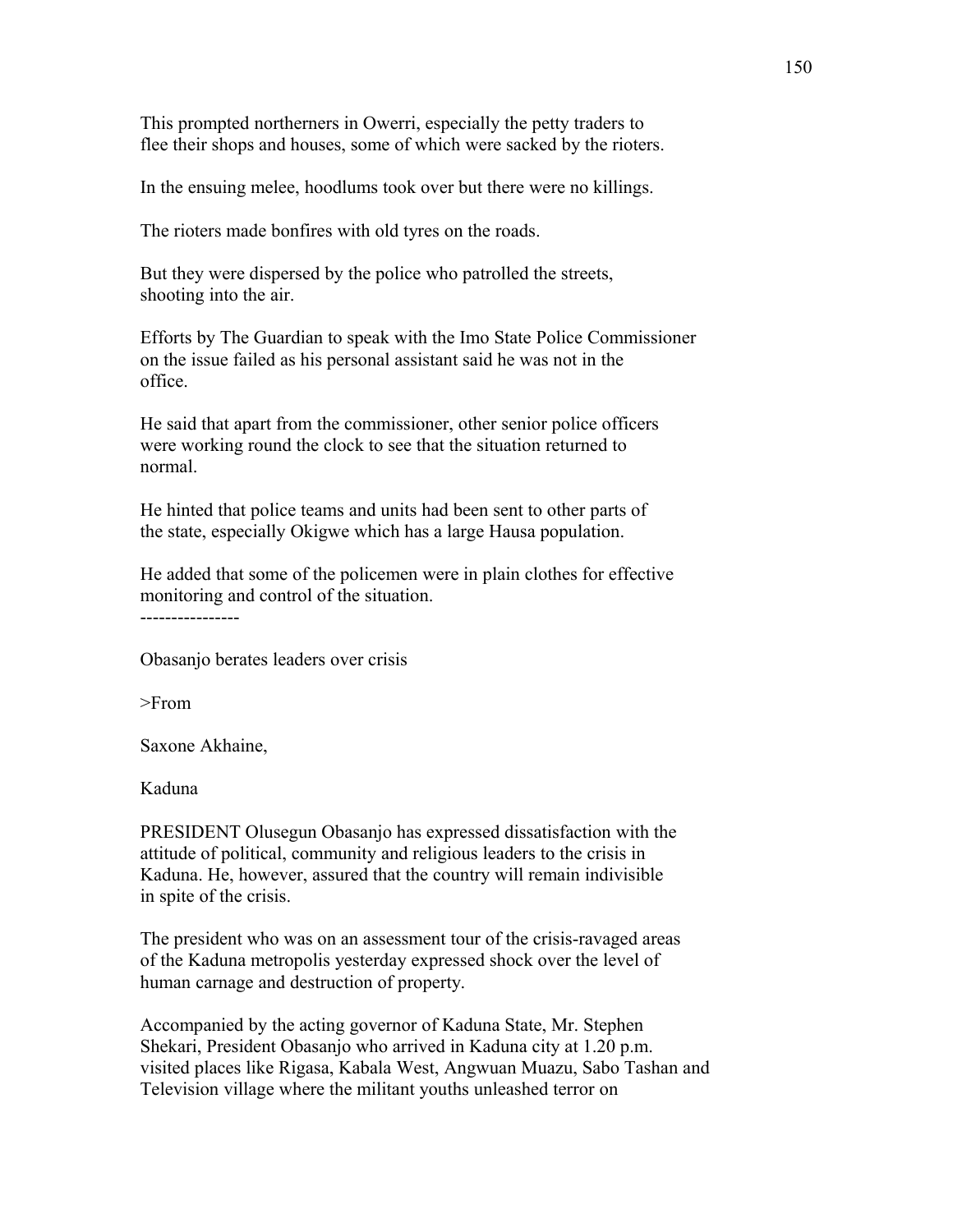residents.

Others who accompanied the President were the Chief of Defence Staff, Vice Admiral Ibrahim Ogohi, PDP National Chairman, Chief Barnabas Gemade, Internal Affairs Minister, Chief Sunday Afolabi, Minister of State for Works and Housing, Mr. Isaiah Balat, and the Minister of Youths and Sport, Mr. Damishi Sango.

President Obasanjo who later addressed religious, traditional and community leaders at the State House, Kawo said: "I feel very sad for what I have seen because I could not imagine the magnitude of destruction that took place last Monday and Tuesday".

"As somebody who had his early military life here in Kaduna and developed here, you can imagine how I feel seeing the destruction. I asked myself what this is. Is it done for religion or against religion? Whatever that religion must be condemned. Whoever did it for that religion must be condemned".

Specifically, President Obasanjo who pointed out that those responsible for the destruction of lives and property must also be condemned, stressed that, "as I went round with the Deputy Governor and he was briefing me, I was speechless and I asked how long had people been planning this?"

He queried in an emotion-laden tone: "Was it pre-planned or it was spontaneous? Was it the handiwork of hoodlums who hijacked what would have been a peaceful demonstration?"

The President then observed: "One thing is clear; Christianity or Islam, whatever religion we proclaim our leaders have failed."

"Because, if this is done in the name of Christianity or Islam which are religions of peace, love, care and protection, something is wrong. And the first thing is that our leaders have failed and we have to ask God for forgiveness. After God has forgiven us, we have to say to ourselves, how do we make corrections to what has happened?"

President Obasanjo who constantly remarked that he could not believe what he saw said: "I was told that some of those wielding cutlasses and carrying petrol are teenagers."

He asked, his voice quivering: "What has happened in our schools, in our homes that they have become instrument of deaths... When I look round, I feel disheartened by the level of destruction and deaths."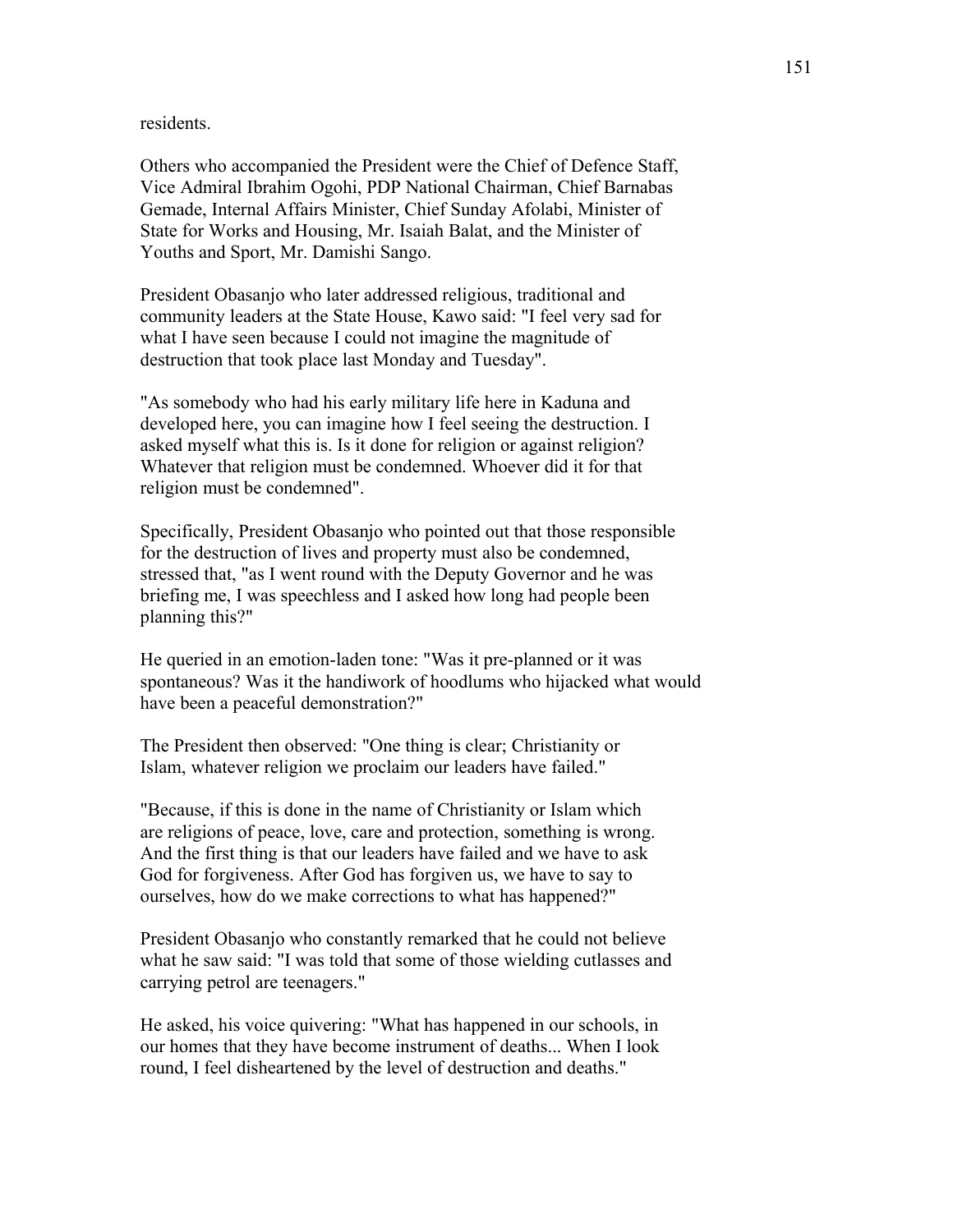However, the President urged all leaders - religious, traditional and political - to embark on reconciliation moves at the local and state levels to heal the wounds the entire community may be nursing as a result of the crisis.

"What has happened has destroyed the community because people who were your neighbours yesterday suddenly turned against you. Confidence has been shattered. The earlier we work to bring confidence back the better".

Obasanjo also pointed out that what has happened in Kaduna has implications for the whole country. He said: "We must thank those who have achieved that, some religious leaders who stood their ground, political leaders and traditional rulers who worked their hearts out must be commended. But suspicion is still there."

The president wondered how a boy of 13 or 14 could take up a cutlass and hack a man to death. He observed that something must be wrong with the nation's moral values.

He pleaded with leaders to ensure that peace reigned in Kaduna.

The CAN state chairman, Archbishop Benjamin Achighili pledged his group's support for peace and tranquility, while the Jama'at Nasril Islam (JNI) secretary, Alhaji Jafa'aru Makarfi, added that Moslems will ensure that they co-exist with others. ------------------

Igbo flee Kano

HUNDREDS of Igbo in Kano, Kano State may have started leaving for their respective states in the South East for fear that violence may also erupt in the ancient city.

Agency reports said they left in cars and coaches loaded with their belongings.

--------------

Catholic bishops blame crisis on govt's tardiness

>From Emmanuel Onwubiko, Abuja

GOVERNMENT's failure to take a stand on the promulgation of Sharia law has been cited by the Catholic Bishops Conference of Nigeria (CBCN) as the cause of the riot in Kaduna.

In an eight-paragraph statement by Archbishop John Onaiyekan, the vice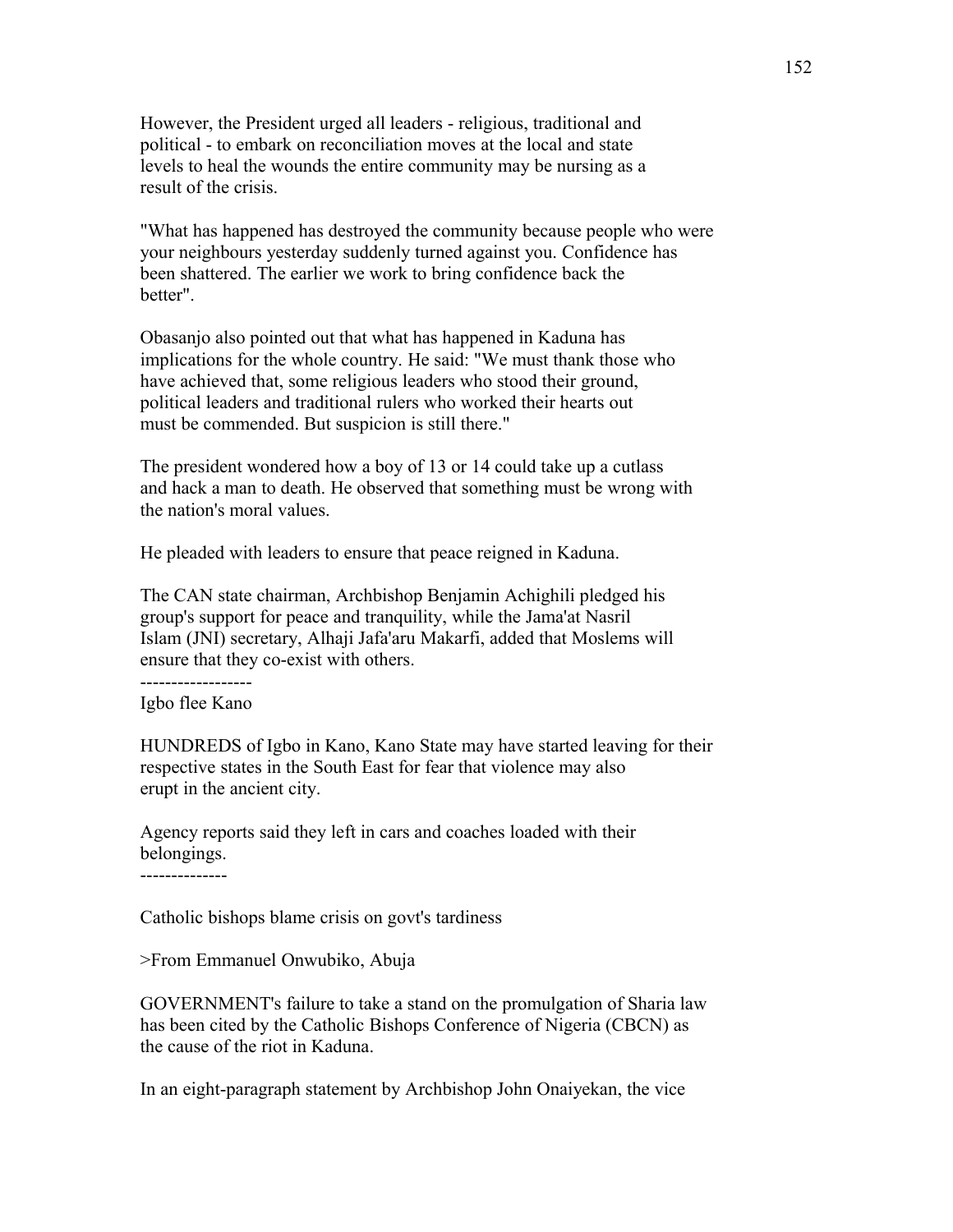president of the Bishops Conference, the clergymen said: "It is the duty of government to ensure law and order, not only by arresting disorder, but above all by taking steps in time to prevent it breaking out. It is our strong conviction that the present tragedy could have been avoided if government has heeded our warning as contained in our memo to it as early as October 1999. Even now, it is not yet too late for government to take vigorous action to halt this mad rush to national suicide".

Insisting that the introduction of Sharia legal system in some segments of the country was unconstitutional, the clergyman said: "There is no need to pretend that we do not know the cause of the problem. The truth is that Nigeria as we know it cannot sustain a Sharia legal system parallel to the law of the land in any part of the nation. The Nigerian constitution has already carefully circumscribed the limits and scope of the Sharia after long and bitter debate, especially in the 1978 Constituent Assembly. It was a compromise that Christians tolerated at that time for the sake of peace".

Arguing that the action of some state governors, especially that of Governor Ahmed Sani of Zamfara, was illegal and unconstitutional, the Bishops said: "In any case, let it be made clear to all concerned that it is not possible to try to bring in through the back door of state legislation what has already been clearly rejected in the constitution.

"Those who are insisting on this by declaring a wider scope for the Sharia in their states, must bear full responsibility for the conflict situation we now find ourselves in, and for any further degeneration of the situation, let no one underestimate the firm resolve of all Nigerian Christians in this matter".

The Bishop also appealed to Nigerians of all faith and tribes to join hands in building a great nation where all will be equally at home everywhere.

------------------

## CAN pledges relief to victims

BE thy brother's keeper re-echoed during an inter-denominational service at the weekend in Lagos, when the Christian Association of Nigeria (CAN) pledged relief materials to their brethren-victims of last week's religious riots in Kaduna.

Speaking during the open-air service, the secretary of CAN's caretaker committee, Rev. George Amu, enjoined unity among Christians, adding that they should "contribute in solidarity to our suffering brethren."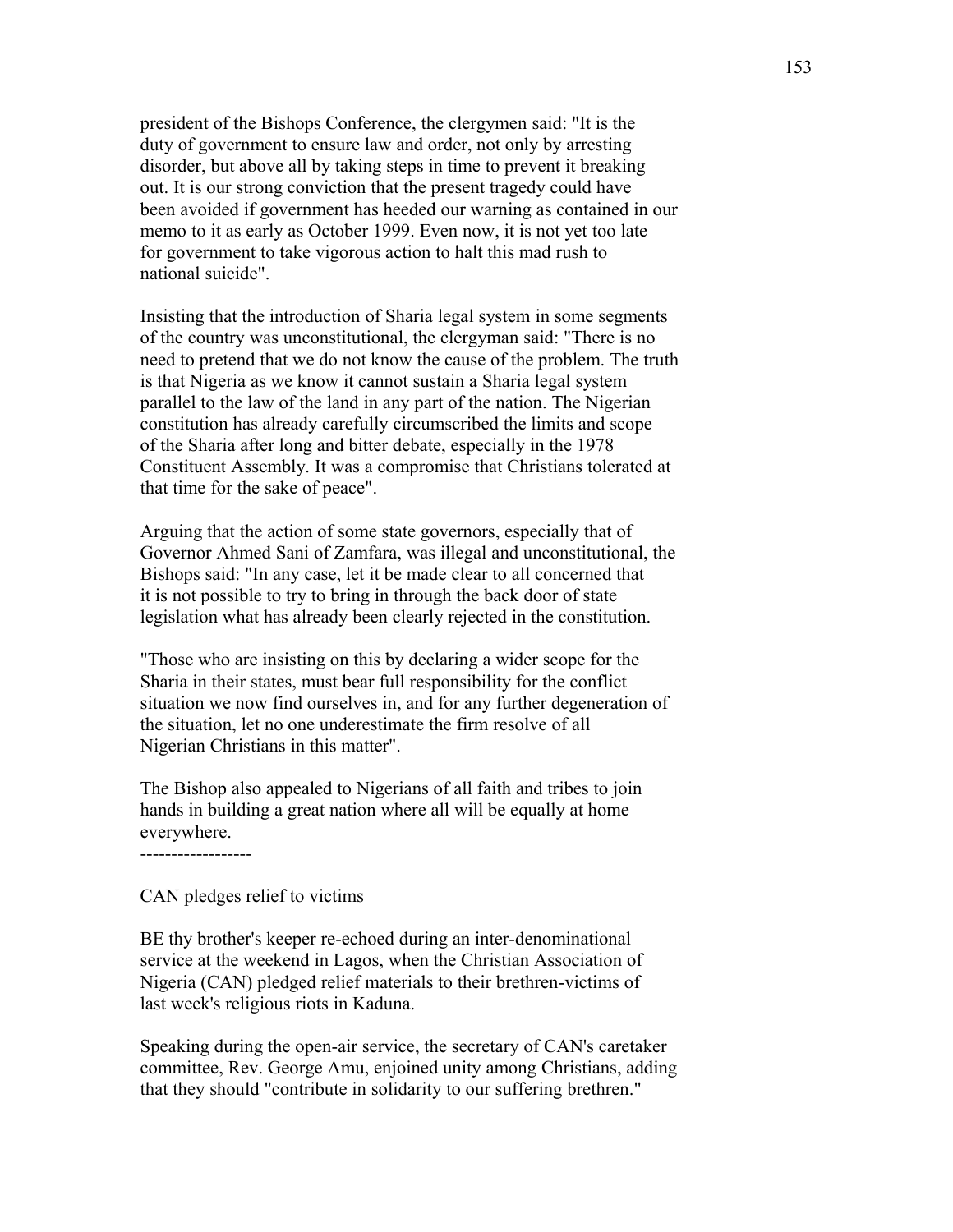To show their agreement with and commitment to the cause, the congregation collectively contributed to a special offering to assist the victims.

Amu announced that the fellowship of Christian ministers in the state had already pledged N500,000 toward the fund. He assured that all donations to the fund would be sent to Archbishop A.O. Omodunbi, the vice-chairman of CAN's caretaker committee, at Hoares Memorial Methodist Cathedral Church, 321, Herbert Macaulay Street, Yaba, Lagos.

Rev. Monsignor B.A. Okodua, who preached the only sermon, called for Christian unity in response to the prayer of Jesus Christ "that they may be one as Himself and God are one."

Quoting Isaiah 43:10-19, Okodua noted that the people of Israel sinned and suffered but were later pardoned and brought back to the fold.

He remarked that Nigerians were suffering because of "their numerous sins of corruption, nepotism, ethnicity, tribalism and religious intolerance", but noted that God had come to deliver them.

The cleric said, however, that "we need unity to reap the blessings of God; we need one another and we must stay together, our diversity should be a source of strength". Okodua observed that no sin was beyond redemption as long as the people repented.

The President of the Pentecostal Fellowship of Nigeria (PFN), Bishop Mike Okonkwo, prayed for the needy and the sick, while Rev. J.S. Jemigbon prayed for Lagos State and Nigeria as a whole.

A News Agency of Nigeria (NAN) correspondent, who covered the service, reported that it was attended by about 3,000 Christians.

Besides different church leaders who led their members to the service, some state dignitaries, including the Speaker of the House of Assembly, Mr. Olorunnimbe Mamora, and a permanent secretary, Mr. L. Odutola, also attended the service.

Lagos State CAN comprises the Catholic, Anglican, Methodist and Baptist churches as well as CPFN, PFN, and Evangelical Churches of West Africa. --------------

Aikhomu deplores violence

>From Abiodun Fagbemi, Ilorin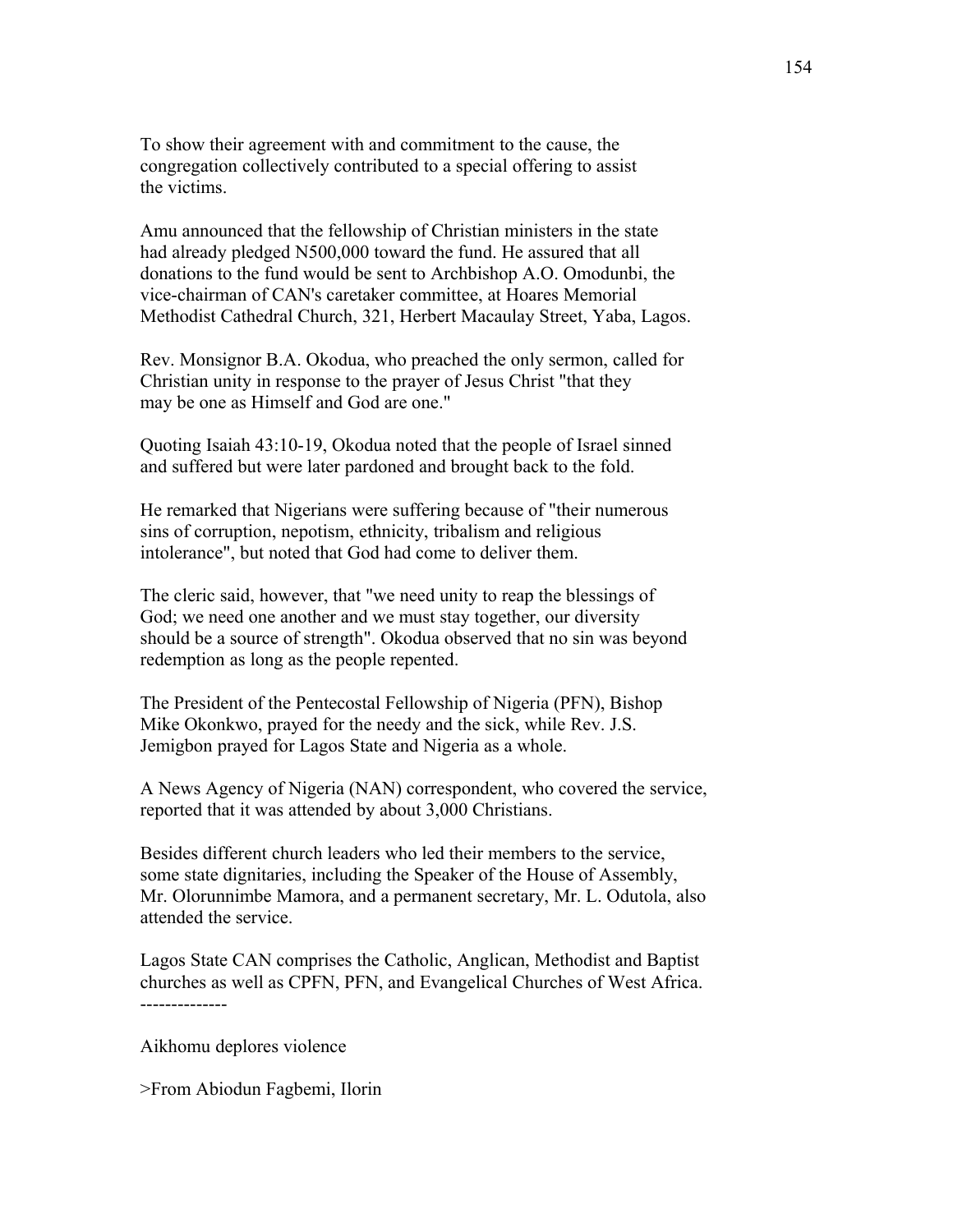NIGERIA's successive leaders since independence recognised the volatility of religion and ensured that differences along its line among the citizenry were avoided, former military Vice-President Augustus Aikhomu has said.

Expressing dismay at the seeming penchant of current public officers to ignite a religious crisis in the country, he said such people needed to be re-oriented on governance.

He spoke at the weekend during the wedding ceremony of Governor Mohammed Lawal's daughter, expressing the belief in Nigeria's indivisibility.

While supervising the traditional cake cutting, he said: "No matter what happens, Nigeria is inseparable," adding: "My coming to this programme is not just a coincidence but a significant one."

He spoke further: "The father of the bride retired as an officer of Nigerian Navy. Besides, he is a friend under our leadership while there in government. He has been my friend for some 30 years now.

"Therefore, if I, being a Christian, could be called upon to preside over this aspect of an Islamic programme, where lies the basis for persecution in Nigeria? Let Nigerians follow in this step."

The groom, Lanre Razak, is special adviser to the governor.

Dignitaries at the programme include: Police Inspector-General Musiliu Smith, Brig.-Gen. Adetunji Olurin (rtd), Brig.-Gen. Raji Rasaki (rtd), Minister of State for Health, Aminat Ndalolo, Senators Kuburat Gwadabe and Makanjuola Ajadi and Brig. Gen. David Bamigboye (rtd.)

Others are Governors of Ondo, Yobe, Zamfara, Nasarawa, Kogi, Delta, Sokoto and Borno; Emir of Ilorin, Alhaji Sulu Gambari and Akarigbo of Remo, Oba Michael Sonariwo.

Sharia: Lawyer sues Obasanjo, Agabi

By Ibe Uwaleke, Judicial Reporter

--------------

PRESIDENT Olusegun Obasanjo and Justice Minister Mr. Kanu Agabi have been sued by a Lagos lawyer, Mr. Obinna Abiaka, for failing to seek the interpretation of the provision of Sharia in the 1999 Constitution and its adoption by some states in the Northern part of the country.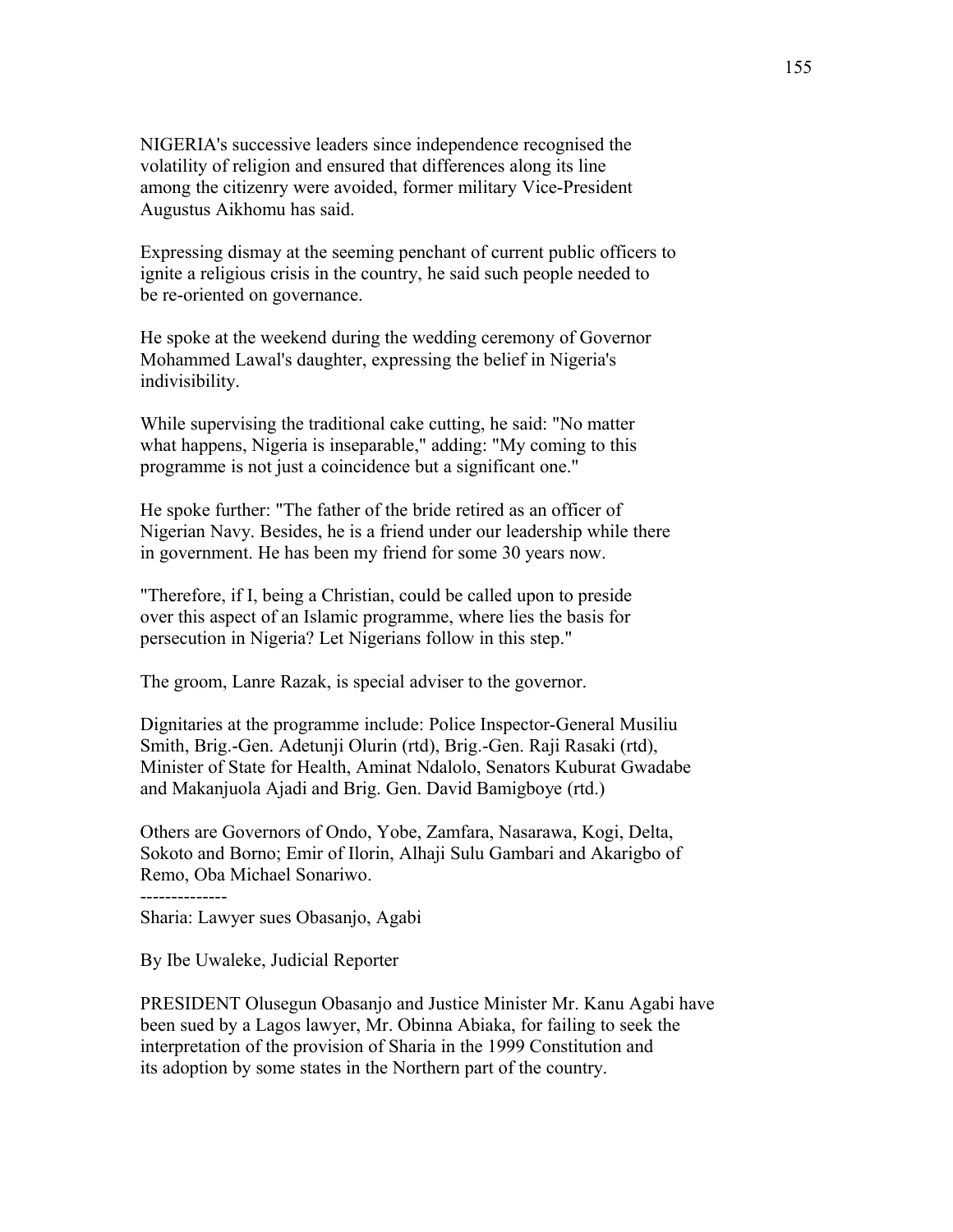In an originating motion on notice brought pursuant to Order 46 Rule 5(1) of the Federal High Court Civil Procedure Rules, Abiaka is asking the Lagos High Court for an order of mandamus compelling Agabi to take legal action against Zamfara State and other that have adopted the Islamic law.

The applicant, who is suing for himself and on behalf of the Community Section 1(2) League wants the court to state the constitutionality or otherwise of the introduction of the Sharia by Zamfara and some northern states.

Abiaka also sought the court's nod to be allowed to use the office of the Attorney-General in pursuing the matter as counsel.

He is also asking the court to declare that the Attorney-General, as the chief legal officer of the country, is fit and the proper person to state a case before the Supreme Court against Zamfara State and others and that not to do so amounts to abdication of his constitutional responsibility.

The grounds of the action include:

the full and complete introduction of Sharia in Zamfara State though purported to be permissible under Section 38(1-4) of the constitution, offends sections 10, 34, 40, 41 and 42 of the 1999 Constitution in its practice and implementation;

the Zamfara State government's pronouncements on Sharia law at its inauguration and thereafter, far exceeds the constitutional limits imposed on the applicability of Sharia by the constitution pursuant to Section 244 and 277 therein;

the intended constitutional dispute arising from the introduction of Sharia in Zamfara State is one that will invoke the original jurisdiction of the Supreme Court pursuant to Section 232 of the 1999 Constitution being a dispute between the state and the Federal Government;

the Attorney-General as the principal law officer of the federation pursuant to Section 150 is the only person in law that has standing sue in the instant case; and

the Supreme Court is the court of first instance in any cause or matter between the state and the Federal Government or the states inter se. In a 13-paragraph affidavit in support of the motion on notice, Abiaka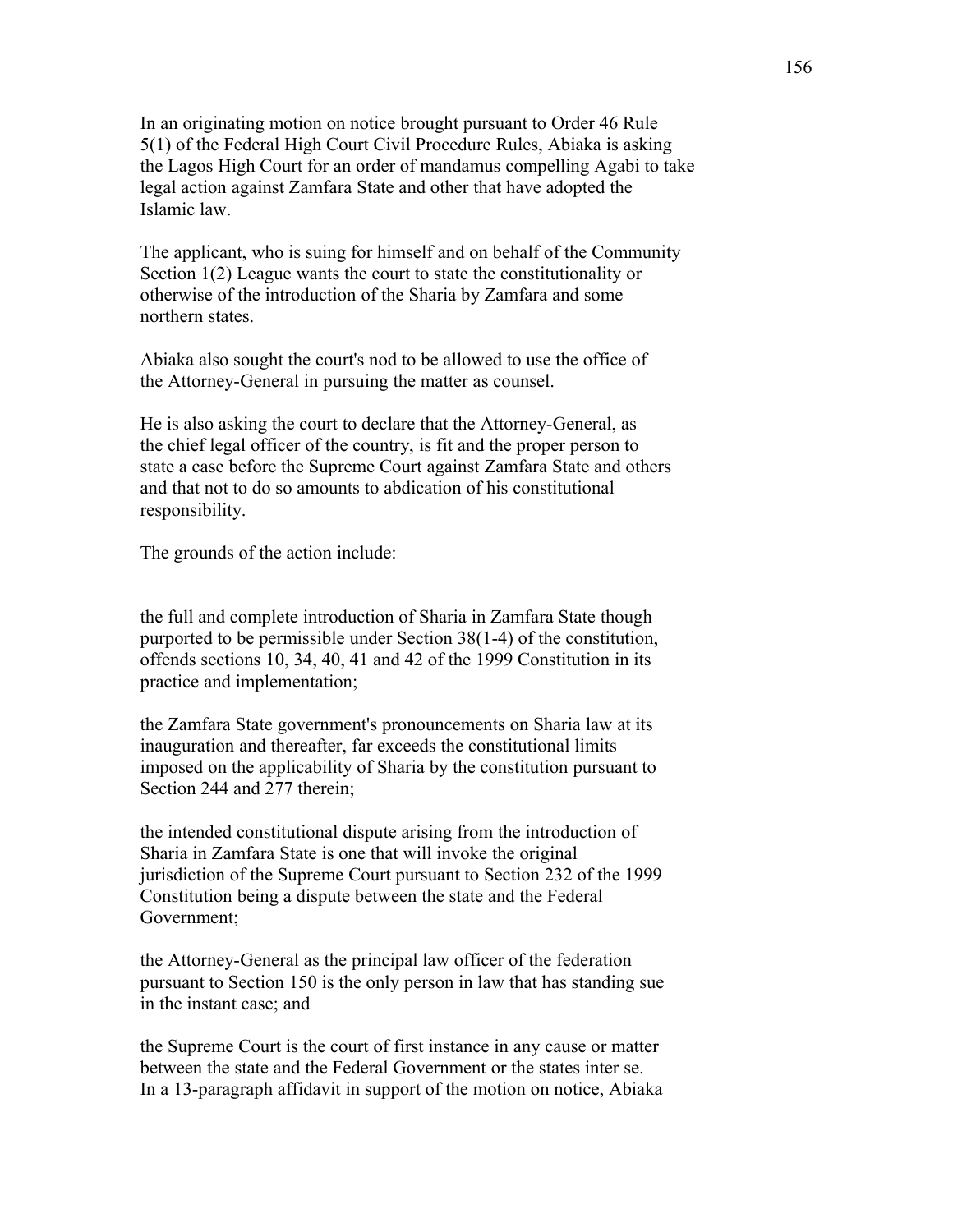is contending that the complete adoption of Sharia law by Zamfara State contrary to the limited provision on the Sharia in the constitution, sparks of controversy between the state and the Federal Government.

He averred that it is the duty of Obasanjo and Agabi by virtue of their oath of office to defend, protect and preserve the constitution.

The lawyer also stated that Agabi has the onerous responsibility to stem the tide of the controversy arising from the adoption of the canon law of Islam by seeking legal interpretation of its adoption through the courts.

He maintained that it is not enough for Obasanjo and Agabi to posit that the adoption of Sharia law in Zamfara State would die a natural death given that some states have now joined it (Zamfara). He insisted that there are obvious constitutional conflicts to be resolved if the matter is brought before the Supreme Court.

Besides, Abiaka said that it will be in the interest of justice for those residing in Zamfara State, and the strengthening of the constitution if the adoption is subjected to adequate constitutional interpretation.

No date has been fixed for the hearing of the matter.

Kaduna riot is political, says Ojukwu

>From Sunny Igboanugo, Enugu

----------------

IKEMBA Nnewi, Chief Emeka Odumegwu-Ojukwu, has described the riot which broke out in Kaduna last week as purely political. He said those giving it religious colouration are missing the vital issue involved.

Though he did not name those behind the crisis, he regretted that the victims were mostly of Igbo origin. "We have, with great pain, heard of the recent tragic circumstance of the events now taking place in Kaduna. We are informed that the arson, looting and brutal killings have already taken the lives of men, women and children. It is further understood that these innocent and unfortunate victims were particularly citizens of Igbo origin.

"I wish as a responsible elder in our society to convey to the families of the deceased and other tragic victims of this incident, my deep felt sympathy. I wish to appeal to the government of the Federal Republic of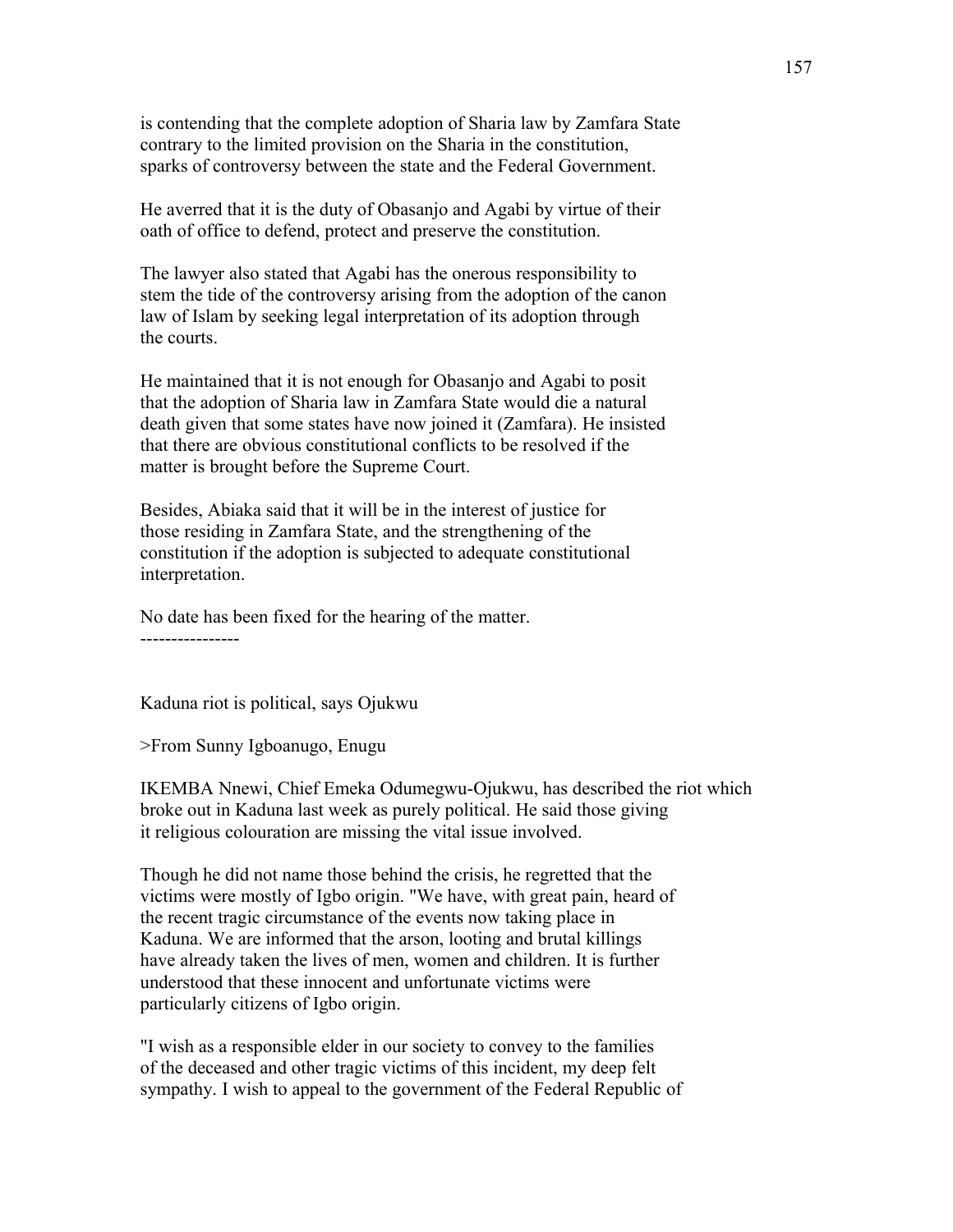Nigeria in general, and in particular the government of Kaduna State, to do everything possible, in the shortest possible time, to restore normalcy to the affected area," Ojukwu said in a statement.

According to him, every effort should be deployed to enable residents go about their businesses with all the necessary protection guaranteed to all citizens by the Nigerian constitution.

The Ikemba added: "There can be no pretence that this matter, subject to this statement, is religious. This is because no religion on earth prescribes and encourages wanton violence and wild abuse of established order. Because, I believe and I do stress that this matter is political, I urge the authorities to take immediate and appropriate steps to curb the political tension which has given rise to this break down of law and order."

Decrying the spate of violence, he said the South-East had repeatedly suffered the anguish of Nigerian unity and would not propose to remain eternal victims. He said the zone had already presented its grievances to the Justice Chukwudifu Oputa Human Rights Commission.

To him, the recent attacks on "our brothers and sisters and indeed our co-religionists is another episode in our unending accused national saga. We are now forced again, to ask, how much more sacrifice do we have to make before we can be embraced as equal citizens of one Nigeria?

"We plead with the authorities to take immediate steps to halt this nasty situation. We plead also to them to made appropriate restitution and compensation for the loss which these tragic incidents have engendered", the Ikemba added.

Appealing for calm on both sides of what he called a "senseless and wasteful conflict", he urged Nigerians to show continued faith in the Federal Government, adding that he still believed in the brotherhood of the country.

Ojukwu, who led the Biafran side in a three-year Nigerian civil war about 30 years ago, preached profusely the need for unity in the country.

He said: "Whilst we still cling to the hope of a united, democratic Nigeria where every citizen is free and equal all over our sovereign territory, let me finally repeat with pride that we believe in Nigerian unity. We urge those who do not believe in this unity to make their feelings known to the authorities in the prescribed manner rather than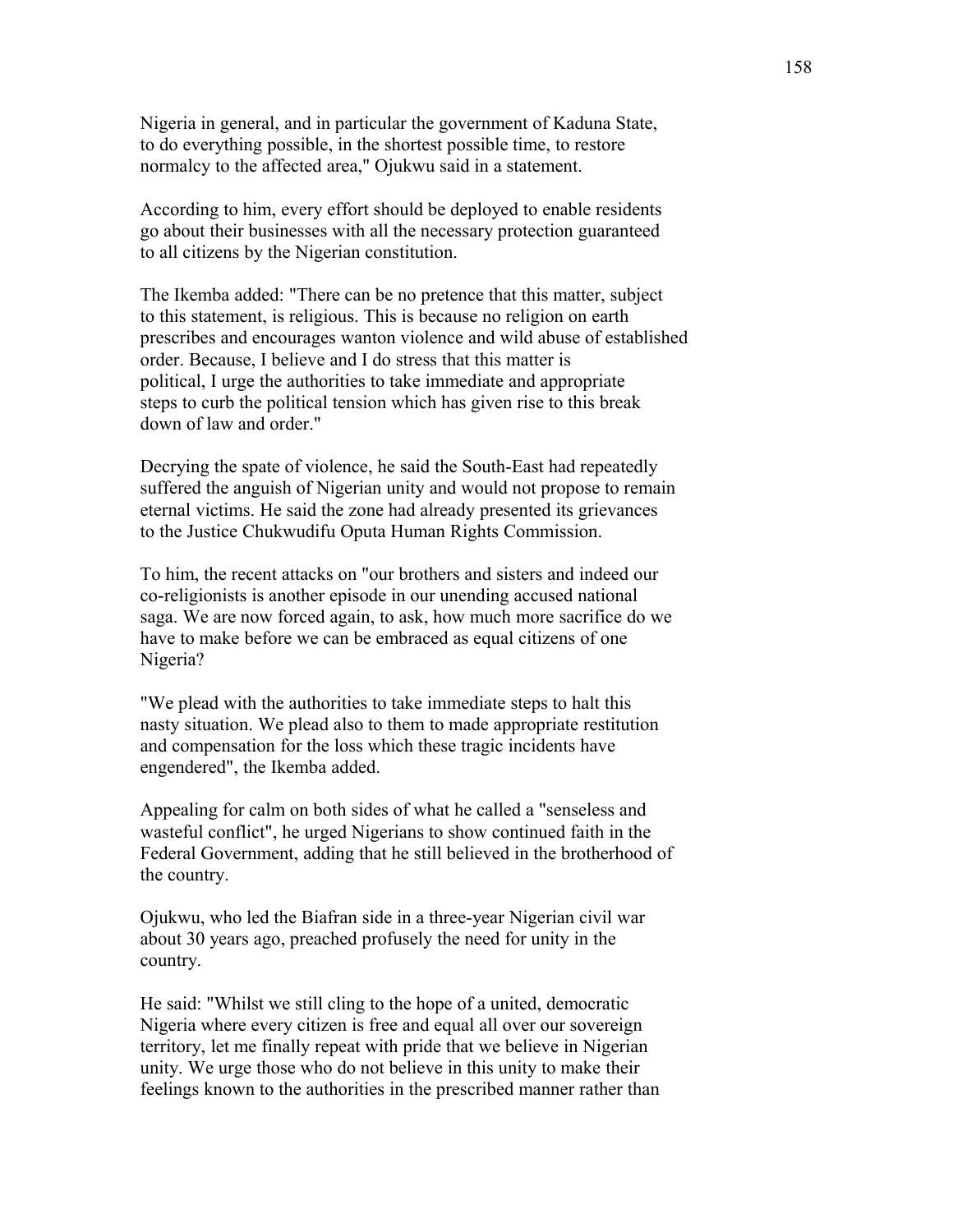the primitive recourse to self- help."

--------

According to him, the present crisis gave the opportunity for all good citizens to speak out in support of peace. "This is the time for true Moslems and true Christians to speak out and condemn this outrage," he added.

 $\mathcal{L}_\text{max}$  , and the contract of the contract of the contract of the contract of the contract of the contract of the contract of the contract of the contract of the contract of the contract of the contract of the contr

======xxx ----- Original Message ----- From: [<Fc.Ogbonnaya@nre.vic.gov.au>](mailto:Fc.Ogbonnaya@nre.vic.gov.au) To:  $\langle \text{ana-ga}(\omega) \rangle$ egroups.com Sent: Monday, February 28, 2000 4:49 PM Subject: [ana-ga] The Social and Economic Implications of Sharia Law > The Social and Economic Implications of Sharia Law  $>$  by  $>$ > Sam A. Aluko > Professor of Economics  $>$  $\geq$ > Contribution to the Seminar Organised by the Chapel of Annunciation, > Archbishop Vining College of Theology, Akure, Ondo State, on Sunday, 28th > November, 1999  $>$ > -------------------------------------------------------------------------- --  $\geq$ > Introduction  $>$ > 1. The Governor of Zamfara State, Alhaji Ahmed Sani Yerima, proclaimed > and launched Sharia Law on Wednesday, October 27, 1999, at a mammoth rally > in Gusau, the capital of Zamfara State. It must be remembered that > Zamfara State is one of the newest states [CREATED OUT OF SOKOTO STATE] > and poorest of the six states created at the same time as Ekiti State was > created out of Ondo State in October, 1996.  $>$ > 2. His Excellency, Sani Yerima, declared at the said launching of Sharia > that it marked a landmark, not only in Zamfara State but also throughout

> Nigeria which has a 'majority' of Muslim population. He berated the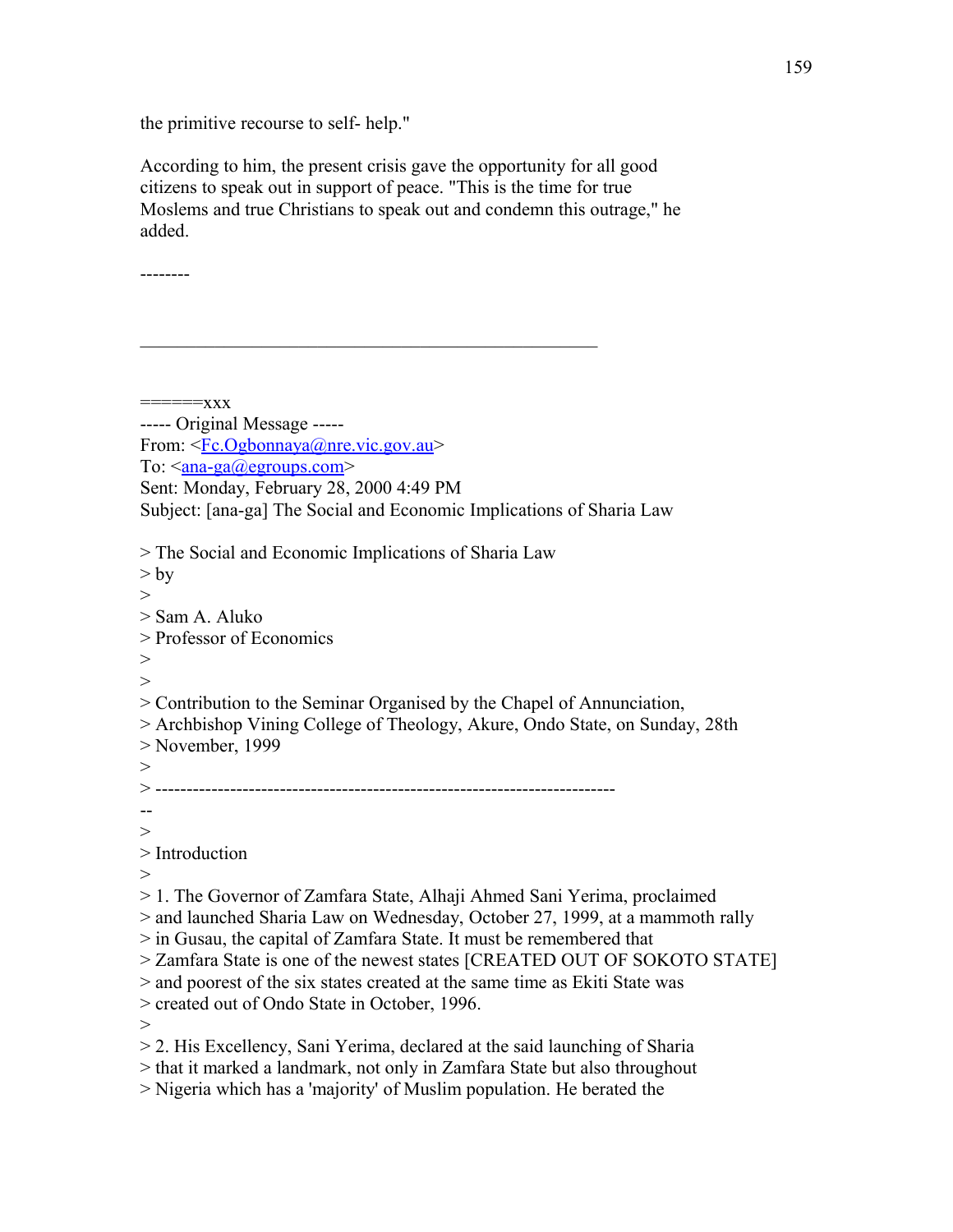> inactivity and docility of the Nigerian Muslims in the past and that the > Muslim Ummah in Nigeria had for long been dormant, inactive, and remained > in a state of slumber and stupor which had given the impression that the > Muslims were a silent majority. The Muslims, Yerima continued, have for > long yearned for the freedom to exercise their full rights since the > period that they were invaded and colonised by the British. He said that > the Muslims only partially achieved victory with Nigeria's attainment of > independence in 1960 but that their neglect of planning robbed them of the > fruits and practices of the Islamic Order. He declared that he has > enthroned Sharia as the acme of the struggles started by the fore-sighted > Muslim leaders, particularly the late Sir Ahmadu Bello, the Sardauna of > Sokoto, who once proclaimed that the Muslims would not relent until the > Koran was dipped in the Lagoon and in the Atlantic Coast in Lagos. It > could thus be assumed that the Governor of Zamfara State was merely a > forerunner to the real Sharia fundamentalists and that he floated the idea > with a view to testing the pulse of the Nigerians of other faiths.  $\geq$ > 3. The Christian community across the country and the non-muslim,

> non-indigenes resident in Zamfara State have sharply denounced the action > of not only Sani Yerima but also of the general and whole-hearted support > which the action has received from leading Muslims, including the > ambassadors of almost all the muslim countries in Nigeria. This is the > more so, because to the majority of Nigerians, our muslim brothers had > been in control of the political and administrative leadership of Nigeria, > and by extension its economic policy direction, for a disproportionate > period since Nigeria attained independence in 1960. If inspite of that > leadership and control, Yerima now regrets the stupor and the inanity of > the Muslims to practise their religion in Nigeria.  $\geq$ 

> We all have cause to worry. If care is not taken and the likes of Yerima > are not checkmated, the fragile but holding peace, harmony and religious > freedom that had existed in Nigeria will be in great jeopardy. The > "Muslim majority" may be out for a grand design either to Islamise > Nigeria or throw it into a religios cataclysm that had wreaked havoc and > disintegration in some multi-religious countries in some other parts of > the world. We must realise that the Sharia is not just a legal system but > also a way of life by which Muslim fundamentalists seek to regulate and > control their entire religious, social, political, economic, and cultural > actions, interactions and reactions even with non-Muslims.  $>$ 

> 4. Governor Yerima has justified his actions with sections under our 1999

> Constitution (Sections 6 and 38). He has been supported by eminent Muslim

> lawyers even among us in South-Western Nigeria and from other states

> outside Zamfara. Since the Sharia issue has been with us since 1978 and

> it appears to be growing wings, the time is now for Nigerians to address

> the issue not only of what other faithfuls consider as threats to their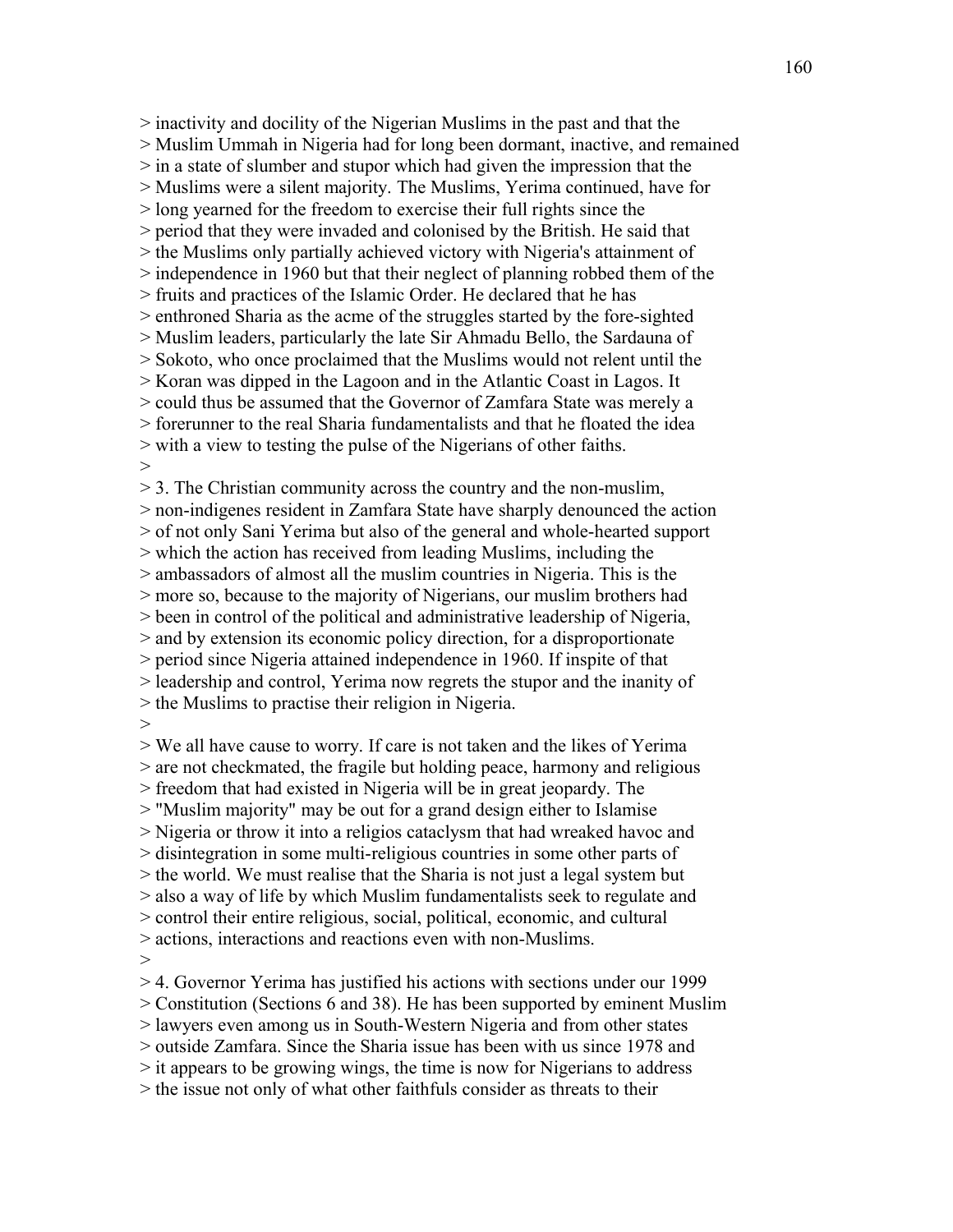> own religion but also by trying to understand the main tennets of Sharia

> and its cooperant legislations. I intend to concentrate only on the

> Sharia as it impacts on the economic lives of not only the Muslims but

> also on those who interact or live with them.

 $>$ 

> The Economics of Sharia

 $>$ 

> 5. Let me begin by quoting two incidents from outside Nigeria. Pakistan > was created as an Islamic State out of India in 1947. In 1982, during the > Military Regime of General (President) Muhammad Zia-Ul-Haq, the Pakistani > entire foreign and domestic trade and its financial system and apparatus > were threatend to their foundation by a Sharia court ruling. The Islamic > High court judges in Pakistan ruled that a set of laws that sanctioned the > charging of interest on loans was invalid because it contradicted the > Koranic injunction against usury. It required the secular Supreme Court > of Pakistan to upturn the judgement of the Sharia judges. In Afghanistan, > the Sharia fundamentalists now forbid women from wearing white socks or > high heel shoes, because they are considered sexual lucre. Music remains > banned, including casettes in cars. Most forms of entertainment, like > movies of any sort, are illegal, and many women, in the name of Sharia, > have been prevented from not only pursuing their legitimate occupations > and professions but some of them also had been driven to commit suicide, > thrown into despair and depression, fled the country or driven back into a > mediaeval way of life.

 $>$ 

> 6. The Afghanistan men may not walk the streets unless and until they

> grow beard of a particular length as the Sharia says that the bear is

> "wealth from God" and must be worn. Men will not be awarded contracts or

> be employed unless they wear beard. Since almost all women are "unlucky"

> not to be endowed with growing beard, they are automatically and

> permanently ruled out of the economic benefits from the Government

> contracts of Afghanistan.

 $\geq$ 

> 7. So, what Governor Sani Yerima has started and against which many

> Nigerians are protesting is the tip of the iceberg. What are to follow if

> he succeeds and if he spreads his ideology to other states of our country

> can only be imagined. The Sharia (Islamic) Economic Ethics and Economics

- > are at times draconic and pervading.
- $>$

> Islamic Economic Ethics and Economics

 $>$ 

> 8. For upwards of ten years, 1968-80, I had the opportunity to serve as

> one of twelve consultants to the World Council of Churches in Geneva in an

> organisation which we named "Advisory Committee on Technical Services

> (ACTS) which has nobee been renamed "Action by Churches Together (ACT)".

> The ACTS/ACT tried and continues to try to aid Christian churches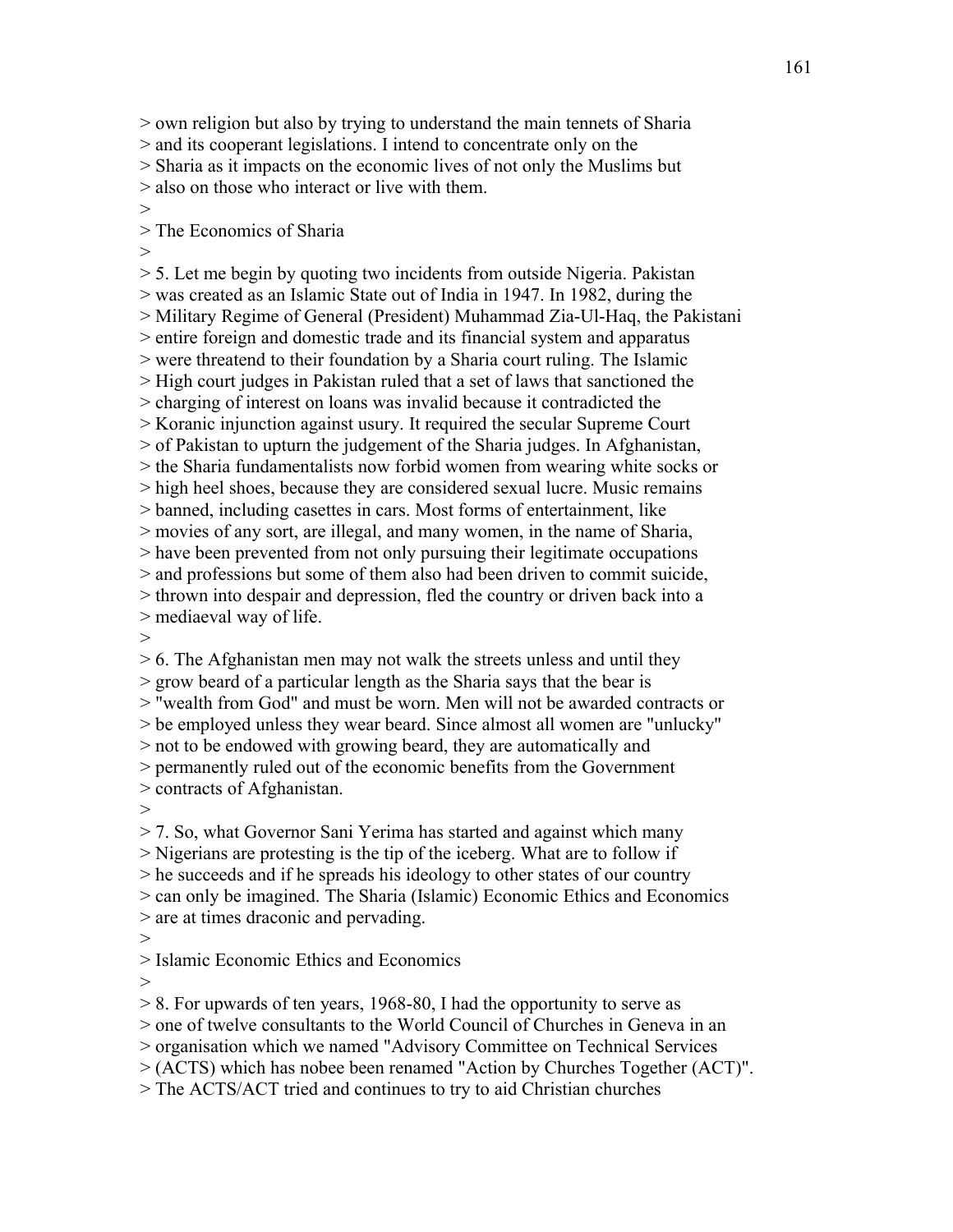> worldwide. It was as a member of that organisation that some of us > suggested that the time was ripe to intensify dialogues with our brothers > and sisters of "other living faiths." One of the most prominent of the > faiths is the Muslim faith. We had very close contacts with our Muslim > brothers and, today, I have very important Muslim friends across the > globe. I learn almost as much of the Koran as I learn and continue to > learn about our Christian Bible. So, few Christians are as sympathetic to > the Muslim religion as I am. Nevertheless, I never cease to let our > Muslim brothers know that in the modern day and age religious fanaticism > and the debasement of non-Muslim religious practitioners, including Muslim > women, do more damage to the Muslim faith and the the Muslims than ever > before.

 $>$ 

> The Two-Fold Nature of Islamic Economics

 $>$ 

> 9. A grasp of the dualism inherent in Islam is essential for the

> understanding of the ideologcial basis of Islamic Economics and Islamic

> Economic Order.

>

 $>$  (a) On the one hand, Islam is a monolithic religion which, like

> Christianity, is a set of doctrines which are supposed to be

> binding on the believer.

 $>$ 

 $>$  (b) on the other hand, Islam is also considered to be an official state

> ideology with the Islamic religion establishing the guidelines and

> the sets of values and thereby providing the legal basis for the

> entire political, social and economic spheres of the Islamic state.

> The Sharia regards Islam as a social order, a philosophy of life, a

> system of economic priniciples, a ruling order to which the Muslim

> believer must conform.

 $>$ 

> 10. Muslims cannot, therefore, operate full Islamic law of Sharia, except > in an Islamic State. So, Yerima is less than sincere, when, by launching > Sharia, he denies declaring Zamfara an Islamic state. If and when the > full Sharia Law becomes operational in Zamfara State in January 2000, we > must accept that Zamfara has, ipso facto, become an Islamic state within > the Federal Republic of Nigeria. Zamfara State would then be similar to > when Christians operated a Theocratic State by which its internal > contradictions had to cease when the church and state became separate and > the "Protestant Ethics" ceased to be the dominant economic ethics of the > modern state. The full Sharia advocates are still living in that 14-16th > Century period of the Theocratic State. Just as we Christians lost the > battle for theocratism to secularism, I have no doubt that the Muslims > will more than lose the attempt to re-enact their own form of the Sharia > State.

 $>$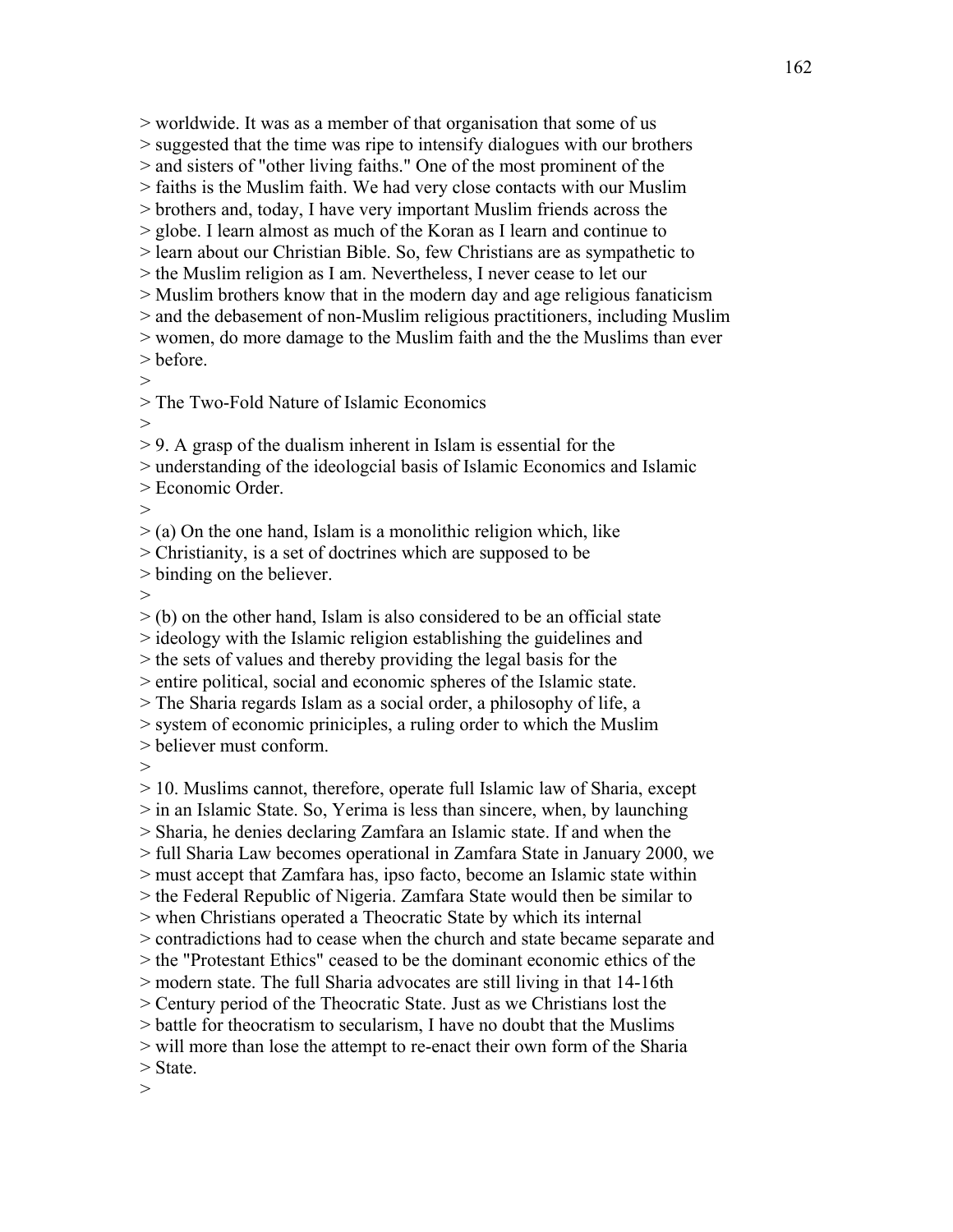> 11. In the wake of the re-Islamisation that increased, especially since > the 1970s of Ayatollah Khomeini in Iran, Islam became more associated with > the idea that the capitalist and the socialist economic systems are alien > to the essence of Islam and that a "third force" needs to be fashioned > out, based on the Islamic concept of Justice, Fair Distrubtion of economic > resources, property rights, inheritance and the right of "Will" on the > death of the muslim. So Islamic economic salvation is being sought > through obedience to the old traditional Islamic principles and orthodoxy. > Economists have asked, and quite rightly, whether the relative economic > backwardness of most of the Islamic countries today is not attributable to > their desired to return to traditional, outmoded and impracticable Islamic > principles, given the increasing inter-dependence in the world economy and > the increasing emphasis on fundamental human rights, particularly of the > women vis-a-vis their men folks.  $>$ 

> Basic Principles of Islamic Economics

 $\rightarrow$ 

> 12. A major factor hindering the spirit of modern economic development in > the countries where Islamic rule is sometimes seen in the Islamic belief > in the doctrine of pre-destination, and even in magic which crops up in > some Islamic suras of the Koran [Sura 2, line 102; Sura 7, line 117; SUra  $> 10$ , lines 76-81; Sura 20, lines 37-49], though the highest authority in > Islam subordinates magic to the will of God.

>

> 13. The Islamic economic ethics rejects undue concern for materialistic > accumulation or excessive profit and is more concerned, or enjoined to be > more concerned, with the 'lawful' acquisition of goods according to the > principles of reward for work done and the social obligations to his > community in the use of his wealth for the community well-being. Whether > or not the injunction is obeyed is obvious to us in Nigeria today as well > as in the recent past.

>

> Contents of Orthodox Islamic Economic Thought and Practice

 $>$ 

> (i) Direct Taxes

 $>$ 

> 15. Islam distinguishes between the direct taxation of Muslims and

> non-Muslims, tax discrimination against non-Muslims being essentially

> intended to encourage their conversion to Islam. Sometimes, direct levies

> and taxes, known as Jisyah, which are either a lump sum or a poll tax, are

> levied on Non-muslims but the amount of the taxes and levies are

> considerably reduced if and when the tax payers convert to Islam. There

> are four types of such direct taxes:

 $>$ 

> 1. Zakat - proportiona tax of about 1/40th of 2 1/2 of income or > wealth.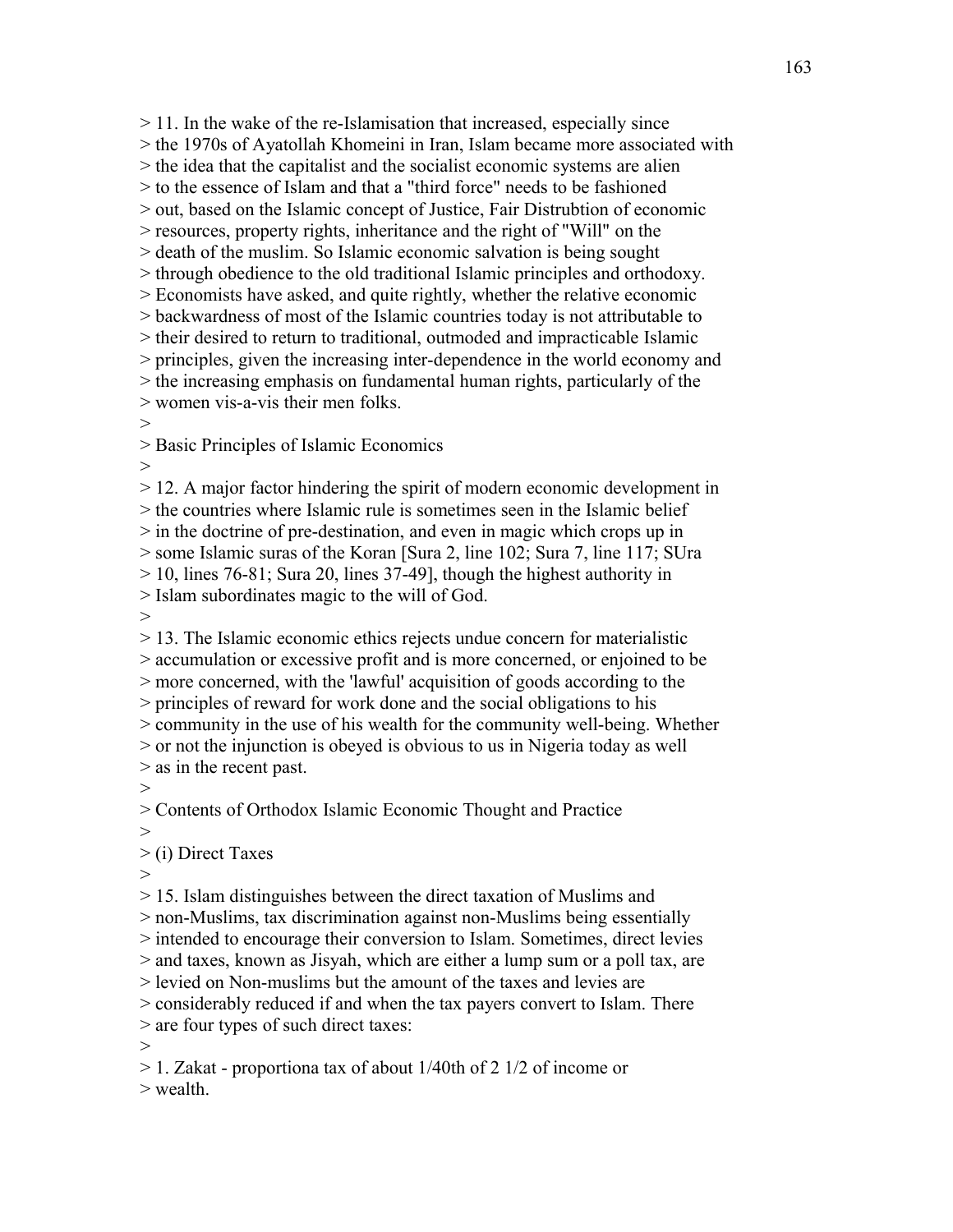> 2. Land and yield taxes from property, 1/20th - 1/10th of value

> (not specifically mentioned in the Koran.)

- > 3. Taxation of Mining and Minerals.
- > 4. Mugataa system community tax payments.

 $>$ 

> (ii) Indirect Taxes

 $>$ 

> 16. The Indirect Taxes consist of Customs Duties, Consumption taxes and

> other taxes. Although not all the indirect taxes are provided for in the

> Koran, import duties can be and are usually levied discriminatingly

> between Muslims and non-Muslims or between resident Muslim indigenes and

> Muslim foreigners. For instance, in Iran, during the era of the Sharia

> fundamentalists, the following import duties were imposed on the value of

> imports:

 $>$ 

 $>$  (a) 10% for foreign non-muslims;

 $>$  (b) 5% for indigene non-muslims

 $>$  (c) 2 1/2 % for Indigene muslims.

 $>$ 

> When the rates rose to 20-30%, pro-rata import duty rates were levied on

> foreign non-muslim importers, non-muslim indigenes and muslim indigenes.

> Currently, in Afghanistan, such discriminating taxes are used as

> instruments of conversion to Islam.

 $>$ 

> Credit, Interest Rate and the Bank Clearing System

 $>$ 

> 17. Trade, money lending and credit financing in return for interest were

> common in Muhammad times. The prohibition of interest or Riba (from which

> the Yoruba word 'Riba', bribery) is thus one of the fiercest controversies

> in Islam. A major reason for this is the definition of interest,

> established at the time of Prophet Mohammed, and the interpretation to

> which it was later subjected to by different Islamic scholars. It is

> tantamount to the discriminatory usury in our Bible (Deuteronomy 23, verse

> 19, which says that "unto a stranger thou may lend upon usury, but unto

> thy brother thou shall not lend upon usury.")

>

> 18. Riba, in the sense of interest on credit extended for consumption

> purposes, like our Biblical interest ban on usury, was strictly forbidden

> for Muslims. However, if interest, in money or kind, is understood to

> mean profit rate, then, all recognised schools and all modern educated

> Islamic scholars, with very few exceptions, consider intereste to be

> compatible with Islamic Laws of Sharia. A loan constitutes an opportunity

> cost to the lender who should be compensated for the loss in use of his

> money. The level of interest (profit rate) is determined by the

> circumstances of the market and/or the rate of returns on investment. The

> Muslims do not term it "interest" but "profit-sharing." In commerce too,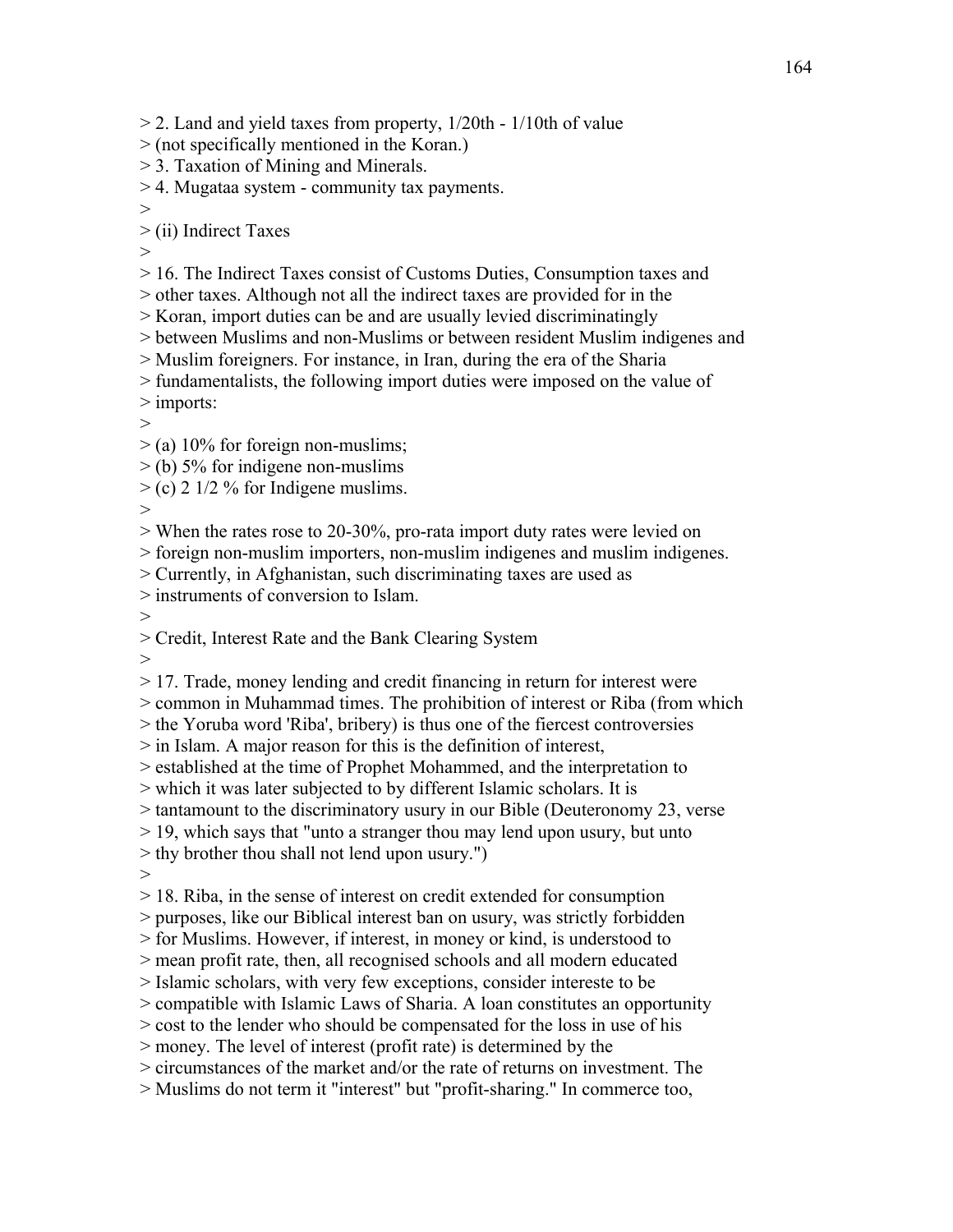> such profit-sharing is considered legal by Islam. (See Psalm 15, verse 5;

> Proverbs 28, verse 8 whic condemn usury. However, see Mathew 25, verse

> 27, Luke 19, verse 23, which seem to approve usury.) However, if the

> money is sleeping, as in savings or deposit account, no interest should be

> paid. Thus, fixed interest-bearing securities, say on treasury bills,

> bonds, commercial papers or deposits overseas, are not expected to yield

> interest under Sharia. Speculative money investments in the modern stocks

> and shares are regarded as gambling and are also condemned by the Sharia.

 $>$ 

> 19. The possibility of creating interest-free banks crops up frequently

> in recent Islamic economic literature. It forms part of the

> re-Islamisation measures being propagated or already being adopted by some

> Islamic countries particularly Pakistan since 1977, inspite of its

> difficulty to apply and integrate into the normal banking system.

 $>$ 

> Property Law and Law of Succession

 $\rightarrow$ 

> 20. Property law and re-distribution are two controversial topics in

> Islamic economics. Private property is basically recognised by Islam in

> the Koran, the Sunna and the Sharia Law. However, it is subject to

> certain restrictions regarding the origin of the acquisition of the

> property and the use of the resultant income. Just distribution is

> proclaimed, although not between men and women or between male and female

> heirs to their father's property. Thus, the Koran lays it down that sons

> get double what daughters receve from inheritance. Not more than 1/3 of a

> person's wealth may be assigned in advance by means of a Will. According

> to Sharia Law, such Will is only valid when at least two thirds of the

> property left behind by the dead Muslim is assigned to charitable causes.

> A will favouring ony one's heirs is forbidden in the Sharia.

>

> Distribution and Social Justice in Sharia

 $>$ 

> 21. Islamic Fundamentalists rightly argue that neither hedonistic and

> individualistic system of capitalism nor the totalitarian collectivist

> system of socialism does justice to either the individual or to the

> community as a whole. The negative impact of large accumulaton of wealth

> by a few, particularly on the poor and the less privileged sectors of the

> population and on the less developed countries of the world, is regarded

> as un-Islamic, unjust and runs counter to Islamic morals and values. It

> violates the principles of national solidarity and common purpose which

> are fundamental principles of Islamic teaching. There are social

> imperatives to which the uses of property are subordinated. The Muslim is

> thus enjoined to accept restrictions in the individual use of his property

> in the interest of the common good. The Muslim is expected to give alms

> to the beggar, to the poor, and to the needy, and subscribe to or provide,

> according to his ability and means, for the needs of the community. This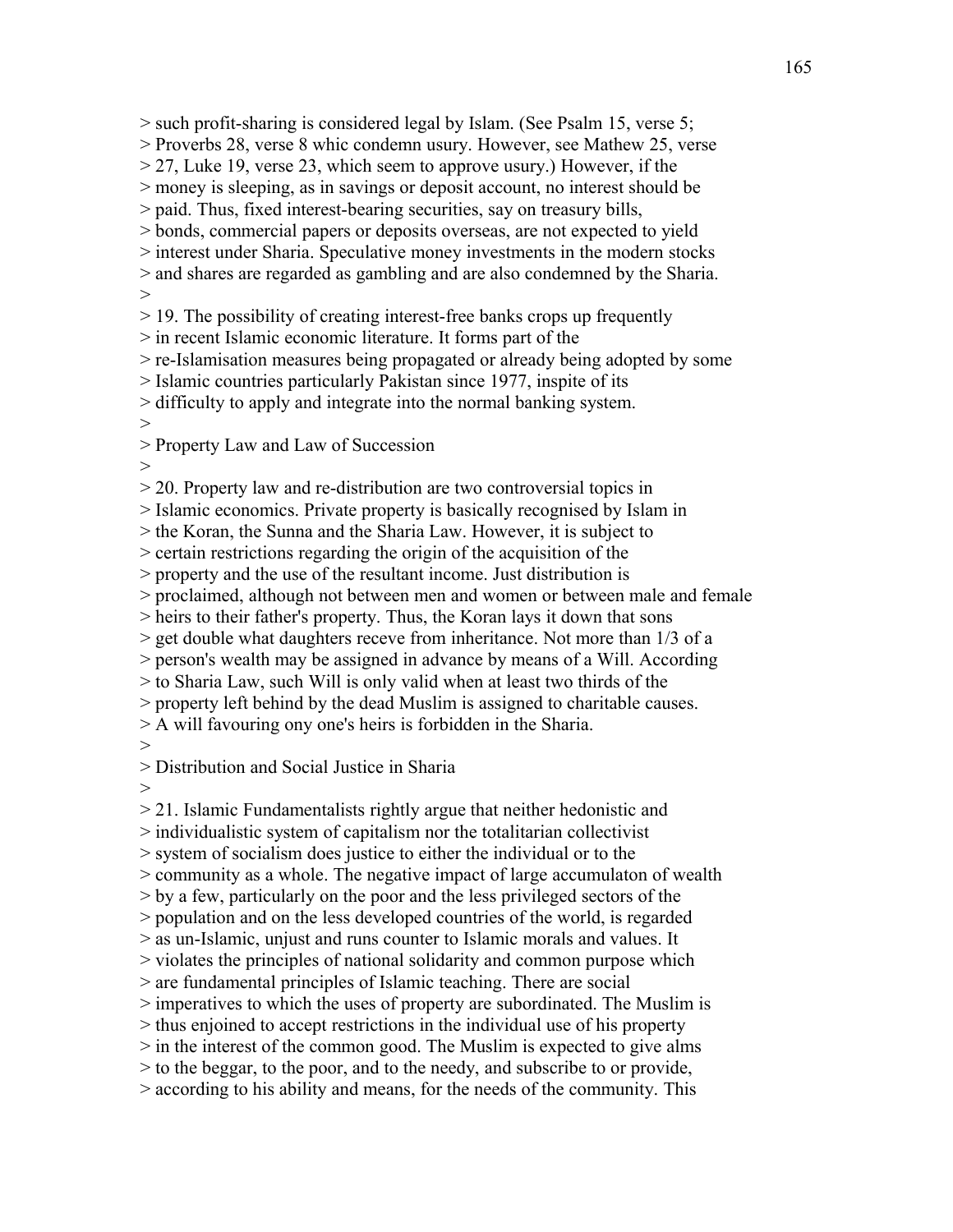> is why it is often the case that a rich Muslim builds a mosque or mosques > for hism community or contributes substantially to social and community > purposes. The Sharia conundrum enjoins the Muslim to follow a divine code > of social justice that will justify his religious beliefs here on earth > and attract for him divine favour in the life hereafter through his good > works. Islam not only acclaims the good works by Muslims, it also regards > good works as the main justification in the eyes of God and warns that not > an iota of good works or mischief will be lost on the day of judgement. In > Islam, good deeds earn merit with God, regardless of the religious > adherence of their doers. Salvation consists of nothing more than good > works, unlike the Christians who believe that not good works but the Grace > of God leads to salvation in the life hereafter.  $>$ 

> Conclusion

 $>$ 

 $>$  22. So long as the Islamic community remained small and its expansion was

> limited to the Arabian peninsular, and when economic activities were

> limited to the subsistence level, it was possible to control the entire

> behaviour of the Muslims along the lines laid down by Prophert Muhammead

> in the Koran, the Sunna and the Sharia.

 $>$ 

 $>$  23. As the Muslim empire expanded and its interactions with the world

> increased, some of the functions concentrated in the religious leaders by

> these Muslim revelations had to be separated, because neither the caliphs,

> the Bahs or the Sultans and the kings were capable of wielding complete

> religious and political power on their own. It became essential to hand

> over:

 $\geq$ 

> (a) administrative functions to a Prime Minister, Minister, Governor

> or President;

> (b) Military functions to a Commander-in-Chief;

> (c) Spiritual/religious functions to the Imams, the Ulama and the

> theologians;

> (d) Judicial matters to Islamic legal officers, many of whom had to

> apply norms other than those provided only in the Sharia.

 $>$ 

> 24. As a result, the binding , obligatory interpretation of the Koran and

> the Sunna along already established principles is no longer tenable, so

> that their re-introduction in the already mentioned condition of the Ijma

> remains only an idealistic but impracticable notion. Kemal Attarturk, the

> founder of modern Turkey, is the ideal leader and hero of the modern

> Islamic economy. Inspite of the fact that Turkey's population is 98%

> Muslim, Attarturk recognised secularity as the shortest path to rapid

> economic development and the protection of the minority Christians and

> Sikhs in Turkey. Today, Turkey is not only a modern state and the most

> developed in the Islamic World, it is also integrated into mainland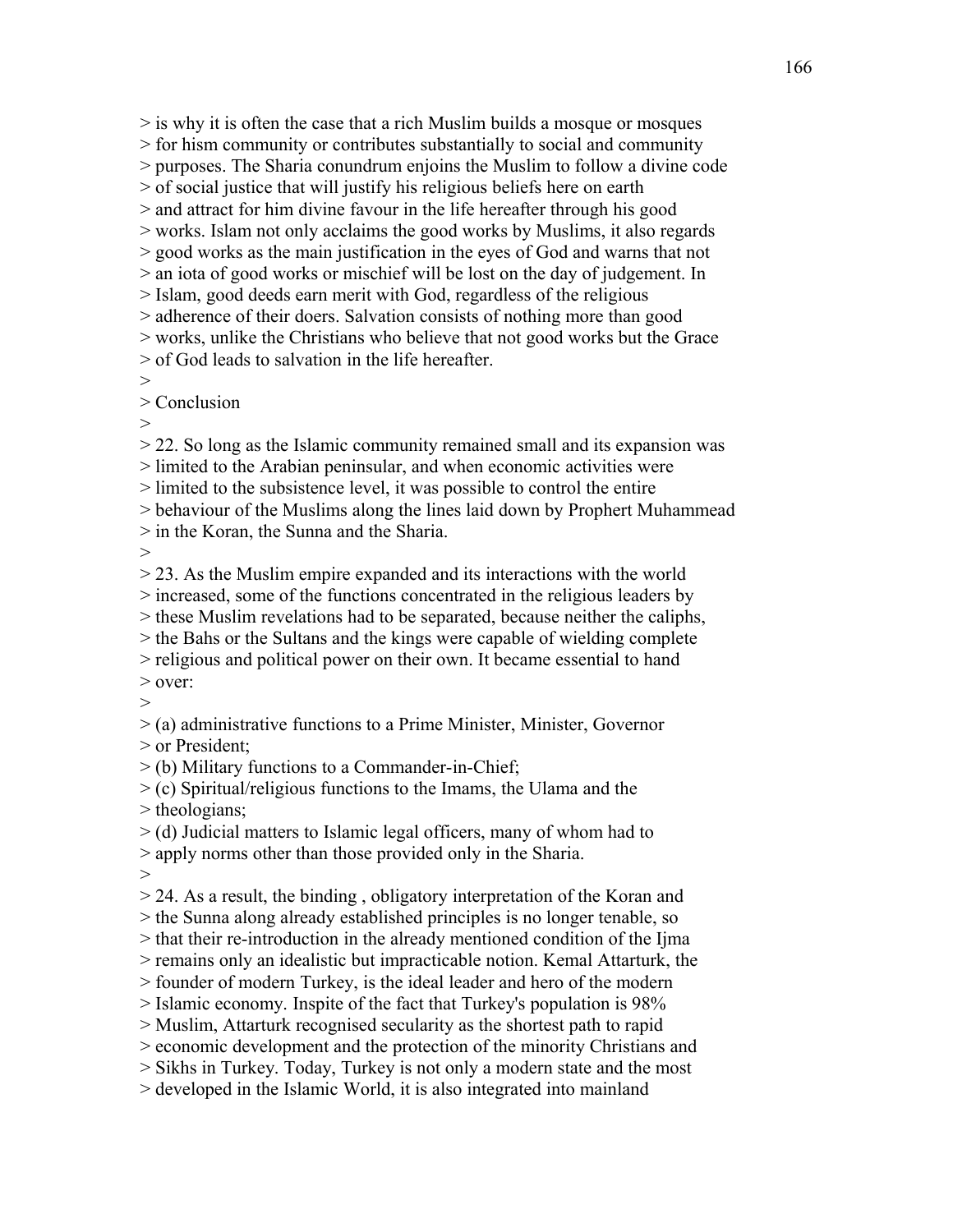> Europe. Similarly, countries like Egypt, Lebanon, Syria, Palestine, > Jordan, Kuwait, Tunisia, Iran and Indonesia (the largest Muslim country in > the world, of over 200 million people) have, over the years, embraced the > virtues of secularity as a principle of governing a multi-religious and > plural society. There are no more than 2 countries in the whole world > today where strict Islamic laws and the Sharia are the "Directive > Principles of State Policy." They are Afghanistan under the Taleban > Muslim Movement, and to an extent, the Royal Kingdom of Saudi Arabia, both > of whic are not multi-religious countries. The attempt to impose Islamic > monotheism in Sudan has led to a seemingly endless war between the Muslim > North and the Christian South there.  $>$ > 25. The expanding scope and economic activities of the Islamic empire > increasingly make ridicule of any attempt to return to the primordial > application of the Sharia Law to regulate and promote the economic affairs > of the component states of the organisation of Islamic countries.  $\geq$ > 26. In 1972, the Organisation of Islamic Conference (OIC) was > established. It consisted of 46 states with the following organs:  $>$ > (i) the conference of kings and Heads of States and Governments as the > supreme authority, holding a summit every three years; its > Headquarters is in Saudi Arabia; > (ii) the Conference of Foreign Ministers as the main body for the > adoption of resolutions of common interest. The Foreign Ministers > meet annually or earlier as and when emergencies demand. Its > Headquarters is in Saudi Arabia. > (iii) the Permanent General Secretariat in Jeddah, Saudi Arabia, which > prepares the meetings of the OIC and implements its decisions and > resolutions.  $\geq$ > The resolutions and the declarations of the OIC require 2/3 majority. > They become binding for a member state only after its government has > ratified them.  $>$ > 27. The Organisation of Islamic Conference (OIC) pays special attention > to economic issues, for which a special department exists to encourage and > ensure closer economic relations among the Islamic countries, with a view > to an ultimate creation of an Islamic Common Market. The special Economic > Department of the OIC has promoted two major agreements among the OIC > member states. They are: > > (a) the General Agreement for Economic, Technical and Commercial

> Cooperation (GAETCC), signed in 1977, and which became effective

> in 1981, after being ratified by at least half of the OIC

> members;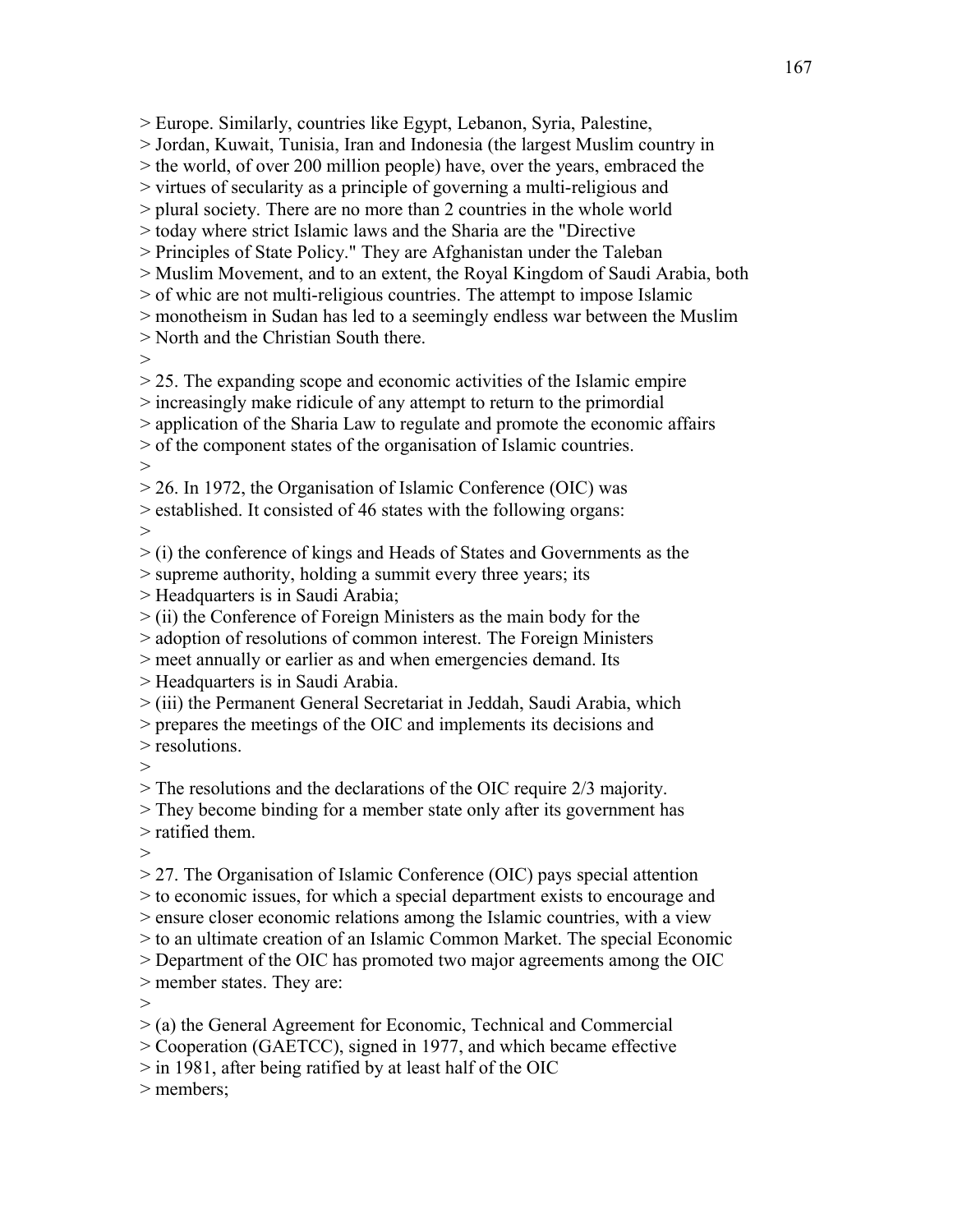> (b) the Agreement for the Promotion, Protection and Guarantee of

> Investments (APPGI) among member states, signed in 1981 but

> became effective in 1990.

 $>$ 

> 28. The other main economic institutions and agenceis set up by the OIC  $>$  include:

 $>$ 

- > 1. Islamic Commission for Economic, Cultural and Social Affairs
- > (ICESCSA) in Jeddah, Saudi Arabia (1975);
- > 2. Islamic Development Bank (in Jeddah), (1975);
- > 3. Statistical, Economic and Social Research and Training for Islamic
- > Countries (SESRTIC), Ankara (Turkey), 1977.
- > 4. Islamic Chamber of Commerce, Industry and Commodity Exchange
- > (ICCICE), Karachi, Pakistan (1978)
- > 5. Islamic Centre for Vocational and Technical Training and Research
- > (ICVTTR), Dacca, Bangladesh (1978);
- > 6. Islamic Foundation for Science, Technology and Development
- > (IFSTAD), Jeddah, 1978.
- > 7. Islamic Centre for Development and Trade (ICDT), Casablanca

> (Morocco), 1981;

- > 8. Islamic Research and Training Institute (IRTI), in Jeddah, 1982;
- > 9. International Asociation of Islamic Banks (IAIB), Jeddah, 1987;
- > 10. Islamic States Telecommunications Union (Jeddha), 1988;
- > 11. Islamic Shipowners Association (Jeddah) 1988;
- > 12. Islamic Cement Union (Ankara, Turkey), 1990;

 $>$ 

- > 29. Nigeria remains an observer member of the OIC as our national
- > (Federal) GOvernment has not formally ratified the OIC membership
- > protocols. Aslo, the Islamic Development Bank membership currently stands
- > at 43, because Brunei, Iran and Nigeria are yet to accede to the
- > membership of the Bank. WIth all these multifarious agencies in so many
- > countries and interacting worldwide, the application of the Sharia becomes
- > more and more ridiculous for its impossibility.

 $>$ 

> Reforms to Sharia Economics

 $>$ 

- > 30. Three types of reforms are necessry if Islam is to move forward
- > economically. They are:

 $\mathbf{r}$ 

> 1. the enthronement of secular-liberal policies aimed at bringing about

- > a homogeneous and integrated economy and society;
- > 2. social reform which acknowledges respect for the fundamental human
- > rights of all citizens and the religious freedom and social needs of
- > all citizens, similar to the situations in Iraq, Egypt, Syria,
- > Turkey and Tunisia, Jordan, Kuwait, etc. and
- > 3. the abandonment of undue radical Islamic fundamentalism of Iran,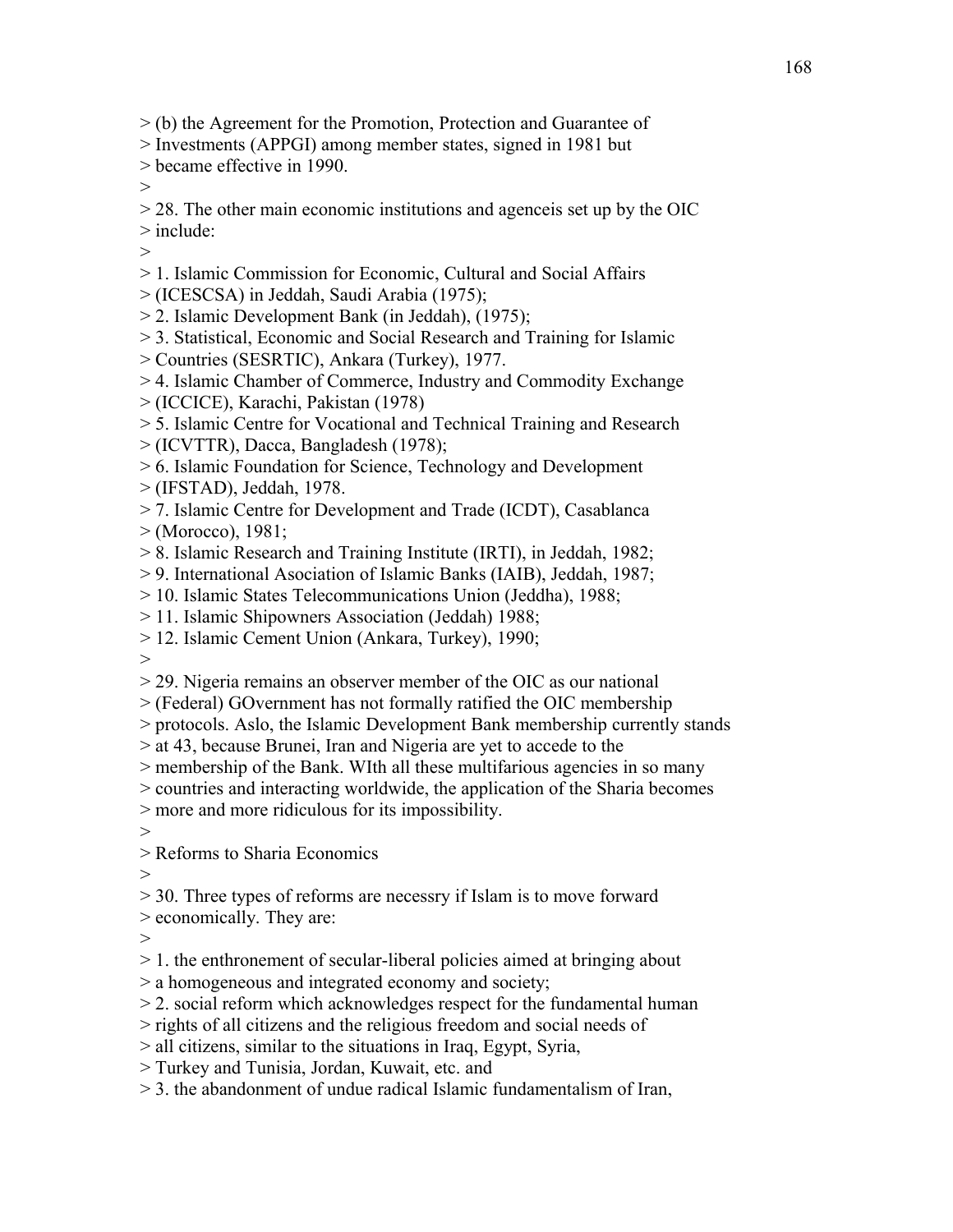> Afghanistan and Pakistan and which are incipient in Zamfara State.  $\geq$ 

> There is the vital need to avoid social and political crisis in a

> multi-religious society where Muslims predominate. Rather, there should

> be an adaptation to the modern secular demands of the state and its

> citizens.

 $>$ 

> 31. The morbid adoption of classical and unlimited Sharia Law by the

> Zamfara State Government is obviously a journey on the road not only to

> social disorder and chaos but also to economic stagnation and suicide of

> the state an an integral member of secular Nigerian nation. All of us

> should, therefore, appeal to the Government and the people of Zamfara

> State to limit the exercise of the Sharia Law to what the Nigerian

> constitution envisages, in order to avoid the ruins of the little progress

> made in Zamfara State since its creation in 1996.

 $\geq$ 

> 32. It is necessary to remind our Muslim brothers that there is not much

> that is uniquely Sharia that has no counterpart in the Christian Bible.

> Like the Koran and the other Muslim books, the Christian Bible abhors

> adultery (Exodus 20:14, Mathew 5:27-28) and even sanctions it with the

> death penalty (Leviticus 20:10); stealing (Exodus 20:15); drunkenness

> (Deuteronomy 21; 20-21; Luke 21:34); Homosexuality (Leviticus 20:13);

> Murder (Genesis 9:6; Exodus 20:13); usury (Deuteronomy 23:20; Psalm

 $> 15:5$ ; false witness (Exodus 20:16); lying (Leviticus 19:11; Psalm 31:18);

> belief in the day of judgement or Hell Fire (Luke 16: 19-25; Mathew

 $>$  25:31-46); alms giving (Mathew 6:1-4) or fasting (Exodus 34:28; Mathew

 $> 4:2$ ). The difference between us and our Muslim brothers is that Jesus

> Christ came to redeem the Christians from the brutalities of sin from

> which our Muslim brothers still need to be and should now be redeemed.

> The Christians believe that they do not live only under the law but also

> under the Grace of God.

>

> 33. Finally, it is incumbent on modern governments and their religious

> leaders and supporters to put in place such policies and programmes that

> will reduce, if not totally eliminate, the vices that are increasingly

> plaguing our country and our societies. Otherwise, we will be deceiving

> ourselves by using any legal system or government machineries to fight the

> consequences rather than the causes of the social and economic vices in

> our country.

 $=xxx$ Nuhu Achebi NaijaNews Feb 25 2000 Guardian News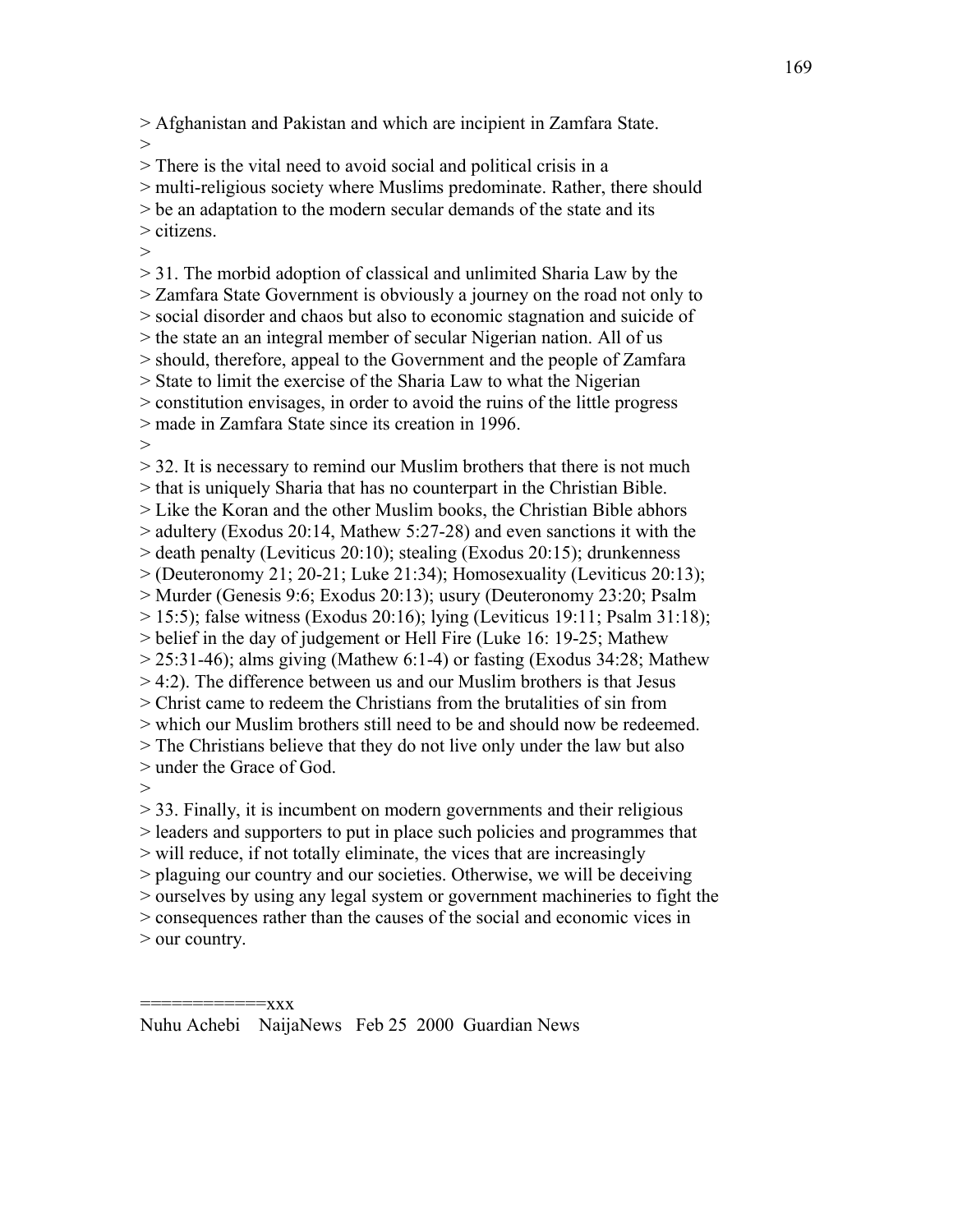## U.S. Britain warn against violence

ALL hands must be on deck to ensure that Nigeria's fledgling democracy is not aborted by religious and ethnic differences, the United States and Britain have admonished.

Reacting to Monday's sectarian violence in Kaduna between Christians and Moslems over the proposed introduction of Sharia, which resulted in the loss of lives and destruction of property, they urged mutual respect and peaceful resolution of crises by Nigerians.

Addressing journalists in Washington D.C. yesterday, U.S. Secretary of State Madeleine Albright warned that violence could wreak a greater havoc on the country and expressed support for President Olusegun Obasanjo's handling of the development.

She said: "We continue to be very concerned about what is going on and believe that this kind of violence is counter to what President Obasanjo needs to do in order to be able to take his country through this important transition."

She added: "We are talking to the Nigerians and hope very much that he (Obasanjo) is going to be able to get control of it because it certainly is the kind of conflict that complicates his work.

"We support his overall approach to how he is dealing with the problems in Nigeria."

Noting that peace had returned to the Northern city, she said: "I'm just glad that it's quieted down some,"

Nigeria is one of four key U.S. foreign policy priorities for 2000 and Washington has proposed large aid increases for the country in the hope that its democratic transition can serve as a regional model.

U.S State Department spokesman James Rubin, in a reaction posted on the web, said: "We are very concerned about the communal clashes that occurred early this week in Kaduna, Nigeria. We deplore the violence and loss of lives in Kaduna and urge everyone to respect the rights of all Nigerians to find peaceful means to resolve differences".

He added: " We believe that all citizens must find avenues to work together to further their common goals of peace, economic prosperity, tolerance and national unity"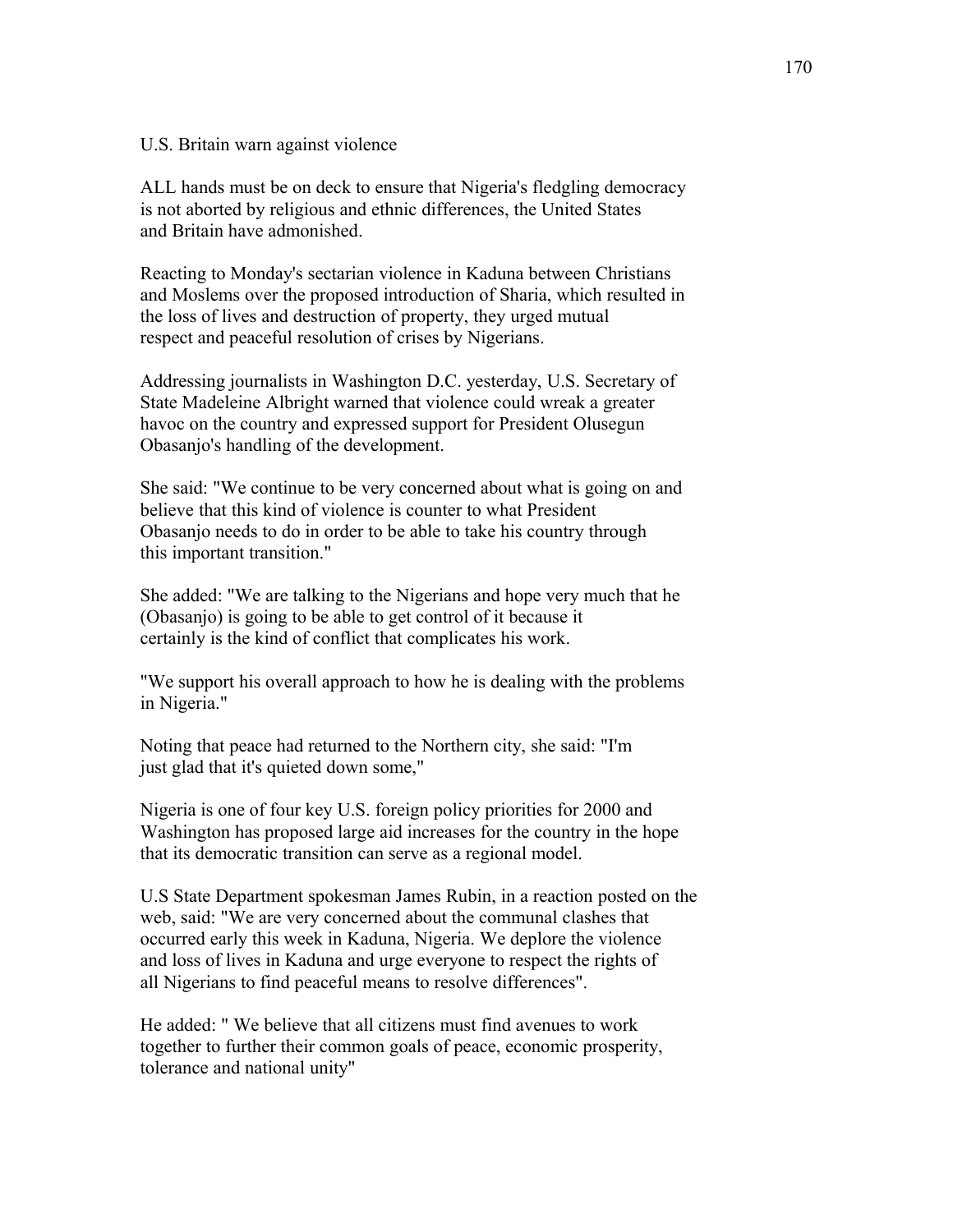Rubin said what Nigeria needed most at this point in her life was unity, adding that the Kaduna violence and indeed anywhere else in the country could undermine her very existence.

British Foreign Office Minister Peter Hain, in a statement by the country's Deputy High Commission in (Press and Public Affairs Unit), Lagos, spoke in the same direction.

The text reads: "I am deeply concerned at the situation in Kaduna and condemn the violence of the past few days. I am saddened at the reports of deaths. I appeal to all those concerned for calm and for them to settle their differences without recourse to violence.

"I discussed the tensions in the north with Nigerian Foreign Minister, Lamido, on February 14. He assured me then that the Nigerian Government would handle the situation sensitively. He being from the north of Nigeria will be only too aware of the need for the security forces to act in a way that does not further inflame tension.

"I am encouraged that calm has now returned to the city, and I support the Nigerian Government's attempt to engage both sides and reduce tension".

--------------------

FCID operatives arrive in Kaduna

By Ben Akparanta,

Police Affairs Correspondent

POLICE Force Criminal Investigation Department (FCID) operatives from Abuja and Lagos have arrived in Kaduna to assist the state police command arrest notable perpetrators of the religious crisis in the ancient city.

The General Investigation Department (GID), Special Anti-Robbery Squad (SARS), Criminal Intelligence Bureau and Security Intelligence Bureau are all represented units of operatives currently scouring the nooks and crannies of the city.

The move, it was gathered, was directed by Inspector-General of Police, Mr. Musiliu A.K. Smith, in apparent response to President Olusegun Obasanjo's avowed determination to fish-out perpetrators of the violence.

Obasanjo, in a nationwide broadcast on Wednesday, "had vowed not to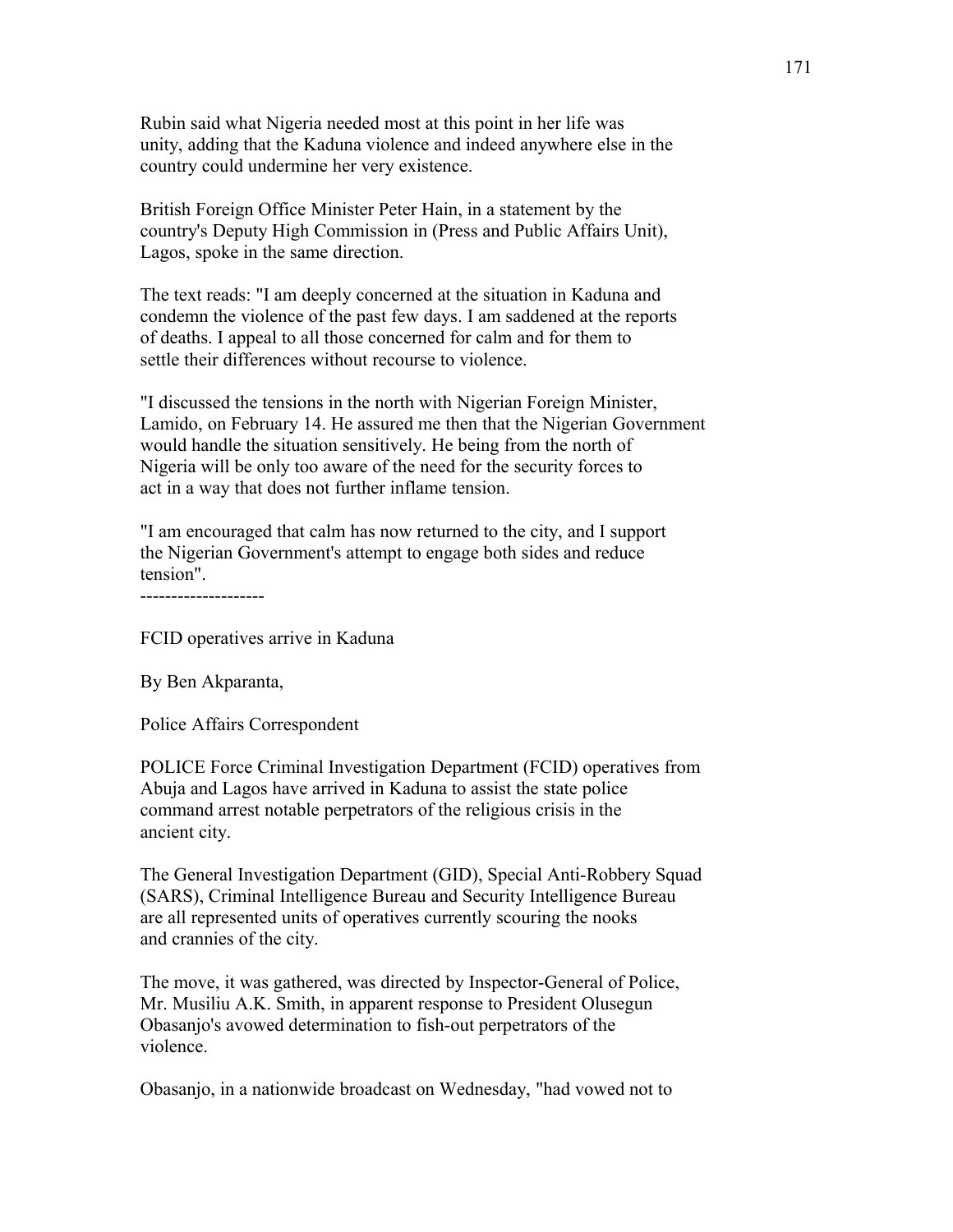leave any "stone unturned" in "our determination to protect lives and seek out and punish the perpetrators of these terrible atrocities".

Most of the 50 persons arrested so far in connection with the disturbances were picked from scenes of fracas. Pump action rifles, pistols, bows and arrows, daggers and machetes were among weapons found at the scenes by police.

The CIB and SIB are directly supervised by the Inspector-General of Police and are responsible for the daily monitoring of security situation in the country. The special anti-robbery squad personnel are to provide muscle for general investigation officers of the FCID in arresting and questioning suspects.

-----------------

Igbo warn against attack

>From Sunny Igboanugo,

Enugu

EFFORTS must be made to ensure that the Kaduna riots over the proposal to introduce the Sharia do not degenerate into a human catastrophe. Principally, the Igbo must not be made the target of attacks by fundamentalists.

The Igbo Youth Movement (IYM) stated this yesterday in Enugu, warning of dire consequences if their people were attacked.

According to the group, the Sharia controversy was ignited by anti-government forces which only found an outlet in religion to achieve political goals.

"The carefully orchestrated introduction of Sharia law in the North is a litmus test for a much more sinister agenda... which will unfold soon," a statement by its national president, Elliot Uko, said.

The group expressed the fear that the lives and property of Ndigbo, their Southern brothers and indeed all Christians in that part of the country are no longer safe.

It said: "In view of the above circumstances, Igbo youths will not fold their hands and watch Igbo men and women being butchered in Northern Nigeria again.

"Therefore, the Federal Government of Nigeria, Economic Community of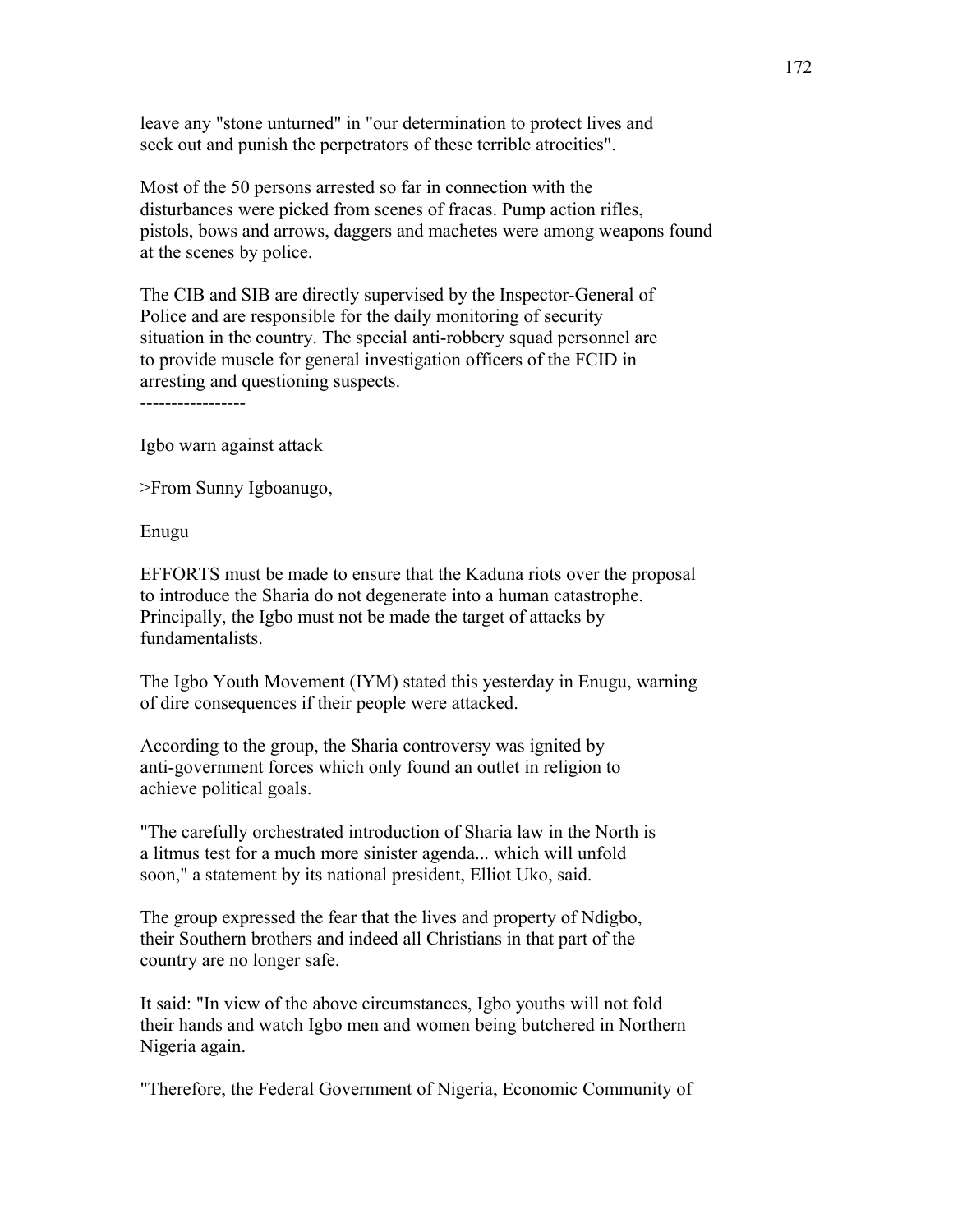West African States (ECOWAS), Organisation of African Unity (OAU), Commonwealth of Nations, United Nations (UN) and in fact the whole world is being told in unambiguous terms..."

Deploring the development, it wondered why the Moslem groups attacked the Christian protesters when it had had its rallies unmolested for about two weeks.

-----------------

---------

Ohaneze laments crisis, asks Obasanjo to uphold constitution

AN Igbo socio-cultural organisation, Ohaneze Ndigbo, yesterday lamented the carnage in Kaduna and called on President Olusegun Obasanjo to "take all necessary actions to uphold the sanctity of the constitution."

The group, in a statement by its Secretary-General, Professor Ben Nwabueze (SAN), said the Kaduna incident "casts ominous shadows on the future of this country."

The statement reads in part: "Ohaneze Ndigbo views with deep concern the adoption of Sharia law in some states in the North and the crisis sparked by it, particularly the current riots in Kaduna Stateò

"The development is one that casts ominous shadows on the future of this country, considering the irrationality and lack of restraint of actions motivated by religious sentiments. At this crucial phase in our history as a nation when we have embarked upon a fresh experiment in democratic governance after nearly 30 years of military rule, we owe it to ourselves and to our posterity to avoid actions capable of providing an excuse for the military to intrude again into the management of our public affairs.

"Our constitution is clear upon this issue of state involvement in religious matters. It says in Section 10 that the 'Government of the Federation or of a State shall not adopt any religion as state religionò

"We live in an age in which the crusade and the jihad have become anachronistic, an age which demands of the various religions, respect for each other's beliefs and doctrines and of the state, total abstinence from using its power and resources to support, favour or advance one religion in preference to others.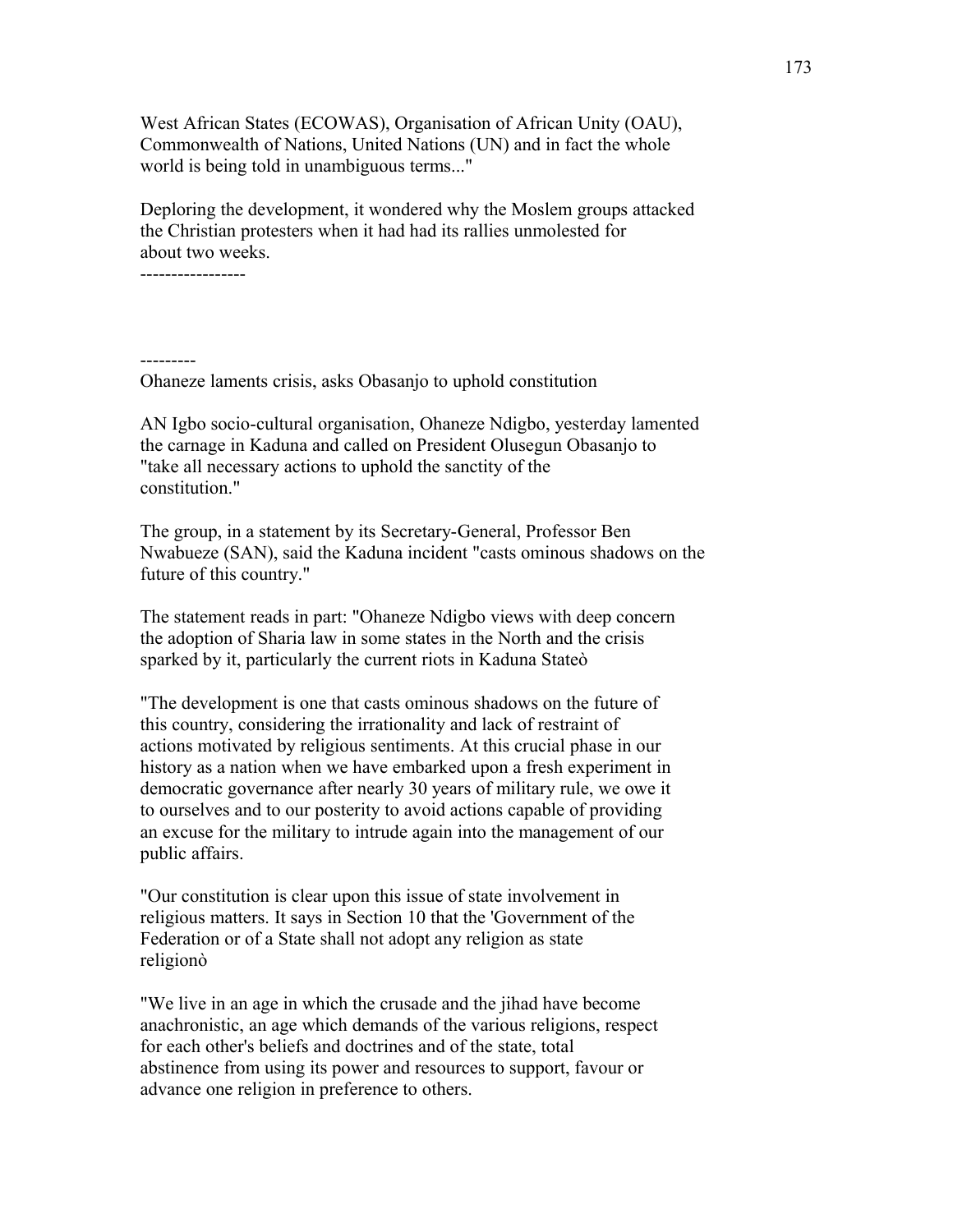"The power of the President under Section 5 of our constitution to "execute and maintain" the constitution casts upon him a duty to preserve, protect and defend it against acts of a state government violating the secularity or the religious neutrality of the Nigerian state as constitutionally ordained, since the violation of the character of the state in its religious aspect has the potentials of endangering the survival of the constitution and of the nation.

"Ohanaeze Ndigbo, therefore, appeal to Mr. President to take all necessary actions to uphold the sanctity of the constitution which is the bond that holds all of us together as on nation." ----------------

 $=xxx$ 

Nubi Achebo Feb 25 2000 NaijaNews Guardian News

My mission, by new Anglican Primate

By Martins Oloja, Abuja Bureau Chief

NEWLY crowned Primate of the Church of Nigeria (Anglican Communion), Archbishop Peter Jasper Akinola yesterday unveiled his mission to include an empowerment of the clergy and the laity to serve God better and consolidate on the foundation laid by his predecessor, retired Archbishop Abiodun Adetiloye.

He said with his election, Abuja had become the headquarters of the church and disclosed that he was nominated for the post by Bishops of the Igbo origin. Akinnola who will be inaugurated on March 25, said there was no division in the church.

The new Primate also berated pro-sharia proponents, insisting that their campaign was meant to undermine the present government.

In his first interview, with The Guardian yesterday in Abuja, the new prelate whose diocese polled 56 votes to beat the other contestant who polled only nine in a peaceful election in Abuja Tuesday night, said he only needed to solidify the expansion left by Adetiloye.

"Papa Adetiloye did what God called him to do. You all know he extended the frontiers of the church. Our need is not much in extension. Our vision is to find the wherewithal to run the dioceses. My first mission is to grab the bull by the horns to empower our bishops to make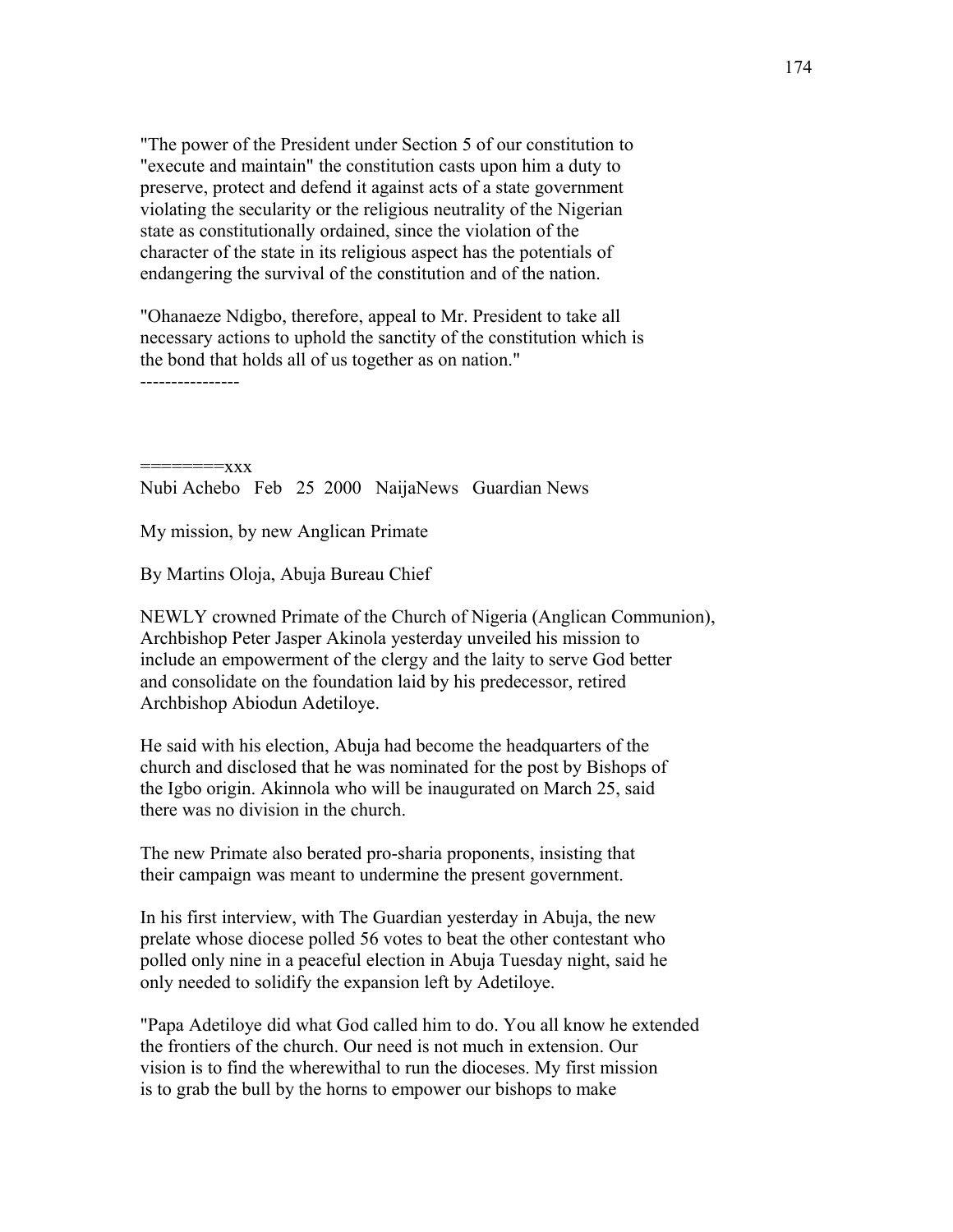dioceses viable to work effectively."

He revealed that there exists "a situation where you have a diocese but the wherewithal is not available to run them."

According to him, "we need to have a new approach to crisis management. Those who know me in Abuja know I won't be distracted. I have no time for fighters in the church."

He asked: "Who are people fighting for? For God? We won't waste time for fighters. We will have time for those who are partners in progress. We don't want to dissipate our energies on fighting and division. God is unity."

He told The Guardian in his office where a message from Zech 4:6, "not by might nor by power.." greets visitors, that the headquarters of the Church of Nigeria was now Abuja while Lagos would be a liaison office.

The primate said his pre-occupation is to work with the laity, the clergy and the Bishops as partners in progress and children of God "to actualise God-given dreams in so far as everyone is prepared to serve Christ."

"By and large," he pledged," we will call upon everyone to unite for the good of the church and the country. He observed that in any church "where you see division by quarrel devil is at work. Since we are not Satan's children, we should focus on the vision God has given us."

The other area Akinola promises to address is empowerment of all Anglicans to be able to serve (their) God well-"not just the laity, the clergy or the Bishop..."

The new Anglican head dispelled rumours of tribalism and marginalisation in the church. He attributed such reports to politicians whom he advises to return to God. He described the election of Tuesday as a pointer to the unity in the church.

He also disclosed to The Guardian how he was elected. "Irrespective of stories you have been told, the Bishops of Anglican are the best anywhere. We got together around 10 p.m Tuesday night. We first elected five Bishops to fill vacancies in the five provinces. We finished that by 11 p.m. I presided over that as Dean and Acting Primate. I now stepped aside. We invited the Registrar and Chief Legal A,dviser of the Church Giwa Amu from Benin, who gave us recommendation of the clergy and the laity as regards qualification for the Primate. That is to the House of Bishops."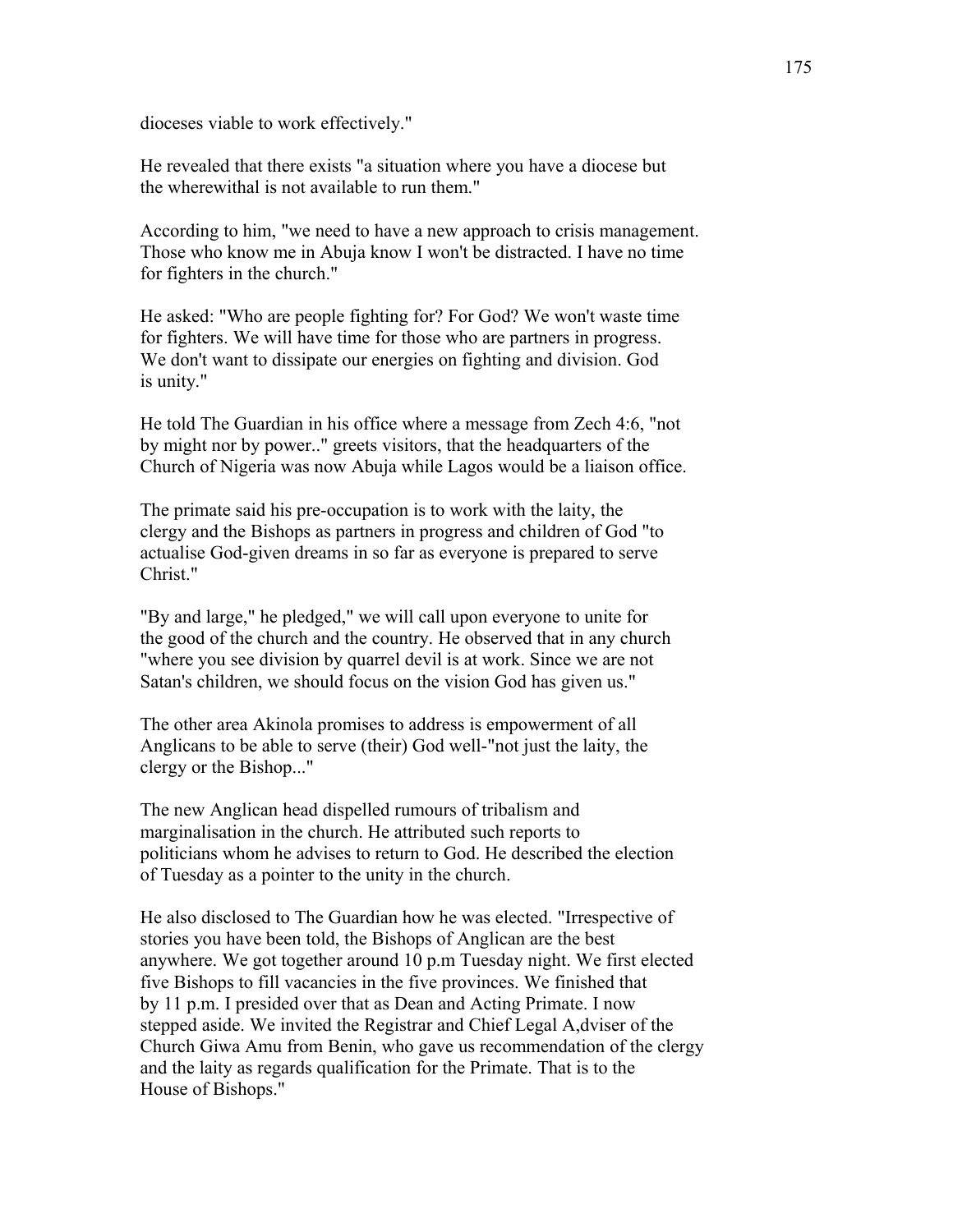He continued: "When it was time for nomination, the Bishops could nominate up to four times. The bombshell: An Igbo Bishop from Province Two (East) got up and nominated Akinola. Another Igbo Bishop seconded the nomination. When the Registrar asked for more nominations, a Bishop from Province One nominated another Bishop from Province Three (North); unfortunately no seconder for that nomination. It was lost.

"The presiding officer called for more nominations. This time a Bishop from Province Two was nominated and seconded by another from Province One (West). After three nominations, no nomination, only two valid nominations."

He revealed that "after 10 minutes, the result was out, 65 bishops voted. You need two-thirds majority (43) to be elected. I polled 56 votes and the other contestant polled nine votes."

Akinola urged the nation to emulate the Anglicians, a church in which according to him, there is no tribal leaning.

"Ours is not a tribal church. Politicians who have been sowing seed should go back and re-plan. We are a truly big and one church. All these talks of marginalisation is not in our church. The Lord has put the question: "Who will be the primate?" The Lord said: "It's Akinola."

On the Sharia controversy the primate asked: "What is the motive? What is the rationale at the time of our national life?"

He said it was curious that moslems were now launching sharia when an elected Christian President was in power. He wondered why the system (Sharia) was not launched when moslem leaders dominated our political life. He said: "Most of our national leaders have always been Moslems. Why not launch Sharia then? Why now that we have a democratically elected Christian president?

"They want to make the country ungovernable". But he said with a tone of finality: "I make bold to say they will fail in their diabolical plans."

Akinola lashed out at the Naitonal Assembly and the police and the armed forces. To him, the police and the armed forces failed the nation for their inability to contain the mayhem in Kaduna. He said they always apply medicine after death."

He remarked that if the religious extremists and their sponsors do not want one Nigeria where we can live in peace, we can sit down round a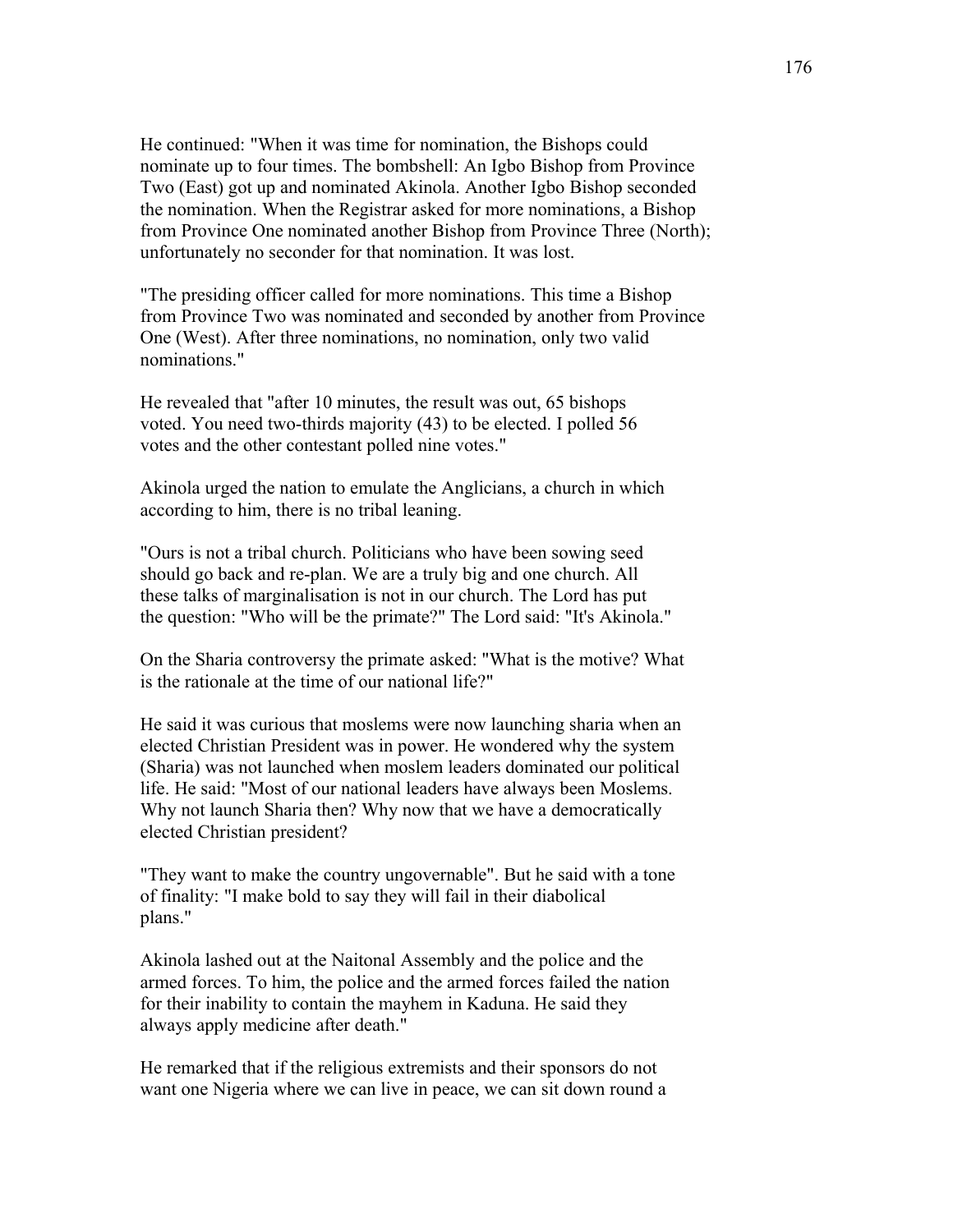table and discuss it to declare: "To thy tent O Israel."

Akinola, who urged the government to leave religion to Imams and Bishops to remove impression that Islam is a state religion. ---------------

Scare of violence grips Kano

>From Rhikardo Chidi Obih,

Kano

ROUTINE chores were momentarily disrupted yesterday in Kano amidst a pandemonium occasioned by fears of a spillover of the Sharia related violence in Kaduna.

Business and other activities were briefly paralysed at about 10 a.m. in Kano as alarmed residents closed shops and retreated to safety zones following a rumour of imminent violence inspired by the situation in Kaduna.

The rumour, which thickened on Wednesday, discouraged non-indigenes from passing the night at such areas as Brigade, Kurna-Asabe, Hamadiyya, Badarawa, PRP, Kwana-Jaba, Dakaka and Kwaji. Many temporarily moved house to the Sabon-Gari quarters - an area populated almost exclusively by non-natives.

Traders hurriedly locked up their stalls while schools closed in the thick of speculations of imminent eruption of violence yesterday morning. Parents raced to schools to retrieve their wards, even as motorists confined their movement to specific areas. Civil servants too had much difficulty getting to their offices.

Reacting swiftly to the disruption of activities, the Kano State government warned that it would deal ruthlessly with any person or group caught threatening the peace.

In a statement by the Director of Press, Mallam Sani Mohid Usman, the government noted with concern and dismay the activities of some disgruntled elements aimed at disrupting the peace of the state by fostering unnecessary confusion. Adequate steps, it added, were being taken to deal with the elements.

The statement reassured the public that there was no cause for alarm, advising the residents to go about their normal duties.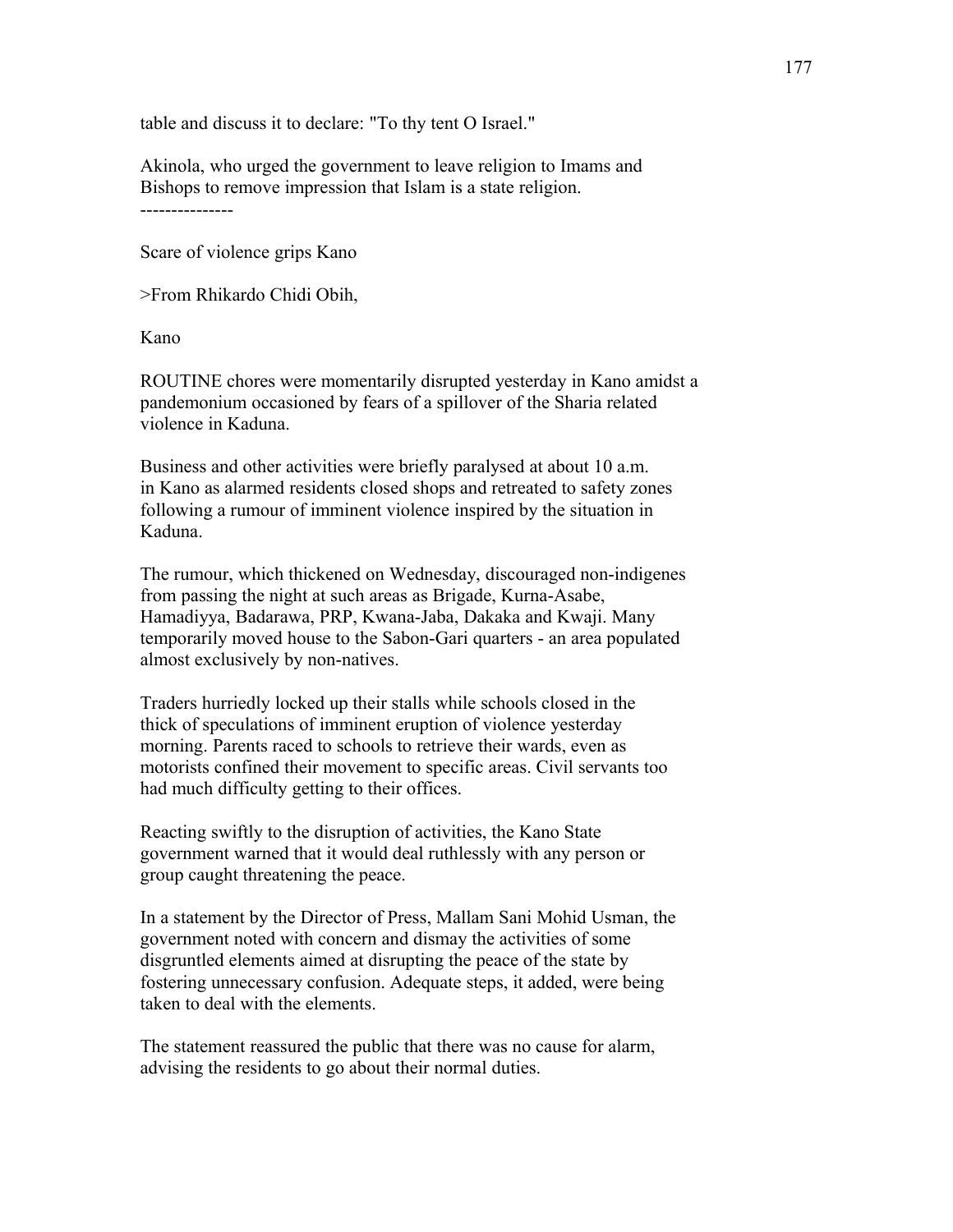Kano State Deputy Governor Umar Abullahi Ganduje had on Wednesday, in the capital, summoned a meeting with Christian and Moslem leaders.

Agency reports said the meeting was held separately with the religious groups, with Special Adviser to the Governor on Religious Affairs, Dr. Muhammed Adamu, explaining that leaders of the Christian Association of Nigeria (CAN) did not arrive on time.

"When they came, we were already meeting with the Ulamas, so they waited and when we finished with them, we entered into another meeting with CAN," he said.

Although details of the meeting were not made known, one Moslem leader at attended the meeting told the News Agency of Nigeria (NAN) that they were expected to preach the values of peaceful co-existence to their followers.

Adamu later said of the meeting held behind closed doors at the Government House and presided over by Deputy Governor Ganduje. "We told them to go back to their communities and maintain peace and stability, and all of us saw the need for that."

Normalcy returned in the afternoon with city residents going about their businesses.

=========xxx From: Nubi Achebo  $\leq$ kitua@wwa.com>

Friday, February 25, 2000

----------------

Scare of violence grips Kano

>From Rhikardo Chidi Obih,

Kano

ROUTINE chores were momentarily disrupted yesterday in Kano amidst a pandemonium occasioned by fears of a spillover of the Sharia related violence in Kaduna.

Business and other activities were briefly paralysed at about 10 a.m. in Kano as alarmed residents closed shops and retreated to safety zones following a rumour of imminent violence inspired by the situation in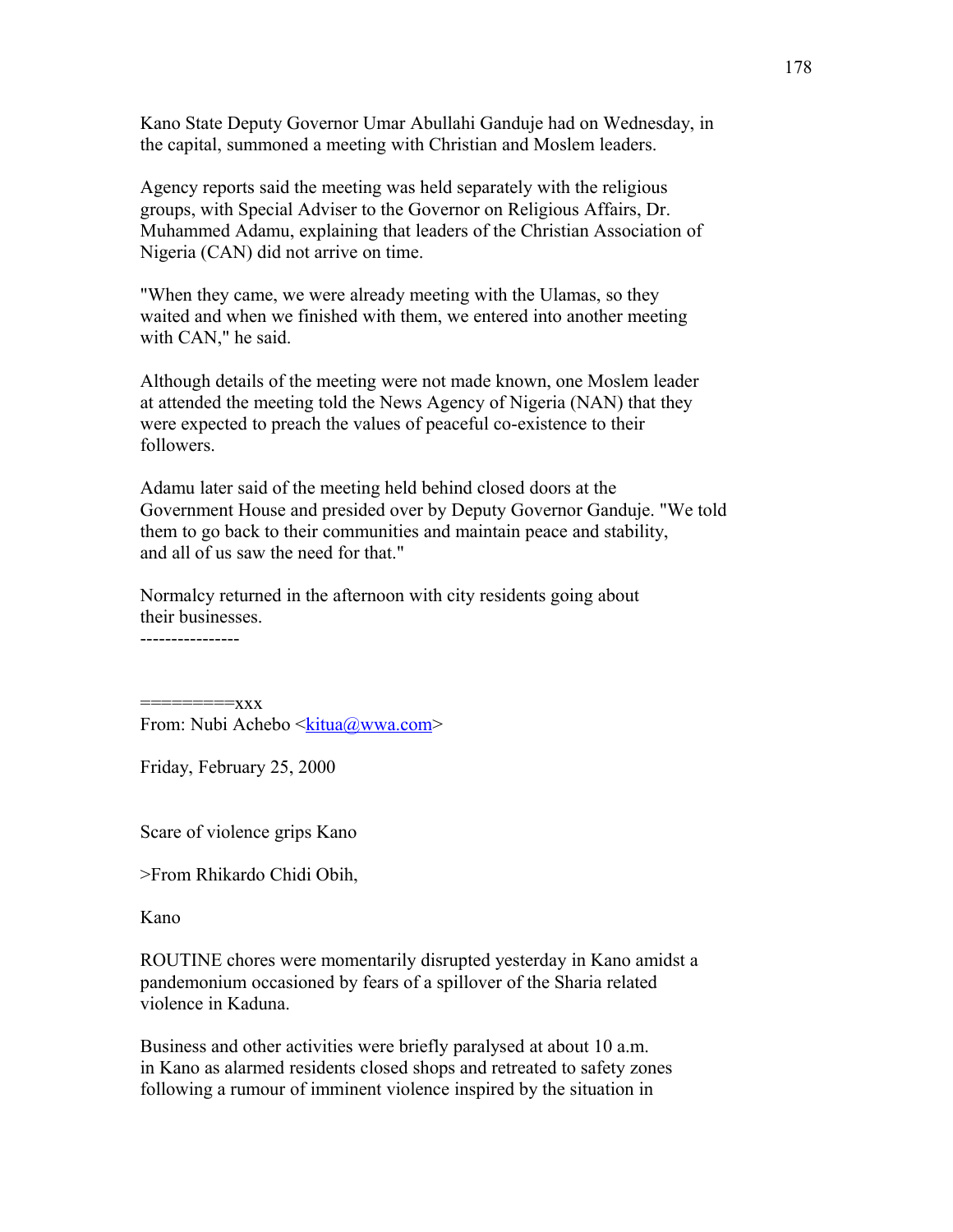## Kaduna.

The rumour, which thickened on Wednesday, discouraged non-indigenes from passing the night at such areas as Brigade, Kurna-Asabe, Hamadiyya, Badarawa, PRP, Kwana-Jaba, Dakaka and Kwaji. Many temporarily moved house to the Sabon-Gari quarters - an area populated almost exclusively by non-natives.

Traders hurriedly locked up their stalls while schools closed in the thick of speculations of imminent eruption of violence yesterday morning. Parents raced to schools to retrieve their wards, even as motorists confined their movement to specific areas. Civil servants too had much difficulty getting to their offices.

Reacting swiftly to the disruption of activities, the Kano State government warned that it would deal ruthlessly with any person or group caught threatening the peace.

In a statement by the Director of Press, Mallam Sani Mohid Usman, the government noted with concern and dismay the activities of some disgruntled elements aimed at disrupting the peace of the state by fostering unnecessary confusion. Adequate steps, it added, were being taken to deal with the elements.

The statement reassured the public that there was no cause for alarm, advising the residents to go about their normal duties.

Kano State Deputy Governor Umar Abullahi Ganduje had on Wednesday, in the capital, summoned a meeting with Christian and Moslem leaders.

Agency reports said the meeting was held separately with the religious groups, with Special Adviser to the Governor on Religious Affairs, Dr. Muhammed Adamu, explaining that leaders of the Christian Association of Nigeria (CAN) did not arrive on time.

"When they came, we were already meeting with the Ulamas, so they waited and when we finished with them, we entered into another meeting with CAN," he said.

Although details of the meeting were not made known, one Moslem leader at attended the meeting told the News Agency of Nigeria (NAN) that they were expected to preach the values of peaceful co-existence to their followers.

Adamu later said of the meeting held behind closed doors at the Government House and presided over by Deputy Governor Ganduje. "We told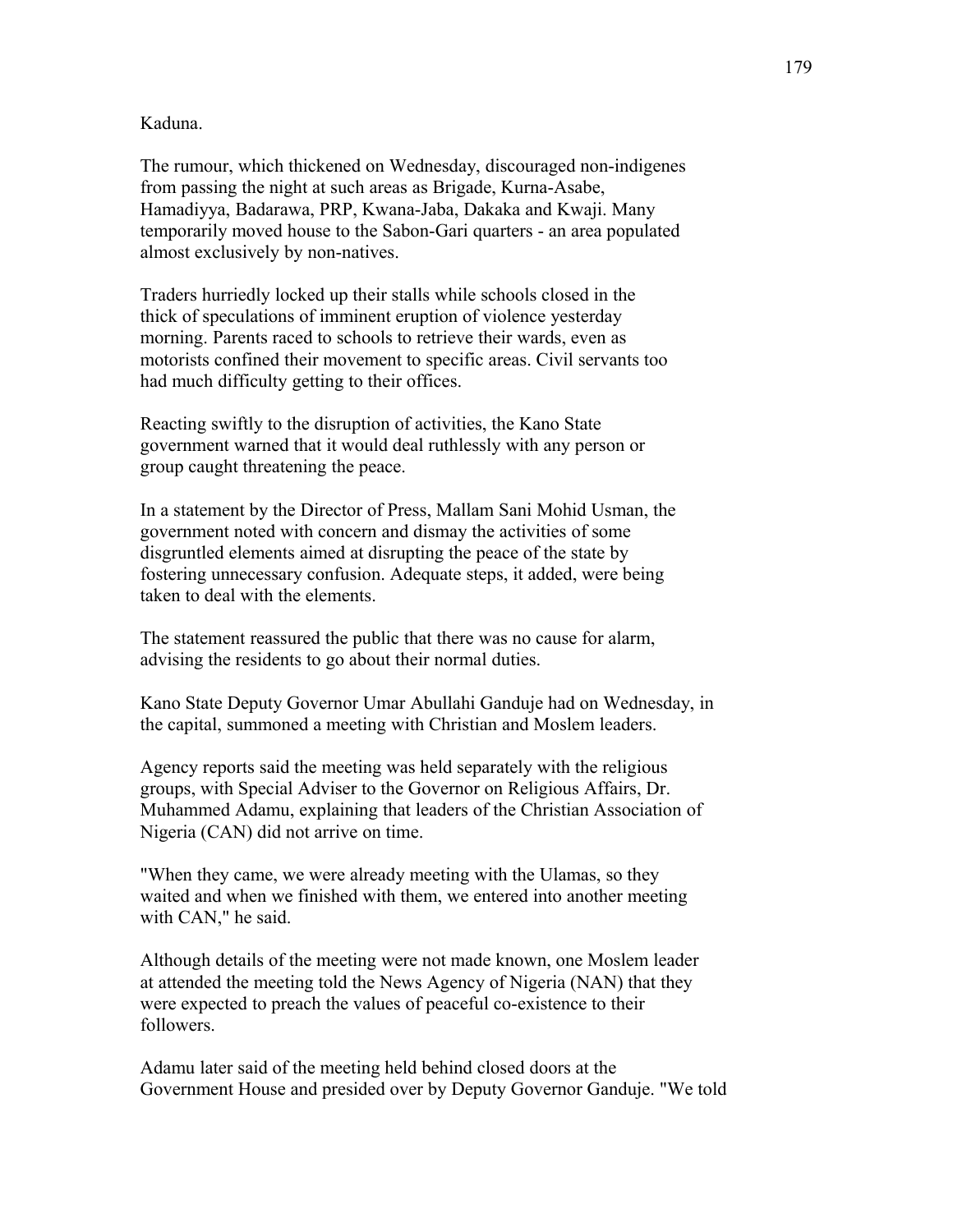them to go back to their communities and maintain peace and stability, and all of us saw the need for that."

Normalcy returned in the afternoon with city residents going about their businesses.

----------------

Kaduna eases curfew, probes crisis

>From Saxone Akhaine,

Kaduna

RESTATING its commitment to securing the peace, the Kaduna State Government yesterday relaxed the 24-hour curfew imposed on Tuesday to contain the violence over Sharia which left hundreds dead and much property destroyed.

It also raised a judicial commission of inquiry to unravel the crisis so as to bring perpetrators to book.

The government announced that the curfew would now last daily from 4 p.m. to 7. a.m, until further notice.

Secretary to the State Government (SSG) Charles Bonat, in a statement yesterday, praised President Olusegun Obasanjo for the prompt action taken to restore normalcy in the state, after three days of crisis.

He said: "We commend the Federal Government and the President for his personal concern and support over the unfortunate religious clashes... the support and cooperation of all eminent citizens, traditional rulers and entire people of the state in curtailing further violent clashes is similarly acknowledged."

Mr. Bonat explained that "in order to build on positive results so far achieved towards securing the peace, the government had critically assessed the prevailing circumstances and it was convinced there was need to relax some of the security measures imposed on the metropolis and environs so as to alleviate the suffering imposed on citizens.

"Most importantly, government is satisfied that relative peace has returned to the city. In view of these developments, government has relaxed the curfew imposed on Kaduna metropolis and environs, which will be enforced from 4 p.m. to 7 a.m. daily until further notice."

The official added that "for the avoidance of doubt, people would not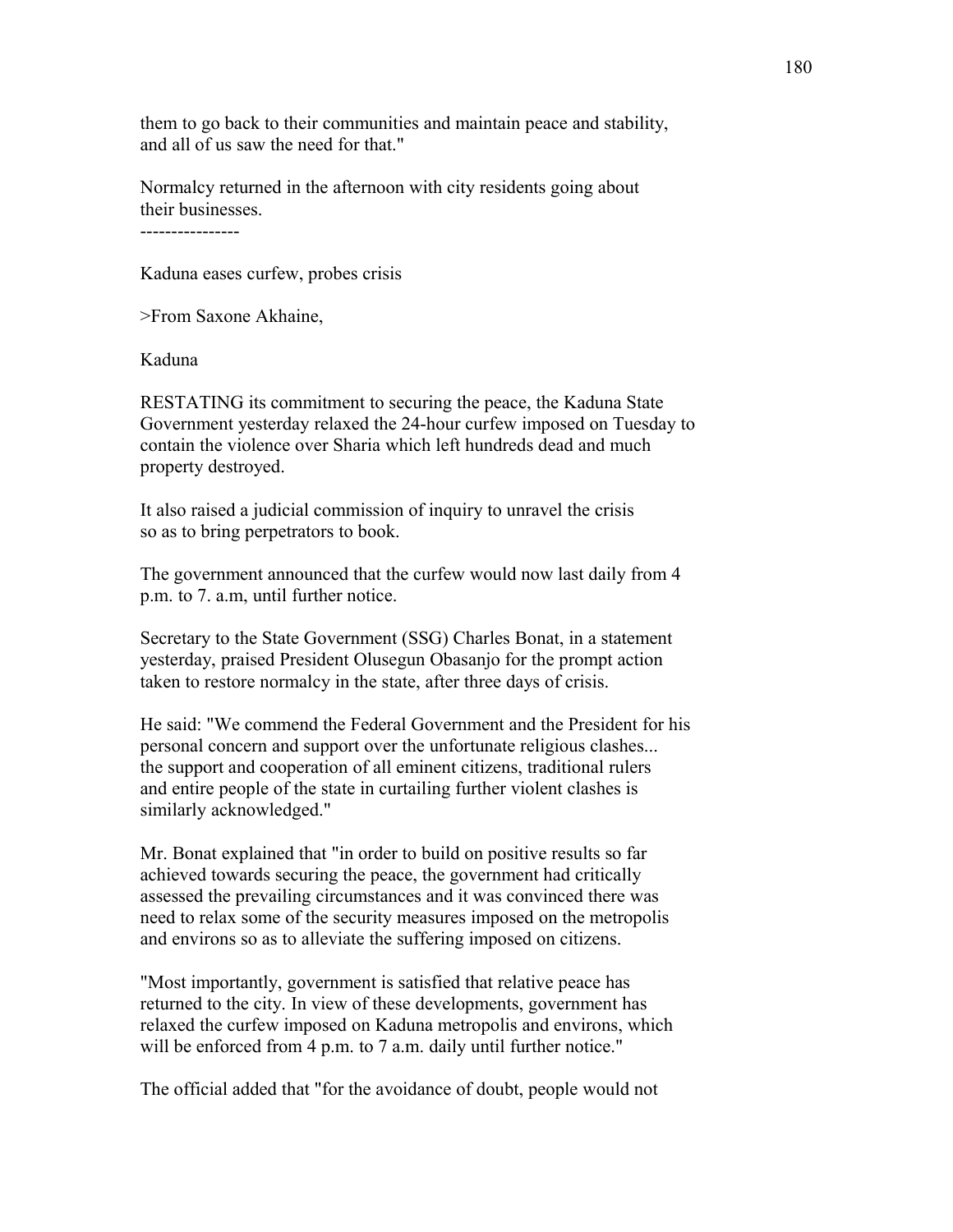be allowed to move about or engage in business within the period covered by the curfew." He also said: "All citizens are cautioned not to engage in any unlawful assembly or unruly behaviour, as this would be construed to be act of sabotage which will be dealt with decisively.

"In order to allay anxiety that may be expressed by parents of school pupils, all classes within Kaduna metropolis and environs should remain closed until further notice. Offices could be opened within the period allowed for free movement, and agencies providing essential services should make adequate arrangements for security protection during curfew period."

Some residents ventured out to the streets in the morning obviously in search of food. Several business outfits, however remained shut - even within the period the curfew was suspended.

Acting Governor Stephen Shekari, inaugurating the five-man commission of inquiry led by Mr. Justice Ja'afaru Dalhatu, restated that the government "has not yet taken any position on the matter of Sharia. Instead, it is still expecting the views and inputs of the Forum of Moslems and Christians constituted to dialogue on the Sharia legal system."

He, however, remarked: "The tenets of democracy, and indeed the tenets of the two major religions in Nigeria - that is, Islam and Christianity - seek to promote peace and love for one another, tolerance and peaceful co-existence amongst all citizens...

"Any acts capable of breaching these fundamental elements of democracy and the tenets of the two major religious can not be taken lightly. It is in pursuance of this that government cannot fold its arms over the recent religious crisis ... The (violence) has claimed many lives as well as caused wanton destruction of property..."

Deputy Governor Shekari, who is acting for Governor Ahmed Mohammed Makarfi, said the judicial panel was being raised to "investigate the unfortunate act, with a view to bringing to book for appropriate action those responsible for such act."

He added: "The commission is also appointed to advise on how to put such acts behind us once and for all, in order to enable us forge ahead with our development programmes."

The terms of reference given the judicial panel include to: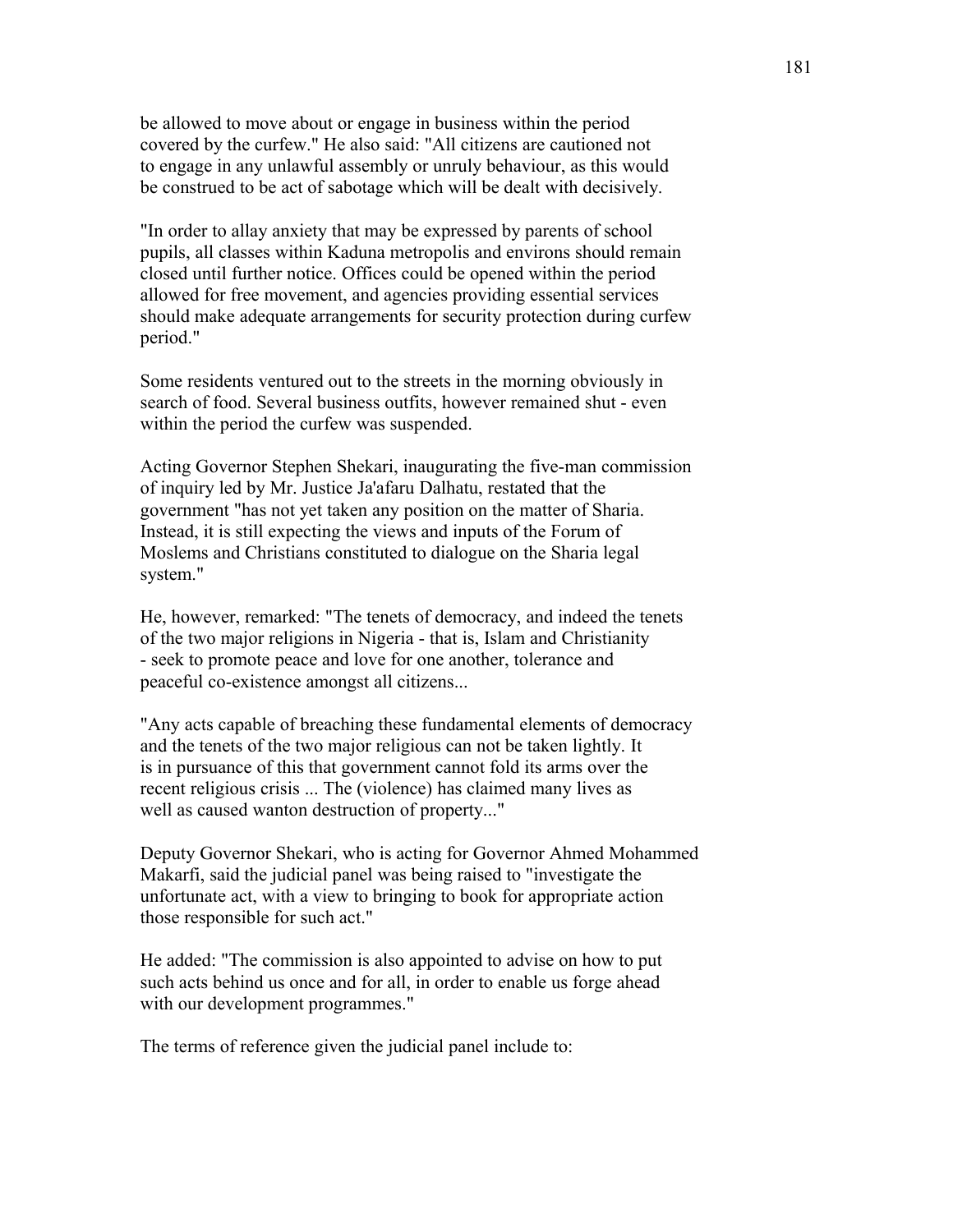inquire into, investigate, ascertain and identify the immediate and remote causes of the violence;

identify individuals, organisations and other associations that might have contributed to the build-up to the riot by way of broadcast in the print and electronic media, organising seminars, workshops, conferences and so on;

assess and determine the extent of loss of lives and property, and other forms of damage caused during the riots and disturbances, as well as identify the perpetrators of the dastardly acts;

In the light of the findings, recommend appropriate legal actions to be taken against those responsible for the riots and /or disturbances; and

recommend appropriate steps to be taken by government to forestall future occurrence of riots and or disturbances. Members of the panel, besides the chairman, Mr. Justice Dalhatu,

include Alhaji Akilu Idris (representing the Jema'atu Nasril Islam-JNI, Mr. P.Y. Lolo (representing the Christian Association of Nigeria (CAN), Mr. Victor Gwani, Alhaji Tukur Uthman, Mr. Dominic Yahaya (secretary), and Mr. Gamaniel Kore (counsel).

Officials of the Kaduna State Ministry of Health were yesterday seen with two lorry loads of Kaduna Central Prison inmates and issuing gloves for collecting bodies still lying around in the metropolis.

The decomposing bodies littered major roads, posing health hazards to residents of such areas as Tudun Wada, Rigasa, Kabala West and Narayi which were the worst hit zones of the crisis.

Even as calm reigned in the Kaduna metropolis, there was yesterday a heavy deployment of armed soldiers at the Government House.

For instance, an armoured tank was brought yesterday and mounted at the entrance to the seat of power.

Commenting on the crisis, wife of the governor, Hajia Asma'u Makarfi, urged residents to eschew religious bigotry and live in peace with one another.

She advised the people to exercise restraint, and always apply rational thinking in matters of religion instead of submitting to spontaneous emotion.

Hajia Makarfi also advised that people should adhere strictly to the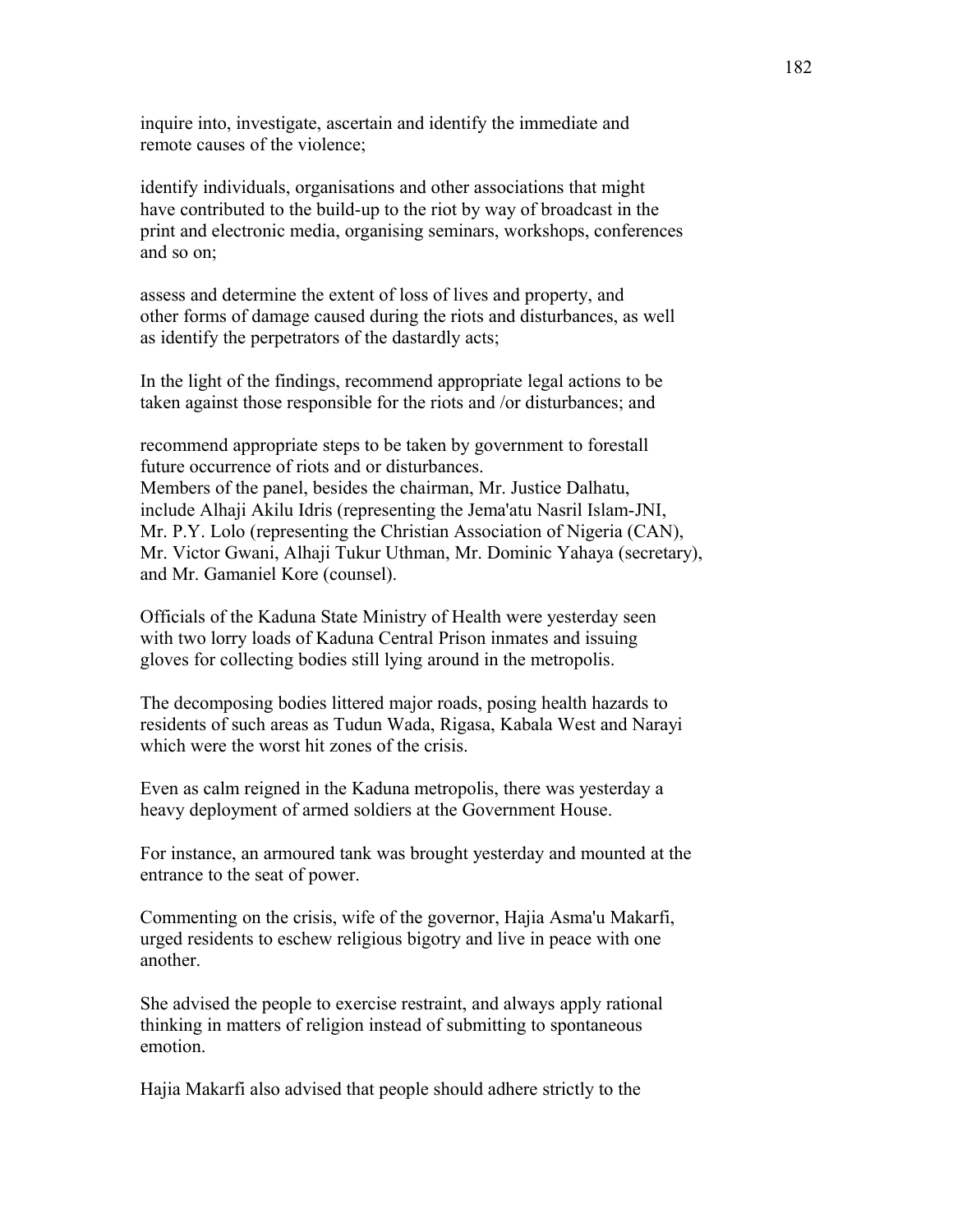curfew imposed in Kaduna, Zaria and Kafanchan in order to forestall further violence.

-----------------

Obasanjo reaffirms supremacy of constitution over Sharia

By Tola Kosoko and Taofeeq Ayinde

THE President spoke yesterday on the Sharia controversy in the light of the Kaduna clashes between Moslems and Christians in which about 200 are feared dead.

Ordinarily, Olusegun Obasanjo said, Sharia as a system of religious injunction has been in practice in northern Nigeria among its moslem population.

However, he reiterated that the Islamic legal system was subordinate to the constitution if it contradicated the federal document in theory and application, especially in criminal cases where stiff penalties are meted out Obasanjo spoke in a chat with media executives in Abuja last night.

He said he had sought clarification onthe Islamic legal code which, according to him, has some 55-milarities to the penal code.

======XXX

From: Mark Volkers Sent: Thursday, February 24, 2000 4:15 PM To: WM; Peter VanderMeulen; Jena Rich Subject: Religious Leaders Meet in Nigeria

Religious Leaders Meet in Nigeria

By TIM SULLIVAN Associated Press Writer

KADUNA, Nigeria (AP) -- Christian and Muslim leaders promised Thursday to work together to restore peace in the troubled city of Kaduna, as residents trickled back into the debris-strewn streets after two days of religious clashes left at least 200 people dead.

Schools and most stores remained closed, but hawkers were back in the streets where police and soldiers maintained a heavy presence.

Fighting erupted Monday morning during a demonstration by local Christians against a proposal to bring Islamic law, or sharia, to Kaduna state. By Wednesday, an uneasy calm had been restored to Kaduna, one of the largest cities in northern Nigeria.

Guns, cutlasses and other weapons were used, said workers at the morgue at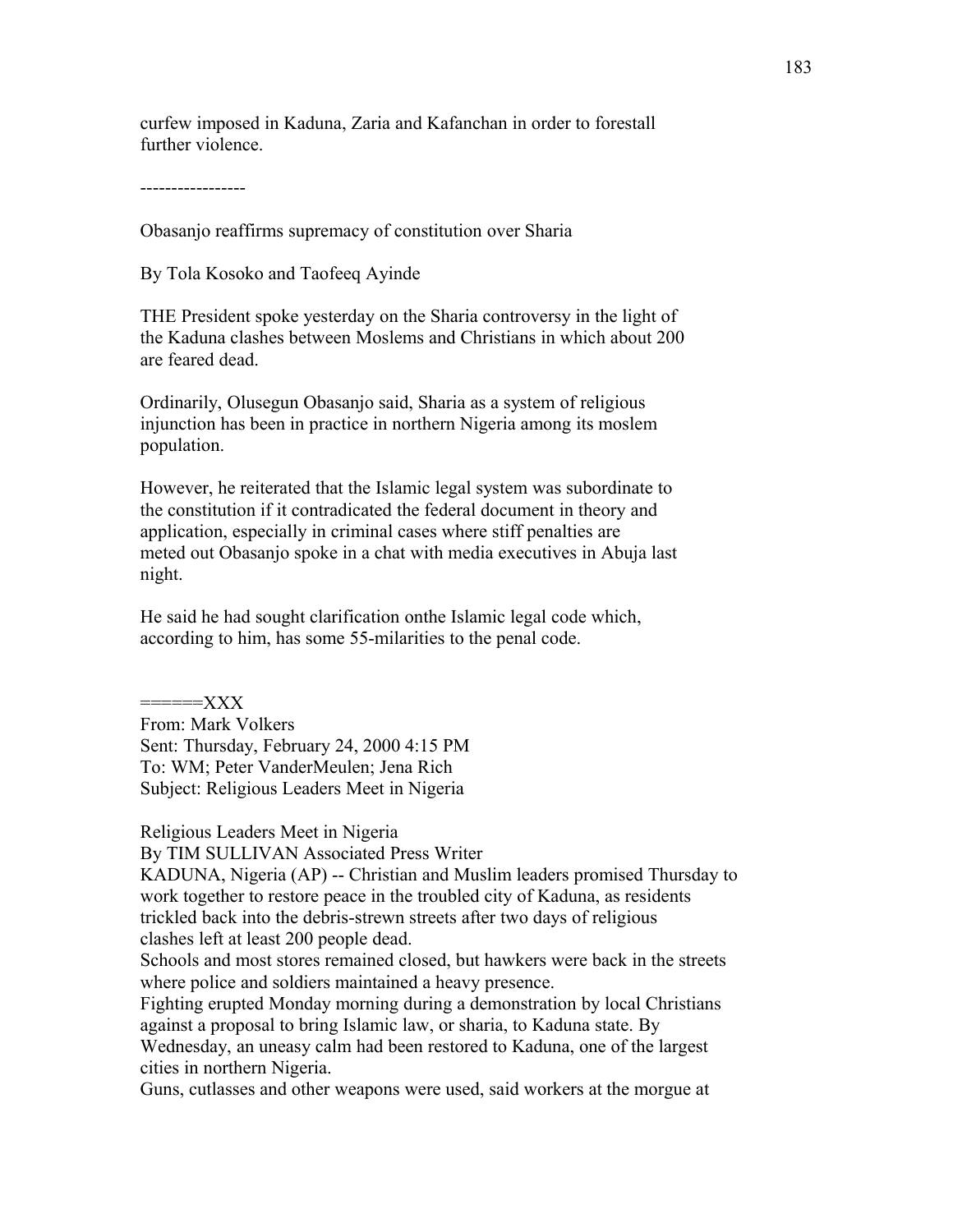the city's main hospital. An overwhelming stench filled the building at the Ahmadu Bello Teaching Hospital where about 200 mostly charred bodies were piled up on slabs, on the floor, even the ground outside. More corpses were being brought in Thursday.

As life started to return to normal in the streets, state authorities eased the 20-hour curfew to between 4 p.m. and 7 a.m. and set up a panel to investigate.

Talks between religious leaders started Wednesday and continued into Thursday to work out ways to contain the violence.

"There is already a commitment on the part of leaders of Christians and Muslims to work together to promote peace and religious tolerance in our community," said Saidu Dogo, secretary of the local Christian Association of Nigeria branch. "We are still talking, and that is very important." Not all the violence was motivated by religion, said a prominent local Muslim religious leader.

"We have a lot of unemployed youth all over the place and they are ready to cash in on situations like this and make trouble," Sheik Lawal Abubakar said. Police, who initially reported that just 13 bodies had been recovered, said Thursday they were still trying to determine the total number killed. Police gave no injury toll, but hospital staff said they treated 400 people.

Sporadic violence continued in outlying areas and in the neighboring towns of Kafanchan and Zaria. A deacon at the Nasana Baptist Church was among several people killed Wednesday in Zaria, the Lagos newspaper Punch reported Thursday. At night, sporadic gunfire echoed through the slums on Kaduna's outskirts, residents said.

"I believe staying here another night would be too dangerous," said Sunday Isibor, who was among several hundred at the main checkpoint on the road leading to the capital, Abuja, hoping to find transportation out of town Thursday. "I am very terrified."

Sharia has become an increasing flashpoint for tension in Nigeria, a nation of 120 million sharply divided along ethnic, religious and geographic lines. The divisions regularly flare into bloody battles.

Last month, sharia officially went into affect in neighboring Zamfara state, which is overwhelmingly Muslim. Niger state, south of Kaduna, and Sokoto state, to the northwest, passed their own sharia bills this week.

A number of other states in Nigeria's largely Muslim north-including Kaduna, which is about 40 percent Christian-are talking about following suit.

Sharia supporters across the North have assured non-Muslims they will not be tried under Islamic law.

Such assurances have meant little to Christians, who fear becoming marginalized or discriminated against. Their fears are fed by the country's newspapers in the largely Christian south, which have filled pages with dire warnings of the punishments Christians will face.

Muslim law prohibits such things as drinking alcohol and also calls for separate schools and public transportation for men and women. Islamic courts have been established to hold trials and mete out punishment to Muslims.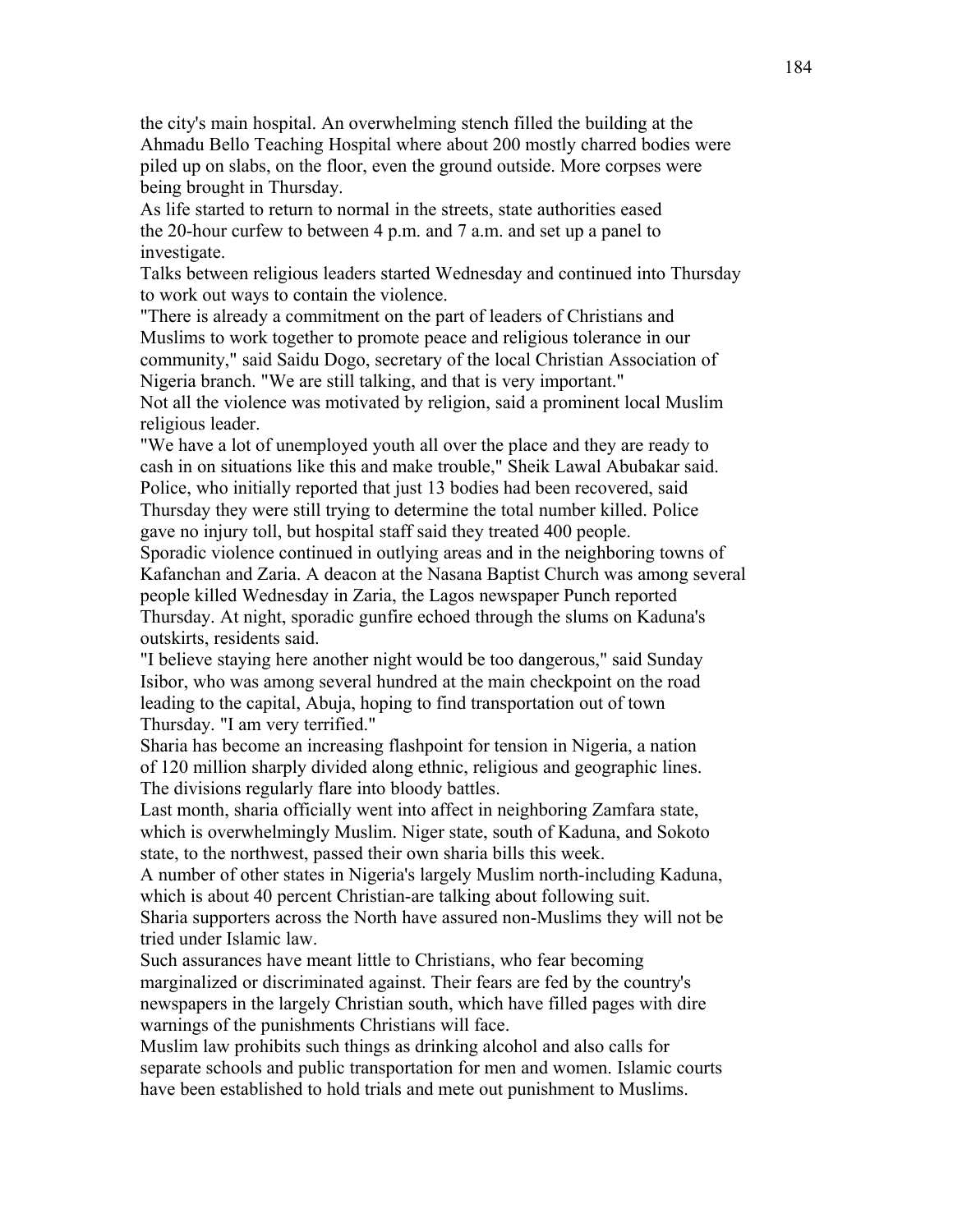Recently, one man was lashed 80 times in Zamfara state for drinking alcohol. Nigerian President Olusegun Obasanjo, elected a year ago after 15 years of military rule, has remained largely silent about sharia, but condemned the violence as "not only criminal but highly unpatriotic."

"What we need most now is love, caring for each other and joining of hands to rebuild the nation together," Obasanjo said on national television Wednesday. "Let us bind our wounds and accept the challenge of the time."

\_AP-NY-02-24-00 1530EST

Mark Volkers Communications Director Christian Reformed World Missions

==========xxx Nubi Achebo NaijaNews Guardian News Feb 21 2000

Niger to implement Sharia on May 4

>From Akin Alofetekun, Minna

GOVERNOR Abdulkadir Kure of Niger State has given May 4 for the commencement of the full implementation of Sharia legal system in the state.

Addressing a large crowd of Moslem faithful from most states of the North at the Central Mosque, Minna yesterday, Kure urged them to be steadfast, describing the introduction of Sharia as a challenge to the entire Moslem community in Nigeria.

The governor enjoined the faithful who were mostly of the Izalatil Bid'a Wa Iqam atis Sunnah and popularly known as Izala sect, to avoid cheating and other acts contrary to the teachings of Islam.

The special guest at the occasion and Zamfara State Governor, Alhaji Ahmed Sani, posited that the greatest opposition and antagonists to Sharia were not the Christians, but some groups and individuals trying to protect selfish interest.

Governor Sani attributed the delay in the implementation of Sharia in some states to the fear of its repercussion on some government officials who are still deeply involved in acts which Sharia is out to eradicate."

He pledged to commit all he had in life to the cause of Islam, assuring that his administration would ensure the full implementation of the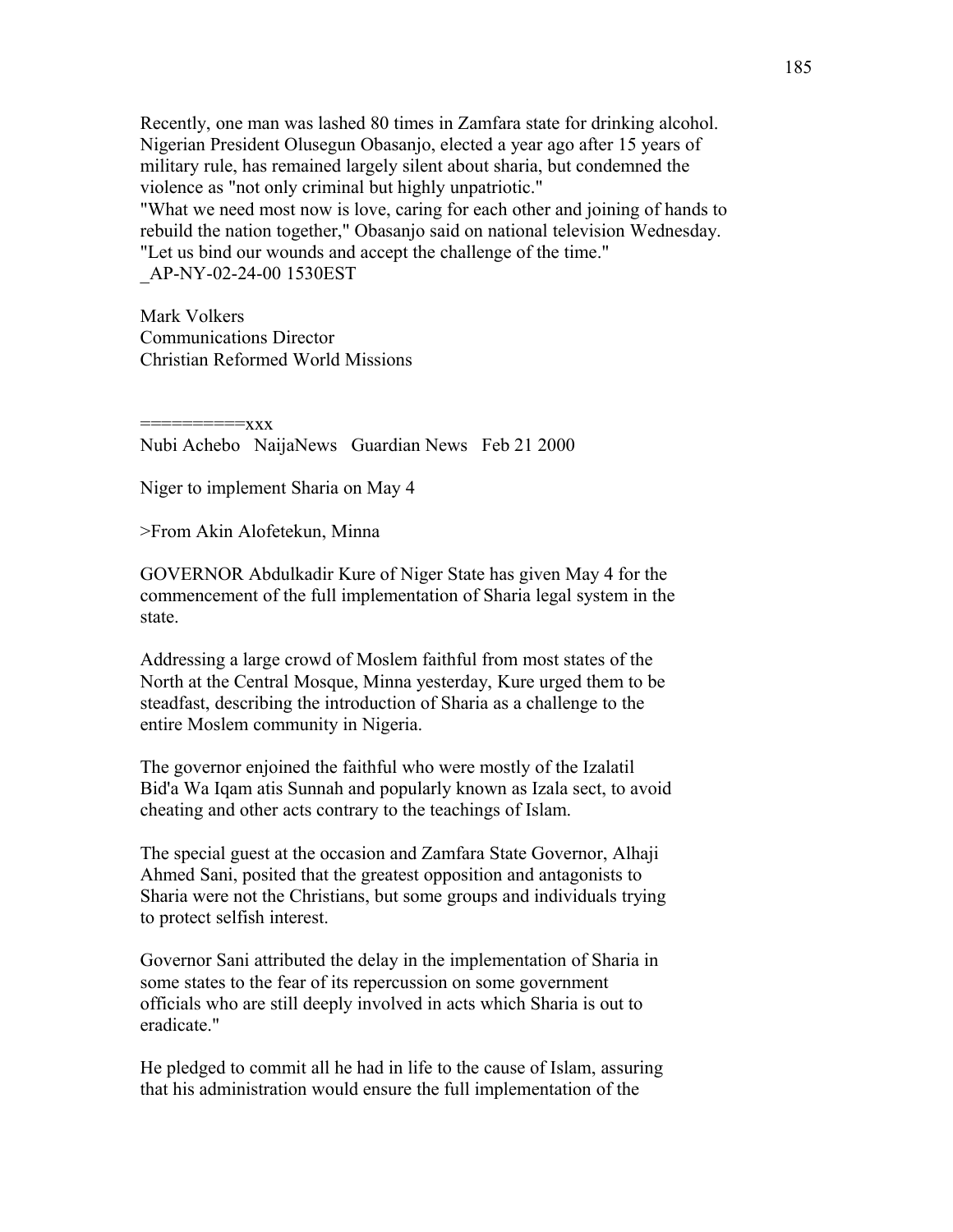Islamic legal system so as to move the state forward.

An Islamic scholar from Sokoto, Sheikh Abubabar Jibril, expressed disappointment that states that were the leading light and foundations for the spread of Islam in Nigeria had been foot-draging on the implementation of Sharia.

Sheikh Abubakar also alleged that some influential people and companies involved in the production of alcoholic drinks had been making frantic efforts to stall the implementation of Sharia, which he described as the best way for Moslems and non-Moslems to sanitize the country.

The two-day enlightenment forum on Sharia, put together by the Izalat, sect, literally turned Minna into a trade fair venue, with hundreds of traders, mostly from Kano and Kaduna, making brisk business.

Textile materials, electronics and shoes were among items on display which attracted both Christians and Moslems to the Bosso Road venue of the sales.

========xxx

Sharia: Yobe sex workers demand rights' protection

>From Njadvara Musa, Damaturu

ABOUT 1,000 commercial sex workers at the weekend in Damaturu staged a peaceful protest march to the Yobe State Government House, demanding the protection of their fundamental human rights.

The protesters said their action was to draw government's attention to their plight before the state adopts Sharia law in April, this year. The leader of the protesters, Hajiya Bintu lamented that commercial sex workers in the state will not be allowed to freely practice their trade under the Sharia system.

According to her, it was the harsh economic times coupled with the unwillingness of married men and, bachelors in the state to marry then that pushed them into sex trade.

Bintu, who spoke exclusively in Hausa while addressing Governor Bukar Abba Ibrahim said that government has a responsibility to play by resettling all the free women in the state, adding that this will help them to contribute their quota to the development process of the state.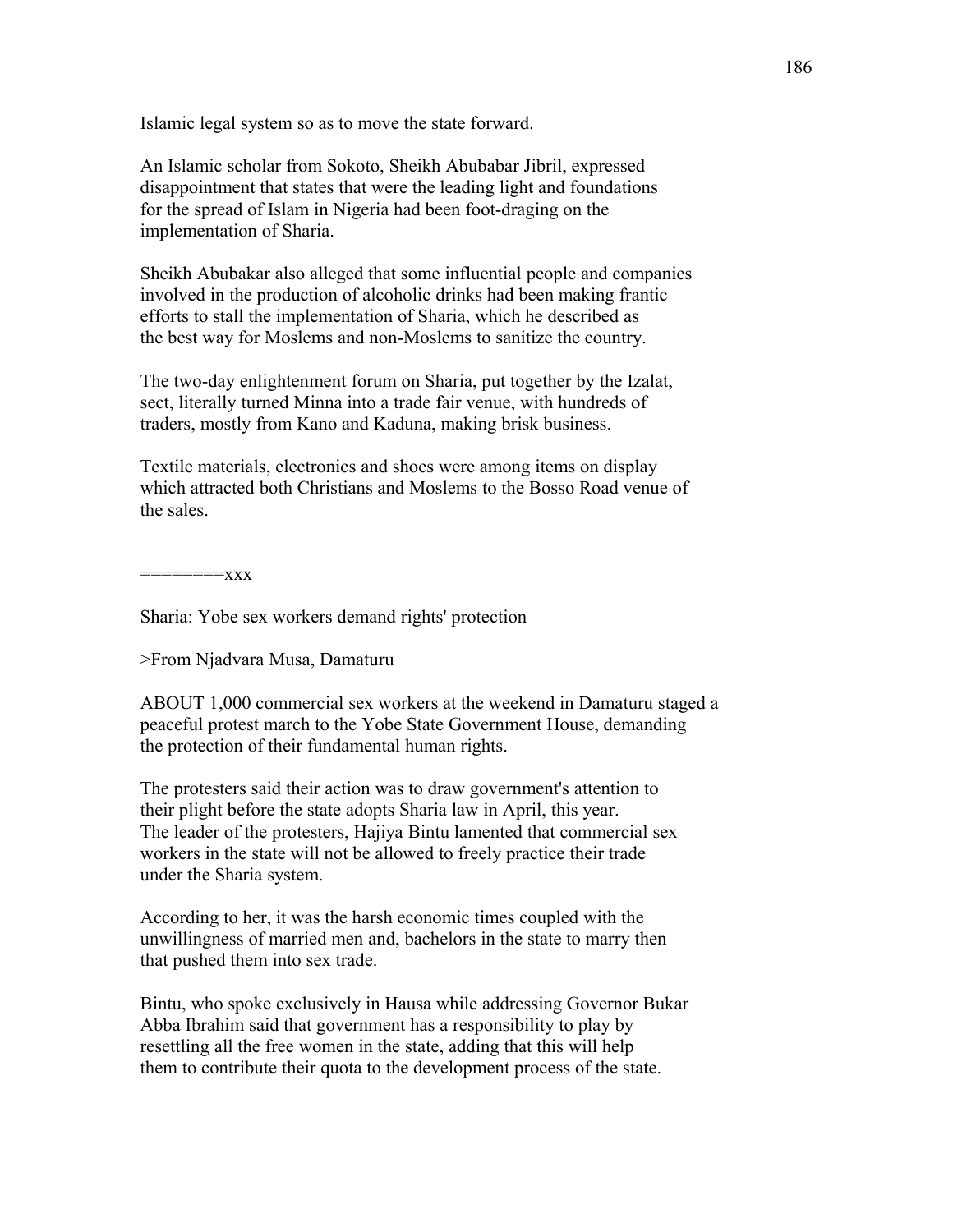She said to effect a smooth take-off of the Islamic law, government should fulfil three conditions. These include the launching of a resettlement scheme whereby they could be fully engaged in economic activities to earn a living, a marriage grant of about N10,000-N20,000 each and award of government contracts to its members.

She said that when these conditions are provided by government, they will not be forced to migrate to neighbouring states of Bauchi, Borno, Adamawa and Gombe.

Bintu, however, assured the governor that the entire womenfolk in the state are in support of the adoption and implementation of the Sharia legal system provided that the conditions were met by government.

Responding, Governor Ibrahim assured the free women of government's support. He explained that this year's budget has made adequate provisioons for the resettlement of unemployed women, youths and the disabled in the 17 local councils.

Ibrahim, who was surrounded by the free women, lamented their plight. He feared that unless the women are resettled, the adoption and the implementation of the Sharia legal system may not hitch free.

Besides, he further reassured that the adoption of Sharia will not infringe on the rights of non-Moslems, stressing that government has already completed arrangements for the protection of their rights.

The governor specifically urged the free women to form cooperative societies, adding that this could be used in channelling all government support and assistance to them.

Investigations by The Guardian also revealed that about 30 per cent of the commercial sex workers operating in about six hotels in Damaturu have migrated to Plateau, Borno, Gombe and Bauchi states.

Of this number, about 25 have resorted to the buying and selling of household products, vegetables and food items at the Damaturu central market.

The Nigerian Bar Association (NBA), Lagos State branch at the weekend said the adoption of Sharia law by Zamfara and other states was a violation of Section 10 of the 1999 Constitution and "poses serious dangers to several other constitutional rights e.g. the right to freedom of though conscience and religion enshrined in 3.38 of the 1999 Constitution."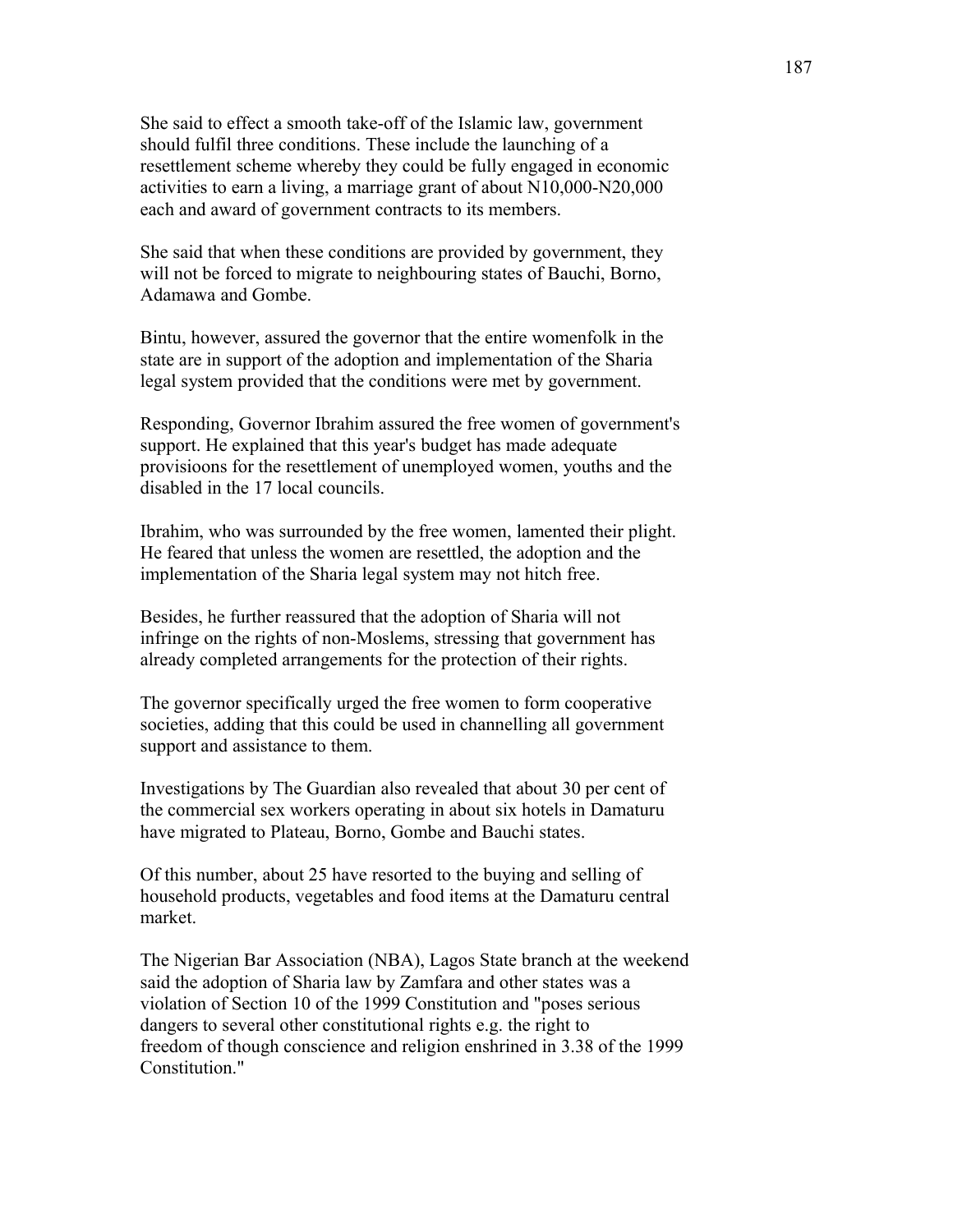A statement by the Chairman, Adesuyi Olateru-Olagbegi and Publicity Secretary, Owootomo Oluwo said the Sharia law was bound to lead to the collapse of several otherwise perfectly legitimate business concerns." It appealed to the Federal Government to take steps to arrest the situation.

-------------

=========xxx

From: Nubi Achebo [<kitua@wwa.com>](mailto:kitua@wwa.com)

: At least 25 killed in Christian-Moslem clashes in Nigeria

09:01 ET Deutsche Presse-Agentur Copyright (c) 2000, dpa

Nairobi (dpa) - Clashes between Christians and Moslems in Kaduna, northern Nigeria, over the introduction of Islamic law have killed at least 25 people, news reports from the city Tuesday said.

Radio reports said that despite a dusk-to-dawn curfew police Tuesday were unable to contain the violence which began on Monday when thousands of Christians demonstrated against plans to introduce Sharia, the Islamic legal system, in the predominantly Moslem state of Kaduna, of which the city is the capital.

Eyewitnesses said police fired on demonstrators indiscriminately. Corpses could be seen lying in the streets and some buildings were on fire. Cars with pro-Islamic stickers were attacked by Christians.

The state government appealed for calm and for leaders of the two communities to persuade their followers to go home. Despite the curfew, militants put up barricades during the night.

Several northern states are contemplating introducing Sharia. In one state, Zamfara, Islamic judges have been holding court since last month: one man was recently sentenced to 100 lashes for extramarital sex, an alcoholic received 80 lashes and a taxidriver was jailed for driving a woman in his cab.

---------------

Bloodshed in Nigeria as Islamic law debate escalates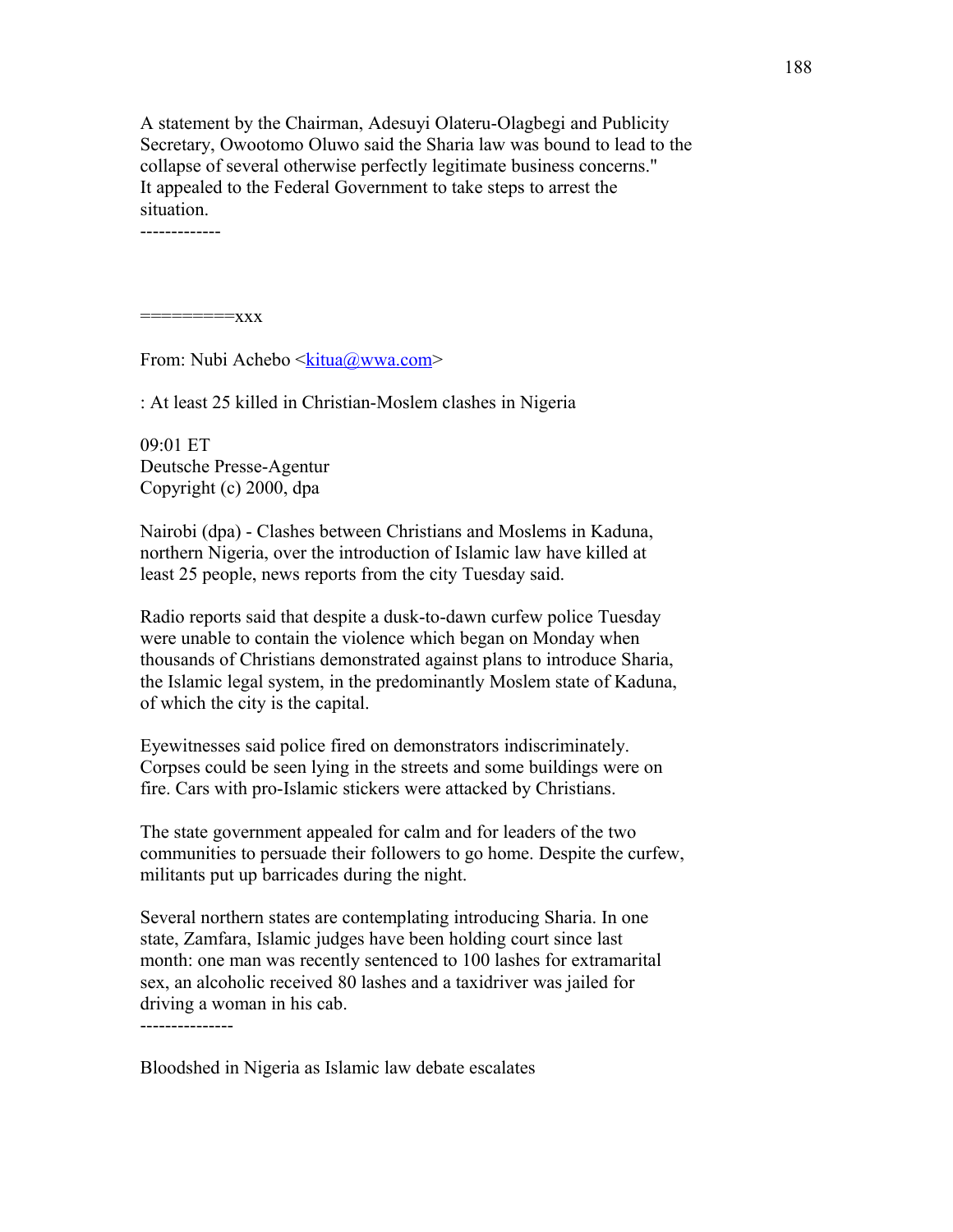08:53 ET Deutsche Presse-Agentur Copyright (c) 2000, dpa

By Hendrik Groth, dpa

Nairobi (dpa) - The debate over the introduction of Islamic law in the north of Nigeria has brought death and destruction to the city of Kaduna, where religious violence has left at least 25 people dead.

Thousands of angry Christians rioted in the streets of the Kaduna, which is home to 800,000 people, on Monday night and despite a dusk-to-dawn curfew police reinforcements drafted into the area have been unable to restore law and order completely.

Eyewitnesses said the streets of Sabo, a workers' district of Kaduna, were littered with bodies, with many buildings reported to be ablaze.

Sharia law went into effect in Zamfara state in the middle of January. Under the law, courts can order the stoning and severing of limbs for certain crimes.

One man received 100 lashes of the whip for indulging in extra-marital sex, an alcoholic was punished with 80 lashes and a taxi driver was jailed for carrying a woman passenger.

The states of Kano and Niger also plan to introduce the Islamic law while three other provinces have shown an interest.

The respected magazine West Africa believes there is a danger that the multiracial state could break up because of continuing violence between different tribal groups and increasing religious intolerance.

Following the end of the military dictatorship in May 1999, President Olusegun Obasanjo declared that he could not repair in 30 days what had gone wrong in 30 years. Now Obasanjo seems to be running out of time.

Obasanjo, a Christian, did not want to comment publicly on the introduction of sharia in Zamfara so as not to provoke further unrest. However he has made it understood that the introduction of Islamic law clashes with the constitution of the laicist state.

Nonetheless the Moslems in Zamfara celebrated the decision by Governor Ahmed Sani, who for months has been scoring points with the state's impoverished population by making ultrareligious demands. Representatives of the Christian minority are meanwhile horrified.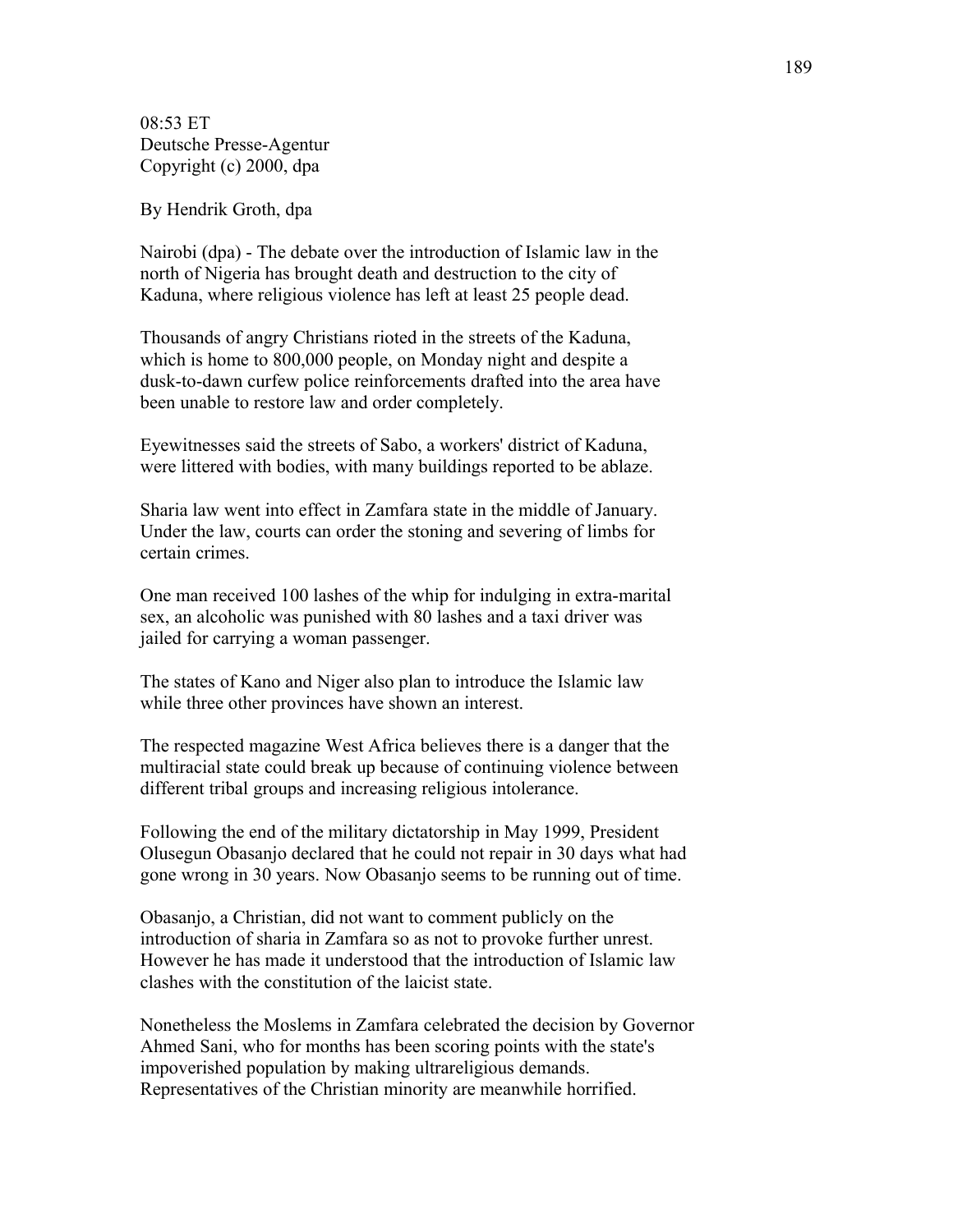Nigeria is marked by rivalry between the people of the north and south. In the barren north the Moslem Hausa people are in the majority; in the oil-rich south it is the Christian Joruba. In Kano state or in the Niger delta region members of these ethnic groups have repeatedly fought each other with many casualties.

Civil rights activist Oroh warns that if sharia is also introduced in Kano ``it could be very critical''. The economic results could also be considerable, he says.

``Christians who run the shops, hotels and restaurants would have to leave Kano,'' he said.

Zamfara governor Sani sees things much differently. He stresses that Islamic law applies only to Moslems. Sharia law will make it possible to combat crime, corruption and prostitution more effectively, he said.

The governor does not, however, say how police and judges would react should Moslems and Christians be involved together in a criminal offence.

For the women of Zamfara, Islamic law is felt immediately in everyday life. For example, female bus passengers are obliged to sit at the rear of the vehicle, with the front seats reserved for male passengers.

Yet the state is not merely threatening punishment in order to achieve ``moral change''.

Sani's wife, Karima, has offered a 250-dollar reward for prostitutes who immediately give up their profession. That is more than a domestic servant can earn in several months in Nigeria. Twenty-seven women have already taken up the offer, she says.

--------------

Nigerian troops ordered to help end religious riot.

06:29 ET Reuters English News Service (C) Reuters Limited 2000.

KADUNA, Nigeria, Feb 22 (Reuters) - Nigerian troops were called in on Tuesday to help end fighting in the northern city of Kaduna between Christians and Moslems demanding Islamic law, police said.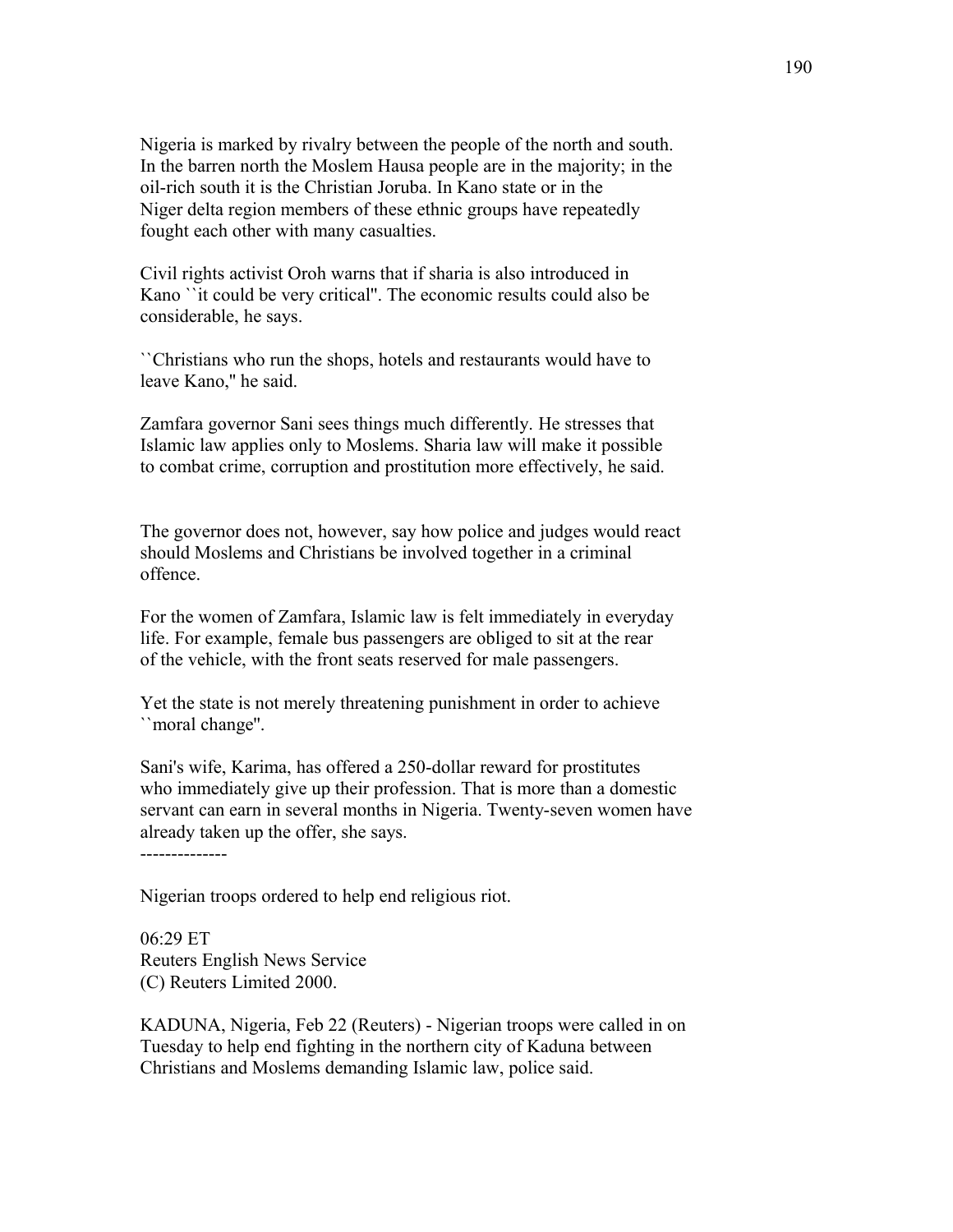"Soldiers from the army's One Mechanised Division in Kaduna have been drafted to join in controlling the clashes," a senior police officer told Reuters.

Dozens of people have died in the violence, which erupted on Monday after thousands of Christians marched to protest against calls for the introduction of sharia law in the multi-religious state.

Police said police reinforcements had been sent from states in northern and central Nigeria and had been flown in from the southwestern commercial capital, Lagos.

Strict sharia has already been implemented in northern Zamfara State, to local jubilation but unease in other parts of the West African country of at least 108 million, which is Africa's most populous nation.

Ethnic and religious tension has been on the rise since President Olusegun Obasanjo took office last May to end 15 years of military dictatorship.

 $=xxx$ 

Anti-Sharia rally in northern Nigerian city ATTENTION - ADDS background to protest ///

02/21/2000 Agence France-Presse (Copyright 2000)

KADUNA, Nigeria, Feb 21 (AFP) - Several thousand Christians demonstrated in the northern Nigerian city of Kaduna on Monday against calls from the Muslim community for the introduction of Islamic Sharia law, witnesses said.

The demonstrators marched through the centre of the city, the former capital of the northern region, to the State House of Assembly and Government House, shouting demands that Kaduna remain secular, the witnesses told AFP.

The demonstration was peaceful, witnesses said.

In the past three weeks, Muslims from Kaduna State have staged small daily demonstrations in the city demanding the introduction of the Islamic code, and last Monday several thousand Muslims rallied in the town.

At the weekend, several thousand Muslim women from across the state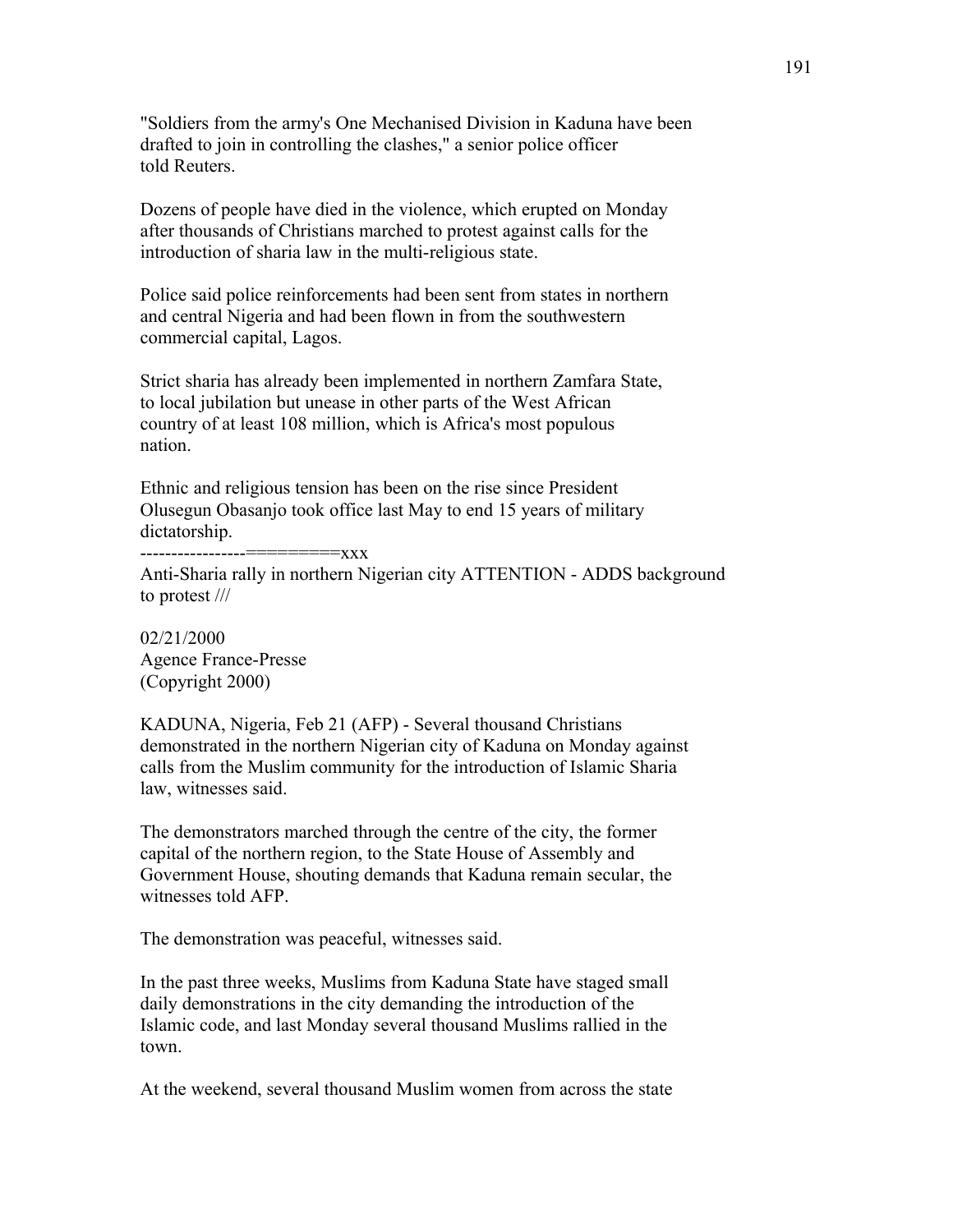staged another rally demanding Sharia law be imposed.

Last year, the Kaduna State House of Assembly set up a committee to look into imposing Sharia law but the body was boycotted by Christian leaders.

Christian representatives have, however, joined a committee raised by Governor Ahmed Makarfi on Sharia.

The population of Kaduna, which numbers over one million, is thought to be split roughly evenly between Muslims and Christians, with Muslims in a slight majority.

In the north of Nigeria in general, Christians make up around 10 percent of the population, with Muslims the great majority.

At the weekend, the Lagos branch of the Nigerian Bar Association said it believed the imposition of Sharia is unconstitutional.

Sharia law was declared in one state, Zamfara, late last year and took effect last month. Since then several other states in the north, including Niger, Kaduna, Kano, Sokoto and Yobe have begun considering imposing Sharia.

Niger State Governor Abdulkadir Kure, who has put a bill on Sharia to the local state assembly, has pledged to introduce the code on May 4, providing it is passed.

In Yobe, the governor has said he will introduce Sharia in April.

The governor of Kano State, home to Nigeria's second largest city of Kano, has yet to pronounce publicly on Sharia and has been accused by Muslims of unwillingness to impose the law, after a motion was passed in the Kano State assembly urging its adoption.

Kano, with more than five million residents, has a large population of non-Muslims and Christian leaders have said they would make it impossible to impose Sharia on the city.

----------------

NIGERIA: Several dead in Nigerian Moslem Christian riot.

07:20 ET Reuters English News Service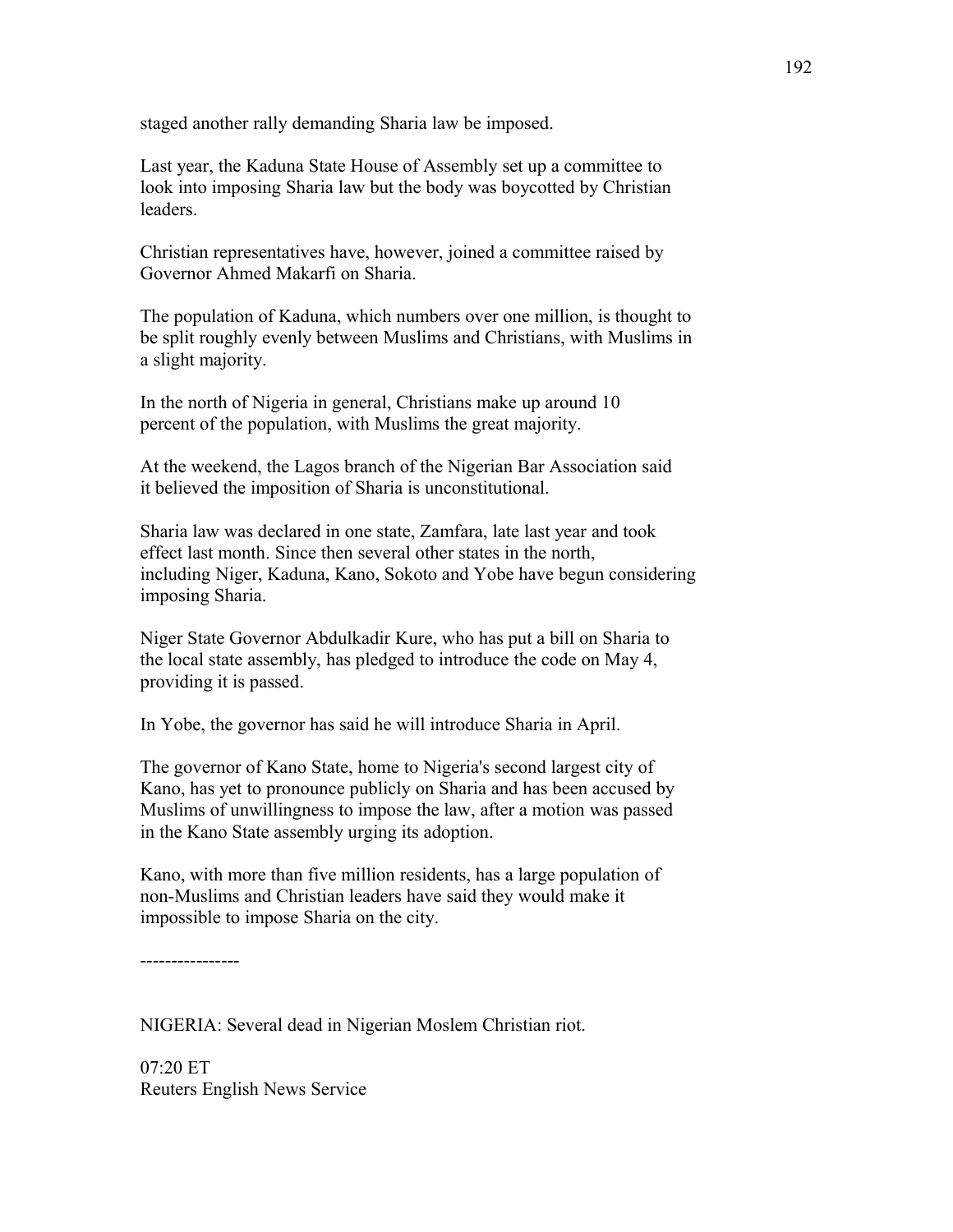(C) Reuters Limited 2000.

KADUNA, Nigeria, Feb 21 (Reuters) - Several people were killed in rioting between Moslems and Christians in the northern Nigerian city of Kaduna, police said on Monday.

"It is extremely serious. Everybody is out, the mobile police, everybody. There are skirmishes all over the place and bodies on the streets. We don't know how many are dead," a senior officer told Reuters.

Violence erupted after a march by thousands of Christians protesting against demands from Moslems for the introduction of strict Islamic Sharia law in Kaduna following its implementation by one northern state and its planned adoption by several others.

The Sharia issue has polarised religious opinions in the West African country of at least 108 million, which is divided roughly in half between Moslems and Christians and animists.

Both ethnic and religious tension have been on the rise against a backdrop of increased insecurity since southern Christian President Olusegun Obasanjo took office last May to end 15 years of dictatorship by soldiers from the largely Moslem north.

Witnesses said shops, mosques and churches had been attacked by rival groups in Kaduna, which has large numbers of both Moslems and Christians.

--------------

Three killed in clash over Sharia in Nigerian city ADDS stalls burnt, vehicles destroyed, businesses shut ///

02/21/2000 Agence France-Presse (Copyright 2000)

KADUNA, Nigeria, Feb 21 (AFP) - Three people were killed in the northern Nigerian city of Kaduna on Monday during a protest by Christians against plans for the introduction of Sharia law, ancorrespondent said.

The three, believed to be Muslims, were set upon after barracking a group of Christians demonstrating against plans for the imposition of the Islamic code here, said the correspondent, who witnessed the incident.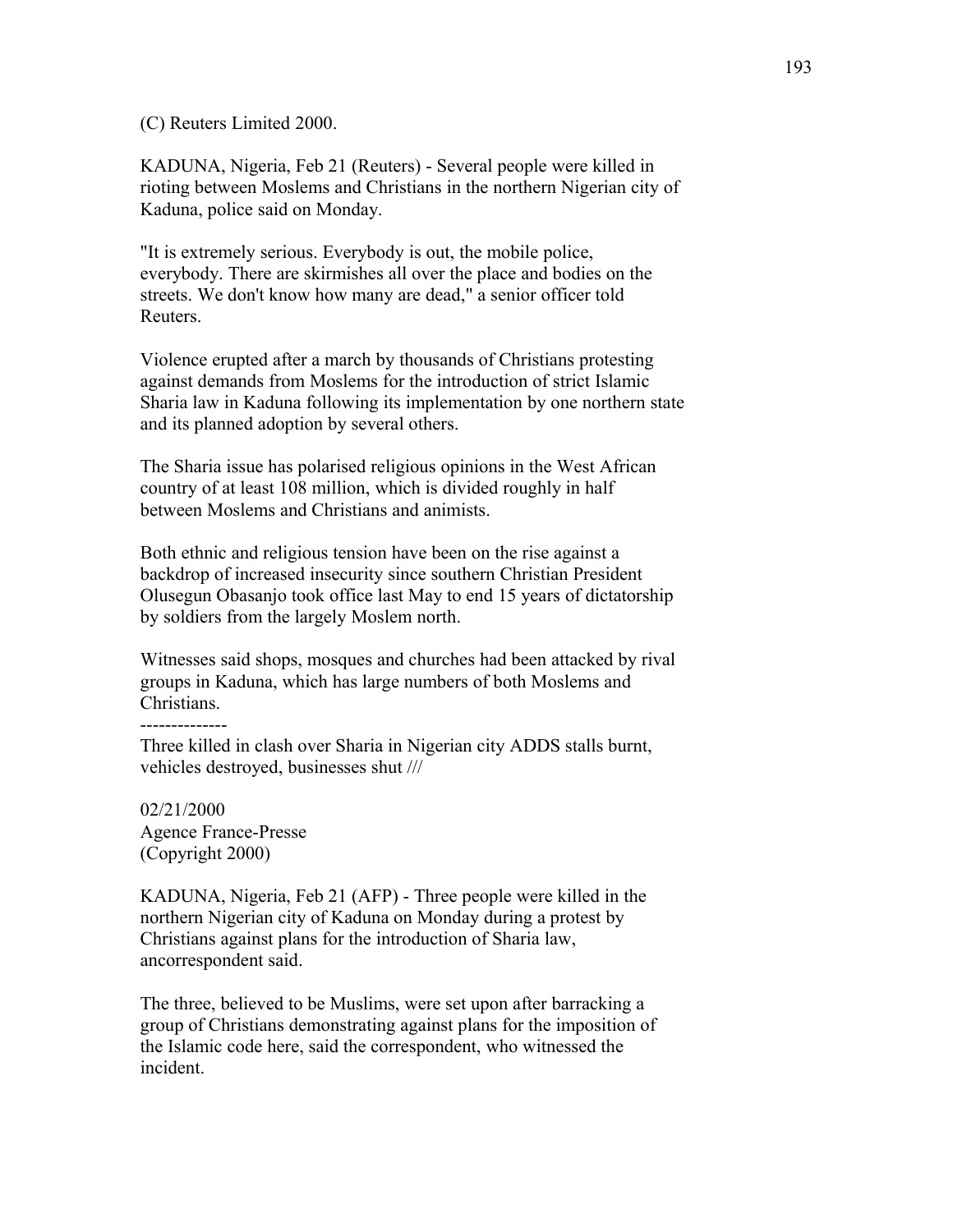Tens of thousands of Christians had gathered in central Kaduna from around 7:00 a.m. on Monday after calls were made in churches in the city on Sunday for a mass demonstration against Sharia.

The main thoroughfares of the city were blocked by the crowds and police were out in force, thecorrespondent said.

In the city's main market, several stalls believed to belong to Muslim Hausa-speakers were set on fire and in surrounding streets vehicles were destroyed.

Across the city, hundreds of shops and businesses shut their doors fearing trouble and business life ground to a standstill, the AFP correspondent said.

Demonstrators had earlier begun their march through Kaduna to the State House of Assembly and Government House, shouting demands that Kaduna remain secular

In the past three weeks, Muslims from Kaduna State have staged small daily demonstrations in the city demanding the introduction of the Islamic code, and last Monday several thousand Muslims rallied in the town.

At the weekend, several thousand Muslim women from across the state staged another rally demanding Sharia law be imposed.

Last year, the Kaduna State House of Assembly set up a committee to look into imposing Sharia law but the body was boycotted by Christian leaders.

Christian representatives have however joined a committee raised by Governor Ahmed Makarfi on Sharia.

The population of Kaduna, which numbers over one million, is thought to be split roughly evenly between Muslims and Christians, with Muslims in a slight majority.

Sharia law was declared in one state, Zamfara, late last year and took effect last month. Since then several other states in the north, including Niger, Kaduna, Kano, Sokoto and Yobe have begun considering imposing Sharia.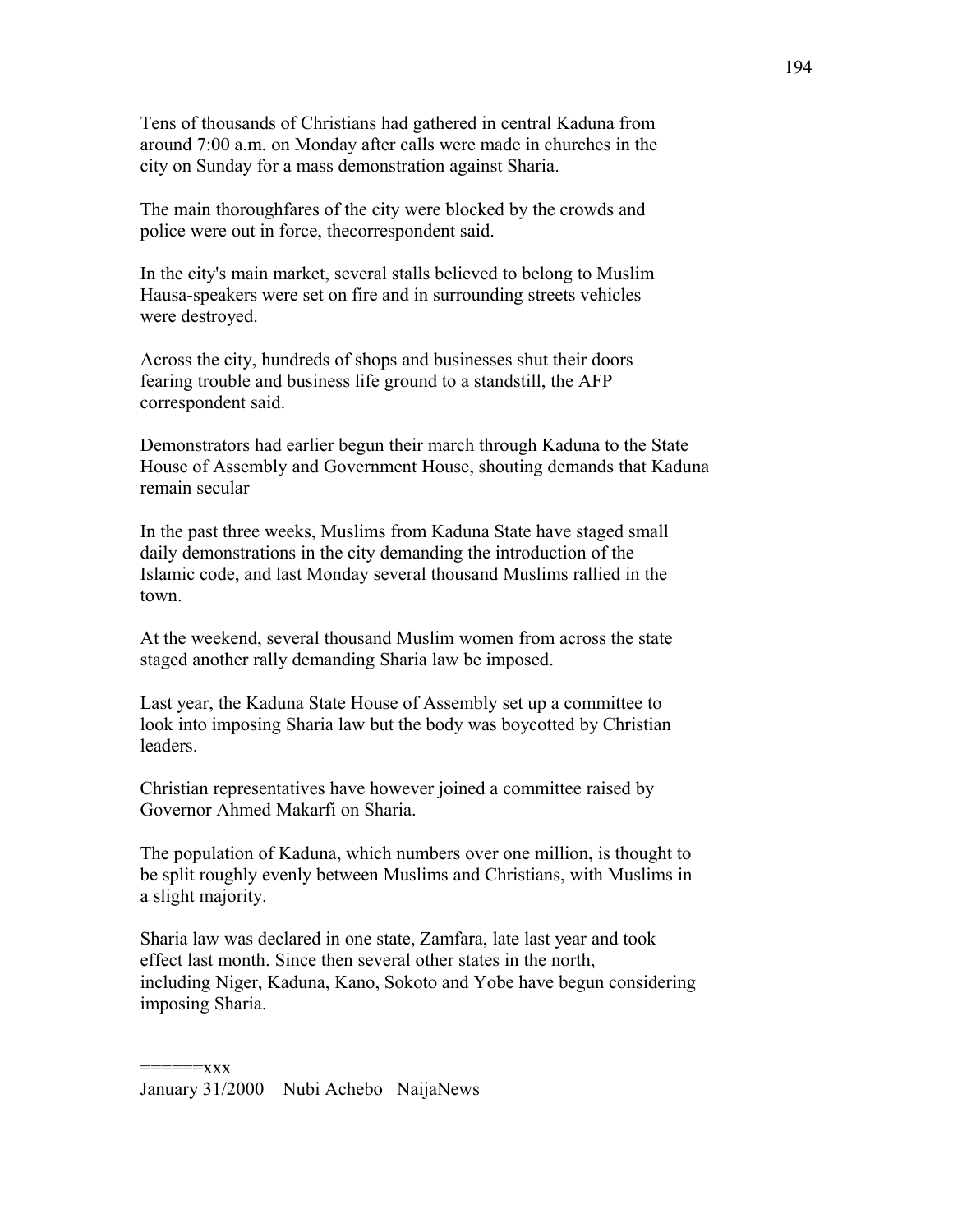Kebbi governor faults constitution review panel

>From Saxone Akhaine, Kaduna

KEBBI State Governor, Muhammad Aliero yesterday faulted the legitimacy of the presidential committee on the review of the 1999 Constitution.

He said the committee raised by President Olusegun Obasanjo was selective, unrepresentative and lacked the people's mandate.

Aliero, who spoke in Kaduna, criticised the Federal Government for raising an ad-hoc committee to review a document (the constitution) whose strength and weaknesses Nigerians were yet to appreciate.

He said: "I am one of those who really believe that constitutional review should stay for now until we operate the constitution for at least a minimum of one year."

He remarked that even if the constitution needed to be reviewed, the task ought to have been left to the National Assembly.

On the controversial issue of the adoption of Sharia in the northern states, the governor noted that the Islamic legal system had been in operation in the region since 1804 after the jihad of Uthman Dan Fodio.

Aliero argued that what was happening now was only a sort of reawakening aimed at trying to expand the scope of application of Sharia beyond the state level so that the legal system can be enforced by the Federal courts.

According to him, states already have the constitutional powers to establish their own Sharia courts, adding that "what we as Moslems should do is to fight for the removal of these constitutional limitations."

"Let us make Sharia applicable right from the lowest court to the highest court in the country... if you limit the application of Sharia at the state levels, it will be in conformity with the 1999 Constitution."

====xxx----------------

----------------

NUBI ACHEBO NAIJANEWS Nigerian state enacts Islamic law

01/27/2000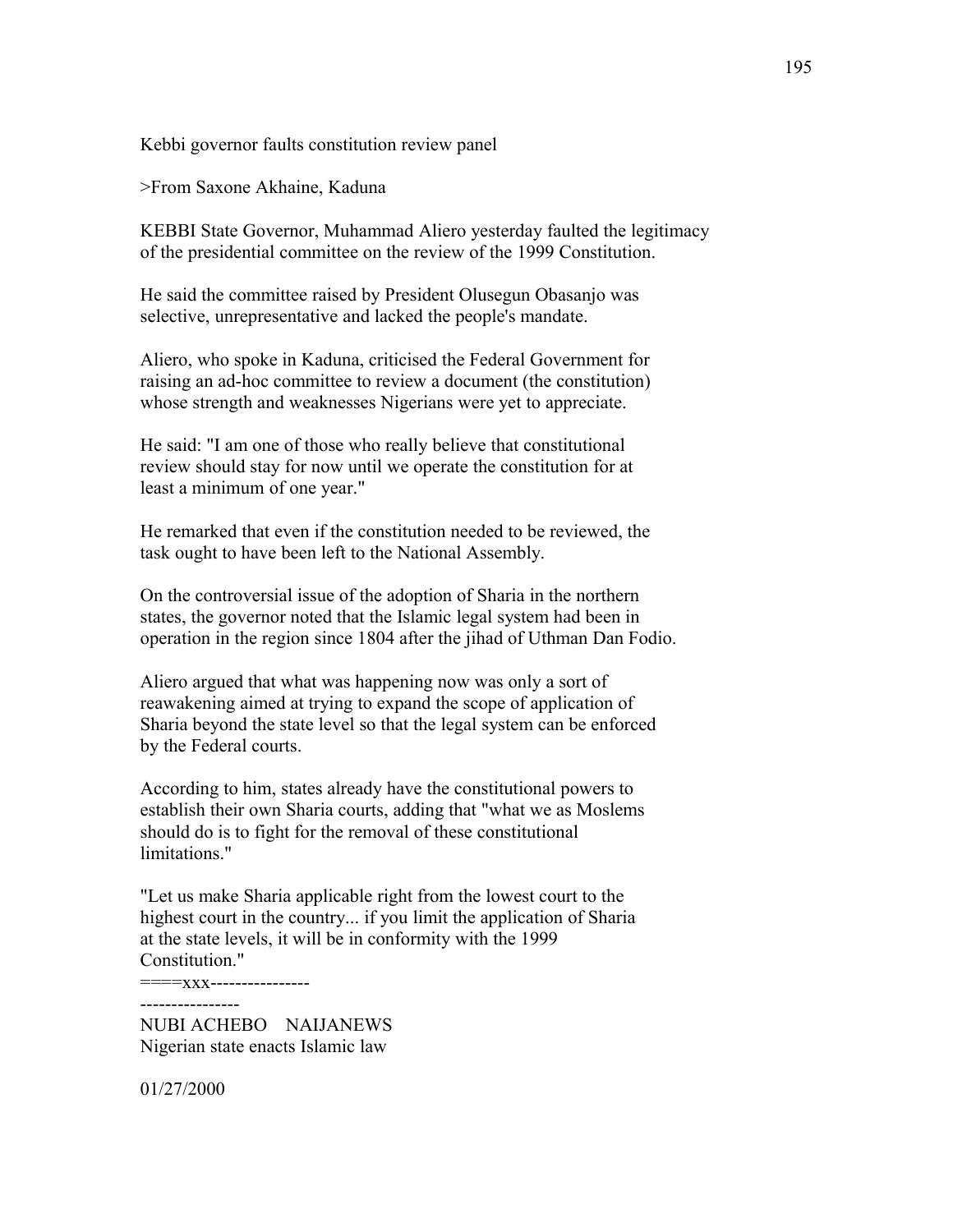Associated Press Newswires Copyright 2000. The Associated Press. All Rights Reserved.

ABUJA, Nigeria (AP) - Thousands of Muslim faithful staged joyous street marches Thursday in the capital of Nigeria's northern Zamfara state to celebrate the enactment of Islamic law.

State governor Ahmed Sani signed two bills Thursday making Zamfara the first Nigerian state to adopt Islamic law, known as Sharia.

The bills established Sharia courts and a Sharia penal code, crucial for the law's functioning. Later Thursday, Islamic judges were expected to be sworn in as heads of the 24 newly established Sharia courts.

"Everything has gone very well and there is a sense of fulfillment among the Muslim population here. While some are wondering what the implications are, the overwhelming majority believe it was very justified," local journalist Sani Abdullahi said in a phone call from Gusau, the state capital located about 250 miles north of Abuja.

Sharia is based on the Koran and the body of Islamic traditions. While it officially went into effect Thursday, some aspects of Sharia were adopted months ago.

Women-only taxis have been operating in Zamfara since last year and most schools now separate boys and girls. Nearly all bars have been closed and almost every store has been forced to stop selling alcohol.

Zamfara state authorities have repeatedly assured the minority Christian community that Sharia will only apply to Muslims. But they also have said schools and public transportation eventually will be completely segregated by gender.

Nigeria, a country of 120 million people, is sharply divided along ethnic and religious lines. Muslims and Christians each make up about 45 percent of Nigeria's population.

In Zamfara, though, Christians make up less than 10 percent of the population and are mostly transplanted southerners of the Yoruba or Ibo ethnic groups. Christians in the south have generally opposed Sharia. ========xxx

NUbi ACHEBO Jan 27 2000

Sharia comes into force in northern Nigeria ATTENTION - ADDS quotes, details, background ///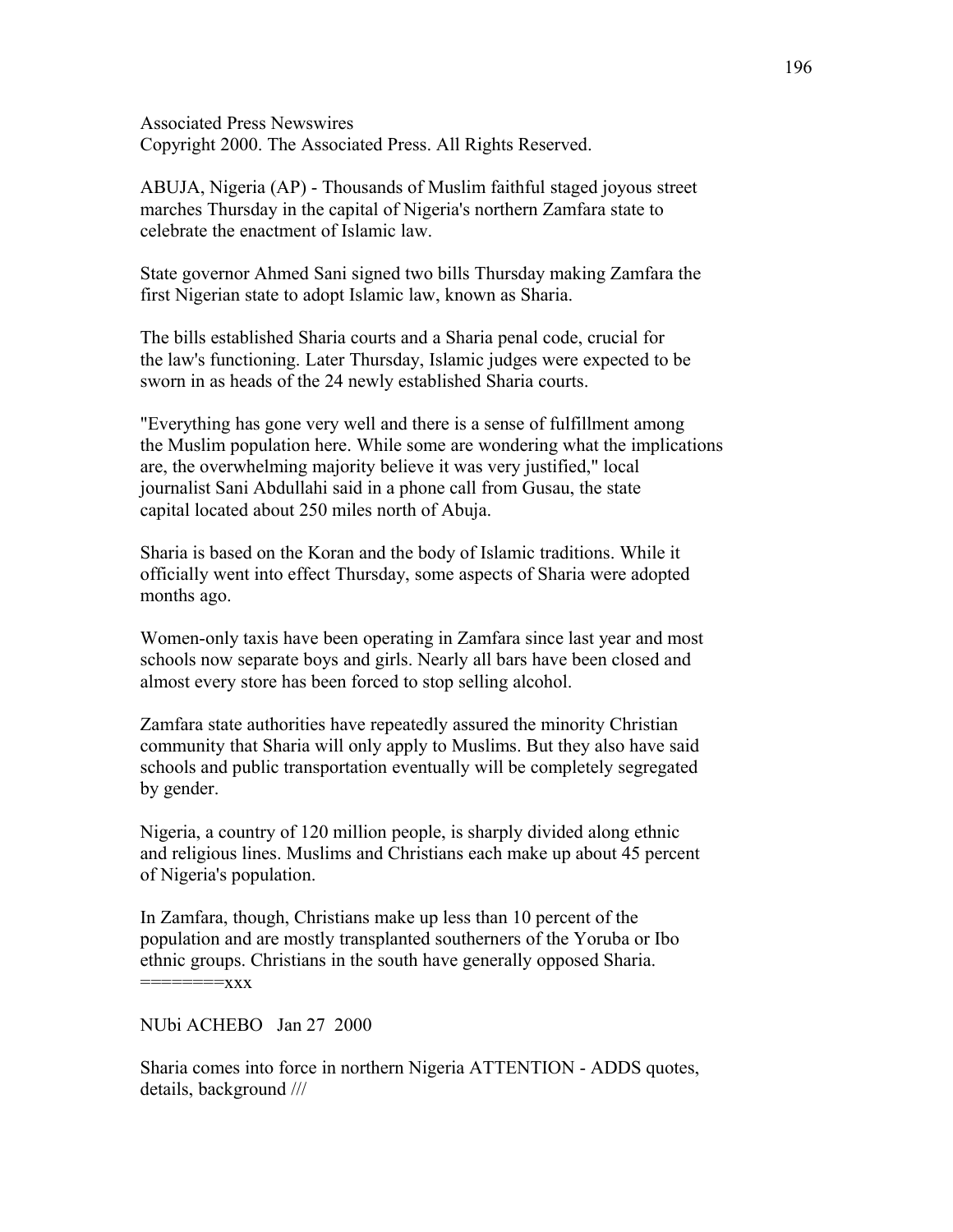01/27/2000 Agence France-Presse (Copyright 2000)

GUSAU, Nigeria, Jan 27 (AFP) - The northern Nigerian state of Zamfara on Thursday became the first to officially establish full Islamic Sharia law, at a ceremony here, officials said.

Governor Ahmed Sani, a 39-year-old former senior central bank official, signed state-wide legislation establishing 24 Sharia courts and swore in the new Kadis or Islamic judges, the governor's director of press affairs, Bashir Sanda-Gusau told AFP.

"It is a wonderful day for Zamfara, for Muslims, for Nigeria. We have Sharia again," he said minutes after the signing ceremony.

The strict Islamic code has existed in mainly Muslim northern Nigeria for centuries.

But when British colonial forces overran the region at the end of the 19th century, the powers of Sharia courts were restricted to religious matters and all other matters were dealt with by the ordinary criminal courts.

Nigeria's current constitution allows for the establishment of Islamic courts, but Christians, who form a sizeable 10 percent of the population in Zamfara, say it does not allow for the courts to deal with criminal matters.

"The courts established today will have criminal powers. They will be able to order amputation of a hand for thieves, stoning to death for adulterers, execution for murderers," Sanda-Gusau said.

Nigerian President Olusegun Obasanjo, a born-again Christian, has been reluctant to come out in public criticising the expansion of Sharia in the north, where four other states have taken steps to introduce the code.

Last year he said he believed it would "wither" and Sharia would not in fact be implemented.

Federally-appointed police officials in Zamfara toldlast year they had no orders to implement the law.

Sanda-Gusau said however that observance of the code would be assured by a "voluntary security force" of 2,000-3,000 members of an Islamic movement established in the past month by the governor.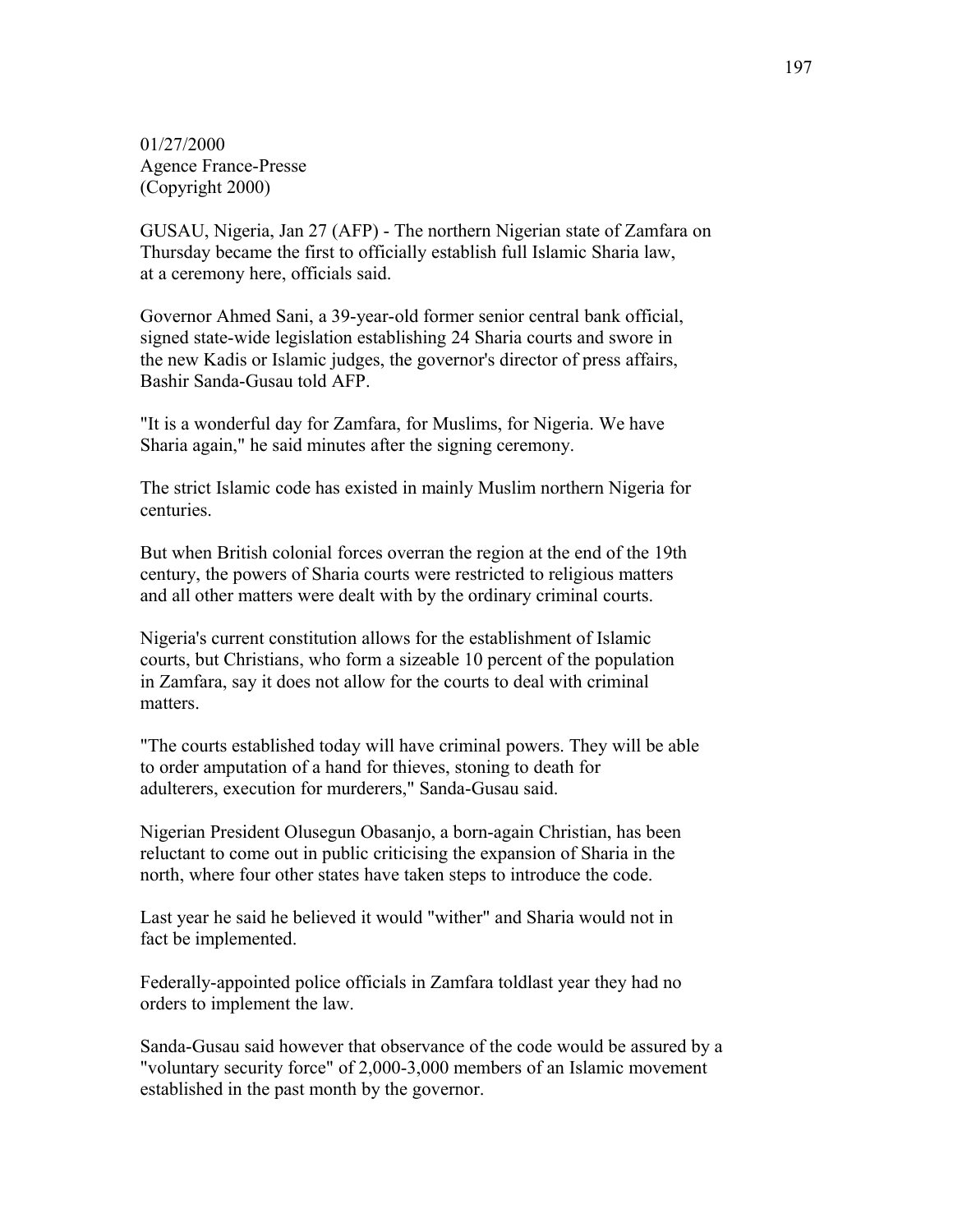The force would not have powers to arrest or detain suspected violators of the Sharia code, but would inform the police and ensure that they were arrested, the official told AFP.

============xxx January 24, 2000 Nubi Achebo NaijaNews Guardian

Sharia: Niger deputy governor urges prayer by Christians

>From Martins Oloja, Abuja Bureau Chief

NIGER State Deputy Governor Shem Zagbayi Nuhu has advised Christians to fast and pray over the planned introduction of the Sharia legal system in the state.

Nuhu, who is also a Christian, urged the press to exercise caution in reporting the issue.

Disclosing that the prospect of Sharia legal system in the state had not strained his relationship with Governor Abdulkadir Kure, he said that he was not agitated because he now believes that the Islamic law will not affect Christians.

"When I first heard about the introduction of Sharia ... particularly in Niger State, as every other Christian, I was concerned because I was ignorant of what it will mean to my faith and my freedom to practise (as a Christian). But on one to one discussion with the state governor and the meeting held with the executive council on the issue, I was convinced based on the information available to me.

"The executive governor and other members of the executive council of Niger State said that there is no way the planned introduction of Sharia will affect Christians' freedom to worship their God the way they want to do, "he told The Guardian at the Government House, Minna at the weekend.

Nuhu pointed out that the plan to introduce Sharia in the state is not the governor's show as the bill to be presented to the state House of Assembly, will be examined.

"I have been assured I will see the bill. I want to assure you also and anyone that may have some reservations that I will go through the bill and every document that is necessary to ensure that the provisions that will guarantee the rights of every person are met," he said.

The deputy governor, who doubles as the health commissioner, advised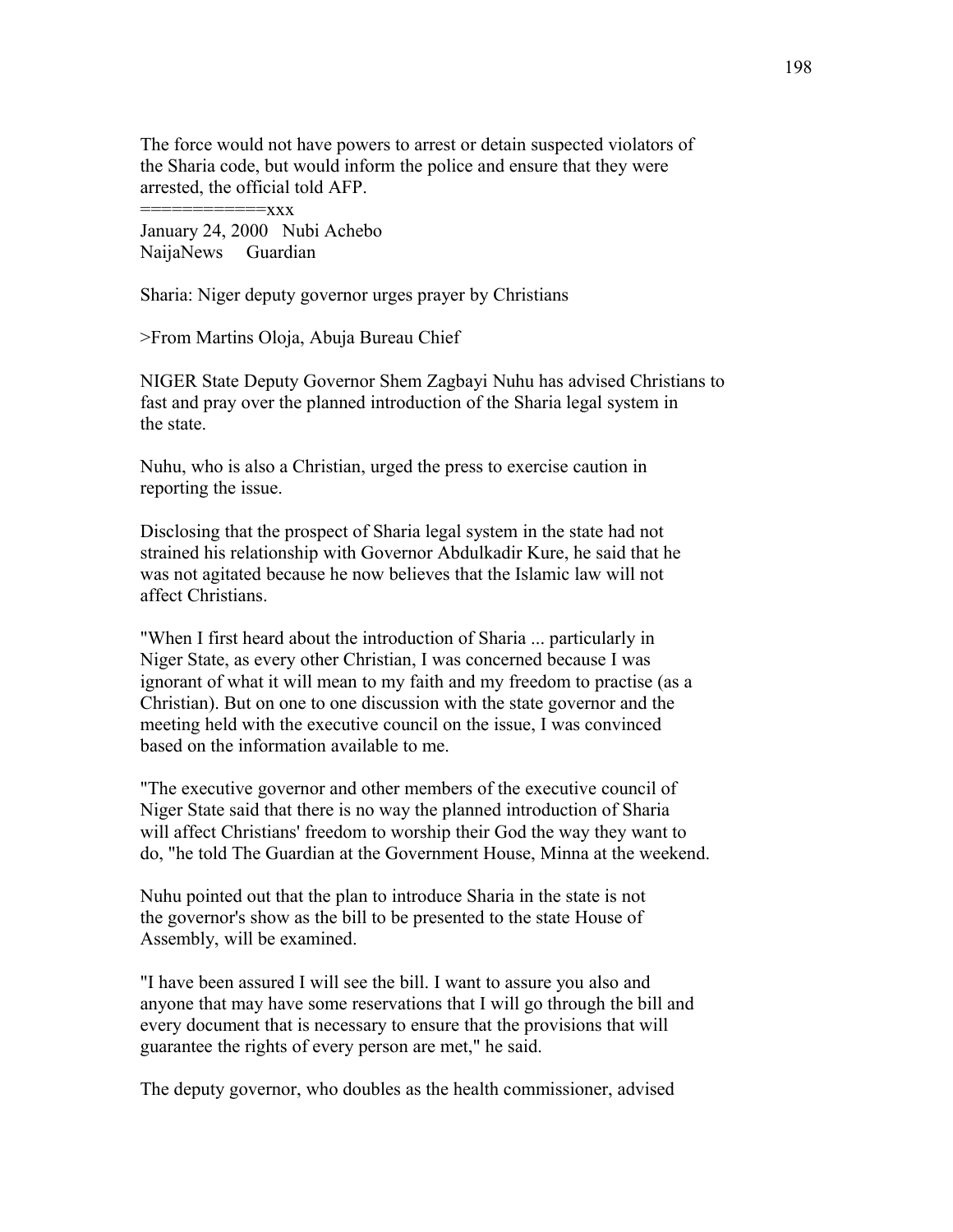Christians to continue to fast and pray.

He said: "Prayer is very good because you wait on the Lord. And God in his own special way will intervene in any situation to make life better for all. I want to say at this level we need to exercise patience and we need to get reliable information on what is going on. Let's not act on rumour because that may put us in a position that may not take us to where we want to be. Let's get reliable information as much as possible before any line of action is embarked upon."

Nuhu added that the controversy generated by the plan would not have degenerated if Christians had obtained reliable information on it (plan).

"I want to believe that if only the Christian Association of Nigeria (CAN) had obtained reliable information, they might not have gone as far as they did," he said.

He urged the press to exercise caution as a section is mixing the declaration of Sharia law with declaration of Sharia state.

"I would like to appeal to Christians and the press to try and read the constitution of the Federal Republic of Nigeria to understand what the government is trying to introduce in Niger State ... It is not as if it is a new thing at all. It is a provision that we have lived with without anyone noticing that it is there... because it has not concerned you directly since you are not an adherent of Islamic faith ...," Nuhu added.

Stressing that "non-Moslems will have nothing to do with the (Sharia) law," the deputy governor said that the government does not intend to declare Islamic state in Niger "because that will run contrary to the constitution."

----------------- =========xxx

Niger denies Christians use of state hall

>From Akin Alofetekun, Minna

CHRISTIANS resident in Niger State may have been barred from making use of the government-owned UK Bello Arts Theatre, an apparent reprisal action over their opposition to the introduction of the Sharia legal system.

The state branch of the Christian Association of Nigeria (CAN), which had earlier booked the venue for a seminar on implications of the Islamic law being enforced in the state, was told that it could no longer hold.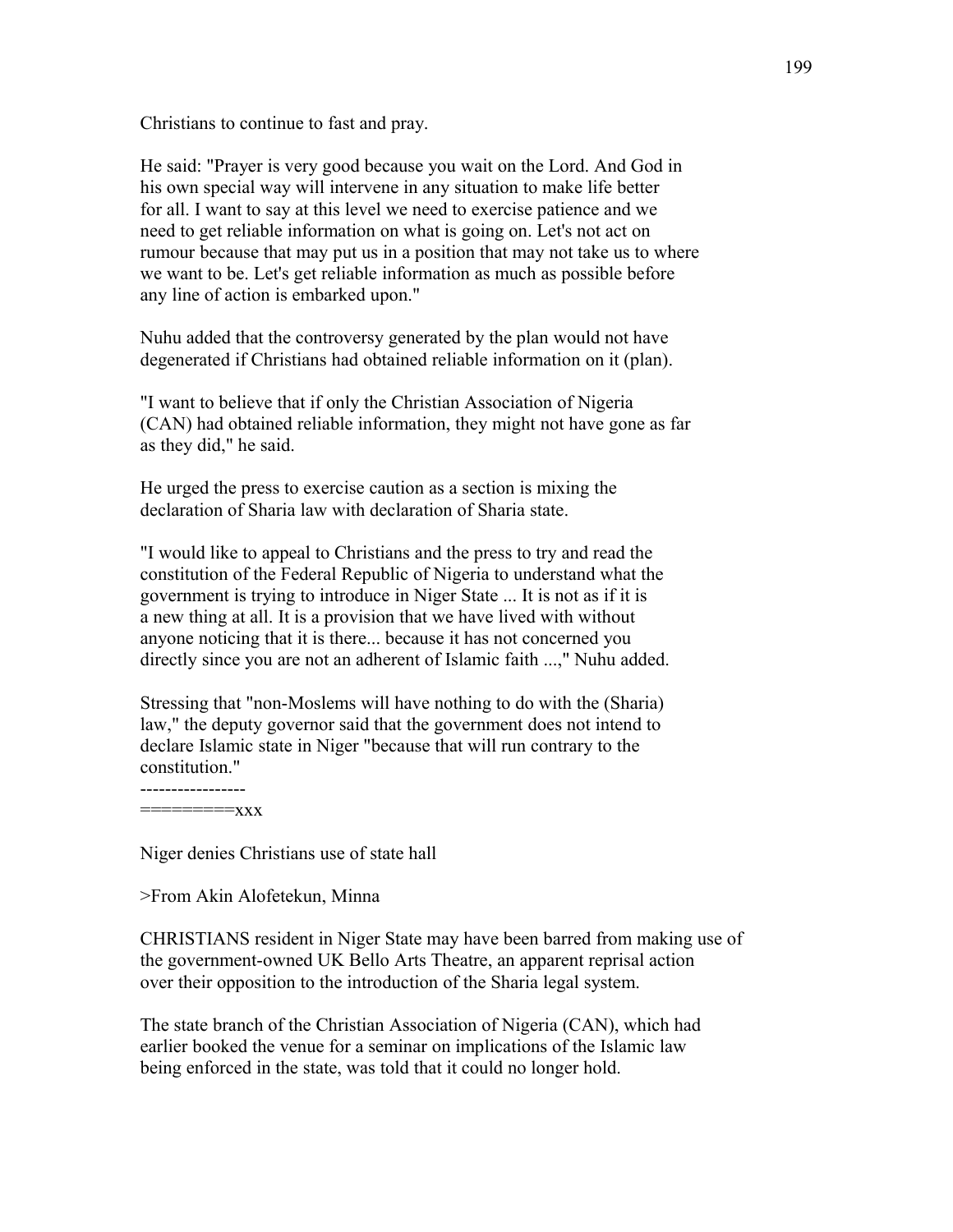Similarly, an open crusade slated for the same venue by a popular lady televangelist Linda Eloko Edukogha was cancelled and money returned to the organisers.

The crusade was to hold for three days in which the management of the theatre would have realised N50,000.

CAN, in a television announcement said the seminar had consequently been shifted to the St. Peters Church along Keteren-Gwari road, urging Christians to be steadfast in your opposition to this assault.

CAN State Chairman Bishop Jonah Kolo denounced this high level of intolerance, adding: You can now see what we are saying. If they are this intolerant at this embryonic stage of Sharia, you can imagine what would happen when Sharia fully comes on board.

He reminded Governor Abdulkhadir Kure of his constitutional responsibilities to both Christians and Moslems in the state, warning: Our patience should not be stretched to the limit.

He added: I believe he has not forgotten that the UK Bello (Theatre) belongs to us all and not to a particular religion.

CAN had ordered Christians to close shops and fast for three days in protest against the Sharia, beginning from Monday. The protest was to be rounded off with the seminar today.

Kure, after going round the town on the second day of the closure, had taunted the Christians, saying they could continue with the protest until the bill was defeated in the house, adding: That is when they can open and jubilate.

The executive is, however, yet to present the Sharia bill to the state assembly which had resumed on Tuesday.

The bill is not yet here. It is not on our order paper, the Deputy Director (Information and Publicity), Mallam Musa Hamisu stated.

---------------

### ========xxx

said to have come to the Assembly floor threatening every lawmaker in opposition to the governor to beware. Many took to their heels as his threats announced his presence.

The impeachment of the former speaker of the Oyo State House of Assembly, Honourable Kehinde Ayoola also resurrected the dirt in Ibadan politics of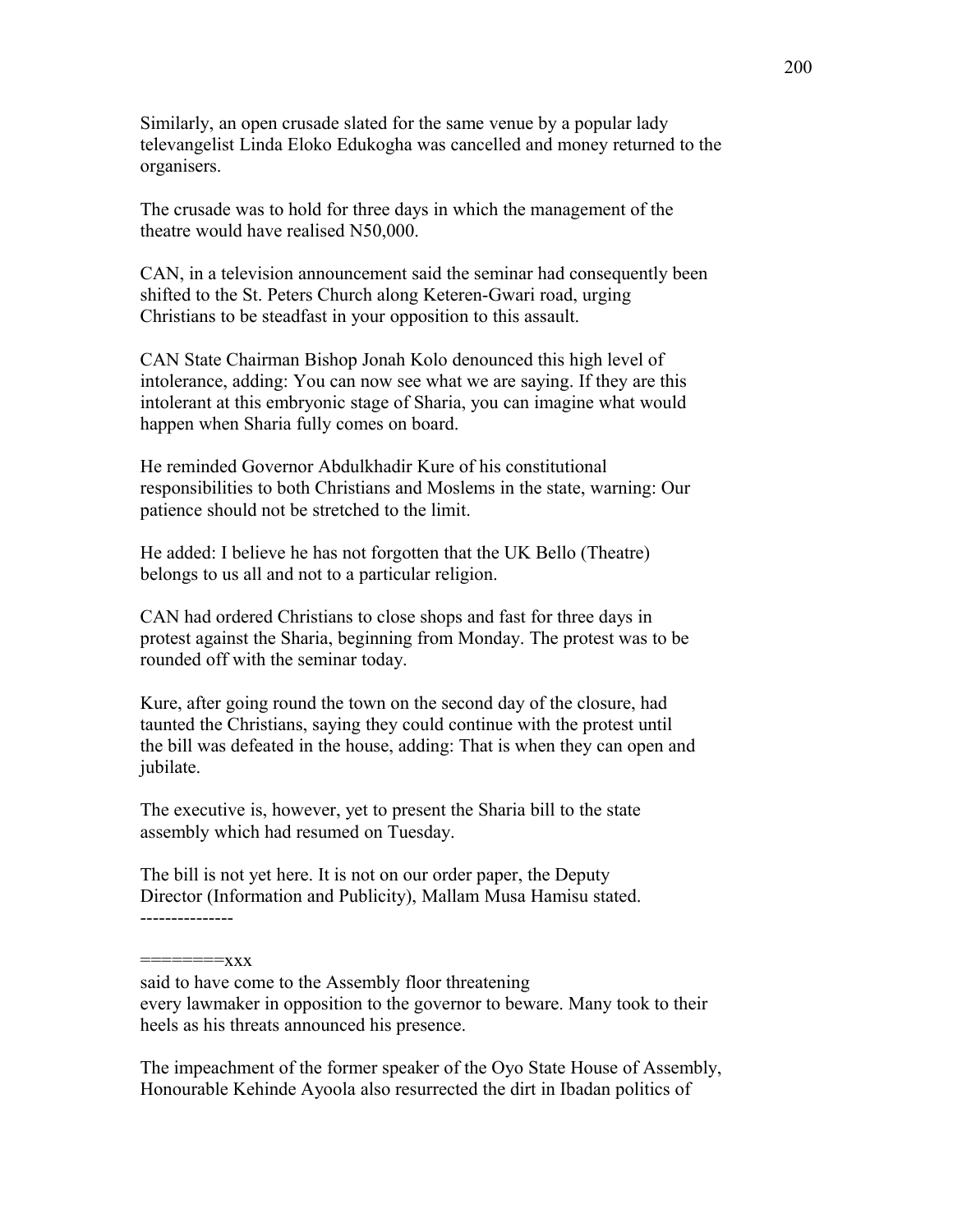the Penkelemes years. Charms, acid and pellets were used by the legislators. Police had to fire several gun shots to disperse the brawling lawbreakers and hired thugs. In the aftermath of the squabble in which heads were smashed and bones broken, the death of Mr. Ademola Adekunle, the sound director in the House of Assembly was recorded. Some of the pellets fired on the eventful day were said to have hit him fatally. Two female legislators, Hon. (Mrs.) Latan Odumbaku (Ibadan South-West II) and Hon. (Mrs.) Ramota Okemakinde (Ibarapa East) claimed they were dangerously hit with charms in the ensuing fight.

Awaiting detonation is the religious bomb which embers some Islamic fanatics are already fanning. Already, Sharia posters don the city. Some voices say the hand behind the campaign is that of the Aare Musulumi of Yorubaland, Alhaji Azeez Alao Arisekola, an Abacha loyalist and henchman. A faceless Islamic organisation which calls itself Propagators of Islamic Light and Truth (PILT) signed the posters. The state government has ruled out the introduction of Sharia law in Oyo State saying it was only practicable and suitable in a homogenous Muslim society and "not in a multi-religious set up" like Oyo State. However, a far more disturbing situation happened Sunday, 2 January 2000. Members of the Ansar-Ud-Deen Central Mosque located at the end of Salvation Army road, near the Ogunpa channel clashed with Christian worshippers at The Gospel Faith Mission International. The Christians had protested the frequent blockade of the only connecting road to their church by the Ansar-Ud-Deen members who on Sundays organise a Bible/Qoran service in which comparisons are made in the open. The youths, who would always conduct their comparison service outside the mosque instead of inside the it threatened the church's resident Pastor, Thomas Ademola Olabode and church secretary, Gbade Adewale that they were ready to launch a Jihad on the church any time. Pastor Olabode speaks: "They said they have been watching us. They brought knives, cutlasses, petrol and matches to fight the church."

The stage for the clash was set in a 30 September 1999 letter written by the church and which invited the Mosque's council to a meeting to "discuss with you in respect of the programme you hold on Sundays that causes blockade of the main road and entrance to our church street which hinders us from bringing in our vehicles." Through a 4 October 1999 letter to the church, Barrister M.A. Oyafajo, secretary to the Ansar-Ud-Deen society, communicated the society's acceptance to dialogue but rejected the date fixed by the church. The meeting later held on a date fixed by the Mosque.

But the obstruction continued every Sunday. "Why must they disturb us even on Sundays during our church service period?" a frustrated Adewale said.

Already, the church had written to the police authorities, State Security Service (SSS) and the Ibadan North-West local government chairman, Hon.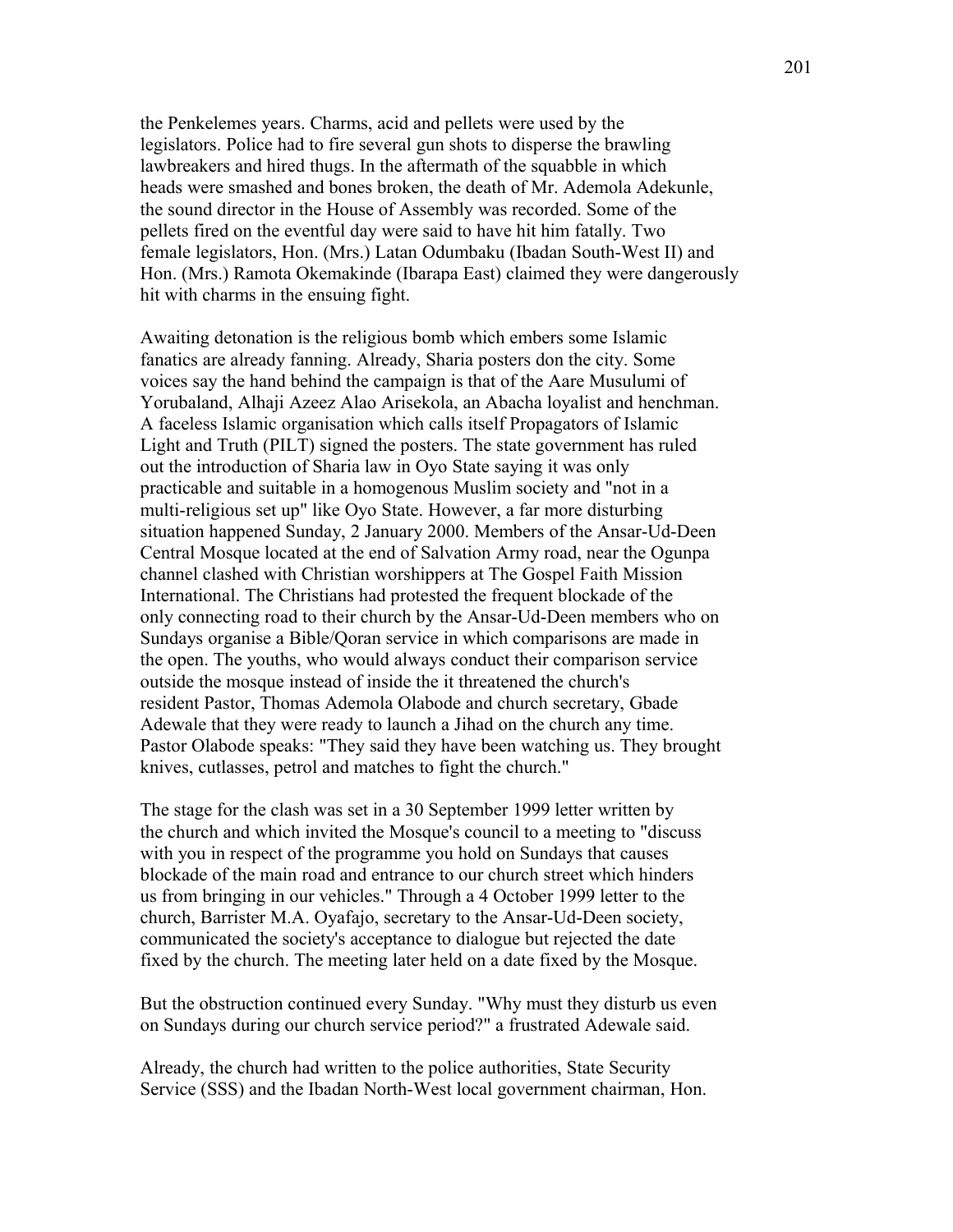Adewole Oluokun who had already visited the area.

Publication date: January 24, 2000

=======xxx Sharia: Kure taunts protesters

By Akin Alofetekun (Minna) and Olufemi Adedapo, (Lagos)

NIGER State Governor Abdulkhadir Kure says he is not bothered by the closure of business premises in Minna by Christians protesting the introduction of the Sharia legal system in the state.

Fielding questions from reporters after going round the city to observe the effects of the closure, Kure stated that the development had given "others the opportunity to grow.

He said: "I hope the shops will continuously closed until when the bill for the Sharia is defeated at the House of Assembly.

"I am happy that the meat sellers are selling and the tomato sellers are selling. Those shops may remain closed until the Sharia bill is defeated in the House of Assembly.

"What I am saying is that I am advising them to extend it until when the bill for the Sharia is defeated, then they can open, he added.

Also, the government spokesman, Shuab Mohammed described the three-day fasting and closure of shops by Christians as a "harassment" of the government.

The government, said Mohammed in chat with the British Broadcasting Corporation (BBC), feels "harassed by the action of the Christians."

To him, "there is abuse of relationship, there is abuse of trust, there is abuse of views, there is abuse of friendship because the Sharia law law does not affect anybody."

On the effect of the economic embargo by the Christians, he said: "We do not see how you will relate Sharia to spare parts or how you will relate Sharia to goods. But here, in Niger State, we are happy that the shops, even in the market, where you can buy rice, beans and other food items are open. It is only few shops that belong to non-indigenes that are closed and ones closed by them are not essential shops. They are not shops for essential commodities.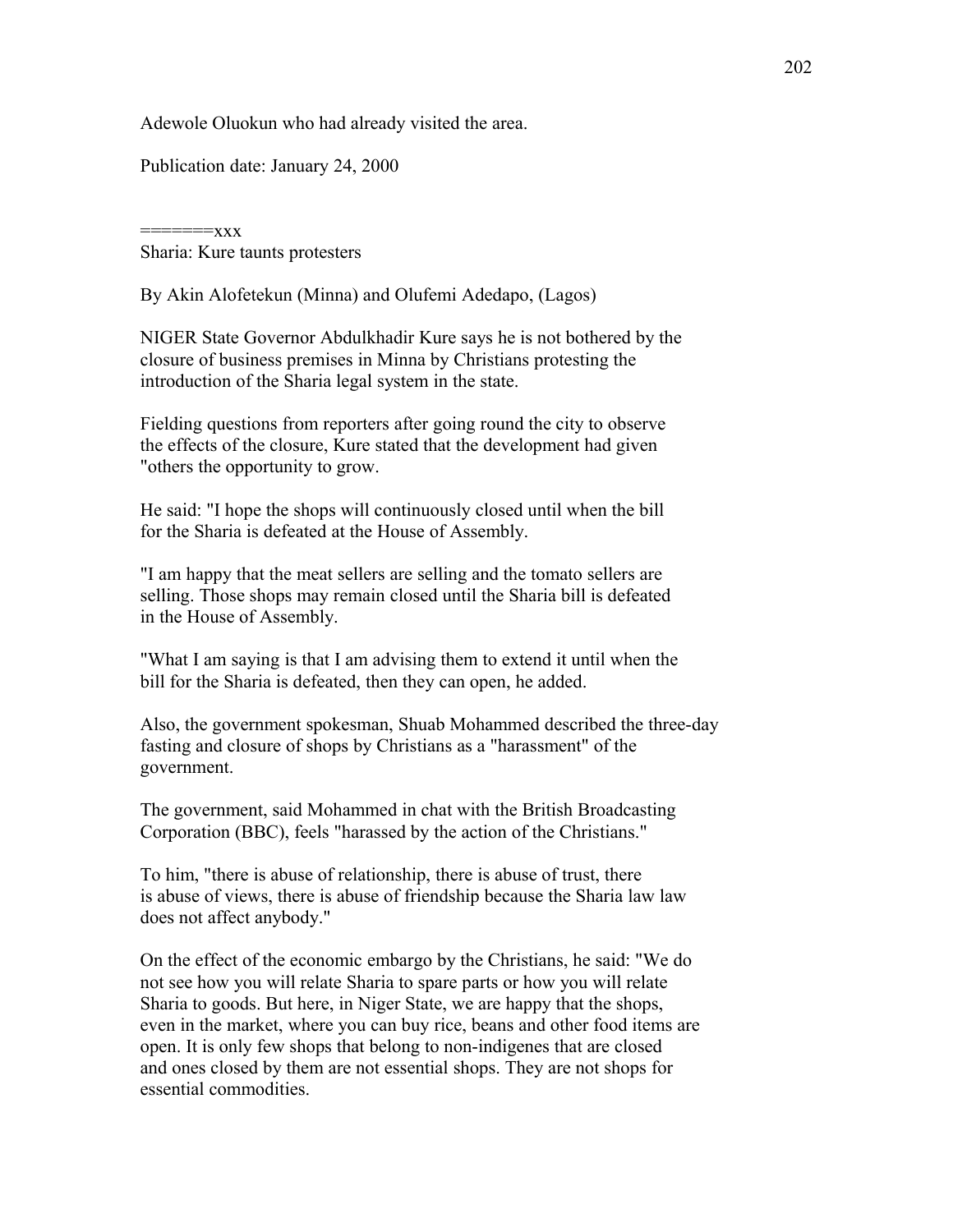He alleged that "those who are organising the economic embargo against the Moslems in Niger State are those who are keeping brothels at the drinking parlours."

On the fear that government may manipulate the bill at the House of Assembly, the spokesman said: "The legislature contains the representatives of the people. If they happen to be minority, it is unfortunate. But we (the government) take interest of the majority and also protect the interest of the majority rights. That is why Sharia is not for Christians, but for Moslems who choose to be ruled by Sharia."

He added that "even among Moslems, it Sharia is not compulsory."

He said that Christians can express their unhappiness "better by coming out openly to hold press conferences".

Mohammed stated that if Christians "deliberately try to create economic embargo, the government of Niger State will eventually find ways and means to assist others to have competitions."

Reacting to government's belief that the Sharia would check immorality and crime, Chairman of the Christian Association of Nigeria in the state, Reverend Joseph Gomo said the Sharia will not bring solution to vices in the state.

"It is not Sharia that will bring the solution. The only thing the government can do is to call the clergymen and the indigenes to discuss and rub their minds," Gomo told the BBC.

He refuted the assertion by the government that it was the non-indigenes that shut their shops to blackmail the state.

"That is a lie. All the indigenes of Niger State have supermarkets and shop. It is CAN that closed the shops. It is not the indigenes or any individual. It was a resolution that CAN took and declared to all Christians in the state. And the non-indigenes are also Christians. So, what do you want them to do?" he asked.

Asked whether the governor supported CAN's directive, the cleric said: "Let me put it this way, the governor is a spare tyre. This means that the original tyre will puncture before the original tyre can take off. We understand that, but they are trying to make him resign. That may be by frustration, he will resign. But we (CAN) don't want him that way."

NaijaNews Jan 17 2000

 $==-xxx$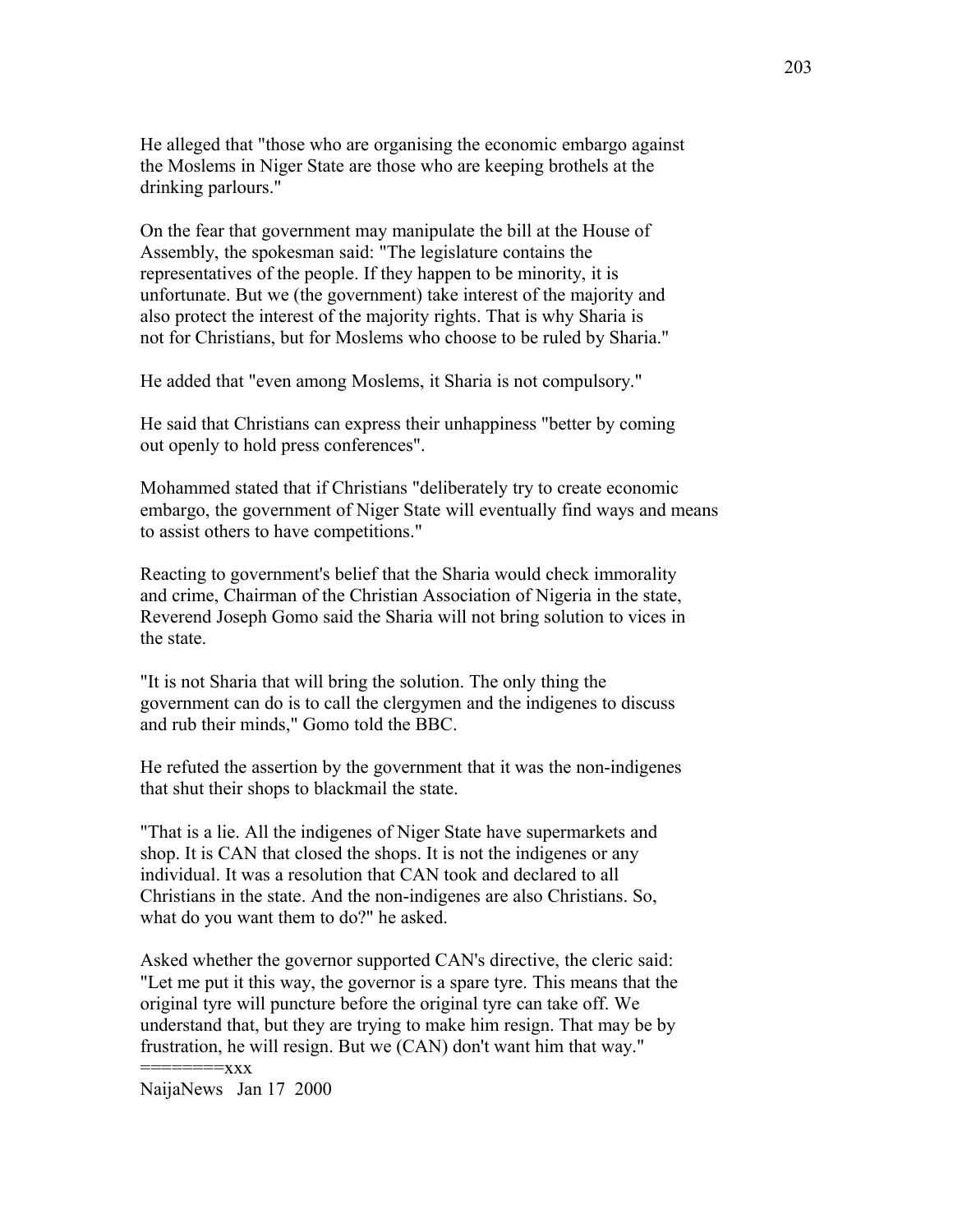From: Nubi Achebo  $\leq$ kitua@yahoo.com>

NIGER State Constitution supreme to Sharia Law

NIGER State which has just joined the league of states operating Sharia law has said its implementation would not clash with the constitution. According to Governor Abdulkadir Kure, Sharia law would submit to the supremacy of the nation's constitution.

Fielding questions from journalists on the controversial law in Minna, the governor assured that where the system ran contrary to the provision of the constitution, Sharia would bow to give the constitution the right of way.

"For example, the aspect of the Sharia that deals with death sentence will not be implemented because of the constitutional provision of the right to life in one of its sections," Kure pointed out.

He said having vowed to preserve and protect the nation's constitution during his swearing in, his administration would do nothing to flout the provisions under any guise.

Kure, allaying the fears of Christians and other non-Moslems, said the legal system would not affect them. "Do you know that even Moslems could opt not to be tried under the Sharia and his wish will be granted? On the other hand a non-Moslem may opt for Sharia if he discovered that he could go away with a lighter sentence than provided for under the common law?" he said.

The governor assured that there would be no misapplication and miscarriage of justice, because only competent and pious jurists would handle Sharia cases. He added that anyone who hides under Sharia to settle personal scores would be severely dealt with.

Kure denied any religious bias over non-inclusion of more than one Christian in his cabinet. He said: "You will have to direct that question to the politicians who made all the recommendations.

Left to me, I would have loved it to be 50-50, but I have to abide by their recommendations which you are now saying do not favour Christians." -------------------

======xxx

Nuhu Achebo NaijaNews Jan 10/2000 From National Concord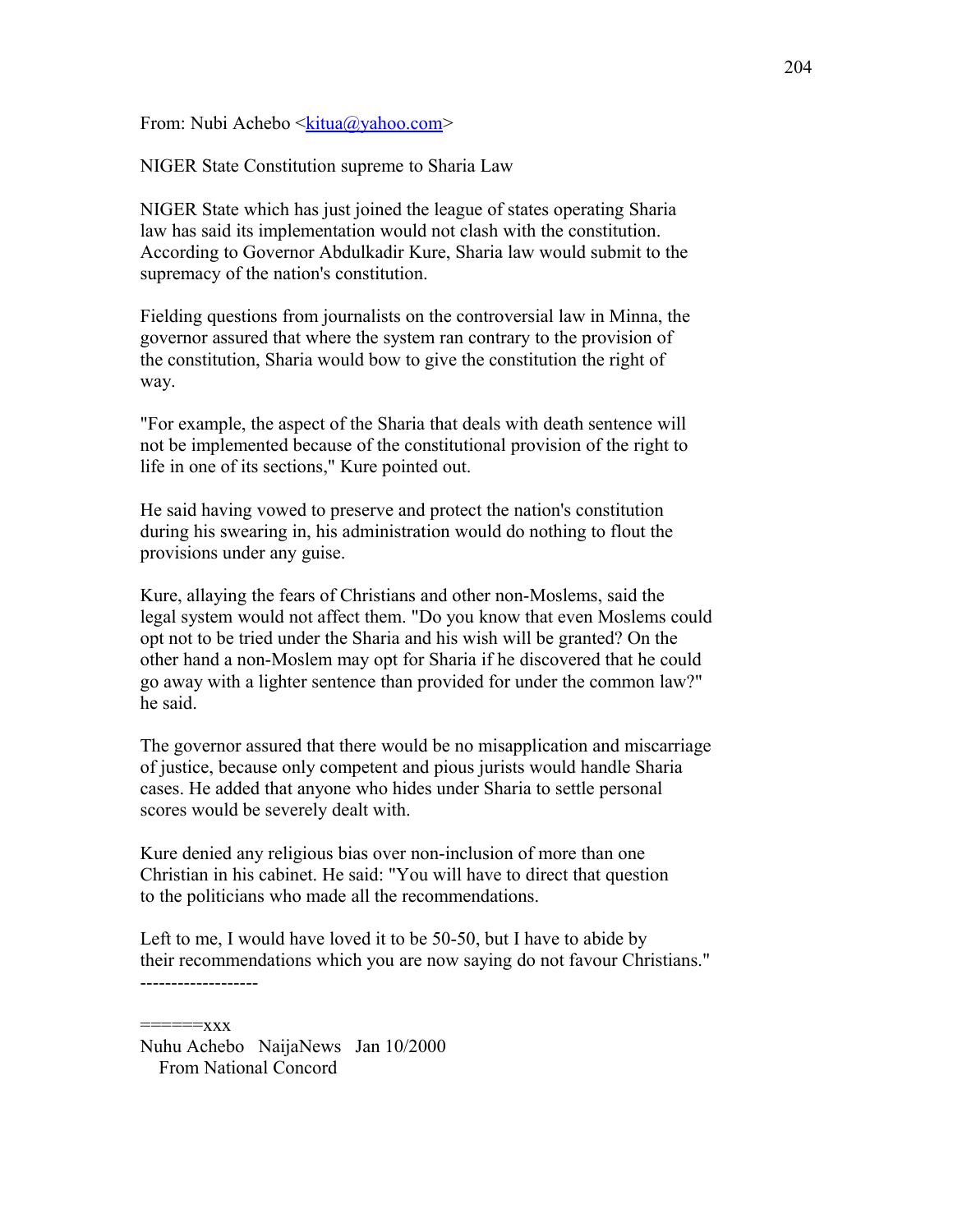Female Workers Face Sack

Hundreds of women holding public offices risk their jobs with the implementation of Sharia in Zamfara and some northern states, this year.

Under the Islamic legal code, women are forbidden from either holding public offices or undertaking jobs that encourage intermingling with the opposite sex. -National concord.

#### ======xxx

NaijaNews Guardian From: Nubi Achebo  $\langle kituaa \rangle$ yahoo.com>

Monday, 10 January 2000

Why religious crises persist, by CAN

>From Abiodun Fagbemi, Ilorin

CHRISTIANS in Kwara State have traced the festering religious crises in the country to the subtle admission of Nigeria into the Organisation of Islamic Conference (OIC) in 1986.

Urging the restructuring of the country the way all of us will be represented, the Christians, under the aegis of Christian Association of Nigeria (CAN), also canvassed the re-constitution of the Kwara State Inter-religious Committee as a panacea to the sporadic religious mayhem in the state.

They said: Christianity and Islam were not like this until General Ibrahim Babangida took us to the OIC. Lets come to together again and plan this country the way all of us will be fully represented.

This is necessary because, the day will never come in Nigeria when everybody will be a Moslem. The day will never come as well when everybody will be Christians.

Speaking with The Guardian at the weekend in Ilorin, their Secretary, Dr. Olusola Ajolore claimed that the Kwara State Inter-religious Committee headed by a retired Supreme Court Justice, Seidu Kanu has remained a lame duck due to non-implementation by successive governments of its recommendations.

I cannot remember a single day that any government in Kwara State enforced the recommendation of the panel. The panel, no doubt is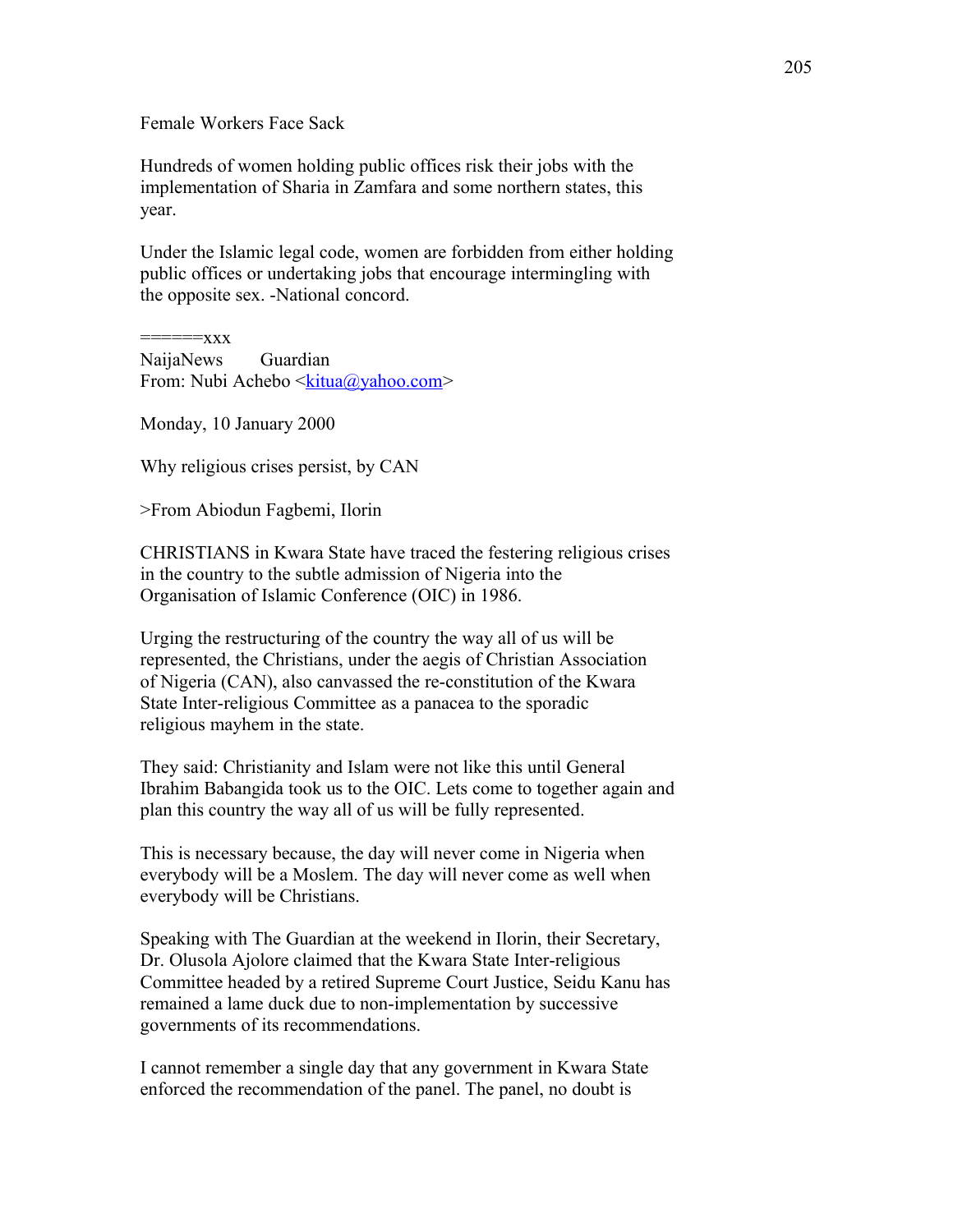occupied by tested Nigerians but no government in the state has ever seen it as a virile body.

To him, if its recommendations are not therefore implemented, then the committee is set up for window dressing, adding: That's why I refer to it as a lame duck, very close to useless, it should be revitalised for effective functioning.

He cited disobedience of the committees recommendation on the rebuilding of tbe Church of God Mission, Abbo Oba, Ilorin, allegedly pulled down by suspected Moslem fanatics last year.

Besides, CAN secretary recalled the panels advice that the Bill Board of Evangelical Church of West Africa (ECWA), allegedly vandalised two years ago by suspected Moslem youths be re-erected which was never heeded by the government.

His ideal religious panel, he said, is one which members should be drawn from the council areas of the state.

CAN, Agolore said, is not talking of Ilorin committee alone, but that which will embrace all Kwarans across local council boundaries.

He stated that Christians are not only ready to seat on the same press conference with Moslem leaders... but are looking forward to a day, well co-sponsor programmes as being done in civilised societies.

The leader who noted that the fear of God was lacking in many youths, canvassed a religious forum to redress the trend.

---------------

========xxxx ------------------

Nuhu Achebo NaijaNews Jan 6 2000

Obasanjo seeks adherence to separation of religion, state

>From Emeka Nwankpa (Abuja), Dickson Adeyanju (Lagos), Njadvara Musa (Damaturu), Abiodun Fagbemi (Ilorin) and Akin Alofebekun (Minna)

PRESIDENT Olusegun Obasanjo has advocated strict adherence to the principle of separation of state from religion as enshrined in the 1999 Constitution, saying it was necessary for mutual tolerance and respect for one another's faiths and beliefs.

In his message to the nation in the commemoration of Eid-el-Fitr, he said such a compliance was crucial in view of the multiplicity of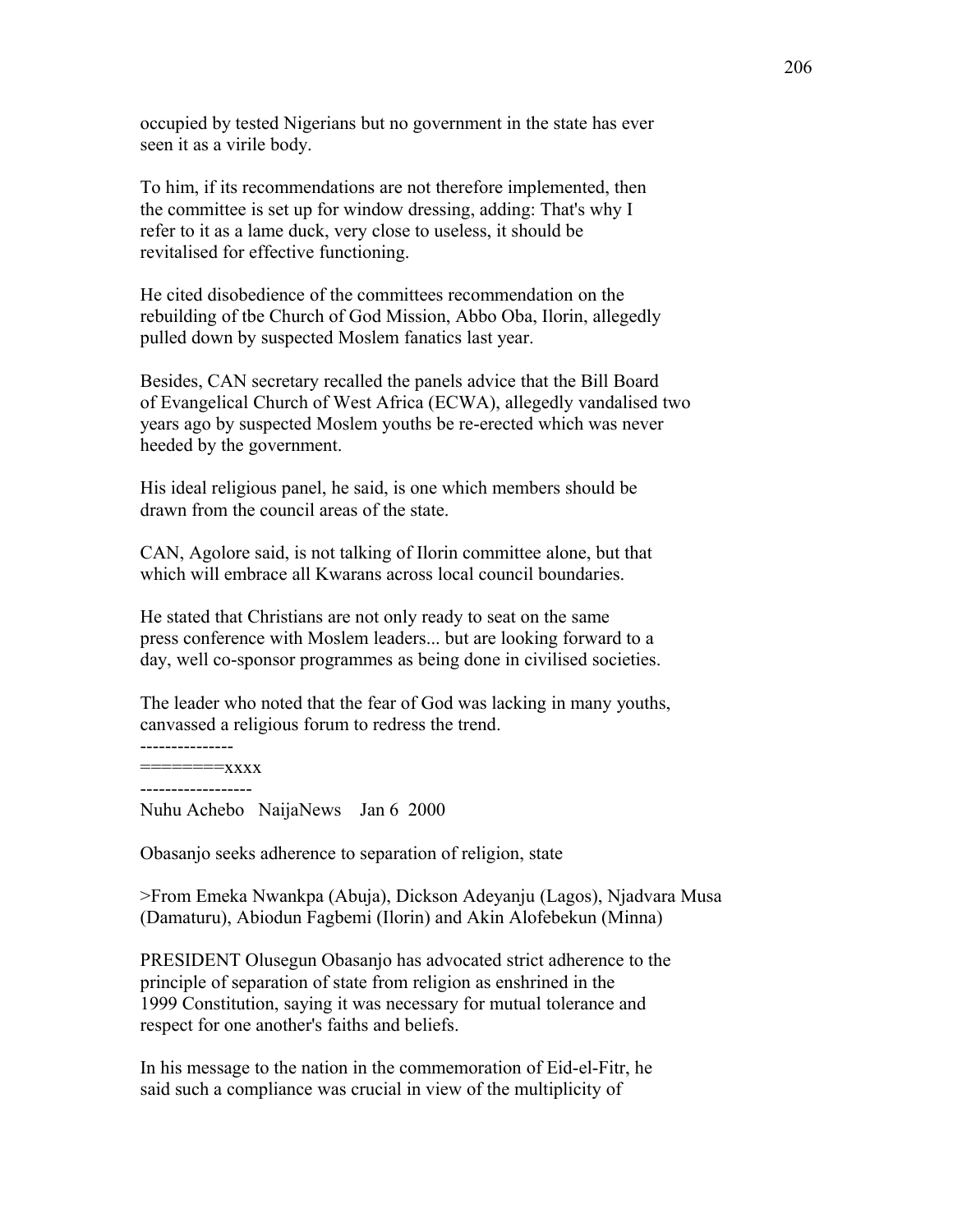religions and sects in the country.

According to him, every well-meaning citizen of the country should strive to safeguard its secularity to guarantee the freedom of all to practise their chosen faiths and religions in peace.

He said: "In this regard, the importance of mutual tolerance and respect for other faiths and beliefs cannot be over-stressed. The path of separation of state and religion which was chosen for our country from the beginning is still enshrined in its supreme law, the 1999 Constitution. Given the multiplicity of religions and sects in the country, the wisdom of this choice cannot be doubted and we must do our best to safeguard it and guarantee the freedom of all our people to practise their chosen faiths and religions in peace."

The president also said that the new democratic dispensation had provided a political framework for the realisation of the nation's collective aspirations which he noted must be to strengthen and not weaken it.

"One way of doing this is to ensure that our collective attention is properly focused at all times on the urgent task of nation-building before us and that we are not distracted by needless and diversionary controversies," he remarked.

He congratulated moslems for successfully fulfilling one of the major obligations of Islam by enduring the self-denial of the month of Ramadan, pointing out that they should internalise the virtues of piety, discipline, truthfulness, honesty, charity, justice, equity and fairness to all.

"These are worthy values which we all will do well to imbibe as there can be no doubt that our dear nation, Nigeria, will be a much better place for us all to live in if, collectively and as individuals, we reflect these values in our daily lives as well as our social, economic and political relationships," he added.

He also noted that the mass internalisation of the ideals of charity, honesty, justice, equity and fairness to all by the nation's political leadership at every level and the general citizenry would stand the country in good stead as solutions are being sought to problems which had stalled the realisation of potentials.

The president also stressed that every Nigerian had a role to play in the efforts to build a strong, united, progressive and prosperous nation. He urged Nigerians to rededicate themselves to overcoming the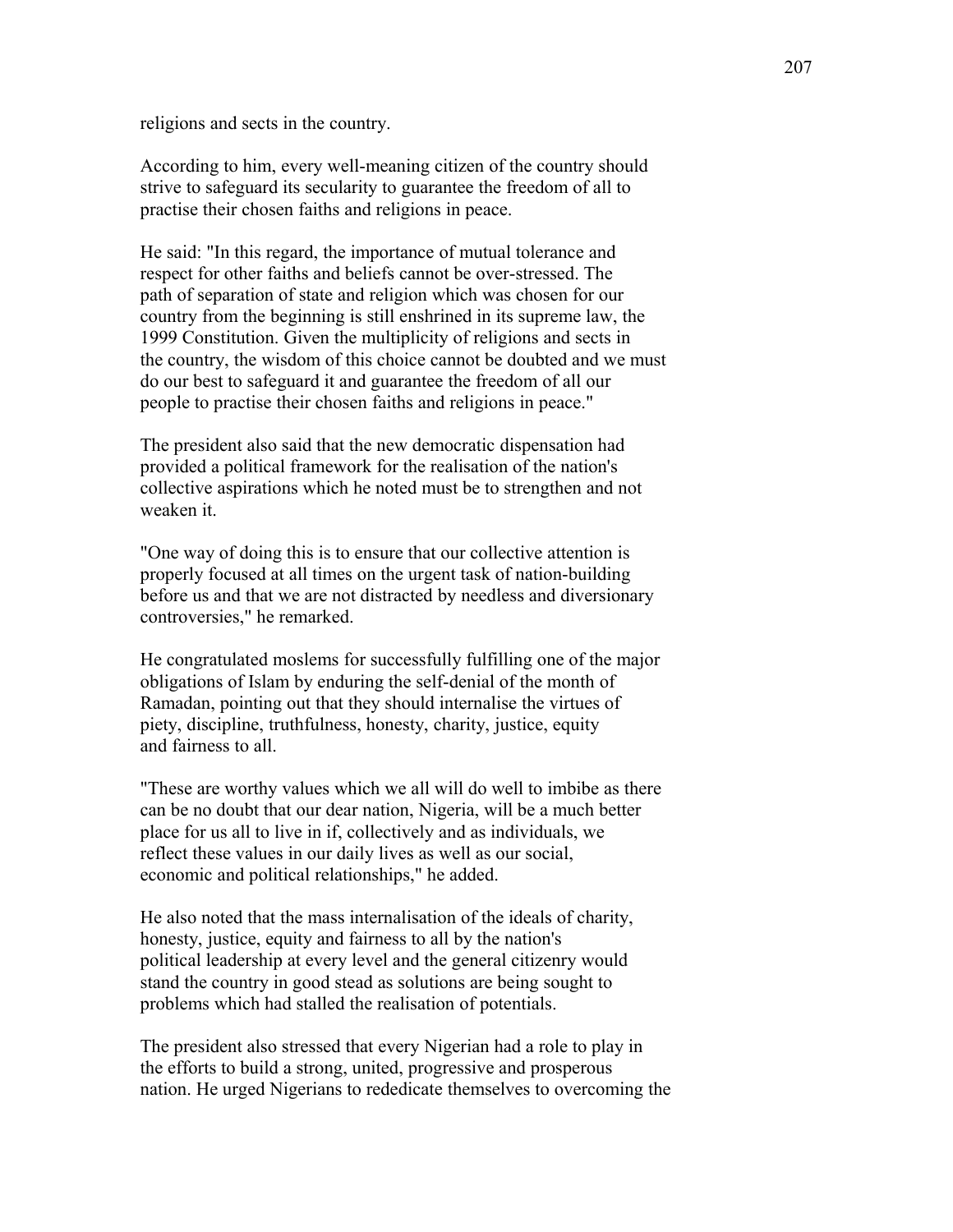great challenges which are expected in the nation's bid to take its rightful place in the comity of nations in the new millennium.

Governor Bukar Abba Ibrahim of Yobe State urged moslems and their christian counterparts to always strive to improve the poor's living conditions imbibe the virtue of self-discipline.

He noted that these attributes were pre-requisites for the maintenance of law and order in the Nigerian society.

In Kaduna, Governor Ahmed Makarfi warned against the use of offensive language by any group in the state in pursuit of its goals.

He stated that dialogue was the only viable option in resolving issues, stressing the need for tolerance and peaceful co-existence, which, according to him, "is fundamental to the teachings of Islam."

Niger State Acting Governor, Dr. Shem Zagbayi Nuhu advised moslems to adhere to the five pillars of Islam in order to live according to the tenets of the religion.

He said that for any moslem to succeed in life, it was necessary to emulate and adhere to the teachings of Prophet Mohammed (S.A.W.).

Governor Bisi Akande of Osun State appealed for a peaceful and harmonious co-existence among the populace.

His Kwara State counterpart, Rear Admiral Mohammed Alabi Lawal (rtd), enjoined citizens to shun violence and religious bigotry.

As patriotic citizens of this great nation, you should shun rumour ñ mongering, religious bigotry and indeed all tendencies capable of tarnishing the good name of this country," he said.

"You also have an obligation to support the Federal Government in its efforts at executing all its programmes and policies designed to improve the quality of lives of the entire citizenry."

Alhaji Wahab Iyanda Folawiyo, the Baba Adini of Nigeria, said that the essence of the 30-day spiritual exercise did not lie in hunger and thirst but rather in spiritual uplift and an unshaken adherence to the tenets of the Islamic faith.

Folawiyo, deputy president, Nigeria Supreme Council for Islamic Affairs (NSCIA), equally condemned the recent religious clashes in the country, saying these events diminish the claim to religious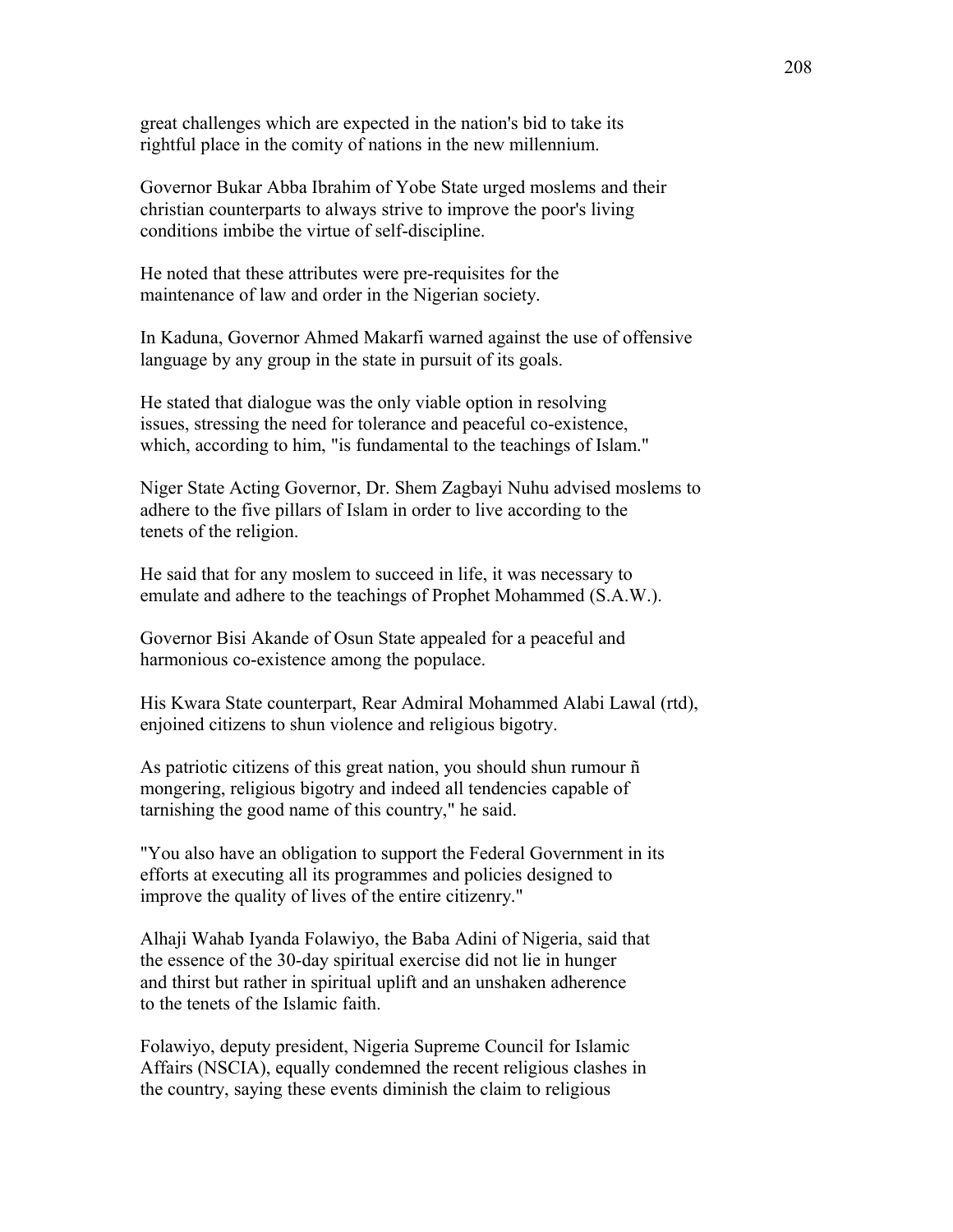piety through fasting.

"The enabling virtues of kindness, of peace and love make a true moslem a godly person. These virtues are expected to be reflected in our everyday interaction with our fellow human beings. It is disheartening to note that through unbridled intolerance, greed and hate of a few, the milk of kindness, love, compassion and brotherhood has momentarily stopped flowing," Folawiyo said.

### $==xxx$

Richard L. van Houten, editor. Samantha Beuker, contributing editor. A publication of the REC Secretariat, 2050 Breton Rd, SE, Suite 102, Grand Rapids, MI USA 49546. Tel/Fax (616) 949-2910. The News Exchange is available

electronically. To subscribe, visit our web site, [www.recweb.org,](http://www.recweb.org/) or write to

[rec@recweb.org.](mailto:rec@recweb.org) All articles in this News Exchange are the responsibility of

the editor. References at the end of the articles refer to published sources,

which are edited for this publication. This publication is offered free to

individuals and by subscription to First World institutions. For those who

are able we suggest an annual donation of US\$10.00 to help cover costs. Change of address should be sent directly to the REC Secretariat. ISSN 0033-6904)

# ANOTHER WAVE OF VIOLENCE ERUPTS IN AMBON

Jakarta - The death toll has reached more than 500 in the latest round of

violence in Ambon, Indonesia. Although a mob setting residential houses on

fire instigated the violence, which began on November 26, witnesses claim

that Indonesian troops who were taking part in the rioting continued. Although military spokespersons insisted that armed forces intervened

only "to pacify the area," many witnesses, including various reporters, say

many people were "gunned down by army soldiers" and that others were "driven

back by soldiers firing live ammunition."

Although Ambon was calm on Christmas day, on December 26 mobs burned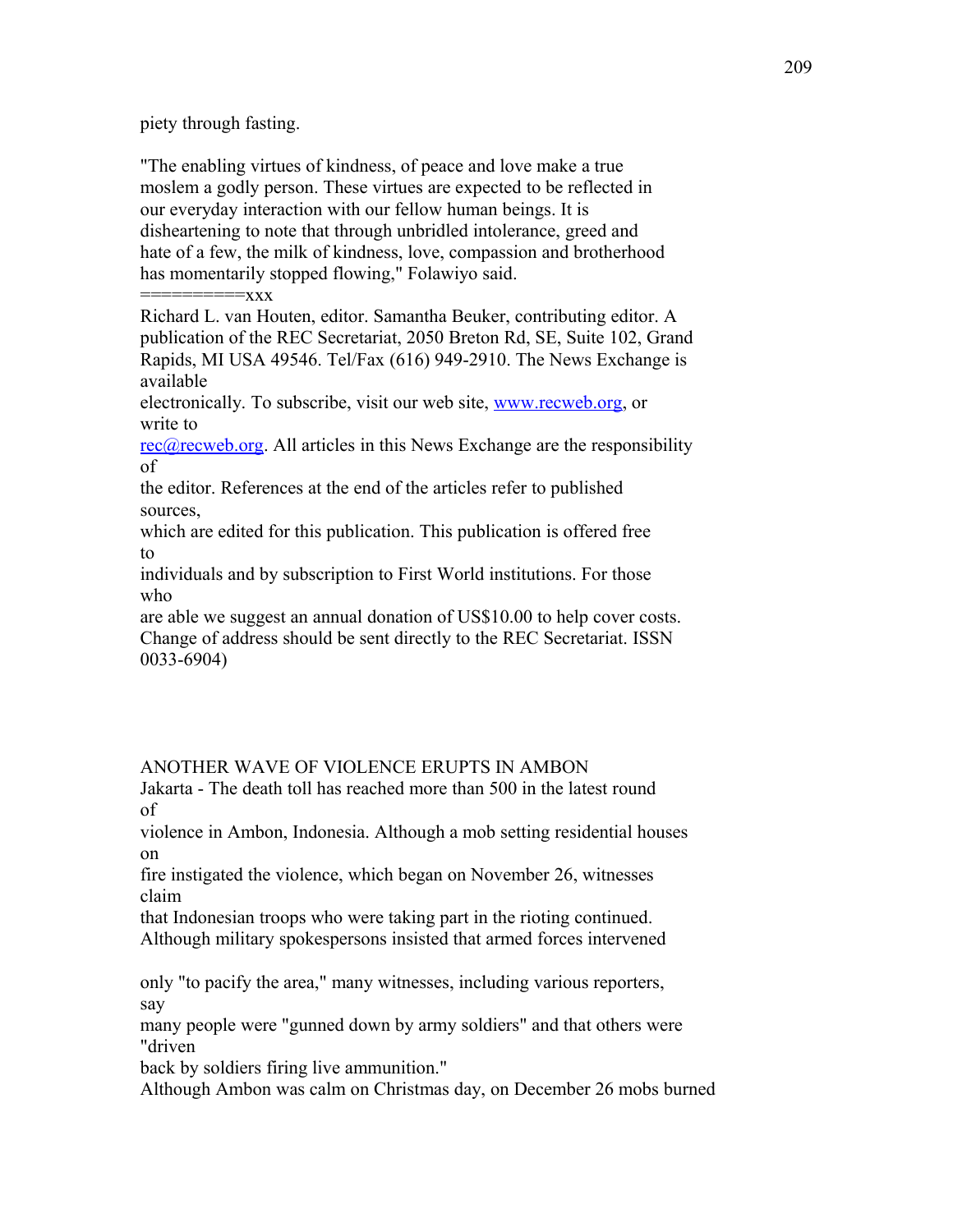down

the Silo Protestant Church, the largest of the Ambon Protestant Church. Observers saw more than 1,000 persons in white clothes or headbands coming in

by boat. Christians believe that Muslims plan to burn down the whole Christian quarter before the end of Ramadan, January 9.

The unrest continued through the last week of December. On December 29, a

CNN reporter said the troops were taking sides, Christian soldiers against

Muslim soldiers. However, near the end of the week, fighting subsided. A Reuters News Agency report of January 3 said that the army had calmed the

situation, seizing more than 200 weapons.

This latest outbreak of violence is merely a continuation of the violence

which has plagued Ambon since the beginning of 1999. Police say about 1,500

have been killed in this period. Although this latest riot was said to be

caused by food shortages, many believe that the continuing violence is caused

by militants trying to Islamicize the province. (ENI)

# CONFLICT OVER SHARIA BOILS UP IN NIGERIA

Nigeria - As another Nigerian state moved toward setting up Islamic law,

sharia, as its state law, Christians throughout the country marched through the streets of several major cities to protest the increasing

Islamization of

their country.

The Christian Association of Nigeria (CAN), organized the protests to

support Christians in six northern Nigerian states: Zamfara, Bauchi, Kano,

Katsina, Yobe, and Borno. These six states have recently declared themselves

Islamic states and are planning to or have recently implemented sharia. Zamfara has already passed the sharia into law and it will take effect in

early January. Both Kano and Sokoto are the next two states expected to legalize the sharia.

Nigeria is a secular country with a population divided between Muslims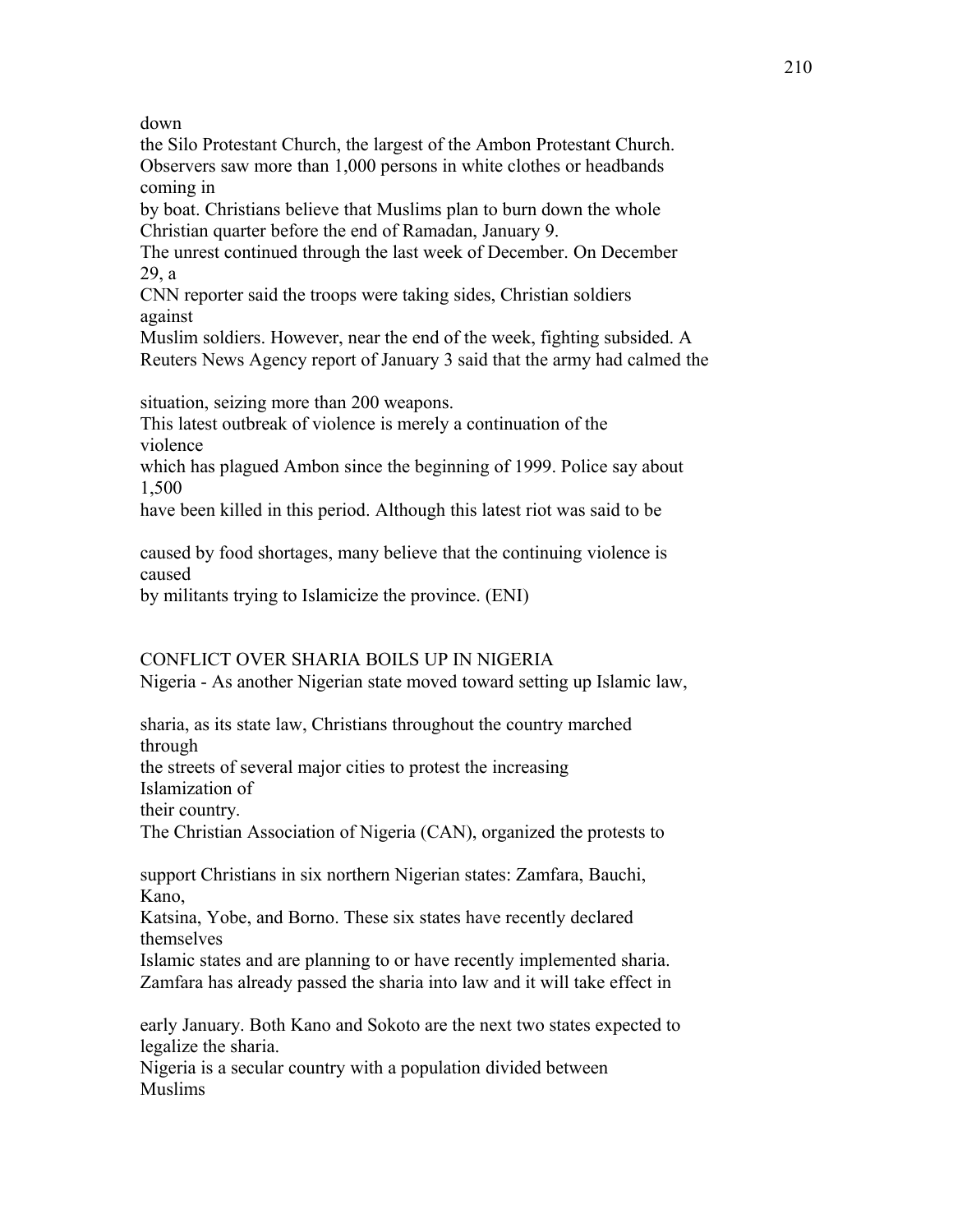and Christians. The northern region of the country is predominantly Muslim,

while Christians dominate the states in the south. The sharia debate was initially sparked by Zamfara Governor Ahmed Sani who said that "only death

can stop me [from making sharia law]."

The continuing controversy surrounding sharia has heightened fears of

religious persecution and riots and the disintegration of the country. As

individuals, both Christians and Muslim women oppose the legalization of the

sharia. Sunday Mbang, president of the CAN argues that it is a threat to democracy itself. "It [the use of the sharia] would deny non-Muslims their

fundamental rights and create disaffection among various groups in the country and endanger the peaceful coexistence of the citizens."

An example of the denial of human rights is already taking affect in Zamfara, the first state to implement sharia. Although the sharia did not

officially take effect until January 2000, effects were already being seen in

the social and economic life in the state before that. According to the sharia, women are not free to move or earn a free wage. As a result, many bus

drivers are refusing to transport women, leaving them stranded. Also, business is beginning to suffer because traders, most of whom are **Christians** 

from southern states, are returning to their home states for fear of persecution when the law takes effect.

Further, the use of sharia has caused disunity and an atmosphere of instability in the formerly unified country. The move to set up sharia comes

six months into President Olusegun Obasanjo's first term. Obasanjo, a Christian, has seen the rise of ethnic tension and a continued vying for power between the economically powerful southern states and the northern states, which have dominated military and civil administration since colonial

times. Setting up sharia has been seen as a political move, aimed at asserting northern authority amid fears that Obasanjo is favoring the south.

"The introduction of sharia in some states could lead to the

disintegration of the country," said Anglican Bishop Emmanuel Mani. "We have

lived peacefully hitherto without agitation. Why would some people suddenly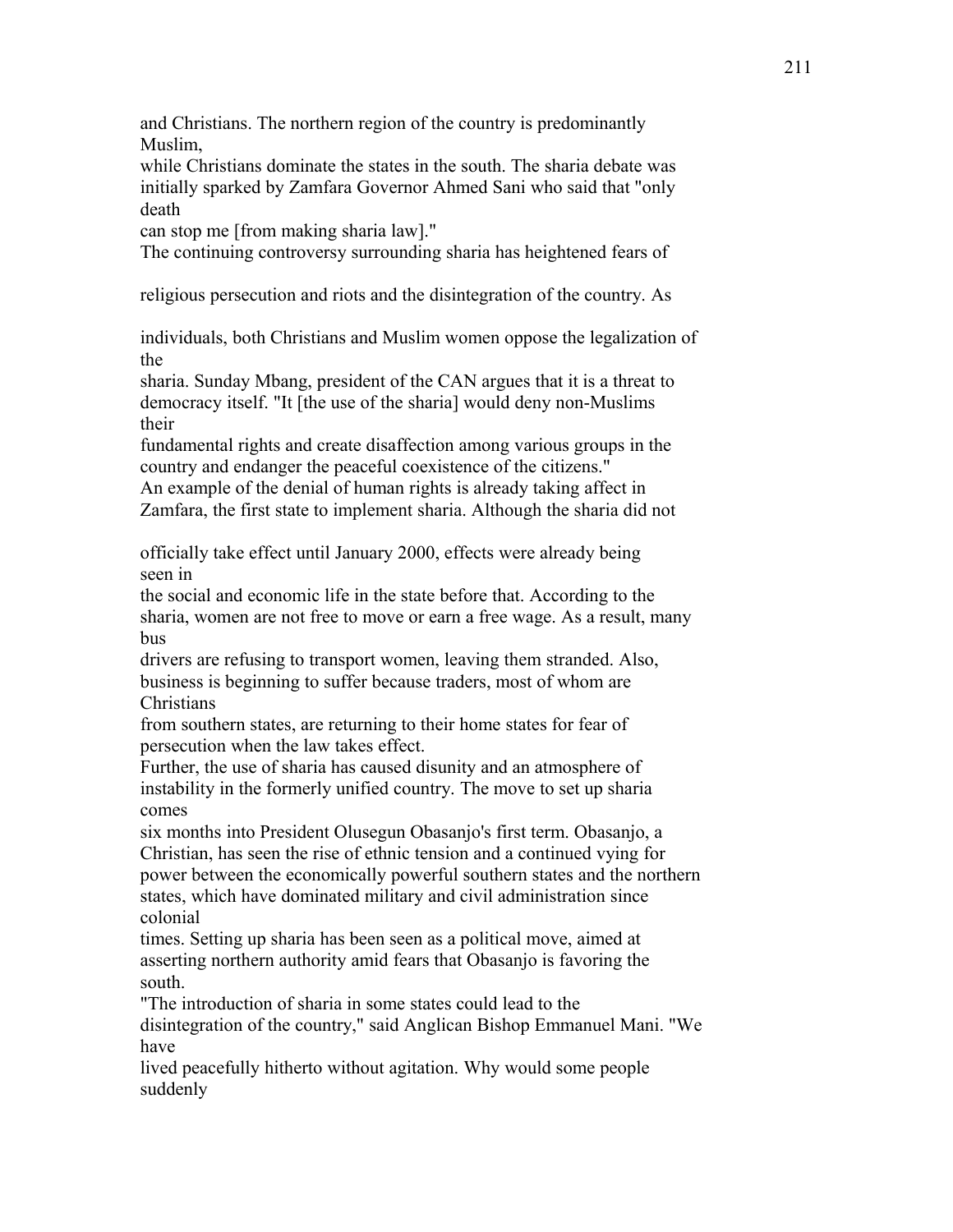use religion, which is a sensitive issue, to divide the nation and weaken the

unity of this country?"

Although the 1999 Constitution declares that "no state or federal government can adopt a state religion," Nigeria's minister of justice and

attorney general, Joseph Agabi, said that "the constitution permits its [the

sharia's] limited application in personal and family issues. But states have

gone beyond that limit." Now, many, including Christians, are critical of

how Obasanjo is handling the "sensitive" issue because nothing has been done

to counter the northern states move toward the legalization of sharia. Because the government has done nothing significant, CAN has written to

the Nigerian attorney general to challenge the imposition of the law. CAN

general secretary Charles Obasola Williams says, "we have written to the attorney general calling on him to take action against Zamfara. If he does

not, we will consider taking our own legal actions."

Also, CAN has demanded that Nigeria withdraw from the Organization of

Islamic Conference (OIC), a Saudi-Arabian-based group of 52 Islamic countries. "Nigeria's membership in OIC was unexplainable because of the multi-religious nature of the country," said Anglican Bishop Rev. Ayo Ladigbolu.

On the Muslim side of things, a former Muslim deputy governor of Lagos

state, Alhaja Lateefat Okunnu, says that there is nothing unconstitutional

about sharia. "One point we have to get clear is that you cannot be a Muslim

without sharia, because sharia is the law . . . for those who call themselves Muslims. We as Muslims believe that Nigeria is a multi-religious

society and we are not asking that sharia be imposed on non-Muslims, so there

is nothing unconstitutional about sharia." (ENI/Compass Direct/Newsroom)

# MOB DESTROYS CHRISTIAN CENTER IN JAKARTA Jakarta - An unidentified mob attacked a Christian center on December 15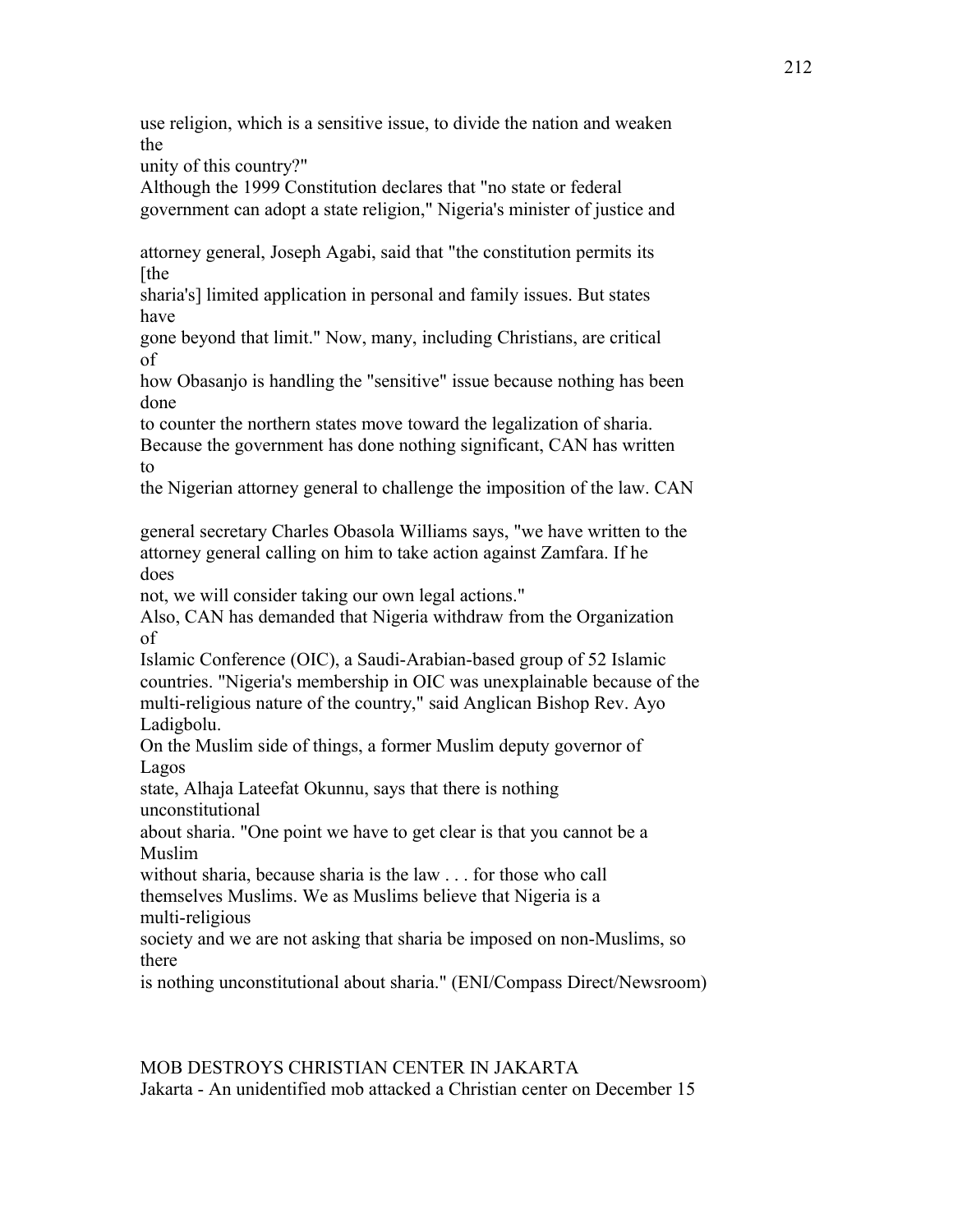officially killing one and wounding 22. The mob, armed with machetes, sickles, and liquid fuel, attacked and burned down most of the Doulous Foundation Center in East Jakarta.

The attackers arrived at the facility around 8:30 in the evening, looting it before setting it on fire. The toll on the facilities included the

kindergarten, the boys' and girls' dormitories, the library, offices, prayer

facilities, the kitchen and the Center for Rehabilitation for Drug Addicts

and the Mentally Handicapped.

Officially, only one person, a 31-year-old student named Sariman died and

22 more were wounded. However, a letter from Doulous director Ruyandi Hutasoit indicates different results from the initial findings. Although the

letter agrees that Sariman was killed and that a great deal of the complex

was burned, Hutasoit adds detail not given in other sources.

He reports that Rev. Zacharias Pattimukay was struck with a deadly weapon

on his head, neck and stomach and killed. Thirteen students are at the Christian Hospital at UKI, East Jakarta being treated for multiple wounds on

their heads, necks, eyes, stomachs and legs. Also, out of the 60 patients at

the Center of Rehabilitation, they brought only 36 to safety while the other

24 were believed burned with that portion of the center.

Although local Christians believe the attackers to be Muslim, religious

motives cannot be ascertained until the government investigators determine

who was responsible for the assault. (Newsroom)

========xxx

From: Nubi Achebo  $\leq$ kitua@yahoo.com> Naijanews Tuesday, 04 January 2000

Sharia: Kebbi Christians petition Senate

>From Emmanuel Onwubiko, Abuja

CHRISTIANS in Kebbi State have petitioned the Senate over plans by Governor Adamu Aliero to introduce Sharia law in the state.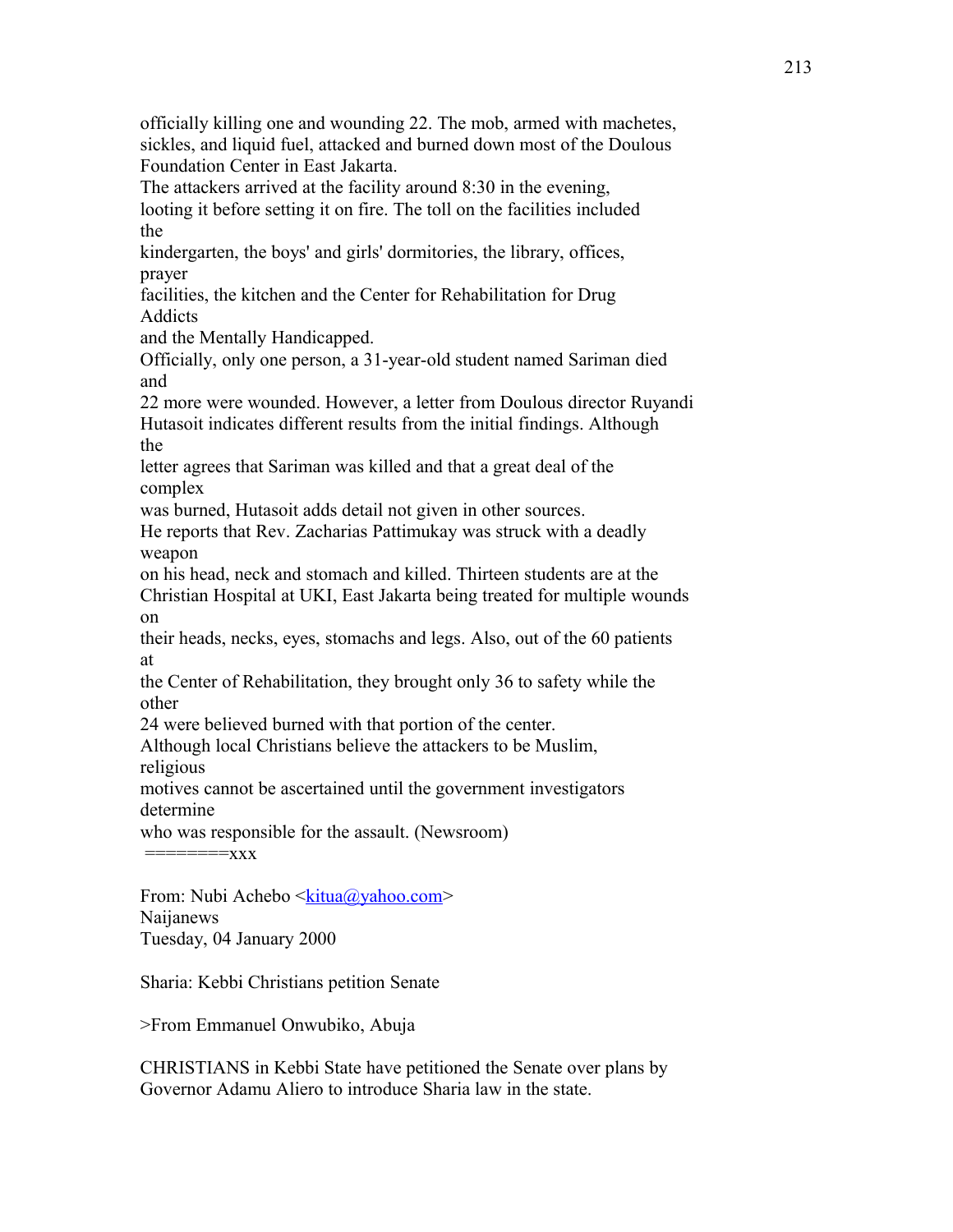Chairman of Kebbi State chapter of the Christian Association of Nigeria (CAN), Rev. James Audu Manga, at a press conference yesterday in Abuja warned the governor to shelve the planned introduction of Sharia or risk that he calle mass protest from Christians in the state.

Alleging that Aliero has consistently displayed what he called open partisanship in favour of the Moslems in the state, Manga alleged that the governor had revoked the certificates of occupancy of churches located in the centre of the state capital. He threatened that Christians in the state would do everything within the bounds of the law to protect their fundamental freedoms of worship and religion.

His words: We Christians in Kebbi are ready to die for the church. We are ready to be killed and we are ready to kill. Whoever will stand against our rights, we are ready for whatever cause. We are not just Christians by name, we are Christians to the core, and whoever stands against our faith, we will resist him to the last point.

Rev. Manga also said that his association had petitioned the Kebbi State House of Assembly, asking it to shelve the introduction of the Islamic legal system.

==========xxx

Thursday, 16 December 1999

Nuhu Achebo Naijanews Guardian

Kano Assembly postpones debate on Sharia

KANO State lawmakers yesterday adjourned deliberations on the proposed introduction of Sharia till next month.

The death of a relation of Alhaji Ado Bayero, the Emir, had stalled Tuesday's planned third and final reading of the bill which had last week been endorsed by a joint meeting of Governor Rabiu Kwankwaso, assemblymen, Alhaji Bayero and Islamic leaders.

According to News Agency reports, a member of the House, who pleaded anonymity, said the governor and other officials wanted to calm things down.

 $=\equiv \equiv \equiv \equiv xxx$ 

--------------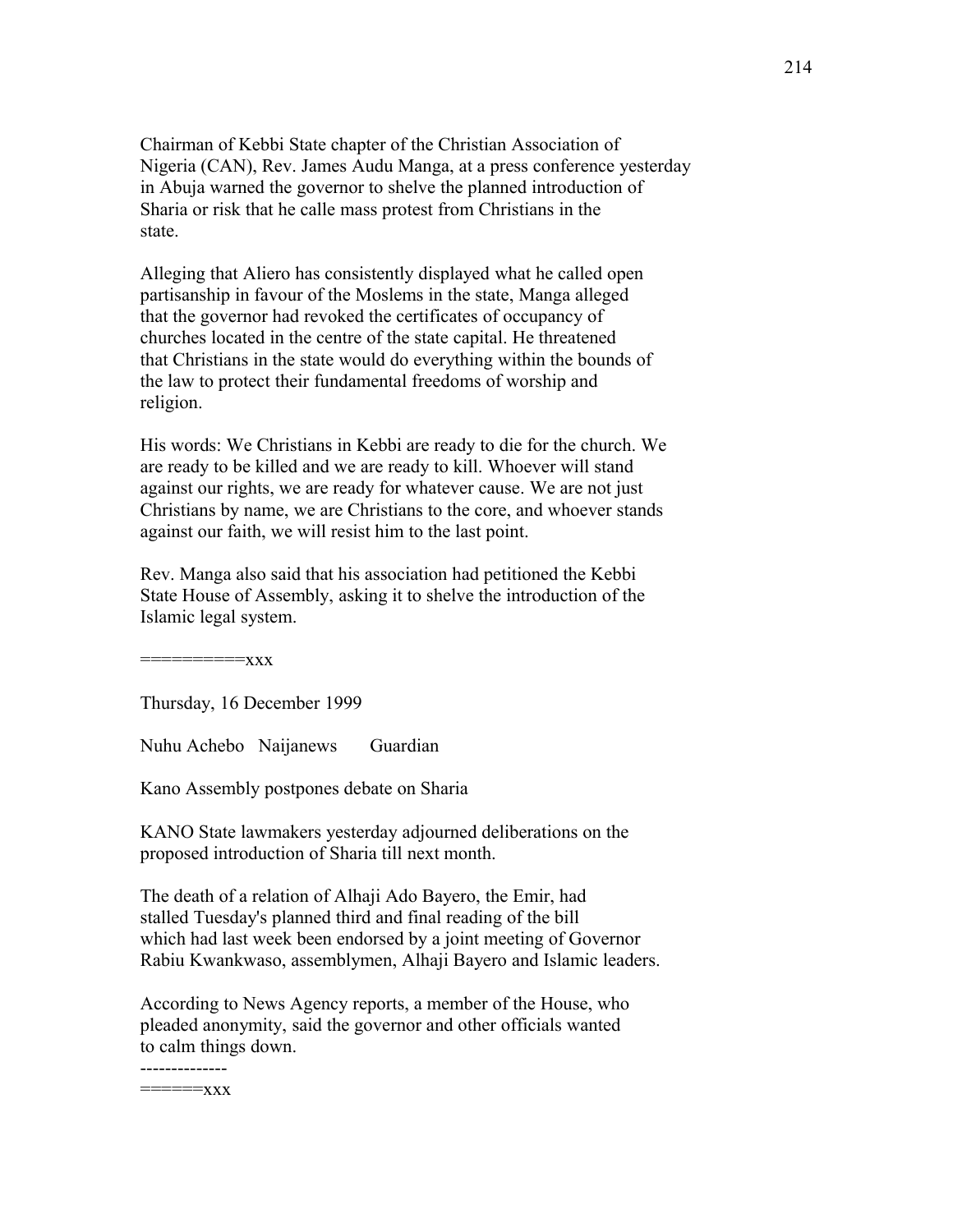## NNDJ BRIEFS Monday 13 December 1999

-----------------------

#### SOKOTO STATE TO INTRODUCE SHARIA

The government of Sokoto State, which borders Zamfara, has announced a ban on the sale and consumption of alcohol and on prostitution -- to take effect in two weeks' time -- as part of the introduction of Islamic Sharia law. Reports in Zamfara State say alcohol has entirely disappeared from the state, except in the army officers' mess, and that women-only taxis and buses have begun appearing on the streets.

#### ZAMFARA GOVERNOR SAYS MADE ERRORS

Alhaji Ahmed Sani, the governor of Nigeria's northern Zamfara State, is sporting a new beard as sign of his growing Islamic faith and pronounces himself a changed man from his days at the central bank. The 39-year-old economist won elections at the start of the year to govern this mainly Muslim state of some two million people on a promise to introduce Islamic Sharia law. After taking up office in May, Sani declared Sharia law in Gusau on October 27. Since then, he has been fending off critics in the Christian-dominated press. "Islam is a whole way of life and Sharia is the laws," Sani said in an interview in the governor's office. "Any Muslim who takes political power is obliged to introduce Sharia. It is one of the tenets of the faith," Sani said. "If he does not, he is an unbeliever."

Sani is not new to positions of power in Nigeria and from 1989 to 1993 served in a senior position at the central bank. He admitted to wrong-doing while handling payments supposed to go to ECOMOG, the Nigerian-led west African peacekeeping force sent to Liberia in 1990 at the behest of Nigeria's then military regime. "When I was in the Central Bank, in foreign exchange, I would for example take 800,000 dollars to the (presidential) villa for the ECOMOG operations and sometimes the officer would 'dash' me 10,000 or 5,000 dollars," he said.Was it wrong to accept illicit gifts when it was known to be public money? he was asked. "Yes," he replied. "As you grow older you acquire more faith... If it was now, I would never take that money."

The money, he said, had helped him buy four homes -- one in Gusau and the others in the towns of Sokoto, Bakura and Talatamfara. Asked if he had repaid money acquired at the bank, he said he hadn't. "I allow relatives and other people to stay in my houses." Sani campaigned for the Zamfara State governor's office on the platform that he was going to introduce Sharia. Some voters suspect the sincerity of his attachment to the faith. "Before the election campaign, he was not known as a religious man. It was during the campaign he started talking about Sharia," said one Gusau resident, who asked not to be named. "He has used the Sharia issue politically," the man said, adding he had "yet to be convinced by his (Sani's) sincerity."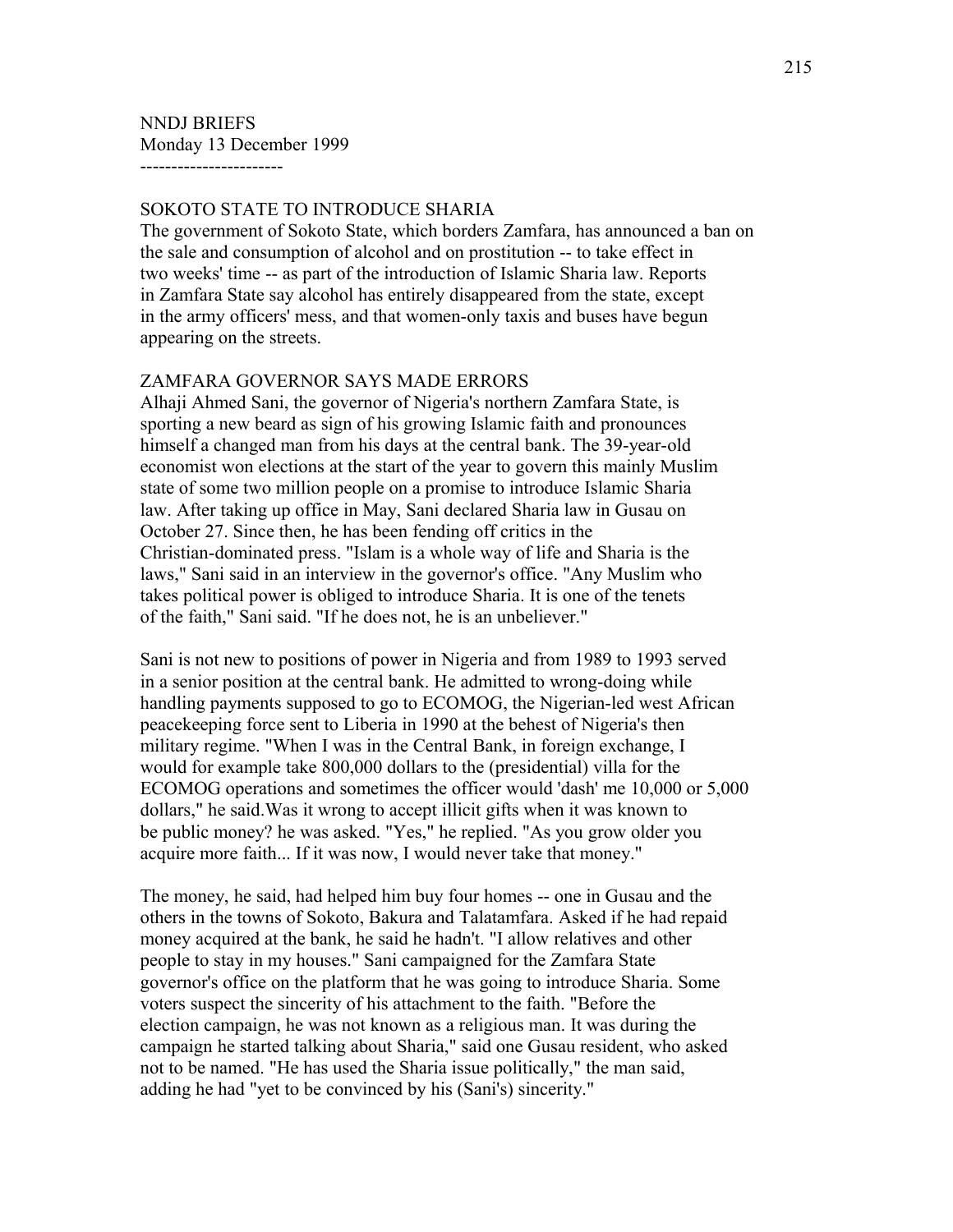Sani himself, described himself as "a good Muslim" and "a changed man" and said that under Sharia law "there can be no siphoning off of funds" in Zamfara State. "We have (secular) laws but they are not followed. If you use the power of divine guidance to implement your laws (Sharia) people will adhere more to those laws than to laws made by man," he said. The areas Sani has cracked down on so far are prostitution and the sale of alcohol, both of which he has declared illegal in the state. "We are making sure that everything in the state is in accordance with Sharia," he said. ""All Muslims all over the world I expect to support me, what I am doing." Mallam Usman Mohammed Zawiyya, assistant principal of the Zamiyya Koranic School in Gusau believes the governor is sincere. "I have total confidence that the governor is sincere," he said in an interview. "We prayed that if it was time to reform society again, Allah should give him victory. If it was not time, Allah should defeat him. He was victorious."

### CHRISTIANS THREATEN LITIGATION OVER SHARIA

Nigeria is facing a new challenge to national unity after the country's main Christian organisation yesterday threatened legal action against the imposition of strict Muslim law in the north of the country. The move, by the Christian Association of Nigeria (CAN) comes six weeks after the northern state of Zamfara implemented sharia â€" the Islamic system of justice, drawn directly from the Koran. As the Ramadan fast began last Thursday, other Muslim-dominated states were signalling their intent to follow suit. Nigeria, combines traditional religions with Christianity and Islam. There is no reliable estimate of which religion dominates nationally but Muslims are in a large majority in the north, the east is mainly Christian and the south-west is mixed.

CAN, which represents Protestant and Roman Catholic churches, claims that the implementation of sharia is unconstitutional because Nigeria, under its new civilian constitution, is a secular state. The organisation's general secretary, Charles Obasola Williams, said: "There seems to be a sinister motive to this sharia decision. We have written to the attorney general calling on him to take action against Zamfara. If he does not, we will consider taking our own legal action. You cannot have two systems of law â€" common law and sharia. Many states in the north are now talking about sharia but this runs counter to the well-integrated nature of many parts of the country where there is intermarriage and peaceful cohabitation. We know sharia will work against Christians," he said.

But the current trend, as Nigeria grapples with ethnic tensions, is towards the spread of the official use of sharia in Muslim areas. Last week members of the state assembly in Kano, the most populous region of the north, tabled a Bill calling for sharia. They said that non-Muslims in Kano would be excluded from sharia, as in Zamfara. But CAN and other critics argue that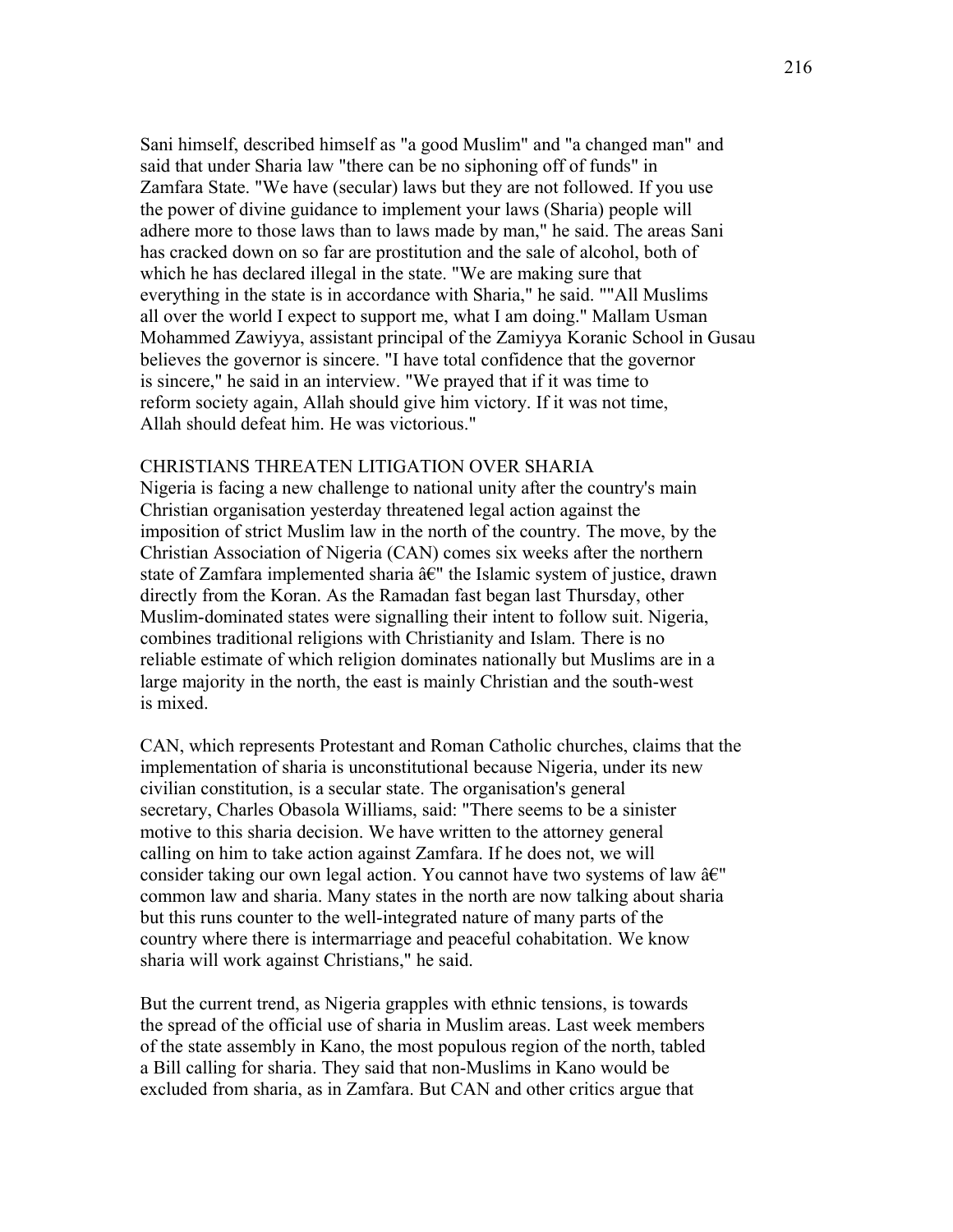this is an impossibility because the enforcement of rules such as the ban on drinking alcohol would necessarily affect Christians. Sharia has reportedly been very popular in Zamfara and the state's Muslim leaders are now claiming it is the most law-abiding area of the country. As yet, Zamfara's community courts are not known to have recommended any controversial punishments, such as the amputation of hands for thieves.

Rivers State, in the southern delta region, has threatened to respond by declaring itself a Christian state. CAN also wants Nigeria to withdraw from the 52-nation Organisation of Islamic Conference (IOC), which it joined under military rule. Many observers see sharia trend as a political tool to assert northern authority amid fears that President Obasanjo, a Yoruba and a Baptist, is favouring the south-west. The former military leaders, who ruled for most of the years after independence from Britain in 1960, came mainly from the north. The Lagos-based human rights lawyer, Olisa Agbakoba, said: "Sharia has always been in effect in the north of the country. It has co-existed with common law without incident. What is different now is that, for the first time, it is being used as a political tool." Kano Assembly postpones debate on Sharia

KANO State lawmakers yesterday adjourned deliberations on the proposed introduction of Sharia till next month.

The death of a relation of Alhaji Ado Bayero, the Emir, had stalled Tuesday's planned third and final reading of the bill which had last week been endorsed by a joint meeting of Governor Rabiu Kwankwaso, assemblymen, Alhaji Bayero and Islamic leaders.

According to News Agency reports, a member of the House, who pleaded anonymity, said the governor and other officials wanted to calm things down.

-------------- =========xxx

Wednesday, December 15, 1999

Nubi Achebo Naijanews

Enahoro, who had described the Sharia issue as "multi-dimensional", questioned the "constitutional validity", "democratic legitimacy" and the "timing" of the introduction of Sharia laws, stating categorically that such a matter of "fundamental political change" ought to have been included in election manifesto or submitted to a referendum.

According to him, "the Sharia issue is a multi-dimensional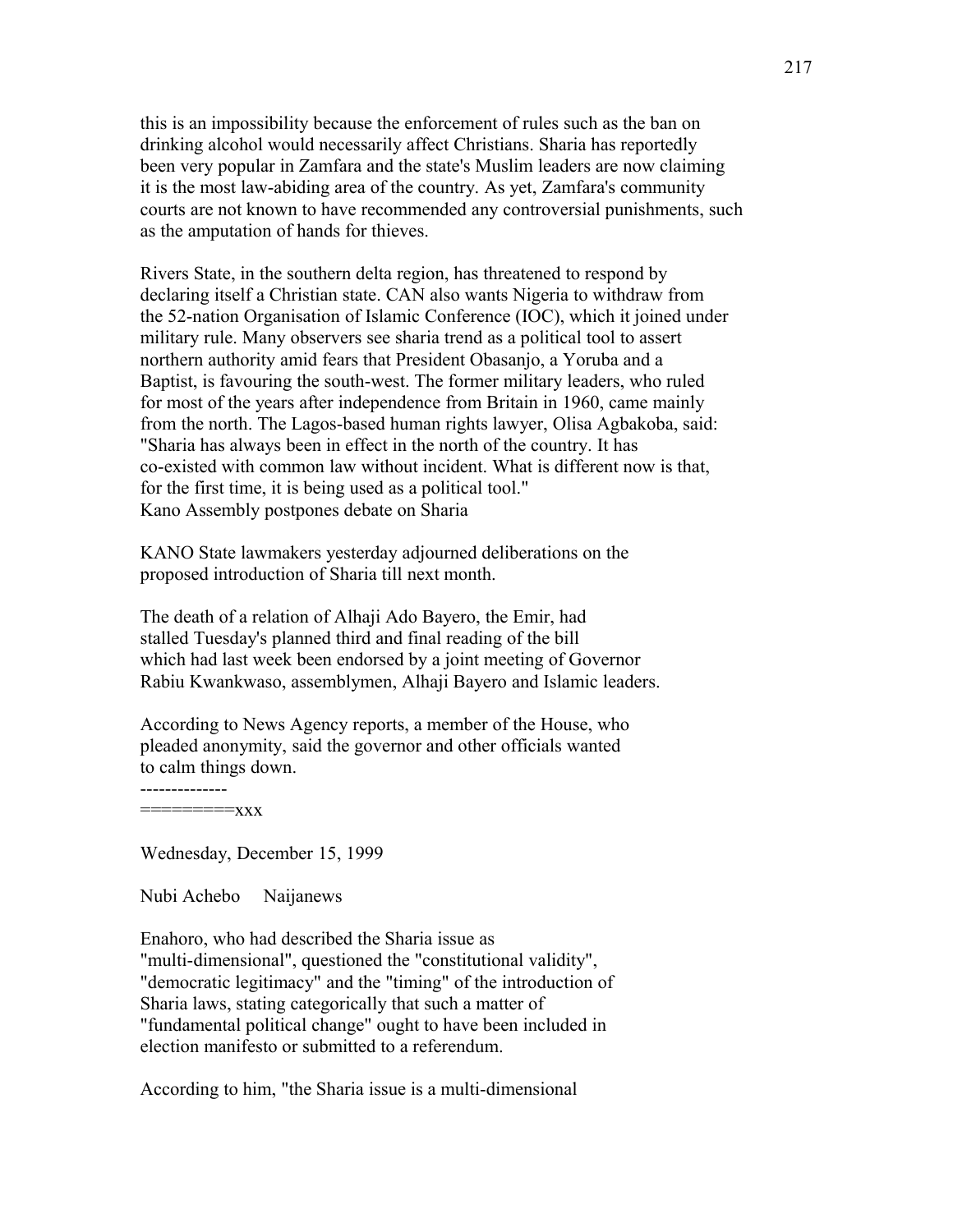conundrum and should be recognized as such. We are dealign here not merely with a religious issue - an issue of religious beliefs - but also with an issue concerned constitutional validity, an issue concerning democratic legitimacy, an issue concerning timing."

The nationalist who said jokingly that he would be returning home in the "new millennium" or in the "new century", explained further that while the constitutionality of the introduction of Sharia in Zamfara State and as proposed in other northern states should be left to the courts, "the normal practice (for democratic legitimacy) is for fundamental political changes to be proposed in election manifestoes or submitted to a referendum." If the proposal passes through either test, continued the septuagenarian, it then becomes democratically legitimate to enact it into law.

He added: "The fundamental question in the Sharia debate boils down to this: If a substantial part of the country wishes to direct its life, organize its local autonomy and order its domestic affairs with a faith, principles and laws which they share with a substantial part of the humanity and immediate neighbours, can you expect for long to deprive them of the right to do so?"

Enahoro, whose speech at the occasion was entitled "Let Us Dare to Conceive, Let Us Dare to Serve and Contrive, and Let Us Dare to Hope," regretted that the rhetoric of democracy in much of Africa, including Nigeria, conceals "mere political theatre." The self-exiled politician added that "when it comes to grappling with the realities of democracy in a multi-nationality or multi-religious setting, the barenness of the rhetoric is exposed."

Against the backdrop of the rising ethnic clashes in Nigeria and the Sharia controversy, Enahoro stated that every passing day in Nigeria throws up new reasons, new arguments and new justifications of the desirability of convening a sovereign national conference. He quoted his warning in 1993 on the lessons for Nigeria from what happened in former Yugoslavia, Czechoslovakia, USSR and other sports of resurgence of ethnic identity, adding that the warning was still valid in 1999 Nigeria.

"It has, on more than one occasion in our history, been my lot to warn of dangers in our path. We have all paid the price of wanton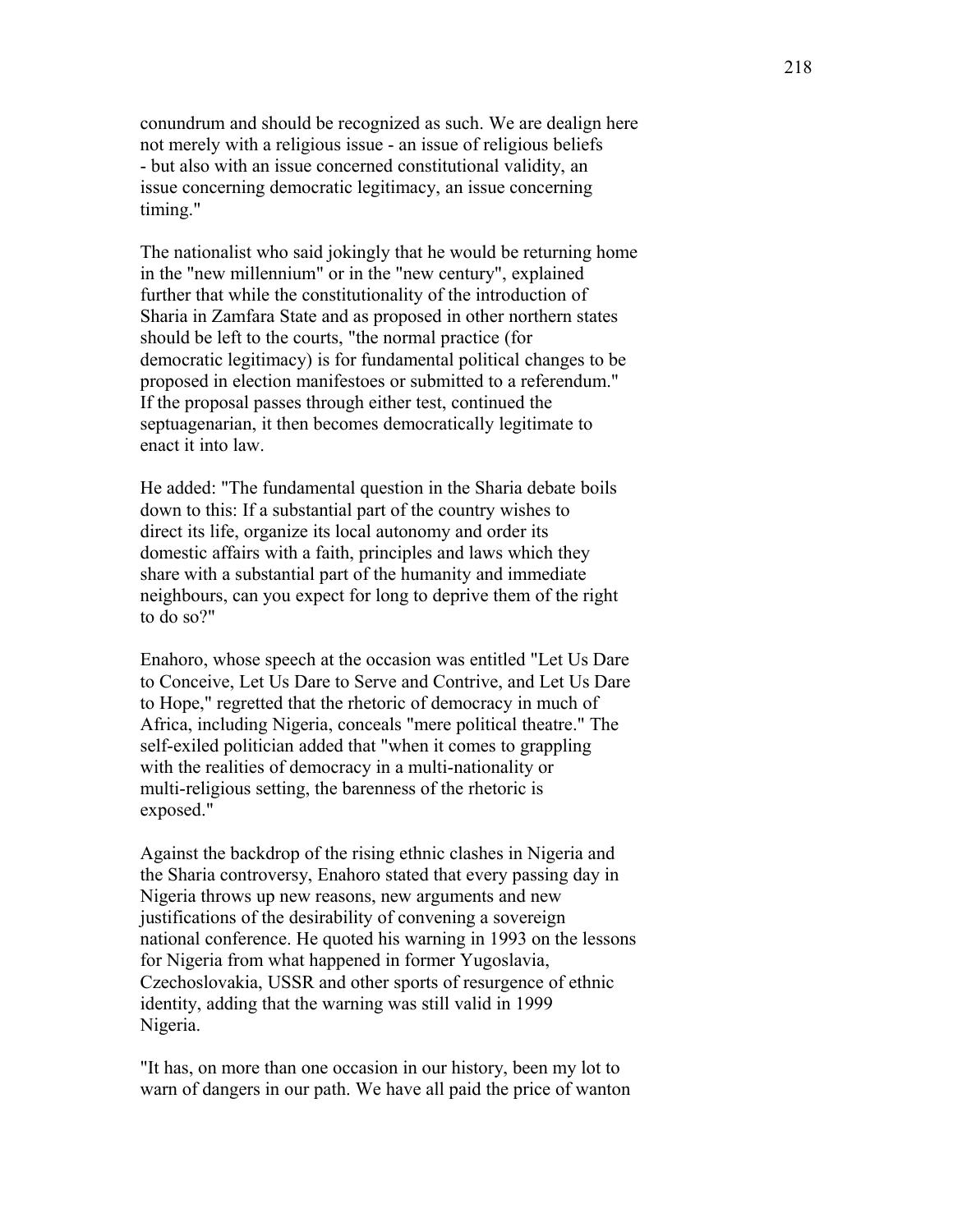disregard of the warnings. Nearly seven years ago, I warned that we needed to build systems and structures to resolve the nationality question in Nigeria.. That warning is as valid today as` in 1993," said Enahoro.

The elder statesman however, expressed optimism that in spite of the problems facing Nigeria, the country could still construct a democracy "which nationalities and religious blocs of Nigeria can find a satisfying life for themselves. Not only can we do so, we must do so. But to do so will demand of us courage and inventiveness."

 $=xxx$ 

Nigerian News Du Jour BRIEFS Tuesday 14 December 199

## ISLAM ON THE RISE IN NORTHERN NIGERIA

It is the start of the Islamic holy month of Ramadan and in a dusty district on the outskirts of the sleepy northern Nigerian city of Gusau, thousands gather for traditional midday prayers. The harmattan winds are blowing from the Sahara desert a few hundred miles to the north, filling with sand the air already carrying the call to the faithful from the minarets of the city's many mosques. Gusau, previously a backwater in Africa's most populous country, is the capital of Zamfara State and won attention nationwide in October when its 39-year-old governor, Ahmed Sani, declared Islamic Sharia law across the state.

For Mallam Usman Mohammed Zawiyya, assistant principal of the Zamiyya Koranic school, the largest in Gusau, things have already changed for the better since the declaration. "Before the governor was elected there was a lot of wrongdoing -- stealing, drunkenness and fornication. But with the declaration, people have more faith. They are starting to be reformed, they are starting to live better," he said in an interview in his home a few hundred yards (metres) from the Zawiyya mosque. "The Sharia has always existed in northern Nigeria, for many centuries," he went on. "When the (British) colonialists arrived, they withdrew some aspects which they said were not part of a secular society. Now it is being restored."

Sani, sporting a new beard, says the Christians who form around 10 percent of the state's two million population, have no reason to object to Sharia law. Nigeria's 120 million population is split roughly evenly between Muslims and Christians and its constitution makes clear that the country cannot adopt a state religion. "Sharia will only apply to Muslims and does not affect Christians," Sani said in an interview in his office. "This is a Muslim state. The Muslims want Sharia. If someone tries to stop Sharia there will be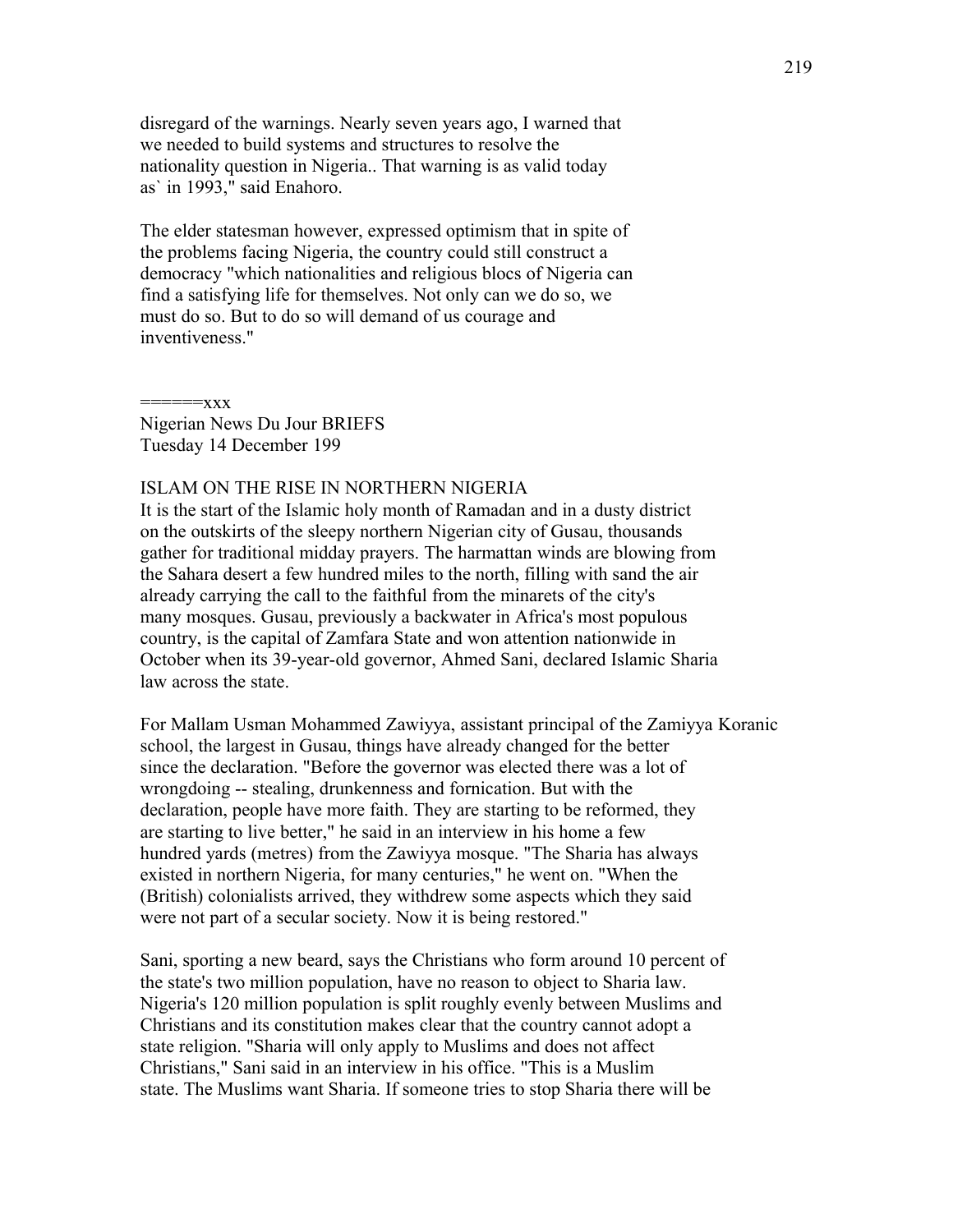chaos," he said. "Islam is a whole way of life and Sharia is the laws." On Thursday, officials in Kano and Sokoto, two other northern states, with larger populations than Zamfara, announced their own steps to introduce Sharia. The rising attention on Islam has heightened fears for the future of the country which is deeply divided along religious and ethnic lines. Christian leaders have sharply criticised Zamfara's attempts to introduce Sharia and declared it unconstitutional.

Peter Dembo, Zamfara State chairman of the Christian Association of Nigeria, said Christians in the region were "seriously worried" since Sani came to power. The governor has plans to reduce the number of churches in the city, he said, claiming that harrassment of Christians has grown in past weeks. "In Gusau, in Zamfara State, people have been living in peace, Christians and Muslims. Since the governor came to power, people have been living in fear," he said. For ordinary people in Gusau, the most striking changes have been the virtual disappearance of the prostitutes who used to hang around the main hotel in Gusau, the separation of schools for boys and girls, the introduction of women-only taxis and the closure of all but two of the city's bars.

At the Gusau Games Club, where people used to gather to play tennis, darts, volley ball and drink, 68-year-old Shehu Audu told AFP he fears for the watchman job he has held for the past 17 years. "Since Sharia (was declared) people are afraid to come here and they stop," he said, outside the empty bar. "It is no good for Christians this Sharia," he said. Across town, business is booming at the Officers Mess, a dingy bar run by the federal army for army officers and hence immune from state laws. Lance Corporal Peter Tizhe, the bar's manager, says around 200 people come every night to drink and dance, sometimes till dawn. "This is now the only place they can come. They come because it is army and the governor knows he cannot stop them. Everybody comes, Christian, Muslim, military and civilian."

Women's group have so far expressed little concern about Sharia and appear to welcome the provision of women-only taxis and buses, circulating around town to pick up all-female groups of passengers. Fatima Hassan, a 57-year-old woman getting into a a woman-only taxi in a market on the edge of town, said the introduction of the taxis had reduced the harrassment women used to suffer from men here. "I am very happy. We feel relaxed. Before it was difficult for women here," she said.

What remains in doubt is who is the constitutionality of Sharia in Nigeria and who will enforce it when, according to Sani, Sharia courts will actually start operating here at the end of January. "The police will enforce Sharia. They have to," Sani said. "If they refuse to, we will find another way. We have voluntary organisations, Islamic youth groups," he said. In a quiet move, President Olusegun Obasanjo last month decided to bring in a new police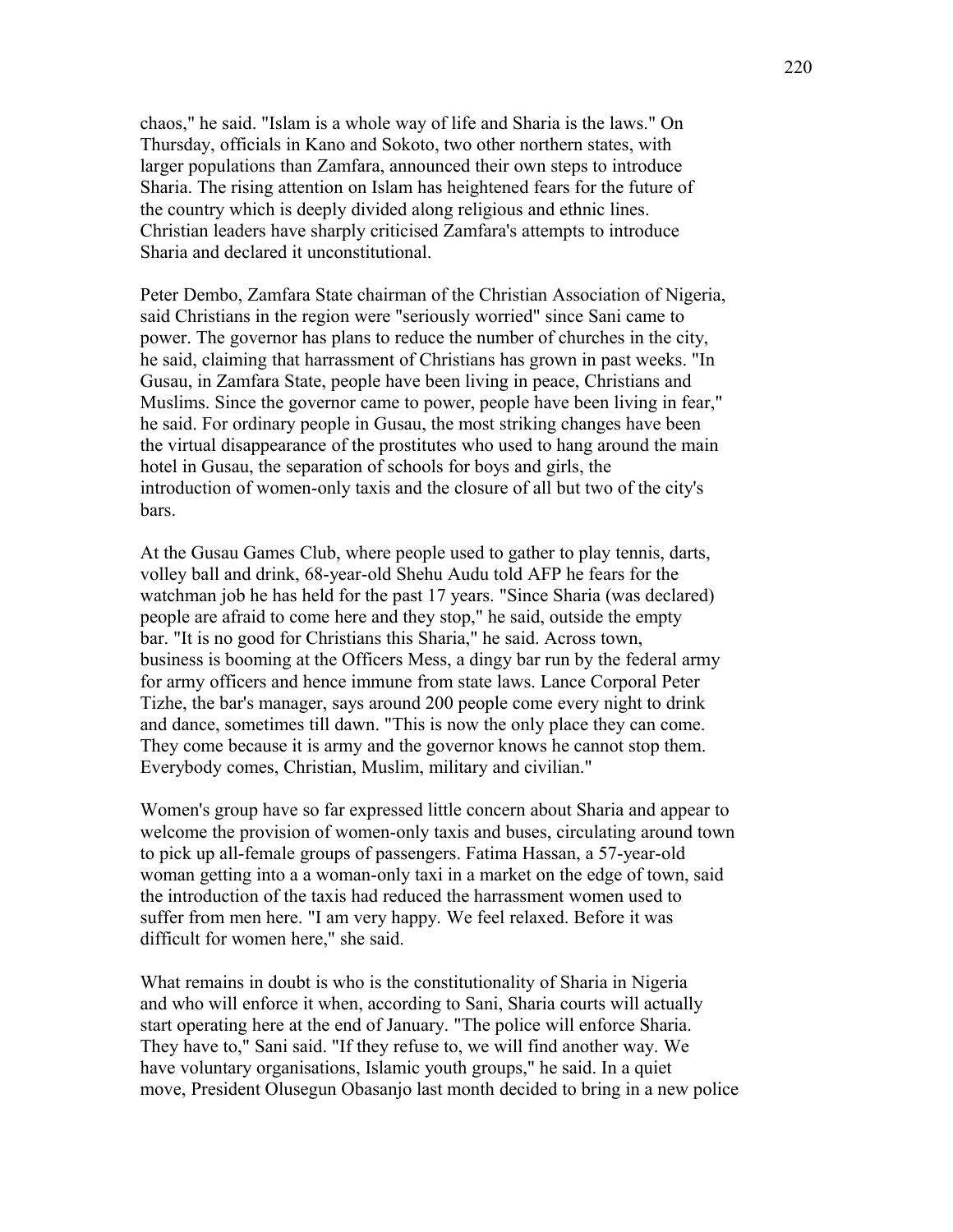commissioner for Zamfara. The new man is a Christian, as is his deputy, and says he has no instructions to implement Sharia law and will not tolerate anyone else doing so.

=========xxx Today In Nigerian Newspapers P.M. News (Lagos) November 22, 1999

Challenge Sharia In Court, Babalola

Foremost lawyer, Chief Afe Babalola (SAN) has declared the adoption of Sharia law by the Zamfara State Government as a gross assault on the Nigerian Constitution and the rule of law.

He, therefore, wants a court action instituted immediately by the Federal Government or a concert of states against the Zamfara State Government to prevent it from operating the controversial law, which, according to him, besides flagrantly violating some fundamental human rights of Nigerians as provided in the constitution, bears serious implication for the stability of the country. - The

======xxx Nigerian News Du Jour BRIEFS Monday 22 November 1999

The Christian Association of Nigeria (CAN) has began mobilisation of its members for its proposed December 1 rally against the adoption of Sharia by Zamfara State. The association earlier directed all Christians nationwide to join the march tagged "No to Sharia and Organisation of Islamic Countries (OIC) in Nigeria'' rally at the weekend sent messages to all church leaders and their followers of the rally. Members of Pentecostal Churches were also directed to embark on a three-day fasting and prayer beginning from Friday in order to boldly challenge the enemy in a loud voice as men of God, just as Elijah, in the land of Israel".

========xxx Bishop Commends Obasanjo P.M. News (Lagos) November 23, 1999 By Philipson Abah

Lagos - The government of President Olusegun Obasanjo has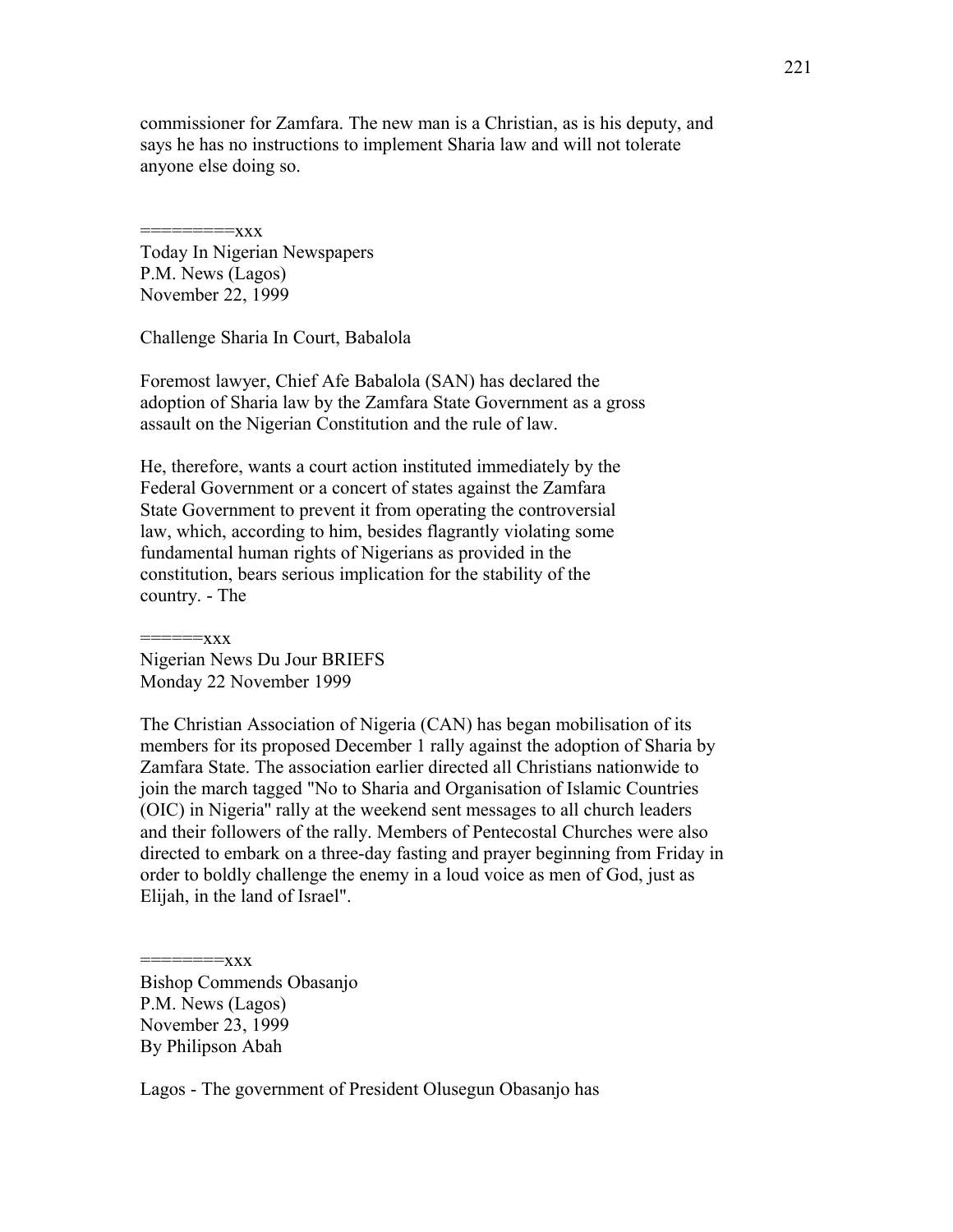received a pat on the back for its adherence to the rule of law amongst many other populist programmes being adopted.

General Overseer of the Redeemed Evangelical Mission (TREM), Bishop Mike Okonkwo said at the weekend that given the enormity of the socio-economic problems which President Obasanjo inherited from the military and the expressed good intention of the government, Nigerians should support and give the administration a chance while "we continue to pray God to accomplish his purpose for Nigeria''.

"We commend the present administration's programme and statement of intention and the few investment in the underlying macro-economic factors such as contracts to reconstruct eroded roads in Anambra State and other parts of Eastern Nigeria and Niger-Delta. We call on government to formulate appropriate policies that will address poverty beyond mere rhetorics," he said.

Bishop Okankwo who is also the President of the Pentecostal Fellowship of Nigeria also condemned in strong terms the adoption of Sharia Law in Zamfara State, submitting that the action is an invitation to national calamity as non- conformists in the state are bound to be attacked by Almajiris.

Calling on President Obasanjo to waste no time in resolving the Sharia issue, he urged the National Assembly to rise to its constitutional responsibility.

Also commenting on the spate of violence rocking the country, the Bishop said government should take steps to crack down on the various movements as the state of lawlessness in Lagos and major states of the federation are score cards on the abilities of the government.

Bishop Mike Okonkwo spoke on the occasion of his nomination for the award of Millennium Man by members of his church ahead of this year's Kingdom Life World Conference '99 which ends on 29 November at TREM International Headquarters Anthony, Lagos.

 $===xxx$ 

Bauchi Rejects Sharia Today In Nigerian Newspapers P.M. News (Lagos) November 23, 1999

The campaign by lovers of Sharia law to popularise the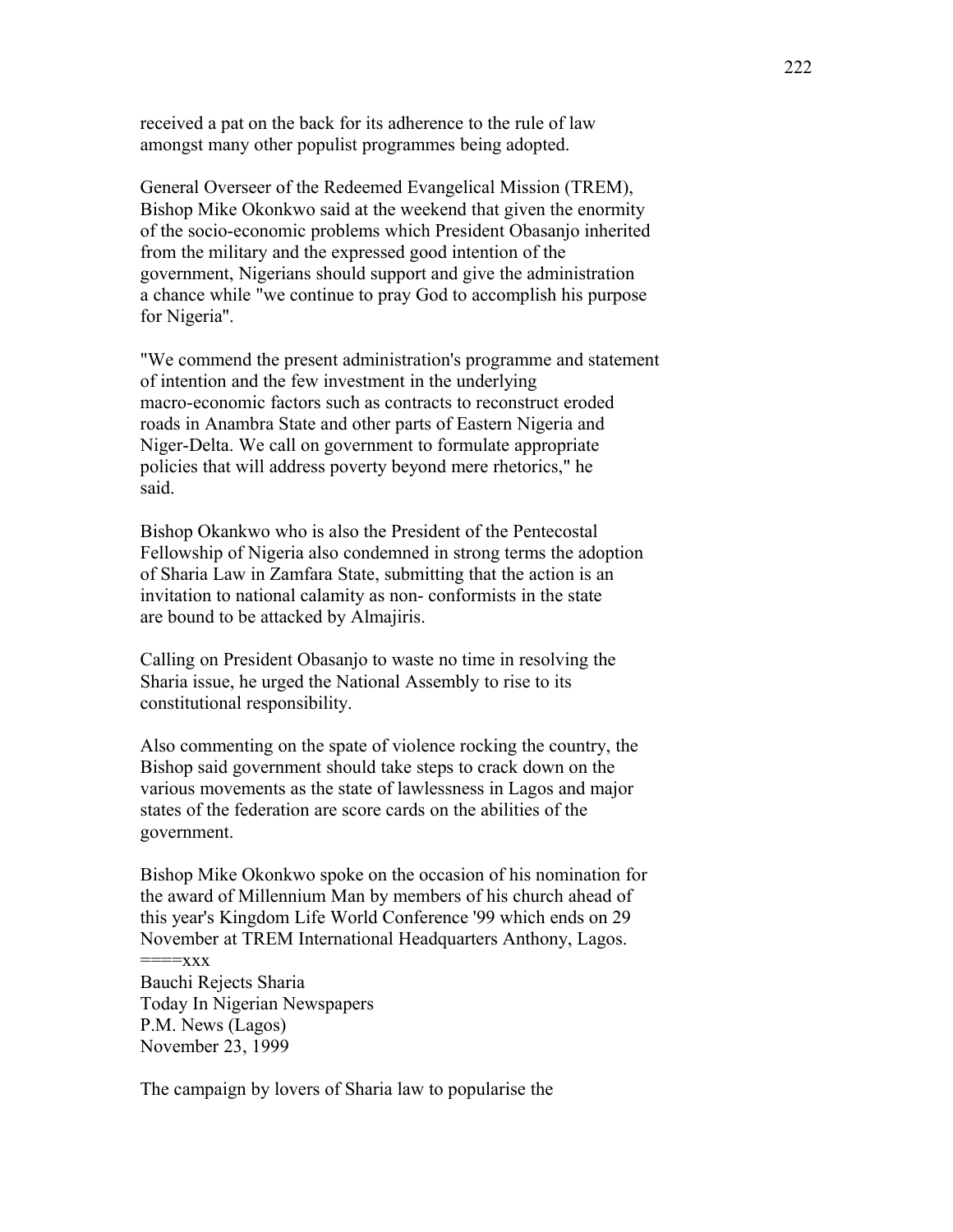controversial legal system up north has suffered a setback, with Bauchi State lawmakers rejecting its introduction in the state.

The house, while receiving the report of its Security Service Committee at the weekend, rejected some of the recommendations which included the full adoption of the Sharia legal system -The Punch

==========xxx Thursday, 18 November 1999

Guardian News

Zamfara council orders spinsters to marry

>From Doye Dappa, Gusau

SPINSTERS and divocees in the employment of the Talata-Mafara Local Council of Zamfara State have been issued a three-month ultimatum to get married or be relieved of their jobs.

Chairman of the council, Mr. Lawal Jibrin Jengebe, made this known in Talata-Mafara when Governor Ahmed Sani visited the area in continuation of his tour of council areas to enlighten the people on the recently introduced Sharia law.

Jengebe said that apart from the council employees, other single ladies and divocees in the area have also been directed to get married or leave. This, he asserted, is in pursuance of the implementation of Sharia law, which abhors prostitution.

Speaking further, the chairman said his council would assist its female employees who are about marrying by providing them with beds, mattresses and household utensils. He also urged Moslems to live an upright life and allow the Islamic faith to reflect in all their activities.

Jengebe used the occasion to reveal that his council had boosted Islamic education in the council, while equipment for social work had been purchased for use by communities. He further stated that a clinic had been rehabilitate while the Jengebe town market was being fenced.

=======xxx

Nigerian News Du Jour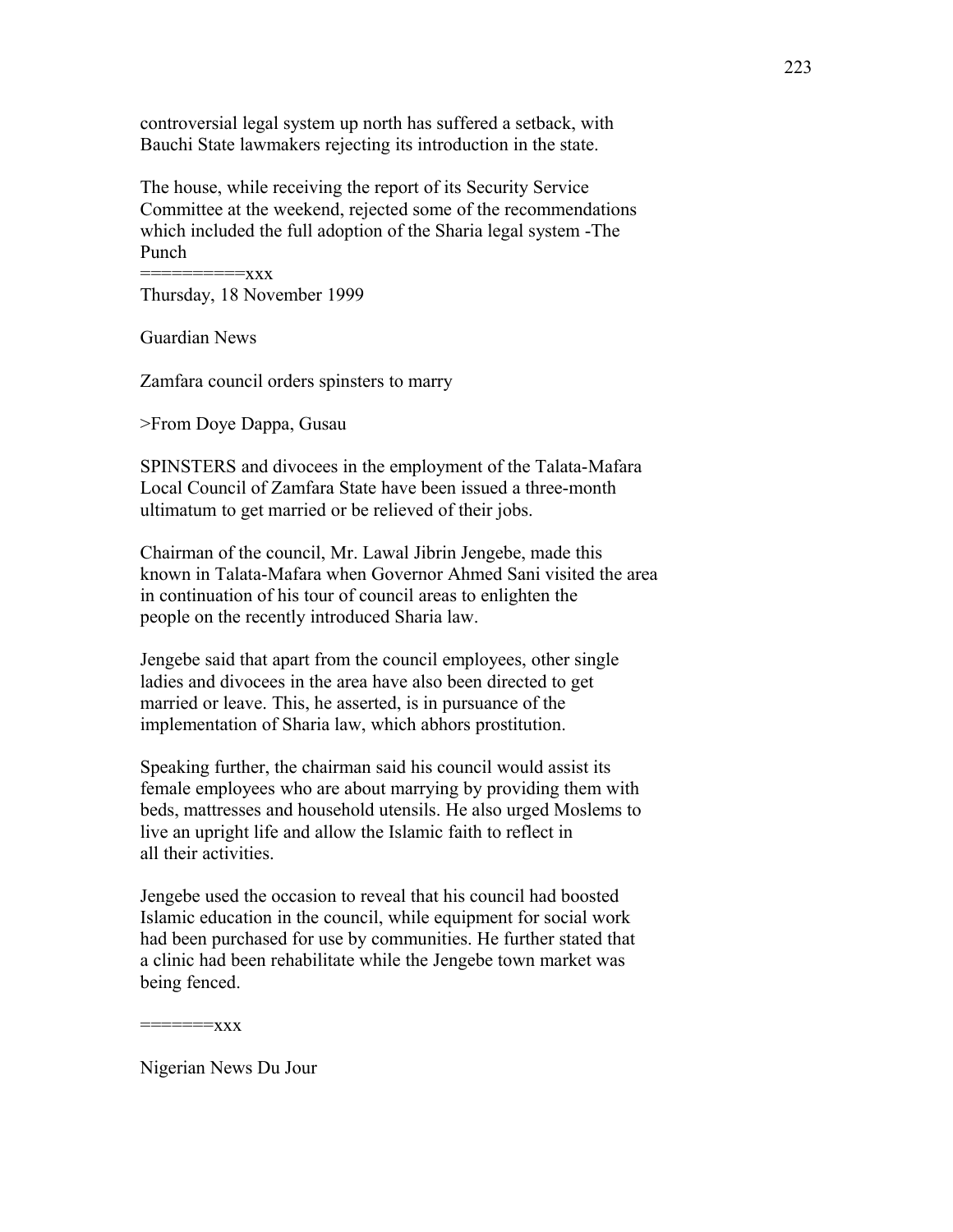NNDJ BRIEFS - Friday 19 November 1999

Militant Muslim youths in Ilorin, the Kwara State capital, have pulled down the fence of the Federal High Court building, in protest against a law suit challenging the introduction of Sharia law in Zamfara State. The suit, instituted by the Eastern Union in Ilorin, against the Zamfara State Government, seeks to protect the fundamental human rights of the Igbo community in Zamfara State against being circumscribed by the newly-introduced Islamic legal system.

========xxx

Najanet

Monday, 22 November 1999

House summons NITEL, others over state of telecoms

Sonny Aragba-Akpore, Communications Correspondent

Babalola urges prosecution of Zamfara govt

>From Iyabo Sotunde, Ibadan

EMINENT lawyer, Chief Afe Babalola (SAN), has urged the Federal Government to begin the prosecution of Zamfara State Government over its introduction of Sharia law, saying the action violated the constitution.

Babalola argued that by the virtue of provisions of the 1999 Constitution which guaranteed fundamental human rights including right to freedom of religion and dignity of human persons, no unit of the federation was empowered to declare a state religion.

The legal luminary who specifically cited sections 10, 36 (9)  $(12)$ , 34  $(1)(a)$ , 42, of the constitution said the introduction of Islamic code by the state was a breach of the law.

He said: From the day it comes to effect, everybody living in Zamfara is bound to follow the doctrine of Islam, the exemption given to non-moslems is limited to his right to object to being tried by the Sharia court, it stops short of saying that he is not exempted from living in Zamfara State in accordance with the new law.

"For instance, if 'A' and 'B' commit adultery, 'A', a male moslem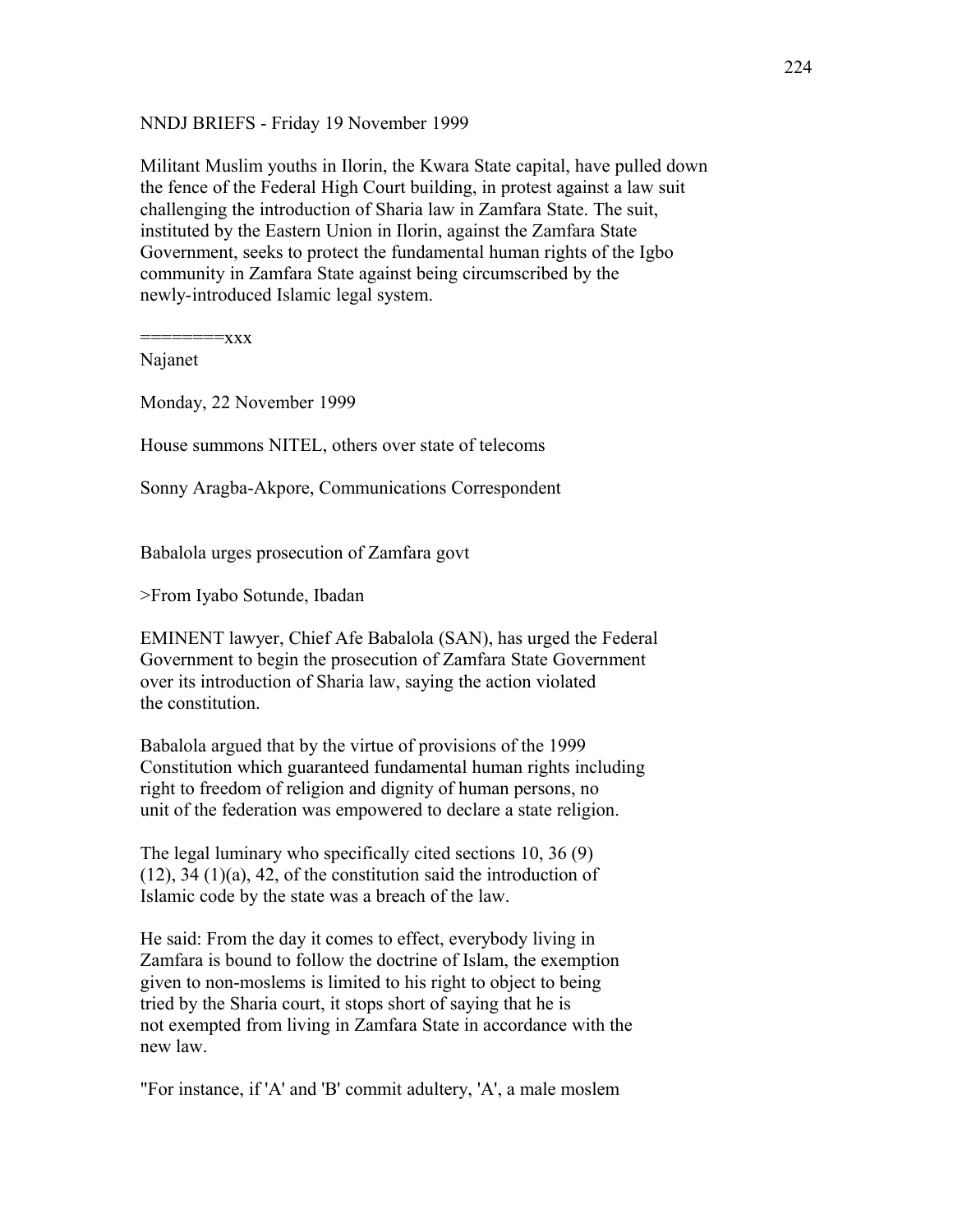will be beheaded in the public but 'B', a non-moslem will only be fired which will amount to discrimination and a violation of section 42 of the 1999 Constitution.

The Senior Advocate who reviewed the provisions of the Sharia legal system as stipulated by the Zamfara State Government, argued that the wholesale adoption of Sharia was an assault on the Constitution.

On claims that the action has not made the state an Islamic state; Babalola argued that "what the Zamfara state government has done is not mere proclamation but institutionalisation of Islamic law through the state Legislative Assembly making it a state law."

He said: "The mere fact that the law aids Islamic religion as against others contravene section 10 of the 1999 Constitution. The intention of the constitution is to make the country a secular state in matters of religion... it means that nobody shall be discriminated against by the state on the ground of religion it must treat every citizen equally regardless of the belief or religion."

Citing instances of conflict between the Sharia law and the constitution, the eminent lawyer pointed out that the imposition of the Islamic criminal law negated section 3(2) of the Penal Code which abolished customary criminal law in Northern States.

"Stealing and adultery under the penal code attracts only imprisonment or fine whereas the penalty under Islamic law is death which contravened section 34(1) (a) of the constitution relating to the right to dignity of human person," he added. -------------------

=====xxx Monday, 15 November 1999 Guardian News

WIN condemns Sharia, students appeal against NYSC posting to Zamfara

>From Isa Abdulsalami, Jos

SHARIA, as being proposed by the Zamfara State Government, is a ploy to further subjugate the Nigerian woman under the cloak of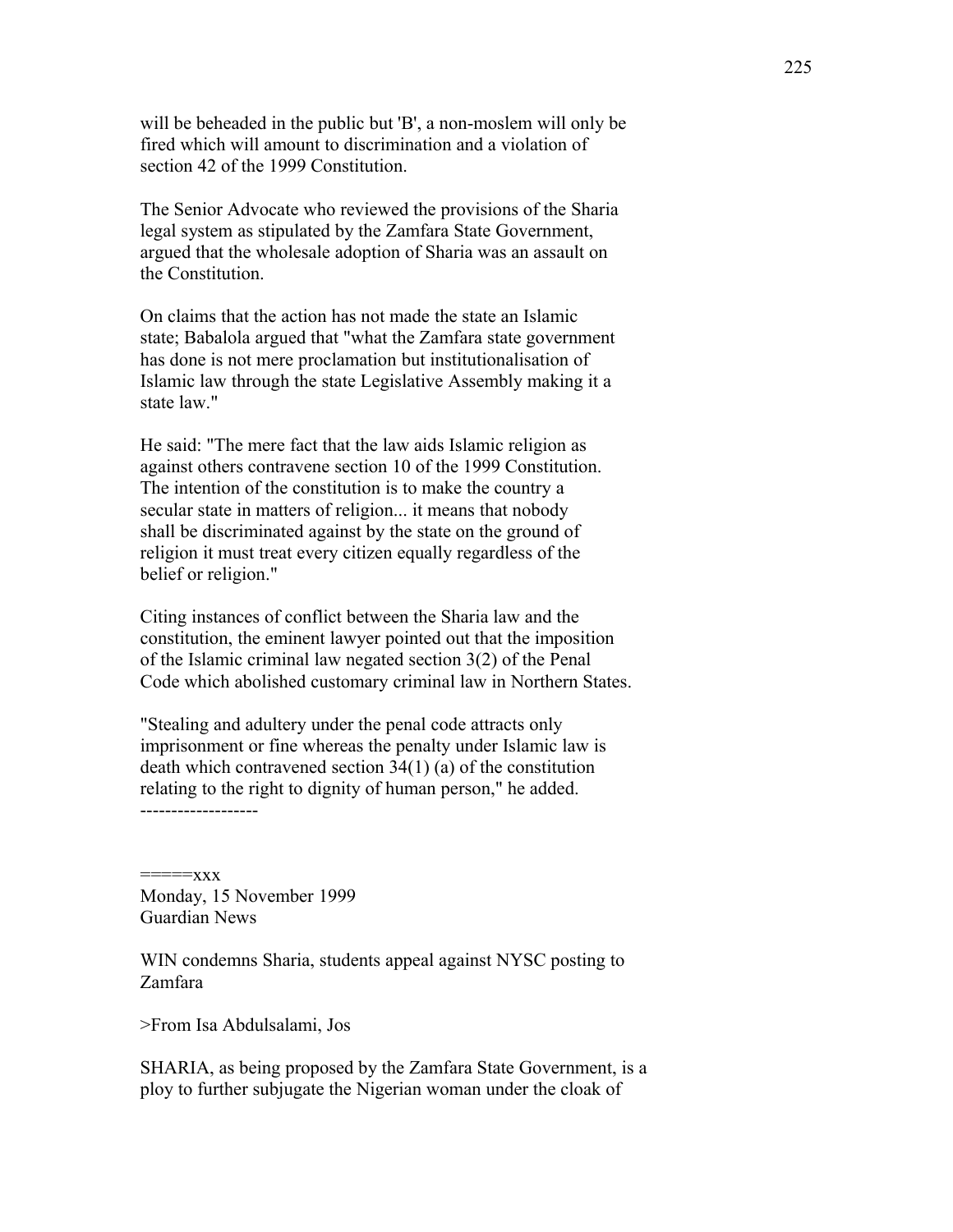religion, by a male-dominated society, the Women-In-Nigeria (WIN) has said.

In a statement in Jos, Plateau State by its National Co-ordinating Secretary, Mrs. Benedicta Daudu, the organisation also said the Islamic legal code is inconsistent with the 1999 Constitution and, therefore, null and void.

The Sharia would deny women the right to free movement as well as work and earn a decent wage, thereby keeping them in perpetual servitude in an already patriachial society, it stated.

"In a society ravaged by SAP (Structural Adjustment Programme), that has made nonsense of most families, living condition, this is a wicked ploy to snuff out the life of the already marginalised women. What will happen to our mothers and sisters who have had benefit of education at public expense if they will not be allowed to work and make use of the knowledge acquired," the statement queried.

It added: "Why should they just remain in the home and rot away with their education? Why should a part of (the) caliphate of old that produced Nana Asman, Othman Danfodio's daughter, allow a demagogue of a governor to enact a law that will relegate women to the background?"

According to the organisation, "in every sphere of nation-building, women have contributed immensely, intelligently and have worked side by side with their male counterparts. In some instances, women have even performed better than their male colleagues, their disadvantaged position notwithstanding. The role of women as far as Zamfara's Sharia law is concerned is that of baby-making machines, pleasure objects to men and chattels."

It believes that the introduction of Sharia law is a ploy by the governor to shirk his duty to improve the materials and spiritual conditions of the citizens, irrespective of religion and state of origin, resident within Zamfara State.

The introduction of the Sharia in the state is capable of undermining the corporate existence of the country's secularity, it added.

The group said: "The Presidency seems not to be bothered, probably in the spirit of democracy. But we wonder what would happen if Zamfara State or another state had declared a socialist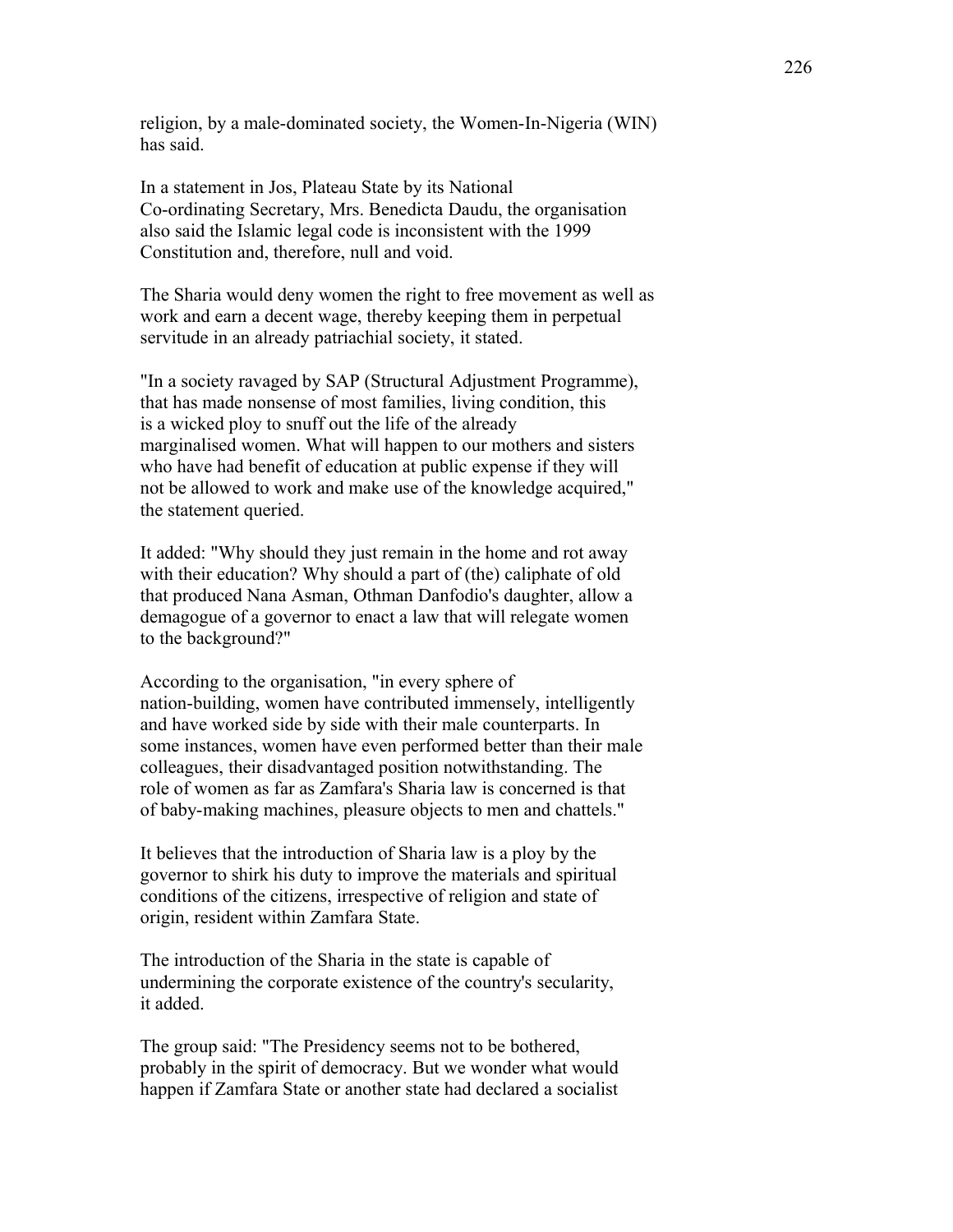state with its supreme laws because it is opposed to the selling of our collective wealth and heritage under the guise of privatisation."

WIN called on the Zamfara State Government to immediately repeal the law, calling on the Federal Government to prevail on the state over the issue.

Students of the University of Jos have appealed to the National Youth Service Corps (NYSC) not to post any of them to Zamfara except it is his or her wish.

A statement by their leader, Mr. Josiah Hosea Onuche and Public Relations Officer, Mr. Minerry Iduh, said UNIJOS students were well-mannered and did not need the Sharia to shape their morals.

 $=\equiv \equiv \equiv \equiv xxx$ Guardian News Nov 17, 1999

OPC vows to oppose Sharia's adoption in Kwara

>From Abiodun Fagbemi,Ilorin

THE leader of the Oodua People's Congress (OPC), in Kwara State, Alhaji Abdulkarim Olola Kasum, has promised prompt counter ation if Sharia law is introduced in the state.

Speaking ahead of plans by some Sharia proponents to stage a rally in the state, Kasum warned that the action, if carried out, would occasion unprecedented unrest in the state.

Kasum, who disclosed OPC's stand, in an interview with reporters on Monday in Ilorin, said: "The correct procedure is for the protagonists of Sharia to sponsor a bill to the state House of Assembly, to be followed by a vote.

"Besides, the prority of Kwara state today is not a pro-Sharia rally but good governance, regular payment of salary and job satisfaction for civil servants.

"Industrialisation of the state and security of lives and property of the citizens, are equally important. Anything short of this will be adequately countered by the state OPC," he said.

Conceding that the nation's constitution allows the right to practise one's religion, the OPC chieftain warned that such right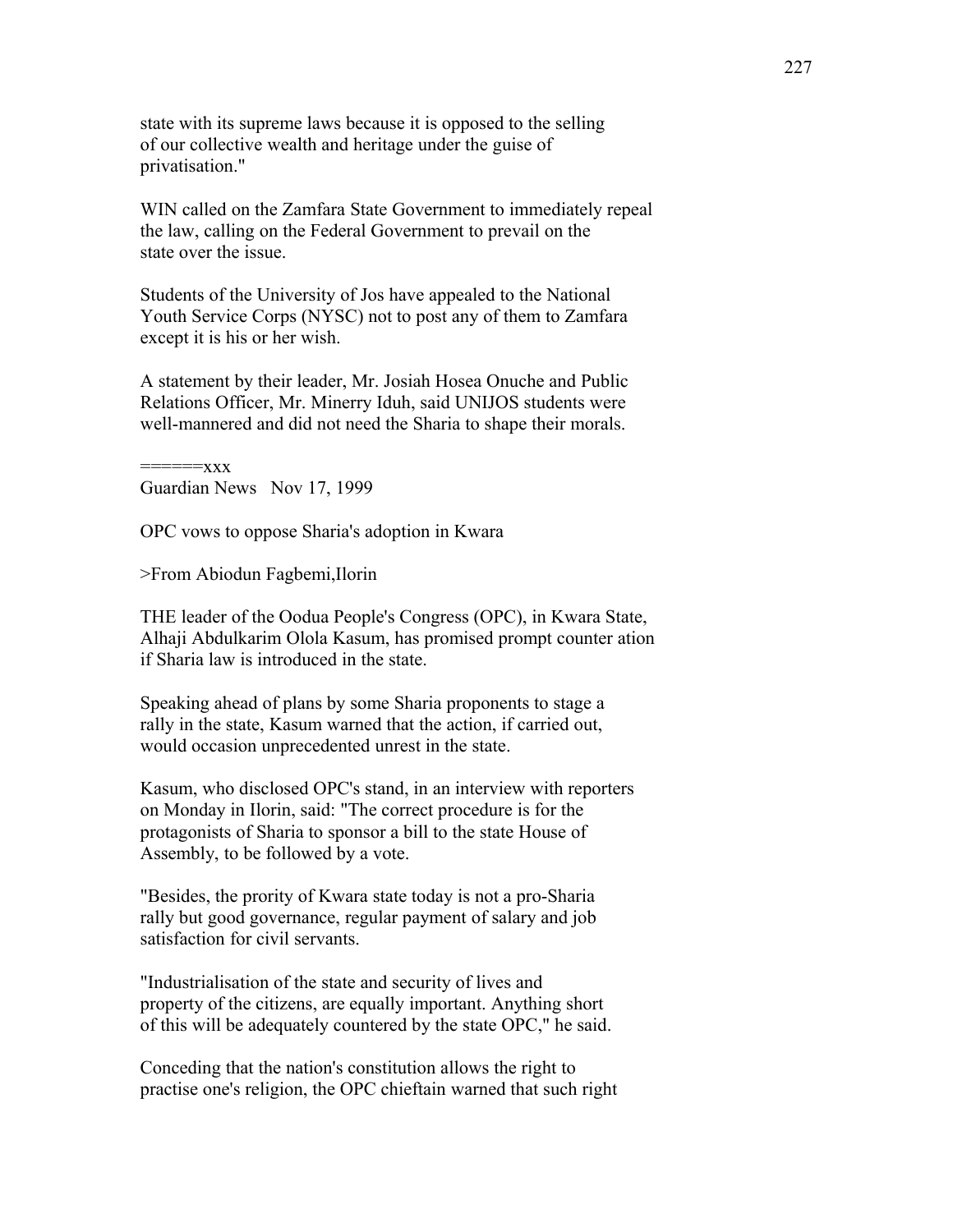should be pursued cautiously.

He advised Governor Mohammed Lawal to restrain "the same people who organised the infamous Abacha solidarity rally in Kwara State in 1995," from re-enacting "the gory scene under the guise of Sharia."

 $==-xxx$ 

Newswatch Updated Nov 14, 1999 Reported by Geoffrey Ekenna.

To Hell with Everybody

Zamfara State governor defies court and public protests, introduces sharia law

By Olu Ojewale

Defiance was the word as the Zamfara State government shrugged off complaints across the country and went ahead with the introduction of the controversial sharia law, last Wednesday. The colourful ceremony witnessed prayers and recitation of the Qoran. Thousands of people from across the country and some parts of West Africa, graced the occasion.

In his few remarks, Ahmed Sani, the governor called on Muslims to consider the sharia law as one of the fundamental issues to be respected in order to bring justice to them. He also enjoined all other state governors in the Muslim community to follow in his foot-step.

The law becomes effective January 27, next year.

The introduction of sharia in the state has caused consternation among non-Muslim in the State some of who are said to have fled the State. There were reports of unprecedented withdrawal of large sums of money by departing customers, thereby causing liquidity problem for banks.

Some of the commercial banks were said to be considering pulling out of the state altogether because of the law.

Sani was said to have kept reassuring non-muslims and non-indigenes residing in the state that there was nothing to fear about. Perhaps for the umpteenth time, Sani assured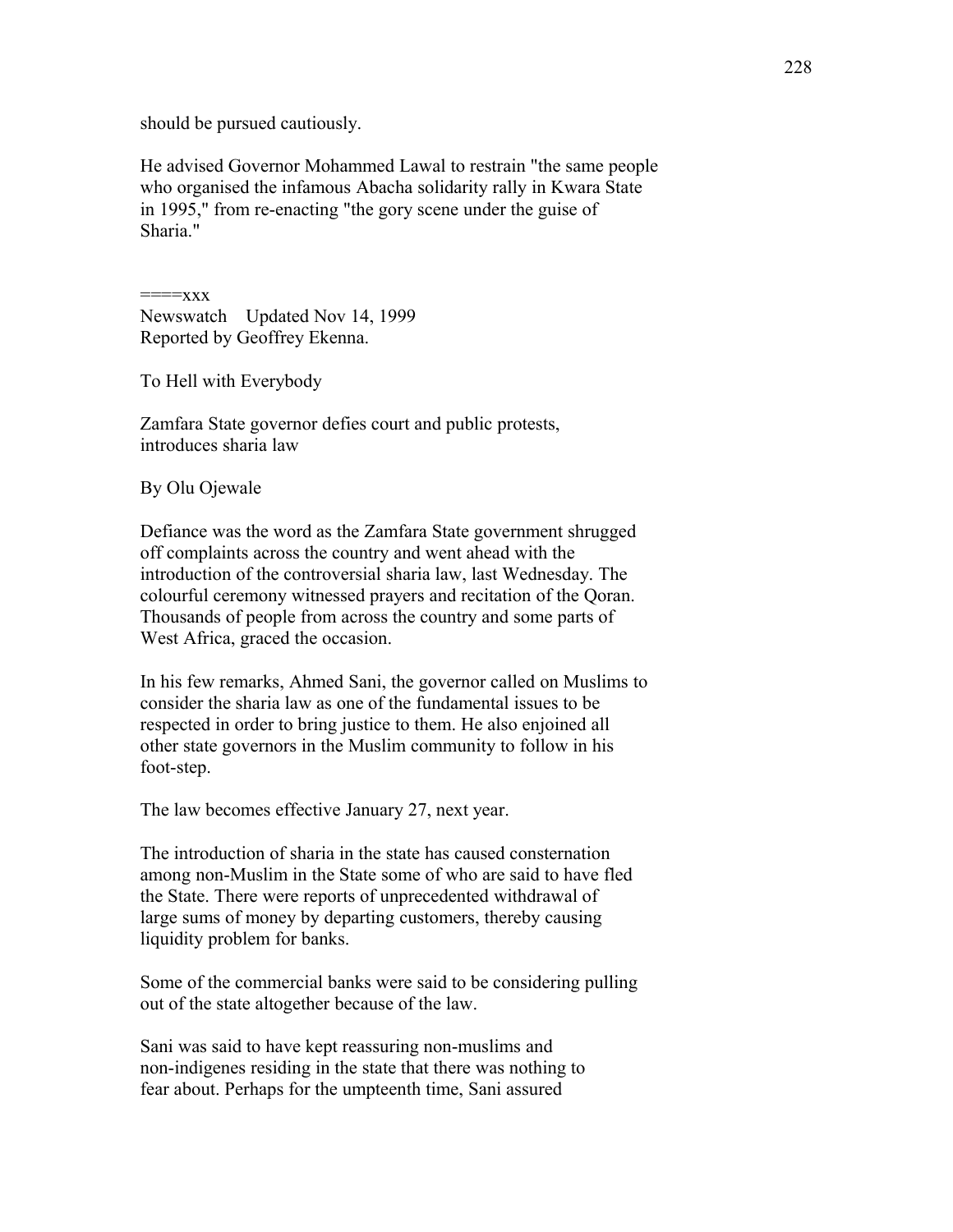non-muslims again last week, saying, "Sharia law is only for muslims and I am assuring you that non-muslims will not be affected. You should not fear anything".

But fears continued to dog the suspicious non-indigenes. Even the governorís previous meetings with tribal leaders in the state have not helped to persuade many non-indigenes and christians to stay back.

It is not difficult to know why. Reports indicated that no sooner had Sani signed into law, the two bills passed by the state assembly authorising sharia law system, October 8, than some muslim zealots went on a rampage. Two churches were torched in Gusau during the rampage. These were include - the Methodist Church and the Christian Evangelical Fellowship of Nigeria.

B.A. Eguavon, secretary-general of Christian Association of Nigeria, CAN, in the state alleged that one christian accused of an offence bled to death, when his two arms were amputated recently. The sharia authorises amputation of the arm or leg of a convicted thief.

Reports further indicated that it took the personal intervention of the governor to secure the release of 20 people accused of operating beer parlours recently. Sani said the accused, mostly christians, should be compensated if any of their goods or property were destroyed in the cause of the arrest.

That has neither stopped the debate over the constitutionality of the law, nor persuaded Sani from dropping the Islamic law. The governor even defied the court injunction, restraining his government from going ahead with the law last week.

Speaking on the BBC last Wednesday, Sani argued that the court injunction was not imposed by a court in his state and neither was it filed by any Zamfara State indigenes. Emeka Nwosu and Vincent Osakwe, both lawyers in Lagos, had taken the governor to a Lagos high court, praying for an interim injunction restraining his administration from going ahead with the Sharia law. Dolapo Akinsanya, a high court judge, granted their prayers and slated further hearing in the case to last Wednesday.

Sani was supported by participants at a one-day seminar on the implementation of the sharia law in Kaduna. In a communique issued at the end of the conference, the participants resolved that the implementation of the sharia law in the northern states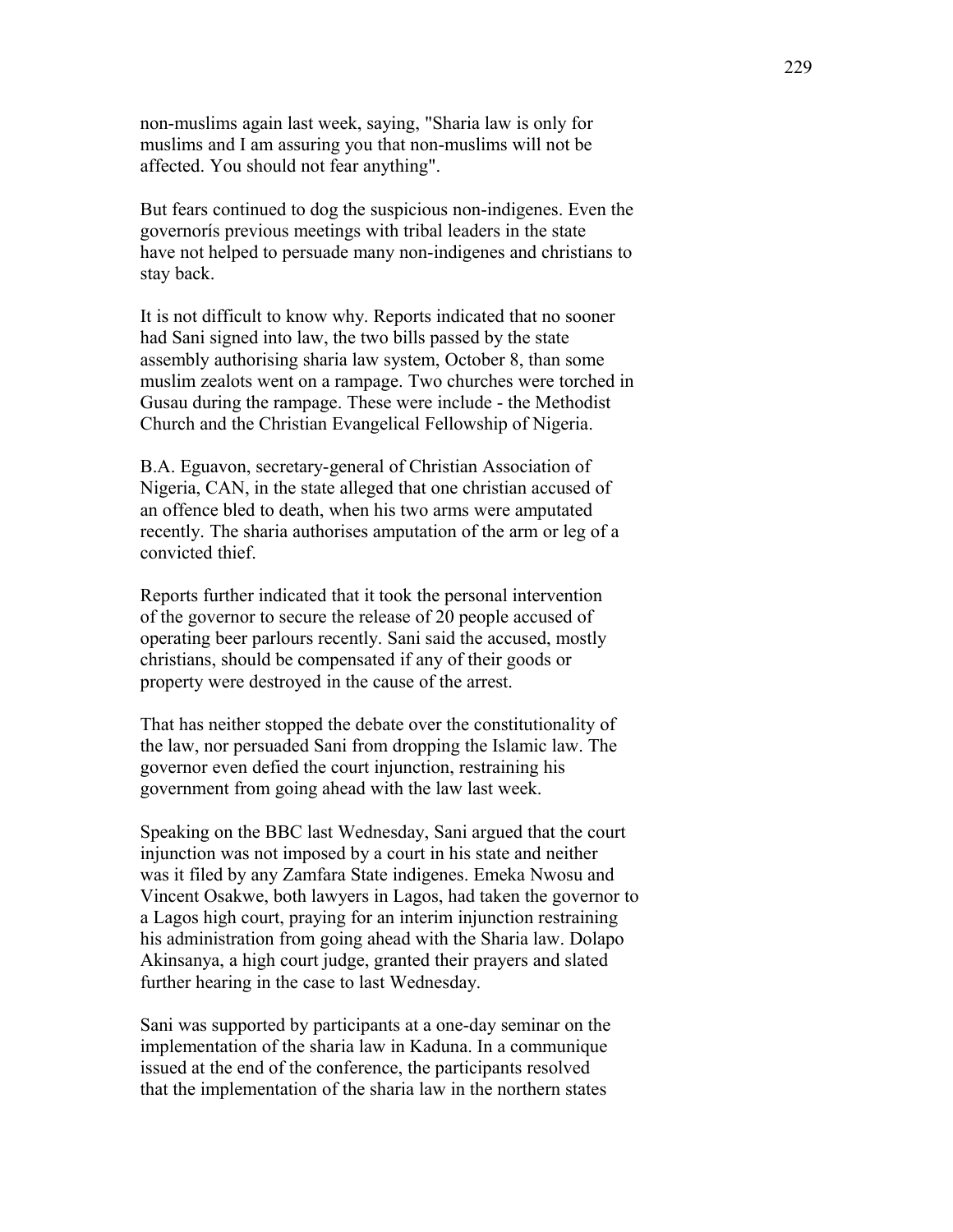was both constitutional and irreversible. They said critics of the law were either ignorant or beclouded by prejudice.

The communique cited Section 38 of the 1999 constitution, saying it supports their right to the law. They cited Sections 10, 33, 39 and 277 of the same constitution as supporting their cause without violating the constitution.

The communique also referred to the conference of all Nigerian judges held in Abuja, September 4 to 11, last year, saying it recognised the need for the sharia law in the nation's legal system.

Lateef Adegbite, a lawyer and secretary-general of the Nigeria Supreme Council for Islamic Affairs, has argued on the same line. Adegbite said that sharia law is a law prescribed by God for believers and that it is obligatory for Muslims to abide by the law.

He argued that the 1999 constitution recognises the right of any state to adopt the sharia law. He cited Section 6, subsection 4 (k) of Nigeria to buttress the point. The law empowers a state to create courts by law which shall "exercise jurisdiction at first instance or on matters with respect to which a house of assembly may make laws".

Caleb Atolagbe, a lawyer and pastor, Sharon Christian Centre, Lagos, is convinced that the adoption of the sharia law was ill-advised. He told Newswatch: "Sharia law is supposed to be private and personal laws of the Muslim. Essentially it covers things like marriage, writing a will, inheritance, etc".

Atolagbe insists that "the constitution does not recognise the sharia or Islamic law as something that should apply to any state". He warned against trying christian offenders in a sharia court.

Sunday Mbang, president of CAN said he was worried because the adoption of the sharia legal system could disintegrate the country. Said he: "Apart from being unconstitutional, the idea is preconceived to destabilise our nascent democracy and collective unity; it is targeted towards achieving some selfish goals".

Some chirstian leaders feared that the whole of the north might systematically be turned to a Muslim region through compulsory Islamic education. They also feared that christians and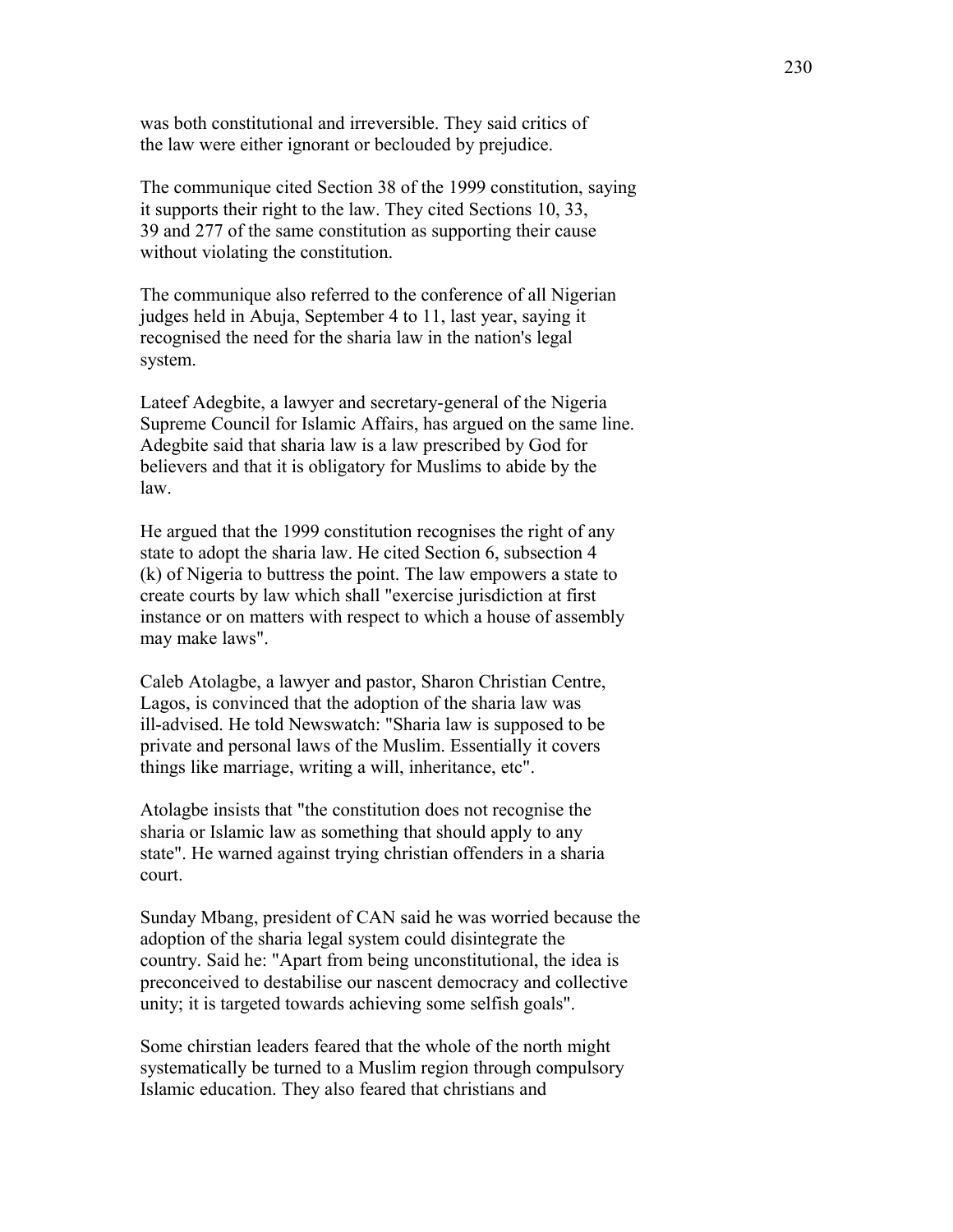traditionalists might not get fair deal in an Islamic state.

Opponents of the law have therefore, called on President Olusegun Obasanjo, to intervene and halt its introduction. But that seems to be late now.

Sources said though the president held wide consultations on the matter, he could not prevail on Sani and his associates who were bent on going ahead with the law.

Supporters of the sharia law have argued that the essence of it is to promote social purification and eliminate moral decadence in the society, such as prostitution, robbery, alcoholism and other vices.

Kano, Kebbi, Sokoto, Katsina and Yobe said they would still go ahead with plans to adopt the sharia law. Last week, they were joined by Niger State.

Reported by Geoffrey Ekenna.

========xxx

From: Nubi Achebo On Behalf Of Nubi Achebo Sent: Monday, November 15, 1999 3:46 PM To: NAIJANEW@INTERNET [{naijanews@esosoft.com}](mailto:naijanews@esosoft.com) Subject: PM News/PANA

CAN Tasks AG On Sharia

The Christian Association of Nigeria (CAN) has asked the attorney-General of the Federation to commence legal proceedings against the promulgation of Sharia bill in the Zamfara State Assembly.

In Benin City weekend, CAN said it had resolved that 'the action of the government of Zamfara State in promulgating a bill which extends the jurisdiction of the Sharia courts is unconstitutional." - Vanguard

===========xxx

Zamfara CAN decries govt's role in Sharia adoption

>From Bayo Ohu, Gusau

ZAMFARA State Chapter of the Christian Association of Nigeria (CAN) Chairman, Venerable Peter Dambo has criticised alleged silence of the Federal Government over the adoption of Sharia law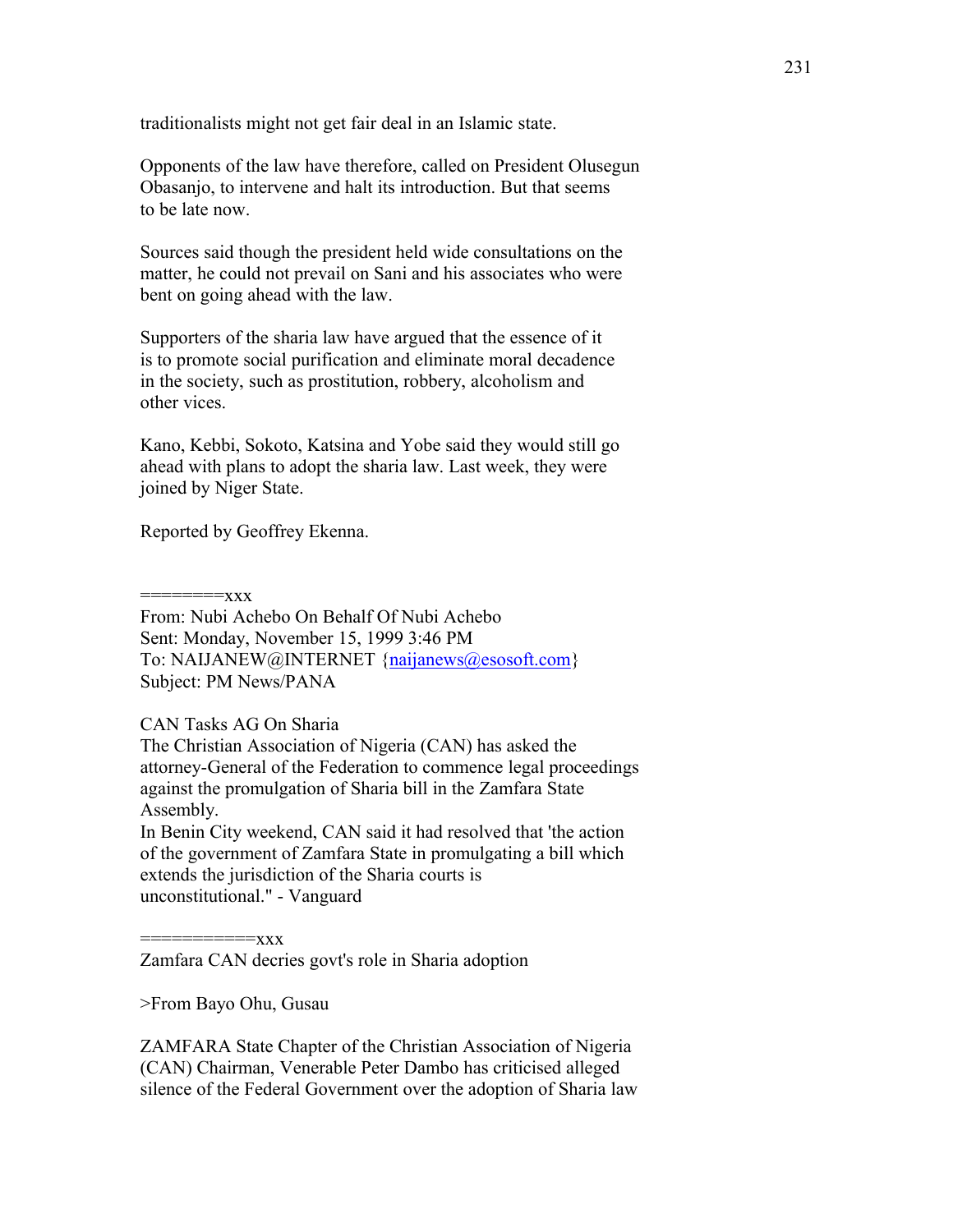by the State government.

Dambo, who spoke yesterday in Gusau, also called on the Federal Government to declare a state of emergence in the state to stop the introduction of the Islamic legal system.

Regretting the alleged continued silence of the Federal Government on the issue, he said: The inability of the Federal Government to comment openly against the law has emboldened and strengthened the resolve of Governor Ahmed Sani to implement the Sharia law.

Dambo, however, warned that "what is happening now in Zamfara State is a means to divide the country and if this is allowed to continue and manifest itself in totality, it will be very unfortunate for the nation".

He called on the Christians to influence the government of states where they are in the majority to introduce the Christian Canon Laws.

"If the Federal Government would not take any action to stop the implementation of Sharia in Zamfara in spite of the popular outcry and opposition by Nigerians, there is nothing wrong in the Christian states too to impose the canon laws on their citizens," he said.

CAN, he added, should take a legal action against the Zamfara State government if that would resolve the issue.

While accusing the state government of instigating motor cycle operators in the state to stop carrying non-Moslem women, Dambo alleged that anti-Christians actions were being embarked upon despite repeated assurances that the Sharia law would not affect non-Moslems.

---------------

Police Won't Enforce Sharia

>From

Bayo Ohu (Gusau) and Dickson Adeyanju (Lagos)

<sup>==============</sup>xxx Sunday, 14 November 1999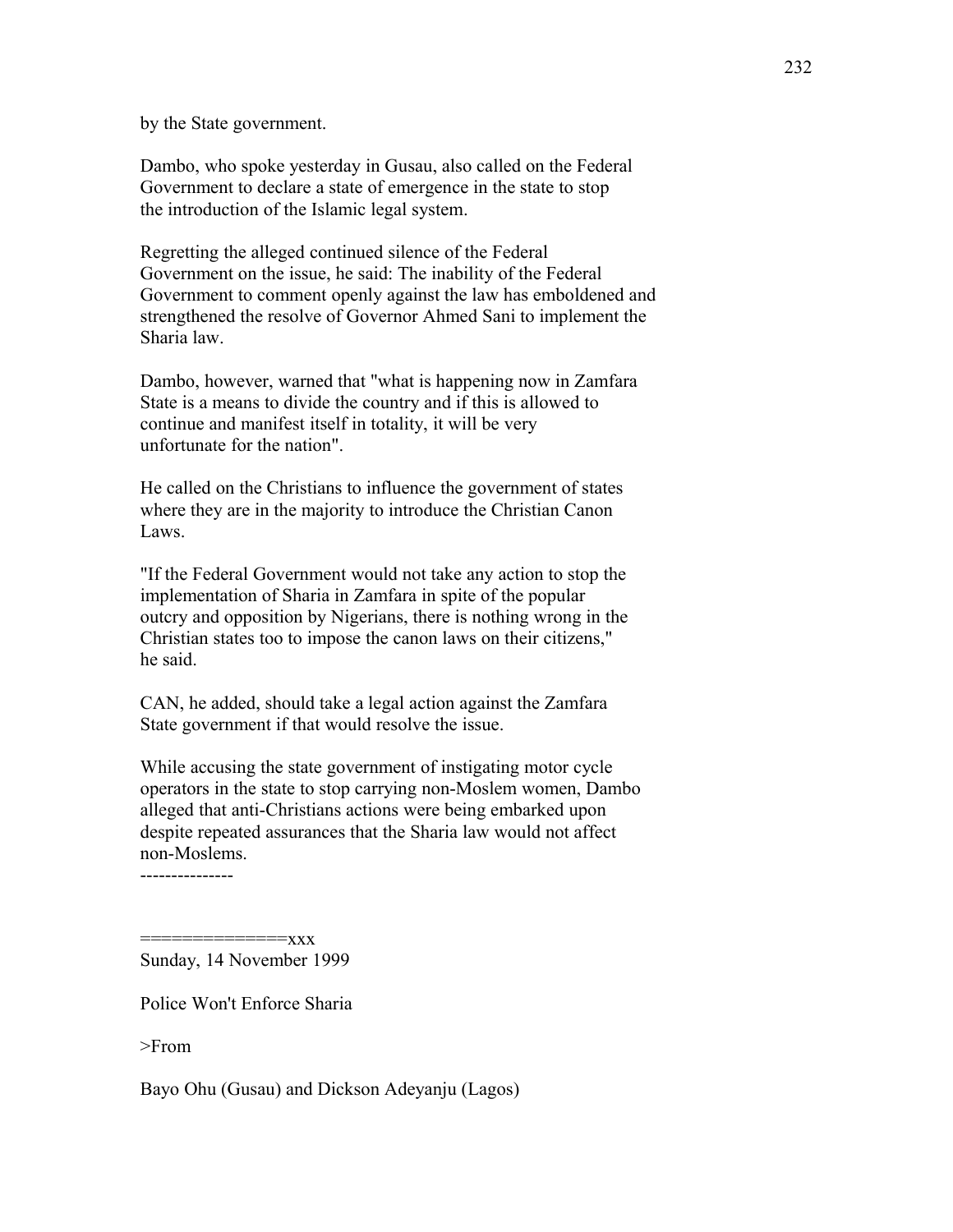THERE were hints at the weekend that the police may have been directed by the Federal Government not to have anything to do with the enforcement of the Sharia law introduced by the Zamfara State government just as the Christian Association of Nigerian (CAN) has resolved to meet President Olusegun Obasanjo on the issue.

Police authorities in Abuja may have also put in place a contingency security arrangement in anticipation of violence that may erupt when the implementation of the law fully takes off in January, next year.

Although section 17, sub-section 3 of the Sharia bill empowers a Sharia Court to authorise a police officer to perform all or any of the duties contained in the law, sources close to the police headquarters in Gusau said the police will not enforce any law that it does not understand its workings and applicability.

Giving credence to this stand, the state police commissioner, Alhaji Ahmed Abdulkadir told The Guardian On Sunday: 'Police has no role in the enforcement of the Sharia law now because we have not received any directive to come in and play any significant role."

He added: "We are not going to intervene or take part in the enforcement of the Sharia or any law that is in conflict with the constitution of Nigeria because we are Federal Police, not Zamfara State police. So, the Inspector General has to direct us on what to do, but up till now we have not received any specific directive."

Abdulkadir said the police is prepared for any eventuality and is studying the situation very closely with view to taking action accordingly. "We will not enforce any law that goes contrary and in conflict with the Nigerian law because we have sworn to defend the country and the citizens as a whole.

"We, the police are for Nigeria and a single police, but if the place is too hot for me, I can request for transfer and let the headquarters send another person who will enforce the Sharia for the state. I can't do anything that is contrary to the constitution of Nigeria," the police boss said.

But the Zamfara State government is insisting that it is the constitutional responsibility of the law enforcement agencies to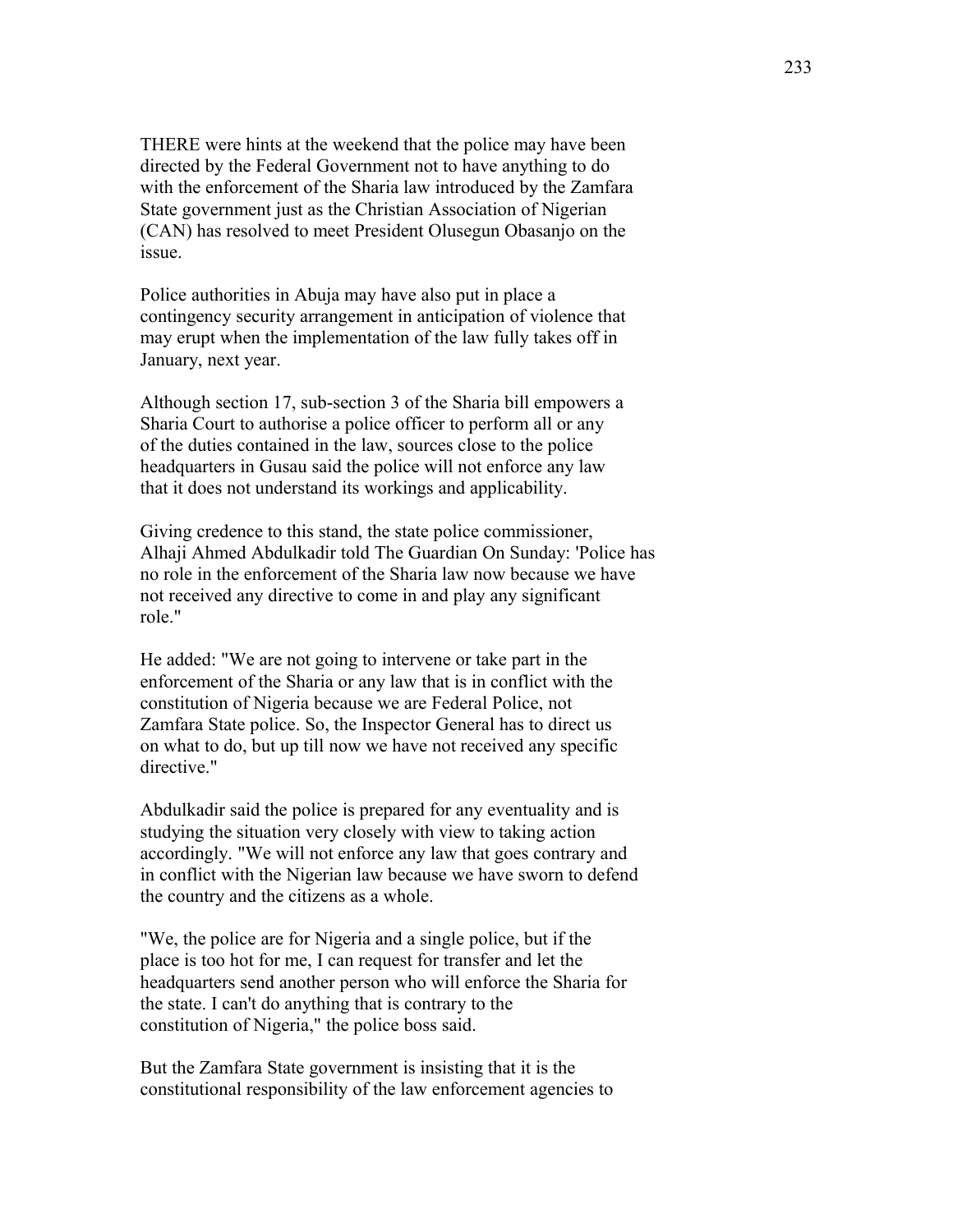enforce the Sharia because the adoption, application and the provisions of the Islamic Law were brought into being in conformity with the constitution of the Federal Republic of Nigeria.

Chairman of the joint aid monitoring groups on the application of Sharia in Zamfara, Dr. Atiku Balarabe told The Guardian On Sunday that it is the constitutional duty of the police to enforce the Sharia as laws enacted by the Zamfara government and backed by the judiciary.

According to him, "the state has its own legislature which makes laws for its citizens and certainly if such laws are in conformity with the constitution of the Federal Republic of Nigeria, the police and other security agencies have no option than to enforce it."

Section 17 (iii) of the Sharia bill provides that a Sharia Court may authorise a police officer to perform any duties mentioned in the Sharia law in so far as they relate to the criminal jurisdiction of the court and any police officer who shall be in possession of any criminal process shall be presumed to be authorised to execute such process.

The joint aid monitoring committee, according to him, has been mandated to mobilise the enforcement agencies to ensure compliance with the Sharia and to liaise with different relevant bodies that can assist the state government in the administration of the law.

Balarabe added that Moslem youths have been mobilised and formed into vigilante aid monitoring groups to assist the police and ease its enforcement of the law, stressing that members of the group will monitor compliance with the law and report any violation to the police which will take action on the arrest and prosecution of the offenders.

Balarabe who addressed about 350 members of the monitoring group who gathered at Bungudu, headquarters of Bungudu local government area for training at the weekend enjoined them to be orderly and peaceful, stressing that their duty was not to arrest or enforce the law but to report any violations to the law enforcement agencies.

However, the police high command in Abuja was said to have put in place a contingency security arrangement to ensure quick response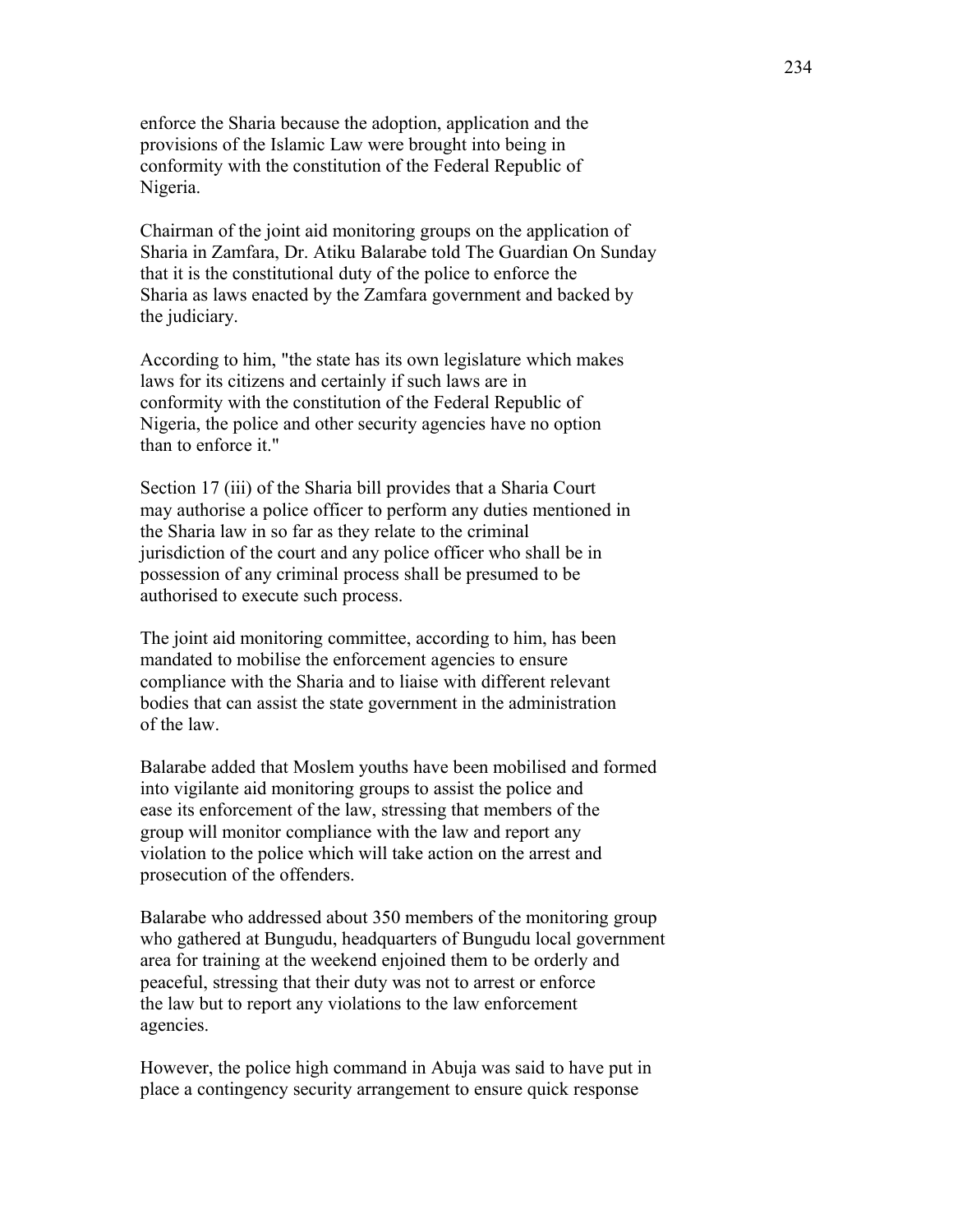to any violence that may likely occur when the Sharia fully comes into force in January.

A source at the Police Headquarters in Gusau, told The Guardian On Sunday that the mobile units in Abuja, Kaduna and other neighbouring states have been placed on the alert and ready to move into Gusau at a shortest notice.

Speaking on the police combat readiness, the Police Commissioner, Alhaji Ahmed Abdudulkadir said his command is studying the situation and prepared for any eventuality, stressing that if anybody takes law into his hands, such person will be dealt with according to the law.

"But we are not expecting any violence between the Moslems and the Non-Moslems because they have been living together in peace for a long time," he said, adding that until violence happens and when it happens, the police is fully prepared to do what it is supposed to do.

Asked to comment on the formation of aid monitoring vigilante groups by the state government, he explained that the police cannot do anything now since "we have not seen any group in place.

"But we will have to wait and see if they form any vigilante group that is contrary to the constitution and we will act by getting them arrested because the constitution recognises only one police for the country."

Meanwhile, the Christian Association of Nigeria (CAN) resolved at its fifth General Assembly which ended in Benin last Thursday, to meet with President Obasanjo on the Sharia issue.

According to the secretary-general of the association, Mr. Charles Obasola Williams, the general assembly, which is the highest decision-making organ of CAN, discussed extensively the Sharia issue "and strongly denounced it".

"Before we decide on anything, we have arranged to meet with His Excellency, President Olusegun Obasanjo to let him know our fears and the implications of the Sharia law in this country. We also noted with satisfaction the action of some Christians who have taken the Zamfara State governor to court over the matter. In the same manner, we revisited Nigeria's membership of the OIC (Organization of Islamic Conference) and re-stated our opposition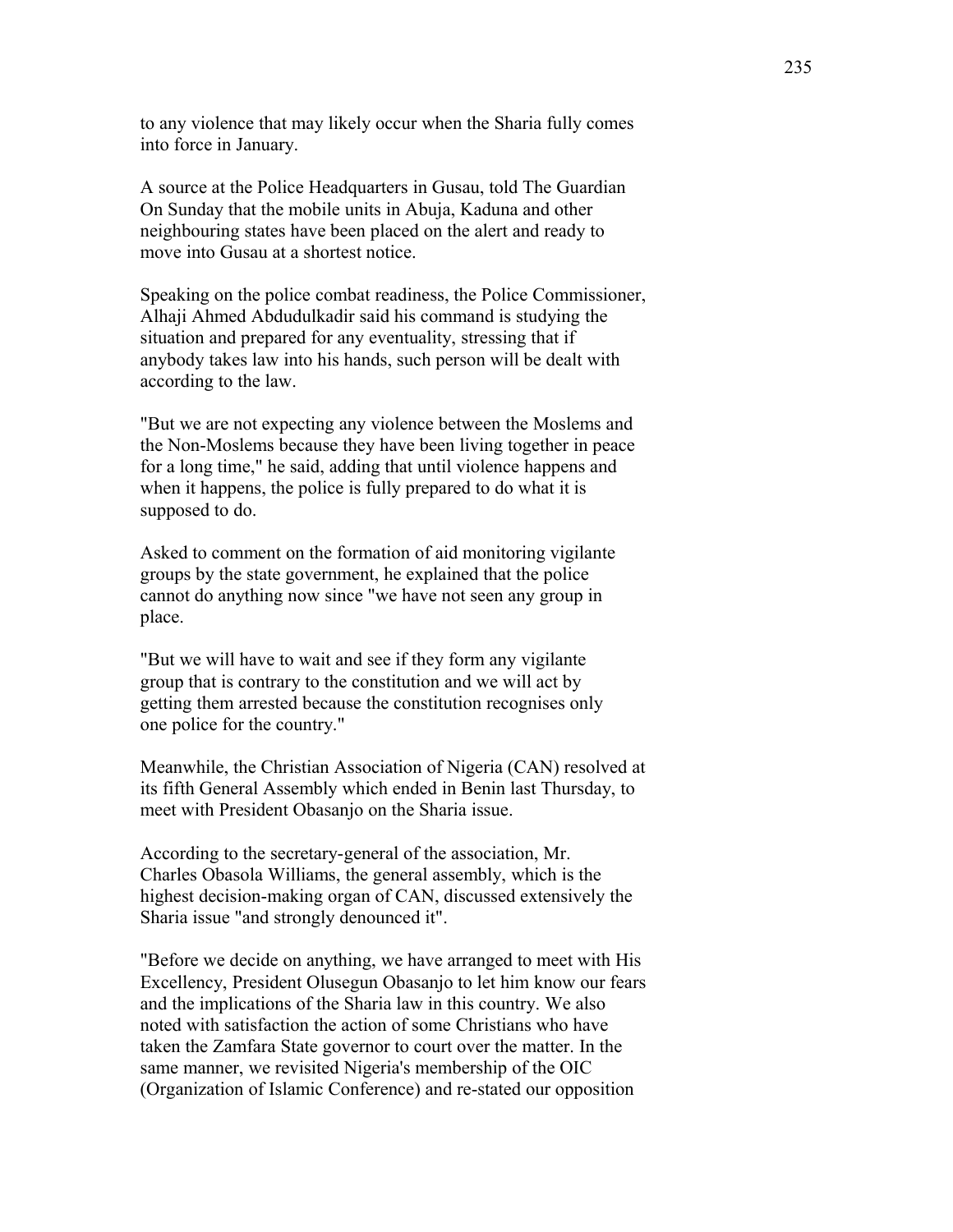to Nigeria's membership", Williams said.

Feelers from the general assembly meeting indicated that some other Christian groups such as the Christian Lawyers Forum may be heading for the court over the Sharia matter.

During the meeting, Dr. Sunday Mbang was re-elected to serve for another four years as the association's president. In the same manner, Most Rev. John Olufemi Onaiyekan, the Archbishop of Catholic province of Abuja, was re-elected as vice-president. ----------------

#### ================xxx

Nigerian News Du Jour NNDJ Wednesday November 10, 1999 ISSUE - Zamfara's Sharia Features:

- 1. Sharia, Niger-Delta, A Threat To Democracy (by President Obasanjo)
- 2. Nothing Can Change My Mind on Sharia (by Governor Sani)
- 3. We Chide Zamfara (by Evangelical Church of West Africa ECWA)

4. Stop Federal Subvention to Zamfara (by Women-In-Nigeria WIN)

-------------------------------------------------------------------------

Vanguard: 2nd Lead Story

....Sharia, N-Delta, threat to democracy OBASANJO

By Chioma Ugwunebo & Victoria Humbe, Abuja

PRESIDENT Olusegun Obasanjo said yesterday that the introduction of the Sharia system in Zamfara State, the strike action by university teachers and the violence in the Niger Delta were posing a threat to democracy in the country.

The President spoke at a one-day National Conference of Womens Non-governmental Organisations at the ECOWAS Secretariat in Abuja.

According to him, "if our new experiment in democracy is to succeed, women as mothers and major stakeholders in our collective future must marshal all efforts to assist government in dousing tension in different parts of the country.

"I am referring to the tension in the Niger Delta being precipitated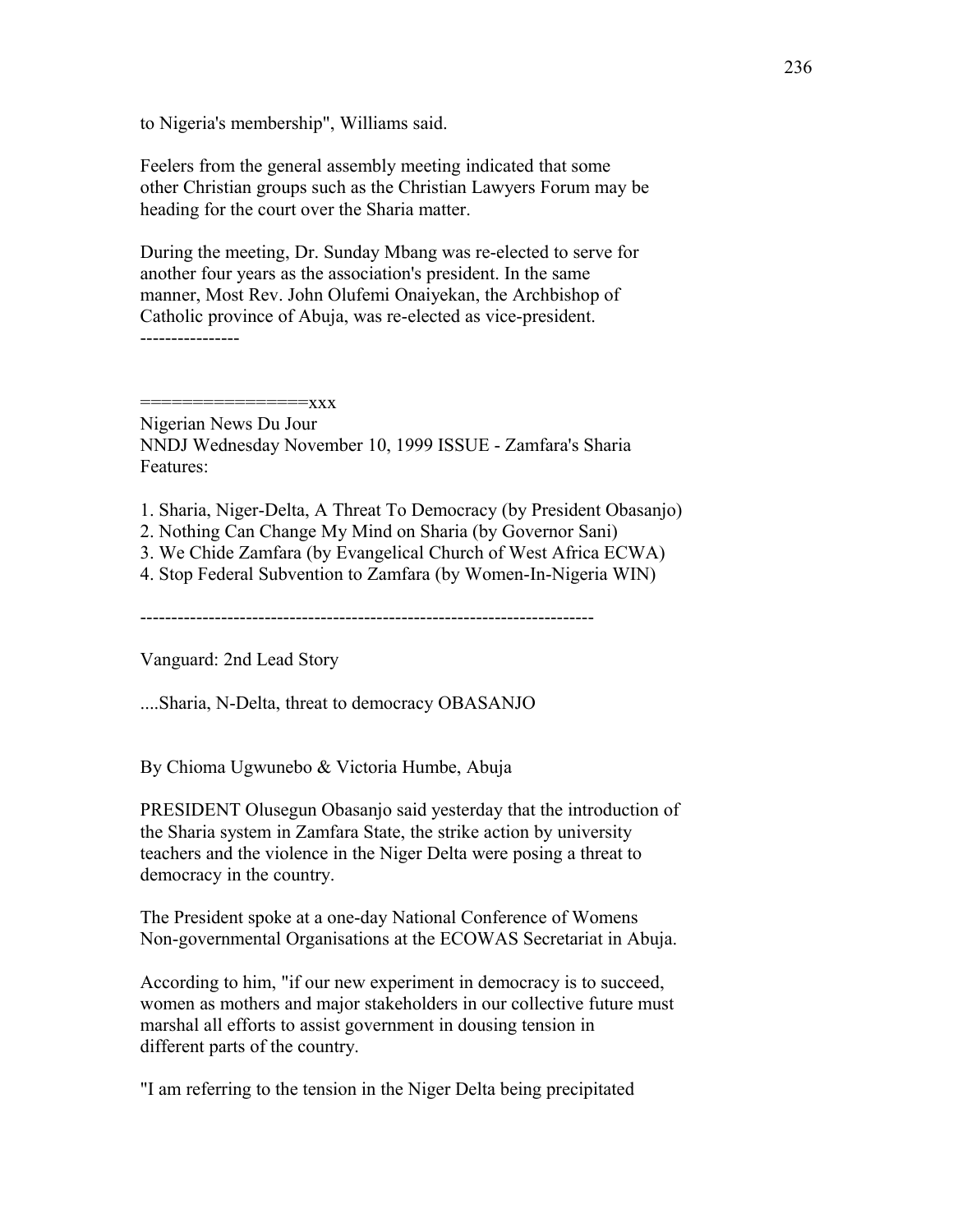by the youths, the ongoing strike action by the university teachers, violence in the Ilaje area masterminded by youths and the wrangling arising from the attempt to institutionalise Sharia in some states. All these as you will no doubt agree, do not augur well for meaningful progress and development."

The President who was represented by the Minister of Defence, Lt.-Gen. Theophilus Danjuma (rtd.) restated governments commitment to providing the enabling environment for development and programme that would move the nation forward, adding that this could be possible in an atmosphere of peace, entrenchment of the rule of law and orderliness.

The President had during his recent visit to the United States declared that the introduction of the Sharia system in Zamfara was unconstitutional.

Gov. Ahmed Sani Yarima of Zamfara State himself vowed yesterday in Abuja that nothing could reverse the Sharia law in his state.

He spoke in an interview in Abuja.

According to him, "nothing can make me change my mind, only death."

The governor pointed out that the controversy surrounding the implementation of Sharia was only being orchestrated by mischief-makers.

He stated that the Nigerian constitution had always made provision for Sharia.

His words: "We are only trying to reform Sharia, it has been there in our constitution since 1960.

"I am a Muslim and I believe in Allah and in the day of judgement. I believe there is another world after this so every Muslim should subject himself to Sharia.

"The constitution clearly states that every Nigerian is entitled to freedom of worship, freedom of religion, including freedom to practise, observe, propagate his religion. That is standard human rights, and that is clear enough."

He stated that the adoption of Sharia law by the state should not be interpreted as adoption of Islam as the state religion.

"If I want to adopt Islam in my state as state religion, there wont be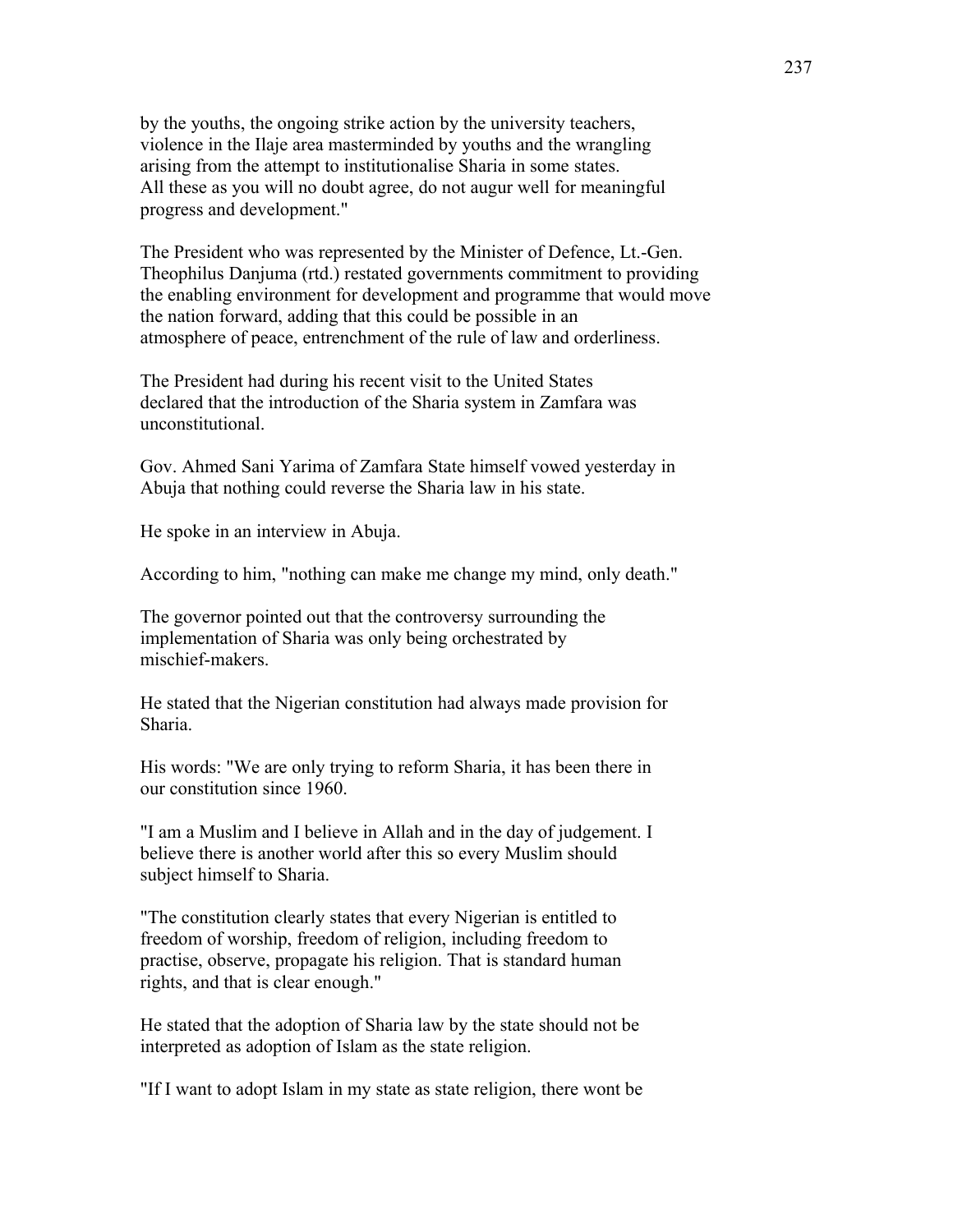high court, no magistrate court, no churches, nothing.

"So we are only saying that Muslims should have Sharia why non-Muslims should have conventional courts."

Vanguard Transmitted Wednesday, 10 November, 1999

-----------------------------------------------------------------------

Guardian Wednesday, 10 November 1999

Nothing can change my mind on Sharia, says Sani

From Emeka Nwankpa, Abuja

"NOTHING can make me change my mind on the Sharia, it's only death," the youthful controversial Zamfara State Governor Ahmed Sani declared yesterday at a meeting of the National Council of States in Abuja.

Sporting an Islamic scholar's beard, apparently cultivated after the council's last meeting, the governor, who had earlier sat alone before opening up to his colleagues and prying reporters, made the declaration before the entrance of President Olusegun Obasanjo.

He maintained that his action was constitutional, saying: "Every religion is entitled to freedom of worship; religion, including freedom to propagate that religion and practice it. Islam is a way of life for Moslems."

"Section 10 of the constitution merely states that there should not be a state religion," he said, which was why common courts were still allowed in Zamfara.

"What we are saying is that Moslems should adopt Sharia in the state, while the common law goes to the other people," he said, adding that he was willing to use government's money to build courts which would specialise in the canon law for Christians. "Let them have their own court and we have ours," he declared.

Attributing the current negative reactions against the Islamic legal system to "mischief makers" and "extremists," which he said Islam frowned against, the governor said he was not introducing Sharia, but only trying to reform it as it had been in the constitution since 1990, adding that indigenes of the state would be continually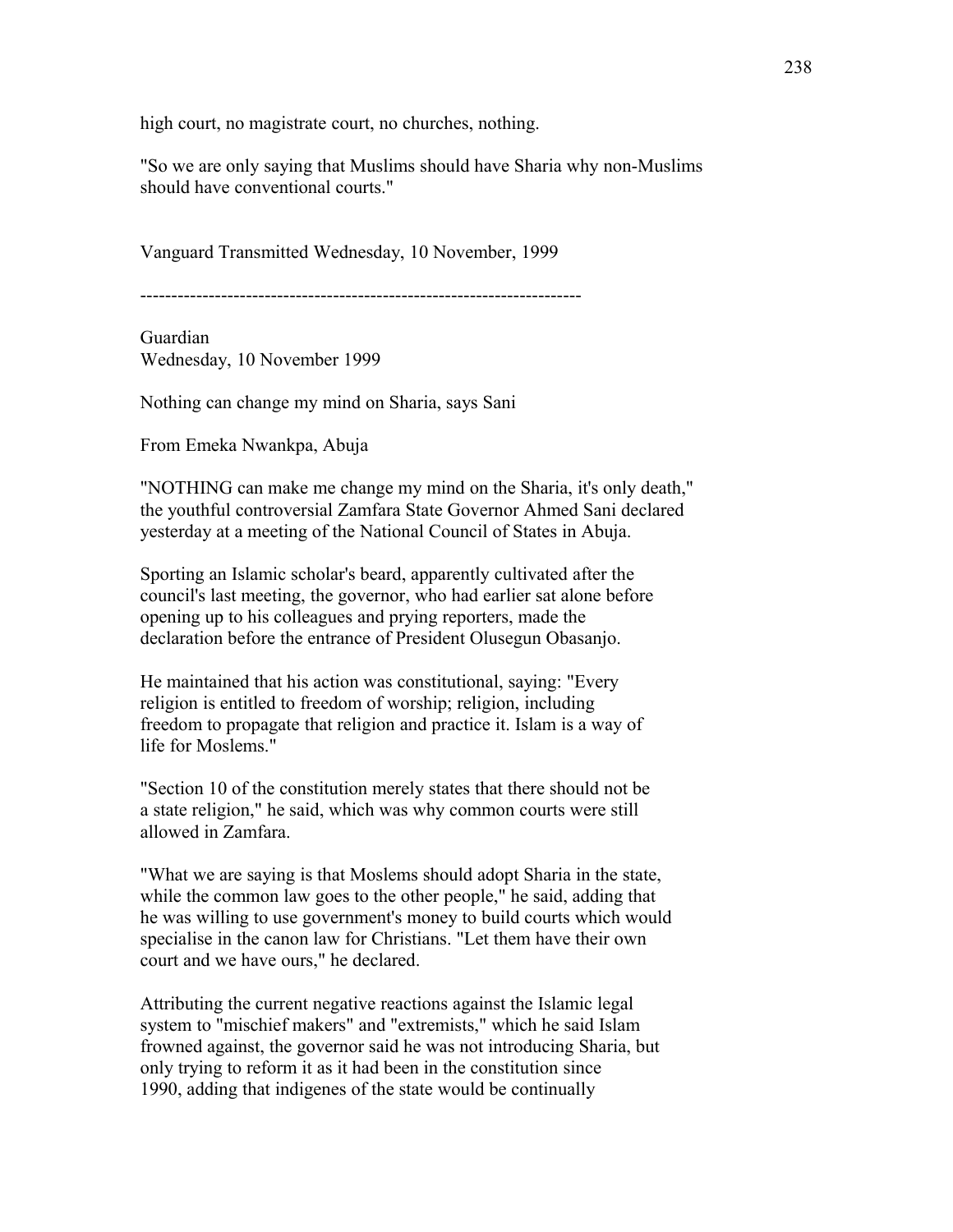enlightened on the issue and maintained that its introduction would help develop the state.

-----------------------------------------------------------------------------

Guardian Wednesday, 10 November 1999

Denomination chides Zamfara

From Isa Abdulsami, Jos

THE launching of Sharia law in Zamfara State by Governor Ahmed Sani is tantamount to secession, the Evangelical Church of West Africa (ECWA) has stated.

ECWA claimed that the action of the governor was a declaration of war against the Christian faith and Nigeria as a nation, adding that the action was a violation of his oath of office.

The position of ECWA is articulated in a statement issued yesterday by its National General Secretary, Dr. Musa Asake, titled: "The position of ECWA on the infamous proclamation of Sharia law in Zamfara State."

ECWA believes that the utterances of the governor on the issue so far are provocative, backward and clearly show him as having little regard for religious tolerance, peace and unity of the country.

"His claim that Moslems constitute 99 per cent of the population of Zamfara State is incorrect. Having clearly shown himself as an Islamic fundamentalist, he has disqualified himself as being unfit to govern Zamfara State for a day longer," the statement added.

The statement added that the proclamation of Sharia legal system by the governor was a transgression of sections 10 and 271 of the 1999 Constitution of the Federal Republic of Nigeria.

The evangelicals said that the assurance given to the non-Moslems that their interests will be protected was misleading and amounted to falsehood.

"We have no faith in it. Not when Governor Sani seems to be consolidating with the establishment of the Ministry of Religious Affairs to further Islamic cause in Zamfara. Not when the shops and business outlets of non-Moslems in Zamfara are being systematically ruined in the enforcement of Sharia.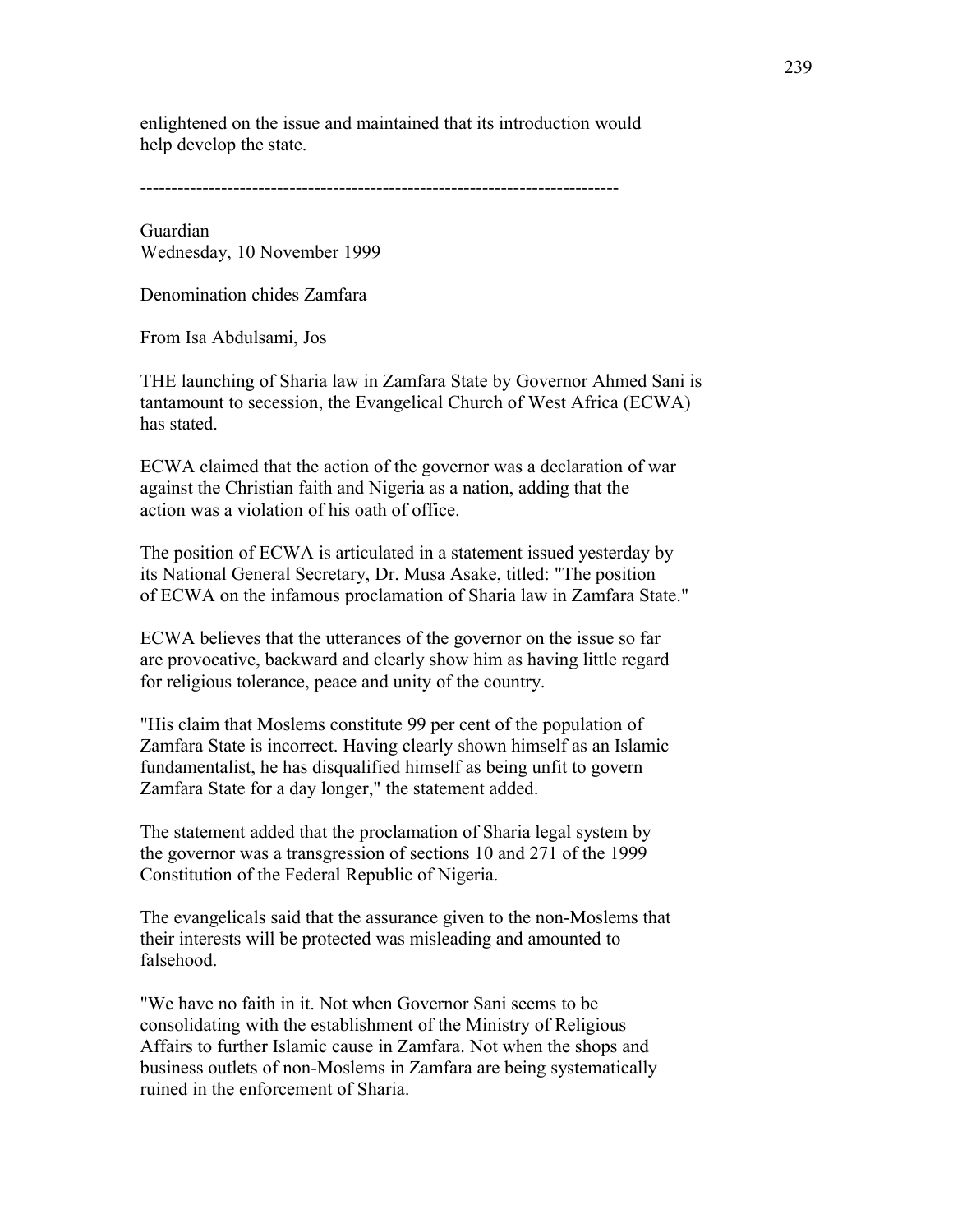"Not when some non-Moslems are already languishing in prison under the new regime. Surely the non-Moslems and, doubtless, the Christians are the prime targets of this infamous declaration and the laws that follow in Zamfara State."

The ECWA faithfuls claimed that the Methodist Church in Gusau has been demolished. "Similarly, the Winners Chapel and the Deeper Life churches have also been marked for demolition. In the same vein, about 20 Christians have been imprisoned. These are few instances of the iniquities being perpetrated in Zamfara State against the Christians at the moment.

"Let no one be deceived. The emergence of Sharia is inimical and prejudicial to non-Moslems and, more particularly, Christians," it alleged.

It also called on the Federal Government to summon an emergency joint meeting of the Council of States, Federal Executive Council to openly prevail on Governor Sani to resign honourably his position over the introduction of Sharia.

Also, ECWA wants the Federal Attorney-General to initiate a legal proceeding against Zamfara State to formally "nullify this invalid piece of legislation," blaming the National Assembly for apparently keeping quiet.

-----------------------------------------------------------------------------

Vanguard: National Newsreel

WIN urges FG to stop subventions to Zamfara State

By Comfort Ughoro

WOMEN in Nigeria (WIN) has described as objectionable the introduction of Sharia law by the Zamfara state government.

In a communiqué issued at the end of its National Executive Council meeting held in Kaduna and signed by Benedicta Dauda, WIN stated: "The action of the Zamfara state governor is objectionable, because in a multi-religious country such as Nigeria, its actions are bound to infringe on the rights of non-Muslims in the state; secondly, the experience in other countries who practice this law indicates that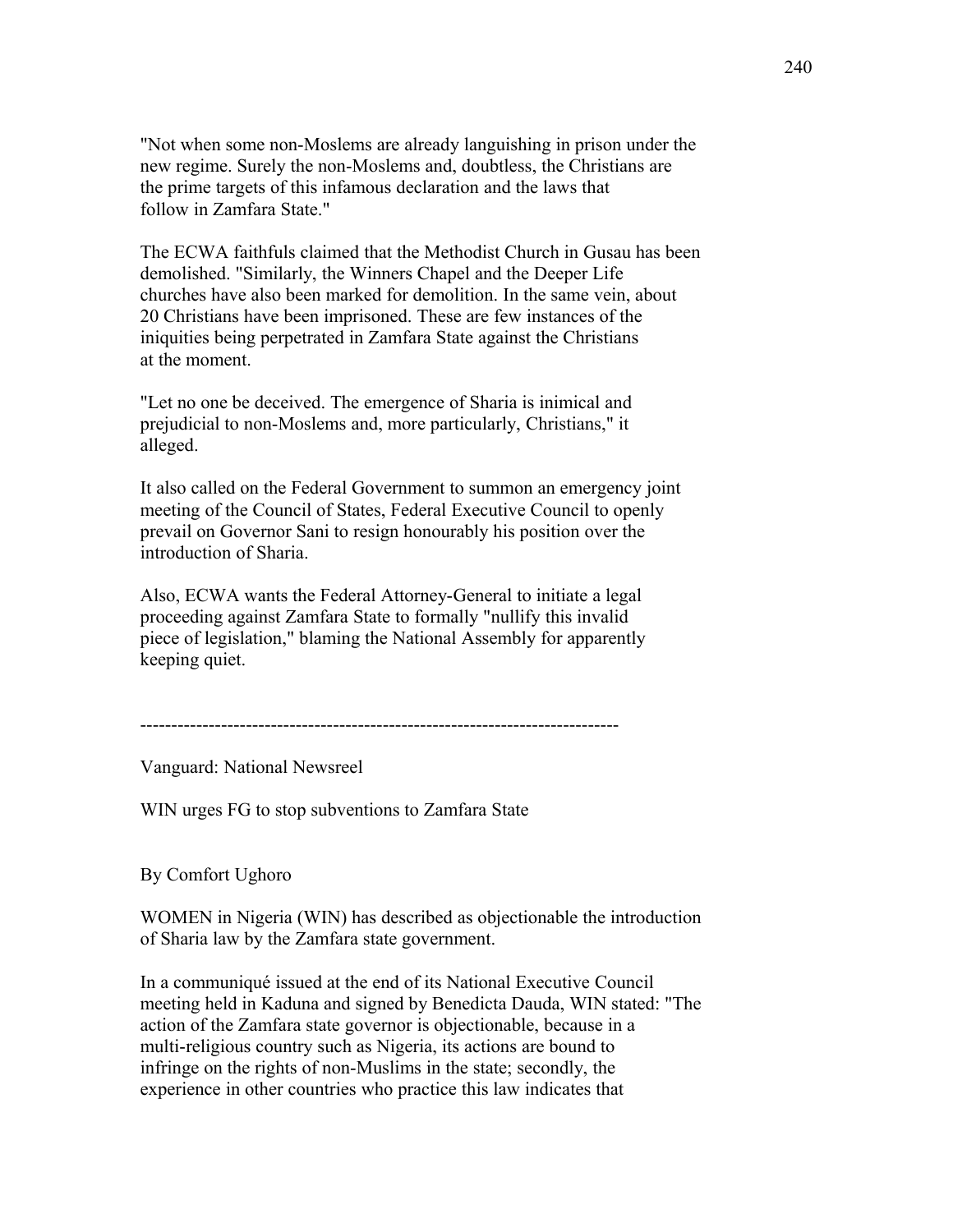Sharia is usually utilised to deprive women of their liberties.

Also, the statement noted that what Zamfara state has done was to declare that it was no longer a part of Nigeria as its actions contravene section 10, chapters 1 and 2 of the Nigerian constitution respectively. If it refuses to retrace its steps, the Federal Government should forthwith stop all subventions to it.

Also, WIN is disturbed by the emerging pattern of disrespect for the rule of law and the contravention of laws by those who have sworn to uphold the law.

According to the communiqué, "A governor who obtained his power from the constitution has felt no compunction in violating its provisions for the sake of political convenience" WIN reiterated its support for freedom of worship and other human rights, "the provisions of the constitution and the rule of law must be held inviolate, particularly by public officials."

Furthermore, "the Tinubu/Enwerem scandal portends ill for the nation and deludes the quality of democracy in Nigeria," the statement said. WIN supports all on-going efforts to uncover the truth about elected officials. "We further condemn the attack on Gani Fawehinmi which took place in connection with the Tinubu saga."

Also, WIN commended the Benue state House of Assembly for being the first state in Nigeria to elect a woman to lead the House as speaker; and was impressed by the high number of women in the state executive.

The meeting, however, expressed disappointment that at the national level, women continue to be marginalised from decision-making positions.

WIN also commended the Edo state House of Assembly for outlawing female circumcision in the state. According to the statement, "We call on other state House of Assemblies to take a cue and enact laws which will target the well-being of their people.

Vanguard Transmitted Wednesday, 10 November, 1999

---------------------------------------------------------------------------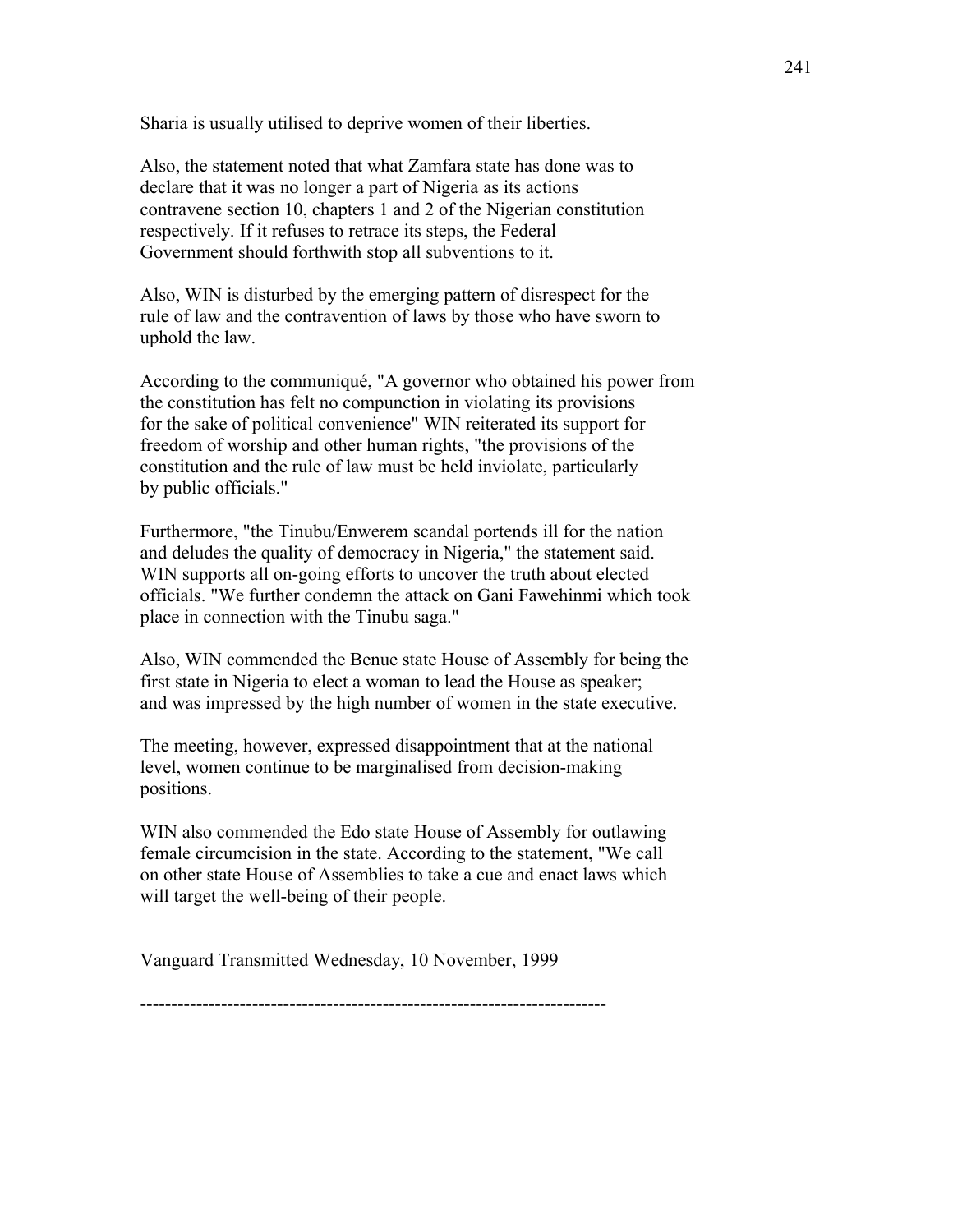===============xxx State Of Emergency Likely In Zamfara Over Sharia P.M. News (Lagos) November 9, 1999 By Adewale Busari

Lagos - A state of emergency may after all be declared in Zamfara State due to the introduction of Sharia Law if the Supreme Court eventually shares the view of President Obasanjo and declares Sharia illegal.

If the interpretation of the constitution declares Governor Ahmed Sani's initiative void, then Section 305 may be applied on Zamfara State to forestall a breakdown of law and order with a view to upholding the concept of federalism.

A lawyer, Mr. Paul C Ananaba who is also the author of the yetto -be launched book titled: "The Fundamental Right To Religion" disclosed to pressmen that Section 305 of the 1999 constitution conferred on the president, powers to declare a state emergency on any state that contravenes the provisions of the constitution.

According to him, Section 38, 275 provides for Sharia Law which has been in vogue since 1900. However, Section 1 says the law must conform with already established common law of the federation.

Although sections 32, 39, 40, 41 provide for freedom of religion, the position of Section 10 and 45 made it mandatory that no state shall declare or make a particular religion its official religion so as to affirm the secularity of the nation without infringing on everybody's right to religion, belief and freedom of movement.

Mr. Paul Ananaba described the issue of Sharia as a national problem which needs prompt attention from the National Assembly members to justify taxpayers' money expended on them.

The writer also called on the Attorney General of the federation to open up on the issue and explain the position of the federal government. He berated the attitude of some greedy religious leaders who did not take into cognizance the issue of security and crowd control which resulted into the death of about 16 people in the last Benin Crusade by Rev. Reinhard Bonnke. On the issue of educational advancement, he called on the federal government to support research work as well as cause more books to be published on religion.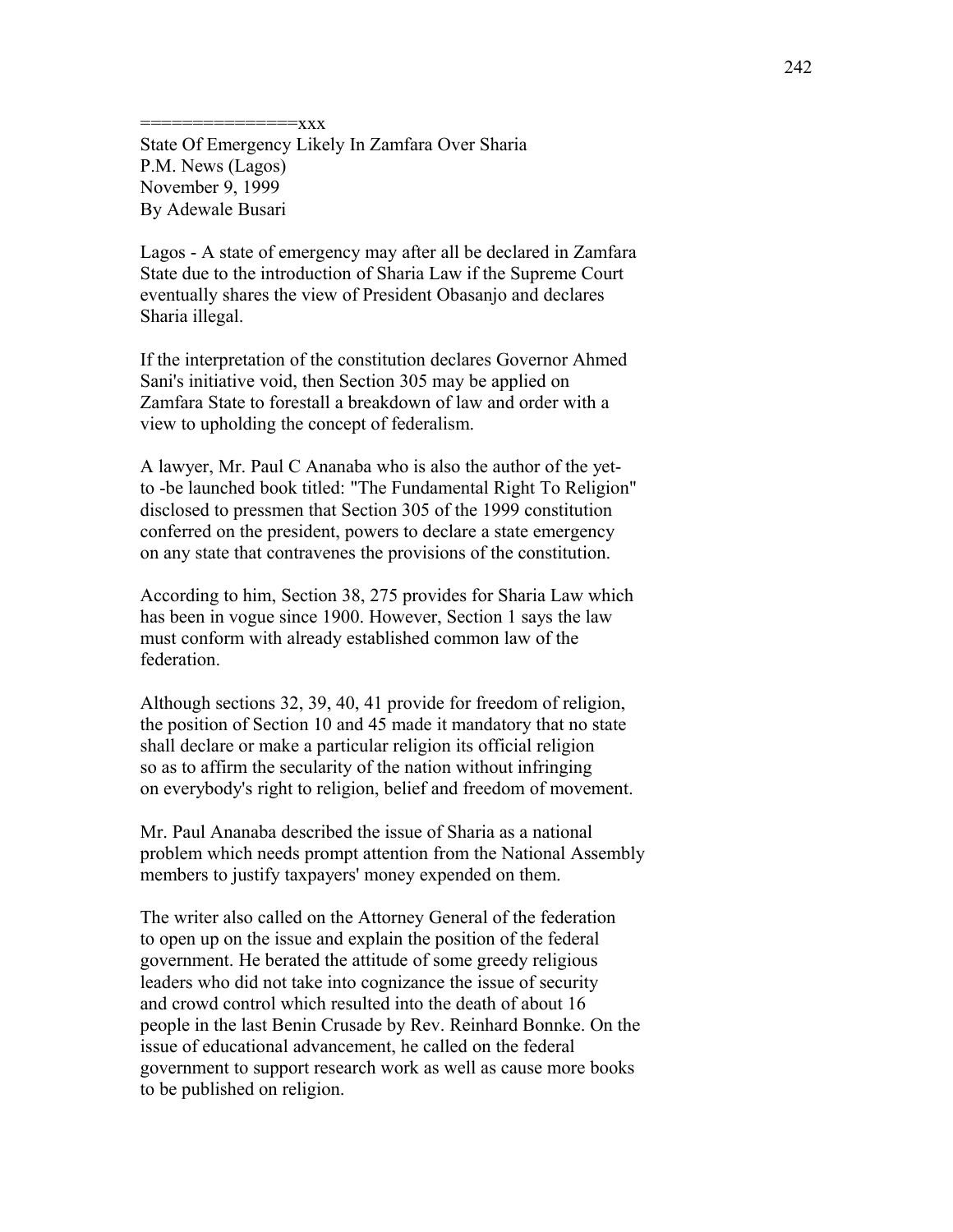=========xxx Guardian 11-5-99

---------------

#### **Adegbite cautions press on Sharia**

From Charles Coffie Gyamfi, Abeokuta

THE Secretary-General of the Nigeria Supreme Council for Islamic Affairs (NSCIA), Dr. Lateef Adegbite, yesterday cautioned the people, especially the press against over sensentionalising the Sharia issue to avoid security problems for the government. Reacting to an alleged call by 23 bishops of the Anglican Church that the Zamfara State Governor Ahmed Sani be prosecuted for treason, for introducing the Sharia law, Adegbite said: "that would be an overkill." "What we should do at this time is to ensure that the interests of all are protected," Adegbite, who spoke in Abeokuta yesterday, added. He argued that "since freedom of worship is allowed in this country, both the Christians and Moslems must be allowed to freely practise their religions, Sharia, inclusive." On whether it would be proper if Christian-dominated states decide to introduce canon laws, Adegbite said: "Let them do it, it would be better." He added: "I am surprised that the Christians have abandoned that canon laws, even though I know why." According to him, Christians have to abandon their Cannon law because

the church wanted to dominate the state while the state wanted to dominate the church, adding: "But that is not the case with Sharia." Said he: "If they (Christians) want it (Canon law), we Moslems won't have anything to do with it."

Adegbite appealed to the media to be cautious in reporting the Sharia issue.

He blamed a section of the media for over-sensationalising the issue, saying this was gradually raising tension in the country. ------------------

#### **Bode George advises govt on Sharia**

By Chukwudi Abiandu, Political Correspondent

FORMER military governor of Ondo State, Commodore Olabode George (rtd), has implored President Olusegun Obasanjo to seek legal interpretation of the constitution on the controversial introduction of Sharia in Zamfara State.

George, at a press conference yesterday to flag off his campaign for the post of national deputy chairman (South) of the People's Democratic Party (PDP) in Lagos, believes that the question of the legality or otherwise of the Zamfara State precedence can only be answered by the judiciary.

Stressing that "something has to be done," he recalled that the entity called Nigeria did not come about as a natural setting. The former military governor pointed out that the British, because of economic reasons, brought "nations among nations" under the same umbrella. He said: "Why we have been having this perpetual problem is that we've been trying to fuse all these various multi-ethnic, multi-cultural,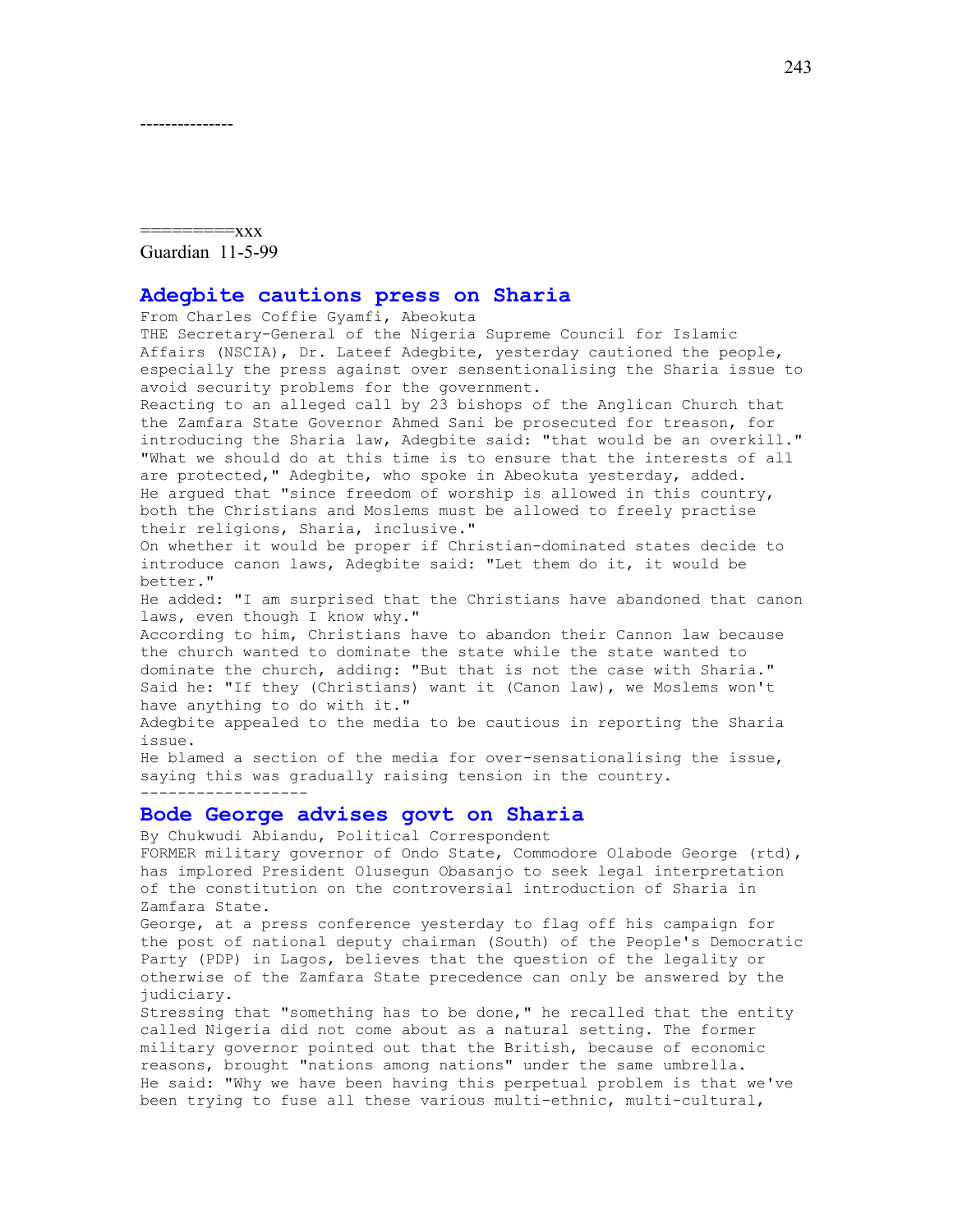multi-religious nations. There is no nation anywhere in the world that is like Nigeria." He, therefore, urged strict adherence to the constitution in order to keep the nation as one. George said that since the Zamfara State governor and critics of the Sharia express diverse views, the judiciary must be asked to interpret what the constitution says about religion. "If you have disagreement on the constitution, the only arm that can interpret it is the judiciary. I believe, very soon, that the government must act. This is the difference between a military government and a democratic government. But that can be taken care of," he said. "What you have to do is to immediately go to the courts, to interpret that section of the constitution, and tell who is wrong that you are wrong, and to change the decision," George added. On the recent clash between Oodua People's Congress (OPC) and Ijaw youths in Lagos, the former military governor, hoped that the government would reconcile the feuding parties. -----------------

==============xxx

Guardian Nove 7 '99

#### **Activist Condemns Religious Laws As Anti-women** By

Kayode Ogunbunmi Staff Correspondent

NIGERIANS have been urged not be to intimidated "into accepting retrograde decrees simply because they are done under the guise of religion, as these might lead to another bloody civil war in the country.

According to Ayesha Imam, regional co-ordinator, Africa and Middle East, for Women Living Under Muslim Laws, (WLUML), the introduction of laws purporting to be 'Islamic' or 'Christian' are not only unconstitutional, but also pose great danger to human rights especially women's basic human rights.

Dr. Imam, speaking at the 1999 Feminism in the Muslim World Leadership Institute programme held in Lagos, last week, condemned the adoption of the Sharia by the government of Zamfara State. "The Governor of Zamfara state is quoted as stating that he is instituting these draconian socalled 'Islamic' laws in order to fight prostitution, gambling and other social vices. Violating women's right will not do that." She said the prohibition of women from travelling in the same public transport as men is a denial of women's rights to movement and rights to freedom of association. In a situation where there is inadequate transport facility, it will mean that only women car owners will be able to travel and move around.

"Women not only contribute to family income in many households, but women are the sole income-earner in the household very often. This provision means that women will be unable to get to their jobs and thus women's right to earn a livelihood will also be compromised" she added. Affirming that the invocation of religious codes is "a whim of conservatives", she wondered why a state like Zamfara did not embrace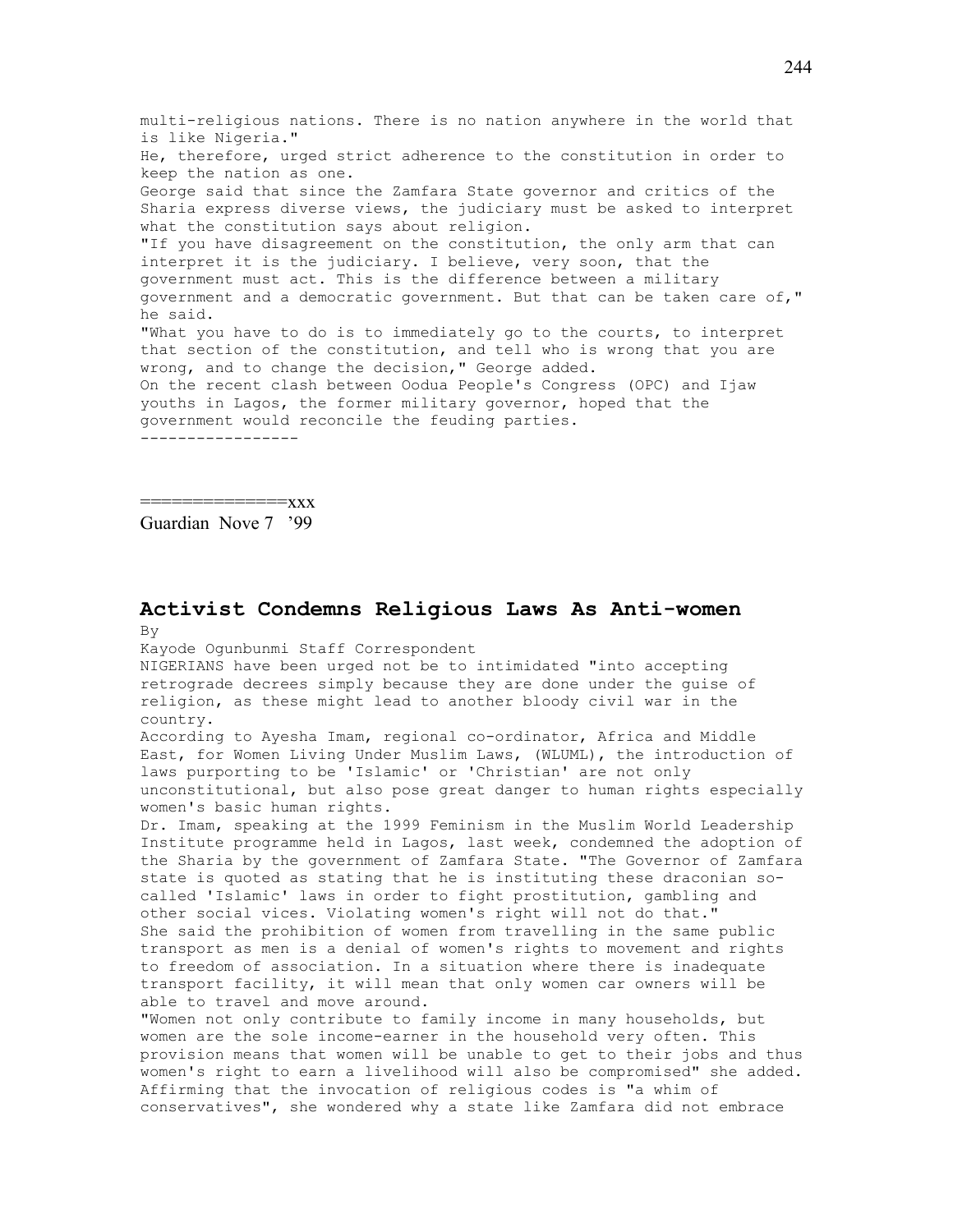laws which promote rights rather than violate them, if it wishes to borrow laws from Muslims countries. "Why do we not learn from the law in Iran whereby a man who wishes for a divorce must compensate his wife economically for the years of housework and domestic responsibilities she has put in during the marriage? Why not consider the law in Tunisia which prohibits men from marrying more than one wife and safeguards the rights of wives? Why not duplicate the laws in Turkey which protect women from domestic violence? Why not appropriate the nikanama of Muslim communities in India and Egypt where the marriage contract is written so that husbands cannot renege on promises that their wives may go to school or work?"

Imam expressed fears that restrictions on women's movements may mean that any woman (Muslim or Christian) working, trading or simply appearing in the public sphere will be accused of being a prostitute or a gambler.

She condemned the manner "the so-called 'Islamic law' was introduced in Zamfara state as well as the way Cross River State might introduce its own "Christian laws". She affirmed that laws , whether religious or otherwise, are too serious in their effects and implications to be passed without the opportunity for full discussion and debate. "In a largely non-literate country with poor communications- such as Nigeria - a democratic debate cannot be done by announcement and fiat in a couple of weeks. It is not the democratic society that Nigerians have been fighting for during the past decade and more," she asserted. The 1999 Feminism in the Muslim World Leadership Institute programmes which lasted for two weeks in Lagos drew participants from 15 countries, including Afghanistan, Pakistan, Algeria, Palestine, Senegal, Malaysia and South Africa.

# ==========xxx

### Guardian November 7 '99

#### **Islamic Bank Grants Zamfara Govt \$500m Loan**

By Dickson Adeyanju, Religious Affairs Correspondent THERE were indications at the weekend that the Zamfara State government has been granted a loan of \$500million by the Islamic Development Bank (IDB) for development projects.

It was gathered that the bank would also assist the state in the promotion of foreign trade, especially in capital goods. The loan, according to a source close to the Nigerian Supreme Council for Islamic Affairs (NSCIA), is a response to the "bold and encouraging" move of the state governor, Alhaji Ahmed Sani in adopting the Islamic legal system in conducting the affairs of the state. By any standard, the source said the adoption of the Sharia law in Zamfara has made it purely an Islamic state which must be run according to the tenets of the Islamic religion.

Although IDB, the source also disclosed, has been involved in funding of projects in many states of the Moslem-dominated northern part of the country especially in the area of the funding of primary and Quranic school, Zamfara state is the first to enjoy a direct loan from the IDB. IDB is the most important and active institution within the Organization of Islamic Conference (OIC) of which Nigeria is a member financial.

The bank has its headquarters in Jeddah, Saudi Arabia and one of its key functions is to participate in equity capital and grant loans for productive projects and enterprises. It also operates a special fund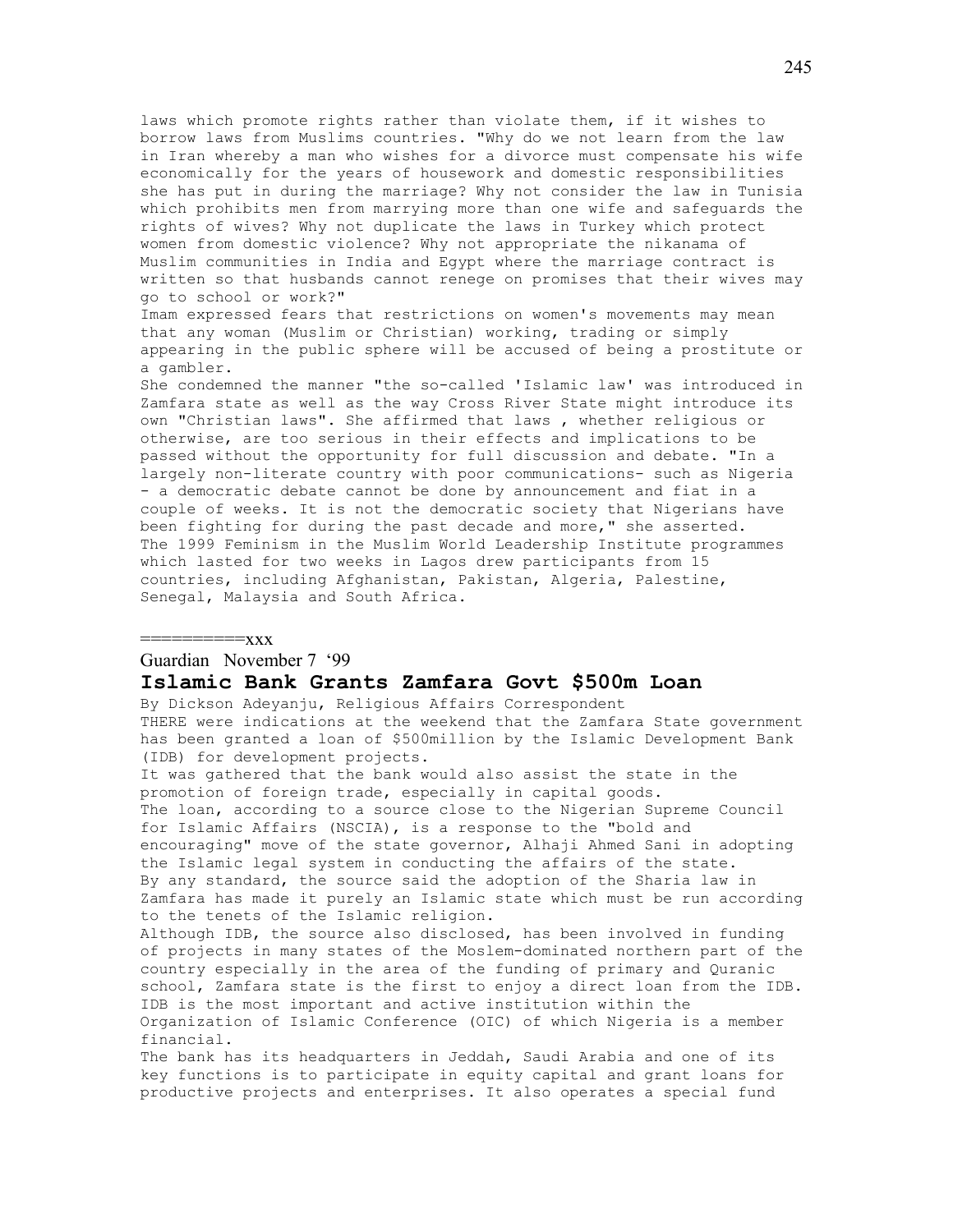for assistance to Moslem communities in non-member countries of OIC, in addition to setting up of trust funds. The Guardian On Sunday the bank is also expected to extend training facilities for personnel engaged in development activities in the new Islamic state for effective take-off of the sharia legal system. The loan, according to the tenets of Islamic banking is interest-free and only repayable on the terms agreed to by the state government. Also in order to encourage the indigenes to be fully integrated into the sharia norm, commercial banks are being encouraged to commence interest-free banking services to individuals. Accordingly, a branch of Habib Bank located in Gusau, the state capital, was said to have displayed signs last week showing "interest free banking is obtained here", in front of its office. Individuals may not also require collateral in securing loans from the banks that operate the interest-free banking. Meanwhile, as protest against the Sharia law intensifies, members of the Catholic Bishops Conference of Nigeria are expected to travel to Gusau to have an audience with the governor. Although some individual members of the 65-member body have openly condemned it, the body has refrained from commenting on it, until its planned meeting. The Catholic bishops are likely to canvass a suspension of the Islamic legal system to avoid "unwholesome" religious crisis, according to one of its members. In the same vein, the Christian Association of Nigeria (CAN) is expected to take a stronger position on the matter after its General Assembly meeting in Benin, the Edo State capital, which will hold on Wednesday and Thursday. An in-house committee has been raised to articulate CAN's position. Among the options the association may take it is to challenge the Zamfara state government in court, seeking to nullify the Sharia. ---------------------

 $====xxx$ Thursday, 28 October 1999

stampede at Zamfara's Sharia launch

>From Bayo Ohu,

Gusau

NEARLY 20 persons, including the under-aged and aged ones, were yesterday trampled on by the restless crowd that massed at the Ali Akilu Square, Gusau, for the official launching of Sharia law in Zamfara State.

Thousands of moslems in the state and from neighbouring Katsina, Kano, Gombe, Kebbi, Sokoto and Kaduna states thronged the venue where various Islamic groups had also taken position from as early as 6 a.m. to await the ceremony.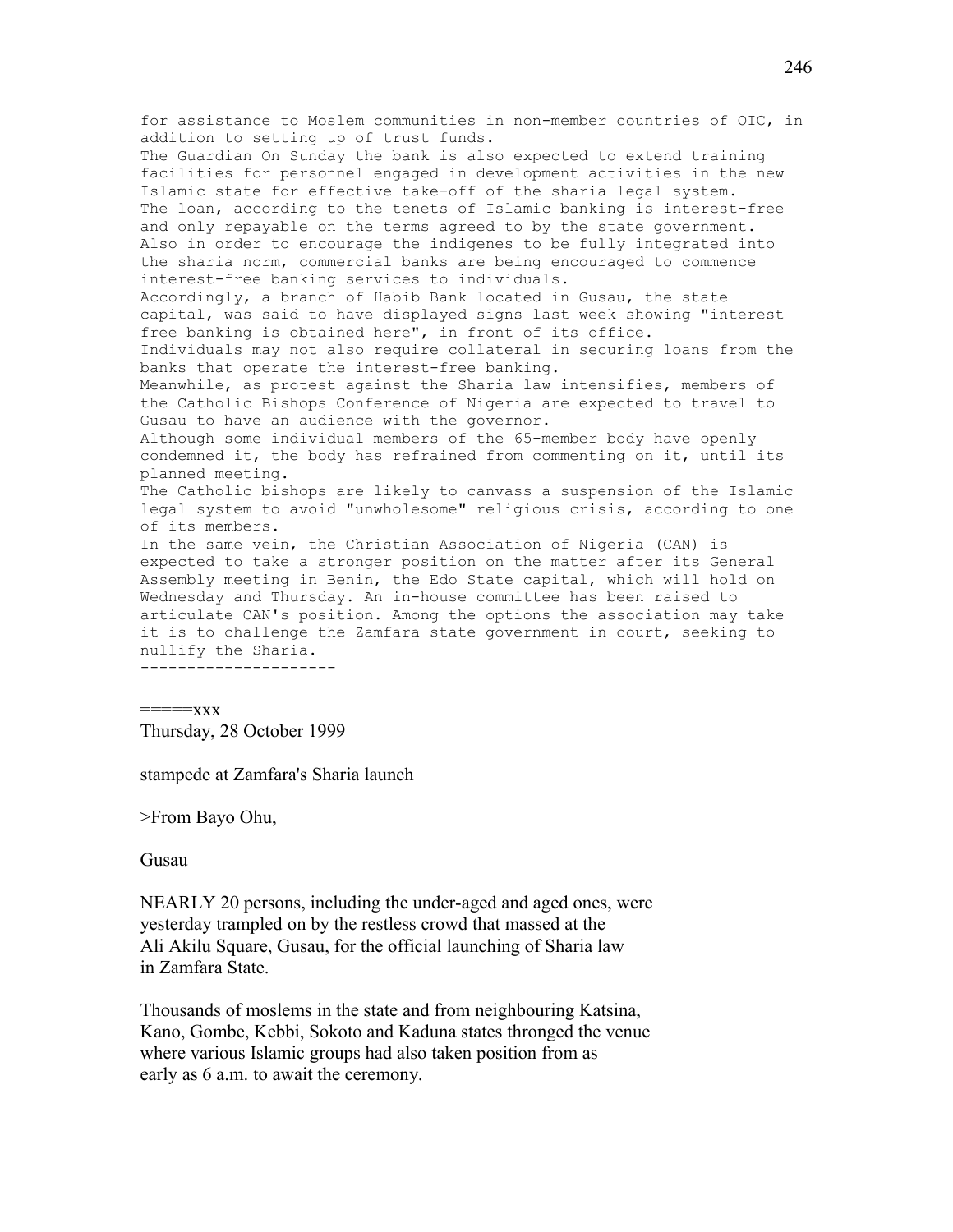The security provided by hundreds of policemen, other security operatives and members of the civil defence corps could not contain the surging crowd that nearly overran Zamfara State Governor Ahmed Sani Yerima and other dignitaries present, including Emir of Gurmi, Alhaji Aliu Isa Gumi.

The entire Zaria road - from the "Gidan Sambo" roundabout to Gusau Hotels and stretching to Kaura Namoda Road - was overtaken by the crowd forcing their way into the Ali Akilu Square, which was then already overfilled.

The stampede to enter the venue and obviously to get a good view of the governor, broke down the security wall around him as his personal guards could not keep the throng at bay.

Even the barriers erected to keep the crowd from the podium where the governor and other dignitaries, including former presidential hopeful Alhaji Umaru Shinkafi, were sitting, soon gave way to the surging crowd who chanted "Al-Akbar" and other Islamic songs.

Persons who fainted and collapsed were quickly taken to the General Hospital where they were attended to. A particular boy in an obviously critical situation, was spitting blood, as an ambulance brought in some other five people at about 10.38 a.m.

Yet, thousands of adherents who could not find their way into the square, milled outside, taking over the entire Zaria Road roundabout stretching to Kaura Namoda Road. Most people were clutching radio sets to listen to the programme, which was being transmitted live on Zamfara Radio and the Nigerian Television Authority (NTA), Sokoto.

Scores of other people were making brisk business at the venue of the launching by selling Koran and other Islamic literatures.

The launching was witnessed by thousands of Moslems who had arrived Gusau on foot from the neighbouring states of Kano, Kebbi, Sokoto, Katsina and Kaduna.

The Guardian gathered that apart from those who arrived in the state capital early yesterday morning, others who also trekked from Jibia (Katsina State), Zaria, Kaduna, Kano, Birnin-Kebbi, Gombe and other towns and villages arrived about four days before the launching.

Also, several other people and Islamic associations from within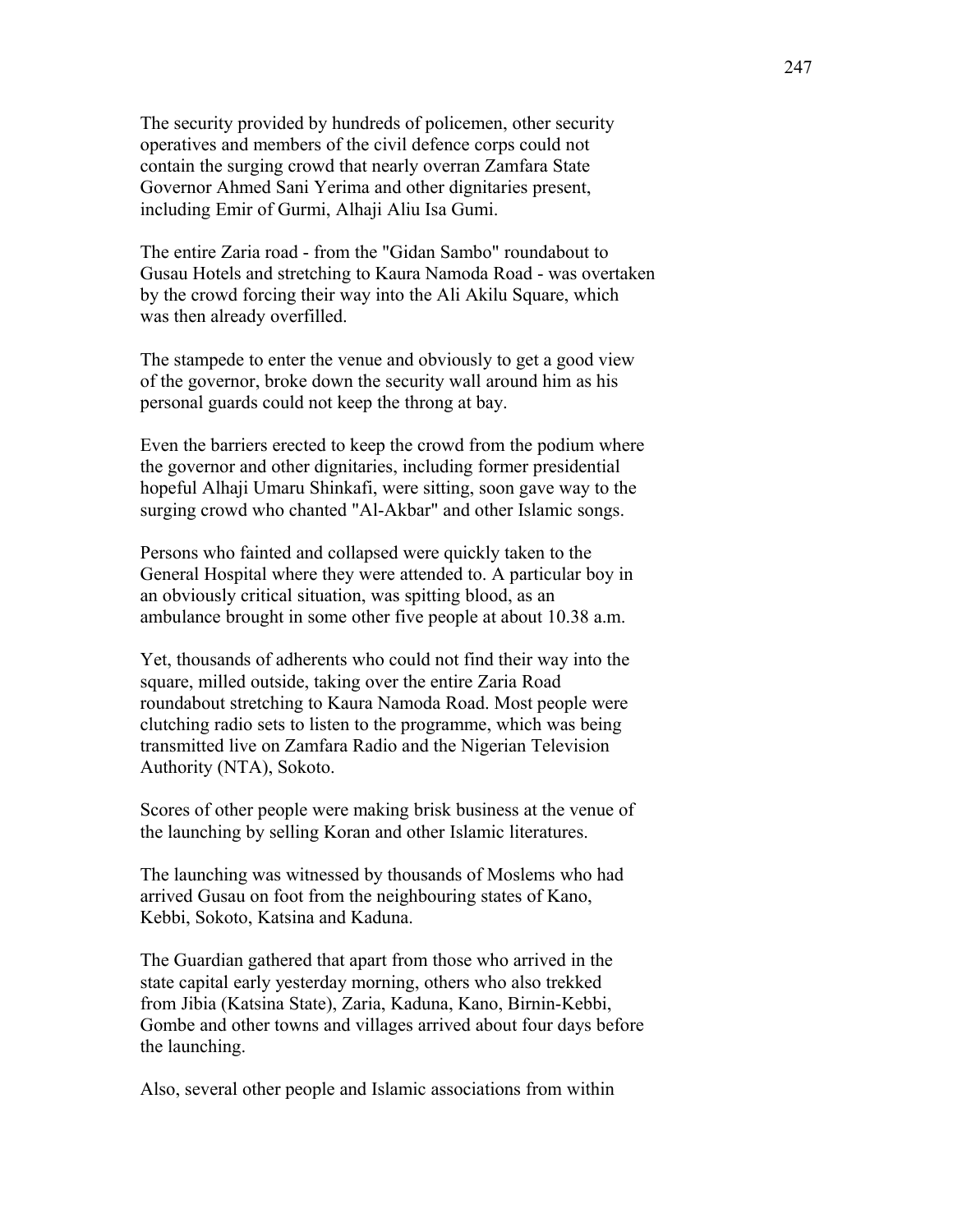and outside the state, had arrived in trucks, lorries and buses while others rode into the town on donkeys, camels and horses.

Ali Akilu Square, venue of the launching, had also been host to many visiting Moslems who literally took over the arena and turned it into a resting place.

Several others were sighted at the open space by the gate of the Government House and mosques where they had gathered to sleep.

Zamfara State Government on its part made adequate preparations and arrangement to ensure a successful launching and take off of the Sharia law. About 21 Toyota Carina cars and 10 luxury buses have been procured to run intra-city public transportation.

But the vehicles are only to carry women. They all carry the inscriptions "Mata Kawai" - females only.

However, there was acute accommodation problem for guests as all the major hotels and guest inns, including the only five-star hotel - the Gusau Hotel, in the town, could not accommodate invited persons for the event.

About 20 journalists who came from neighbouring state capitals to cover the event could not secure accommodation until the governor directed that a government guest house be given to them.

Speakers at the launching commended Yerima for his courage in introducing the Sharia despite mounting criticisms from non-moslems and other organisations across the country.

Justifying the adoption of the legal system, those who spoke to The Guardian said Sharia is a way of life which every good moslem must accept.

Alhaji Usman Dangogo Bungudu, chairman of the Review Committee on Islamic Law, said nothing and nobody can stop the implementation of the Sharia in the state, adding that non-moslems would not in anyway be affected by the new legal system.

He also allayed the fears of non-indigenes and non-moslems, stressing that they would not be forced to appear before Sharia courts.

The Sharia, he stressed would not apply to non-moslems, "even if a non-moslem fornicates with a moslem girl, the non-moslem would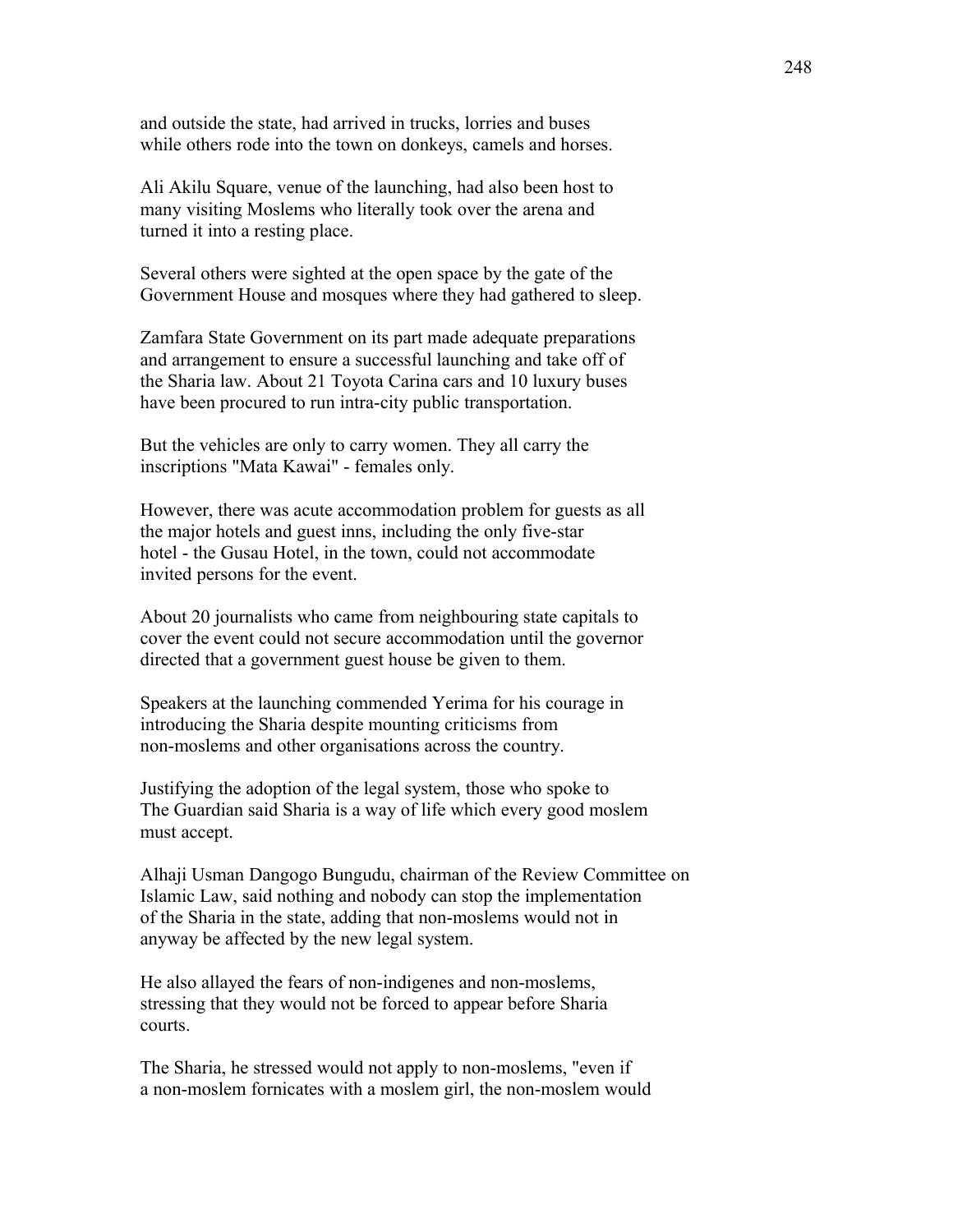not be punished but the girl who is a moslem."

Govt declines comments

----------------

OFFICIAL comments were not forthcoming yesterday on the introduction of Sharia law by Zamfara State.

Justice Minister Kanu Agabi whose reaction was sought by reporters said government was "not yet ready" to comment on the issue. He declined further comments.

Also, the Aviation Minister, Dr. Olusegun Agagu, said it was "too early to comment on the issue", arguing that since the Sharia issue was still emerging in some states it was premature for government to make any statement on it.

Agagu who was the spokesman of yesterday's Federal Executive Council meeting however, disclosed that though the matter was not on the agenda of the meeting, the Federal Government was watching the development with keen interest.

----------------

Maccido, other moslem leaders stay away

>From Bayo Ohu,

Katsina

PROMINENT moslem leaders, among them Sultan of Sokoto Alhaji Mohammadu Maccido who is the Nigerian Supreme Council of Islamic Affairs (NSCIA) President-General and the council's Secretary-General Dr Lateef Adegbite, were absent at yesterday's launching of Sharia law in Zamfara State.

Also absent were governors of the 19 northern states, most of whom are moslems. Particularly conspicuous in their absence were governors of the neighbouring states of Katsina, Kaduna, Kebbi and Sokoto.

None of the first class emirs, including Alhaji Ado Bayero - of Kano, Alhaji Shehu Idris (Zaria), Alhaji Mohammed Kabir Usman (Katsina), Alhaji Muhammadu Bashar (Daura), Alhaji Mustafa Jokolo (Gwandu), was also on hand at the launching.

But Zamfara State Governor Ahmed Sani Yarima who is the prime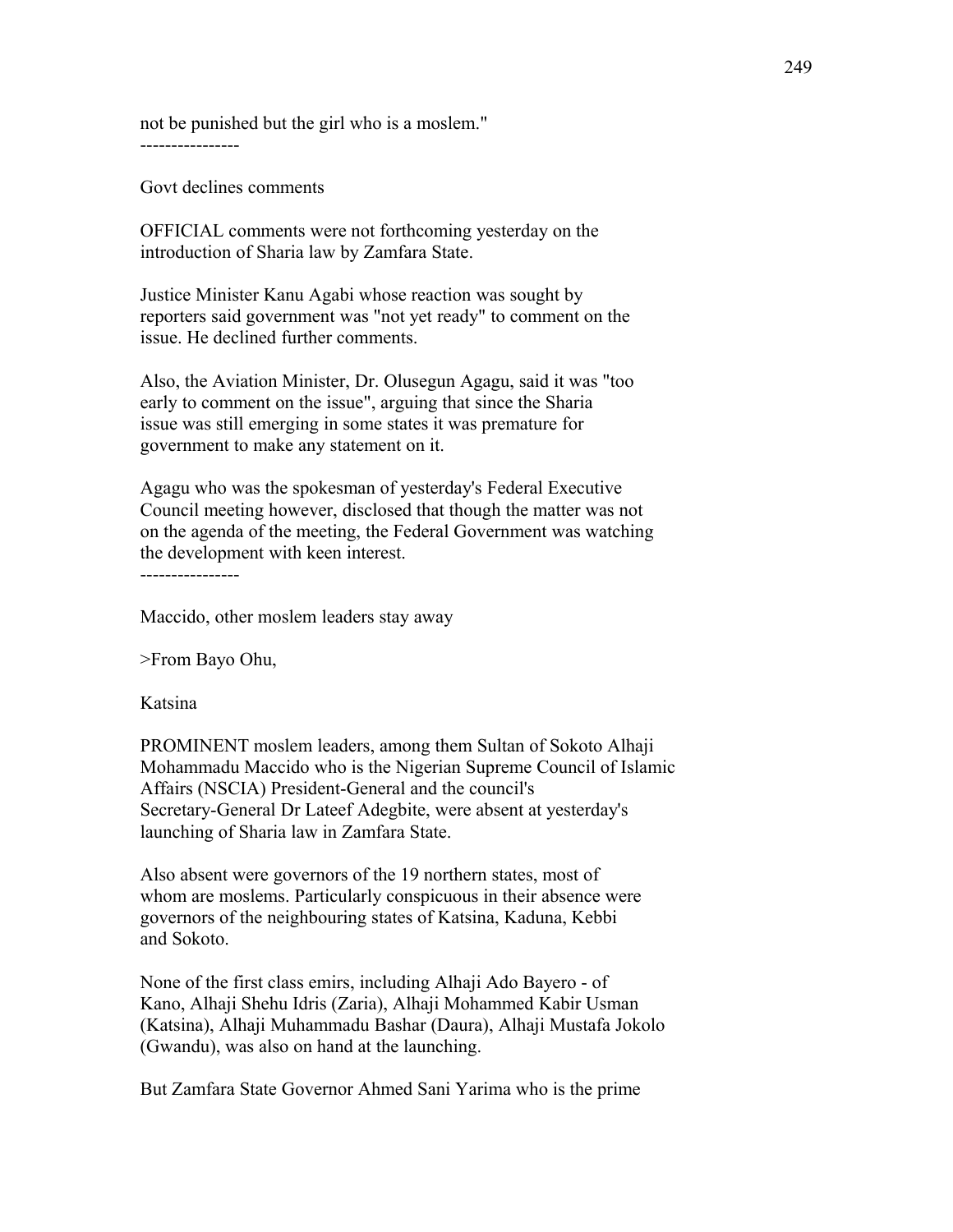mover of the Sharia law implementation, said he was overwhelmed as he rose up to the podium at about 10.11 a.m. to declare the Islamic legal system operational.

Addressing a crowded press conference shortly after the launching, he criticised the moslem Ummah whom he accused of being dormant for too long. The Ummah's inaction and slumber, he argued, gave the impression that moslems are a silent majority.

Yarima said: "With all the human and material resources with which Allah has blessed us, it is very unfortunate that we had been in this disheartening situation to the detriment of the religion of Islam.

"It has, therefore, become pertinent that we wake up from this sorry state of slumber and live up to our responsibility to the almighty in order to avoid His curse."

According to him, moslems have for long yearned for the freedom to exercise their full rights since the period they were invaded and colonised by the British.

He noted that they only partly achieved victory with independence, "but the neglect of planning still robbed us the fruit of our struggles."

Justifying the adoption of the Islamic legal system, he explained that moslems consider it to be the embodiment of the will of God. Besides, Islamic laws are essentially preventive, and not based on harsh punishment except as a last resort.

Yarima, however, regretted that the desire of moslems to have the law applied so as to reassert their religious values and identity have been allegedly taken out of proportion by a section of the media.

Noting that all the evil deeds and atrocities being committed by many people, including armed robbery, theft, corruption, homicide, drunkenness and other social ills are direct consequencies of alcoholism, prostitution, gambling and drug abuse, he said all these are basically what the Sharia was meant to address.

Yarima said: "Let me make it unequivocally clear that we are not unaware of the multifarious nature of our society as a multi-religious and multi-ethnic one and we do not intend to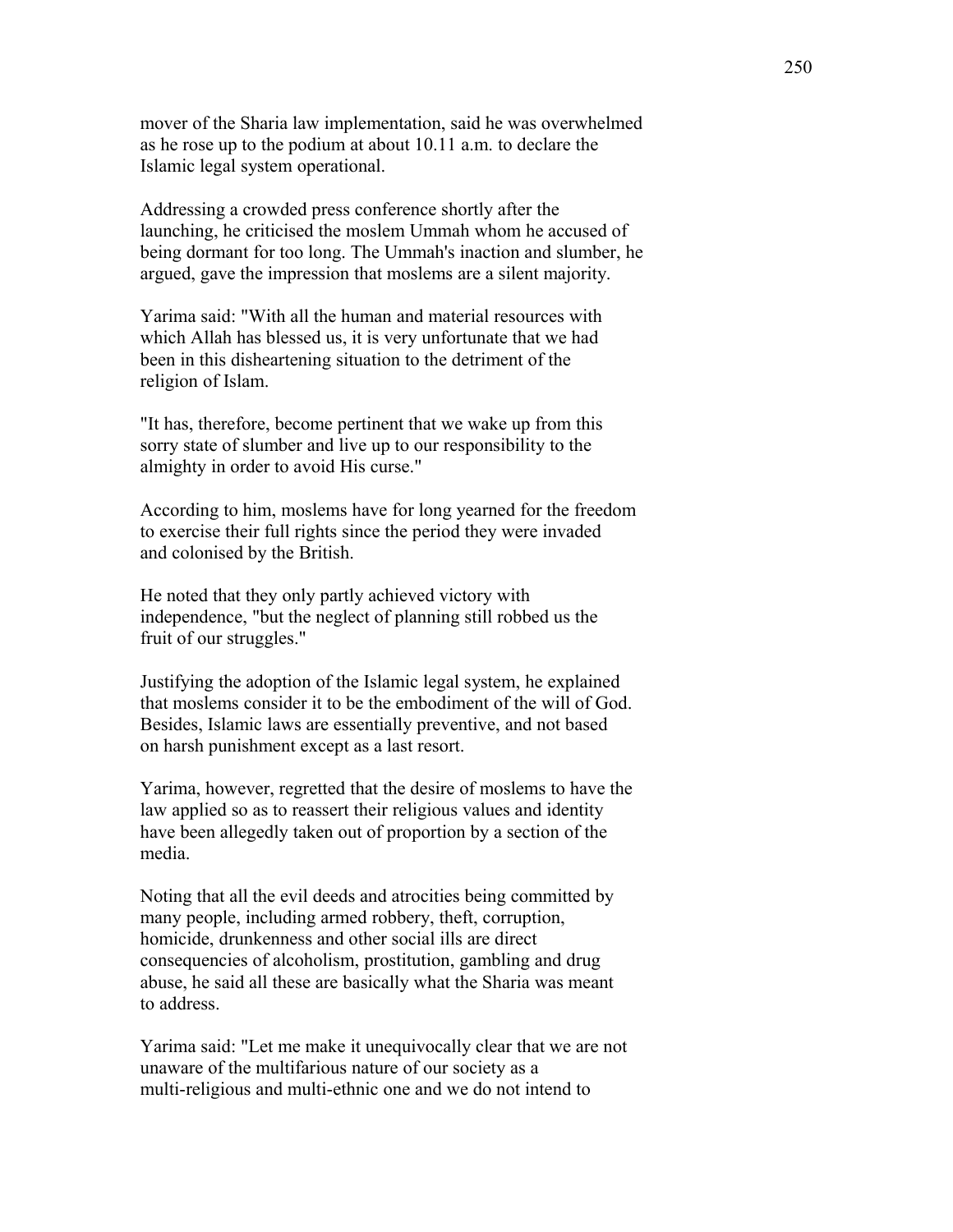impose the Sharia law on the non-moslems in the state as is being deliberately and mischievously falsified by agents of blackmail."

Explaining that "we do not also harbour any ulterior motive against any group of people than our overwhelming majority moslem citizens of the state," the governor said the fears and apprehension over the Sharia issue are without basis.

Arguing that there is no competition in religion, he said the state government would not force non-moslems to embrace Islam.

"Besides, Shariah law is a tolerant, just and equitable system meant to deter people against committing offences which are repugnant to even the natural common law," he stressed.

Clarifying the operations of Sharia courts, Yarima said non-moslems would be at liberty to have their cases adjudicated at the conventional courts and that they will not be forced to go to the Sharia courts.

Yarima said his administration will not abdicate its responsibility of protecting the rights of all residents of the state irrespective of their religious beliefs. He assured that nobody will be discriminated against on the basis of his tribe or geo-political origin.

His government, he stressed, shall continue to welcome anyone who is planning to settle and transact business and contribute to the development of the state.

"But let me say here that our decision on Sharia is irreversible and non-negotiable and no amount of deceit, falsehood, intimidation or kangaroo judgments will deter or even bring us down," he said, adding that a movement bound to endure has started.

-------------------

- $>>$  > > >
- $\gg >>$   $>$  Joy, fear as Nigerian state
- > > > > > introduces Islamic law
- $>>$ >>>
- $>>$  >  $>$  October 27, 1999

<sup>===============</sup>xxx

<sup>&</sup>gt; > > > > Dick Ackley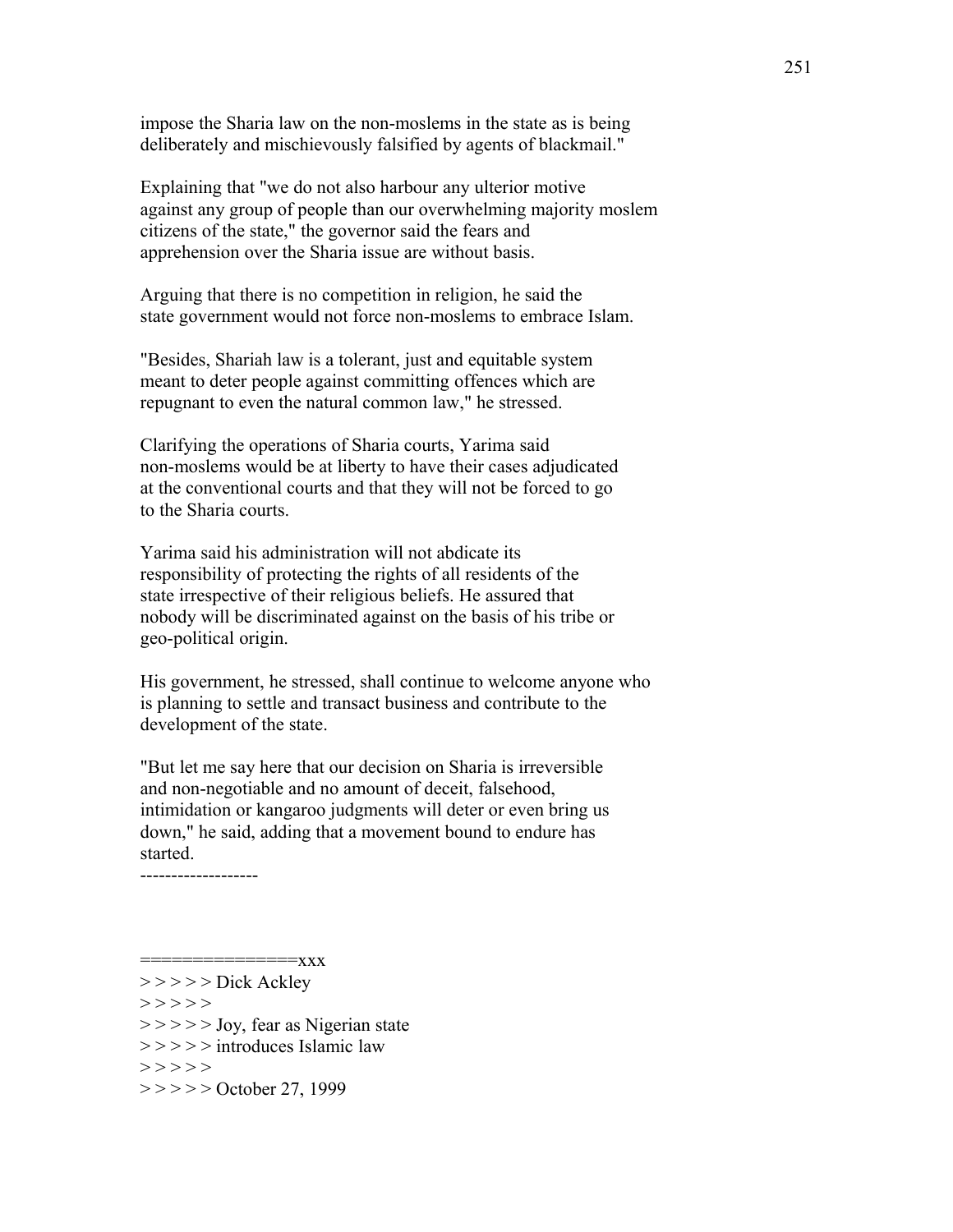$\ge$  > > > Web posted at: 8:33 AM EDT (1233 GMT)  $>>$ >>> > > > > > GUSAU, Nigeria (Reuters) -- A state in northern > > > Nigeria  $\gg >>$  introduced strict > > > > > Islamic sharia law on Wednesday, stirring local  $\gg >>$  jubilation  $>>$  >  $>$  but deep  $\ge$  > > > > apprehension in other parts of the multi-religious  $>>$  West >>>>> African country.  $>$  > > > > >  $\ge$  > > >  $>$  Zamfara was the first state in the half-Moslem  $\geq$   $>$  country  $>>$  >  $\circ$  of  $\gg >> >$  at least 108 million  $\ge$  > > > > people to introduce sharia criminal law, which > would  $>>$  > allow  $\gg >> >$  amputations and  $\ge$  > > > > beheadings once Saudi-trained courts are in place  $>$  from  $>>$  > >  $>$  January.  $>>$ >>>  $\ge$   $\ge$   $\ge$   $\ge$  Thousands of residents and well-wishers from other  $>>$  parts  $>>$  >  $>$  of northern > > > > > Nigeria cheered as Governor Ahmad Sani Yerima > > > proclaimed  $\gg >> \gg$  the law in  $\ge$  > > > > central Ali Akilu Square in the northwestern city > of  $>>$  >  $>$  Gusau.  $>>$ >>> > > > > > "Without sharia, Islamic faith is valueless," said  $>>$  > Yerima,  $\gg >> \gg$  who appealed to > > > > > other states in northern Nigeria to follow suit.  $> At$  $>>$  > least  $\ge$  > > >  $>$  four are considering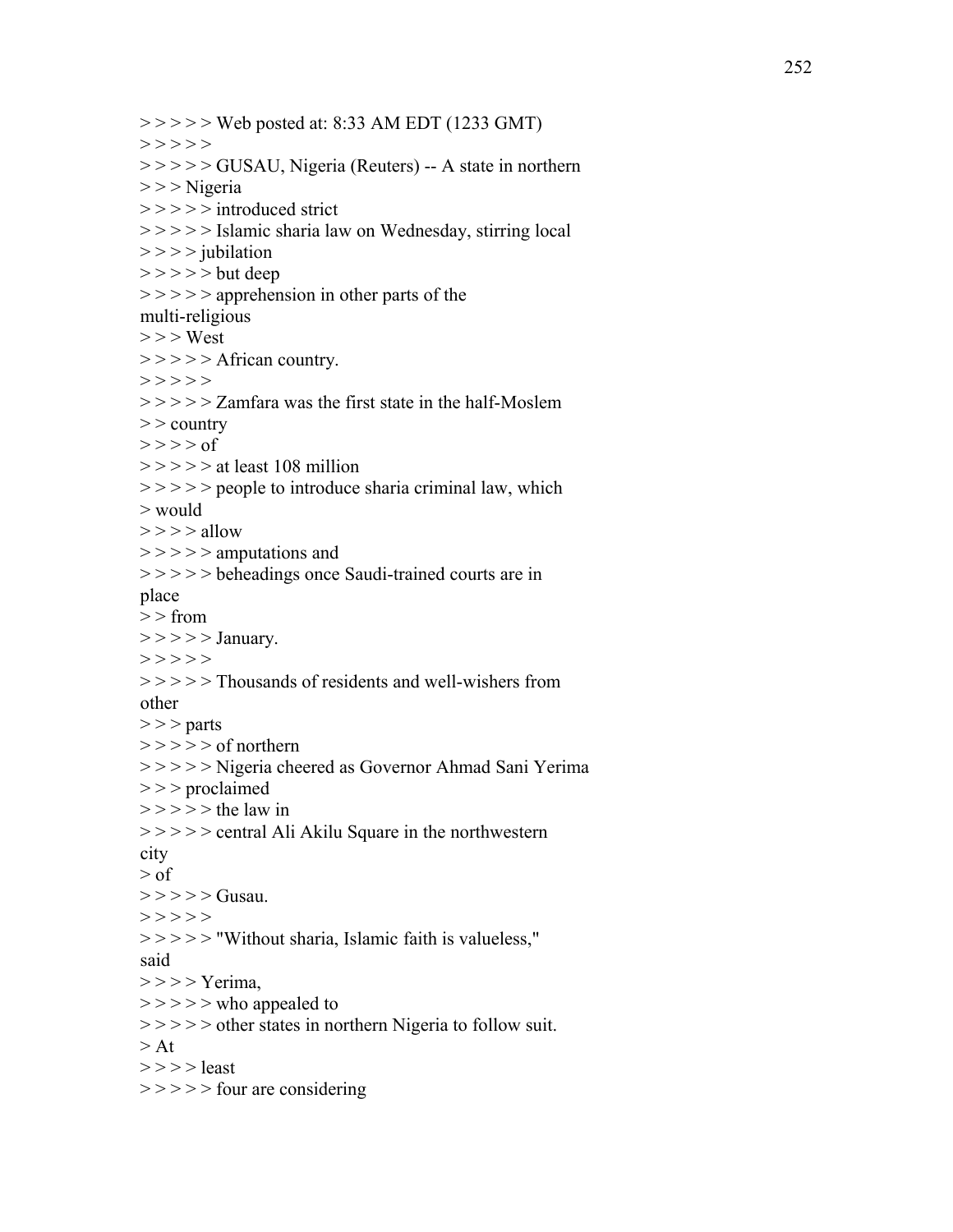```
>> > > the move.
>>>>>
> > > > > Nigerian President Olusegun Obasanjo, a
born-again
> > > > > Christian, disregarded
\ge > > > Yerima's invitation to the ceremony. Officials
> said
> he
>> > > was
\gg >> > > preparing for a
\ge > > > > visit to the United States.
\rightarrow > > > >
> > > > > Sharia poses a problem for Obasanjo, who took
> office
>> in
>> > > > May to end 15
\ge > > > > years of military rule by the Moslems of
northern
>> > \rightarrow Nigeria.
> > > > > >
\ge > > > > Aides privately say that while Obasanjo could
not
> > > > > personally approve of
\ge > > > > installing sharia, it is politically difficult
to
\gg > > > > challenge since he is already
\ge > > > > accused of siding with Christians from southern
>> Nigeria
\gg >> \gg when making key
\gg >> > appointments.
>>>>>
\ge > > > > Zamfara's authorities promise sharia will apply
> only
>> to
\gg >> Moslems and in any
\ge > > > > dispute between a Moslem and a Christian it is
the
\gg >> > \geq \geq \geq \geq \geq \geq \geq \geq \geq \geq \geq \geq \geq \geq \geq \geq \geq \geq \geq \geq \geq \geq \geq \geq \geq \geq \geq \geq \geq \geq \geq \geq \geq \geq \geq \ge\ge > > > > decide where the case is judged.
>>>>>
\ge > > > > But the few non-Moslems living in Gusau are
> worried
>> > > about
\ge > > > the possibility of
\ge > > > > growing intolerance after a ban on the sale of
>> alcohol
```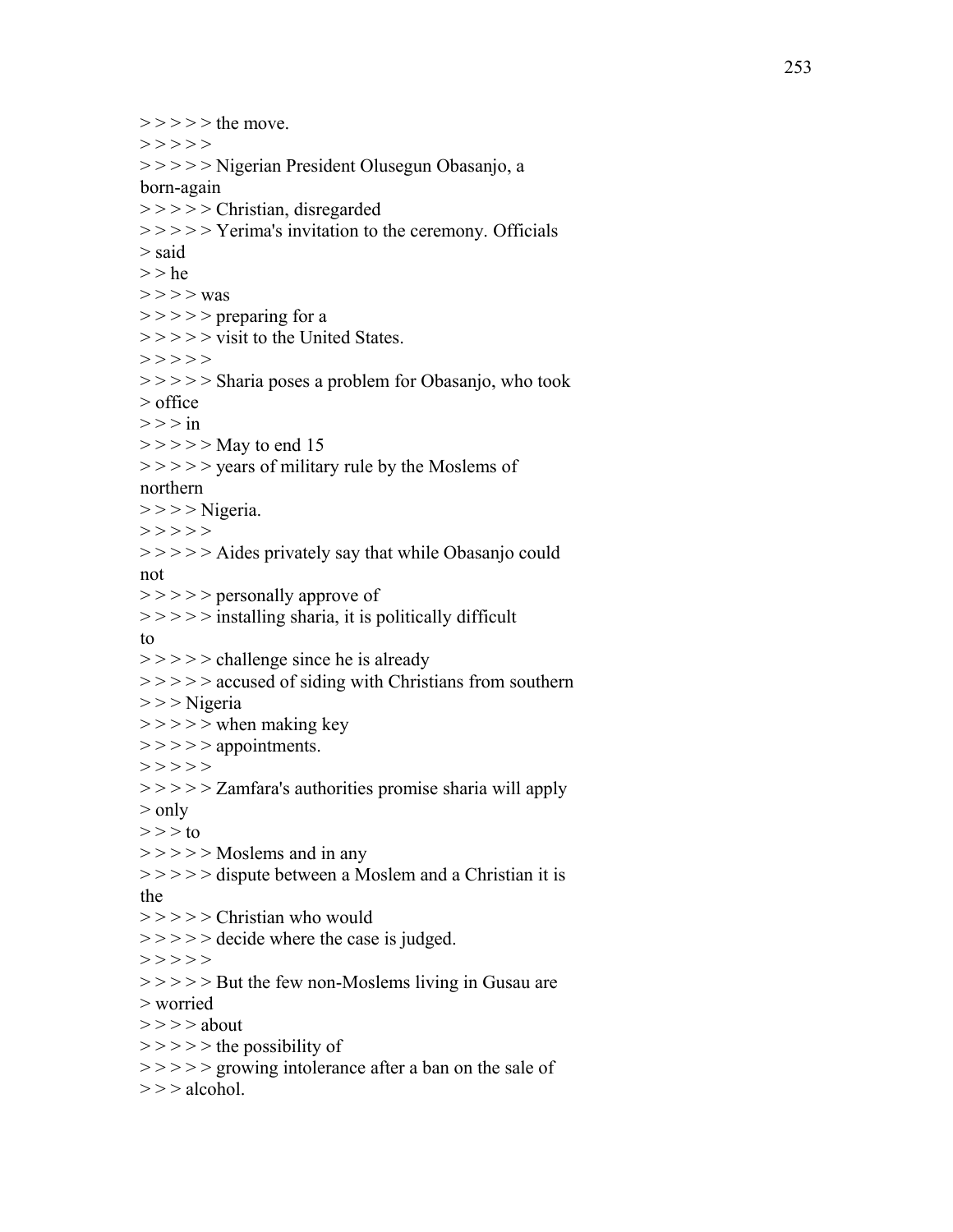> > > > > They are concerned  $\ge$  > > > > by Yerima's public promise that only those with  $>$  beards  $\gg >>$  will be able to win  $\ge$  > > >  $>$  state government contracts.  $>>$ >>>  $\ge$  > > >  $>$  Zamfara has bought 11 special buses which only > women  $>>$  >  $>$  will  $\gg >> >$  be allowed to  $\ge$  > > > > use, to keep them separate from men.  $>>$ >>>  $\ge$  > > >  $\ge$  "How can they tell us sharia will not affect us?"  $\ge$  >  $>$  asked > > > > > businessman Chibuzor  $\ge$  > > > > Nwankwo, complaining over the closure of hotels > and  $>>$  >  $\bar{b}$  hars.  $\ge$  > > >  $\ge$  "I think the best  $\ge$  > > > > thing is for the government to put a stop to this  $\ge$  >  $>$  before  $\gg >> >> \leq$  have more  $>>$  >  $>$  trouble."  $>>$ >>>  $\ge$  > > > > Thousands have died in outbreaks of rioting > between  $\gg >>$  Moslems and > > > > > Christians and between different Moslem sects in  $>>$  >  $>$  northern  $\ge$  > > >  $>$  Nigeria since the  $\ge$  > > >  $>$  departure in 1960 of British colonialists who > > created  $>>$  >  $>$  the  $\gg >>$  diverse state in the  $\ge$  > > >  $>$  early years of the century.  $>>$ >>>  $\ge$  > > >  $>$  Riots between northerners and immigrant Christian  $\ge$  Ibos  $>>$  >  $\sin$  $\gg >> >> 1966$  helped  $\ge$  > > >  $>$  trigger civil war in which up to one million died  $>>$  after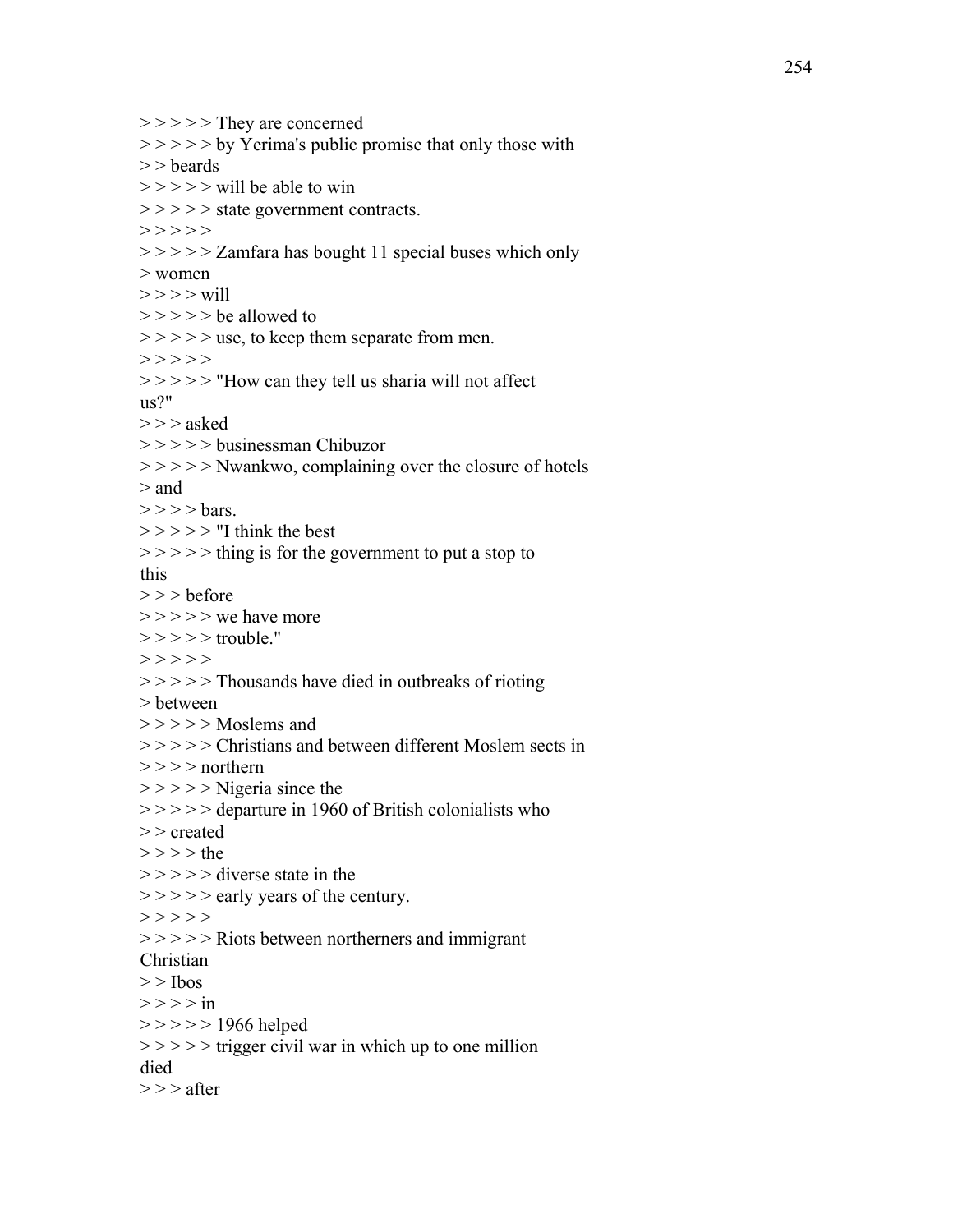> > > > > Nigeria's southeast tried  $>>$  >  $>$  to secede.  $>>$ >>>  $\ge$  > > > > More recently, dozens were killed in the northern  $>$  city  $>>$  of  $>>$  >  $>$  Kano during rioting > > > > > in July between local Hausas and Yorubas from  $>>$  Obasanjo's > > > > > southwestern  $\gg >> \gt$  Yoruba tribe.  $>>$ >>>  $\gt$  > > > >  $>>$ >>>  $\gt$  > > >  $\gt$   $>$  $\,>>\,>$  $>>$  $>$  $>$  $\geq$ 

============xxx

-----Original Message-----

From: Mobolaji E. Aluko On Behalf Of Mobolaji E. Aluko Sent: Wednesday, October 27, 1999 8:29 AM To: News Only Group; NAIJANEW@INTERNET [{naijanews@esosoft.com}](mailto:naijanews@esosoft.com) Subject: STAR INFORMATION: In Which We are Reminded that Assertive Zamfara'sSharia Law

-----------------------------------------------------------------------------

Vanguard: Lead Story Zamfara adopts Sharia today By Our Reporters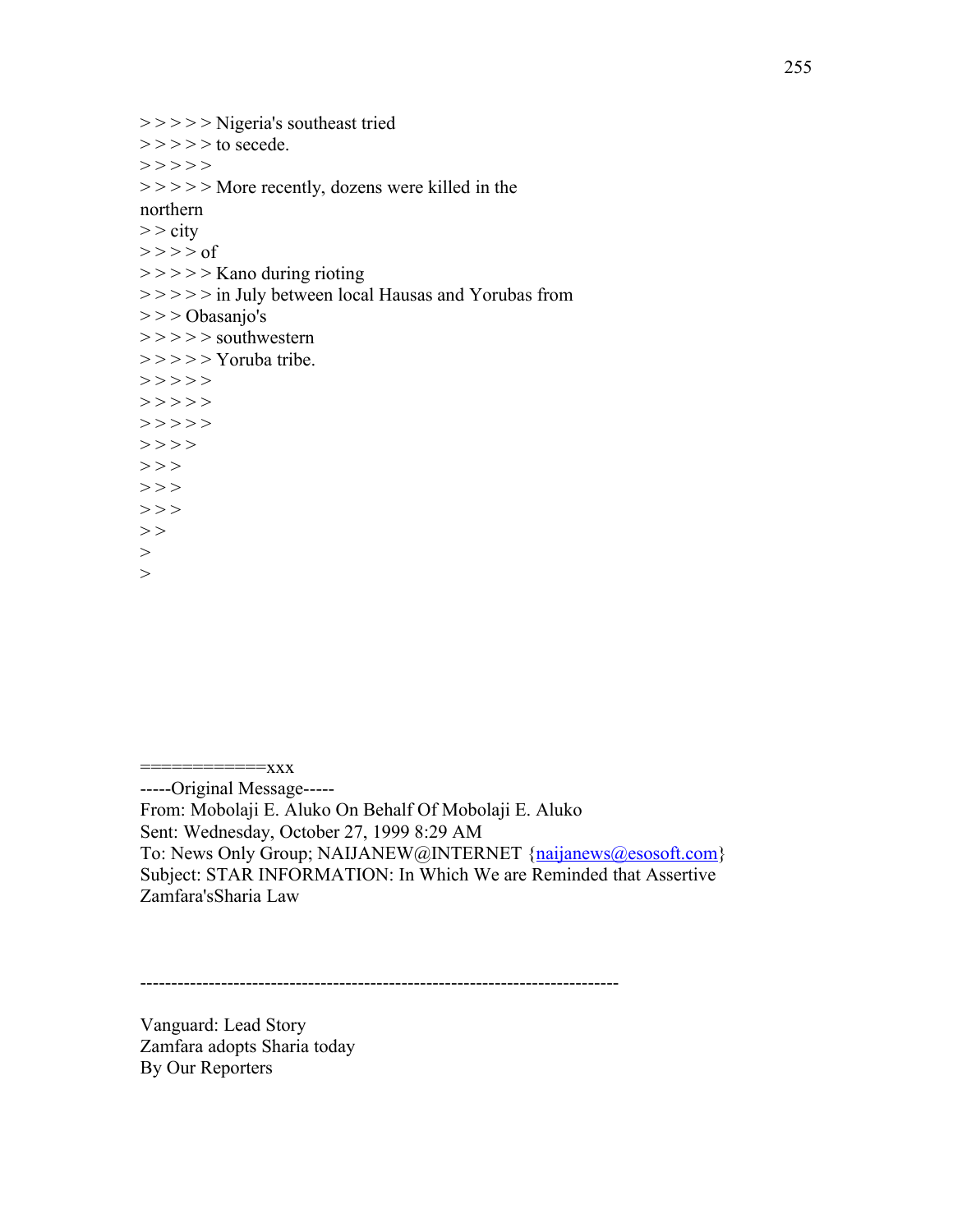AS the implementation of the civil and criminal aspects of Sharia begins today in the northwestern State of Zamfara, the first in the country, its governor, Alhaji Ahmed Sani Yarima declared last night that only the people of the state could reverse government's decision on the issue.

But the state chapter of the Christian Association of Nigeria (CAN) said the country might be sliding into anarchy should the state be allowed to operate Sharia.

Gov. Yarima who, three weeks ago, announced the introduction of Sharia in the state with effect from today said on BBC last night that it was a waste of time for any one from outside the state to attempt to stop the introduction of Sharia.

He was responding to a question on legal moves in a Lagos court to stop Sharia in his state.

The interview:

"Why has Zamfara State gone ahead with Sharia Law despite protests? "Well, as far as I'm concerned, I'm not aware of that case because I only heard it as you are just telling me now.

"I heard it two days ago. People are rumouring that there was a court case in Lagos. However, even if there is a court case, as far as we are concerned, we have courts in Zamfara State and the people of Zamfara State are the people who are going to be affected by this law. Therefore, it is only the people of Zamfara State that can take the government to court.

"In fact, everybody in this state has accepted it. Therefore, it is the right and duty of those people if they want to show any rejection or disaffection to go to court and not for anybody in Lagos to go to court thinking that he can prevent the people of Zamfara State from exercising their constitutional rights.

Is it true that already the law has recorded its first victim by way of amputating the arm of a Fulani man?

"Not at all. It is only evildoers who go about rumour-mongering trying to cause disaffection between people. When we asked them to show us the person, they say the person is dead, and they cannot even show the grave or where the man is buried.

You swore to abide by the constitution. In the event that there is conflict between the Sharia and the constitution, what is going to happen? There will never be a conflict between this law that we've established and the constitution because we have been able to study the constitution very well and take into consideration every loophole that is likely to come up because one of the fundamental provision in the constitution is the freedom of religion, and we are trying as best as possible to ensure that we practise our religion one hundred per cent without any hindrance. The constitution has guaranteed the right to freedom of religion."

The governor in announcing the introduction of the new law three weeks ago said the State Assembly had already passed a bill to give it legal backing. He has signed it into law.

He explained that he made adoption of Sharia Law a major campaign issue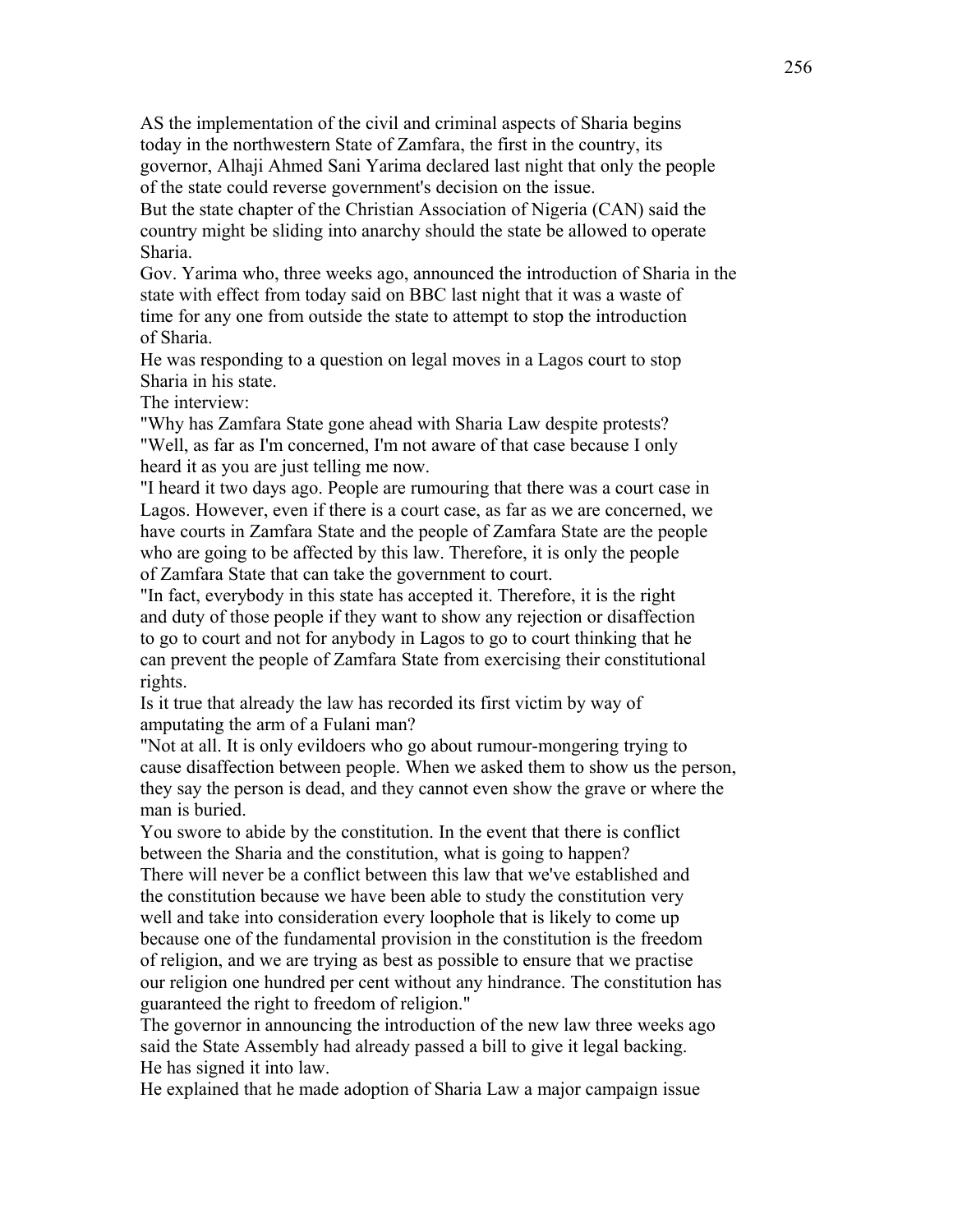during election campaign. He also added that the State Assembly debated the matter and passed a bill on it because the electorate wanted it.

Giving details of how Sharia would work in the state, Gov. Yarima said hands of robbers and thieves would be cut, if arrested; adulterers would be stoned to death and minor offenders like liars would be publicly flogged. He went further to disclose that about 4,000 members of the Aid-Group (a voluntary organisation) had been drafted to act as policemen to enforce Sharia.

Before now, Sharia had been operational in some parts of the North for over one century. Under it, only civil aspects were applied. And these were binding only on Muslims who chose to go to Sharia courts. In other words, Sharia Court was and is still voluntary, even for Muslims.

The adoption of the criminal aspect of Sharia by Zamfara State now presupposes that all Muslims are compulsorily subjected to Sharia Court especially when the state has been proclaimed an Islamic state.

Following the example of Zamfara State, some other Northern states like Sokoto, Kano, Katsina, Gombe and Niger among others have indicated intention to follow suit. The Aid-Groups of those states will also have to be converted to police force, if Sharia must be effective.

Christian citizens and residents of Zamfara State have opposed the adoption of Sharia citing the provisions of the constitution and expressing fears for their own safety.

Some prominent Muslims too, including Sheikh Ibrahim El-Zakzaky have either called for caution in adopting Sharia fully or opposed it on the grounds that it contravenes the 1999 Constitution. Even in states that have overwhelming Muslim majority, very few people understand the workings and implications of Sharia. None of those states is known to have educated the citizens enough on the law.

In countries where Sharia is applied, the state has responsibilities to provide an enabling environment such that citizens are not subjected to any temptation which can make them easily liable to capital punishment. For instance, in Saudi Arabia, the necessities of life: food, shelter and clothing are abundantly provided. Education is free from the elementary school to the university. There is marriage subsidy for men of marriage age. There are jobs for all qualified people and there are available and highly subsidised accommodations for new couples.

Social amenities like water, electricity, telephone, fire-fighting service, excellent roads as well as regular and comfortable transportation system are all provided. With these, people who are not qualified for official jobs can employ themselves.

So far, these conditions are not known to be available in any northern state. But by far more fundamental in the adoption of Sharia in full and the proclamation of Islamic State by Zamfara is the issue of constitution. Is there any constitutional provision for such an action? Can a voluntary organisation like Aid- Group be constitutionally converted to a police force? Can a State Assembly validly legislate outside the country's constitution?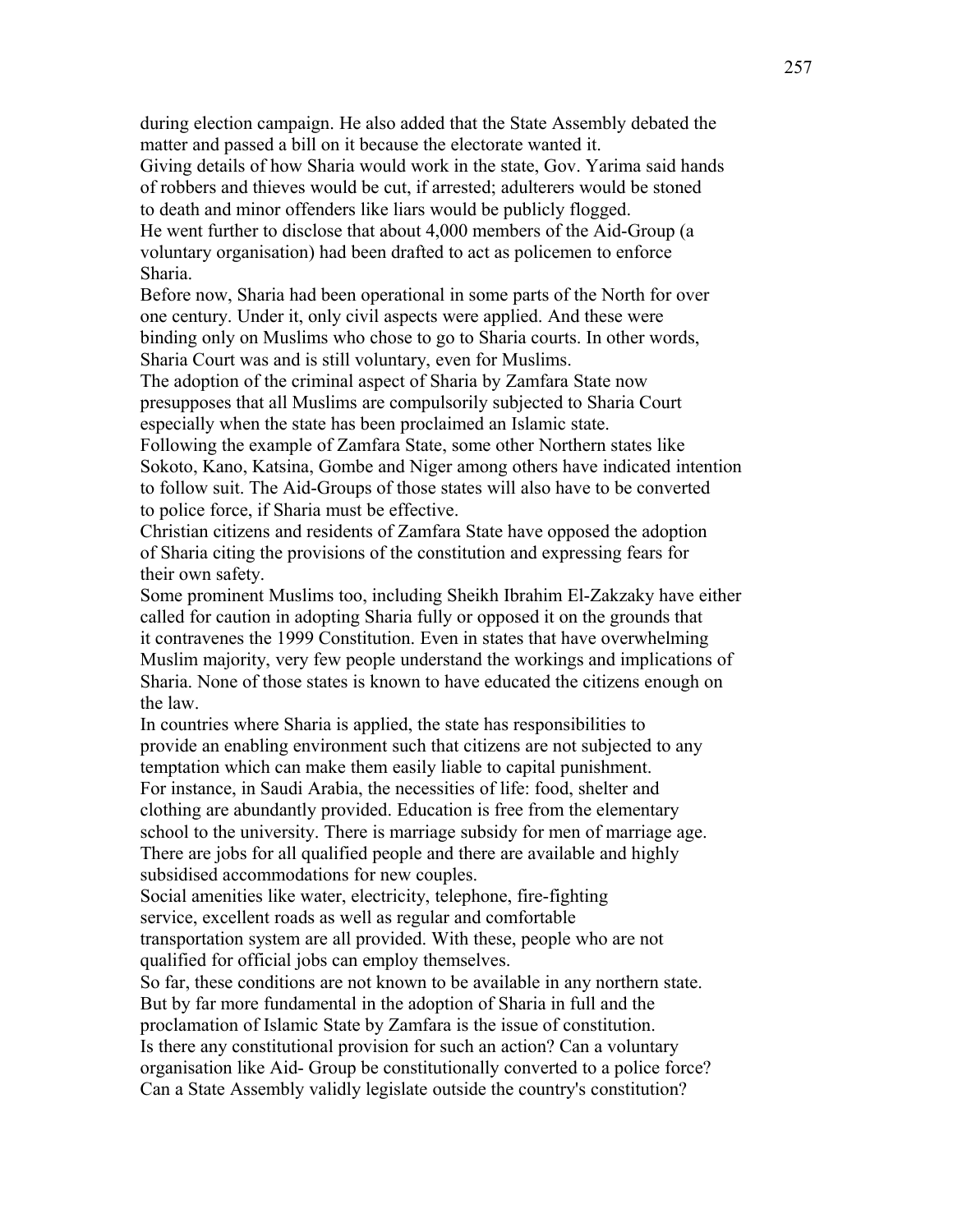These, and many other questions remain to be answered while the controversy on Sharia rages on.

In the meantime, the Christian Association of Nigeria (CAN) Zamfara State Chapter said in a petition to the President, "... the passing of a bill on Sharia by the Zamfara State House of Assembly on Thursday, 7th October 1999 and the unfolding events since the proclamation by the governor in the last three months, we now know for a fact that it is not just a legal system that is being introduced but an ill-motivated ploy to Islamise Zamfara State ..." CAN alleged in the memo that the existence of the nation as a unified entity cannot be guaranteed if the President allows the present "religious zealotry" being exhibited by the Governor, Ahmed Sani to continue, adding that it could lead to "social, political and economic disarray and chaos," as was enacted in Lebanon, Sudan and Northern Ireland.

CAN further stated that it would remain "permanently opposed" to the imposition of Islam in Zamfara State, stressing that "Nigerians must enjoy the right to freedom of worship, to acquire property anywhere in the country, association and peaceful assembly and freedom from discrimination in any part of Nigeria."

CAN further lamented that even before the thought of full implementation of the Sharia by Gov. Ahmed Sani, several constitutional rights have been denied the non-Muslim population which according to them is well over the one per cent attributed to it by the governor as such what is the guarantee that some of these rights would return with Sharia, they questioned?

"In further contravention of the provisions of sections 10, 42, 38, 197 and 227 of the 1999 Constitution, Gov. Ahmed Sani did not appoint a single Christian into the Zamfara State Executive Council notwithstanding that there are qualified indigenous Christians fit for such jobs.

"He has been using the instrument of the state media to propagate Islam at the detriment of Christianity and have imposed Islamic Knowledge as a compulsory subject on pupils and students in educational institutions irrespective of their faith while Christian Knowledge is disallowed." Preparatory to the full take-off of an enhanced Sharia Court system in January 2000, CAN alleged that Gov. Sani has altered the former administrative structure of the courts by the creation of "Islamic Courts" and as a result enlarged the jurisdiction of the Sharia Court of Appeal. CAN observed in the statement that the "demolition of the Methodist Church Gusau Parish, Evangelical Fellowship of Nigeria and the marking of several churches for future demolition," the arrest, trial and conviction of about 20 Christians by the Gusau Local Government Area under the Sharia Law are moves aimed at "humiliating Christians" in their fatherland.

According to the petition signed by CAN Chairman in the state, Peter Dambo, "it is the position of CAN that the repeated unguided statements of the state governor that he is prepared to die or be removed from office in the cause of Islamising the state suggests that he already knows that he is embarking on an unconstitutional venture that will bring him at head-on collision with the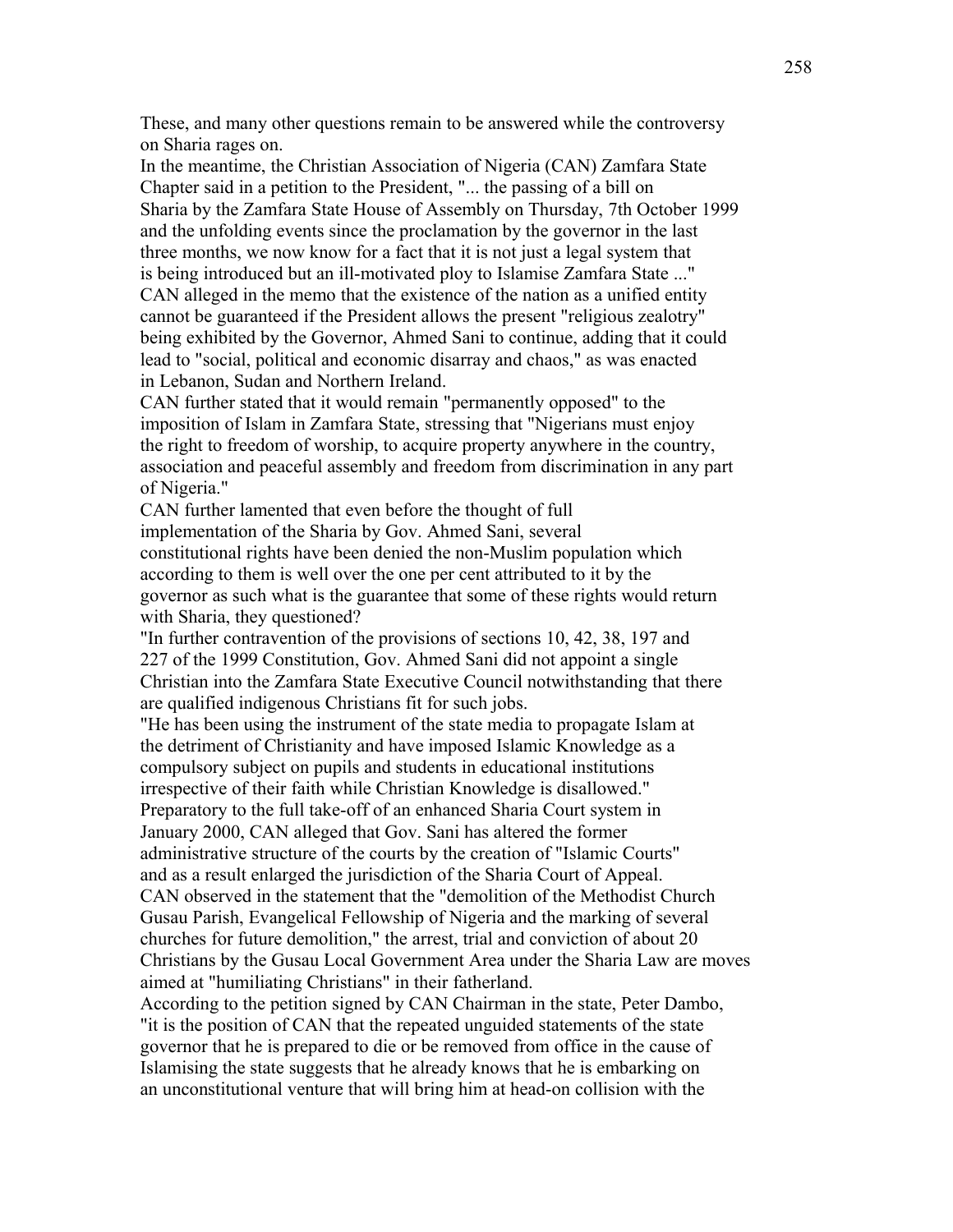federal and other interested international authorities.

It concluded "we urge you to devise and enforce effective measures within your constitutional powers to arrest and avert the clear and present danger of an actual breakdown of public order and safety in Zamfara and indeed the federation over the issue of Sharia which clearly constitutes a threat to the existence of the federation."

Meanwhile, several committees have been set up to ensure the success of the international launching of Zamfara State into the Sharia world.

The Ali Akilu Square, where the ceremony is expected to take place has been connected to the national grid while stands are being erected for Islamic side-attractions during the fiesta.

Vanguard Transmitted Wednesday, 27 October, 1999

--------------------------------------------------------------------------

Aluko Commentary

----------------

While our entire country appeared formerly to be bamboozled by threats of ethnic disintegration, religious schisms have snuck in through the backdoor, blind-siding everybody except the most perspicacious. Some of us are on record as saying that the real frontier for strife in Nigeria has always been religious, not ethnic.

The introduction of Sharia Law in Zamfara, and its contagion in outlying Northern states, is not a constitutional crisis - it is a constitutional cataclysm, because religious matters have a way of militating against compromise, compromise which is often confused with apostasy. From the pieces of this cataclysm will emerge either a stronger CONFEDERATE Nigeria \* because this Sharia Law is definitely unconstitutional in a Federal Nigeria - or a piece-wise Nigeria that we won't recognize.

The case for a Sovereign National Conference can no more be better made. It is also unfortunate that fears of religious strife in Nigeria, strifes which WILL definitely gain mommentum, will affect foreign investment in Nigeria, and certainly in those parts where Sharia Law is implemented. The ensuing widening of the economic, educational and religious gap does not augur well for our country.

Stay tuned.

---------------------------------------------------------------------------

Joy, fear as Nigerian state introduces Islamic law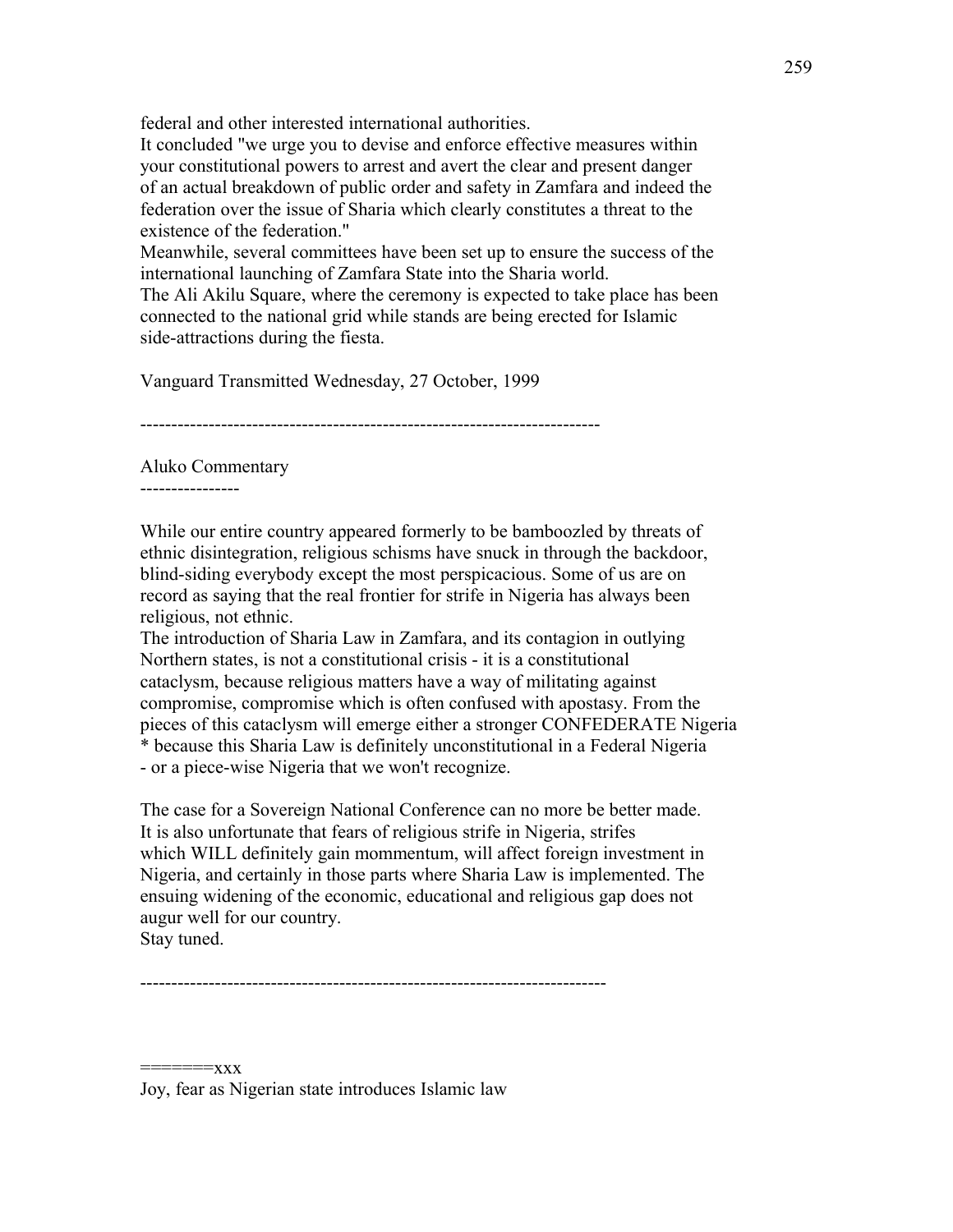09:17 a.m. Oct 27, 1999 Eastern By Mohammed Rufai

GUSAU, Nigeria, Oct 27 (Reuters) - A state in northern Nigeria introduced strict Islamic sharia law on Wednesday, stirring local jubilation but deep apprehension in other parts of the multi-religious West African country.

Zamfara was the first state in the half-Moslem country of at least 108 million people to introduce sharia criminal law, which would allow amputations and beheadings once Saudi-trained courts are in place from January.

Thousands of residents and well-wishers from other parts of northern Nigeria cheered as Governor Ahmad Sani Yerima proclaimed the law in central Ali Akilu Square in the northwestern city of Gusau.

``Without sharia, Islamic faith is valueless,'' said Yerima, who appealed to other states in northern Nigeria to follow suit. At least four are considering the move.

Nigerian President Olusegun Obasanjo, a born-again Christian, disregarded Yerima's invitation to the ceremony. Officials said he was preparing for a visit to the United States.

Sharia poses a problem for Obasanjo, who took office in May to end 15 years of military rule by the Moslems of northern Nigeria.

Aides privately say that while Obasanjo could not personally approve of installing sharia, it is politically difficult to challenge since he is already accused of siding with Christians from southern Nigeria when making key appointments.

#### LAW ONLY FOR MOSLEMS

Zamfara's authorities promise sharia will apply only to Moslems and in any dispute between a Moslem and a Christian it is the Christian who would decide where the case is judged.

But the few non-Moslems living in Gusau are worried about the possibility of growing intolerance after a ban on the sale of alcohol. They are concerned by Yerima's public promise that only those with beards will be able to win state government contracts.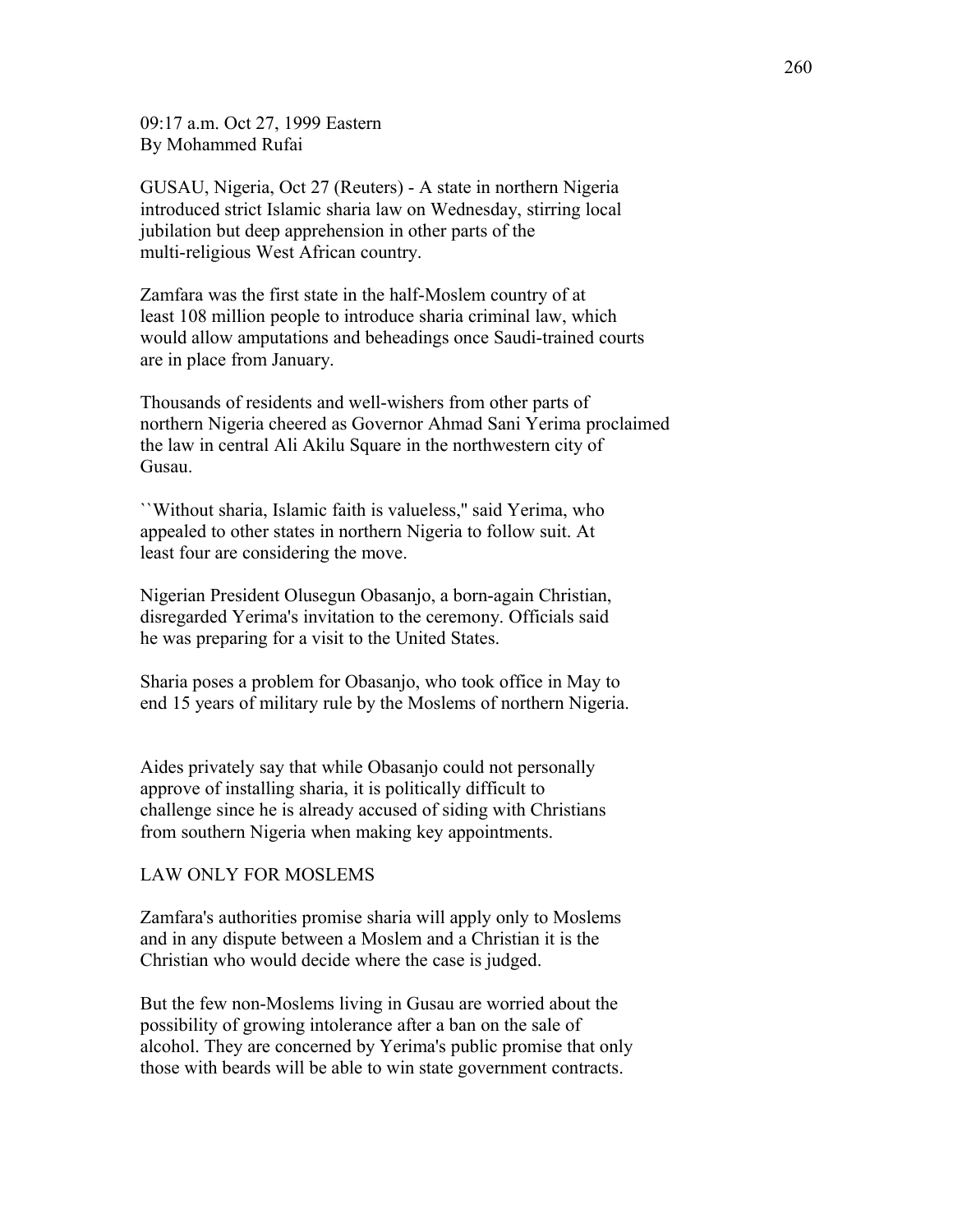Zamfara has bought 11 special buses which only women will be allowed to use, to keep them separate from men.

``How can they tell us sharia will not affect us?'' asked businessman Chibuzor Nwankwo, complaining over the closure of hotels and bars. ``I think the best thing is for the government to put a stop to this before we have more trouble.''

Thousands have died in outbreaks of rioting between Moslems and Christians and between different Moslem sects in northern Nigeria since the departure in 1960 of British colonialists who created the diverse state in the early years of the century.

Riots between northerners and immigrant Christian Ibos in 1966 helped trigger civil war in which up to one million died after Nigeria's southeast tried to secede.

More recently, dozens were killed in the northern city of Kano during rioting in July between local Hausas and Yorubas from Obasanjo's southwestern Yoruba tribe.

Dad, here is another article on this issue. You have an interesting perspective on it. You should really write up an op-ed type piece on this from the perspective of a long time missionary in Nigeria, and I could send it on to some of my newspaper buddies in Nigeria who would probably love to print it...

### Wiebe

----- Original Message ----- From: Dick Ackley [<ack@flash.net>](mailto:ack@flash.net) To: 'Ackley's list' [<ack@flash.net>](mailto:ack@flash.net) Sent: Wednesday, October 27, 1999 12:13 PM Subject: Nigeria

> I got the following news about Nigeria off of the web this morning. You may

> of already heard this, but here is some more detail.

 $>$ 

> Dick Ackley

 $\geq$ 

> Joy, fear as Nigerian state

<sup>=========</sup>xxx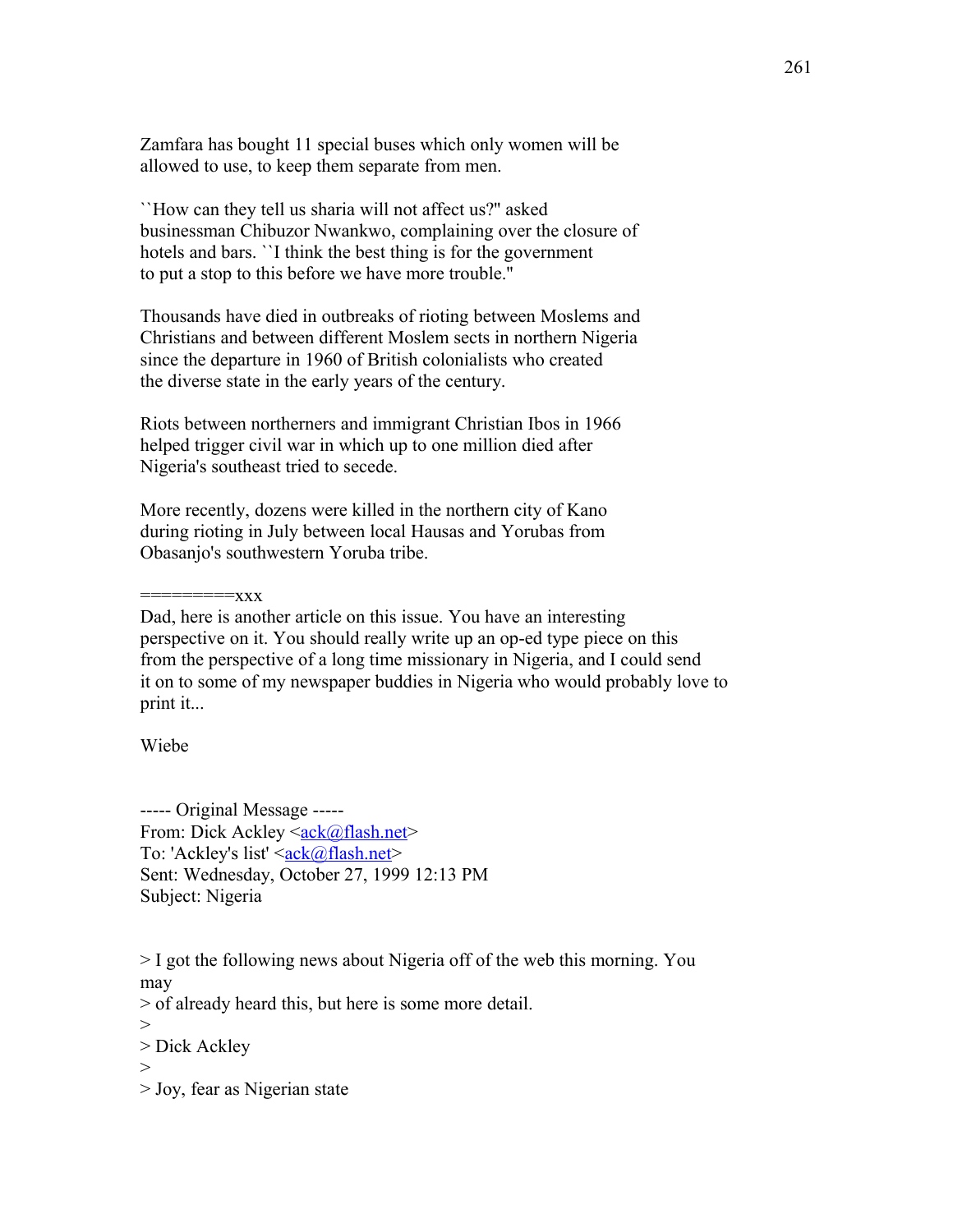> introduces Islamic law  $\rightarrow$ > October 27, 1999 > Web posted at: 8:33 AM EDT (1233 GMT)  $>$ > GUSAU, Nigeria (Reuters) -- A state in northern Nigeria > introduced strict > Islamic sharia law on Wednesday, stirring local jubilation > but deep > apprehension in other parts of the multi-religious West > African country.  $>$ > Zamfara was the first state in the half-Moslem country of > at least 108 million > people to introduce sharia criminal law, which would allow > amputations and > beheadings once Saudi-trained courts are in place from > January.  $>$ > Thousands of residents and well-wishers from other parts > of northern > Nigeria cheered as Governor Ahmad Sani Yerima proclaimed > the law in > central Ali Akilu Square in the northwestern city of > Gusau.  $\geq$ > "Without sharia, Islamic faith is valueless," said Yerima, > who appealed to > other states in northern Nigeria to follow suit. At least > four are considering > the move.  $\geq$ > Nigerian President Olusegun Obasanjo, a born-again > Christian, disregarded > Yerima's invitation to the ceremony. Officials said he was > preparing for a > visit to the United States.  $>$ > Sharia poses a problem for Obasanjo, who took office in > May to end 15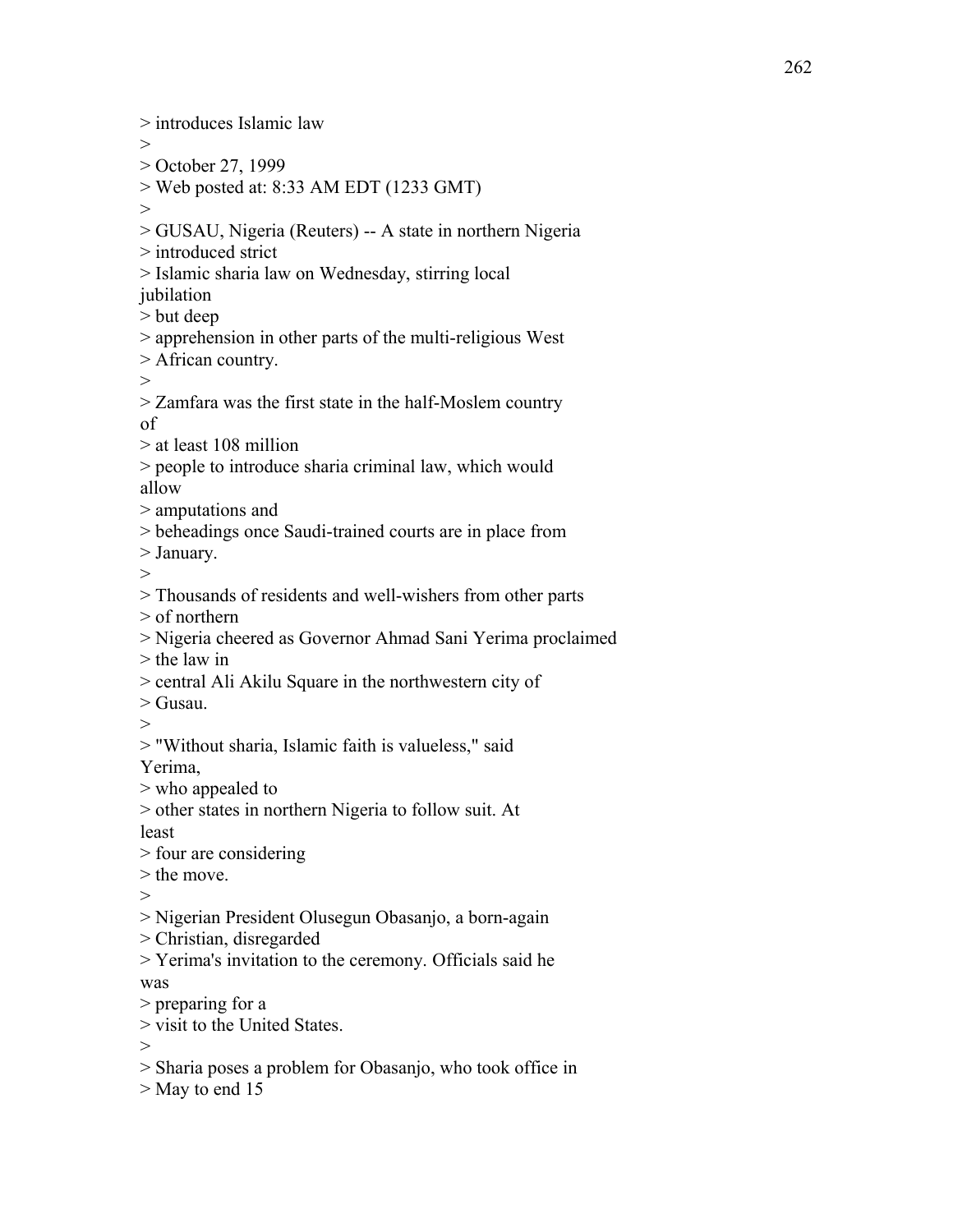> years of military rule by the Moslems of northern Nigeria.

>

> Aides privately say that while Obasanjo could not

> personally approve of

> installing sharia, it is politically difficult to

> challenge since he is already

> accused of siding with Christians from southern Nigeria

> when making key

> appointments.

 $\geq$ 

> Zamfara's authorities promise sharia will apply only to

> Moslems and in any

> dispute between a Moslem and a Christian it is the

> Christian who would

> decide where the case is judged.

 $>$ 

> But the few non-Moslems living in Gusau are worried about

> the possibility of

> growing intolerance after a ban on the sale of alcohol.

> They are concerned

> by Yerima's public promise that only those with beards

> will be able to win

> state government contracts.

>

> Zamfara has bought 11 special buses which only women will

> use, to keep them separate from men.

 $>$ 

> "How can they tell us sharia will not affect us?" asked

> businessman Chibuzor

> Nwankwo, complaining over the closure of hotels and bars.

> "I think the best

> thing is for the government to put a stop to this before

> we have more

> trouble."

 $>$ 

> Thousands have died in outbreaks of rioting between

> Moslems and

> Christians and between different Moslem sects in

northern

> Nigeria since the

> departure in 1960 of British colonialists who created

<sup>&</sup>gt; be allowed to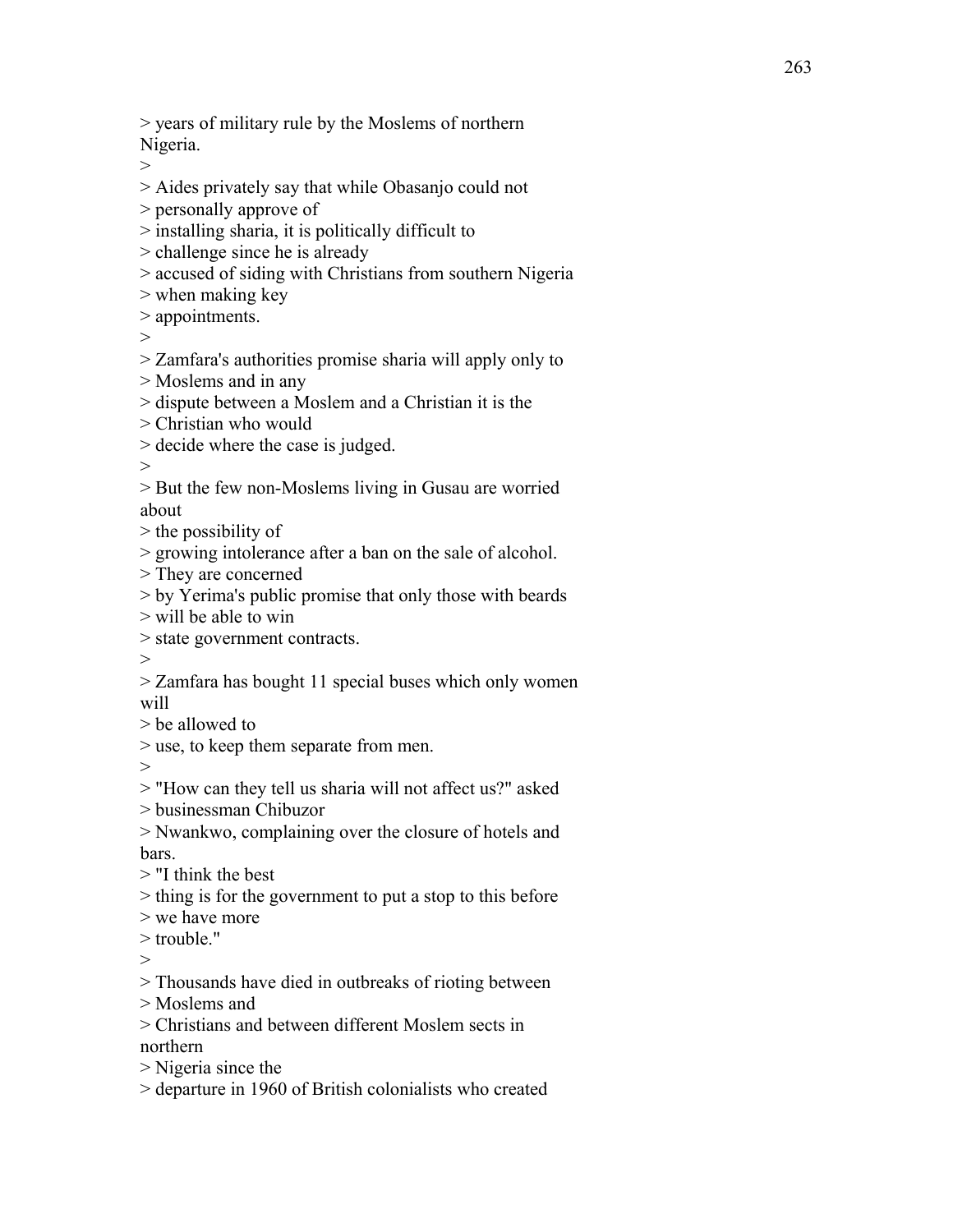the

> diverse state in the

> early years of the century.

 $>$ 

> Riots between northerners and immigrant Christian Ibos

in

> 1966 helped

> trigger civil war in which up to one million died after

> Nigeria's southeast tried

> to secede.

 $\mathbf{r}$ 

> More recently, dozens were killed in the northern city

of

> Kano during rioting

> in July between local Hausas and Yorubas from Obasanjo's

> southwestern

> Yoruba tribe.

 $>$ 

=============xxx

-----Original Message-----

From: Mobolaji E. Aluko On Behalf Of Mobolaji E. Aluko Sent: Wednesday, October 27, 1999 8:29 AM

To: News Only Group; NAIJANEW@INTERNET [{naijanews@esosoft.com}](mailto:naijanews@esosoft.com) Subject: STAR INFORMATION: In Which We are Reminded that Assertive Zamfara'sSharia Law

-----------------------------------------------------------------------------

Vanguard: Lead Story Zamfara adopts Sharia today By Our Reporters

AS the implementation of the civil and criminal aspects of Sharia begins today in the northwestern State of Zamfara, the first in the country, its governor, Alhaji Ahmed Sani Yarima declared last night that only the people of the state could reverse government's decision on the issue.

But the state chapter of the Christian Association of Nigeria (CAN) said the country might be sliding into anarchy should the state be allowed to operate Sharia.

Gov. Yarima who, three weeks ago, announced the introduction of Sharia in the state with effect from today said on BBC last night that it was a waste of time for any one from outside the state to attempt to stop the introduction of Sharia.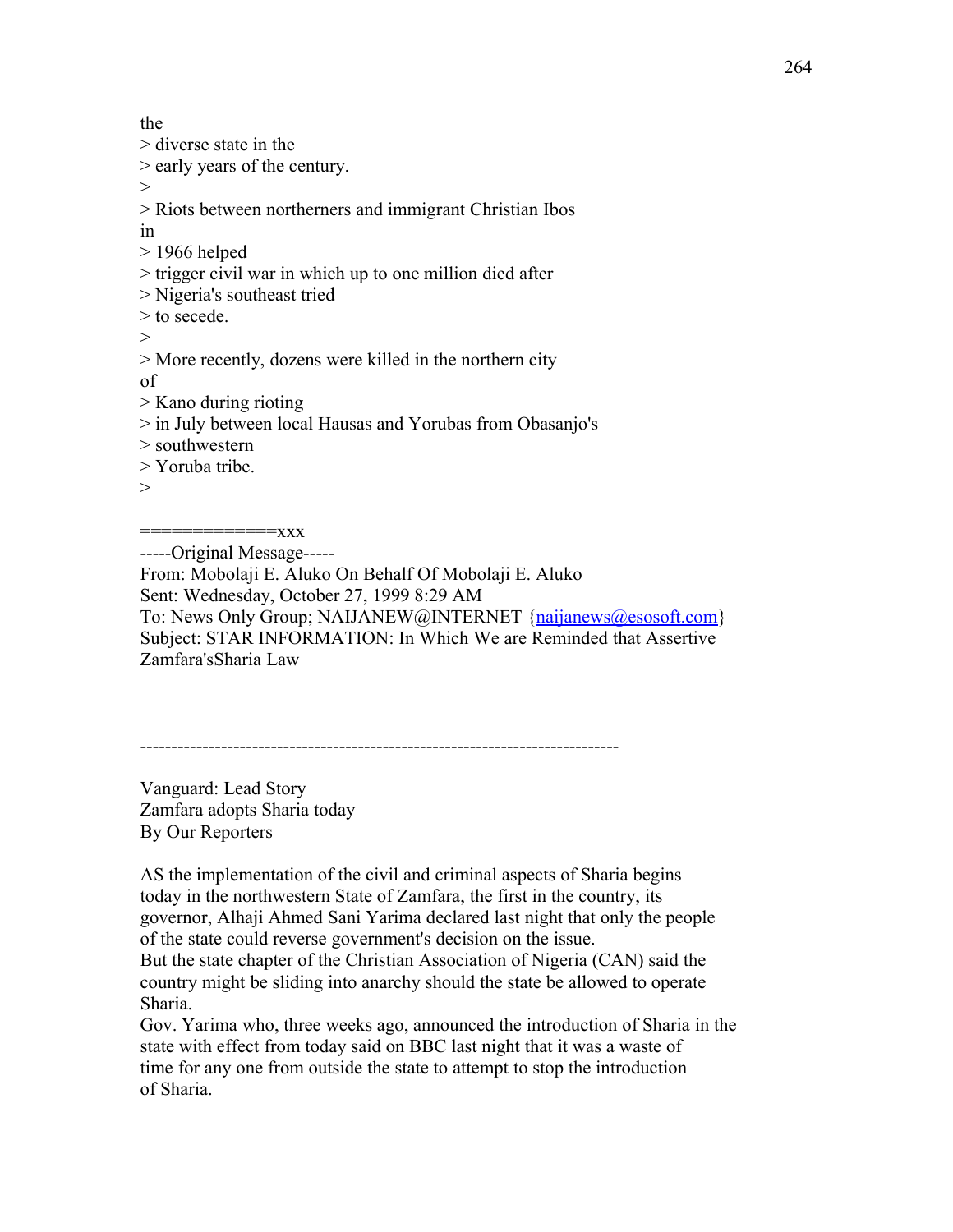He was responding to a question on legal moves in a Lagos court to stop Sharia in his state.

The interview:

"Why has Zamfara State gone ahead with Sharia Law despite protests? "Well, as far as I'm concerned, I'm not aware of that case because I only heard it as you are just telling me now.

"I heard it two days ago. People are rumouring that there was a court case in Lagos. However, even if there is a court case, as far as we are concerned, we have courts in Zamfara State and the people of Zamfara State are the people who are going to be affected by this law. Therefore, it is only the people of Zamfara State that can take the government to court.

"In fact, everybody in this state has accepted it. Therefore, it is the right and duty of those people if they want to show any rejection or disaffection to go to court and not for anybody in Lagos to go to court thinking that he can prevent the people of Zamfara State from exercising their constitutional rights.

Is it true that already the law has recorded its first victim by way of amputating the arm of a Fulani man?

"Not at all. It is only evildoers who go about rumour-mongering trying to cause disaffection between people. When we asked them to show us the person, they say the person is dead, and they cannot even show the grave or where the man is buried.

You swore to abide by the constitution. In the event that there is conflict between the Sharia and the constitution, what is going to happen? There will never be a conflict between this law that we've established and

the constitution because we have been able to study the constitution very well and take into consideration every loophole that is likely to come up because one of the fundamental provision in the constitution is the freedom of religion, and we are trying as best as possible to ensure that we practise our religion one hundred per cent without any hindrance. The constitution has guaranteed the right to freedom of religion."

The governor in announcing the introduction of the new law three weeks ago said the State Assembly had already passed a bill to give it legal backing. He has signed it into law.

He explained that he made adoption of Sharia Law a major campaign issue during election campaign. He also added that the State Assembly debated the matter and passed a bill on it because the electorate wanted it.

Giving details of how Sharia would work in the state, Gov. Yarima said hands of robbers and thieves would be cut, if arrested; adulterers would be stoned to death and minor offenders like liars would be publicly flogged.

He went further to disclose that about 4,000 members of the Aid-Group (a voluntary organisation) had been drafted to act as policemen to enforce Sharia.

Before now, Sharia had been operational in some parts of the North for over one century. Under it, only civil aspects were applied. And these were binding only on Muslims who chose to go to Sharia courts. In other words,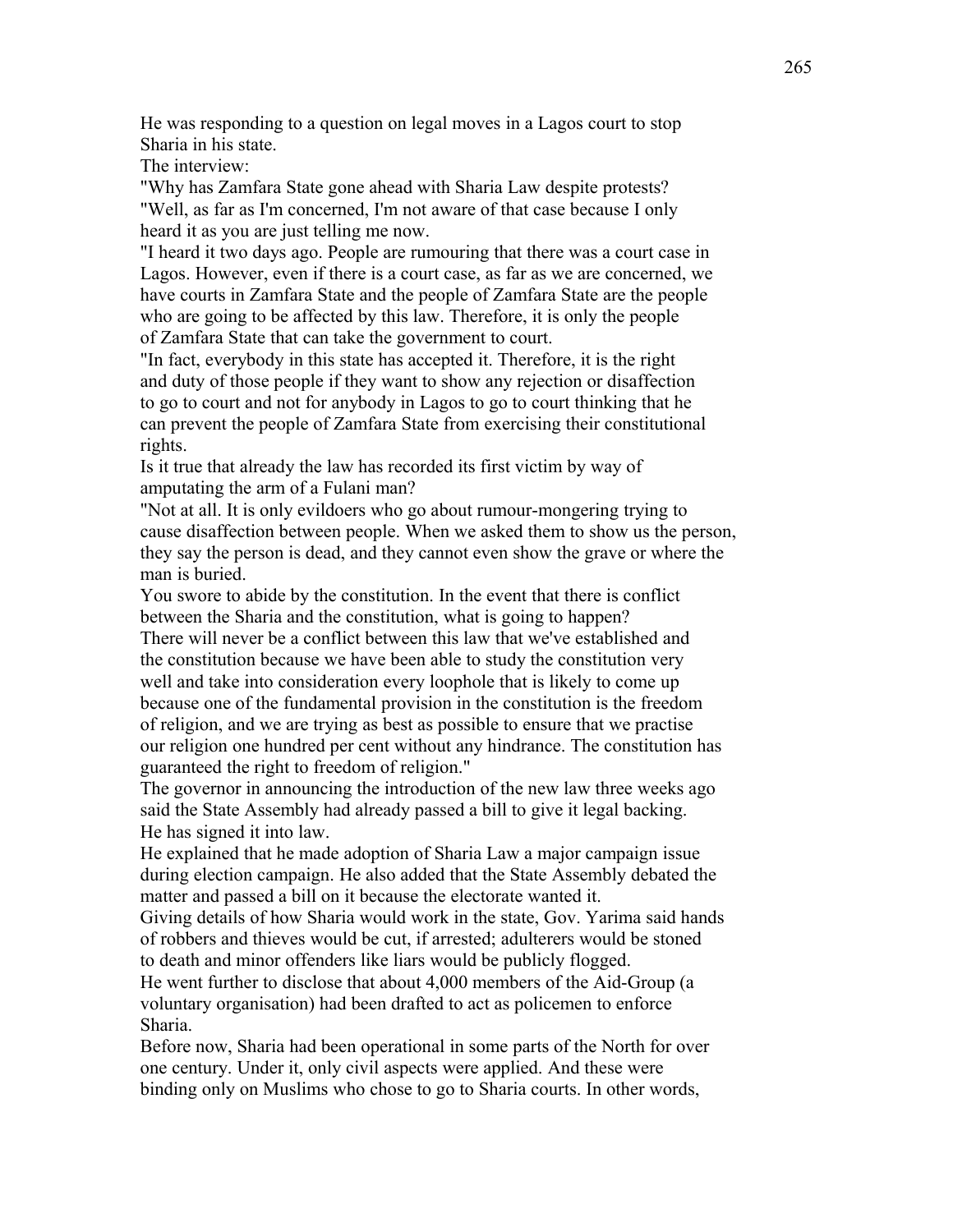Sharia Court was and is still voluntary, even for Muslims.

The adoption of the criminal aspect of Sharia by Zamfara State now presupposes that all Muslims are compulsorily subjected to Sharia Court especially when the state has been proclaimed an Islamic state. Following the example of Zamfara State, some other Northern states like Sokoto, Kano, Katsina, Gombe and Niger among others have indicated intention

to follow suit. The Aid-Groups of those states will also have to be converted to police force, if Sharia must be effective.

Christian citizens and residents of Zamfara State have opposed the adoption of Sharia citing the provisions of the constitution and expressing fears for their own safety.

Some prominent Muslims too, including Sheikh Ibrahim El-Zakzaky have either called for caution in adopting Sharia fully or opposed it on the grounds that it contravenes the 1999 Constitution. Even in states that have overwhelming Muslim majority, very few people understand the workings and implications of Sharia. None of those states is known to have educated the citizens enough on the law.

In countries where Sharia is applied, the state has responsibilities to provide an enabling environment such that citizens are not subjected to any temptation which can make them easily liable to capital punishment. For instance, in Saudi Arabia, the necessities of life: food, shelter and clothing are abundantly provided. Education is free from the elementary school to the university. There is marriage subsidy for men of marriage age. There are jobs for all qualified people and there are available and highly subsidised accommodations for new couples.

Social amenities like water, electricity, telephone, fire-fighting service, excellent roads as well as regular and comfortable transportation system are all provided. With these, people who are not qualified for official jobs can employ themselves.

So far, these conditions are not known to be available in any northern state. But by far more fundamental in the adoption of Sharia in full and the proclamation of Islamic State by Zamfara is the issue of constitution. Is there any constitutional provision for such an action? Can a voluntary organisation like Aid- Group be constitutionally converted to a police force? Can a State Assembly validly legislate outside the country's constitution? These, and many other questions remain to be answered while the controversy on Sharia rages on.

In the meantime, the Christian Association of Nigeria (CAN) Zamfara State Chapter said in a petition to the President, "... the passing of a bill on Sharia by the Zamfara State House of Assembly on Thursday, 7th October 1999 and the unfolding events since the proclamation by the governor in the last three months, we now know for a fact that it is not just a legal system that is being introduced but an ill-motivated ploy to Islamise Zamfara State ..." CAN alleged in the memo that the existence of the nation as a unified entity cannot be guaranteed if the President allows the present "religious zealotry" being exhibited by the Governor, Ahmed Sani to continue, adding that it could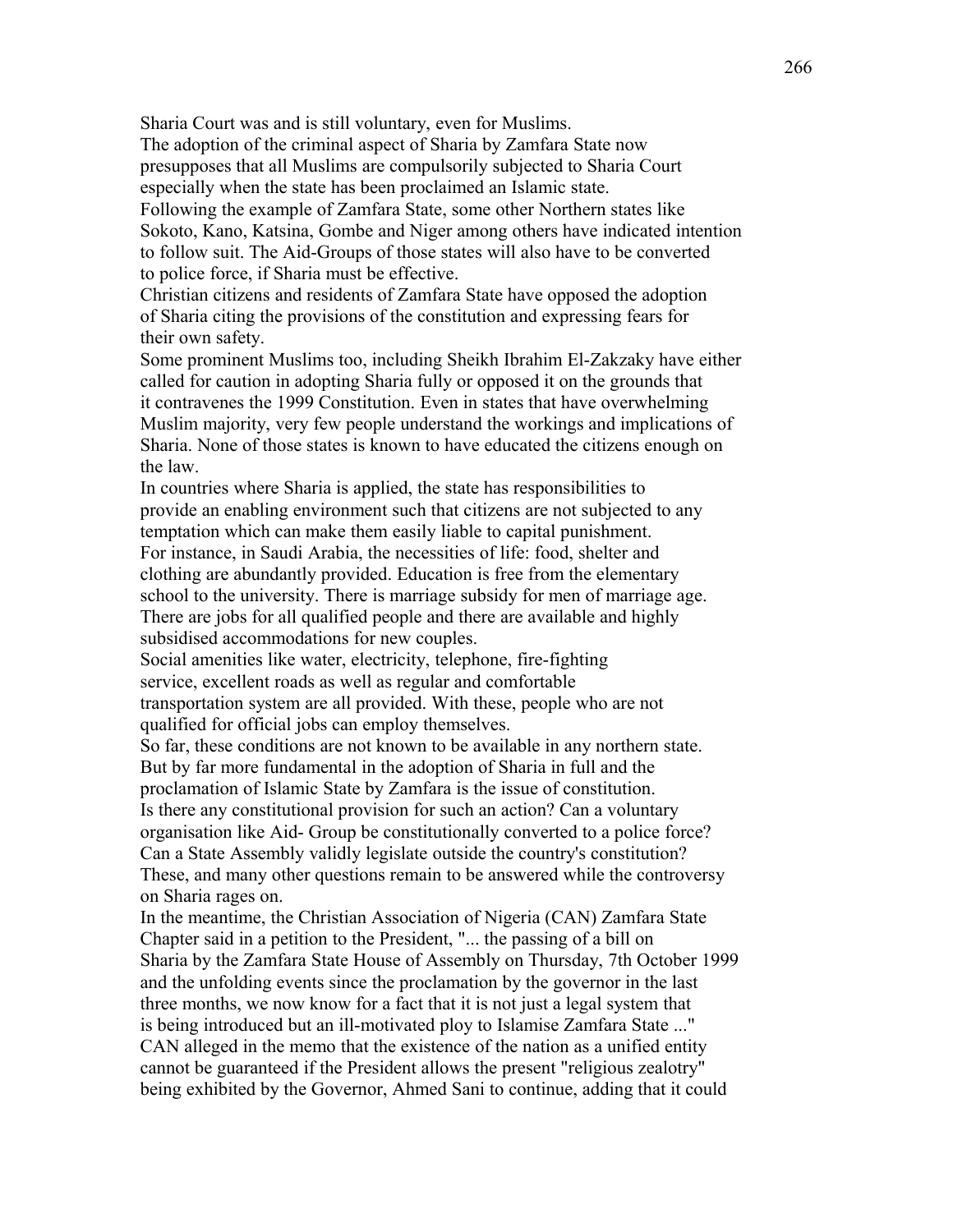lead to "social, political and economic disarray and chaos," as was enacted in Lebanon, Sudan and Northern Ireland.

CAN further stated that it would remain "permanently opposed" to the imposition of Islam in Zamfara State, stressing that "Nigerians must enjoy the right to freedom of worship, to acquire property anywhere in the country, association and peaceful assembly and freedom from discrimination in any part of Nigeria."

CAN further lamented that even before the thought of full implementation of the Sharia by Gov. Ahmed Sani, several constitutional rights have been denied the non-Muslim population which according to them is well over the one per cent attributed to it by the governor as such what is the guarantee that some of these rights would return with Sharia, they questioned?

"In further contravention of the provisions of sections 10, 42, 38, 197 and 227 of the 1999 Constitution, Gov. Ahmed Sani did not appoint a single Christian into the Zamfara State Executive Council notwithstanding that there are qualified indigenous Christians fit for such jobs.

"He has been using the instrument of the state media to propagate Islam at the detriment of Christianity and have imposed Islamic Knowledge as a compulsory subject on pupils and students in educational institutions irrespective of their faith while Christian Knowledge is disallowed." Preparatory to the full take-off of an enhanced Sharia Court system in January 2000, CAN alleged that Gov. Sani has altered the former administrative structure of the courts by the creation of "Islamic Courts" and as a result enlarged the jurisdiction of the Sharia Court of Appeal. CAN observed in the statement that the "demolition of the Methodist Church Gusau Parish, Evangelical Fellowship of Nigeria and the marking of several churches for future demolition," the arrest, trial and conviction of about 20 Christians by the Gusau Local Government Area under the Sharia Law are moves aimed at "humiliating Christians" in their fatherland.

According to the petition signed by CAN Chairman in the state, Peter Dambo, "it is the position of CAN that the repeated unguided statements of the state governor that he is prepared to die or be removed from office in the cause of Islamising the state suggests that he already knows that he is embarking on an unconstitutional venture that will bring him at head-on collision with the federal and other interested international authorities.

It concluded "we urge you to devise and enforce effective measures within your constitutional powers to arrest and avert the clear and present danger of an actual breakdown of public order and safety in Zamfara and indeed the federation over the issue of Sharia which clearly constitutes a threat to the existence of the federation."

Meanwhile, several committees have been set up to ensure the success of the international launching of Zamfara State into the Sharia world.

The Ali Akilu Square, where the ceremony is expected to take place has been connected to the national grid while stands are being erected for Islamic side-attractions during the fiesta.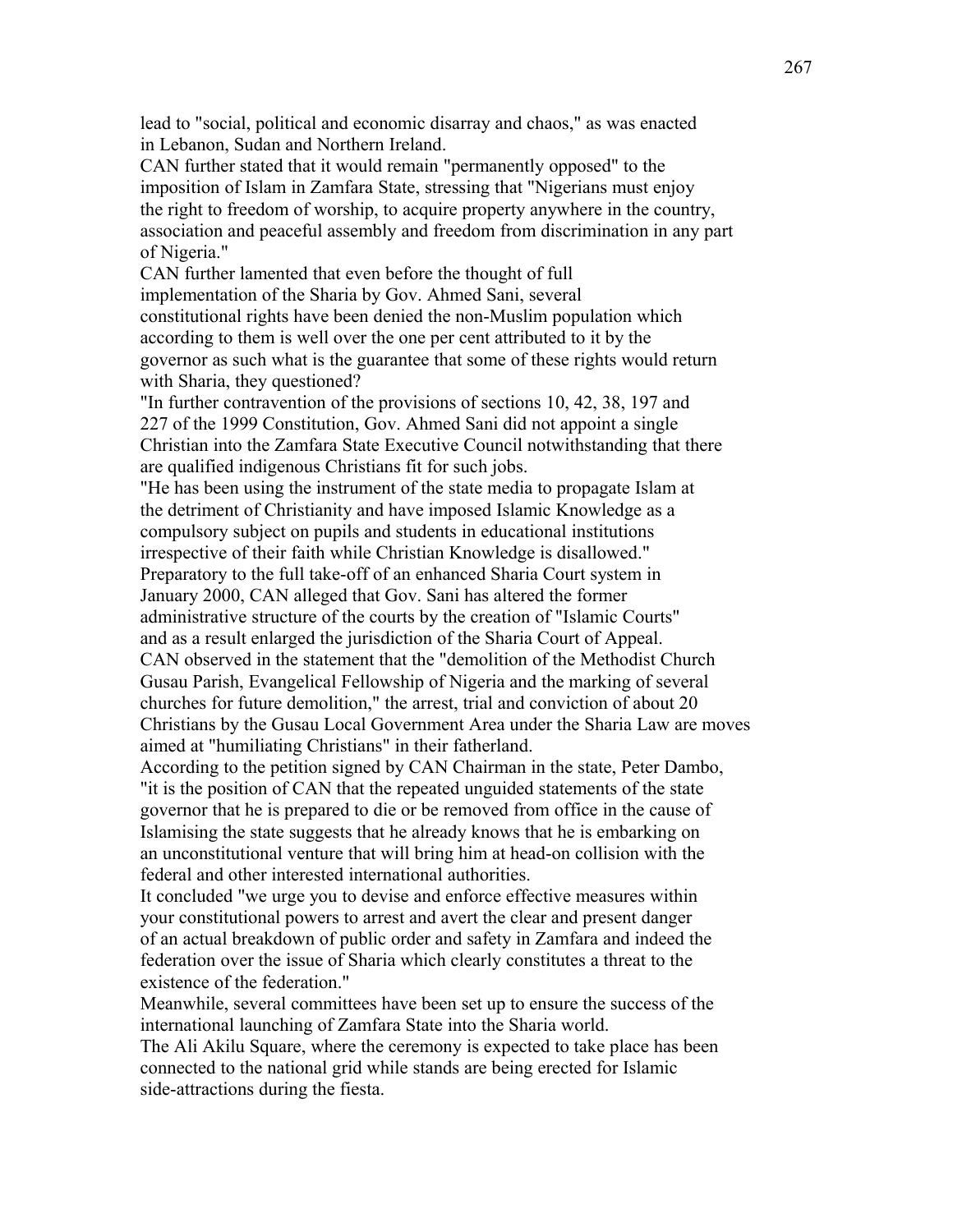Vanguard Transmitted Wednesday, 27 October, 1999

--------------------------------------------------------------------------

Aluko Commentary ----------------

While our entire country appeared formerly to be bamboozled by threats of ethnic disintegration, religious schisms have snuck in through the backdoor, blind-siding everybody except the most perspicacious. Some of us are on record as saying that the real frontier for strife in Nigeria has always been religious, not ethnic.

The introduction of Sharia Law in Zamfara, and its contagion in outlying Northern states, is not a constitutional crisis - it is a constitutional cataclysm, because religious matters have a way of militating against compromise, compromise which is often confused with apostasy. From the pieces of this cataclysm will emerge either a stronger CONFEDERATE Nigeria \* because this Sharia Law is definitely unconstitutional in a Federal Nigeria

- or a piece-wise Nigeria that we won't recognize.

The case for a Sovereign National Conference can no more be better made. It is also unfortunate that fears of religious strife in Nigeria, strifes which WILL definitely gain mommentum, will affect foreign investment in Nigeria, and certainly in those parts where Sharia Law is implemented. The ensuing widening of the economic, educational and religious gap does not augur well for our country.

Stay tuned.

 $=$  $=$  $x$  $x$  $x$ 

# **OTI Web-Briefs, Nigeria, 10/21/99**

Compiled by Jennifer Taylor, OTI West Africa Team

NIGERIA: IRIN News Briefs, 20 October

Christian association to fight introduction of the Sharia

The Christian Association of Nigeria (CAN) has vowed to fight bids by the governments of some northern Nigerian states to adopt Islamic Sharia laws and administrative systems, the London-based Radio Kudirat Nigeria reported on Friday. Zamfara and Yola states have announced their intention to introduce the Shar'ia, Islamic laws that sanction limb amputations for certain crimes, while Sokoto state is considering such a move. CAN's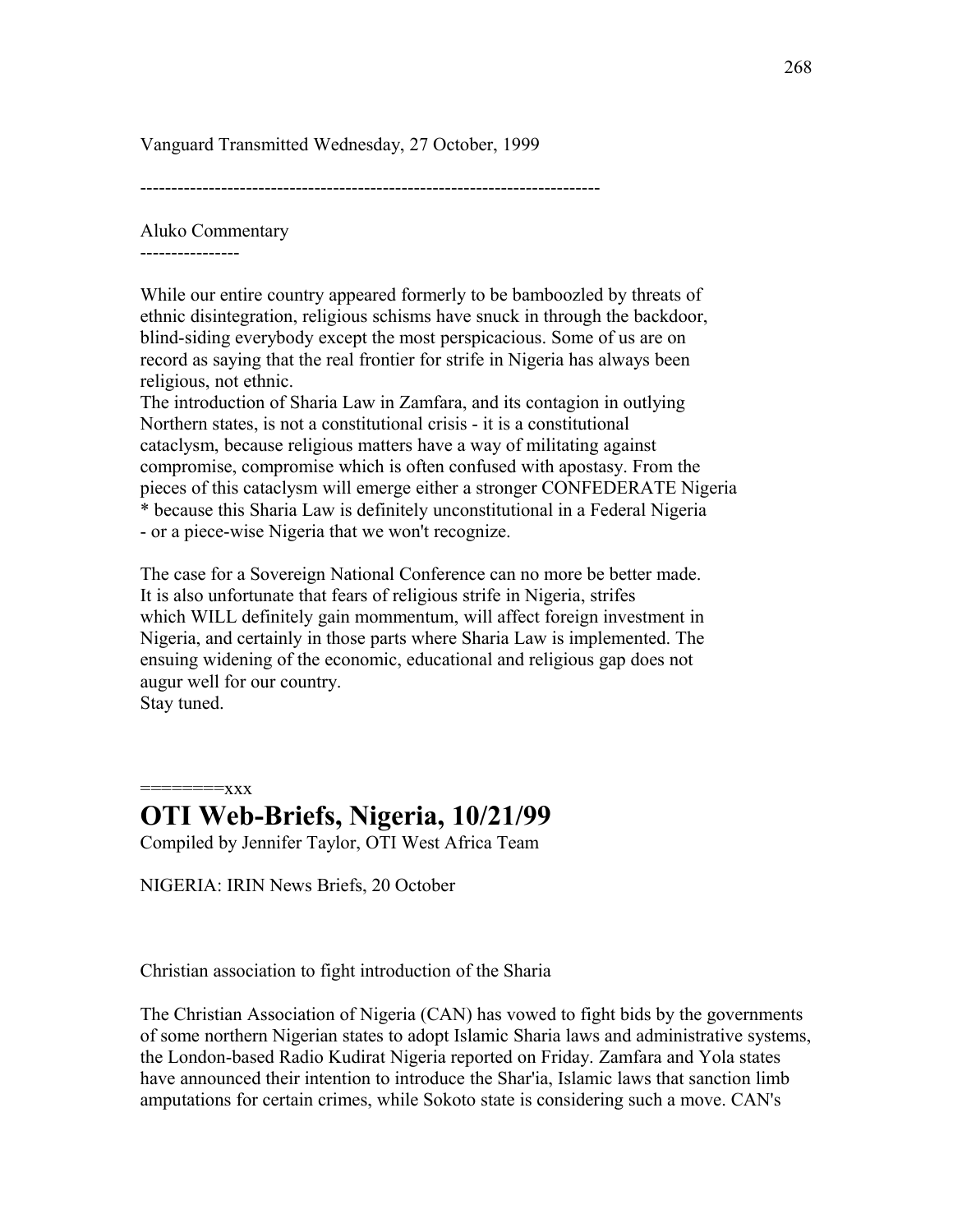northern zone president, the Rev. Peter Jatau, said on Friday in Kaduna that the Shar'ia was a clear violation of the 1999 constitution, which states that Nigeria is a secular nation.

===========xxx

Post Express Date of Article: 10/20/99 **Back-up**

 THE recent legislative consecration of Governor Ahmed Sani's plan to islamise Zamfara State, and the similar moves to that effect reportedly going on in Sokoto State have continued to raise anxiety and tensions all over the country. The Nigerian Human Rights Community had risen in stout condemnation of these moves, and had appropriately argued that the introduction of the Sharia law in any state of the Nigerian federation is a breach of the constitution and a fundamental threat to the secularism of this country. The position of the Human Rights Community in this matter is a principled and patriotic one and should be hearkened to by the state governments involved. Nigeria has a highly plural society, and this is reflected in the settlement of people in every state of the federation. Nigerian citizens of diverse religious beliefs are living together in every state. There is no how any state would introduce the Sharia law without impinging on the religious and total human rights of non-moslems living in it. Thus, the governor of Zamfara State and his House of Assembly should do well to reconsider their plan to islamise the state. Sokoto State is also advised not to pursue this islamization policy, and all states of the Nigerian federation are advised to remain faithful to this country's secularism. This is the only way we can preserve, sustain and invigorate our stability and national unity.

==============xxx >Subject: Fw: OTI Web-Briefs -- Nigeria 10/25 >Date: Mon, 25 Oct 1999 22:12:34 -0700

South-western Islamic youth body to migrate to north

An Islamic youth organisation, NACOMYO, in the south-western city of Ibadan said on Wednesday it might mobilise its members to migrate en-masse to states where Shar'ia (Islamic law) may be introduced, the `Vanguard' newspaper reported. NACOMYO's president, Alhaji Kunle Sanni, said at a news conference that the organisation planned to start a nationwide demonstration in support of Zamfara State, which has been leading the recent drive to implement the Shar'ia.

Katsina sets up panel on Shar'ia and the constitution

A committee has been established by the Katsina State government to study the constitution as it affects the introduction of Islamic law, `The Guardian' newspaper reported on Friday. Governor Umaru Musa Yar'Adua, who inaugurated the committee on Thursday, said the need to review the constitution arose from public demands for the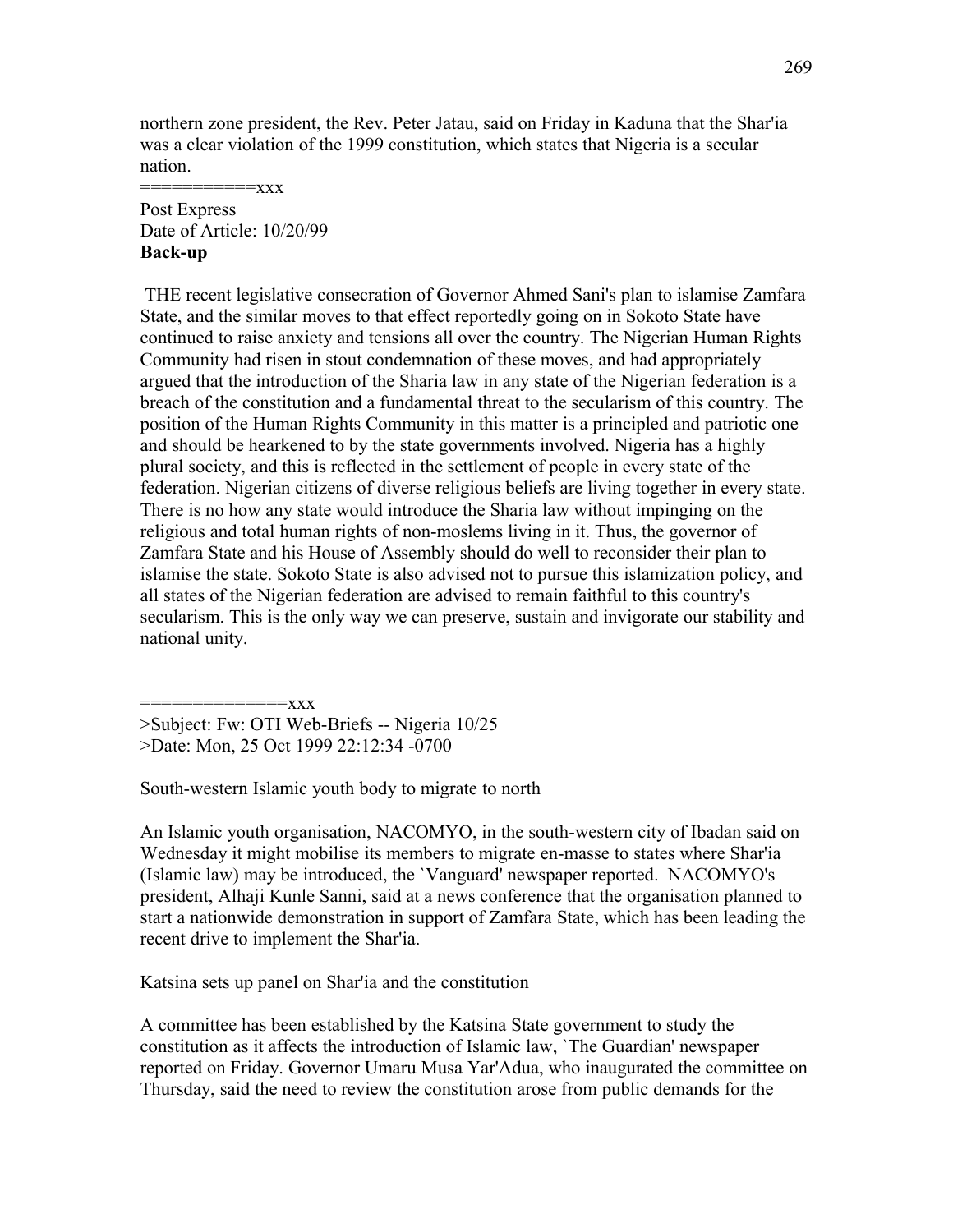adoption of Shar'ia in the state. Members of the committee, he said, included the state Grand Khadi, Alhaji Ahmad Batagarawa as chairman, Attorney General and Commissioner for Justice, Alhaji Ibrahim Shama; Justice Musa Danladi of the Katsina High Court, Director of the State Pilgrims Welfare Board, Alhaji Ishaq Nuhu Batagarawa and Alhaji Ahmed Mohammad Bawa Faskari. The chief registrar of the Shar'ia Court of Appeal, Alhaji Mohammed Abubakar, will serve as the committee's secretary.

Christian cleric ask for calm

Amidst the clamour and anxiety generated by the demand for the Shar'ia in several northern states, a Kaduna-based Christian cleric, the Rev. Elizabeth Obadaki, has appealed for calm, the `Post Express' newspaper reported on Friday. She told reporters, as part of activities marking the fifth anniversary of the Chapel of Power in Kaduna on Tuesday, that if Christians in Zamfara and other states of the federation lived righteously, they would not be harmed.

## $=$  $=$  $xxx$

NIGERIAN CHRISTIANS WARN AGAINST INCLUDING ISLAMIC LAW IN NEW **CONSTITUTION** 

 Nigeria is writing a new constitution and has planned its release for

the end of April. However, in mid-April, the Christian Association of **Nigeria** 

(CAN) cautioned the government against including the Islamic shariah law in

it.

The president of CAN, Sunday Mbang, said that CAN, an umbrella organization

for Nigeria's churches, had heard there was discussion but no consensus in

the country's ruling council.

 Because of the division of the population in large Christian and Muslim

blocks, the 1979 constitution ruled out the adoption of any religion as a

state religion. Mbang said that Christians were becoming more radical in their protests. He felt the government should not provoke resentment. CAN, he

said, was asking the ruling council not to include "anything that shows bias

for religion in the new constitution to be promulgated."

 Mbang said he did not want his country turned into a Lebanon. "A country

where religion and tribe do not determine what one gets in terms of position,

appointment, election into offices and admission to schools; this should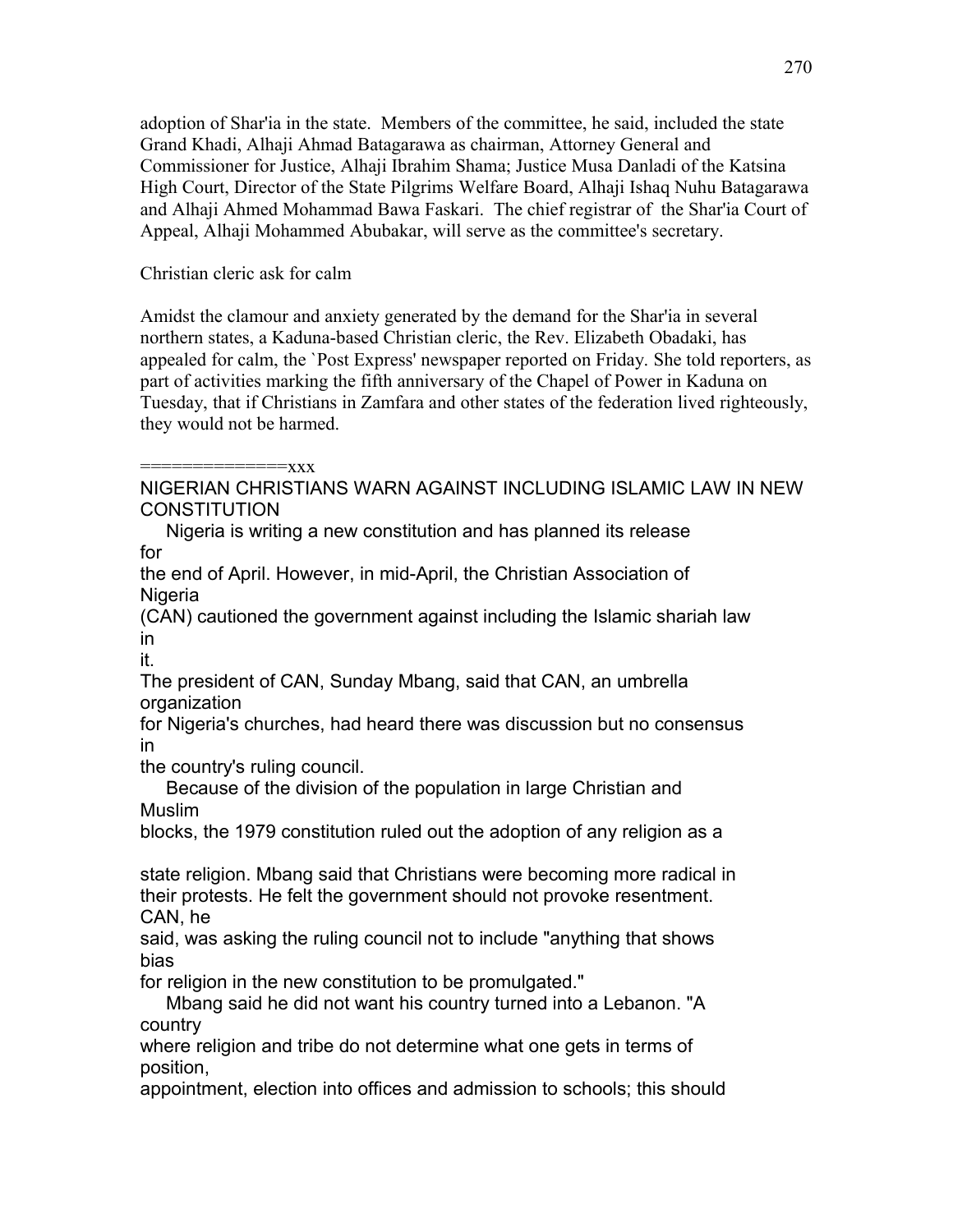be our dream and preoccupation now," he said.

 The Northern Christian Elders Forum, meeting in Kaduna, echoed the sentiments of CAN. In a March meeting the group spoke out against those Muslims who are complaining about the election of Christian president. They

stated clearly that Nigeria is a secular state and not a multi-religious one.

They, too, rejected any attempt to include shariah in the constitution. (Nigerian Guardian, Compass Direct)

MUSLIM BANDITS ATTACK CHRISTIAN COMMUNITY IN NORTHERN NIGERIA

 Muslim bandits killed 36 persons and caused almost US\$4 million in damage in an attack on the Christian community of Tangale, in Gombe, Northern Nigeria. In the March attack they burned 430 houses, stole more than

2000

head of cattle, and took an estimated \$1 million in cash.

The authorities believe the attacks came from neighboring countries,

either Chad or Niger. Tangale leaders say the raids have been occurring for

ten years. In early April more than 5000 Christian women and youth marched in

a

peaceful protest over government inaction on the attacks. (Compass Direct)

William K. Blickley

============================= Subj: INTERESTING article

Date: 99-04-10 13:30:52 EDT

==============================

From: weeks-g@dircon.co.uk (Graham Weeks)

To: BoerJanH@aol.com

This was on the Soc.Nigeria newsgroup and I thought it would interest you.

Secularism, Shari'ah And The Nigerian Constitution -- Or, A Case In Sample Of A 'Snake-Oil' Salesmanship? (Adey Oyenuga , Thu 5:34 pm) Resent-From: Andy De Silent  $\langle ac310@sfn.saskatoon..sk.ca \rangle$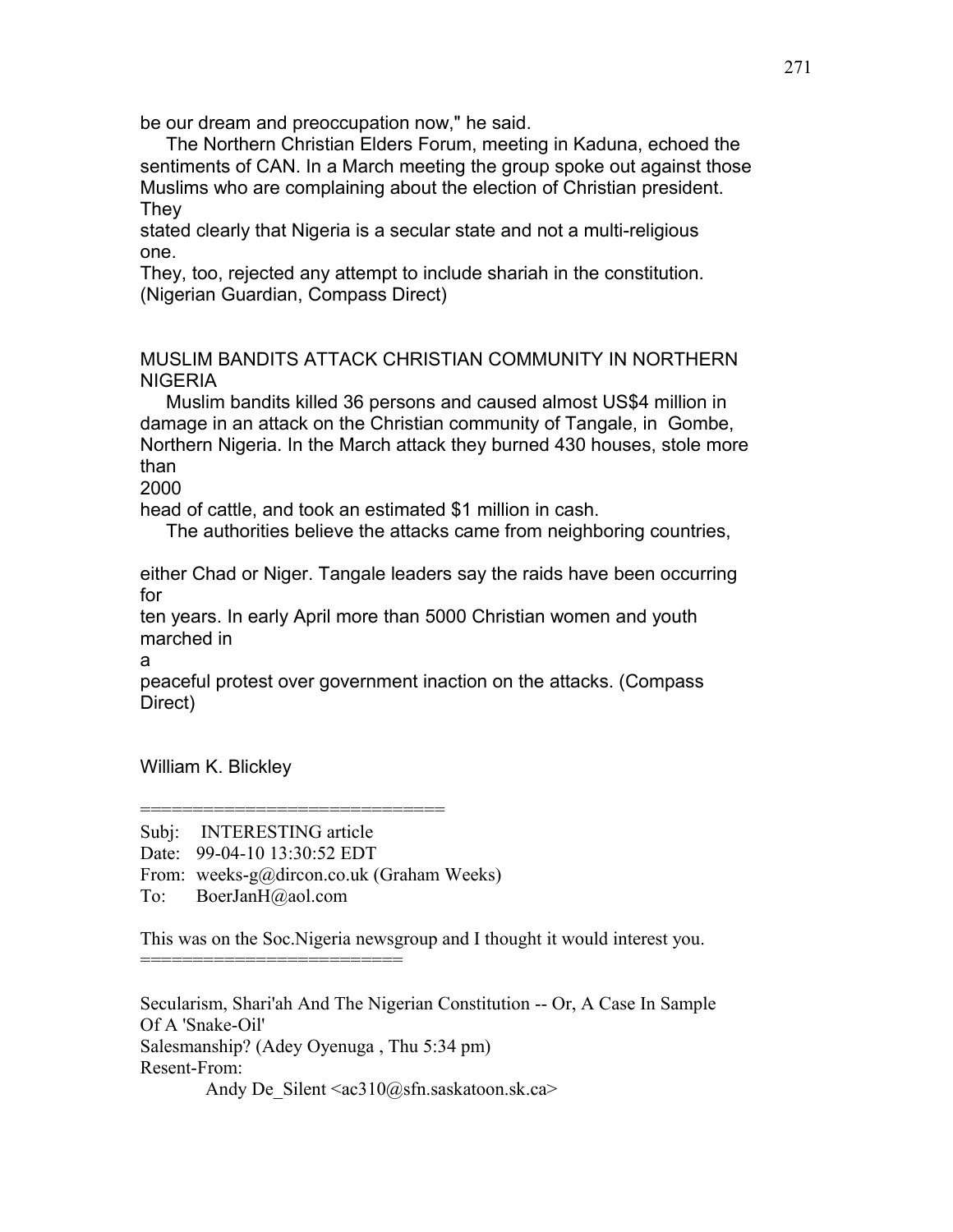Hello Netters,

The culled write up (below) is definitely an 'interesting' and revealing piece. You may want to print it out and/or save for a more leisured time.

===============================================================

Prince Adey.

============

 Secularism, Shari'ah and the Nigerian Constitution By Dr Banu Az-Zubair

Recurrent dissatisfaction with the politics and economics of a nation by its citizenry, the subsequent debates it ushers in and the demand for improvements or alternative set-ups are the hallmark of most democracies. Such perturbations as are going on in Nigeria, in my view, represent a robust manifestation of an evolving democracy; committed citizens trying to fulfil a fundamental responsibility of their citizenship. The principles, that should guide all concerned in pursuing that noble goal is fairness,

due consideration and love of peace. It is with these principles in mind that I address the issues of secularism, Shari'ah and the Nigerian Constitution. In so doing, I seek peace - a permanent peace to enable our beloved country (Nigeria) to forge ahead with all its potential and compete equally with other nations. It is my view that peace can only be achieved when there is an acceptable, fair, stable and responsible government.

The single most important factor that would engender the general stability of the country now, and in the future, is the type of state or government Nigeria operates. Our founding fathers bequeathed to us Federalism. I believe the choice of a federal system of government was based on fairness, due consideration and immense sense of duty and responsibility. But why did our founding fathers choose federalism? What is the link between the state and secularism? What about the Shari'ah? What does it mean and what is its relevance to Muslims? How would the existence of Shari'ah affect non-Muslims in Nigeria? These and other questions would be addressed in this piece.

There are several types of government with different methods and systems of governance (democratic, liberal, totalitarian etc.). These political ideologies are derived historically from the experience and consciousness of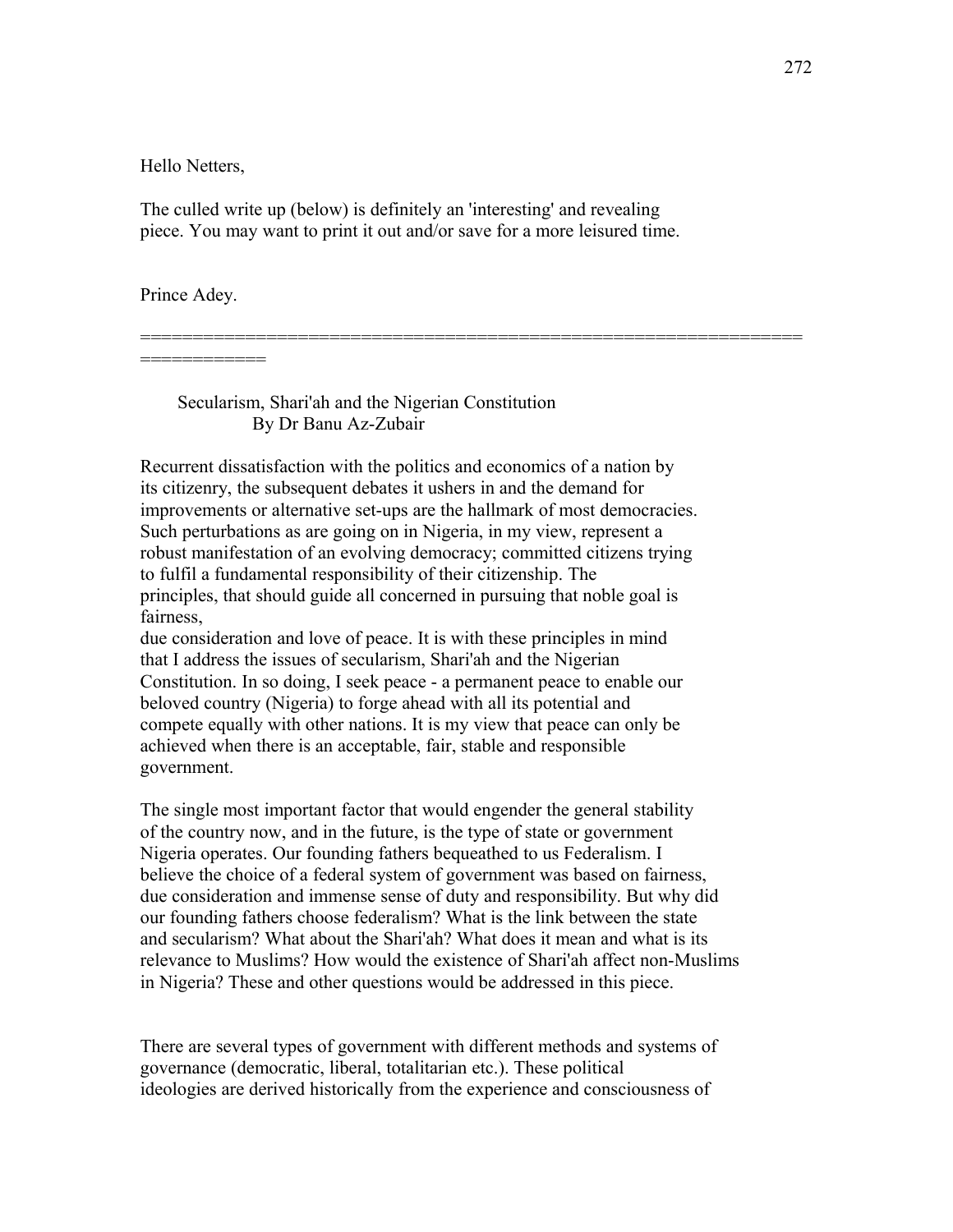the Graeco-Roman traditions, which subsequently greatly influenced the Judeo-Christian traditions. Thus these concepts are of concern to us because they represent Western Culture and Civilization and/or Judeo-Christian traditions.

As is well known, the Nigerian society consists of two predominant religious groups, Muslims and Christians. Understanding both the history and culture

of these groups and incorporating their heritage into the political structure is essential to forming any permanently stable government.

Nigerians are deeply religious people and our religious belief is a fundamental part of our individual and collective identity. The question then must be asked, what role, if any, does religion play in our political beliefs? Is there a necessary connection between religion and our political life? Islam, like Judaism and Christianity, believes in the divine origin of government. It follows, therefore, that political science for Islam, as it should be for Christianity and Judaism, is not an independent discipline aspiring to the utmost heights of intellectual speculation. Rather, it is a branch of theology, which does not distinction between secular and spiritual characteristics. The conception of law in Islam is, therefore, radically different from the Graeco-Roman traditions. Although this should also be

the case for Judaism and Christianity, both Christianity and Judaism have, however, undergone some radical transformations since their inception, through a process of secularisation.

Secularisation and secularism are derived concepts from secular. It is perhaps important to give a brief overview of the origins secularism in order to appreciate what its proper meaning, literally, conceptually, and practically. The word 'secular' is derived from the Latin word 'saeculum', which denotes 'this age' or 'the present time' or 'contemporary events'. With its emphasis on the affirmation of anything mundane and world, saeculum is therefore a negation of anything with spiritual essence. It is the preservation of vanity and destruction of virtue - the opposite of sanctity. Being worldly, it, also conveys a meaning with a marked dual connotation of time and location. Thus the concept secular refers to the condition of the world at this particular time, period, or age. It is this spatio-temporal connotation conveyed in the concept of secularism that has forever changed Christianity.

Secularisation gained even more prominence during the European Enlightenment, from the 17th to the 19th Centuries, and with the concomitant rise of reason

and empiricism and scientific and technological advances in the West, the stage, it seemed, was set for confrontation between modernist thought and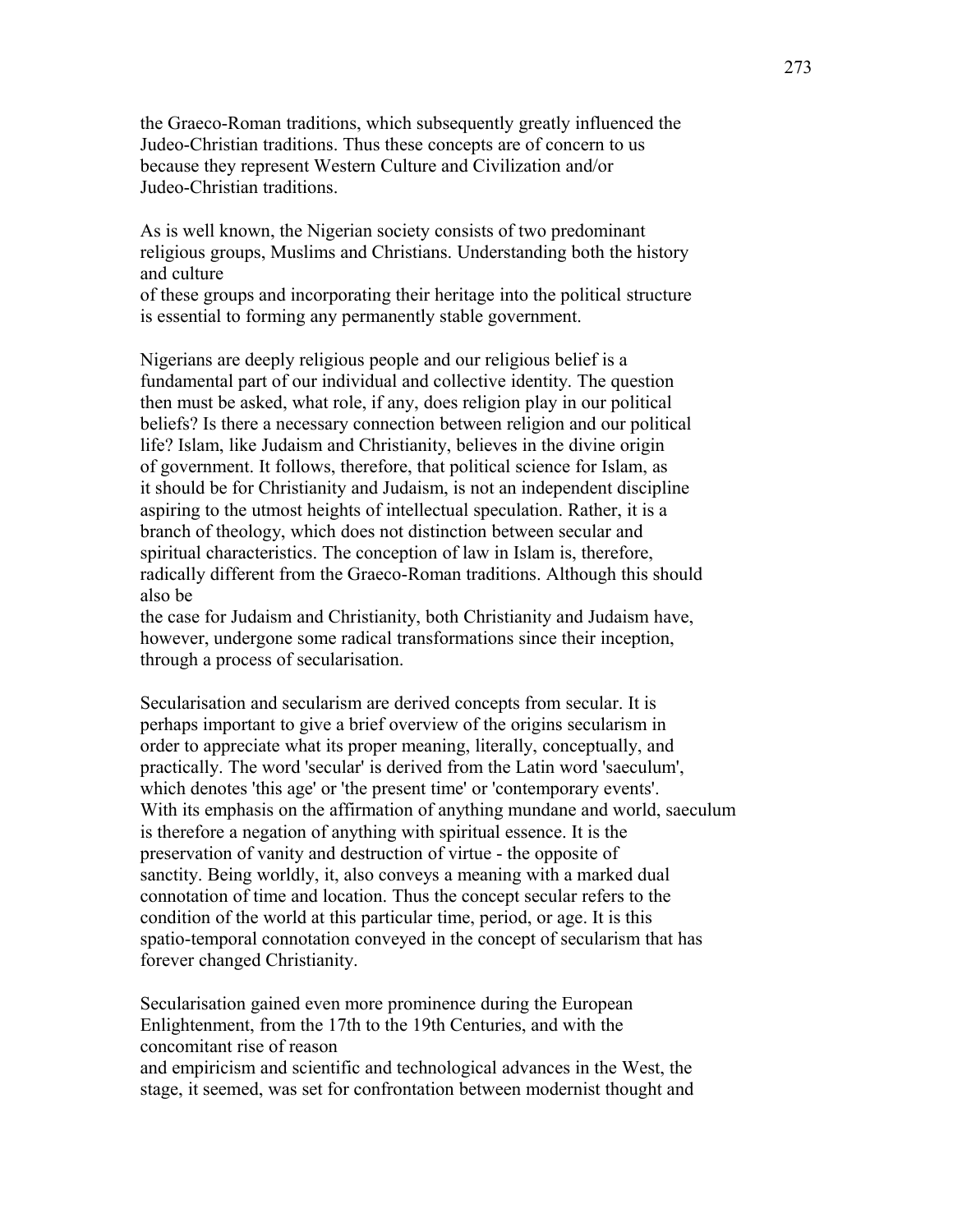Christianity. In fact, some Christian theologians already foresaw the coming of such a crisis, and sensing the trend of contemporary events they began to accept the inevitability of the impending religious and theological crisis that would emerge consequently. However, being already influenced by secularism, they counselled alignment and participation in the process of secularisation, which is seen by many as irresistibly spreading rapidly throughout the World like a raging fire. This marked the beginning of the transmutation of values, dubbed the rise of science and the overthrow of religion.

There are some Christian theologians and intellectuals who are not only preparing the ground for a new secularised version of Christianity but they also accept that the very ground itself will be ever-shifting and that the new version itself will ultimately be replaced by another as future social changes would demand. They visualise the contemporary experience of secularisation as part of the evolutionary process of human history and as part of the inevitable process of socio-political change.

These Christians theologians and laity align themselves with the forces of modernist thought so far as to assert, triumphantly, in their desire to keep in line with contemporary events in the West, that secularisation has its roots in Biblical faith and is the fruit of the Gospel and, therefore, rather than oppose the secularising process, Christianity must realistically welcome it as a process congenial to its true nature and purpose.

The tolerance, by the Church, of homosexuality and homosexual marriages for laity as well as priests, the ordination of women priests are examples of the sort of conviviality sought between modernist and traditional Christianity. Perhaps, Nigerian Christians (Theologians and laity) do not see themselves as participants in this trend, but they and other Christians who, on the whole, probably, are opposed to secularisation, are themselves unconsciously assiduous accomplices in that very process, to the extent that those aware of the dilemma confronting them still profess secularism. It was recently reported the Northern zone of Christian Association of Nigeria (CAN), headed by Kaduna Archbishop Peter Jatau, said:

"Secular law must remain the basis of the constitution; Christians will resist at whatever price the imposition of and introduction of any religion's law, such as Shari'ah law, into our secular constitution."

The statement further added that:

They want to "pray for the peace of our fatherland where all should be free to practice our faith or religion according to our conscience and conviction."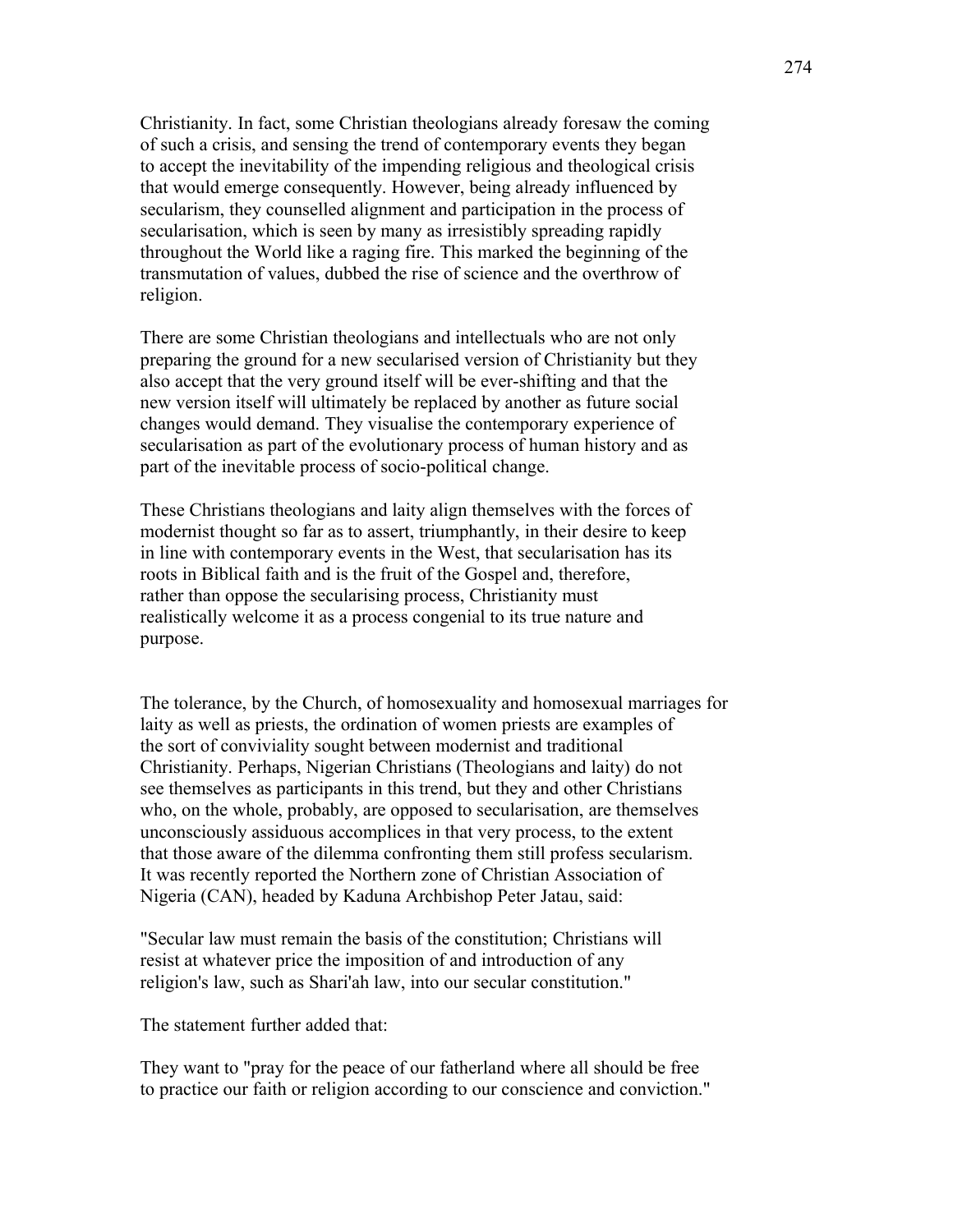Indeed, many Christian theologians and intellectuals forming the avant-garde of the Church are in fact already deeply involved in what is called 'immanent apostasy', for while firmly resolving to remain Christians at all cost, they openly profess and advocate a secularised version of it, thus ushering into

the Christian fold a new emergent Christianity alien to the traditional version, to gradually change and supplant it from within. Recently, in The Times of London, has this to say:

"The leader of the Anglican Church in Scotland today accuses the churches of homophobia and links this to 'ignorant' Bible texts. The Right Rev Richard Holloway, Bishop of Edinburgh, will tell the conference of the Lesbian and

Gay Christian Movement in London: 'Violent homophobia is still alive and kicking, and much of it is motivated by religious zeal.' He says: 'The Bible, though it is one of our greatest treasures, is also our greatest danger.' In his address, released yesterday to The Times, Bishop Holloway says that traditional religions are being abandoned as 'primitive superstitions' because they cannot change. 'This is why many feminists have abandoned Christianity,' he says.

'They see it as incurably patriarchal and oppressive'. He says the Bible can no longer be read as a fixed and unchanging law, and must be seen as 'flawed and fallible'. Declaring that eventually the churches will accept homosexuality, he says: 'We have recently abandoned the text's tyranny over women, as we abandoned its justification of slavery, and soon we'll abandon its ignorant misunderstanding of homosexuality.'"

I am not a Christian, so I cannot tell the Christians how to resolve this problem, as disconcerting as it may seem. However, I welcome those who want to fight this scourge of secularism.

Secularisation so defined in its true nature corresponds exactly with what is going on in the spiritual, intellectual, rational, physical and material life of Western man and his culture and civilisation. I is true only when applied to describe the nature and existential condition of Western culture and civilisation.

The claim that secularisation has its roots in Biblical faith and that it is the fruit of the Gospel has no substance in historical fact. Secularisation has its roots not in Biblical faith, but in the interpretation of Biblical faith by Western man; it is not the fruit of the Gospel, but it is the fruit of the long history of philosophical and metaphysical conflict in the religious and purely rationalistic world view of Western man. Of all the great revealed religions, Christianity alone shifted its centre of origin,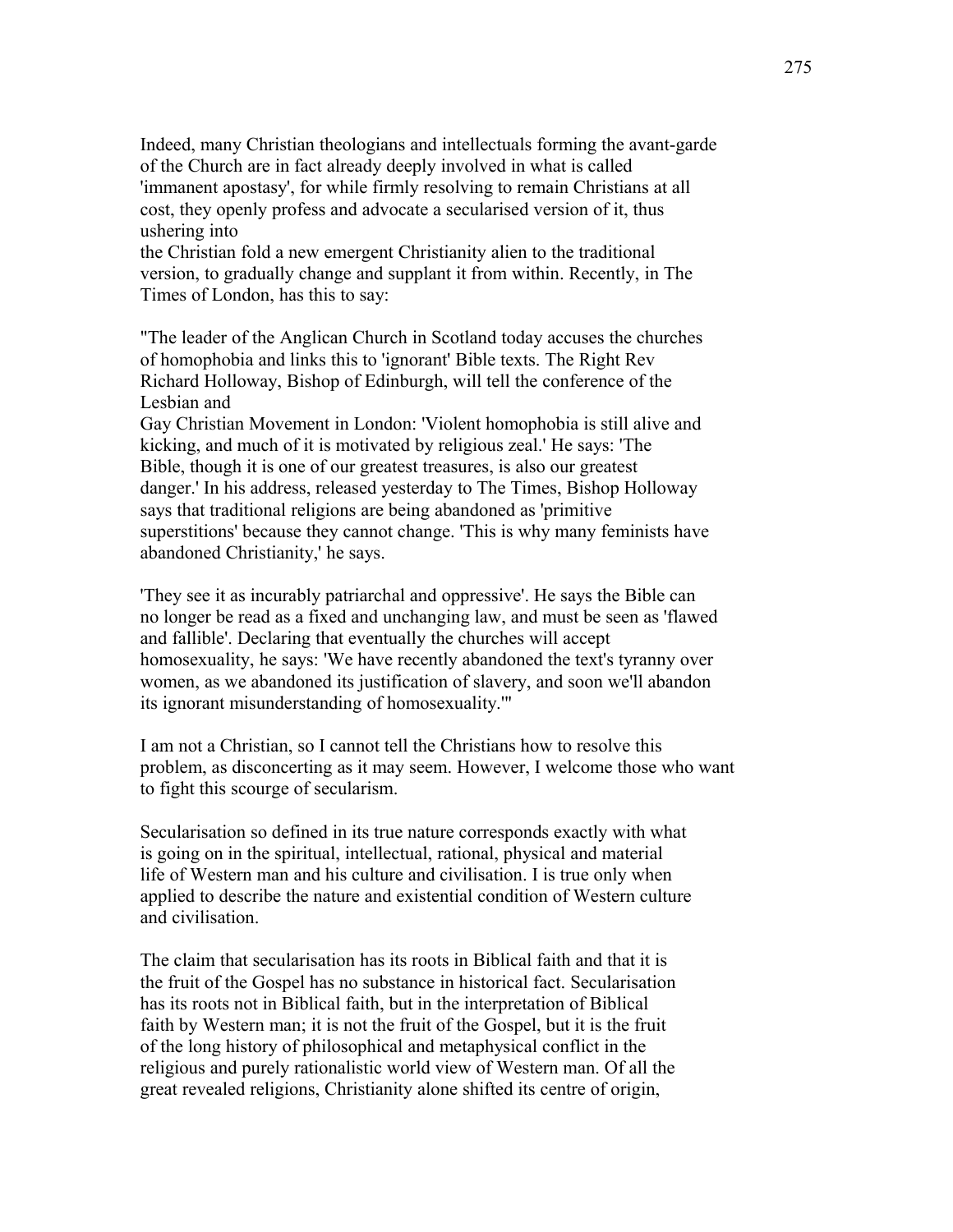from Jerusalem to Rome, symbolising the beginning of the Westernisation of Christianity and its gradual and successive permeation by Western elements that in subsequent periods of its history produced and accelerated the momentum of secularisation. This is why, for the Muslim, there are two versions of Christianity: the original/true one, and the Western version of it.

Having made Christianity western, the western man had since inclined to regard his culture and civilisation as man's cultural vanguard and his own experience and consciousness as those representative of, in the secular logic, the most evolved of the species, so that we are all in the process of lagging behind them, as it were, and will come to realise the same experience and consciousness in due course sometime. It is with this attitude that they, believing in their own absurd theories of human evolution, view human history and development and religion and religious experience and consciousness. It was this trend that led to the separation of Church and State, for the Church has now lost most influence and was no longer relevant.

We reject, totally, the validity of the truth of their assertion, with regard to secularisation and their theories and interpretation of knowledge based on their experience and consciousness and belief, to speak on our behalf. We reject them, along with their clones amongst us, Muslim or Christian. The secularisation that describes its true nature clearly when applied to describe western man and his culture and civilisation cannot be accepted as true if it is intended to be a description of what is going on around the world; it cannot be accepted as true if it is intended to be a description of man in which it is also meant to be applicable to the religion of Islam and the Muslims. Islam totally rejects any application to itself of the concepts secular or secularisation or secularism as they do not belong and are alien to it in every respect; and they belong and are natural only to the intellectual history of Western-Christian religious experience and consciousness.

Nevertheless, we must see, in view of the fact that secularisation is not merely confined to the Western world, that their experience of it and their attitude towards it is most instructive for Muslims.

Islam is not similar to Christianity in this respect that secularization in the way in which it is also happening in the Muslim world has not and will not necessarily affect our beliefs in the same way it does the beliefs of Western man. For that matter Islam is not the same as Christianity, whether as a religion or as a civilization. However, problems arising out of secularization, though not the same as those confronting Western Christianity, have certainly caused much confusion in our midst. It is most significant to us that these problems are caused by the introduction of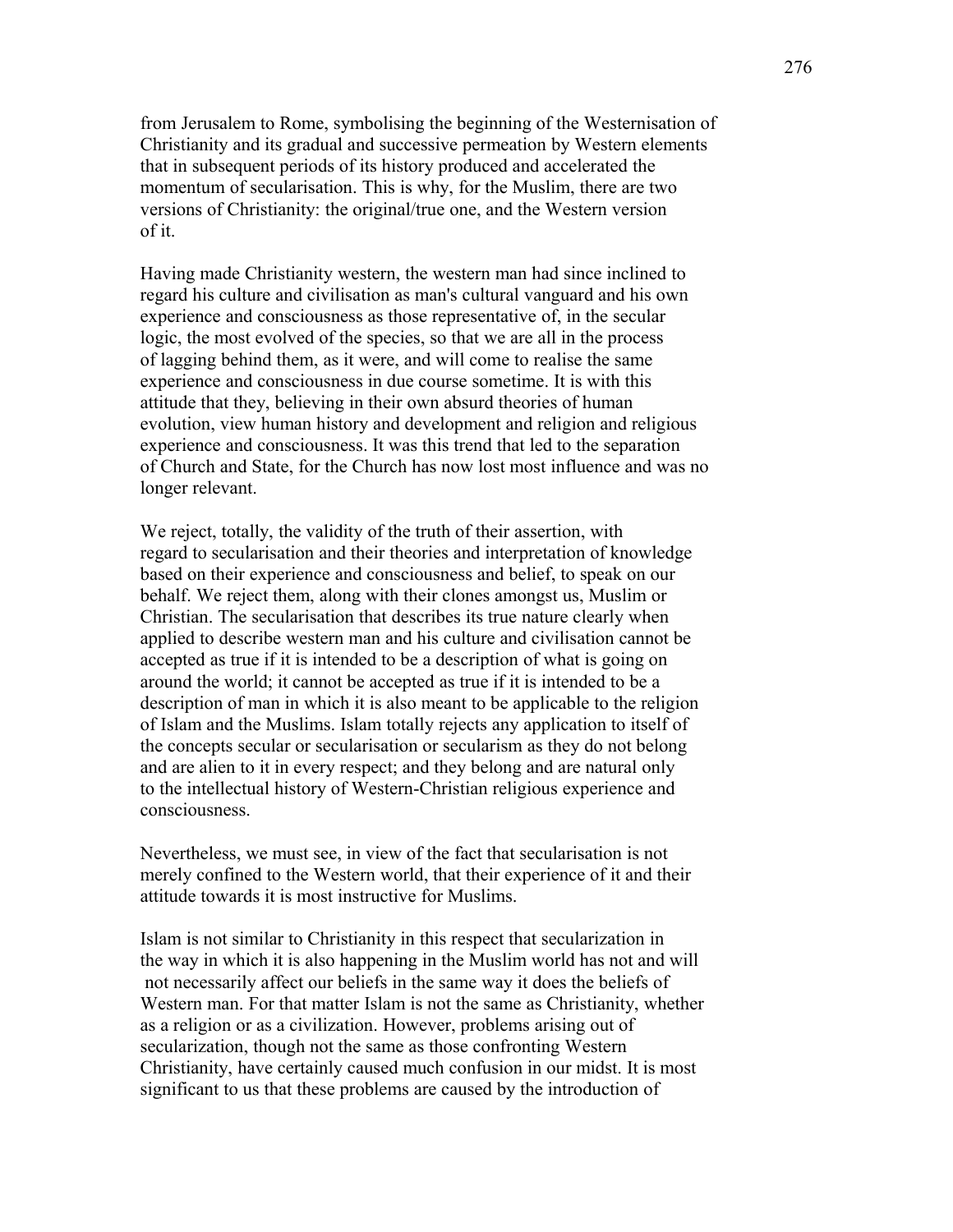Western ways of thinking and judging and believing, emulated by some Muslim scholars and intellectuals and ordinary folks who have been unduly influenced by the West and overawed by its scientific and technological achievements, who by virtue of the fact that they can be thus influenced betray their lack of true understanding and full grasp of both the Islamic as well as the Western world views and essential beliefs and modes of thought that project them; who have, because of their influential positions in Muslim society, become conscious or unconscious disseminators of unnecessary confusion and ignorance. The situation in our midst can indeed be seen as critical when we consider the fact that the Muslim Community is generally unaware of what the secularizing process implies; hence our cry for the populace to be well informed about what the establishment of the constitutional assembly meant and what it could recommend and, the ramification of those recommendations if implemented.

The parallel between Christianity in the Middle ages and Islam is very close. The evidence of history shows early Christianity as consistently opposed to secularization, and this opposition, engendered by the demeaning of nature and the divesting of its spiritual and theological significance, continued throughout its history of the losing battle against the secularizing forces entrenched paradoxically within the very threshold of Western Christianity. The separation of Church and State, of religious and temporal powers was never the result of an attempt on the part of Christianity to bring about secularization. On the contrary, it was the result of the secular western philosophical attitude set against what it considered as anti-secular encroachment of the ambivalent Church based on the teachings of the eclectic religion. The separation represented for Christianity a status quo in the losing battle against secular forces; and even that status quo was gradually eroded away so that today very little ground is left for the religion to play any significant social and political role in the secular States of the Western world. The Nigerian Christians do not have to remove all semblance of spirituality from their social and political life, and suffer the same fate as their western brethren, the choice, however, is theirs. The Nigerian Christians do not have the right or authority to dictate to the Muslims what to believe or practise, especially in matters such as the Shari'ah.

In Islam, the antithesis between the individual and the State or the government is not recognized, and no need is therefore felt to reconcile and abolish this antithesis. Islam knows no distinction between State and Church, so to speak. In Islam there is no doctrine of temporal end which belongs to the State and the eternal end which belongs to, and is the prerogative of the Church. No balance between the two, each equal to the other when acting in its own sphere; each equally dependent on the other when acting in the sphere of the other and no tension between the Community and the Church as custodian of the universal common elements in human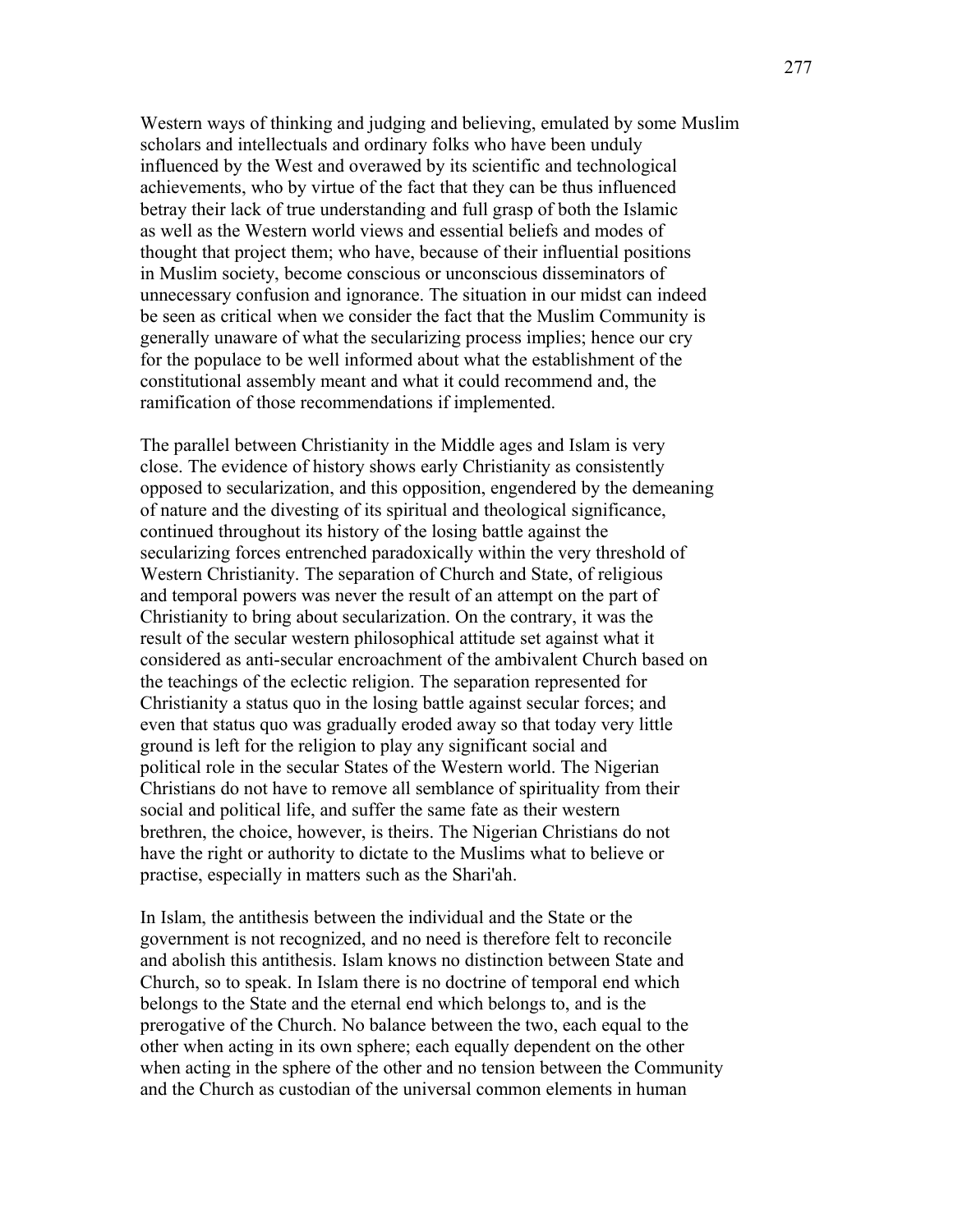existence. The basis of the State, for the Muslim, is ideological, not political, territorial, or ethnical, and the primary purpose of the State was to defend and protect the Faith, not the State. It is here the structure and principles of the constitution become very important. We belong to one and the same country and wish to live happily together, with every group in the society respecting the rights of the others to live as they see fit.

Could the constitution not accommodate the Shari1ah as well as the secular laws others wish for? What is constitution? By constitution it is meant that assemblage of laws, institutions and customs, derived from certain fixed principles of reason, directed to certain fixed objects of public good, that compose the general system, according to which the community has agreed to be governed. That is to say, a constitution is the document in which are set out the rules governing the composition, powers, and methods of operation of the main institutions of government, and the general principles applicable to their relations to the citizens. A constitution is a thing antecedent to a government, and a government is only a creature of the constitution. A constitution is not the act of government, but of a people constituting a government. In Nigeria, the only constitution that fits this criterion is the one left by the founding fathers. Further, a constituted authority is one that is defined, and there can be no definition which does not of necessity imply a limitation. A constitutional government is and must be a limited government if it is constitutional at all. Whatever its form may be, whether aristocratic, democratic, or theocratic, in any state that we may properly call constitutional, the supreme authority must be defined and defined by a law that puts bounds to arbitrary will.

Our founding fathers demanded and received a federal constitution from the British colonial rulers, with this as one of its cardinal principles: "Each Region shall have complete legislative and executive autonomy with respect to all matters except, 1. Defence; 2. External Affairs; 3. Customs; and, 4. West African Research Institutions." The House of Commons later also resolved that the Nigerian constitution should provide greater Regional autonomy and to remove power of intervention from the Centre in matters that could, without detriment to the other Regions, be placed entirely within Regional competence. They also recommended that the Regional legislature should become sovereign, and no other body in Nigeria could have the authority to alter their decisions on their own subjects.

The implications of this meant that each region could develop its own constitution reflecting its values, custom, and even religion. The federal government as the government of the Federation would have specific duties delegated to it. This, in addition to those adumbrated, of course, will include Postal Services and monetary policies. This is similar to the arrangements in the United States, where the individual states are sovereign and have their constitution separate from the federal constitution. There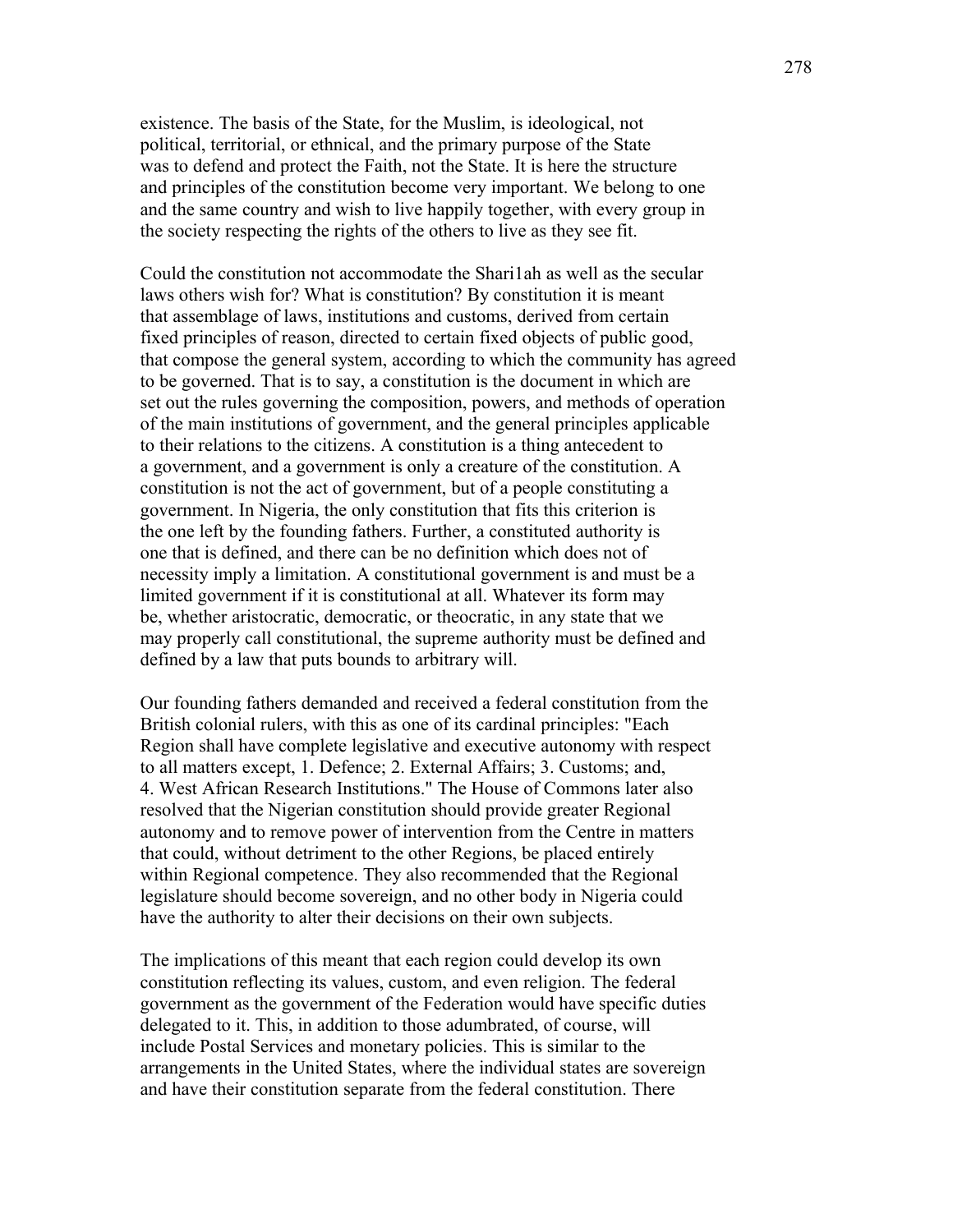is no reason why our separate regions could not develop their own constitutions.

It is primarily to address the interest of the Muslims that our founding fathers settled for a federal constitution. This is to enable the Muslims to continue to practise the constitution they have had all the while, before and during the colonial period.

The Shari'ah had been practised in the North long before the British colonial rulers came. It is our view, therefore, that our federal constitution must make room for the Shari'ah if it is not to oppress a very large section of the population. The federal government could and should have a secular Supreme Court as well as a Shari'ah Supreme Court. It is a travesty of justice that a legal matter initiated in a Shari'ah court should end, on appeal, in a secular court. The Shari'ah is not a law in the western sense, it is a very important aspect of a Muslim religious worldview. Shari'ah governs and determines what is right or wrong in any act, spiritual (ibadah) or non-spiritual (mu'amalat) matters, as well as all aspects of Muslim's personal and inter-personal, private and public, ethical, social, political, national and international relations. It has, as its basic objectives, the protection of the religion, life, mind, ownership of property, commerce, family, and society of Muslims. The Shari'ah, then, comprises all that might be positively called law and occupies the central place in the Islamic system of final authority and ordering principle. Abiding by the Shari'ah is a religious requirement, and so is judging Muslims by it. It is well within Muslims' right to demand to be governed and judged by the Shari'ah within their territorial space. A Federal System is well suited to accommodate this, hence the demand of our founding fathers for it.

What is the basis for the objection to Shari'ah? We cannot see or imagine one and none has been tendered, except for the simple hatred of Muslims and Islam. The Shari'ah is not a law to be imposed on non-Muslims in a Muslim territory. If the Jataus, Okogies and their kind had genuine complaints, they could have demanded for a special Bill of Rights to be incorporated into the Federal Constitution, to safeguard the rights of minorities in any of the regions in the country. Islam appreciates the fact that non-Muslims may not wish to be judged by the Shari'ah, and adequate measures are there within the Shari'ah itself to protect the interest of non-Muslims, in addition to which the federal government could create a Bill of Rights. It is sad and disappointing that learned people such as Archbishops Okogie and Jatau are making statements about something they appear to have no knowledge. Muslims do not dabble in other peoples' faith, particularly when the matter has no direct bearing on themselves, why are the Christian ministers worried that Muslims may have Shari'ah? We live in a multi-cultural and multi-religious society, those who are in the position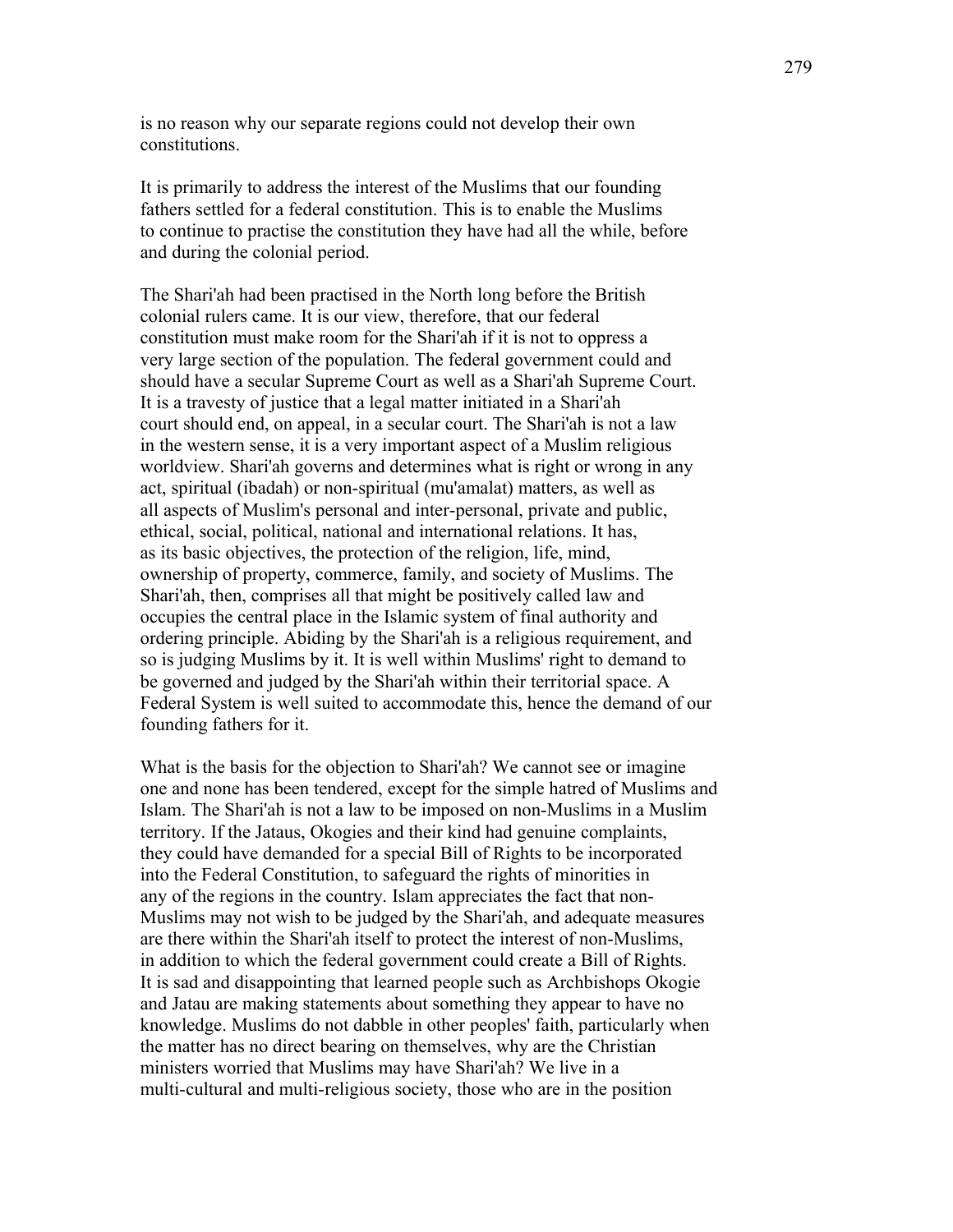of influence

should be careful that their unguarded utterances do not stir passion and hatred among our people. Making such reckless remarks, given our political and religious sensitivities is the most evil thing to do.

Finally, if as they said, "They want to pray for the peace of our fatherland where all should be free to practice our faith or religion according to our conscience and conviction." Why are they putting obstacles in the way of

Muslims trying to observe their religion according to their conscience and convictions?

----------------------------------------------------------------

The Guardian Wednesday, April 14, 1999

CAN advises against inclusion of Sharia in constitution By Dickson Adeyanju, Religious Affairs Reporter

THE dust over the place of Sharia in the country's body politic is yet to settle and apprehension rises still with the release of the new constitution not far away. Perhaps, more piqued, the Christian Association of Nigeria (CAN) yesterday advised the Federal Government against the inclusion of the controversial Sharia in the new constitution which Gen. Abdulsalami Abubakar promised would be released by end of the month.

According to the umbrella association of the estimated 50 million Christians in the country, the inclusion of Sharia may permanently lead to division and acrimony.

The president of the association, Dr. Sunday Mbang, alleged at a press conference in his office yesterday, that the Sharia issue has held up the release of the constitution as members of the Provisional Ruling Council (PRC) have been divided over it.

"Information reaching us indicate that in the last three or four sittings of the council, they have been unable to reach a consensus over the issue." He added: "At our CAN quarterly meeting held in Enugu recently, we realised that the Section 10 of the 1979 Constitution stated that no government, either state or federal, shall adopt any religion as a state religion. We are worried about entrenching the Sharia in the constitution as it may mean that Nigeria is an Islamic country. It is necessary now to draw the attention of the government to consequences of this action."

Mbang, who is the Prelate of the Methodist Church of Nigeria, said since the present crop of leaders of CAN has been tolerant and approached issues such as that of Sharia and the Organisation of Islamic Countries (OIC) with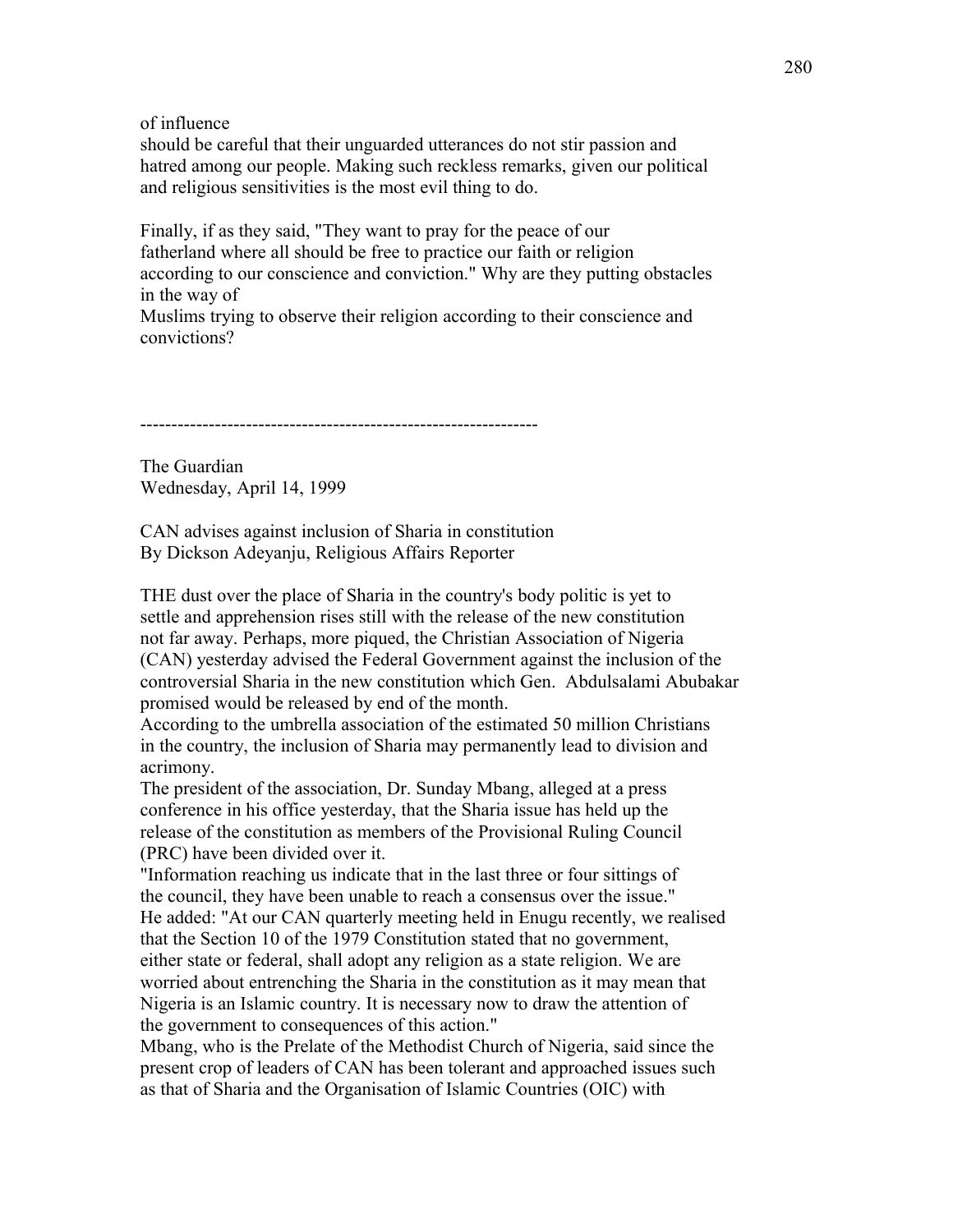caution, upcoming Christian leaders may approach them differently. There was a time when it was believed that anything done to the Niger Delta people, nothing will happen. But we have been proved wrong today. The government and everybody is now begging the youths of that area. The story is now different. In the same manner we are beginning to have Christians who are more radical and may not accept things as we accept them. Our belief is that a stitch in time saves nine. We ask the PRC to delete, from the constitution, anything that shows bias for religion in the new constitution to be promulgated," the CAN leader said.

According to him, the warning has become imperative so as not to turn Nigeria into a Lebanon by making it a battle ground over differencies in religious beliefs.

"It is our candid opinion and we stand firmly on it that we should avoid anything that will turn this country and its peace loving people into another Lebanon. We should avoid it and today we must begin to avoid it. We should rather work towards having a country that everyone of us either from Maiduguri, Port Harcourt, Sokoto, Calabar and other parts can be proud of. "A country where religion and tribe do not determine what one gets in terms of position, appointment, election into offices and admission to schools; this should be our dreams and pre-occupation now," he said.

Dr. Mbang, however, declined to give details of what will be the reaction of CAN if the constitution is released with the Sharia included.

He added that the association has written to the head of state over the issue after its Enugu meeting but has not received any response.

He said: "We have not heard anything. But we have heard the rumour that the head of state is planning to meet with both Islamic and Christian leaders. I believe that the head of state and his lieutenants are sincere about their commitment to the peace, progress and development of this country. I also believe they will never do anything now that will put the country in crisis after they have left government." ---------------------------------------------------------------------

Dr. Banu Az-Zubair, M. K. Human Molecular Genetics Group Department of Pathology University of Cambridge Tennis Court Road Cambridge CB2 1QP United Kingdom

 $\mathcal{L}_\text{max}$  , where  $\mathcal{L}_\text{max}$  and  $\mathcal{L}_\text{max}$  and  $\mathcal{L}_\text{max}$  and  $\mathcal{L}_\text{max}$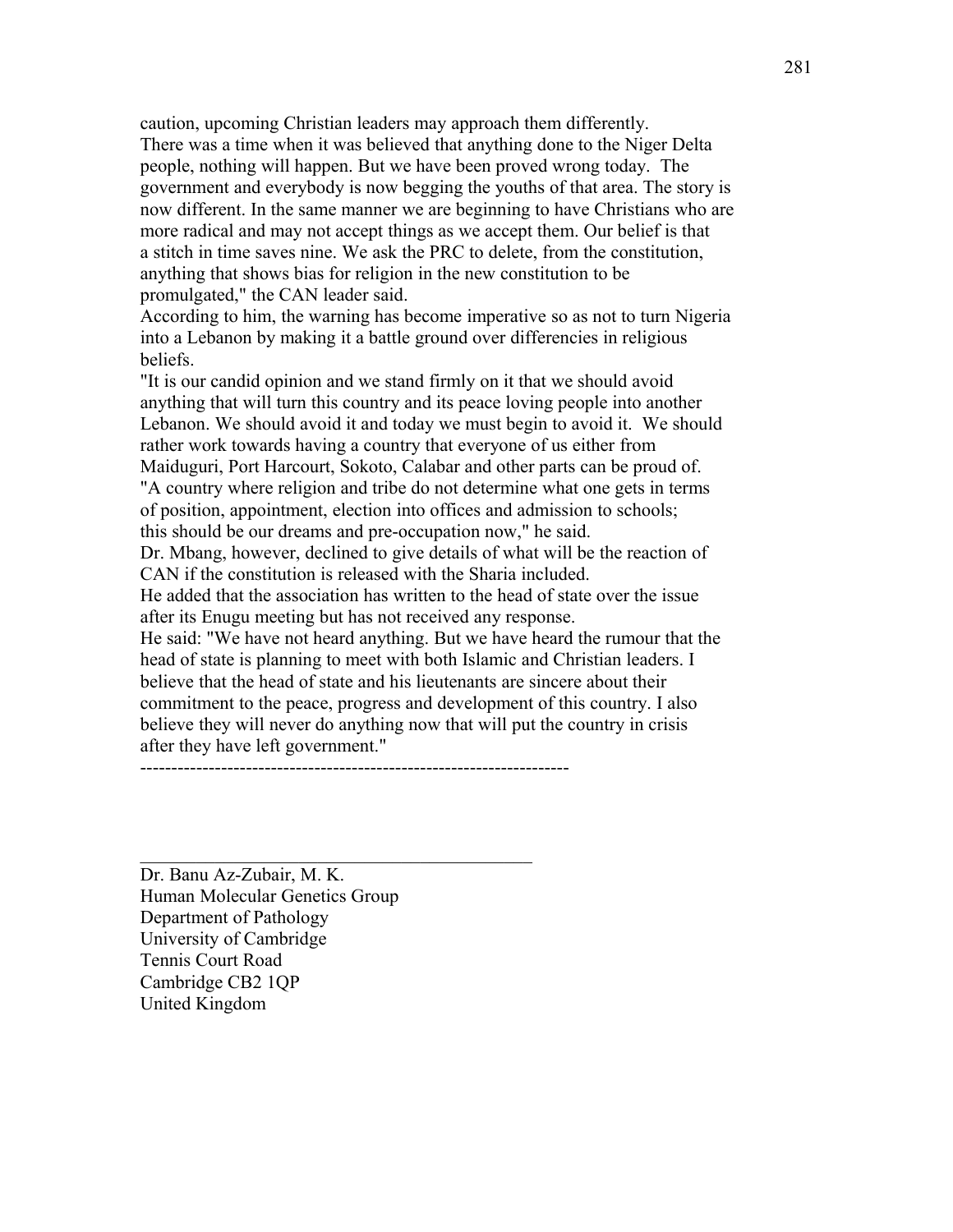#### (C) 1999 Copyright - Today Communications Ltd

Wed, 14 Apr 1999 01:54:42 +0000 From: news@nigerianews.net To: nigerianews@mailing-list.net

=========================

Nigeria News Network - www.NigeriaNews.net

News Headlines for 14th April 1999 =========================

8. Muslims Set to Evolve Agenda for Fourth Republic ---------------------------------------------------------------------

===============================================

MUSLIM community in Ogun State, the home state of the President-elect, General Olusegun Obasanjo is set to evolve a durable agenda for good governance in the Fourth Republic.

Towards this end, this year's celebration of Hijrah 1420 (the Islamic New Year) in the state has been dedicated to the evolution of this agenda which is aimed at saving the country from the mistakes of the past.

A release signed by the Coordinator and Relation Officer of the state chapter of the National Council of Muslim Youth Organisation (NACOMYO) Alhaji Komaldeen Akintunde and Public Relations Officer, Alhaji Lukman Lasisi indicated that an array of Islamic scholars have been invited for this purpose.

NACOMYO which is the organiser of the annual Hijrah celebration in the state further disclosed that the theme for this year celebration "Nigeria what prospects for good governance" had been chosen to express the Muslim point of view on the path for the restoration of the dignity of this country.

The organisation stated that most of the mistakes of the past would have been avoided if the religious bodies in the country had provided necessary guidance for the political class on how to rule in accordance with the will of God.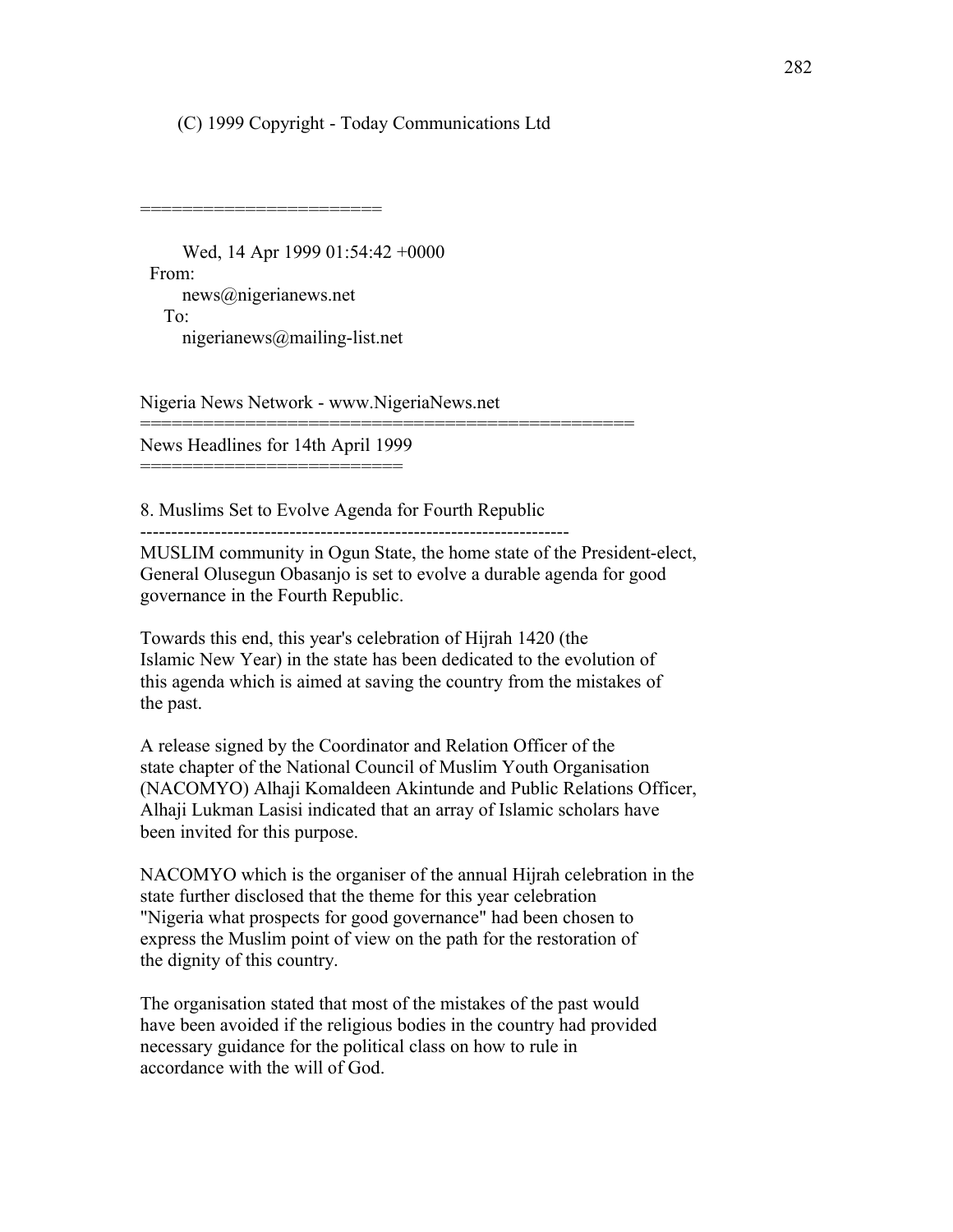Critical issues in governance to be addressed during the celebration by a pack of Islamic intellectual to be led by a reknown cleric and university don, Professor Rashid Raji from the university of Ilorin include attributes of good governance, the issue of corruption and other vices that bedevilled our past experience and the way forward.

Considering the strategic position of the state in the past and present political activities of the country, the organisation said, Ogun State Muslims owed it as a responsibilities to guide political actors from the state on how to make necessary impacts in making Nigeria a stronger and more respected nation as we approach the next millennium.

===============================================

Nigeria News Network - www.NigeriaNews.net

News Headlines for 19th March 1999

==============================

3. Moslems Want Sharia Law Enshrined in Constitution

... CAN kicks against it

--------------------------------------------------------------------

AS Nigerians await the promulgation of a new constitution that will ultimately guide the incoming civilian administration, the Supreme Council for Islamic Affairs has renewed its call for the enshrinment of Sharia law in the constitution. But Christians in the country have kicked against it.

The call was contained in a communique signed by the secretary general of the council Dr. Abdulateef Adegbite Monday after a meeting in Kaduna.

The council was insistent that the Sharia law must accompany the new constitution that will usher in the civilian government in May.

The communique said that Sharia law in the constitution is the only way to reflect the diverse religious nature of the country.

Furthermore, the council called on all the states of southern Nigeria with large Muslim population to encourage the practice of Sharia law. "This is the only way the constitution of the country will be seen to be for all," it stated.

The 19 northern states branches of the Christian Association of